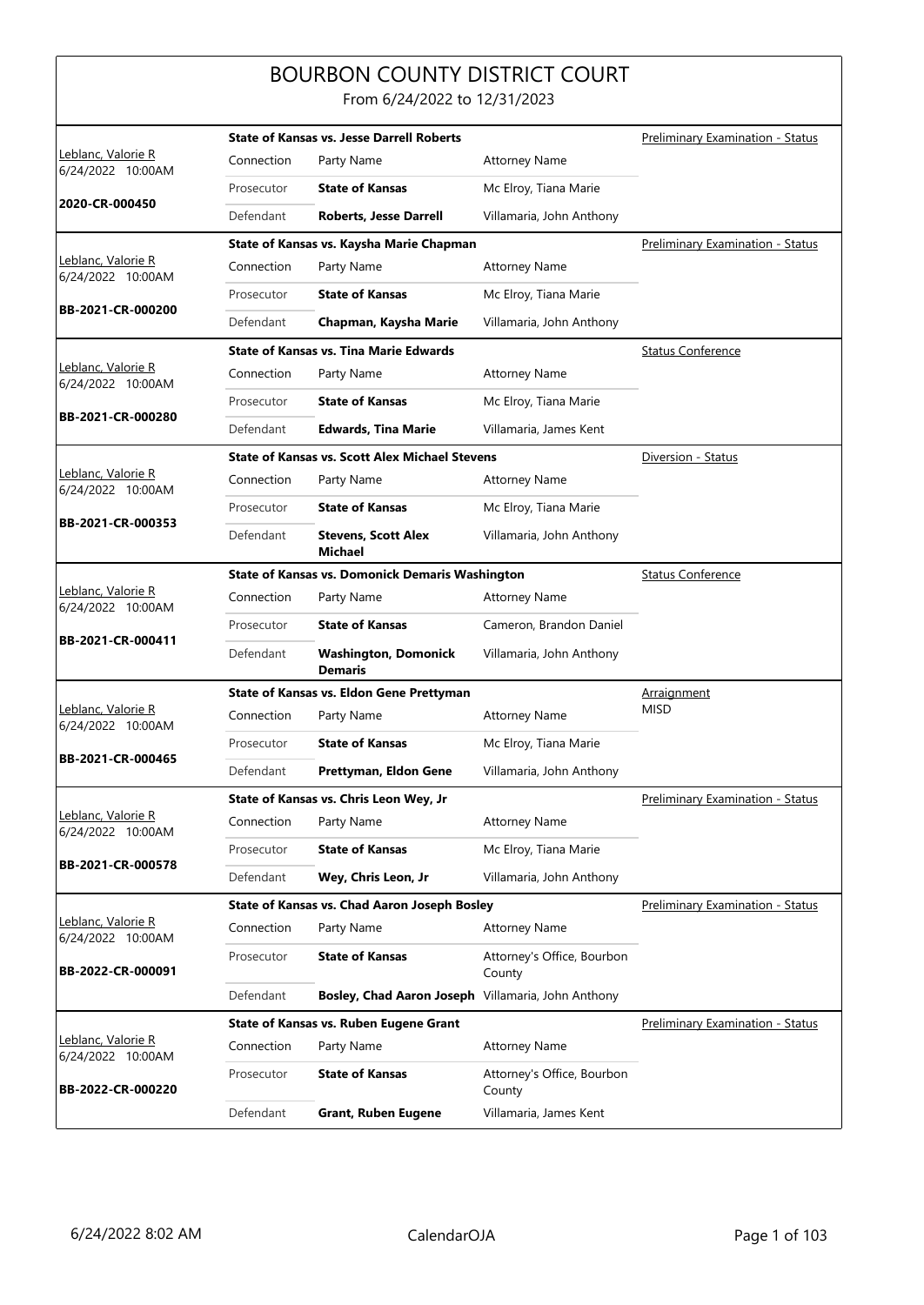|                                         |            | <b>State of Kansas vs. Austin Tyler Arnold</b>      | Preliminary Examination - Status        |                                         |
|-----------------------------------------|------------|-----------------------------------------------------|-----------------------------------------|-----------------------------------------|
| Leblanc, Valorie R<br>6/24/2022 10:00AM | Connection | Party Name                                          | <b>Attorney Name</b>                    |                                         |
| BB-2022-CR-000226                       | Prosecutor | <b>State of Kansas</b>                              | Attorney's Office, Bourbon<br>County    |                                         |
|                                         | Defendant  | <b>Arnold, Austin Tyler</b>                         |                                         |                                         |
|                                         |            | <b>State of Kansas vs. Darrell Dewayne Thompson</b> |                                         | <b>Preliminary Examination - Status</b> |
| Leblanc, Valorie R<br>6/24/2022 10:30AM | Connection | Party Name                                          | <b>Attorney Name</b>                    |                                         |
| BB-2020-CR-000547                       | Prosecutor | <b>State of Kansas</b>                              | Cameron, Brandon Daniel                 |                                         |
|                                         | Defendant  | <b>Thompson, Darrell</b><br><b>Dewayne</b>          | Villamaria, James Kent                  |                                         |
|                                         |            | State of Kansas vs. Hazel Jean Abear                |                                         | <b>Preliminary Examination - Status</b> |
| Leblanc, Valorie R<br>6/24/2022 10:30AM | Connection | Party Name                                          | <b>Attorney Name</b>                    |                                         |
|                                         | Prosecutor | <b>State of Kansas</b>                              | Mc Elroy, Tiana Marie                   |                                         |
| BB-2021-CR-000108                       | Defendant  | Abear, Hazel Jean                                   | Villamaria, James Kent                  |                                         |
|                                         |            | State of Kansas vs. Joseph Wayne Coulter            |                                         | Preliminary Examination - Status        |
| Leblanc, Valorie R<br>6/24/2022 10:30AM | Connection | Party Name                                          | <b>Attorney Name</b>                    |                                         |
|                                         | Prosecutor | <b>State of Kansas</b>                              | Mc Elroy, Tiana Marie                   |                                         |
| BB-2021-CR-000219                       | Defendant  | Coulter, Joseph Wayne                               | Villamaria, James Kent                  |                                         |
|                                         |            | State of Kansas vs. Joseph Wayne Coulter            |                                         | Diversion - Status                      |
| Leblanc, Valorie R<br>6/24/2022 10:30AM | Connection | Party Name                                          | <b>Attorney Name</b>                    |                                         |
|                                         | Prosecutor | <b>State of Kansas</b>                              | Mc Elroy, Tiana Marie                   |                                         |
| BB-2021-CR-000220                       | Defendant  | Coulter, Joseph Wayne                               | Villamaria, James Kent                  |                                         |
|                                         |            | <b>State of Kansas vs. Amber Forbes-Proffit</b>     |                                         | <b>Preliminary Examination - Status</b> |
| Leblanc, Valorie R<br>6/24/2022 10:30AM | Connection | Party Name                                          | <b>Attorney Name</b>                    |                                         |
|                                         | Prosecutor | <b>State of Kansas</b>                              | Mc Elroy, Tiana Marie                   |                                         |
| BB-2021-CR-000352                       | Defendant  | <b>Forbes-Proffit, Amber</b>                        | Villamaria, James Kent                  |                                         |
|                                         |            | <b>State of Kansas vs. Steven Eugene Lindsey</b>    |                                         | Preliminary Examination - Status        |
| Leblanc, Valorie R<br>6/24/2022 10:30AM |            | Connection Party Name                               | <b>Attorney Name</b>                    |                                         |
|                                         | Prosecutor | <b>State of Kansas</b>                              | Cameron, Brandon Daniel                 |                                         |
| BB-2021-CR-000413                       | Defendant  | <b>Lindsey, Steven Eugene</b>                       | Villamaria, James Kent                  |                                         |
|                                         |            | <b>State of Kansas vs. Darrell Dewayne Thompson</b> |                                         | <b>Preliminary Examination - Status</b> |
| Leblanc, Valorie R<br>6/24/2022 10:30AM | Connection | Party Name                                          | <b>Attorney Name</b>                    |                                         |
| BB-2022-CR-000026                       | Prosecutor | <b>State of Kansas</b>                              | Mc Elroy, Tiana Marie                   |                                         |
|                                         | Defendant  | Thompson, Darrell<br><b>Dewayne</b>                 | Villamaria, James Kent                  |                                         |
|                                         |            | State of Kansas vs. Samantha Marie Bealer           | <b>Preliminary Examination - Status</b> |                                         |
| Leblanc, Valorie R<br>6/24/2022 10:30AM | Connection | Party Name                                          | <b>Attorney Name</b>                    |                                         |
|                                         | Prosecutor | <b>State of Kansas</b>                              | Mc Elroy, Tiana Marie                   |                                         |
| BB-2022-CR-000032                       | Defendant  | <b>Bealer, Samantha Marie</b>                       | Villamaria, James Kent                  |                                         |
|                                         |            | State of Kansas vs. Samantha Marie Bealer           |                                         | <b>Preliminary Examination - Status</b> |
| Leblanc, Valorie R<br>6/24/2022 10:30AM | Connection | Party Name                                          | <b>Attorney Name</b>                    |                                         |
|                                         |            |                                                     |                                         |                                         |
| BB-2022-CR-000135                       | Prosecutor | <b>State of Kansas</b>                              | Mc Elroy, Tiana Marie                   |                                         |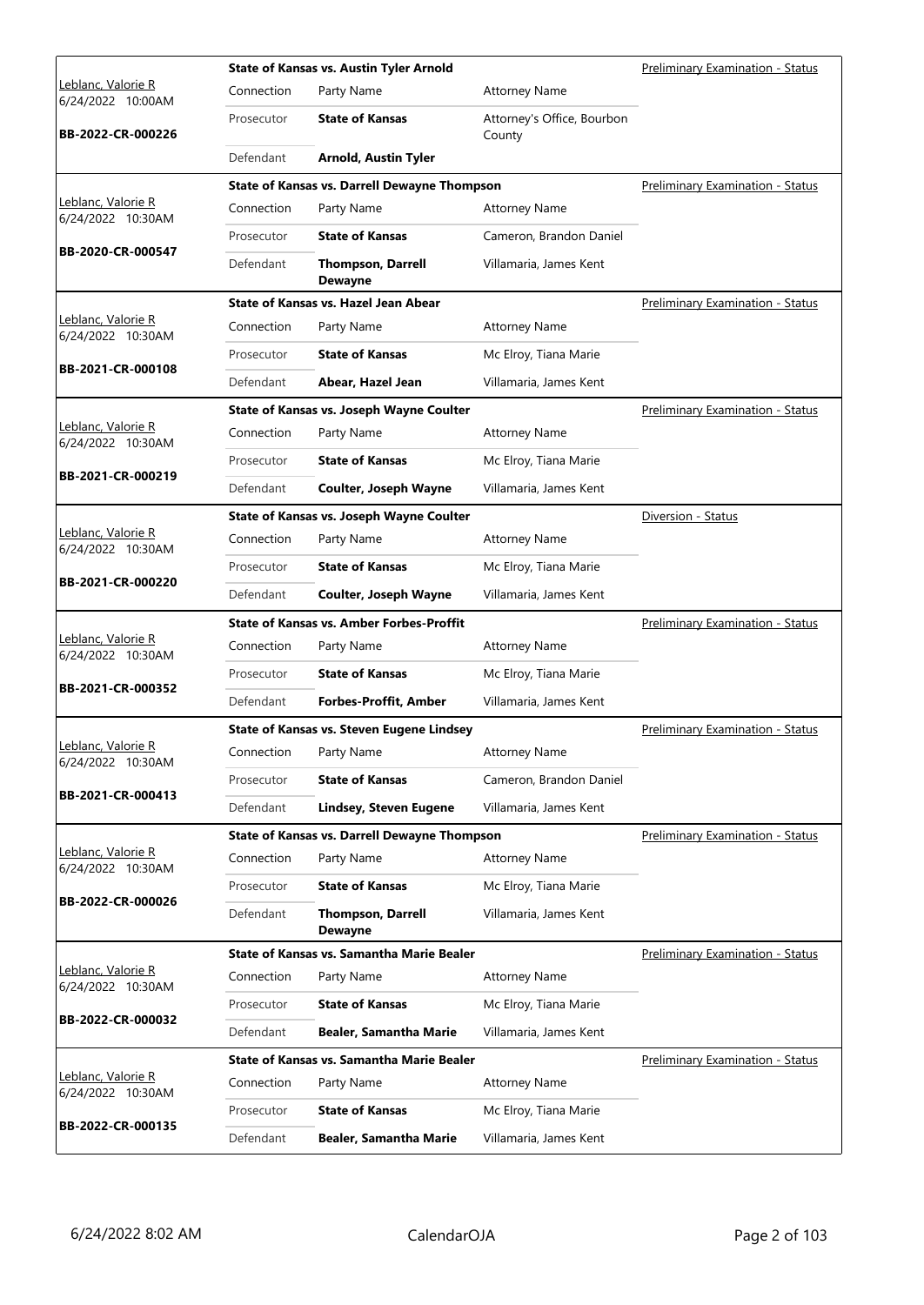|                                         |            | State of Kansas vs. Samantha Marie Bealer        | <b>Preliminary Examination - Status</b> |                                         |
|-----------------------------------------|------------|--------------------------------------------------|-----------------------------------------|-----------------------------------------|
| Leblanc, Valorie R<br>6/24/2022 10:30AM | Connection | Party Name                                       | <b>Attorney Name</b>                    |                                         |
| BB-2022-CR-000138                       | Prosecutor | <b>State of Kansas</b>                           | Attorney's Office, Bourbon<br>County    |                                         |
|                                         | Defendant  | <b>Bealer, Samantha Marie</b>                    | Villamaria, James Kent                  |                                         |
|                                         |            | <b>State of Kansas vs. Cheyanne Renee Handly</b> |                                         | <b>Preliminary Examination - Status</b> |
| Leblanc, Valorie R<br>6/24/2022 10:30AM | Connection | Party Name                                       | <b>Attorney Name</b>                    |                                         |
| BB-2022-CR-000215                       | Prosecutor | <b>State of Kansas</b>                           | Attorney's Office, Bourbon<br>County    |                                         |
|                                         | Defendant  | <b>Handly, Cheyanne Renee</b>                    | Hite, Kaylyn Kaye                       |                                         |
|                                         |            | State of Kansas vs. Sierra Dawn Loar             |                                         | <b>Preliminary Examination - Status</b> |
| Leblanc, Valorie R<br>6/24/2022 10:30AM | Connection | Party Name                                       | <b>Attorney Name</b>                    |                                         |
| BB-2022-CR-000223                       | Prosecutor | <b>State of Kansas</b>                           | Attorney's Office, Bourbon<br>County    |                                         |
|                                         | Defendant  | Loar, Sierra Dawn                                | Hite, Kaylyn Kaye                       |                                         |
|                                         |            | State of Kansas vs. Kayleigh Dawn Willet         |                                         | <b>Preliminary Examination - Status</b> |
| Leblanc, Valorie R<br>6/24/2022 10:30AM | Connection | Party Name                                       | <b>Attorney Name</b>                    |                                         |
| BB-2022-CR-000225                       | Prosecutor | <b>State of Kansas</b>                           | Attorney's Office, Bourbon<br>County    |                                         |
|                                         | Defendant  | Willet, Kayleigh Dawn                            | Villamaria, James Kent                  |                                         |
|                                         |            | <b>State of Kansas vs. Jasmine Ilene Stevens</b> |                                         | <b>Preliminary Examination - Status</b> |
| Leblanc, Valorie R<br>6/24/2022 10:30AM | Connection | Party Name                                       | <b>Attorney Name</b>                    |                                         |
| BB-2022-CR-000228                       | Prosecutor | <b>State of Kansas</b>                           | Attorney's Office, Bourbon<br>County    |                                         |
|                                         | Defendant  | <b>Stevens, Jasmine Ilene</b>                    | Villamaria, James Kent                  |                                         |
|                                         |            | <b>State of Kansas vs. Gloria Shantel Magee</b>  |                                         | Plea Hearing                            |
| Leblanc, Valorie R<br>6/24/2022 11:00AM | Connection | Party Name                                       | <b>Attorney Name</b>                    |                                         |
|                                         | Prosecutor | <b>State of Kansas</b>                           | Mc Elroy, Tiana Marie                   |                                         |
| 2020-CR-000132                          | Defendant  | <b>Magee, Gloria Shantel</b>                     | Gregory, Gilbert Ernest                 |                                         |
|                                         |            | <b>State of Kansas vs. Gloria Shantel Magee</b>  |                                         | Plea Hearing                            |
| Leblanc, Valorie R<br>6/24/2022 11:00AM | Connection | Party Name                                       | <b>Attorney Name</b>                    |                                         |
|                                         | Prosecutor | <b>State of Kansas</b>                           | Mc Elroy, Tiana Marie                   |                                         |
| 2020-CR-000174                          | Defendant  | Magee, Gloria Shantel                            | Gregory, Gilbert Ernest                 |                                         |
|                                         |            | <b>State of Kansas vs. Gloria Shantel Magee</b>  |                                         | Plea Hearing                            |
| Leblanc, Valorie R<br>6/24/2022 11:00AM | Connection | Party Name                                       | Attorney Name                           |                                         |
|                                         | Prosecutor | <b>State of Kansas</b>                           | Mc Elroy, Tiana Marie                   |                                         |
| 2020-CR-000269                          | Defendant  | <b>Magee, Gloria Shantel</b>                     | Gregory, Gilbert Ernest                 |                                         |
|                                         |            | <b>State of Kansas vs. Gloria Shantel Magee</b>  |                                         | Preliminary Examination - Status        |
| Leblanc, Valorie R<br>6/24/2022 11:00AM | Connection | Party Name                                       | <b>Attorney Name</b>                    |                                         |
|                                         | Prosecutor | <b>State of Kansas</b>                           | Mc Elroy, Tiana Marie                   |                                         |
| 2020-CR-000384                          | Defendant  | <b>Magee, Gloria Shantel</b>                     | Gregory, Gilbert Ernest                 |                                         |
|                                         |            | State of Kansas vs. John Henry Harrison          |                                         | <b>Preliminary Hearing (CR)</b>         |
| Leblanc, Valorie R<br>6/24/2022 11:00AM | Connection | Party Name                                       | <b>Attorney Name</b>                    | VIA ZOOM                                |
|                                         | Prosecutor | <b>State of Kansas</b>                           | Mc Elroy, Tiana Marie                   |                                         |
| BB-2021-CR-000314                       | Defendant  | Harrison, John Henry                             | Hartley, Geri Lynne                     |                                         |
|                                         |            |                                                  |                                         |                                         |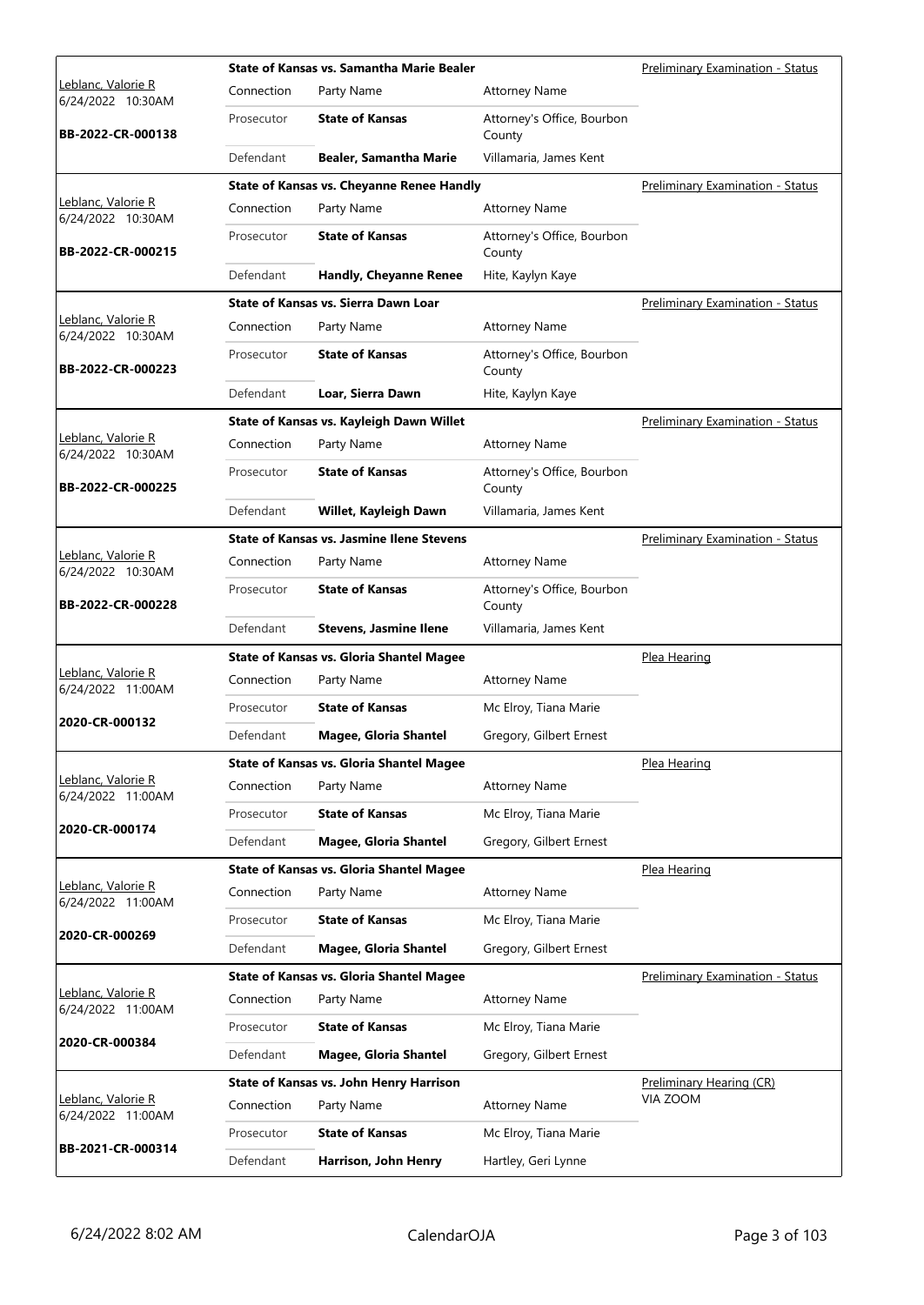|                                                 | State of Kansas vs. Joseph Dean Wunderly |                                                  |                                      | Sentencing                              |
|-------------------------------------------------|------------------------------------------|--------------------------------------------------|--------------------------------------|-----------------------------------------|
| <u> Leblanc, Valorie R</u><br>6/24/2022 11:15AM | Connection                               | Party Name                                       | <b>Attorney Name</b>                 |                                         |
|                                                 | Prosecutor                               | <b>State of Kansas</b>                           | Mc Elroy, Tiana Marie                |                                         |
| BB-2021-CR-000386                               |                                          | <b>State of Kansas</b>                           |                                      |                                         |
|                                                 | Defendant                                | <b>Wunderly, Joseph Dean</b>                     | Gregory, Gilbert Ernest              |                                         |
|                                                 |                                          | <b>State of Kansas vs. Denver Scott Mitchell</b> |                                      | Diversion - Status                      |
| Leblanc, Valorie R<br>6/24/2022 11:30AM         | Connection                               | Party Name                                       | <b>Attorney Name</b>                 |                                         |
|                                                 | Prosecutor                               | <b>State of Kansas</b>                           | Mc Elroy, Tiana Marie                |                                         |
| BB-2021-CR-000033                               | Defendant                                | <b>Mitchell, Denver Scott</b>                    | Warren, Harry E.                     |                                         |
|                                                 |                                          | <b>State of Kansas vs. Nikolas Ray Charlton</b>  |                                      | <b>Preliminary Examination - Status</b> |
| Leblanc, Valorie R<br>6/24/2022 11:30AM         | Connection                               | Party Name                                       | <b>Attorney Name</b>                 |                                         |
| BB-2022-CR-000224                               | Prosecutor                               | <b>State of Kansas</b>                           | Attorney's Office, Bourbon<br>County |                                         |
|                                                 | Defendant                                | <b>Charlton, Nikolas Ray</b>                     |                                      |                                         |
|                                                 |                                          | State of Kansas vs. Matthew Daniel Schweikhardt  |                                      | <b>Preliminary Examination - Status</b> |
| Leblanc, Valorie R<br>6/24/2022 11:30AM         | Connection                               | Party Name                                       | <b>Attorney Name</b>                 |                                         |
| BB-2022-CR-000229                               | Prosecutor                               | <b>State of Kansas</b>                           | Attorney's Office, Bourbon<br>County |                                         |
|                                                 | Defendant                                | <b>Schweikhardt, Matthew</b><br><b>Daniel</b>    | Wiske, Jason Paul                    |                                         |
|                                                 |                                          | State of Kansas vs. Jordan Eli Crowder           |                                      | <b>Preliminary Examination - Status</b> |
| Leblanc, Valorie R<br>6/24/2022 11:30AM         | Connection                               | Party Name                                       | <b>Attorney Name</b>                 |                                         |
| BB-2022-CR-000230                               | Prosecutor                               | <b>State of Kansas</b>                           | Attorney's Office, Bourbon<br>County |                                         |
|                                                 | Defendant                                | Crowder, Jordan Eli                              |                                      |                                         |
|                                                 |                                          | <b>Buford R Stewart vs. Dennis Lushbough</b>     |                                      | <b>Small Claims Trial</b>               |
| Leblanc, Valorie R<br>6/24/2022 1:30PM          | Connection                               | Party Name                                       | <b>Attorney Name</b>                 | <b>IN PERSON</b>                        |
| BB-2022-SC-000009                               | Plaintiff                                | <b>Stewart, Buford R</b>                         | Pro Se                               |                                         |
|                                                 | Defendant                                | Lushbough, Dennis                                | Pro Se                               |                                         |
|                                                 |                                          | State of Kansas vs. Skyler James Fleckenstein    |                                      | Arraignment                             |
| Leblanc, Valorie R<br>6/27/2022 9:00AM          | Connection                               | Party Name                                       | <b>Attorney Name</b>                 | <b>MISD</b>                             |
|                                                 | Prosecutor                               | <b>State of Kansas</b>                           | Mc Elroy, Tiana Marie                |                                         |
| BB-2021-CR-000421                               | Defendant                                | Fleckenstein, Skyler James                       | Gregory, Gilbert Ernest              |                                         |
|                                                 |                                          | <b>State of Kansas vs. Toni Elaine Bittner</b>   |                                      | Plea Hearing                            |
| Leblanc, Valorie R<br>6/27/2022 9:00AM          | Connection                               | Party Name                                       | <b>Attorney Name</b>                 | STATUS                                  |
| BB-2021-TR-000283                               | Prosecutor                               | <b>State of Kansas</b>                           | Mc Elroy, Tiana Marie                |                                         |
|                                                 | Defendant                                | <b>Bittner, Toni Elaine</b>                      | Gregory, Gilbert Ernest              |                                         |
|                                                 |                                          | State of Kansas vs. Kenneth Ray Springston       |                                      | <b>Preliminary Examination - Status</b> |
| Leblanc, Valorie R<br>6/27/2022 9:00AM          | Connection                               | Party Name                                       | <b>Attorney Name</b>                 |                                         |
| BB-2022-CR-000042                               | Prosecutor                               | <b>State of Kansas</b>                           | Attorney's Office, Bourbon<br>County |                                         |
|                                                 | Defendant                                | Springston, Kenneth Ray                          | Gregory, Gilbert Ernest              |                                         |
|                                                 |                                          | State of Kansas vs. Kenneth Ray Springston       |                                      | Plea Hearing                            |
| Leblanc, Valorie R<br>6/27/2022 9:00AM          |                                          |                                                  | <b>Attorney Name</b>                 |                                         |
|                                                 | Connection                               | Party Name                                       |                                      |                                         |
| BB-2022-CR-000097                               | Prosecutor                               | <b>State of Kansas</b>                           | Mc Elroy, Tiana Marie                |                                         |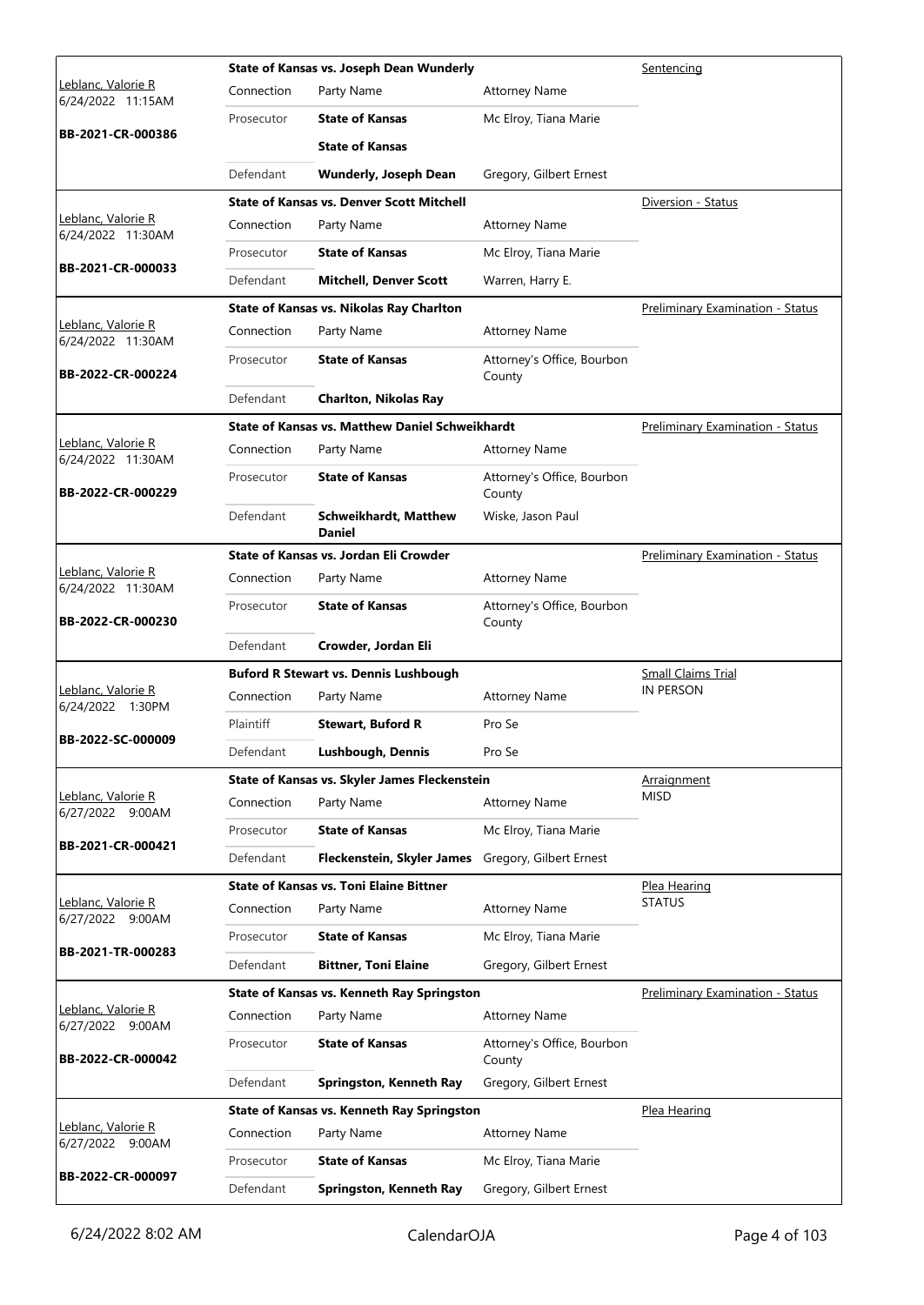| Connection<br>Party Name<br><b>Attorney Name</b><br>6/27/2022 9:00AM<br><b>State of Kansas</b><br>Attorney's Office, Bourbon<br>Prosecutor<br>BB-2022-CR-000148<br>County<br>Defendant<br>Allen, Erica Clarice<br>Gregory, Gilbert Ernest<br><b>State of Kansas vs. Michael Jay Hoyt</b><br>Arraignment<br><b>MISD</b><br>Leblanc, Valorie R<br>Party Name<br>Connection<br><b>Attorney Name</b><br>6/27/2022 9:00AM<br><b>State of Kansas</b><br>Attorney's Office, Bourbon<br>Prosecutor<br>BB-2022-CR-000177<br>County<br>Defendant<br>Hoyt, Michael Jay<br>Tecchio, Terra Lyn<br><b>State of Kansas vs. Dwayne Dale Crossland</b><br><u>Arraignment</u><br>Leblanc, Valorie R<br><b>MISD</b><br>Connection<br>Party Name<br><b>Attorney Name</b><br>6/27/2022 9:00AM<br><b>State of Kansas</b><br>Attorney's Office, Bourbon<br>Prosecutor<br>BB-2022-TR-000063<br>County<br>Defendant<br><b>Crossland, Dwayne Dale</b><br>Tecchio, Terra Lyn<br><b>State of Kansas vs. Mandy Marie Younce</b><br>Plea Hearing<br>Leblanc, Valorie R<br>Connection<br>Party Name<br><b>Attorney Name</b><br>6/27/2022 9:30AM<br><b>State of Kansas</b><br>Prosecutor<br>Mc Elroy, Tiana Marie<br>2020-CR-000360<br>Defendant<br><b>Younce, Mandy Marie</b><br>Tecchio, Terra Lyn<br>State of Kansas vs. Logan Paul Ladd<br>Diversion - Revocation<br>Leblanc, Valorie R<br>Connection<br>Party Name<br><b>Attorney Name</b><br>6/27/2022 9:30AM<br><b>CASA</b><br>Other Party<br>2020-TR-000057<br><b>State of Kansas</b><br>Prosecutor<br>Defendant<br>Ladd, Logan Paul<br><b>State of Kansas vs. Prometheus Danae Holley</b><br>Plea Hearing<br>Leblanc, Valorie R<br>Connection<br>Party Name<br><b>Attorney Name</b><br>6/27/2022 9:30AM<br><b>State of Kansas</b><br>Mc Elroy, Tiana Marie<br>Prosecutor<br>2020-TR-000174<br>Defendant<br>Holley, Prometheus Danae Gregory, Gilbert Ernest<br><b>State of Kansas vs. Prometheus Danae Holley</b><br>Plea Hearing<br>Leblanc, Valorie R<br>Connection<br>Party Name<br><b>Attorney Name</b><br>6/27/2022 9:30AM<br><b>State of Kansas</b><br>Cameron, Brandon Daniel<br>Prosecutor<br>BB-2021-CR-000159<br>Defendant<br>Holley, Prometheus Danae Gregory, Gilbert Ernest<br><b>State of Kansas vs. Mandy Marie Younce</b><br>Plea Hearing<br>Leblanc, Valorie R<br>Connection<br>Party Name<br><b>Attorney Name</b><br>6/27/2022 9:30AM<br><b>State of Kansas</b><br>Prosecutor<br>Mc Elroy, Tiana Marie<br>BB-2021-CR-000192<br>Defendant<br>Tecchio, Terra Lyn<br><b>Younce, Mandy Marie</b><br><b>State of Kansas vs. Xavier Akeem Shambley</b><br>Plea Hearing<br>Leblanc, Valorie R<br>Connection<br>Party Name<br><b>Attorney Name</b><br>6/27/2022 9:30AM<br><b>State of Kansas</b><br>Mc Elroy, Tiana Marie<br>Prosecutor<br>BB-2021-CR-000426 |                                                                                          |                    | <b>State of Kansas vs. Erica Clarice Allen</b> | Arraignment |  |
|-------------------------------------------------------------------------------------------------------------------------------------------------------------------------------------------------------------------------------------------------------------------------------------------------------------------------------------------------------------------------------------------------------------------------------------------------------------------------------------------------------------------------------------------------------------------------------------------------------------------------------------------------------------------------------------------------------------------------------------------------------------------------------------------------------------------------------------------------------------------------------------------------------------------------------------------------------------------------------------------------------------------------------------------------------------------------------------------------------------------------------------------------------------------------------------------------------------------------------------------------------------------------------------------------------------------------------------------------------------------------------------------------------------------------------------------------------------------------------------------------------------------------------------------------------------------------------------------------------------------------------------------------------------------------------------------------------------------------------------------------------------------------------------------------------------------------------------------------------------------------------------------------------------------------------------------------------------------------------------------------------------------------------------------------------------------------------------------------------------------------------------------------------------------------------------------------------------------------------------------------------------------------------------------------------------------------------------------------------------------------------------------------------------------------------------------------------------------------------------------------------------------------------------------------------------------------------------------------------------------------------------------------------------------------------------------------------------------------------------------------------------------------------------------------|------------------------------------------------------------------------------------------|--------------------|------------------------------------------------|-------------|--|
|                                                                                                                                                                                                                                                                                                                                                                                                                                                                                                                                                                                                                                                                                                                                                                                                                                                                                                                                                                                                                                                                                                                                                                                                                                                                                                                                                                                                                                                                                                                                                                                                                                                                                                                                                                                                                                                                                                                                                                                                                                                                                                                                                                                                                                                                                                                                                                                                                                                                                                                                                                                                                                                                                                                                                                                                 |                                                                                          | Leblanc, Valorie R |                                                |             |  |
|                                                                                                                                                                                                                                                                                                                                                                                                                                                                                                                                                                                                                                                                                                                                                                                                                                                                                                                                                                                                                                                                                                                                                                                                                                                                                                                                                                                                                                                                                                                                                                                                                                                                                                                                                                                                                                                                                                                                                                                                                                                                                                                                                                                                                                                                                                                                                                                                                                                                                                                                                                                                                                                                                                                                                                                                 |                                                                                          |                    |                                                |             |  |
|                                                                                                                                                                                                                                                                                                                                                                                                                                                                                                                                                                                                                                                                                                                                                                                                                                                                                                                                                                                                                                                                                                                                                                                                                                                                                                                                                                                                                                                                                                                                                                                                                                                                                                                                                                                                                                                                                                                                                                                                                                                                                                                                                                                                                                                                                                                                                                                                                                                                                                                                                                                                                                                                                                                                                                                                 |                                                                                          |                    |                                                |             |  |
|                                                                                                                                                                                                                                                                                                                                                                                                                                                                                                                                                                                                                                                                                                                                                                                                                                                                                                                                                                                                                                                                                                                                                                                                                                                                                                                                                                                                                                                                                                                                                                                                                                                                                                                                                                                                                                                                                                                                                                                                                                                                                                                                                                                                                                                                                                                                                                                                                                                                                                                                                                                                                                                                                                                                                                                                 |                                                                                          |                    |                                                |             |  |
|                                                                                                                                                                                                                                                                                                                                                                                                                                                                                                                                                                                                                                                                                                                                                                                                                                                                                                                                                                                                                                                                                                                                                                                                                                                                                                                                                                                                                                                                                                                                                                                                                                                                                                                                                                                                                                                                                                                                                                                                                                                                                                                                                                                                                                                                                                                                                                                                                                                                                                                                                                                                                                                                                                                                                                                                 |                                                                                          |                    |                                                |             |  |
|                                                                                                                                                                                                                                                                                                                                                                                                                                                                                                                                                                                                                                                                                                                                                                                                                                                                                                                                                                                                                                                                                                                                                                                                                                                                                                                                                                                                                                                                                                                                                                                                                                                                                                                                                                                                                                                                                                                                                                                                                                                                                                                                                                                                                                                                                                                                                                                                                                                                                                                                                                                                                                                                                                                                                                                                 |                                                                                          |                    |                                                |             |  |
|                                                                                                                                                                                                                                                                                                                                                                                                                                                                                                                                                                                                                                                                                                                                                                                                                                                                                                                                                                                                                                                                                                                                                                                                                                                                                                                                                                                                                                                                                                                                                                                                                                                                                                                                                                                                                                                                                                                                                                                                                                                                                                                                                                                                                                                                                                                                                                                                                                                                                                                                                                                                                                                                                                                                                                                                 |                                                                                          |                    |                                                |             |  |
|                                                                                                                                                                                                                                                                                                                                                                                                                                                                                                                                                                                                                                                                                                                                                                                                                                                                                                                                                                                                                                                                                                                                                                                                                                                                                                                                                                                                                                                                                                                                                                                                                                                                                                                                                                                                                                                                                                                                                                                                                                                                                                                                                                                                                                                                                                                                                                                                                                                                                                                                                                                                                                                                                                                                                                                                 |                                                                                          |                    |                                                |             |  |
|                                                                                                                                                                                                                                                                                                                                                                                                                                                                                                                                                                                                                                                                                                                                                                                                                                                                                                                                                                                                                                                                                                                                                                                                                                                                                                                                                                                                                                                                                                                                                                                                                                                                                                                                                                                                                                                                                                                                                                                                                                                                                                                                                                                                                                                                                                                                                                                                                                                                                                                                                                                                                                                                                                                                                                                                 |                                                                                          |                    |                                                |             |  |
|                                                                                                                                                                                                                                                                                                                                                                                                                                                                                                                                                                                                                                                                                                                                                                                                                                                                                                                                                                                                                                                                                                                                                                                                                                                                                                                                                                                                                                                                                                                                                                                                                                                                                                                                                                                                                                                                                                                                                                                                                                                                                                                                                                                                                                                                                                                                                                                                                                                                                                                                                                                                                                                                                                                                                                                                 |                                                                                          |                    |                                                |             |  |
|                                                                                                                                                                                                                                                                                                                                                                                                                                                                                                                                                                                                                                                                                                                                                                                                                                                                                                                                                                                                                                                                                                                                                                                                                                                                                                                                                                                                                                                                                                                                                                                                                                                                                                                                                                                                                                                                                                                                                                                                                                                                                                                                                                                                                                                                                                                                                                                                                                                                                                                                                                                                                                                                                                                                                                                                 |                                                                                          |                    |                                                |             |  |
|                                                                                                                                                                                                                                                                                                                                                                                                                                                                                                                                                                                                                                                                                                                                                                                                                                                                                                                                                                                                                                                                                                                                                                                                                                                                                                                                                                                                                                                                                                                                                                                                                                                                                                                                                                                                                                                                                                                                                                                                                                                                                                                                                                                                                                                                                                                                                                                                                                                                                                                                                                                                                                                                                                                                                                                                 |                                                                                          |                    |                                                |             |  |
|                                                                                                                                                                                                                                                                                                                                                                                                                                                                                                                                                                                                                                                                                                                                                                                                                                                                                                                                                                                                                                                                                                                                                                                                                                                                                                                                                                                                                                                                                                                                                                                                                                                                                                                                                                                                                                                                                                                                                                                                                                                                                                                                                                                                                                                                                                                                                                                                                                                                                                                                                                                                                                                                                                                                                                                                 |                                                                                          |                    |                                                |             |  |
|                                                                                                                                                                                                                                                                                                                                                                                                                                                                                                                                                                                                                                                                                                                                                                                                                                                                                                                                                                                                                                                                                                                                                                                                                                                                                                                                                                                                                                                                                                                                                                                                                                                                                                                                                                                                                                                                                                                                                                                                                                                                                                                                                                                                                                                                                                                                                                                                                                                                                                                                                                                                                                                                                                                                                                                                 |                                                                                          |                    |                                                |             |  |
|                                                                                                                                                                                                                                                                                                                                                                                                                                                                                                                                                                                                                                                                                                                                                                                                                                                                                                                                                                                                                                                                                                                                                                                                                                                                                                                                                                                                                                                                                                                                                                                                                                                                                                                                                                                                                                                                                                                                                                                                                                                                                                                                                                                                                                                                                                                                                                                                                                                                                                                                                                                                                                                                                                                                                                                                 |                                                                                          |                    |                                                |             |  |
|                                                                                                                                                                                                                                                                                                                                                                                                                                                                                                                                                                                                                                                                                                                                                                                                                                                                                                                                                                                                                                                                                                                                                                                                                                                                                                                                                                                                                                                                                                                                                                                                                                                                                                                                                                                                                                                                                                                                                                                                                                                                                                                                                                                                                                                                                                                                                                                                                                                                                                                                                                                                                                                                                                                                                                                                 |                                                                                          |                    |                                                |             |  |
|                                                                                                                                                                                                                                                                                                                                                                                                                                                                                                                                                                                                                                                                                                                                                                                                                                                                                                                                                                                                                                                                                                                                                                                                                                                                                                                                                                                                                                                                                                                                                                                                                                                                                                                                                                                                                                                                                                                                                                                                                                                                                                                                                                                                                                                                                                                                                                                                                                                                                                                                                                                                                                                                                                                                                                                                 |                                                                                          |                    |                                                |             |  |
|                                                                                                                                                                                                                                                                                                                                                                                                                                                                                                                                                                                                                                                                                                                                                                                                                                                                                                                                                                                                                                                                                                                                                                                                                                                                                                                                                                                                                                                                                                                                                                                                                                                                                                                                                                                                                                                                                                                                                                                                                                                                                                                                                                                                                                                                                                                                                                                                                                                                                                                                                                                                                                                                                                                                                                                                 |                                                                                          |                    |                                                |             |  |
|                                                                                                                                                                                                                                                                                                                                                                                                                                                                                                                                                                                                                                                                                                                                                                                                                                                                                                                                                                                                                                                                                                                                                                                                                                                                                                                                                                                                                                                                                                                                                                                                                                                                                                                                                                                                                                                                                                                                                                                                                                                                                                                                                                                                                                                                                                                                                                                                                                                                                                                                                                                                                                                                                                                                                                                                 |                                                                                          |                    |                                                |             |  |
|                                                                                                                                                                                                                                                                                                                                                                                                                                                                                                                                                                                                                                                                                                                                                                                                                                                                                                                                                                                                                                                                                                                                                                                                                                                                                                                                                                                                                                                                                                                                                                                                                                                                                                                                                                                                                                                                                                                                                                                                                                                                                                                                                                                                                                                                                                                                                                                                                                                                                                                                                                                                                                                                                                                                                                                                 |                                                                                          |                    |                                                |             |  |
|                                                                                                                                                                                                                                                                                                                                                                                                                                                                                                                                                                                                                                                                                                                                                                                                                                                                                                                                                                                                                                                                                                                                                                                                                                                                                                                                                                                                                                                                                                                                                                                                                                                                                                                                                                                                                                                                                                                                                                                                                                                                                                                                                                                                                                                                                                                                                                                                                                                                                                                                                                                                                                                                                                                                                                                                 |                                                                                          |                    |                                                |             |  |
|                                                                                                                                                                                                                                                                                                                                                                                                                                                                                                                                                                                                                                                                                                                                                                                                                                                                                                                                                                                                                                                                                                                                                                                                                                                                                                                                                                                                                                                                                                                                                                                                                                                                                                                                                                                                                                                                                                                                                                                                                                                                                                                                                                                                                                                                                                                                                                                                                                                                                                                                                                                                                                                                                                                                                                                                 |                                                                                          |                    |                                                |             |  |
|                                                                                                                                                                                                                                                                                                                                                                                                                                                                                                                                                                                                                                                                                                                                                                                                                                                                                                                                                                                                                                                                                                                                                                                                                                                                                                                                                                                                                                                                                                                                                                                                                                                                                                                                                                                                                                                                                                                                                                                                                                                                                                                                                                                                                                                                                                                                                                                                                                                                                                                                                                                                                                                                                                                                                                                                 |                                                                                          |                    |                                                |             |  |
|                                                                                                                                                                                                                                                                                                                                                                                                                                                                                                                                                                                                                                                                                                                                                                                                                                                                                                                                                                                                                                                                                                                                                                                                                                                                                                                                                                                                                                                                                                                                                                                                                                                                                                                                                                                                                                                                                                                                                                                                                                                                                                                                                                                                                                                                                                                                                                                                                                                                                                                                                                                                                                                                                                                                                                                                 |                                                                                          |                    |                                                |             |  |
|                                                                                                                                                                                                                                                                                                                                                                                                                                                                                                                                                                                                                                                                                                                                                                                                                                                                                                                                                                                                                                                                                                                                                                                                                                                                                                                                                                                                                                                                                                                                                                                                                                                                                                                                                                                                                                                                                                                                                                                                                                                                                                                                                                                                                                                                                                                                                                                                                                                                                                                                                                                                                                                                                                                                                                                                 |                                                                                          |                    |                                                |             |  |
|                                                                                                                                                                                                                                                                                                                                                                                                                                                                                                                                                                                                                                                                                                                                                                                                                                                                                                                                                                                                                                                                                                                                                                                                                                                                                                                                                                                                                                                                                                                                                                                                                                                                                                                                                                                                                                                                                                                                                                                                                                                                                                                                                                                                                                                                                                                                                                                                                                                                                                                                                                                                                                                                                                                                                                                                 |                                                                                          |                    |                                                |             |  |
|                                                                                                                                                                                                                                                                                                                                                                                                                                                                                                                                                                                                                                                                                                                                                                                                                                                                                                                                                                                                                                                                                                                                                                                                                                                                                                                                                                                                                                                                                                                                                                                                                                                                                                                                                                                                                                                                                                                                                                                                                                                                                                                                                                                                                                                                                                                                                                                                                                                                                                                                                                                                                                                                                                                                                                                                 |                                                                                          |                    |                                                |             |  |
|                                                                                                                                                                                                                                                                                                                                                                                                                                                                                                                                                                                                                                                                                                                                                                                                                                                                                                                                                                                                                                                                                                                                                                                                                                                                                                                                                                                                                                                                                                                                                                                                                                                                                                                                                                                                                                                                                                                                                                                                                                                                                                                                                                                                                                                                                                                                                                                                                                                                                                                                                                                                                                                                                                                                                                                                 |                                                                                          |                    |                                                |             |  |
|                                                                                                                                                                                                                                                                                                                                                                                                                                                                                                                                                                                                                                                                                                                                                                                                                                                                                                                                                                                                                                                                                                                                                                                                                                                                                                                                                                                                                                                                                                                                                                                                                                                                                                                                                                                                                                                                                                                                                                                                                                                                                                                                                                                                                                                                                                                                                                                                                                                                                                                                                                                                                                                                                                                                                                                                 |                                                                                          |                    |                                                |             |  |
|                                                                                                                                                                                                                                                                                                                                                                                                                                                                                                                                                                                                                                                                                                                                                                                                                                                                                                                                                                                                                                                                                                                                                                                                                                                                                                                                                                                                                                                                                                                                                                                                                                                                                                                                                                                                                                                                                                                                                                                                                                                                                                                                                                                                                                                                                                                                                                                                                                                                                                                                                                                                                                                                                                                                                                                                 |                                                                                          |                    |                                                |             |  |
|                                                                                                                                                                                                                                                                                                                                                                                                                                                                                                                                                                                                                                                                                                                                                                                                                                                                                                                                                                                                                                                                                                                                                                                                                                                                                                                                                                                                                                                                                                                                                                                                                                                                                                                                                                                                                                                                                                                                                                                                                                                                                                                                                                                                                                                                                                                                                                                                                                                                                                                                                                                                                                                                                                                                                                                                 |                                                                                          |                    |                                                |             |  |
|                                                                                                                                                                                                                                                                                                                                                                                                                                                                                                                                                                                                                                                                                                                                                                                                                                                                                                                                                                                                                                                                                                                                                                                                                                                                                                                                                                                                                                                                                                                                                                                                                                                                                                                                                                                                                                                                                                                                                                                                                                                                                                                                                                                                                                                                                                                                                                                                                                                                                                                                                                                                                                                                                                                                                                                                 |                                                                                          |                    |                                                |             |  |
|                                                                                                                                                                                                                                                                                                                                                                                                                                                                                                                                                                                                                                                                                                                                                                                                                                                                                                                                                                                                                                                                                                                                                                                                                                                                                                                                                                                                                                                                                                                                                                                                                                                                                                                                                                                                                                                                                                                                                                                                                                                                                                                                                                                                                                                                                                                                                                                                                                                                                                                                                                                                                                                                                                                                                                                                 |                                                                                          |                    |                                                |             |  |
|                                                                                                                                                                                                                                                                                                                                                                                                                                                                                                                                                                                                                                                                                                                                                                                                                                                                                                                                                                                                                                                                                                                                                                                                                                                                                                                                                                                                                                                                                                                                                                                                                                                                                                                                                                                                                                                                                                                                                                                                                                                                                                                                                                                                                                                                                                                                                                                                                                                                                                                                                                                                                                                                                                                                                                                                 |                                                                                          |                    |                                                |             |  |
|                                                                                                                                                                                                                                                                                                                                                                                                                                                                                                                                                                                                                                                                                                                                                                                                                                                                                                                                                                                                                                                                                                                                                                                                                                                                                                                                                                                                                                                                                                                                                                                                                                                                                                                                                                                                                                                                                                                                                                                                                                                                                                                                                                                                                                                                                                                                                                                                                                                                                                                                                                                                                                                                                                                                                                                                 |                                                                                          |                    |                                                |             |  |
|                                                                                                                                                                                                                                                                                                                                                                                                                                                                                                                                                                                                                                                                                                                                                                                                                                                                                                                                                                                                                                                                                                                                                                                                                                                                                                                                                                                                                                                                                                                                                                                                                                                                                                                                                                                                                                                                                                                                                                                                                                                                                                                                                                                                                                                                                                                                                                                                                                                                                                                                                                                                                                                                                                                                                                                                 | Defendant<br>Gregory, Gilbert Ernest<br><b>Shambley, Xavier Akeem</b>                    |                    |                                                |             |  |
| <b>State of Kansas vs. Clinton Doyle Cowan</b><br>Plea Hearing                                                                                                                                                                                                                                                                                                                                                                                                                                                                                                                                                                                                                                                                                                                                                                                                                                                                                                                                                                                                                                                                                                                                                                                                                                                                                                                                                                                                                                                                                                                                                                                                                                                                                                                                                                                                                                                                                                                                                                                                                                                                                                                                                                                                                                                                                                                                                                                                                                                                                                                                                                                                                                                                                                                                  |                                                                                          |                    |                                                |             |  |
| Leblanc, Valorie R<br><b>STATUS</b><br>Connection<br>Party Name<br><b>Attorney Name</b>                                                                                                                                                                                                                                                                                                                                                                                                                                                                                                                                                                                                                                                                                                                                                                                                                                                                                                                                                                                                                                                                                                                                                                                                                                                                                                                                                                                                                                                                                                                                                                                                                                                                                                                                                                                                                                                                                                                                                                                                                                                                                                                                                                                                                                                                                                                                                                                                                                                                                                                                                                                                                                                                                                         |                                                                                          |                    |                                                |             |  |
|                                                                                                                                                                                                                                                                                                                                                                                                                                                                                                                                                                                                                                                                                                                                                                                                                                                                                                                                                                                                                                                                                                                                                                                                                                                                                                                                                                                                                                                                                                                                                                                                                                                                                                                                                                                                                                                                                                                                                                                                                                                                                                                                                                                                                                                                                                                                                                                                                                                                                                                                                                                                                                                                                                                                                                                                 | <b>State of Kansas</b><br>Cameron, Brandon Daniel<br>Prosecutor                          |                    |                                                |             |  |
|                                                                                                                                                                                                                                                                                                                                                                                                                                                                                                                                                                                                                                                                                                                                                                                                                                                                                                                                                                                                                                                                                                                                                                                                                                                                                                                                                                                                                                                                                                                                                                                                                                                                                                                                                                                                                                                                                                                                                                                                                                                                                                                                                                                                                                                                                                                                                                                                                                                                                                                                                                                                                                                                                                                                                                                                 | BB-2021-CR-000558<br>Gregory, Gilbert Ernest<br>Defendant<br><b>Cowan, Clinton Doyle</b> | 6/27/2022 9:30AM   |                                                |             |  |
|                                                                                                                                                                                                                                                                                                                                                                                                                                                                                                                                                                                                                                                                                                                                                                                                                                                                                                                                                                                                                                                                                                                                                                                                                                                                                                                                                                                                                                                                                                                                                                                                                                                                                                                                                                                                                                                                                                                                                                                                                                                                                                                                                                                                                                                                                                                                                                                                                                                                                                                                                                                                                                                                                                                                                                                                 |                                                                                          |                    |                                                |             |  |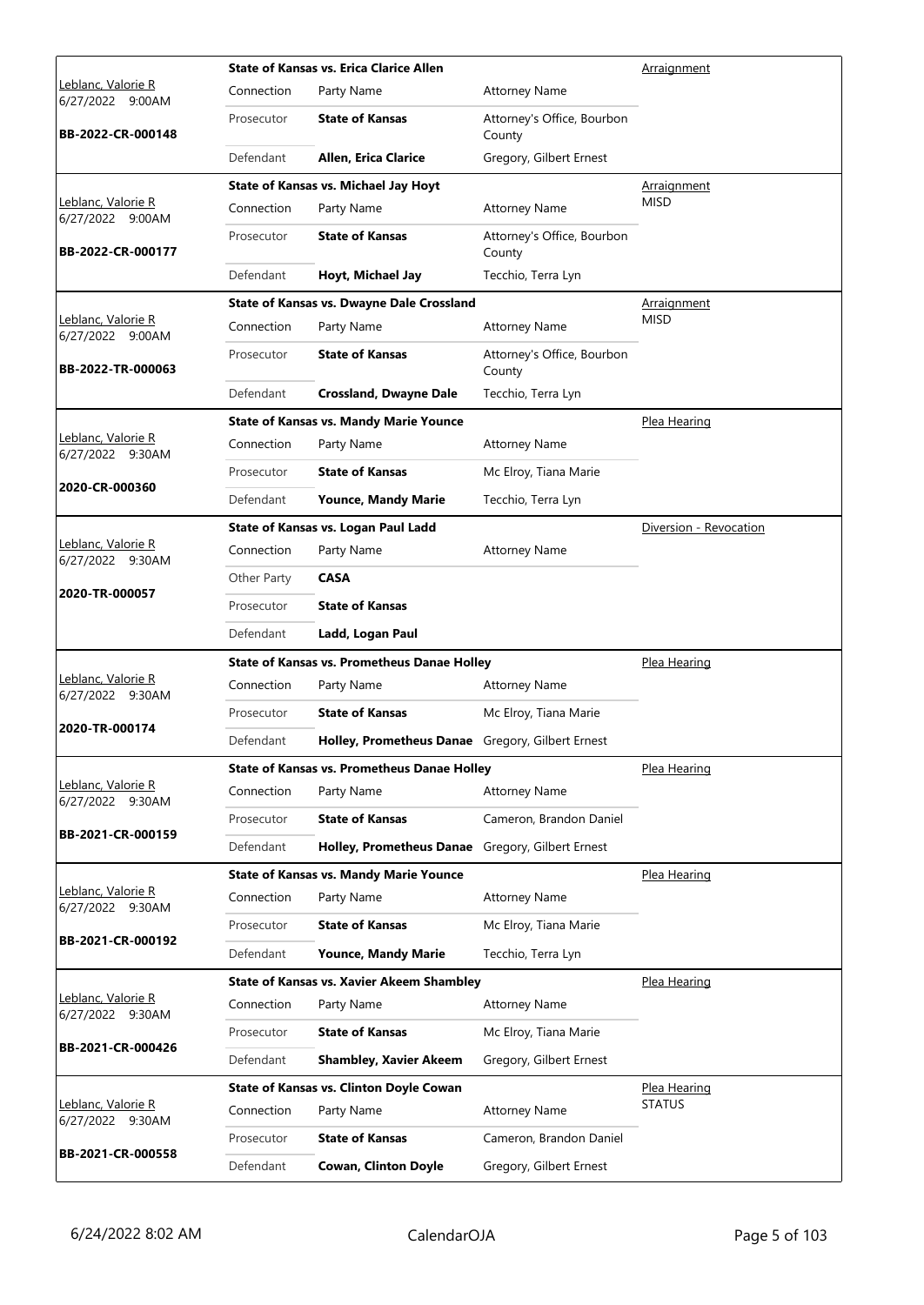|                                         | <b>State of Kansas vs. Durand Cole Denver</b> |                                                  |                                      | Plea Hearing                            |
|-----------------------------------------|-----------------------------------------------|--------------------------------------------------|--------------------------------------|-----------------------------------------|
| Leblanc, Valorie R<br>6/27/2022 9:30AM  | Connection                                    | Party Name                                       | <b>Attorney Name</b>                 | <b>TRACK W/ FELONY</b>                  |
|                                         | Prosecutor                                    | <b>State of Kansas</b>                           | Mc Elroy, Tiana Marie                |                                         |
| BB-2021-CR-000591                       | Defendant                                     | <b>Denyer, Durand Cole</b>                       | Gregory, Gilbert Ernest              |                                         |
|                                         |                                               | <b>State of Kansas vs. Durand Cole Denyer</b>    |                                      | Preliminary Examination - Status        |
| Leblanc, Valorie R<br>6/27/2022 9:30AM  | Connection                                    | Party Name                                       | <b>Attorney Name</b>                 |                                         |
| BB-2022-CR-000004                       | Prosecutor                                    | <b>State of Kansas</b>                           | Mc Elroy, Tiana Marie                |                                         |
|                                         | Defendant                                     | Denyer, Durand Cole                              | Gregory, Gilbert Ernest              |                                         |
|                                         |                                               | <b>State of Kansas vs. Durand Cole Denyer</b>    |                                      | Preliminary Examination - Status        |
| Leblanc, Valorie R<br>6/27/2022 9:30AM  | Connection                                    | Party Name                                       | <b>Attorney Name</b>                 |                                         |
| BB-2022-CR-000014                       | Prosecutor                                    | <b>State of Kansas</b>                           | Attorney's Office, Bourbon<br>County |                                         |
|                                         | Defendant                                     | <b>Denyer, Durand Cole</b>                       | Gregory, Gilbert Ernest              |                                         |
|                                         |                                               | <b>State of Kansas vs. Durand Cole Denyer</b>    |                                      | Preliminary Examination - Status        |
| Leblanc, Valorie R<br>6/27/2022 9:30AM  | Connection                                    | Party Name                                       | <b>Attorney Name</b>                 |                                         |
| Prosecutor                              |                                               | <b>State of Kansas</b>                           | Mc Elroy, Tiana Marie                |                                         |
| BB-2022-CR-000207                       | Defendant                                     | <b>Denyer, Durand Cole</b>                       |                                      |                                         |
|                                         |                                               | State of Kansas vs. Rea Vesta Furtado            |                                      | Arraignment                             |
| Leblanc, Valorie R<br>6/27/2022 10:00AM | Connection                                    | Party Name                                       | <b>Attorney Name</b>                 |                                         |
| 2019-CR-000243                          | Prosecutor                                    | <b>State of Kansas</b>                           | Mc Elroy, Tiana Marie                |                                         |
|                                         | Defendant                                     | Furtado, Rea Vesta                               |                                      |                                         |
|                                         |                                               |                                                  |                                      |                                         |
|                                         |                                               | <b>State of Kansas vs. Christina Ruth Walker</b> |                                      | Arraignment                             |
| Leblanc, Valorie R<br>6/27/2022 10:00AM | Connection                                    | Party Name                                       | <b>Attorney Name</b>                 | <b>MISD</b>                             |
|                                         | Prosecutor                                    | <b>State of Kansas</b>                           | Mc Elroy, Tiana Marie                |                                         |
| 2020-CR-000210                          | Defendant                                     | <b>Walker, Christina Ruth</b>                    | Tecchio, Terra Lyn                   |                                         |
|                                         |                                               | <b>State of Kansas vs. Anthony Edward Rush</b>   |                                      | Plea Hearing                            |
| Leblanc, Valorie R                      | Connection                                    | Party Name                                       | <b>Attorney Name</b>                 |                                         |
| 6/27/2022 10:00AM                       | Prosecutor                                    | <b>State of Kansas</b>                           | Mc Elroy, Tiana Marie                |                                         |
| 2020-TR-000186                          | Defendant                                     | Rush, Anthony Edward                             | Gregory, Gilbert Ernest              |                                         |
|                                         |                                               | <b>State of Kansas vs. Anthony Edward Rush</b>   |                                      | <b>Preliminary Examination - Status</b> |
| Leblanc, Valorie R                      | Connection                                    | Party Name                                       | <b>Attorney Name</b>                 |                                         |
| 6/27/2022 10:00AM                       | Prosecutor                                    | <b>State of Kansas</b>                           | Mc Elroy, Tiana Marie                |                                         |
| BB-2021-CR-000407                       | Defendant                                     | Rush, Anthony Edward                             | Gregory, Gilbert Ernest              |                                         |
|                                         |                                               | State of Kansas vs. Antwon Deshon McPherson      |                                      | Plea Hearing                            |
| Leblanc, Valorie R<br>6/27/2022 10:00AM | Connection                                    | Party Name                                       | <b>Attorney Name</b>                 |                                         |
|                                         | Prosecutor                                    | <b>State of Kansas</b>                           | Mc Elroy, Tiana Marie                |                                         |
| BB-2021-TR-000272                       | Defendant                                     | <b>McPherson, Antwon</b><br><b>Deshon</b>        | Gregory, Gilbert Ernest              |                                         |
|                                         |                                               | <b>State of Kansas vs. William Thomas Dixon</b>  |                                      | Plea Hearing                            |
| Leblanc, Valorie R<br>6/27/2022 10:00AM | Connection                                    | Party Name                                       | <b>Attorney Name</b>                 |                                         |
| BB-2021-TR-000295                       | Prosecutor                                    | <b>State of Kansas</b>                           | Mc Elroy, Tiana Marie                |                                         |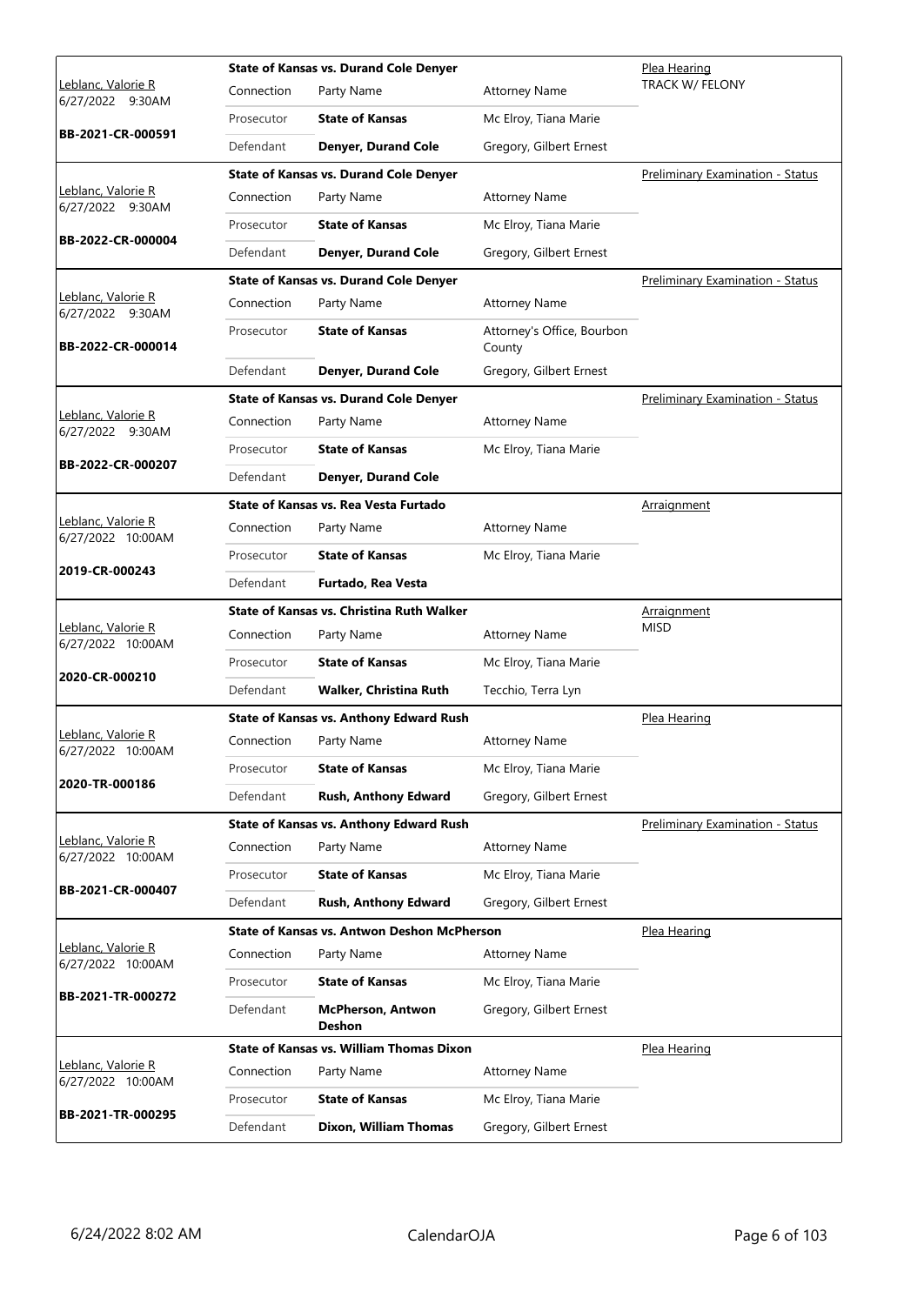|                                                 |            | State of Kansas vs. Briana D Byrd                  |                                      | Plea Hearing             |
|-------------------------------------------------|------------|----------------------------------------------------|--------------------------------------|--------------------------|
| Leblanc, Valorie R<br>6/27/2022 10:00AM         | Connection | Party Name                                         | <b>Attorney Name</b>                 |                          |
|                                                 | Prosecutor | <b>State of Kansas</b>                             | Cameron, Brandon Daniel              |                          |
| BB-2022-CR-000012                               | Defendant  | <b>Byrd, Briana D</b>                              | Tecchio, Terra Lyn                   |                          |
|                                                 |            | <b>STATE OF KANSAS vs. Shane Louis Harper</b>      |                                      | <u>Arraignment</u>       |
| Leblanc, Valorie R<br>6/27/2022 10:00AM         | Connection | Party Name                                         | <b>Attorney Name</b>                 | <b>MISD</b>              |
| BB-2022-CR-000070                               | Prosecutor | <b>STATE OF KANSAS</b>                             | Attorney's Office, Bourbon<br>County |                          |
|                                                 | Defendant  | <b>Harper, Shane Louis</b>                         |                                      |                          |
|                                                 |            | State of Kansas vs. Jerried Wayne Hall             |                                      | <b>Status Conference</b> |
| Leblanc, Valorie R<br>6/27/2022 10:00AM         | Connection | Party Name                                         | <b>Attorney Name</b>                 |                          |
| BB-2022-CR-000120                               | Prosecutor | <b>State of Kansas</b>                             | Attorney's Office, Bourbon<br>County |                          |
|                                                 | Defendant  | Hall, Jarried Wayne                                | Gregory, Gilbert Ernest              |                          |
|                                                 |            | <b>State of Kansas vs. Demarion Devionne Smith</b> |                                      | <b>Arraignment</b>       |
| Leblanc, Valorie R<br>6/27/2022 10:00AM         | Connection | Party Name                                         | <b>Attorney Name</b>                 |                          |
| BB-2022-CR-000128                               | Prosecutor | <b>State of Kansas</b>                             | Attorney's Office, Bourbon<br>County |                          |
|                                                 |            | <b>State of Kansas</b>                             |                                      |                          |
|                                                 | Defendant  | <b>Smith, Demarion Devionne</b>                    |                                      |                          |
|                                                 |            | <b>State of Kansas vs. Jon Robert More</b>         |                                      | <b>Arraignment</b>       |
| Leblanc, Valorie R<br>6/27/2022 10:00AM         | Connection | Party Name                                         | <b>Attorney Name</b>                 | <b>MISD</b>              |
| BB-2022-CR-000130                               | Prosecutor | <b>State of Kansas</b>                             | Attorney's Office, Bourbon<br>County |                          |
|                                                 | Defendant  | More, Jon Robert                                   | Gregory, Gilbert Ernest              |                          |
|                                                 |            | <b>State of Kansas vs. Matthew Thomas Allen</b>    |                                      | Arraignment              |
| Leblanc, Valorie R<br>6/27/2022 10:00AM         | Connection | Party Name                                         | <b>Attorney Name</b>                 | <b>MISD</b>              |
| BB-2022-CR-000133                               | Prosecutor | <b>State of Kansas</b>                             | Attorney's Office, Bourbon<br>County |                          |
|                                                 | Defendant  | <b>Allen, Matthew Thomas</b>                       | Gregory, Gilbert Ernest              |                          |
|                                                 |            | <b>State of Kansas vs. Jordan Beth Cowlishaw</b>   |                                      | Arraignment              |
| Leblanc, Valorie R<br>6/27/2022 10:00AM         | Connection | Party Name                                         | <b>Attorney Name</b>                 | <b>MISD</b>              |
| BB-2022-CR-000134                               | Prosecutor | <b>State of Kansas</b>                             | Attorney's Office, Bourbon<br>County |                          |
|                                                 | Defendant  | Cowlishaw, Jordan Beth                             | Gregory, Gilbert Ernest              |                          |
|                                                 |            | <b>State of Kansas vs. Summer N Burkett</b>        |                                      | Arraignment              |
| <u> Leblanc, Valorie R</u><br>6/27/2022 10:00AM | Connection | Party Name                                         | <b>Attorney Name</b>                 | <b>MISD</b>              |
| BB-2022-CR-000147                               | Prosecutor | <b>State of Kansas</b>                             | Attorney's Office, Bourbon<br>County |                          |
|                                                 | Defendant  | <b>Burkett, Summer N</b>                           |                                      |                          |
|                                                 |            | <b>State of Kansas vs. Michael T Warthan</b>       |                                      | Arraignment              |
| Leblanc, Valorie R<br>6/27/2022 10:00AM         | Connection | Party Name                                         | <b>Attorney Name</b>                 | <b>MISD</b>              |
| BB-2022-CR-000169                               | Prosecutor | <b>State of Kansas</b>                             | Attorney's Office, Bourbon<br>County |                          |
|                                                 | Defendant  | Warthan, Michael T                                 | Tecchio, Terra Lyn                   |                          |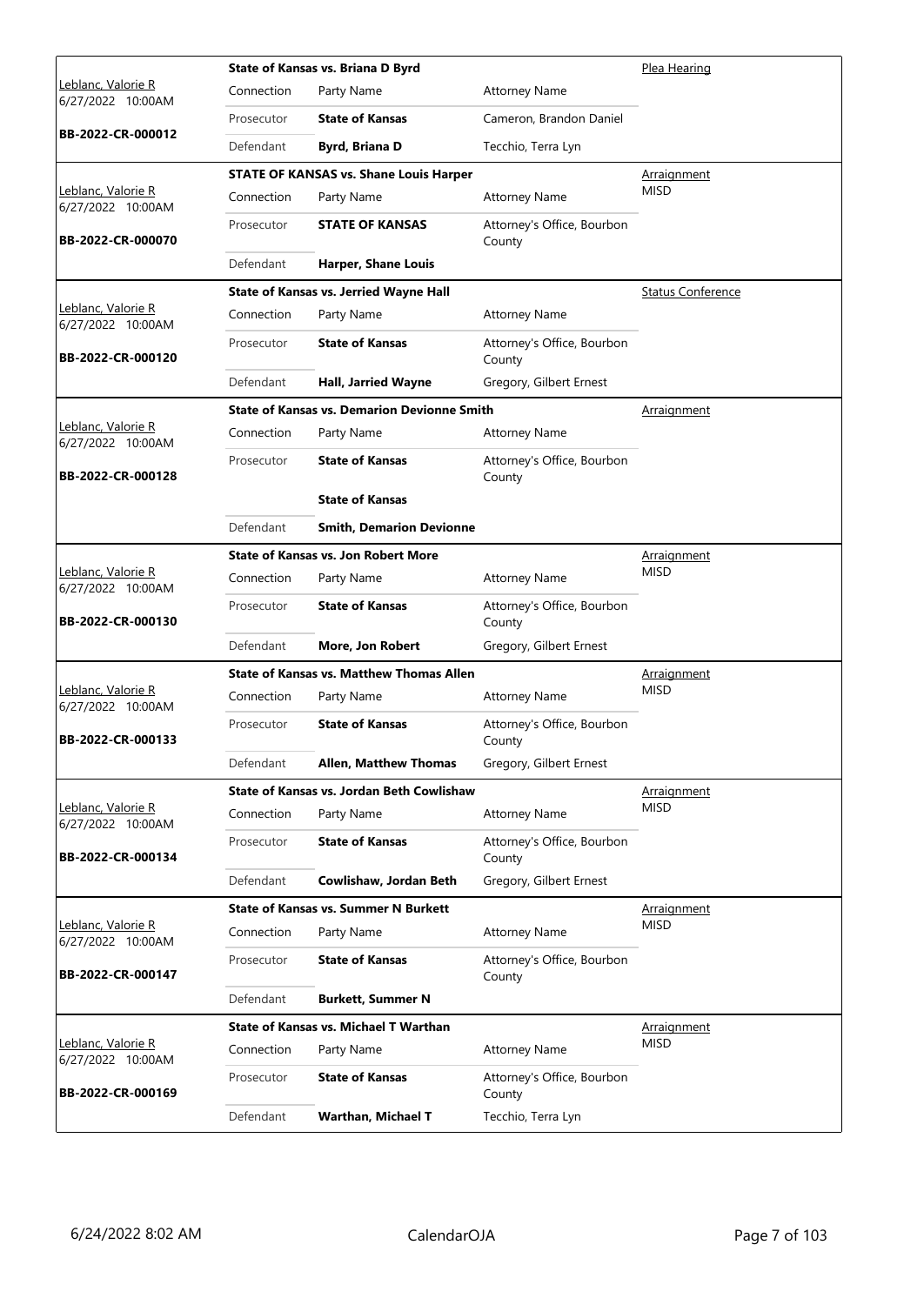|                                                 | State of Kansas vs. Levi William Rodebush |                                                       |                                      | Arraignment                             |
|-------------------------------------------------|-------------------------------------------|-------------------------------------------------------|--------------------------------------|-----------------------------------------|
| <u> Leblanc, Valorie R</u><br>6/27/2022 10:00AM | Connection                                | Party Name                                            | <b>Attorney Name</b>                 | <b>MISD</b>                             |
| BB-2022-CR-000212                               | Prosecutor                                | <b>State of Kansas</b>                                | Attorney's Office, Bourbon<br>County |                                         |
|                                                 | Defendant                                 | Rodebush, Levi William                                | Tecchio, Terra Lyn                   |                                         |
|                                                 |                                           | <b>State of Kansas vs. Richard Shawn Garrett Reed</b> |                                      | <b>Preliminary Examination - Status</b> |
| Leblanc, Valorie R<br>6/27/2022 10:00AM         | Connection                                | Party Name                                            | <b>Attorney Name</b>                 |                                         |
|                                                 | Prosecutor                                | <b>State of Kansas</b>                                | Mc Elroy, Tiana Marie                |                                         |
| BB-2022-CR-000221                               | Defendant                                 | <b>Reed. Richard Shawn</b><br>Garrett                 |                                      |                                         |
|                                                 |                                           | <b>State of Kansas vs. Richard Shawn Garrett Reed</b> |                                      | Preliminary Examination - Status        |
| Leblanc, Valorie R<br>6/27/2022 10:00AM         | Connection                                | Party Name                                            | <b>Attorney Name</b>                 |                                         |
|                                                 | Prosecutor                                | <b>State of Kansas</b>                                | Mc Elroy, Tiana Marie                |                                         |
| BB-2022-CR-000222                               | Defendant                                 | <b>Reed, Richard Shawn</b><br>Garrett                 |                                      |                                         |
|                                                 |                                           | <b>State of Kansas vs. Jose Alberto Rodriguez</b>     |                                      | Plea Hearing                            |
| <u> Leblanc, Valorie R</u><br>6/27/2022 10:00AM | Connection                                | Party Name                                            | <b>Attorney Name</b>                 |                                         |
|                                                 | Prosecutor                                | <b>State of Kansas</b>                                | Mc Elroy, Tiana Marie                |                                         |
| BB-2022-TR-000006                               | Defendant                                 | Rodriguez, Jose Alberto                               | Gregory, Gilbert Ernest              |                                         |
|                                                 |                                           | <b>State of Kansas vs. Clayton Joseph Raines</b>      |                                      | Arraignment                             |
| Leblanc, Valorie R<br>6/27/2022 10:00AM         | Connection                                | Party Name                                            | <b>Attorney Name</b>                 | <b>MISD</b>                             |
|                                                 | Prosecutor                                | <b>State of Kansas</b>                                | Mc Elroy, Tiana Marie                |                                         |
| BB-2022-TR-000067                               | Defendant                                 | Raines, Clayton Joseph                                | Tecchio, Terra Lyn                   |                                         |
|                                                 |                                           | <b>State of Kansas vs. Jimmy Eugene Long</b>          | Arraignment                          |                                         |
| Leblanc, Valorie R<br>6/27/2022 10:00AM         | Connection                                | Party Name                                            | <b>Attorney Name</b>                 | <b>MISD</b>                             |
|                                                 | Prosecutor                                | <b>State of Kansas</b>                                | Mc Elroy, Tiana Marie                |                                         |
| BB-2022-TR-000072                               | Defendant                                 | Long, Jimmy Eugene                                    |                                      |                                         |
|                                                 |                                           | State of Kansas vs. Vincent Von Riddle                |                                      | <u>Arraignment</u>                      |
| Leblanc, Valorie R<br>6/27/2022 10:00AM         | Connection                                | Party Name                                            | <b>Attorney Name</b>                 | <b>DISMISSAL</b>                        |
|                                                 | Prosecutor                                | <b>State of Kansas</b>                                | Mc Elroy, Tiana Marie                |                                         |
| BB-2022-TR-000079                               | Defendant                                 | <b>Riddle, Vincent Von</b>                            |                                      |                                         |
|                                                 |                                           | <b>State of Kansas vs. Blake Matthew Lundberg</b>     |                                      | <b>Preliminary Examination - Status</b> |
| Leblanc, Valorie R<br>6/27/2022 10:30AM         | Connection                                | Party Name                                            | <b>Attorney Name</b>                 |                                         |
|                                                 | Prosecutor                                | <b>State of Kansas</b>                                | Mc Elroy, Tiana Marie                |                                         |
| BB-2021-CR-000096                               | Defendant                                 | <b>Lundberg, Blake Matthew</b>                        | Gregory, Gilbert Ernest              |                                         |
|                                                 |                                           | <b>State of Kansas vs. Blake Matthew Lundberg</b>     | Preliminary Examination - Status     |                                         |
| Leblanc, Valorie R<br>6/27/2022 10:30AM         | Connection                                | Party Name                                            | <b>Attorney Name</b>                 |                                         |
|                                                 | Prosecutor                                | <b>State of Kansas</b>                                | Mc Elroy, Tiana Marie                |                                         |
| BB-2021-CR-000516                               | Defendant                                 | <b>Lundberg, Blake Matthew</b>                        | Gregory, Gilbert Ernest              |                                         |
|                                                 |                                           | State of Kansas vs. Teresa Jean Thompson              |                                      | Plea Hearing                            |
| Leblanc, Valorie R<br>6/27/2022 10:30AM         | Connection                                | Party Name                                            | <b>Attorney Name</b>                 |                                         |
|                                                 | Prosecutor                                | <b>State of Kansas</b>                                | Mc Elroy, Tiana Marie                |                                         |
| BB-2021-CR-000538                               | Defendant                                 | Thompson, Teresa Jean                                 | Gregory, Gilbert Ernest              |                                         |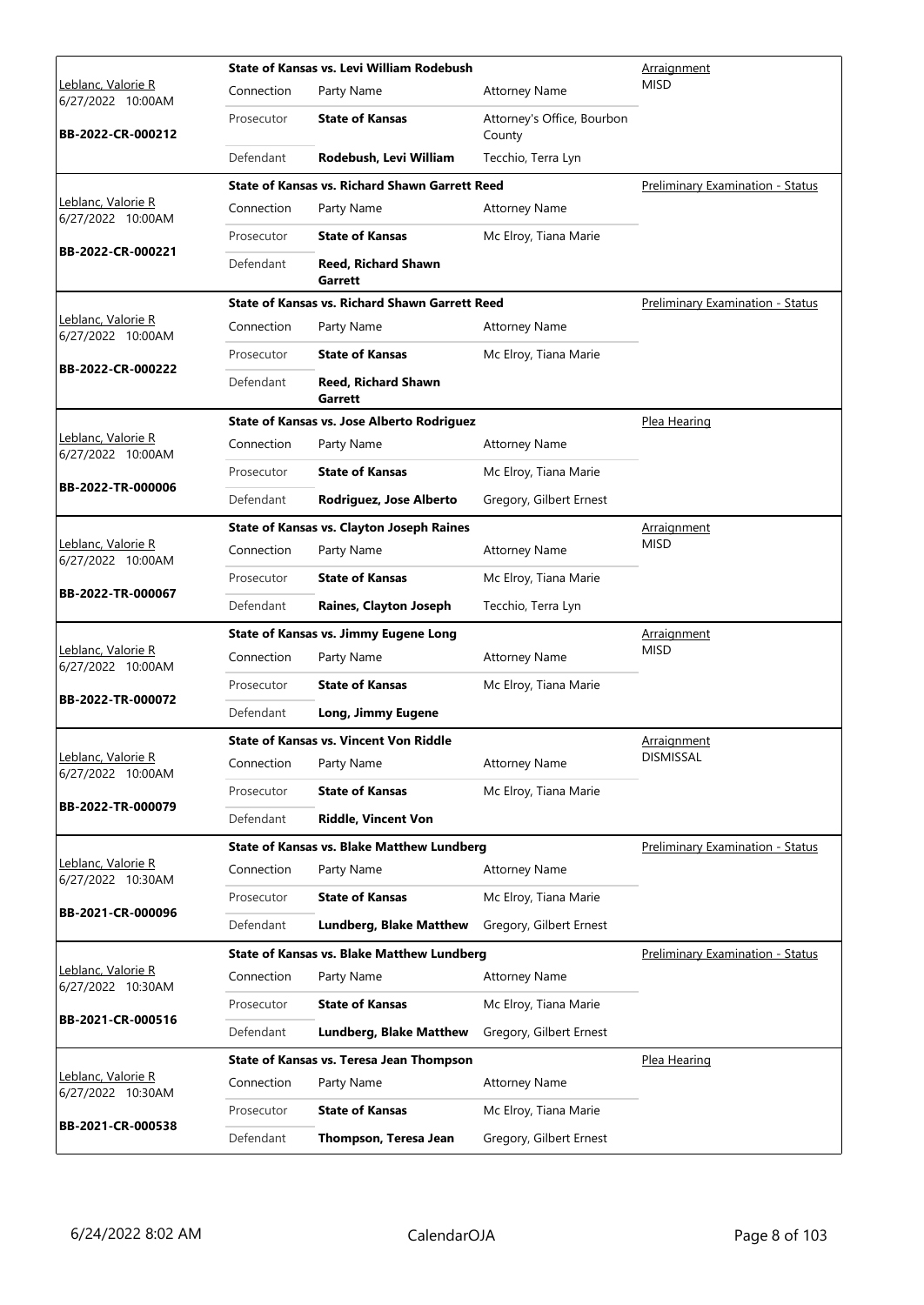|                                         |            | <b>State of Kansas vs. Blake Matthew Lundberg</b> | Preliminary Examination - Status     |                                         |
|-----------------------------------------|------------|---------------------------------------------------|--------------------------------------|-----------------------------------------|
| Leblanc, Valorie R<br>6/27/2022 10:30AM | Connection | Party Name                                        | <b>Attorney Name</b>                 |                                         |
|                                         | Prosecutor | <b>State of Kansas</b>                            | Mc Elroy, Tiana Marie                |                                         |
| BB-2022-CR-000016                       | Defendant  | <b>Lundberg, Blake Matthew</b>                    | Gregory, Gilbert Ernest              |                                         |
|                                         |            | <b>State of Kansas vs. Teresa Jean Nunley</b>     |                                      | <b>Preliminary Examination - Status</b> |
| Leblanc, Valorie R<br>6/27/2022 10:30AM | Connection | Party Name                                        | <b>Attorney Name</b>                 |                                         |
|                                         | Prosecutor | <b>State of Kansas</b>                            | Mc Elroy, Tiana Marie                |                                         |
| BB-2022-CR-000056                       | Defendant  | Nunley, Teresa Jean                               | Gregory, Gilbert Ernest              |                                         |
|                                         |            | State of Kansas vs. Angela I Tometi               |                                      | Arraignment                             |
| Leblanc, Valorie R<br>6/27/2022 10:30AM | Connection | Party Name                                        | <b>Attorney Name</b>                 |                                         |
| BB-2022-CR-000126                       | Prosecutor | <b>State of Kansas</b>                            | Attorney's Office, Bourbon<br>County |                                         |
|                                         | Defendant  | Tometi, Angela I                                  | Tecchio, Terra Lyn                   |                                         |
|                                         |            | <b>State of Kansas vs. Blake Matthew Lundberg</b> |                                      | Arraignment                             |
| Leblanc, Valorie R<br>6/27/2022 10:30AM | Connection | Party Name                                        | <b>Attorney Name</b>                 |                                         |
| BB-2022-CR-000131                       | Prosecutor | <b>State of Kansas</b>                            | Attorney's Office, Bourbon<br>County |                                         |
|                                         | Defendant  | <b>Lundberg, Blake Matthew</b>                    |                                      |                                         |
|                                         |            | <b>State of Kansas vs. Sherry Ann Cusick</b>      |                                      | <b>Arraignment</b>                      |
| Leblanc, Valorie R<br>6/27/2022 11:00AM | Connection | Party Name                                        | <b>Attorney Name</b>                 | <b>MISD</b>                             |
| 2020-CR-000163                          | Prosecutor | <b>State of Kansas</b>                            | Mc Elroy, Tiana Marie                |                                         |
|                                         | Defendant  | <b>Cusick, Sherry Ann</b>                         | Gregory, Gilbert Ernest              |                                         |
|                                         |            | <b>State of Kansas vs. Heather Mae Harris</b>     |                                      | Plea Hearing                            |
| Leblanc, Valorie R<br>6/27/2022 11:00AM | Connection | Party Name                                        | <b>Attorney Name</b>                 |                                         |
| BB-2022-TR-000042                       | Prosecutor | <b>State of Kansas</b>                            | Mc Elroy, Tiana Marie                |                                         |
|                                         | Defendant  | Harris, Heather Mae                               | Fleske, Carey Leonard                |                                         |
|                                         |            | <b>State of Kansas vs. Kyle Lee Adams</b>         |                                      | Bond - Forfeiture                       |
| Leblanc, Valorie R<br>6/27/2022 11:30AM |            | Connection Party Name                             | <b>Attorney Name</b>                 | CA & BONDSMAN ONLY                      |
| 2020-CR-000211                          | Prosecutor | <b>State of Kansas</b>                            | Mc Elroy, Tiana Marie                |                                         |
|                                         | Defendant  | Adams, Kyle Lee                                   | Villamaria, John Anthony             |                                         |
|                                         |            | <b>State of Kansas vs. Kyle Lee Adams</b>         |                                      | Bond - Forfeiture                       |
| Leblanc, Valorie R<br>6/27/2022 11:30AM | Connection | Party Name                                        | <b>Attorney Name</b>                 | CA & BONDSMAN ONLY                      |
| 2020-CR-000298                          | Prosecutor | <b>State of Kansas</b>                            | Mc Elroy, Tiana Marie                |                                         |
|                                         | Defendant  | Adams, Kyle Lee                                   | Villamaria, John Anthony             |                                         |
|                                         |            | <b>State of Kansas vs. Kyle Lee Adams</b>         | Bond - Forfeiture                    |                                         |
| Leblanc, Valorie R<br>6/27/2022 11:30AM | Connection | Party Name                                        | <b>Attorney Name</b>                 | 30 DAY EXT                              |
| 2020-TR-000166                          | Prosecutor | <b>State of Kansas</b>                            | Cameron, Brandon Daniel              |                                         |
|                                         | Defendant  | Adams, Kyle Lee                                   | Gregory, Gilbert Ernest              |                                         |
|                                         |            | <b>State of Kansas vs. Octavio Martinez Moran</b> |                                      | Arraignment                             |
| Leblanc, Valorie R<br>6/27/2022 11:30AM | Connection | Party Name                                        | <b>Attorney Name</b>                 | INTERPRETER - RUTH MARTINEZ             |
| BB-2022-TR-000066                       | Prosecutor | <b>State of Kansas</b>                            | Mc Elroy, Tiana Marie                |                                         |
|                                         | Defendant  | <b>Martinez Moran, Octavio</b>                    | Olivares, Nancy Zamora               |                                         |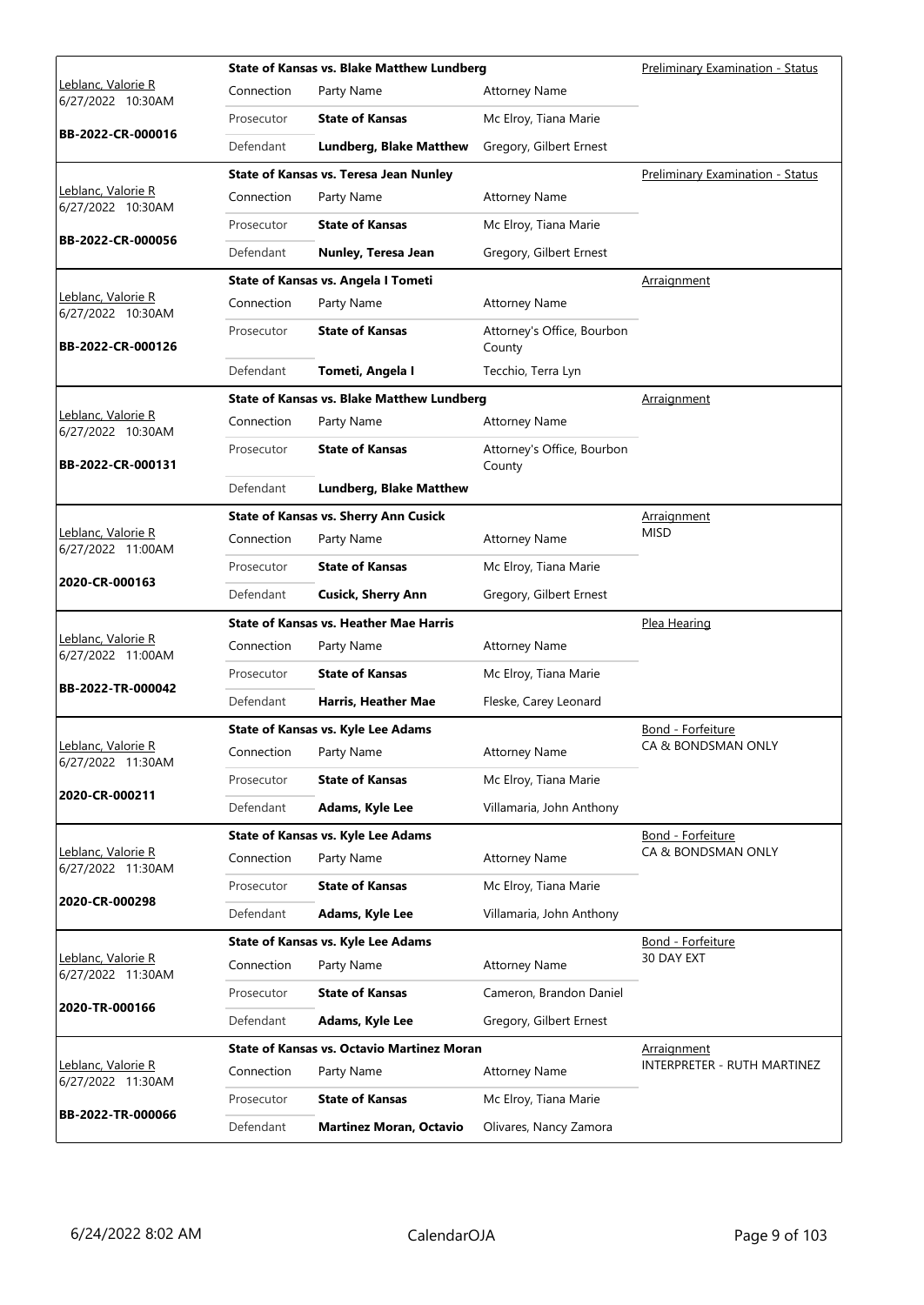| Connection<br>Party Name<br><b>Attorney Name</b><br>6/27/2022 1:00PM<br><b>State of Kansas</b><br>Attorney's Office, Bourbon<br>Prosecutor<br>BB-2021-JV-000009<br>County<br>Juvenile<br>Gregory, Gilbert Ernest<br>Swan, Kaydence L<br>Offender<br>In the Matter of Kaydence Leryn Swan<br>Diversion - Status<br>Leblanc, Valorie R<br>Connection<br>Party Name<br><b>Attorney Name</b><br>6/27/2022 1:00PM<br><b>State of Kansas</b><br>Attorney's Office, Bourbon<br>Prosecutor<br>BB-2021-JV-000010<br>County<br>Juvenile<br>Gregory, Gilbert Ernest<br>Swan, Kaydence Leryn<br>Offender<br>In the Matter of Ava Elizabeth Polensky<br><b>Adjudication - Court</b><br><b>NON EVIDENTIARY</b><br>Leblanc, Valorie R<br>Connection<br><b>Attorney Name</b><br>Party Name<br>6/27/2022 1:15PM<br><b>State of Kansas</b><br>Attorney's Office, Bourbon<br>Prosecutor<br>BB-2021-JV-000007<br>County<br>Juvenile<br>Polensky, Ava Elizabeth<br>Gregory, Gilbert Ernest<br>Offender<br>In the Matter of Ava Elizabeth Polensky<br><b>Adjudication - Court</b><br><b>NON EVIDENTIARY</b><br>Leblanc, Valorie R<br>Connection<br><b>Attorney Name</b><br>Party Name<br>6/27/2022 1:15PM<br><b>State of Kansas</b><br>Attorney's Office, Bourbon<br>Prosecutor<br>BB-2021-JV-000008<br>County<br>Juvenile<br>Polensky, Ava Elizabeth<br>Gregory, Gilbert Ernest<br>Offender<br>In the Matter of Jonathan E Bolden<br>Diversion - Status<br>Leblanc, Valorie R<br>Connection<br>Party Name<br><b>Attorney Name</b><br>6/27/2022 1:15PM<br><b>State of Kansas</b><br>Cameron, Brandon Daniel<br>Prosecutor<br>BB-2021-JV-000027<br>Juvenile<br><b>Bolden, Jonathan E</b><br>Gregory, Gilbert Ernest<br>Offender<br>State of Kansas vs. Melissa Dianna Torrence<br>Diversion - Revocation<br>Ward, Mark A<br>Connection<br>Party Name<br><b>Attorney Name</b><br>6/27/2022 1:25PM<br><b>CASA</b><br>Other Party<br>2020-CR-000437<br><b>Kansas Food Bank</b><br>(Bourbon)<br>Prosecutor<br><b>State of Kansas</b><br>Attorney's Office, Bourbon<br>County<br>Defendant<br>Torrence, Melissa Dianna<br>Fern, Mark Eric<br>State of Kansas vs. Shannon Eddie Howard Wallace<br>Probation - Violation<br>Ward, Mark A<br>Connection<br>Party Name<br><b>Attorney Name</b><br>6/27/2022 1:30PM<br><b>State of Kansas</b><br>Prosecutor<br>Mc Elroy, Tiana Marie<br>2018-CR-000290<br>Defendant<br><b>Wallace, Shannon Eddie</b><br>Hite, Kaylyn Kaye<br><b>Howard</b><br>State of Kansas vs. Larry Steadman, JR<br>Diversion - Revocation<br>Ward, Mark A<br>Connection<br>Party Name<br><b>Attorney Name</b><br>6/27/2022 1:30PM<br><b>State of Kansas</b><br>Mc Elroy, Tiana Marie<br>Prosecutor<br>2019-CR-000572<br>Defendant<br>Kennedy, Daniel James<br>Steadman, Larry, Jr<br>State of Kansas vs. Larry Steadman, JR<br>Arraignment<br>Ward, Mark A<br><b>PLEA</b><br>Connection<br><b>Attorney Name</b><br>Party Name<br>6/27/2022 1:30PM<br><b>State of Kansas</b><br>Mc Elroy, Tiana Marie<br>Prosecutor<br>2020-CR-000168<br>Defendant<br>Steadman, Larry, Jr |                    | In the Matter of Kaydence I Swan |                       | Diversion - Status |
|--------------------------------------------------------------------------------------------------------------------------------------------------------------------------------------------------------------------------------------------------------------------------------------------------------------------------------------------------------------------------------------------------------------------------------------------------------------------------------------------------------------------------------------------------------------------------------------------------------------------------------------------------------------------------------------------------------------------------------------------------------------------------------------------------------------------------------------------------------------------------------------------------------------------------------------------------------------------------------------------------------------------------------------------------------------------------------------------------------------------------------------------------------------------------------------------------------------------------------------------------------------------------------------------------------------------------------------------------------------------------------------------------------------------------------------------------------------------------------------------------------------------------------------------------------------------------------------------------------------------------------------------------------------------------------------------------------------------------------------------------------------------------------------------------------------------------------------------------------------------------------------------------------------------------------------------------------------------------------------------------------------------------------------------------------------------------------------------------------------------------------------------------------------------------------------------------------------------------------------------------------------------------------------------------------------------------------------------------------------------------------------------------------------------------------------------------------------------------------------------------------------------------------------------------------------------------------------------------------------------------------------------------------------------------------------------------------------------------------------------------------------------------------------------------------------------------------------------------------------------------------------------------------------------------------------------------------------------------------------------------------------------------------------------------------------|--------------------|----------------------------------|-----------------------|--------------------|
|                                                                                                                                                                                                                                                                                                                                                                                                                                                                                                                                                                                                                                                                                                                                                                                                                                                                                                                                                                                                                                                                                                                                                                                                                                                                                                                                                                                                                                                                                                                                                                                                                                                                                                                                                                                                                                                                                                                                                                                                                                                                                                                                                                                                                                                                                                                                                                                                                                                                                                                                                                                                                                                                                                                                                                                                                                                                                                                                                                                                                                                              | Leblanc, Valorie R |                                  |                       |                    |
|                                                                                                                                                                                                                                                                                                                                                                                                                                                                                                                                                                                                                                                                                                                                                                                                                                                                                                                                                                                                                                                                                                                                                                                                                                                                                                                                                                                                                                                                                                                                                                                                                                                                                                                                                                                                                                                                                                                                                                                                                                                                                                                                                                                                                                                                                                                                                                                                                                                                                                                                                                                                                                                                                                                                                                                                                                                                                                                                                                                                                                                              |                    |                                  |                       |                    |
|                                                                                                                                                                                                                                                                                                                                                                                                                                                                                                                                                                                                                                                                                                                                                                                                                                                                                                                                                                                                                                                                                                                                                                                                                                                                                                                                                                                                                                                                                                                                                                                                                                                                                                                                                                                                                                                                                                                                                                                                                                                                                                                                                                                                                                                                                                                                                                                                                                                                                                                                                                                                                                                                                                                                                                                                                                                                                                                                                                                                                                                              |                    |                                  |                       |                    |
|                                                                                                                                                                                                                                                                                                                                                                                                                                                                                                                                                                                                                                                                                                                                                                                                                                                                                                                                                                                                                                                                                                                                                                                                                                                                                                                                                                                                                                                                                                                                                                                                                                                                                                                                                                                                                                                                                                                                                                                                                                                                                                                                                                                                                                                                                                                                                                                                                                                                                                                                                                                                                                                                                                                                                                                                                                                                                                                                                                                                                                                              |                    |                                  |                       |                    |
|                                                                                                                                                                                                                                                                                                                                                                                                                                                                                                                                                                                                                                                                                                                                                                                                                                                                                                                                                                                                                                                                                                                                                                                                                                                                                                                                                                                                                                                                                                                                                                                                                                                                                                                                                                                                                                                                                                                                                                                                                                                                                                                                                                                                                                                                                                                                                                                                                                                                                                                                                                                                                                                                                                                                                                                                                                                                                                                                                                                                                                                              |                    |                                  |                       |                    |
|                                                                                                                                                                                                                                                                                                                                                                                                                                                                                                                                                                                                                                                                                                                                                                                                                                                                                                                                                                                                                                                                                                                                                                                                                                                                                                                                                                                                                                                                                                                                                                                                                                                                                                                                                                                                                                                                                                                                                                                                                                                                                                                                                                                                                                                                                                                                                                                                                                                                                                                                                                                                                                                                                                                                                                                                                                                                                                                                                                                                                                                              |                    |                                  |                       |                    |
|                                                                                                                                                                                                                                                                                                                                                                                                                                                                                                                                                                                                                                                                                                                                                                                                                                                                                                                                                                                                                                                                                                                                                                                                                                                                                                                                                                                                                                                                                                                                                                                                                                                                                                                                                                                                                                                                                                                                                                                                                                                                                                                                                                                                                                                                                                                                                                                                                                                                                                                                                                                                                                                                                                                                                                                                                                                                                                                                                                                                                                                              |                    |                                  |                       |                    |
|                                                                                                                                                                                                                                                                                                                                                                                                                                                                                                                                                                                                                                                                                                                                                                                                                                                                                                                                                                                                                                                                                                                                                                                                                                                                                                                                                                                                                                                                                                                                                                                                                                                                                                                                                                                                                                                                                                                                                                                                                                                                                                                                                                                                                                                                                                                                                                                                                                                                                                                                                                                                                                                                                                                                                                                                                                                                                                                                                                                                                                                              |                    |                                  |                       |                    |
|                                                                                                                                                                                                                                                                                                                                                                                                                                                                                                                                                                                                                                                                                                                                                                                                                                                                                                                                                                                                                                                                                                                                                                                                                                                                                                                                                                                                                                                                                                                                                                                                                                                                                                                                                                                                                                                                                                                                                                                                                                                                                                                                                                                                                                                                                                                                                                                                                                                                                                                                                                                                                                                                                                                                                                                                                                                                                                                                                                                                                                                              |                    |                                  |                       |                    |
|                                                                                                                                                                                                                                                                                                                                                                                                                                                                                                                                                                                                                                                                                                                                                                                                                                                                                                                                                                                                                                                                                                                                                                                                                                                                                                                                                                                                                                                                                                                                                                                                                                                                                                                                                                                                                                                                                                                                                                                                                                                                                                                                                                                                                                                                                                                                                                                                                                                                                                                                                                                                                                                                                                                                                                                                                                                                                                                                                                                                                                                              |                    |                                  |                       |                    |
|                                                                                                                                                                                                                                                                                                                                                                                                                                                                                                                                                                                                                                                                                                                                                                                                                                                                                                                                                                                                                                                                                                                                                                                                                                                                                                                                                                                                                                                                                                                                                                                                                                                                                                                                                                                                                                                                                                                                                                                                                                                                                                                                                                                                                                                                                                                                                                                                                                                                                                                                                                                                                                                                                                                                                                                                                                                                                                                                                                                                                                                              |                    |                                  |                       |                    |
|                                                                                                                                                                                                                                                                                                                                                                                                                                                                                                                                                                                                                                                                                                                                                                                                                                                                                                                                                                                                                                                                                                                                                                                                                                                                                                                                                                                                                                                                                                                                                                                                                                                                                                                                                                                                                                                                                                                                                                                                                                                                                                                                                                                                                                                                                                                                                                                                                                                                                                                                                                                                                                                                                                                                                                                                                                                                                                                                                                                                                                                              |                    |                                  |                       |                    |
|                                                                                                                                                                                                                                                                                                                                                                                                                                                                                                                                                                                                                                                                                                                                                                                                                                                                                                                                                                                                                                                                                                                                                                                                                                                                                                                                                                                                                                                                                                                                                                                                                                                                                                                                                                                                                                                                                                                                                                                                                                                                                                                                                                                                                                                                                                                                                                                                                                                                                                                                                                                                                                                                                                                                                                                                                                                                                                                                                                                                                                                              |                    |                                  |                       |                    |
|                                                                                                                                                                                                                                                                                                                                                                                                                                                                                                                                                                                                                                                                                                                                                                                                                                                                                                                                                                                                                                                                                                                                                                                                                                                                                                                                                                                                                                                                                                                                                                                                                                                                                                                                                                                                                                                                                                                                                                                                                                                                                                                                                                                                                                                                                                                                                                                                                                                                                                                                                                                                                                                                                                                                                                                                                                                                                                                                                                                                                                                              |                    |                                  |                       |                    |
|                                                                                                                                                                                                                                                                                                                                                                                                                                                                                                                                                                                                                                                                                                                                                                                                                                                                                                                                                                                                                                                                                                                                                                                                                                                                                                                                                                                                                                                                                                                                                                                                                                                                                                                                                                                                                                                                                                                                                                                                                                                                                                                                                                                                                                                                                                                                                                                                                                                                                                                                                                                                                                                                                                                                                                                                                                                                                                                                                                                                                                                              |                    |                                  |                       |                    |
|                                                                                                                                                                                                                                                                                                                                                                                                                                                                                                                                                                                                                                                                                                                                                                                                                                                                                                                                                                                                                                                                                                                                                                                                                                                                                                                                                                                                                                                                                                                                                                                                                                                                                                                                                                                                                                                                                                                                                                                                                                                                                                                                                                                                                                                                                                                                                                                                                                                                                                                                                                                                                                                                                                                                                                                                                                                                                                                                                                                                                                                              |                    |                                  |                       |                    |
|                                                                                                                                                                                                                                                                                                                                                                                                                                                                                                                                                                                                                                                                                                                                                                                                                                                                                                                                                                                                                                                                                                                                                                                                                                                                                                                                                                                                                                                                                                                                                                                                                                                                                                                                                                                                                                                                                                                                                                                                                                                                                                                                                                                                                                                                                                                                                                                                                                                                                                                                                                                                                                                                                                                                                                                                                                                                                                                                                                                                                                                              |                    |                                  |                       |                    |
|                                                                                                                                                                                                                                                                                                                                                                                                                                                                                                                                                                                                                                                                                                                                                                                                                                                                                                                                                                                                                                                                                                                                                                                                                                                                                                                                                                                                                                                                                                                                                                                                                                                                                                                                                                                                                                                                                                                                                                                                                                                                                                                                                                                                                                                                                                                                                                                                                                                                                                                                                                                                                                                                                                                                                                                                                                                                                                                                                                                                                                                              |                    |                                  |                       |                    |
|                                                                                                                                                                                                                                                                                                                                                                                                                                                                                                                                                                                                                                                                                                                                                                                                                                                                                                                                                                                                                                                                                                                                                                                                                                                                                                                                                                                                                                                                                                                                                                                                                                                                                                                                                                                                                                                                                                                                                                                                                                                                                                                                                                                                                                                                                                                                                                                                                                                                                                                                                                                                                                                                                                                                                                                                                                                                                                                                                                                                                                                              |                    |                                  |                       |                    |
|                                                                                                                                                                                                                                                                                                                                                                                                                                                                                                                                                                                                                                                                                                                                                                                                                                                                                                                                                                                                                                                                                                                                                                                                                                                                                                                                                                                                                                                                                                                                                                                                                                                                                                                                                                                                                                                                                                                                                                                                                                                                                                                                                                                                                                                                                                                                                                                                                                                                                                                                                                                                                                                                                                                                                                                                                                                                                                                                                                                                                                                              |                    |                                  |                       |                    |
|                                                                                                                                                                                                                                                                                                                                                                                                                                                                                                                                                                                                                                                                                                                                                                                                                                                                                                                                                                                                                                                                                                                                                                                                                                                                                                                                                                                                                                                                                                                                                                                                                                                                                                                                                                                                                                                                                                                                                                                                                                                                                                                                                                                                                                                                                                                                                                                                                                                                                                                                                                                                                                                                                                                                                                                                                                                                                                                                                                                                                                                              |                    |                                  |                       |                    |
|                                                                                                                                                                                                                                                                                                                                                                                                                                                                                                                                                                                                                                                                                                                                                                                                                                                                                                                                                                                                                                                                                                                                                                                                                                                                                                                                                                                                                                                                                                                                                                                                                                                                                                                                                                                                                                                                                                                                                                                                                                                                                                                                                                                                                                                                                                                                                                                                                                                                                                                                                                                                                                                                                                                                                                                                                                                                                                                                                                                                                                                              |                    |                                  |                       |                    |
|                                                                                                                                                                                                                                                                                                                                                                                                                                                                                                                                                                                                                                                                                                                                                                                                                                                                                                                                                                                                                                                                                                                                                                                                                                                                                                                                                                                                                                                                                                                                                                                                                                                                                                                                                                                                                                                                                                                                                                                                                                                                                                                                                                                                                                                                                                                                                                                                                                                                                                                                                                                                                                                                                                                                                                                                                                                                                                                                                                                                                                                              |                    |                                  |                       |                    |
|                                                                                                                                                                                                                                                                                                                                                                                                                                                                                                                                                                                                                                                                                                                                                                                                                                                                                                                                                                                                                                                                                                                                                                                                                                                                                                                                                                                                                                                                                                                                                                                                                                                                                                                                                                                                                                                                                                                                                                                                                                                                                                                                                                                                                                                                                                                                                                                                                                                                                                                                                                                                                                                                                                                                                                                                                                                                                                                                                                                                                                                              |                    |                                  |                       |                    |
|                                                                                                                                                                                                                                                                                                                                                                                                                                                                                                                                                                                                                                                                                                                                                                                                                                                                                                                                                                                                                                                                                                                                                                                                                                                                                                                                                                                                                                                                                                                                                                                                                                                                                                                                                                                                                                                                                                                                                                                                                                                                                                                                                                                                                                                                                                                                                                                                                                                                                                                                                                                                                                                                                                                                                                                                                                                                                                                                                                                                                                                              |                    |                                  |                       |                    |
|                                                                                                                                                                                                                                                                                                                                                                                                                                                                                                                                                                                                                                                                                                                                                                                                                                                                                                                                                                                                                                                                                                                                                                                                                                                                                                                                                                                                                                                                                                                                                                                                                                                                                                                                                                                                                                                                                                                                                                                                                                                                                                                                                                                                                                                                                                                                                                                                                                                                                                                                                                                                                                                                                                                                                                                                                                                                                                                                                                                                                                                              |                    |                                  |                       |                    |
|                                                                                                                                                                                                                                                                                                                                                                                                                                                                                                                                                                                                                                                                                                                                                                                                                                                                                                                                                                                                                                                                                                                                                                                                                                                                                                                                                                                                                                                                                                                                                                                                                                                                                                                                                                                                                                                                                                                                                                                                                                                                                                                                                                                                                                                                                                                                                                                                                                                                                                                                                                                                                                                                                                                                                                                                                                                                                                                                                                                                                                                              |                    |                                  |                       |                    |
|                                                                                                                                                                                                                                                                                                                                                                                                                                                                                                                                                                                                                                                                                                                                                                                                                                                                                                                                                                                                                                                                                                                                                                                                                                                                                                                                                                                                                                                                                                                                                                                                                                                                                                                                                                                                                                                                                                                                                                                                                                                                                                                                                                                                                                                                                                                                                                                                                                                                                                                                                                                                                                                                                                                                                                                                                                                                                                                                                                                                                                                              |                    |                                  |                       |                    |
|                                                                                                                                                                                                                                                                                                                                                                                                                                                                                                                                                                                                                                                                                                                                                                                                                                                                                                                                                                                                                                                                                                                                                                                                                                                                                                                                                                                                                                                                                                                                                                                                                                                                                                                                                                                                                                                                                                                                                                                                                                                                                                                                                                                                                                                                                                                                                                                                                                                                                                                                                                                                                                                                                                                                                                                                                                                                                                                                                                                                                                                              |                    |                                  |                       |                    |
|                                                                                                                                                                                                                                                                                                                                                                                                                                                                                                                                                                                                                                                                                                                                                                                                                                                                                                                                                                                                                                                                                                                                                                                                                                                                                                                                                                                                                                                                                                                                                                                                                                                                                                                                                                                                                                                                                                                                                                                                                                                                                                                                                                                                                                                                                                                                                                                                                                                                                                                                                                                                                                                                                                                                                                                                                                                                                                                                                                                                                                                              |                    |                                  |                       |                    |
|                                                                                                                                                                                                                                                                                                                                                                                                                                                                                                                                                                                                                                                                                                                                                                                                                                                                                                                                                                                                                                                                                                                                                                                                                                                                                                                                                                                                                                                                                                                                                                                                                                                                                                                                                                                                                                                                                                                                                                                                                                                                                                                                                                                                                                                                                                                                                                                                                                                                                                                                                                                                                                                                                                                                                                                                                                                                                                                                                                                                                                                              |                    |                                  |                       |                    |
|                                                                                                                                                                                                                                                                                                                                                                                                                                                                                                                                                                                                                                                                                                                                                                                                                                                                                                                                                                                                                                                                                                                                                                                                                                                                                                                                                                                                                                                                                                                                                                                                                                                                                                                                                                                                                                                                                                                                                                                                                                                                                                                                                                                                                                                                                                                                                                                                                                                                                                                                                                                                                                                                                                                                                                                                                                                                                                                                                                                                                                                              |                    |                                  |                       |                    |
|                                                                                                                                                                                                                                                                                                                                                                                                                                                                                                                                                                                                                                                                                                                                                                                                                                                                                                                                                                                                                                                                                                                                                                                                                                                                                                                                                                                                                                                                                                                                                                                                                                                                                                                                                                                                                                                                                                                                                                                                                                                                                                                                                                                                                                                                                                                                                                                                                                                                                                                                                                                                                                                                                                                                                                                                                                                                                                                                                                                                                                                              |                    |                                  |                       |                    |
|                                                                                                                                                                                                                                                                                                                                                                                                                                                                                                                                                                                                                                                                                                                                                                                                                                                                                                                                                                                                                                                                                                                                                                                                                                                                                                                                                                                                                                                                                                                                                                                                                                                                                                                                                                                                                                                                                                                                                                                                                                                                                                                                                                                                                                                                                                                                                                                                                                                                                                                                                                                                                                                                                                                                                                                                                                                                                                                                                                                                                                                              |                    |                                  |                       |                    |
|                                                                                                                                                                                                                                                                                                                                                                                                                                                                                                                                                                                                                                                                                                                                                                                                                                                                                                                                                                                                                                                                                                                                                                                                                                                                                                                                                                                                                                                                                                                                                                                                                                                                                                                                                                                                                                                                                                                                                                                                                                                                                                                                                                                                                                                                                                                                                                                                                                                                                                                                                                                                                                                                                                                                                                                                                                                                                                                                                                                                                                                              |                    |                                  |                       |                    |
|                                                                                                                                                                                                                                                                                                                                                                                                                                                                                                                                                                                                                                                                                                                                                                                                                                                                                                                                                                                                                                                                                                                                                                                                                                                                                                                                                                                                                                                                                                                                                                                                                                                                                                                                                                                                                                                                                                                                                                                                                                                                                                                                                                                                                                                                                                                                                                                                                                                                                                                                                                                                                                                                                                                                                                                                                                                                                                                                                                                                                                                              |                    |                                  |                       |                    |
|                                                                                                                                                                                                                                                                                                                                                                                                                                                                                                                                                                                                                                                                                                                                                                                                                                                                                                                                                                                                                                                                                                                                                                                                                                                                                                                                                                                                                                                                                                                                                                                                                                                                                                                                                                                                                                                                                                                                                                                                                                                                                                                                                                                                                                                                                                                                                                                                                                                                                                                                                                                                                                                                                                                                                                                                                                                                                                                                                                                                                                                              |                    |                                  | Kennedy, Daniel James |                    |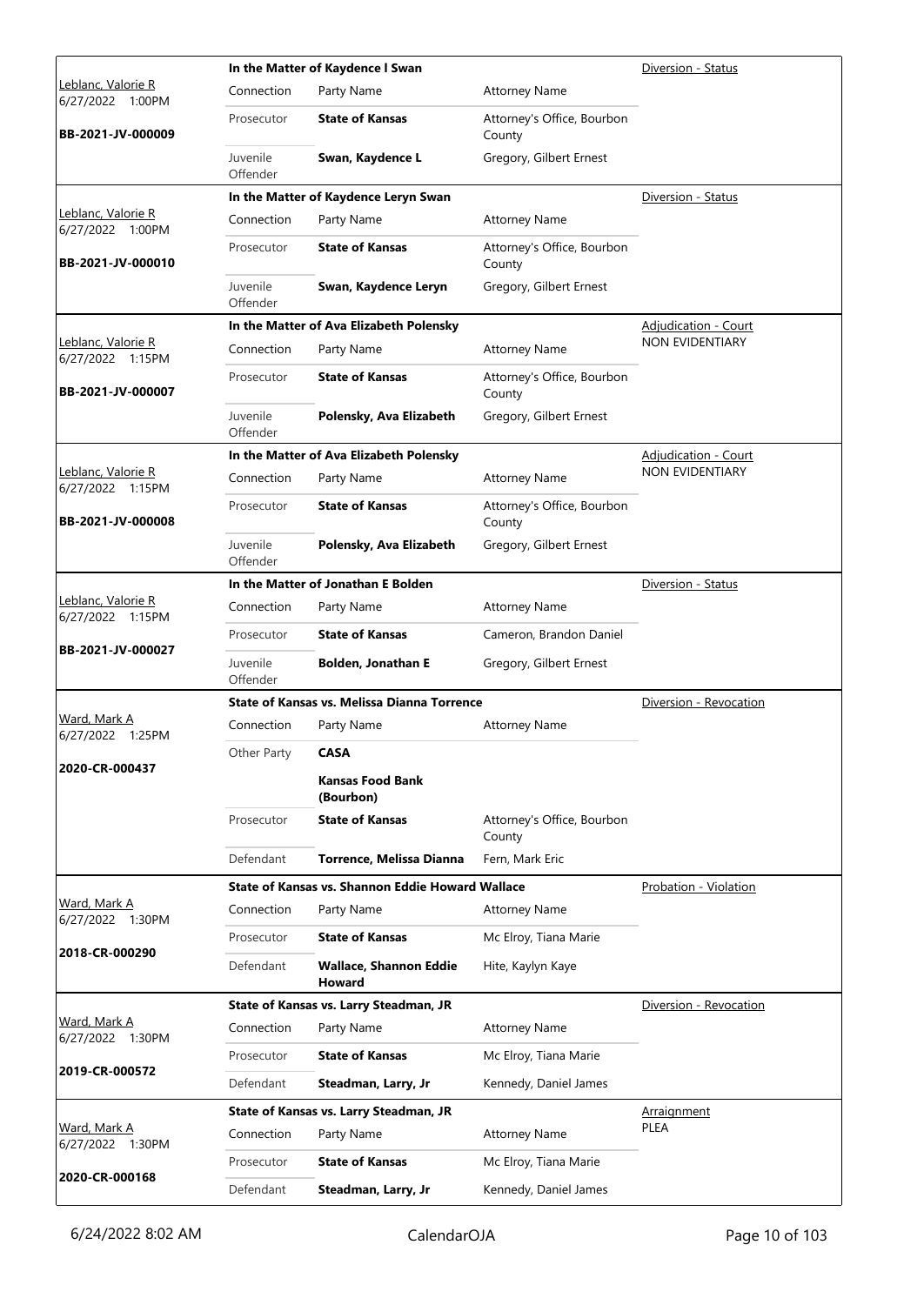|                                                       |                      | State of Kansas vs. Larry Steadman, JR          | Arraignment                          |                                  |
|-------------------------------------------------------|----------------------|-------------------------------------------------|--------------------------------------|----------------------------------|
| <u>Ward, Mark A</u><br>6/27/2022 1:30PM               | Connection           | Party Name                                      | <b>Attorney Name</b>                 | PLEA                             |
|                                                       | Prosecutor           | <b>State of Kansas</b>                          | Mc Elroy, Tiana Marie                |                                  |
| 2020-CR-000169                                        | Defendant            | Steadman, Larry, Jr                             | Kennedy, Daniel James                |                                  |
|                                                       |                      | In The Matter Of Joshua Joseph Hunter Lyon      |                                      | <b>Status Conference</b>         |
| Leblanc, Valorie R<br>6/27/2022 1:30PM                | Connection           | Party Name                                      | <b>Attorney Name</b>                 | TRACK W/ FELONY                  |
| 2020-JV-000018                                        | Other Party          | <b>Wheeler, Patricia</b>                        |                                      |                                  |
|                                                       |                      | <b>Wheeler, Ralph</b>                           |                                      |                                  |
|                                                       |                      | Lyon, Steven Joseph                             |                                      |                                  |
|                                                       | Prosecutor           | <b>State of Kansas</b>                          | Cameron, Brandon Daniel              |                                  |
|                                                       | Juvenile<br>Offender | Lyon, Joshua Joseph<br><b>Hunter</b>            | Gregory, Gilbert Ernest              |                                  |
|                                                       |                      | In the Matter of Stephen Don Robinson           |                                      | Adjudication - Court             |
| Leblanc, Valorie R<br>6/27/2022 1:30PM                | Connection           | Party Name                                      | <b>Attorney Name</b>                 | NON EVIDENTIARY                  |
| BB-2021-JV-000006                                     | Prosecutor           | <b>State of Kansas</b>                          | Attorney's Office, Bourbon<br>County |                                  |
|                                                       | Juvenile<br>Offender | Robinson, Stephen Don                           | Clark, Geoffrey William<br>Lewis     |                                  |
|                                                       |                      | <b>State of Kansas vs. Chase William Warner</b> |                                      | Preliminary Examination - Status |
| Ward, Mark A<br>6/27/2022 1:30PM<br>BB-2022-CR-000043 | Connection           | Party Name                                      | <b>Attorney Name</b>                 |                                  |
|                                                       | Prosecutor           | <b>State of Kansas</b>                          | Mc Elroy, Tiana Marie                |                                  |
|                                                       | Defendant            | <b>Warner, Chase William</b>                    | Hite, Kaylyn Kaye                    |                                  |
|                                                       |                      | <b>State of Kansas vs. Eric William Greer</b>   |                                      | Arraignment                      |
| Ward, Mark A<br>6/27/2022 1:45PM                      | Connection           | Party Name                                      | <b>Attorney Name</b>                 |                                  |
| 2019-CR-000675                                        | Prosecutor           | <b>State of Kansas</b>                          | Mc Elroy, Tiana Marie                |                                  |
|                                                       | Defendant            | <b>Greer, Eric William</b>                      | Hite, Kaylyn Kaye                    |                                  |
|                                                       |                      | In the Matter of Madison R Robertson            |                                      | <b>Adjudication - Court</b>      |
| Leblanc, Valorie R<br>6/27/2022 1:45PM                | Connection           | Party Name                                      | <b>Attorney Name</b>                 | <b>NON EVIDENTIARY</b>           |
| BB-2021-JV-000020                                     | Prosecutor           | <b>State of Kansas</b>                          | Attorney's Office, Bourbon<br>County |                                  |
|                                                       | Juvenile<br>Offender | <b>Robertson, Madison R</b>                     | Gregory, Gilbert Ernest              |                                  |
| Ward, Mark A                                          |                      | State of Kansas vs. Amanda Dawn Benton          |                                      | <b>Bond - Revocation</b>         |
| 6/27/2022 2:00PM                                      | Connection           | Party Name                                      | <b>Attorney Name</b>                 |                                  |
| 2020-CR-000347                                        | Prosecutor           | <b>State of Kansas</b>                          | Mc Elroy, Tiana Marie                |                                  |
|                                                       | Defendant            | Benton, Amanda Dawn                             | Farmer, Robert L., II                |                                  |
| Leblanc, Valorie R                                    |                      | <b>State of Kansas vs. Toni Elaine Bittner</b>  |                                      | Diversion - Status               |
| 6/27/2022 2:00PM                                      | Connection           | Party Name                                      | <b>Attorney Name</b>                 |                                  |
| BB-2021-CR-000128                                     | Prosecutor           | <b>State of Kansas</b>                          | Mc Elroy, Tiana Marie                |                                  |
|                                                       | Defendant            | <b>Bittner, Toni Elaine</b>                     | Battitori, Edward Joseph             |                                  |
|                                                       |                      | <b>State of Kansas vs. Jared John Witter</b>    |                                      | Diversion - Status               |
| Leblanc, Valorie R<br>6/27/2022 2:00PM                | Connection           | Party Name                                      | <b>Attorney Name</b>                 |                                  |
| BB-2021-CR-000150                                     | Prosecutor           | <b>State of Kansas</b>                          | Cameron, Brandon Daniel              |                                  |
|                                                       |                      | <b>State of Kansas</b>                          | Cameron, Brandon Daniel              |                                  |
|                                                       | Defendant            | Witter, Jared John                              | Battitori, Edward Joseph             |                                  |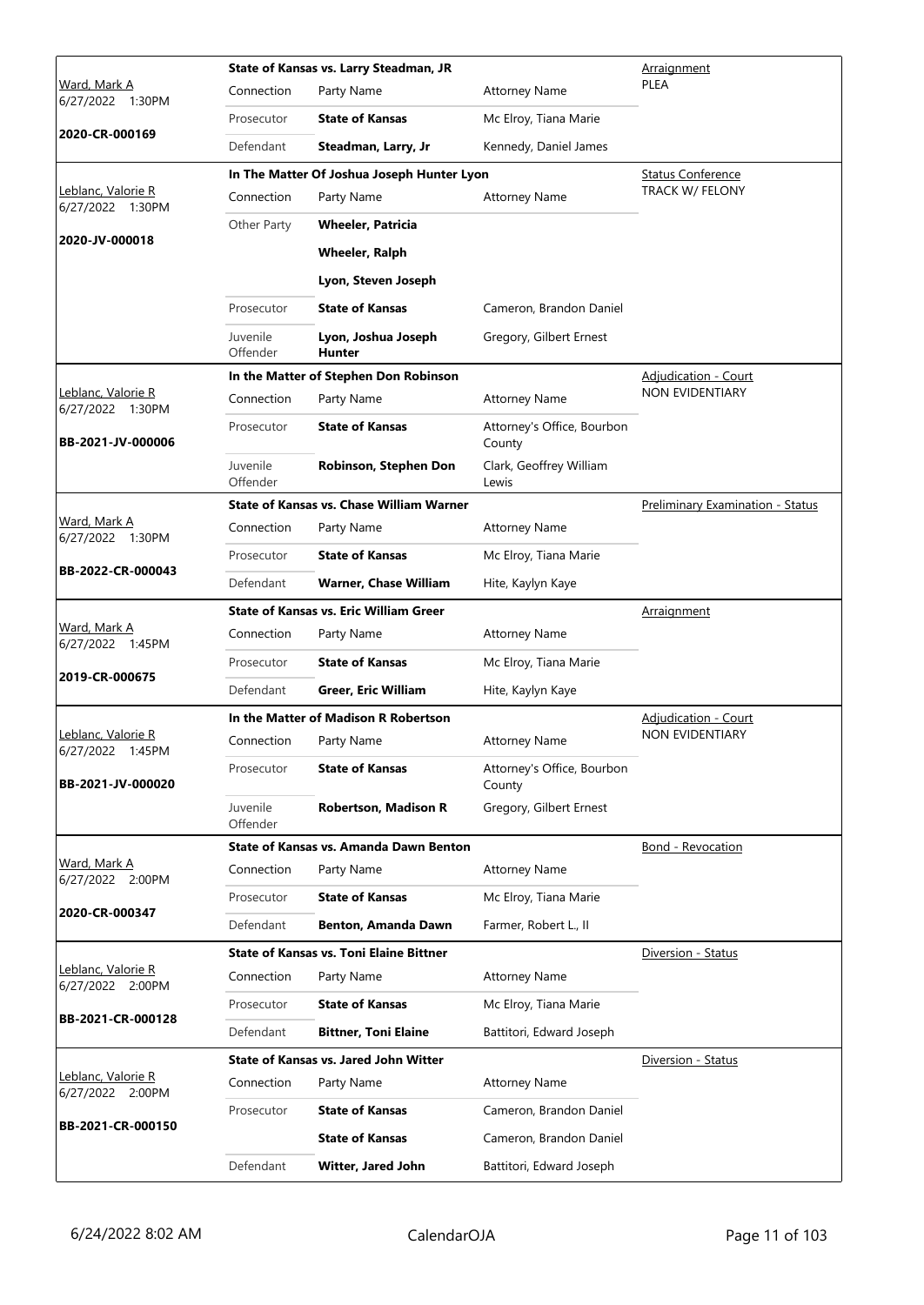|                                        |                      | <b>State of Kansas vs. James Kenneth Woolery</b> | Diversion - Status                   |                                         |
|----------------------------------------|----------------------|--------------------------------------------------|--------------------------------------|-----------------------------------------|
| Leblanc, Valorie R<br>6/27/2022 2:00PM | Connection           | Party Name                                       | <b>Attorney Name</b>                 |                                         |
|                                        | Prosecutor           | <b>State of Kansas</b>                           | Cameron, Brandon Daniel              |                                         |
| BB-2021-CR-000344                      |                      | <b>State of Kansas</b>                           |                                      |                                         |
|                                        | Defendant            | <b>Woolery, James Kenneth</b>                    | Battitori, Edward Joseph             |                                         |
|                                        |                      | State of Kansas vs. Angela D Sevart              |                                      | <b>Competency Hearing</b>               |
| Ward, Mark A<br>6/27/2022 2:00PM       | Connection           | Party Name                                       | <b>Attorney Name</b>                 |                                         |
|                                        | Prosecutor           | <b>State of Kansas</b>                           | Mc Elroy, Tiana Marie                |                                         |
| BB-2021-CR-000590                      | Defendant            | Sevart, Angela D                                 | Farmer, Robert L., II                |                                         |
|                                        |                      | <b>State of Kansas vs. Amanda Dawn Benton</b>    |                                      | Preliminary Examination - Status        |
| Ward, Mark A<br>6/27/2022 2:00PM       | Connection           | Party Name                                       | <b>Attorney Name</b>                 |                                         |
| BB-2022-CR-000227                      | Prosecutor           | <b>State of Kansas</b>                           | Attorney's Office, Bourbon<br>County |                                         |
|                                        | Defendant            | Benton, Amanda Dawn                              | Farmer, Robert L., II                |                                         |
|                                        |                      | State of Kansas vs. Nikolas Ray Charlton         |                                      | <b>Bond - Revocation</b>                |
| Ward, Mark A<br>6/27/2022 2:30PM       | Connection           | Party Name                                       | <b>Attorney Name</b>                 | First Appearance                        |
| 2020-CR-000025                         | Prosecutor           | <b>State of Kansas</b>                           | Mc Elroy, Tiana Marie                |                                         |
|                                        | Defendant            | <b>Charlton, Nikolas Ray</b>                     | Fleming, Kyle M.                     |                                         |
|                                        |                      | <b>State of Kansas vs. Joshua Elliott</b>        |                                      | <b>Scheduling Conference</b>            |
| Ward, Mark A<br>6/27/2022 2:30PM       | Connection           | Party Name                                       | <b>Attorney Name</b>                 | to set Jury Trial                       |
|                                        | Prosecutor           | <b>State of Kansas</b>                           | Mc Elroy, Tiana Marie                |                                         |
| 2020-CR-000143                         | Defendant            | Elliott, Joshua                                  | Fleming, Kyle M.                     |                                         |
|                                        |                      | <b>State of Kansas vs. Nikolas Ray Charlton</b>  |                                      | <b>Bond - Revocation</b>                |
| Ward, Mark A<br>6/27/2022 2:30PM       | Connection           | Party Name                                       | <b>Attorney Name</b>                 | <b>FIRST APPEARANCE</b>                 |
|                                        | Prosecutor           | <b>State of Kansas</b>                           | Mc Elroy, Tiana Marie                |                                         |
| 2020-CR-000313                         | Defendant            | <b>Charlton, Nikolas Ray</b>                     | Fleming, Kyle M.                     |                                         |
|                                        |                      | State of Kansas vs. Nikolas Ray Charlton         |                                      | <b>Bond - Revocation</b>                |
| Ward, Mark A<br>6/27/2022 2:30PM       | Connection           | Party Name                                       | <b>Attorney Name</b>                 | First Appearance                        |
|                                        | Prosecutor           | <b>State of Kansas</b>                           | Mc Elroy, Tiana Marie                |                                         |
| 2020-CR-000327                         | Defendant            | <b>Charlton, Nikolas Ray</b>                     | Fleming, Kyle M.                     |                                         |
|                                        |                      | In the Matter of Makenya Moore                   |                                      | <b>Adjudication - Court</b>             |
| Leblanc, Valorie R<br>6/27/2022 2:30PM | Connection           | Party Name                                       | <b>Attorney Name</b>                 | NON EVIDENTIARY                         |
| BB-2021-JV-000022                      | Prosecutor           | <b>State of Kansas</b>                           | Attorney's Office, Bourbon<br>County |                                         |
|                                        | Juvenile<br>Offender | Moore, Makenya                                   | Gregory, Gilbert Ernest              |                                         |
|                                        |                      | In the Matter of Makenya Moore                   | <b>Adjudication - Court</b>          |                                         |
| Leblanc, Valorie R<br>6/27/2022 2:30PM | Connection           | Party Name                                       | <b>Attorney Name</b>                 | NON EVIDENTIARY                         |
| BB-2021-JV-000040                      | Prosecutor           | <b>State of Kansas</b>                           | Attorney's Office, Bourbon<br>County |                                         |
|                                        | Juvenile<br>Offender | Moore, Makenya                                   | Gregory, Gilbert Ernest              |                                         |
|                                        |                      | State of Kansas vs. Pamela Sue Hurd              |                                      | <b>Preliminary Examination - Status</b> |
| Ward, Mark A<br>6/27/2022 2:30PM       | Connection           | Party Name                                       | <b>Attorney Name</b>                 |                                         |
| BB-2022-CR-000209                      | Prosecutor           | <b>State of Kansas</b>                           | Attorney's Office, Bourbon<br>County |                                         |
|                                        | Defendant            | Hurd, Pamela Sue                                 | Fleming, Kyle M.                     |                                         |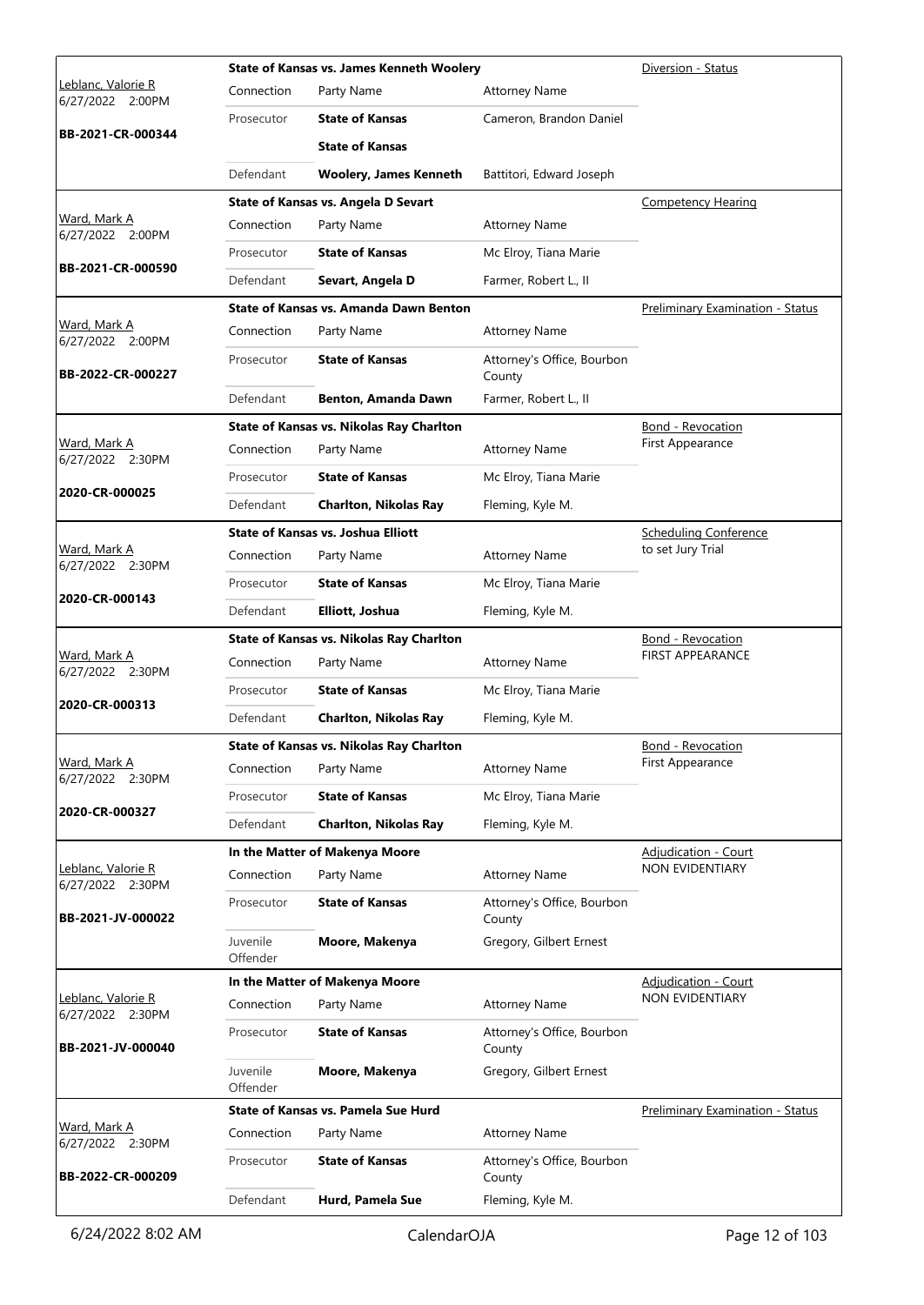|                                         |                                   | <b>State of Kansas vs. Pedro Arnulfo Gomez</b>      |                                      | <b>Preliminary Examination - Status</b> |
|-----------------------------------------|-----------------------------------|-----------------------------------------------------|--------------------------------------|-----------------------------------------|
| Ward, Mark A<br>6/27/2022 2:30PM        | Connection                        | Party Name                                          | <b>Attorney Name</b>                 | <b>INTERPRETER - DAVID LOZA</b>         |
| BB-2022-CR-000216                       | Prosecutor                        | <b>State of Kansas</b>                              | Attorney's Office, Bourbon<br>County |                                         |
|                                         | Defendant                         | <b>Gomez, Pedro Arnulfo</b>                         | Wiske, Jason Paul                    |                                         |
|                                         |                                   | State of Kansas vs. Helbert Esturado De Leon Orozco |                                      | <b>Preliminary Examination - Status</b> |
| Ward, Mark A<br>6/27/2022 2:30PM        | Connection                        | Party Name                                          | <b>Attorney Name</b>                 | INTERPRETER - DAVID LOZA                |
| BB-2022-CR-000217                       | Prosecutor                        | <b>State of Kansas</b>                              | Attorney's Office, Bourbon<br>County |                                         |
|                                         | Defendant                         | De Leon Orozco, Helbert<br><b>Esturado</b>          | Fleming, Kyle M.                     |                                         |
|                                         |                                   | In the Matter of Makenya Moore                      |                                      | <b>Adjudication - Court</b>             |
| Leblanc, Valorie R<br>6/27/2022 2:30PM  | Connection                        | Party Name                                          | <b>Attorney Name</b>                 | NON EVIDENTIARY                         |
| BB-2022-JV-000003                       | Prosecutor                        | <b>State of Kansas</b>                              | Attorney's Office, Bourbon<br>County |                                         |
|                                         | Juvenile<br>Offender              | Moore, Makenya                                      |                                      |                                         |
|                                         |                                   | State of Kansas vs. John Anthony Withrow            |                                      | <u>Arraignment</u>                      |
| <u>Ward, Mark A</u><br>6/27/2022 2:40PM | Connection                        | Party Name                                          | <b>Attorney Name</b>                 | FTA - First Appearance                  |
|                                         | Prosecutor                        | <b>State of Kansas</b>                              | Mc Elroy, Tiana Marie                |                                         |
| 2020-CR-000142                          | Defendant                         | Withrow, John Anthony                               | Wiske, Jason Paul                    |                                         |
|                                         |                                   | In the Matter of Trinity Debra Rose Prestley        |                                      | <b>Adjudication and Disposition</b>     |
| Leblanc, Valorie R<br>6/27/2022 2:45PM  | Connection                        | Party Name                                          | <b>Attorney Name</b>                 | Plea                                    |
| BB-2021-JV-000038                       | Prosecutor                        | <b>State of Kansas</b>                              | Cameron, Brandon Daniel              |                                         |
|                                         | Juvenile<br>Offender              | <b>Prestley, Trinity Debra</b><br>Rose              | Tecchio, Terra Lyn                   |                                         |
|                                         |                                   | In the Matter of Cayden Christopher Hatfield        |                                      | Evidentiary                             |
| Leblanc, Valorie R<br>6/27/2022 2:45PM  | Connection                        | Party Name                                          | <b>Attorney Name</b>                 | <b>NON</b>                              |
| BB-2022-JV-000006                       | Prosecutor                        | <b>State of Kansas</b>                              | Attorney's Office, Bourbon<br>County |                                         |
|                                         | Juvenile<br>Offender              | Hatfield, Cayden<br>Christopher                     | Tecchio, Terra Lyn                   |                                         |
| Sealed                                  | ********* Sealed *********        |                                                     |                                      | PFA/PFS Hearing                         |
| Leblanc, Valorie R<br>6/27/2022 3:00PM  | Connection                        | Party Name                                          | <b>Attorney Name</b>                 |                                         |
|                                         | Dependent                         | <b>Sealed</b>                                       |                                      |                                         |
| BB-2022-DM-000081                       |                                   | <b>Sealed</b>                                       |                                      |                                         |
|                                         |                                   | <b>Sealed</b>                                       |                                      |                                         |
|                                         | Petitioner                        | <b>Sealed</b>                                       | Pro Se                               |                                         |
|                                         | Respondent                        | <b>Sealed</b>                                       |                                      |                                         |
|                                         | Sealed ********* Sealed ********* |                                                     |                                      | PFA/PFS Hearing                         |
| Leblanc, Valorie R<br>6/27/2022 3:15PM  | Connection                        | Party Name                                          | <b>Attorney Name</b>                 | NO TEMP ORDERS SIGNED                   |
| BB-2022-DM-000082                       | Petitioner                        | <b>Sealed</b>                                       | Pro Se                               |                                         |
|                                         | Respondent                        | <b>Sealed</b>                                       |                                      |                                         |
|                                         |                                   | <b>State of Kansas vs. Melvin OConner III</b>       |                                      | <b>Scheduling Conference</b>            |
| Ward, Mark A<br>6/28/2022 9:00AM        | Connection                        | Party Name                                          | <b>Attorney Name</b>                 | to set Jury Trial<br>ZOOM HEARING       |
|                                         | Prosecutor                        | <b>State of Kansas</b>                              | Mc Elroy, Tiana Marie                |                                         |
| 2018-CR-000200                          | Defendant                         | <b>OConner, Melvin, III</b>                         | Wiske, Jason Paul                    |                                         |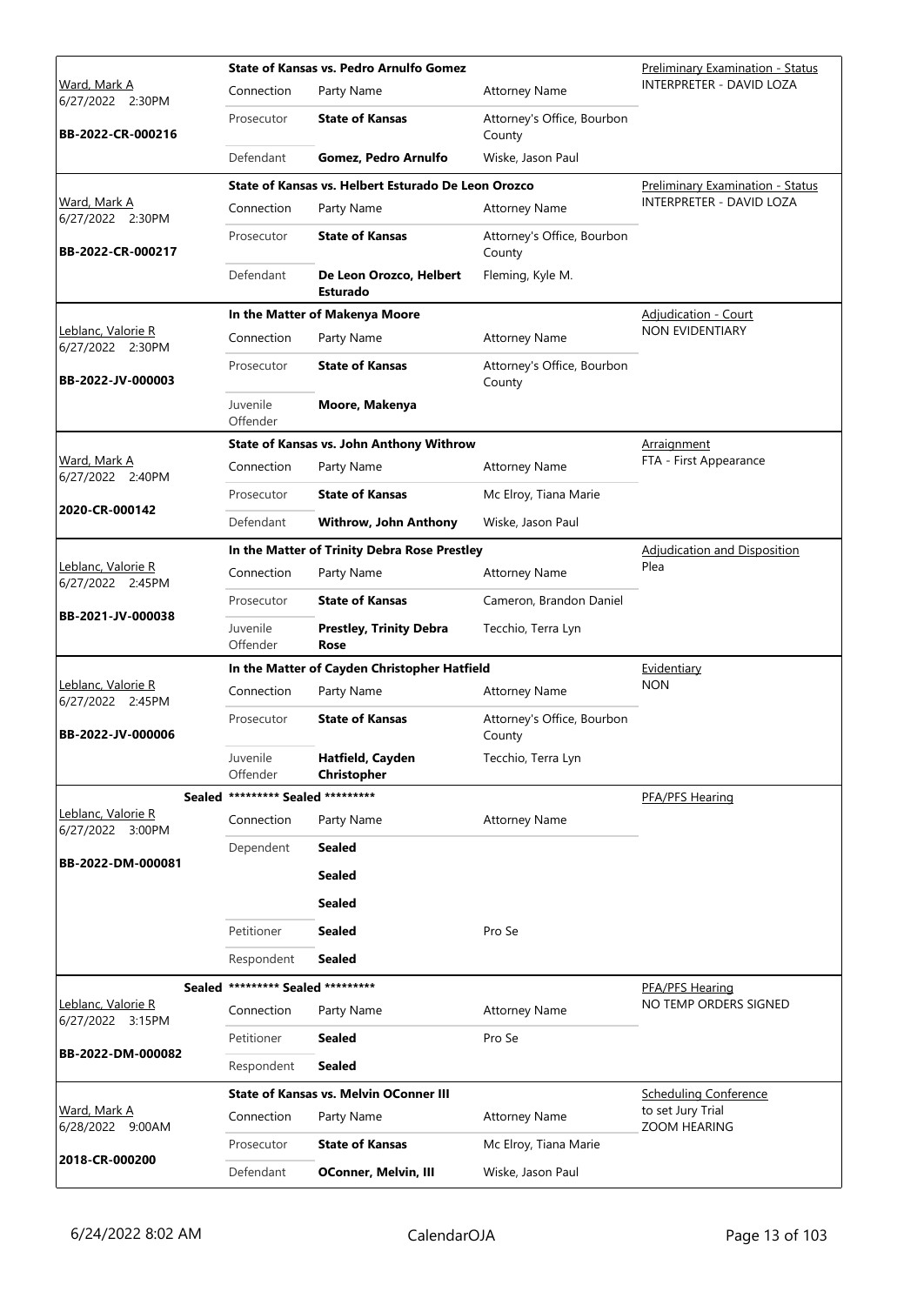| Ward, Mark A                               |            | <b>State of Kansas vs. Nathan Spencer Bagnall</b> |                             | Arraignment          |
|--------------------------------------------|------------|---------------------------------------------------|-----------------------------|----------------------|
| 6/28/2022<br>9:00AM                        | Connection | Party Name                                        | <b>Attorney Name</b>        |                      |
| 2020-CR-000440                             | Prosecutor | <b>State of Kansas</b>                            | Mc Elroy, Tiana Marie       |                      |
|                                            | Defendant  | <b>Bagnall, Nathan Spencer</b>                    | Hite, Kaylyn Kaye           |                      |
|                                            |            | State of Kansas vs. Nathan Spencer Bagnall        | Arraignment                 |                      |
| Ward, Mark A<br>6/28/2022 9:00AM           | Connection | Party Name                                        | <b>Attorney Name</b>        |                      |
| 2020-CR-000441                             | Prosecutor | <b>State of Kansas</b>                            | Mc Elroy, Tiana Marie       |                      |
|                                            | Defendant  | <b>Bagnall, Nathan Spencer</b>                    | Hite, Kaylyn Kaye           |                      |
|                                            |            | State of Kansas vs. Ashley Renee Vandenburg       |                             | Sentencing           |
| Ward, Mark A<br>6/28/2022 9:15AM           | Connection | Party Name                                        | <b>Attorney Name</b>        | First Appearance FTA |
|                                            | Prosecutor | <b>State of Kansas</b>                            | Mc Elroy, Tiana Marie       |                      |
| 2020-CR-000101                             | Defendant  | Vandenburg, Ashley Renee Hartley, Geri Lynne      |                             |                      |
|                                            |            | <b>State of Kansas vs. Audrey Lee Moore</b>       |                             | <b>Sentencing</b>    |
| Ward, Mark A<br>6/28/2022 9:15AM           | Connection | Party Name                                        | <b>Attorney Name</b>        |                      |
|                                            | Prosecutor | <b>State of Kansas</b>                            | Mc Elroy, Tiana Marie       |                      |
| BB-2021-CR-000205                          | Defendant  | <b>Moore, Audrey Lee</b>                          | Fern, Mark Eric             |                      |
|                                            |            | <b>State of Kansas vs. Audrey Lee Moore</b>       |                             | Sentencing           |
| Ward, Mark A<br>6/28/2022 9:15AM           | Connection | Party Name                                        | <b>Attorney Name</b>        |                      |
| BB-2021-CR-000379                          | Prosecutor | <b>State of Kansas</b>                            | Mc Elroy, Tiana Marie       |                      |
|                                            | Defendant  | <b>Moore, Audrey Lee</b>                          | Fern, Mark Eric             |                      |
|                                            |            | <b>State of Kansas vs. Ryan Michael Dozier</b>    |                             | Arraignment          |
| Ward, Mark A<br>6/28/2022 1:25PM           | Connection | Party Name                                        | <b>Attorney Name</b>        |                      |
|                                            | Prosecutor | <b>State of Kansas</b>                            | Mc Elroy, Tiana Marie       |                      |
| BB-2021-CR-000028                          | Defendant  | Dozier, Ryan Michael                              | Fisher, Richard Michael, Jr |                      |
|                                            |            | <b>State of Kansas vs. Dalton James Moore</b>     |                             | Arraignment          |
| Ward, Mark A<br>6/28/2022 1:30PM           | Connection | Party Name                                        | <b>Attorney Name</b>        |                      |
|                                            | Prosecutor | <b>State of Kansas</b>                            | Mc Elroy, Tiana Marie       |                      |
| 2018-TR-000203                             | Defendant  | <b>Moore, Dalton James</b>                        | Fisher, Richard Michael, Jr |                      |
|                                            |            | State of Kansas vs. Thomas Lavon Coyan II         |                             | Arraignment          |
| <u>Ward, Mark A</u><br>6/28/2022<br>1:30PM | Connection | Party Name                                        | <b>Attorney Name</b>        |                      |
|                                            | Prosecutor | <b>State of Kansas</b>                            | Mc Elroy, Tiana Marie       |                      |
| 2019-CR-000333                             | Defendant  | Coyan, Thomas Lavon, II                           | Fisher, Richard Michael, Jr |                      |
|                                            |            | <b>State of Kansas vs. Dalton James Moore</b>     |                             | Arraignment          |
| Ward, Mark A<br>6/28/2022 1:30PM           | Connection | Party Name                                        | <b>Attorney Name</b>        |                      |
|                                            | Prosecutor | <b>State of Kansas</b>                            | Mc Elroy, Tiana Marie       |                      |
| 2019-CR-000361                             | Defendant  | <b>Moore, Dalton James</b>                        | Fisher, Richard Michael, Jr |                      |
|                                            |            | State of Kansas vs. Thomas Lavon Coyan, II        |                             | <u>Arraignment</u>   |
| Ward, Mark A<br>6/28/2022 1:30PM           | Connection | Party Name                                        | <b>Attorney Name</b>        |                      |
|                                            | Prosecutor | <b>State of Kansas</b>                            | Mc Elroy, Tiana Marie       |                      |
| 2019-CR-000502                             | Defendant  | Coyan, Thomas Lavon, II                           | Fisher, Richard Michael, Jr |                      |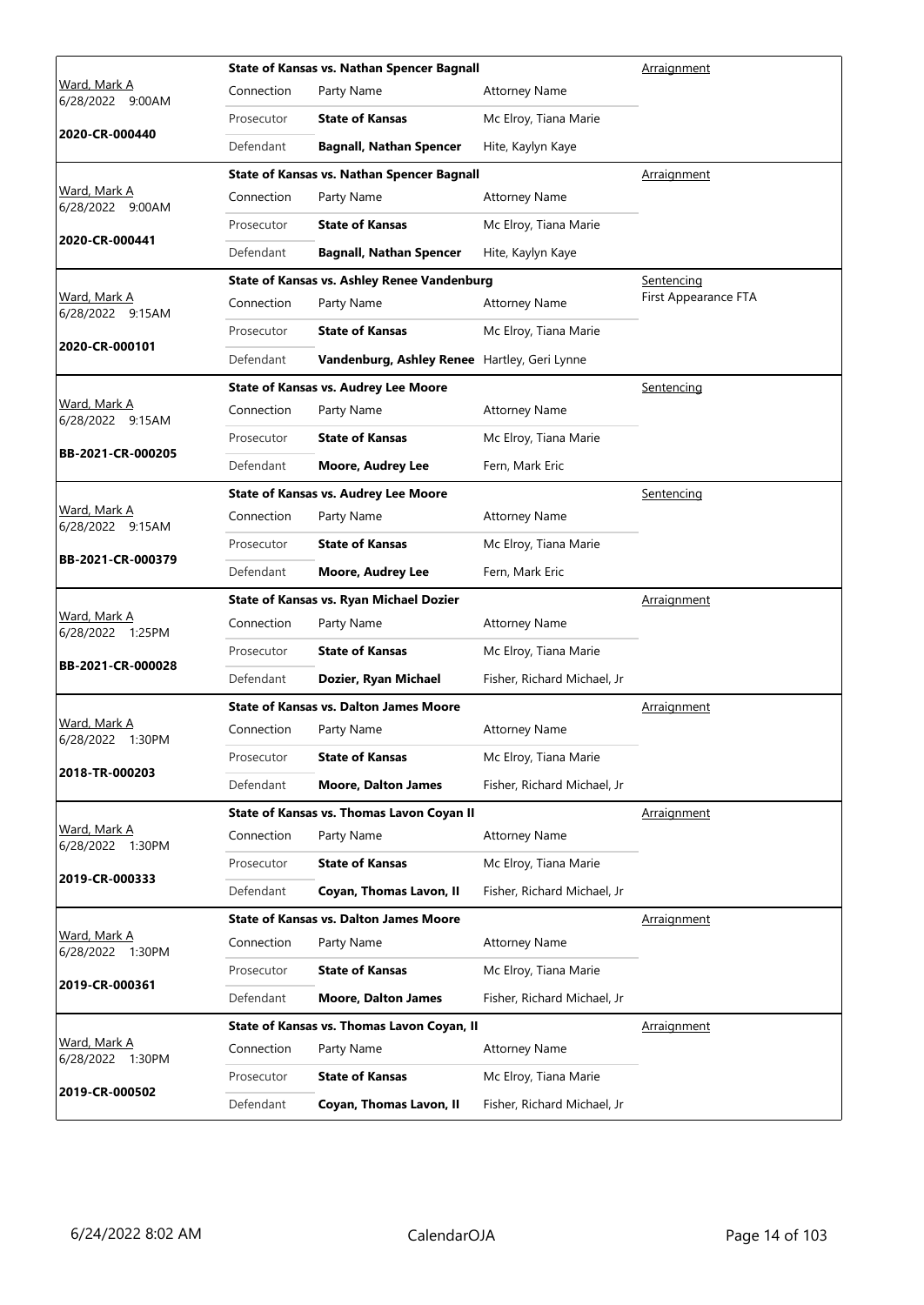|                                         | <b>State of Kansas vs. Taran William LaPiere</b> |                                                  |                                      | Arraignment                             |
|-----------------------------------------|--------------------------------------------------|--------------------------------------------------|--------------------------------------|-----------------------------------------|
| Ward, Mark A<br>6/28/2022 1:30PM        | Connection                                       | Party Name                                       | <b>Attorney Name</b>                 | Plea                                    |
|                                         | Prosecutor                                       | <b>State of Kansas</b>                           | Mc Elroy, Tiana Marie                |                                         |
| 2020-CR-000230                          | Defendant                                        | LaPiere, Taran William                           | Fisher, Richard Michael, Jr          |                                         |
|                                         |                                                  | <b>State of Kansas vs. Taran William LaPiere</b> |                                      | Arraignment                             |
| <u>Ward, Mark A</u><br>6/28/2022 1:30PM | Connection                                       | Party Name                                       | <b>Attorney Name</b>                 | Plea                                    |
|                                         | Prosecutor                                       | <b>State of Kansas</b>                           | Mc Elroy, Tiana Marie                |                                         |
| BB-2021-CR-000009                       | Defendant                                        | LaPiere, Taran William                           | Fisher, Richard Michael, Jr          |                                         |
|                                         |                                                  | <b>State of Kansas vs. Levi Matthew Hermreck</b> |                                      | <b>Preliminary Examination - Status</b> |
| Ward, Mark A<br>6/28/2022 1:30PM        | Connection                                       | Party Name                                       | <b>Attorney Name</b>                 |                                         |
| BB-2021-CR-000540                       | Prosecutor                                       | <b>State of Kansas</b>                           | Attorney's Office, Bourbon<br>County |                                         |
|                                         | Defendant                                        | <b>Hermreck, Levi Matthew</b>                    | Fisher, Richard Michael, Jr          |                                         |
|                                         |                                                  | <b>State of Kansas vs. Ryan Mitchell Swink</b>   |                                      | Plea Hearing                            |
| <u>Ward, Mark A</u><br>6/28/2022 1:30PM | Connection                                       | Party Name                                       | <b>Attorney Name</b>                 |                                         |
|                                         | Prosecutor                                       | <b>State of Kansas</b>                           | Cameron, Brandon Daniel              |                                         |
| BB-2021-TR-000199                       | Defendant                                        | Swink, Ryan Mitchell                             | Fisher, Richard Michael, Jr          |                                         |
|                                         |                                                  | <b>State of Kansas vs. Leonard Lee Fornoff</b>   |                                      | <b>Preliminary Examination - Status</b> |
| Ward, Mark A<br>6/28/2022 1:45PM        | Connection                                       | Party Name                                       | <b>Attorney Name</b>                 |                                         |
|                                         | Prosecutor                                       | <b>State of Kansas</b>                           | Cameron, Brandon Daniel              |                                         |
| 2020-CR-000410                          | Defendant                                        | <b>Fornoff, Leonard Lee</b>                      | Fisher, Richard Michael, Jr          |                                         |
|                                         |                                                  | <b>State of Kansas vs. Leonard Lee Fornoff</b>   |                                      | Preliminary Examination - Status        |
| Ward, Mark A<br>6/28/2022 1:45PM        | Connection                                       | Party Name                                       | <b>Attorney Name</b>                 |                                         |
|                                         | Prosecutor                                       | <b>State of Kansas</b>                           | Mc Elroy, Tiana Marie                |                                         |
| BB-2020-CR-000552                       | Defendant                                        | <b>Fornoff, Leonard Lee</b>                      | Fisher, Richard Michael, Jr          |                                         |
|                                         |                                                  | <b>State of Kansas vs. Timothy Scott Laffoon</b> |                                      | Arraignment                             |
| Ward, Mark A<br>6/28/2022 1:45PM        | Connection                                       |                                                  |                                      |                                         |
|                                         |                                                  | Party Name                                       | <b>Attorney Name</b>                 |                                         |
|                                         | Prosecutor                                       | <b>State of Kansas</b>                           | Taylor, Chadwick Jonathan            |                                         |
| BB-2021-CR-000351                       | Defendant                                        | <b>Laffoon, Timothy Scott</b>                    | Fisher, Richard Michael, Jr          |                                         |
|                                         |                                                  | State of Kansas vs. Leonard Lee Fornoff          |                                      | Preliminary Examination - Status        |
| <u>Ward, Mark A</u>                     | Connection                                       | Party Name                                       | <b>Attorney Name</b>                 |                                         |
| 6/28/2022 1:45PM<br>BB-2022-CR-000160   | Prosecutor                                       | <b>State of Kansas</b>                           | Attorney's Office, Bourbon<br>County |                                         |
|                                         | Defendant                                        | <b>Fornoff, Leonard Lee</b>                      | Fisher, Richard Michael, Jr          |                                         |
|                                         |                                                  | State of Kansas vs. Kara Renee Redlon            |                                      | Arraignment                             |
| Ward, Mark A<br>6/28/2022 2:00PM        | Connection                                       | Party Name                                       | <b>Attorney Name</b>                 |                                         |
|                                         | Prosecutor                                       | <b>State of Kansas</b>                           | Mc Elroy, Tiana Marie                |                                         |
| 2019-CR-000365                          | Defendant                                        | Redlon, Kara Renee                               | Fisher, Richard Michael, Jr          |                                         |
|                                         |                                                  | <b>State of Kansas vs. James David Bartlett</b>  |                                      | Arraignment                             |
| <u>Ward, Mark A</u><br>6/28/2022 2:00PM | Connection                                       | Party Name                                       | <b>Attorney Name</b>                 | plea                                    |
| 2020-CR-000312                          | Prosecutor                                       | <b>State of Kansas</b>                           | Mc Elroy, Tiana Marie                |                                         |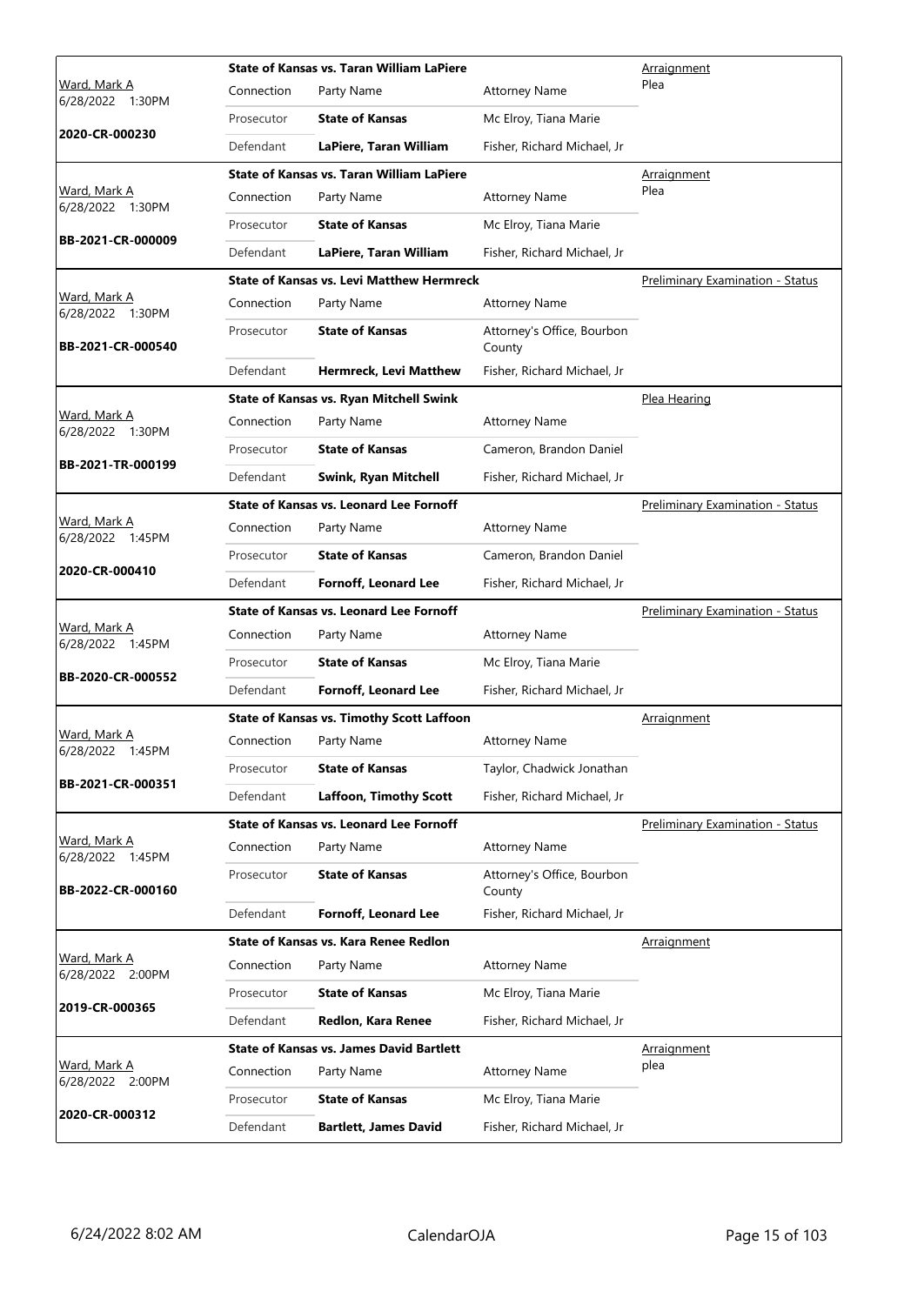|                                              |                      | <b>State of Kansas vs. Matthew Allen Broyles</b>                  |                                      | <b>Preliminary Examination - Status</b>         |
|----------------------------------------------|----------------------|-------------------------------------------------------------------|--------------------------------------|-------------------------------------------------|
| Ward, Mark A<br>6/28/2022 2:00PM             | Connection           | Party Name                                                        | <b>Attorney Name</b>                 |                                                 |
| BB-2022-CR-000112                            | Prosecutor           | <b>State of Kansas</b>                                            | Attorney's Office, Bourbon<br>County |                                                 |
|                                              | Defendant            | <b>Broyles, Matthew Allen</b>                                     | Fisher, Richard Michael, Jr          |                                                 |
|                                              |                      | <b>State of Kansas vs. Anthony Ed Williams</b>                    |                                      | Arraignment                                     |
| Ward, Mark A<br>6/28/2022 2:30PM             | Connection           | Party Name                                                        | <b>Attorney Name</b>                 |                                                 |
|                                              | Prosecutor           | <b>State of Kansas</b>                                            | Mc Elroy, Tiana Marie                |                                                 |
| 2019-CR-000439                               | Defendant            | <b>Williams, Anthony Ed</b>                                       | Fisher, Richard Michael, Jr          |                                                 |
|                                              |                      | <b>State of Kansas vs. Anthony Ed Williams</b>                    |                                      | <u>Arraignment</u>                              |
| Ward, Mark A<br>6/28/2022 2:30PM             | Connection           | Party Name                                                        | <b>Attorney Name</b>                 |                                                 |
|                                              | Prosecutor           | <b>State of Kansas</b>                                            | Mc Elroy, Tiana Marie                |                                                 |
| 2019-CR-000489                               | Defendant            | <b>Williams, Anthony Ed</b>                                       | Fisher, Richard Michael, Jr          |                                                 |
|                                              |                      | <b>State of Kansas vs. Ashley Michelle Boultinghouse</b>          |                                      | Probation - Violation                           |
| <u>Ward, Mark A</u><br>6/28/2022 2:30PM      | Connection           | Party Name                                                        | <b>Attorney Name</b>                 | <b>Evidentiary Hearing</b>                      |
|                                              | Prosecutor           | <b>State of Kansas</b>                                            | Mc Elroy, Tiana Marie                |                                                 |
| 2019-CR-000492                               | Defendant            | <b>Boultinghouse, Ashley</b><br><b>Michelle</b>                   | Fisher, Richard Michael, Jr          |                                                 |
| <u>Purvis, Andrea</u>                        | et al                | Gross Insurance Agency, Inc. vs. Sentinel Insurance Company, Ltd, |                                      | <b>Status Conference</b><br>TO SET W/ NEW JUDGE |
| 6/30/2022 9:00AM                             | Connection           | Party Name                                                        | <b>Attorney Name</b>                 |                                                 |
| BB-2021-CV-000027                            | Plaintiff            | <b>Gross Insurance Agency,</b><br>Inc.                            | Dove, Christopher Steven             |                                                 |
|                                              | Defendant            | <b>Sentinel Insurance</b><br>Company, Ltd                         | Craig, Jonathan Michael              |                                                 |
|                                              |                      | <b>Western Surety Company</b>                                     | Smith, Carol Z.                      |                                                 |
|                                              |                      | <b>McFarland, Michele</b>                                         | Fleming, Michael Joseph              |                                                 |
|                                              |                      | Joe Osborne, Petitioner vs. Jacqui Smith, Respondent              |                                      | <b>Status Conference</b>                        |
| <u>Purvis, Andrea</u><br>6/30/2022<br>9:15AM | Connection           | Party Name                                                        | <b>Attorney Name</b>                 |                                                 |
|                                              | Dependent            | <b>Sealed</b>                                                     | Fisher, Richard Michael, Jr          |                                                 |
| 2008-DM-000173                               | <b>State Agency</b>  | <b>State of Kansas, Ex Rel</b><br><b>Department For Children</b>  | Bullard, John R.                     |                                                 |
|                                              | Petitioner           | Osborne, Joe                                                      | Randall, Jesse T.                    |                                                 |
|                                              | Respondent           | Smith, Jacqui                                                     | Warren, Harry E.                     |                                                 |
|                                              | Guardian Ad<br>Litem | Fisher, Richard Michael, Jr                                       |                                      |                                                 |
|                                              |                      | J.G. WENTWORTH ORIGINATIONS, LLC vs. James Morillo                |                                      | <b>Final Settlement</b>                         |
| Purvis, Andrea<br>6/30/2022 9:30AM           | Connection           | Party Name                                                        | <b>Attorney Name</b>                 |                                                 |
| BB-2022-CV-000112                            | Plaintiff            | J.G. WENTWORTH<br><b>ORIGINATIONS, LLC</b>                        | Peterson, Don A.                     |                                                 |
|                                              | Defendant            | <b>Morillo, James</b>                                             |                                      |                                                 |
|                                              |                      | <b>State of Kansas vs. Courtney Heckert</b>                       |                                      | <b>Preliminary Examination - Status</b>         |
| Ward, Mark A<br>7/5/2022 9:00AM              | Connection           | Party Name                                                        | <b>Attorney Name</b>                 |                                                 |
|                                              | Prosecutor           | <b>State of Kansas</b>                                            | Mc Elroy, Tiana Marie                |                                                 |
| 2019-CR-000611                               | Defendant            | <b>Heckert, Courtney</b>                                          | Hartley, Geri Lynne                  |                                                 |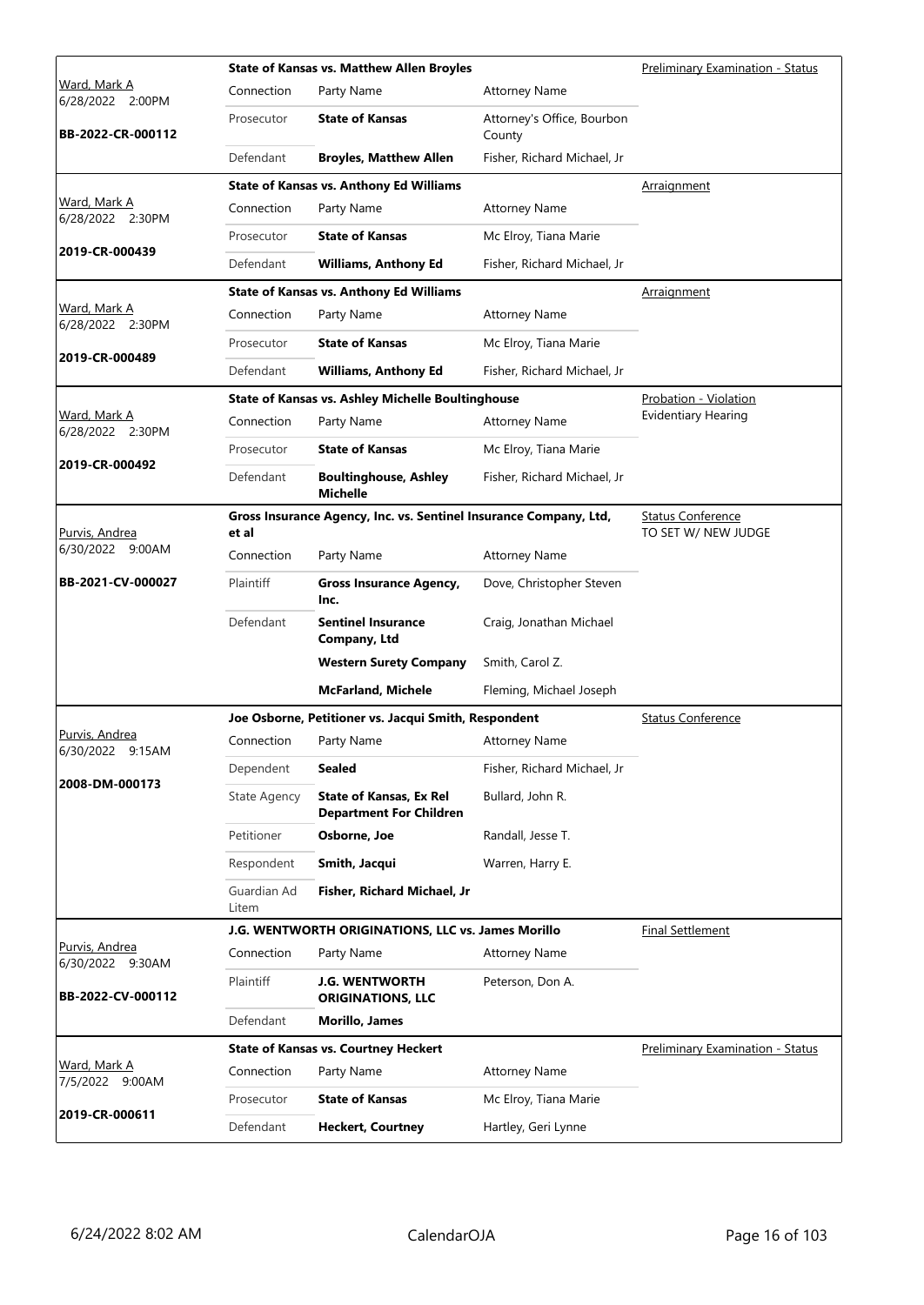|                                        |            | State of Kansas vs. Angelina Monique Fasanella    |                       | Arraignment                      |  |  |
|----------------------------------------|------------|---------------------------------------------------|-----------------------|----------------------------------|--|--|
| Ward, Mark A<br>7/5/2022 9:00AM        | Connection | Party Name                                        | <b>Attorney Name</b>  |                                  |  |  |
|                                        | Prosecutor | <b>State of Kansas</b>                            | Mc Elroy, Tiana Marie |                                  |  |  |
| 2020-CR-000306                         | Defendant  | Fasanella, Angelina<br><b>Monique</b>             | Hartley, Geri Lynne   |                                  |  |  |
|                                        |            | <b>State of Kansas vs. Ernest Willard Burke</b>   |                       | Arraignment                      |  |  |
| Ward, Mark A<br>7/5/2022 9:00AM        | Connection | Party Name                                        | <b>Attorney Name</b>  | Plea                             |  |  |
|                                        | Prosecutor | <b>State of Kansas</b>                            | Mc Elroy, Tiana Marie |                                  |  |  |
| 2020-CR-000362                         | Defendant  | <b>Burke, Ernest Willard</b>                      | Hartley, Geri Lynne   |                                  |  |  |
|                                        |            | <b>State of Kansas vs. Denise Lynette Adkins</b>  |                       | Arraignment                      |  |  |
| Ward, Mark A<br>7/5/2022 9:00AM        | Connection | Party Name                                        | <b>Attorney Name</b>  | Plea                             |  |  |
|                                        | Prosecutor | <b>State of Kansas</b>                            | Mc Elroy, Tiana Marie |                                  |  |  |
| 2020-CR-000489                         | Defendant  | <b>Adkins, Denise Lynette</b>                     | Hartley, Geri Lynne   |                                  |  |  |
|                                        |            | State of Kansas vs. Angelina Monique Fasanella    |                       | Arraignment                      |  |  |
| <u>Ward, Mark A</u><br>7/5/2022 9:00AM | Connection | Party Name                                        | <b>Attorney Name</b>  |                                  |  |  |
|                                        | Prosecutor | <b>State of Kansas</b>                            | Mc Elroy, Tiana Marie |                                  |  |  |
| BB-2021-CR-000169                      | Defendant  | Fasanella, Angelina<br><b>Monique</b>             | Hartley, Geri Lynne   |                                  |  |  |
|                                        |            | State of Kansas vs. Angelina Monique Fasanella    |                       | Arraignment                      |  |  |
| Ward, Mark A<br>7/5/2022 9:00AM        | Connection | Party Name                                        | <b>Attorney Name</b>  |                                  |  |  |
|                                        | Prosecutor | <b>State of Kansas</b>                            | Mc Elroy, Tiana Marie |                                  |  |  |
| BB-2021-CR-000173                      | Defendant  | Fasanella, Angelina<br><b>Monique</b>             | Hartley, Geri Lynne   |                                  |  |  |
|                                        |            | State of Kansas vs. Vickie Lynn Rhoades           |                       | Arraignment                      |  |  |
| Ward, Mark A<br>7/5/2022 9:00AM        | Connection | Party Name                                        | <b>Attorney Name</b>  |                                  |  |  |
|                                        | Prosecutor | <b>State of Kansas</b>                            | Mc Elroy, Tiana Marie |                                  |  |  |
| BB-2021-CR-000317                      | Defendant  | <b>Rhoades, Vickie Lynn</b>                       | Hartley, Geri Lynne   |                                  |  |  |
|                                        |            | <b>State of Kansas vs. Courtney Breann Martin</b> |                       | Diversion - Status               |  |  |
| Ward, Mark A<br>7/5/2022 9:00AM        | Connection | Party Name                                        | <b>Attorney Name</b>  |                                  |  |  |
|                                        | Prosecutor |                                                   |                       |                                  |  |  |
| BB-2021-CR-000537                      |            | <b>State of Kansas</b>                            | Mc Elroy, Tiana Marie |                                  |  |  |
|                                        | Defendant  | <b>Martin, Courtney Breann</b>                    | Hartley, Geri Lynne   |                                  |  |  |
|                                        |            | State of Kansas vs. Angelina Monique Fasanella    |                       | Preliminary Examination - Status |  |  |
| Ward, Mark A                           | Connection | Party Name                                        | <b>Attorney Name</b>  |                                  |  |  |
| 7/5/2022 9:00AM                        | Prosecutor | <b>State of Kansas</b>                            | Mc Elroy, Tiana Marie |                                  |  |  |
| BB-2021-CR-000569                      | Defendant  | Fasanella, Angelina<br><b>Monique</b>             | Hartley, Geri Lynne   |                                  |  |  |
|                                        |            | In the Matter of Alijandra Elizabeth Simhiser     |                       | Evidentiary                      |  |  |
| Leblanc, Valorie R                     | Connection | Party Name                                        | <b>Attorney Name</b>  | Obj to Petition                  |  |  |
| 7/5/2022 9:00AM<br>BB-2022-PR-000024   | Subject    | Simhiser, Alijandra<br>Elizabeth                  |                       |                                  |  |  |
|                                        | Petitioner | Davis, Susan Dianne                               | Bolton, Andrew Lee    |                                  |  |  |
|                                        |            | Davis, Richard Wayne                              | Bolton, Andrew Lee    |                                  |  |  |
|                                        |            | State of Kansas vs. Leesha Rachelle Helgren       |                       | Sentencing                       |  |  |
| Ward, Mark A                           | Connection | Party Name                                        | <b>Attorney Name</b>  |                                  |  |  |
| 7/5/2022 9:15AM<br>2018-CR-000435      | Prosecutor | <b>State of Kansas</b>                            | Mc Elroy, Tiana Marie |                                  |  |  |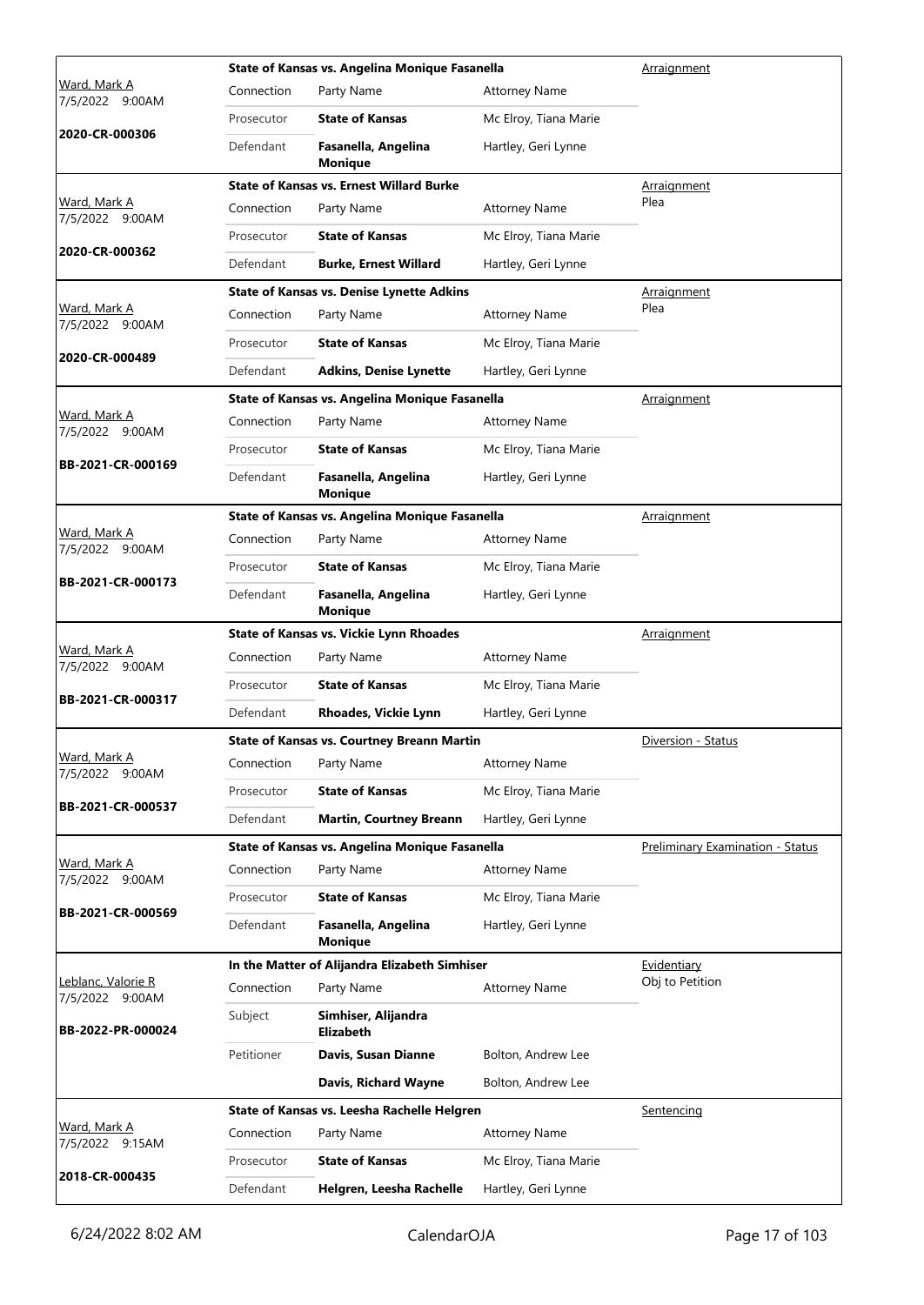|                                        |                                   | State of Kansas vs. Leesha Rachelle Helgren        |                                      | Sentencing                                                              |
|----------------------------------------|-----------------------------------|----------------------------------------------------|--------------------------------------|-------------------------------------------------------------------------|
| <u>Ward, Mark A</u><br>7/5/2022 9:15AM | Connection                        | Party Name                                         | <b>Attorney Name</b>                 |                                                                         |
|                                        | Prosecutor                        | <b>State of Kansas</b>                             | Mc Elroy, Tiana Marie                |                                                                         |
| 2020-CR-000097                         | Defendant                         | Helgren, Leesha Rachelle                           | Hartley, Geri Lynne                  |                                                                         |
|                                        |                                   | State of Kansas vs. Tabetha Lyann Mason            |                                      | Preliminary Examination - Status                                        |
| Ward, Mark A<br>7/5/2022 9:15AM        | Connection                        | Party Name                                         | <b>Attorney Name</b>                 |                                                                         |
| BB-2022-CR-000104                      | Prosecutor                        | <b>State of Kansas</b>                             | Attorney's Office, Bourbon<br>County |                                                                         |
|                                        | Defendant                         | Mason, Tabetha Lyann                               | Hartley, Geri Lynne                  |                                                                         |
|                                        |                                   | State of Kansas vs. James Dewayne Fountain, JR     |                                      | Arraignment                                                             |
| Ward, Mark A<br>7/5/2022 9:30AM        | Connection                        | Party Name                                         | <b>Attorney Name</b>                 |                                                                         |
|                                        | Prosecutor                        | <b>State of Kansas</b>                             | Mc Elroy, Tiana Marie                |                                                                         |
| 2020-CR-000160                         | Defendant                         | Fountain, James Dewayne, Hartley, Geri Lynne<br>Jr |                                      |                                                                         |
|                                        |                                   | State of Kansas vs. Marie Ann Johnson              |                                      | Preliminary Examination - Status                                        |
| Ward, Mark A<br>7/5/2022 9:45AM        | Connection                        | Party Name                                         | <b>Attorney Name</b>                 | Defendant to call in for Hearing as<br>we will not be able to Zoom that |
|                                        | Prosecutor                        | <b>State of Kansas</b>                             | Mc Elroy, Tiana Marie                | day                                                                     |
| BB-2022-CR-000035                      | Defendant                         | Johnson, Marie Ann                                 | Hartley, Geri Lynne                  |                                                                         |
|                                        |                                   | <b>State of Kansas vs. Denver Dane Purvis</b>      |                                      | Diversion - Status                                                      |
| Ward, Mark A<br>7/5/2022 10:00AM       | Connection                        | Party Name                                         | <b>Attorney Name</b>                 |                                                                         |
|                                        | Prosecutor                        | <b>State of Kansas</b>                             | Mc Elroy, Tiana Marie                |                                                                         |
| 2020-TR-000263                         | Defendant                         | <b>Purvis, Denver Dane</b>                         | Clark, Geoffrey William<br>Lewis     |                                                                         |
|                                        | Sealed ********* Sealed ********* |                                                    |                                      | PFA/PFS Hearing                                                         |
| Leblanc, Valorie R<br>7/5/2022 10:00AM | Connection                        | Party Name                                         | <b>Attorney Name</b>                 | IN PERSON                                                               |
| BB-2022-DM-000029                      | Petitioner                        | <b>Sealed</b>                                      | Rosenblad, Eric L.                   |                                                                         |
|                                        | Respondent                        | <b>Sealed</b>                                      | Farmer, Robert L., II                |                                                                         |
|                                        | Sealed ********* Sealed ********* |                                                    |                                      | PFA/PFS Hearing                                                         |
| Leblanc, Valorie R<br>7/5/2022 11:30AM | Connection                        | Party Name                                         | <b>Attorney Name</b>                 | <b>IN PERSON</b>                                                        |
| BB-2022-DM-000067                      | Petitioner                        | <b>Sealed</b>                                      | Rosenblad, Eric L.                   |                                                                         |
|                                        | Respondent                        | <b>Sealed</b>                                      |                                      |                                                                         |
|                                        |                                   | <b>State of Kansas vs. Joel T Farmer</b>           |                                      | Bond - Modification                                                     |
| Ward, Mark A<br>7/5/2022 1:25PM        | Connection                        | Party Name                                         | <b>Attorney Name</b>                 | Motion-pro se                                                           |
| 2019-CR-000463                         | Prosecutor                        | <b>State of Kansas</b>                             | Mc Elroy, Tiana Marie                |                                                                         |
|                                        | Defendant                         | Farmer, Joel T                                     | Myers, Robert E.                     |                                                                         |
|                                        |                                   | <b>State of Kansas vs. Joel T Farmer</b>           |                                      | <b>Bond - Modification</b>                                              |
| Ward, Mark A<br>7/5/2022 1:25PM        | Connection                        | Party Name                                         | <b>Attorney Name</b>                 | Motion-pro se                                                           |
| 2019-CR-000476                         | Prosecutor                        | <b>State of Kansas</b>                             | Mc Elroy, Tiana Marie                |                                                                         |
|                                        | Defendant                         | Farmer, Joel T                                     | Myers, Robert E.                     |                                                                         |
|                                        |                                   | <b>State of Kansas vs. Joel T Farmer</b>           |                                      | <b>Bond - Modification</b>                                              |
| Ward, Mark A<br>7/5/2022 1:25PM        | Connection                        | Party Name                                         | <b>Attorney Name</b>                 | Motion - pro se                                                         |
| 2020-CR-000098                         | Prosecutor                        | <b>State of Kansas</b>                             | Mc Elroy, Tiana Marie                |                                                                         |
|                                        | Defendant                         | Farmer, Joel T                                     | Myers, Robert E.                     |                                                                         |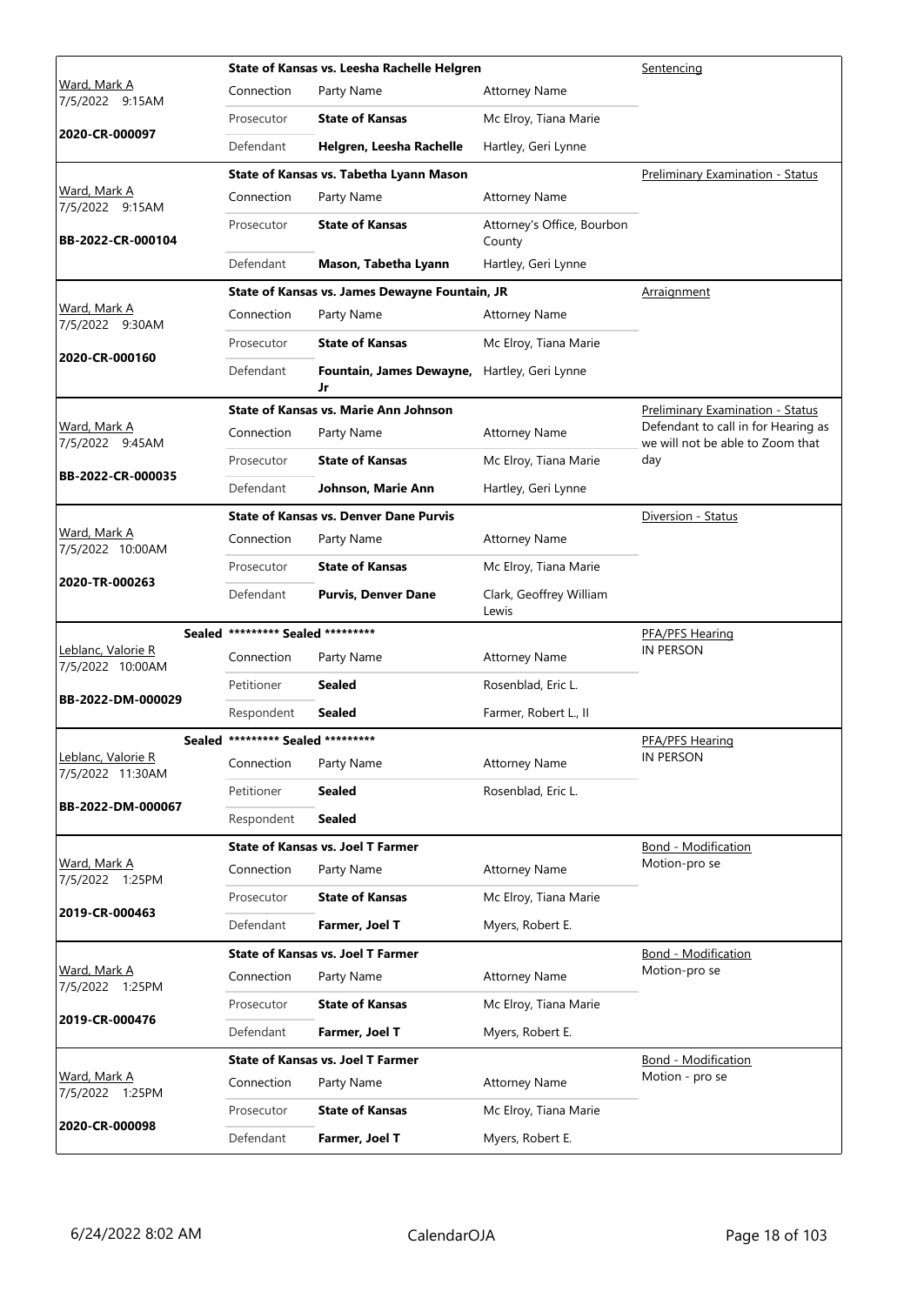|                                           |                      | <b>State of Kansas vs. Robert William Steele</b> | Sentencing              |                                         |  |
|-------------------------------------------|----------------------|--------------------------------------------------|-------------------------|-----------------------------------------|--|
| <u>Ward, Mark A</u><br>1:30PM<br>7/5/2022 | Connection           | Party Name                                       | <b>Attorney Name</b>    |                                         |  |
|                                           | Prosecutor           | <b>State of Kansas</b>                           | Mc Elroy, Tiana Marie   |                                         |  |
| 2018-CR-000573                            | Defendant            | <b>Steele, Robert William</b>                    | Myers, Robert E.        |                                         |  |
|                                           |                      | <b>State of Kansas vs. Bricen Lee Yokum</b>      |                         | Sentencing                              |  |
| <u>Ward, Mark A</u><br>7/5/2022 1:30PM    | Connection           | Party Name                                       | <b>Attorney Name</b>    |                                         |  |
|                                           | Prosecutor           | <b>State of Kansas</b>                           | Mc Elroy, Tiana Marie   |                                         |  |
| 2020-CR-000337                            | Defendant            | Yokum, Bricen Lee                                | Myers, Robert E.        |                                         |  |
|                                           |                      | <b>State of Kansas vs. Tyler Steuck Gill</b>     |                         | Sentencing                              |  |
| Ward, Mark A<br>7/5/2022 2:00PM           | Connection           | Party Name                                       | <b>Attorney Name</b>    |                                         |  |
|                                           | Prosecutor           | <b>State of Kansas</b>                           | Mc Elroy, Tiana Marie   |                                         |  |
| 2018-CR-000347                            | Defendant            | <b>Gill, Tyler Steuck</b>                        | Myers, Robert E.        |                                         |  |
|                                           |                      | <b>State of Kansas vs. Justin A Cleland</b>      |                         | <b>Arraignment</b>                      |  |
| Ward, Mark A<br>7/5/2022 2:00PM           | Connection           | Party Name                                       | <b>Attorney Name</b>    |                                         |  |
|                                           | Prosecutor           | <b>State of Kansas</b>                           | Mc Elroy, Tiana Marie   |                                         |  |
| BB-2021-CR-000063                         | Defendant            | <b>Cleland, Justin A</b>                         | Myers, Robert E.        |                                         |  |
|                                           |                      | <b>State of Kansas vs. Samuel Alvarez Rueda</b>  |                         | Arraignment                             |  |
| Ward, Mark A<br>7/5/2022 2:00PM           | Connection           | Party Name                                       | <b>Attorney Name</b>    |                                         |  |
| BB-2021-CR-000491                         | Prosecutor           | <b>State of Kansas</b>                           | Mc Elroy, Tiana Marie   |                                         |  |
|                                           | Defendant            | Rueda, Samuel Alvarez                            | Myers, Robert E.        |                                         |  |
|                                           |                      | In the Matter of vs. Joshua J Lyon               |                         | <b>Scheduling Conference</b>            |  |
| Ward, Mark A                              | Connection           | Party Name                                       | <b>Attorney Name</b>    |                                         |  |
| 7/5/2022 2:15PM                           |                      |                                                  |                         |                                         |  |
|                                           | Prosecutor           | <b>State of Kansas</b>                           | Mc Elroy, Tiana Marie   |                                         |  |
| 2018-JV-000012                            | Juvenile<br>Offender | Lyon, Joshua Joseph<br><b>Hunter</b>             | Myers, Robert E.        |                                         |  |
|                                           |                      | <b>State of Kansas vs. Kenny M Wunderly</b>      |                         | <b>Arraignment</b>                      |  |
| Ward, Mark A<br>7/5/2022 2:15PM           | Connection           | Party Name                                       | <b>Attorney Name</b>    |                                         |  |
|                                           | Prosecutor           | <b>State of Kansas</b>                           | Mc Elroy, Tiana Marie   |                                         |  |
| 2020-CR-000307                            | Defendant            | <b>Wunderly, Kenneth M</b>                       | Myers, Robert E.        |                                         |  |
|                                           |                      | State of Kansas vs. Joseph J Conkling            |                         | Arraignment                             |  |
| Ward, Mark A<br>7/5/2022 2:30PM           | Connection           | Party Name                                       | <b>Attorney Name</b>    |                                         |  |
|                                           | Prosecutor           | <b>State of Kansas</b>                           | Mc Elroy, Tiana Marie   |                                         |  |
| BB-2021-CR-000532                         | Defendant            | Conkling, Joseph J                               | Myers, Robert E.        |                                         |  |
|                                           |                      | State of Kansas vs. Kyle Jacob Weber             |                         | Arraignment                             |  |
| Ward, Mark A<br>7/6/2022 9:00AM           | Connection           | Party Name                                       | <b>Attorney Name</b>    |                                         |  |
|                                           | Prosecutor           | <b>State of Kansas</b>                           | Mc Elroy, Tiana Marie   |                                         |  |
| 2018-CR-000395                            | Defendant            | Weber, Kyle Jacob                                | Gregory, Gilbert Ernest |                                         |  |
|                                           |                      | State of Kansas vs. Kyle Jacob Weber             |                         | <b>Preliminary Examination - Status</b> |  |
| Ward, Mark A<br>7/6/2022 9:00AM           | Connection           | Party Name                                       | <b>Attorney Name</b>    |                                         |  |
| 2019-CR-000337                            | Prosecutor           | <b>State of Kansas</b>                           | Mc Elroy, Tiana Marie   |                                         |  |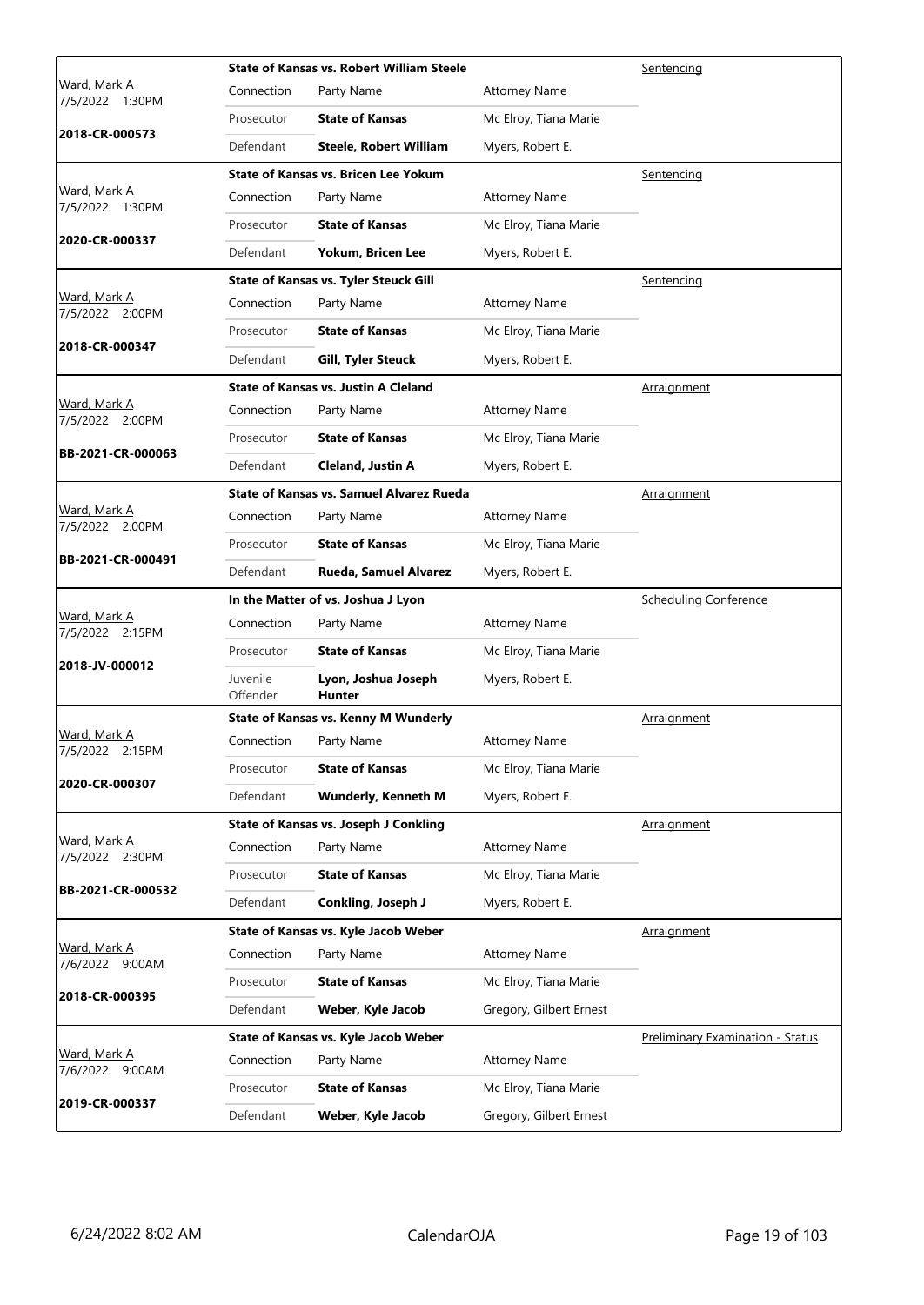|                                        |                     | State of Kansas vs. Joshua Raymond Holladay                        |                                  | Sentencing                       |
|----------------------------------------|---------------------|--------------------------------------------------------------------|----------------------------------|----------------------------------|
| Ward, Mark A<br>7/6/2022 9:00AM        | Connection          | Party Name                                                         | <b>Attorney Name</b>             |                                  |
|                                        | Prosecutor          | <b>State of Kansas</b>                                             | Mc Elroy, Tiana Marie            |                                  |
| 2019-CR-000425                         | Defendant           | Holladay, Joshua Raymond Gregory, Gilbert Ernest                   |                                  |                                  |
|                                        |                     | <b>State of Kansas vs. Cherokee Rose Gomez</b>                     |                                  | <b>Scheduling Conference</b>     |
| <u>Ward, Mark A</u><br>7/6/2022 9:00AM | Connection          | Party Name                                                         | <b>Attorney Name</b>             | to set Jury Trial                |
|                                        | Prosecutor          | <b>State of Kansas</b>                                             | Mc Elroy, Tiana Marie            |                                  |
| 2020-CR-000089                         | Defendant           | <b>Gomez, Cherokee Rose</b>                                        | Gregory, Gilbert Ernest          |                                  |
|                                        |                     | State of Kansas vs. Kasee Johnel Howard                            |                                  | <b>Scheduling Conference</b>     |
| Ward, Mark A<br>7/6/2022 9:00AM        | Connection          | Party Name                                                         | <b>Attorney Name</b>             | to set Jury Trial                |
|                                        | Prosecutor          | <b>State of Kansas</b>                                             | Spradling, Jacqueline Joy        |                                  |
| 2020-CR-000193                         | Defendant           | Howard, Kasee Johnel                                               | Gregory, Gilbert Ernest          |                                  |
| Purvis, Andrea                         | Kern                | In the Matter of the Marriage of Tyler Levi Moore vs. Kristi Marie |                                  | <b>Status Conference</b>         |
| 7/6/2022 9:00AM                        | Connection          | Party Name                                                         | <b>Attorney Name</b>             |                                  |
| BB-2020-DM-000112                      | Dependent           | <b>Sealed</b>                                                      |                                  |                                  |
|                                        |                     | <b>Sealed</b>                                                      |                                  |                                  |
|                                        | <b>State Agency</b> | <b>State of Kansas, Ex Rel</b><br><b>Department For Children</b>   | Bullard, John R.                 |                                  |
|                                        | Petitioner          | Moore, Tyler Levi                                                  | Pro Se                           |                                  |
|                                        | Respondent          | Kern, Kristi Marie                                                 | Pro Se                           |                                  |
|                                        |                     | <b>State of Kansas vs. David J Torrance</b>                        |                                  | Preliminary Examination - Status |
| Ward, Mark A<br>7/6/2022 9:00AM        | Connection          | Party Name                                                         | <b>Attorney Name</b>             |                                  |
|                                        | Prosecutor          | <b>State of Kansas</b>                                             | Mc Elroy, Tiana Marie            |                                  |
| BB-2022-CR-000092                      | Defendant           | <b>Torrance, David J</b>                                           | Gregory, Gilbert Ernest          |                                  |
|                                        |                     | <b>State of Kansas vs. Michael Verlyn Durossette</b>               | Preliminary Examination - Status |                                  |
| Ward, Mark A<br>7/6/2022 9:15AM        | Connection          | Party Name                                                         | <b>Attorney Name</b>             |                                  |
|                                        | Prosecutor          | <b>State of Kansas</b>                                             | Mc Elroy, Tiana Marie            |                                  |
| 2019-CR-000399                         | Defendant           | Durossette, Michael Verlyn Gregory, Gilbert Ernest                 |                                  |                                  |
|                                        |                     | <b>State of Kansas vs. David Michael Knackstedt</b>                |                                  | <b>Arraignment</b>               |
| Ward, Mark A<br>7/6/2022 9:15AM        | Connection          | Party Name                                                         | <b>Attorney Name</b>             | PLEA                             |
| 2020-CR-000447                         | Prosecutor          | <b>State of Kansas</b>                                             | Mc Elroy, Tiana Marie            |                                  |
|                                        | Defendant           | Knackstedt, David Michael                                          | Gregory, Gilbert Ernest          |                                  |
|                                        |                     | <b>State of Kansas vs. David Michael Knackstedt</b>                |                                  | Arraignment                      |
| <u>Ward, Mark A</u><br>7/6/2022 9:15AM | Connection          | Party Name                                                         | <b>Attorney Name</b>             | PLEA                             |
| BB-2021-CR-000039                      | Prosecutor          | <b>State of Kansas</b>                                             | Mc Elroy, Tiana Marie            |                                  |
|                                        | Defendant           | Knackstedt, David Michael Gregory, Gilbert Ernest                  |                                  |                                  |
|                                        |                     | State of Kansas vs. Michael Verlyn Durossette                      |                                  | Arraignment                      |
| Ward, Mark A<br>7/6/2022 9:15AM        | Connection          | Party Name                                                         | <b>Attorney Name</b>             |                                  |
|                                        |                     |                                                                    |                                  |                                  |
| BB-2021-CR-000072                      | Prosecutor          | <b>State of Kansas</b>                                             | Mc Elroy, Tiana Marie            |                                  |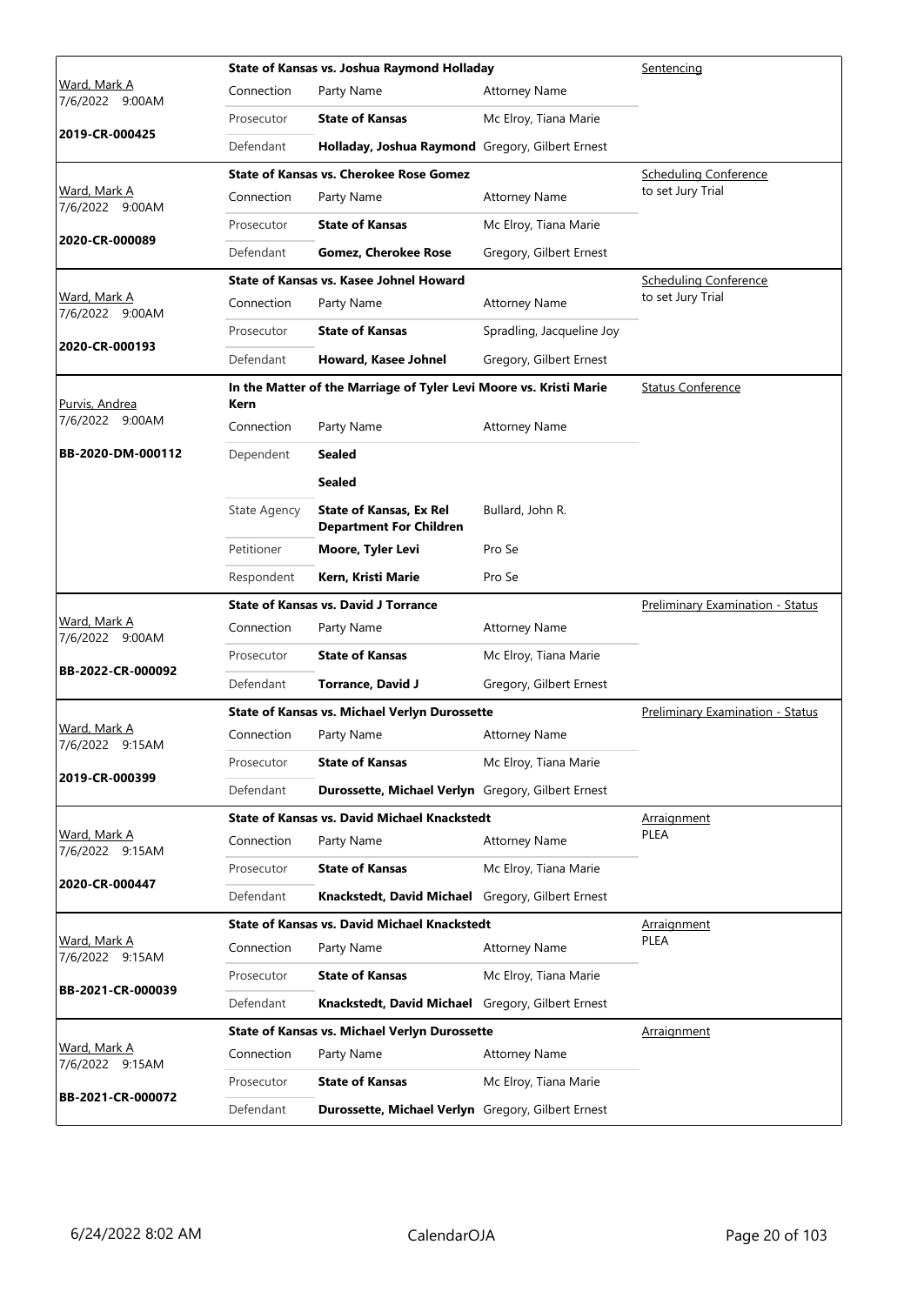|                                        |            | State of Kansas vs. Kenzey Allen Hart              |                                      | Arraignment                  |  |  |
|----------------------------------------|------------|----------------------------------------------------|--------------------------------------|------------------------------|--|--|
| <u>Ward, Mark A</u><br>7/6/2022 9:15AM | Connection | Party Name                                         | <b>Attorney Name</b>                 |                              |  |  |
|                                        | Prosecutor | <b>State of Kansas</b>                             | Mc Elroy, Tiana Marie                |                              |  |  |
| BB-2021-CR-000463                      | Defendant  | Hart, Kenzey Allen                                 | Gregory, Gilbert Ernest              |                              |  |  |
|                                        |            | <b>State of Kansas vs. John Henry Baskin</b>       |                                      | Arraignment                  |  |  |
| <u>Ward, Mark A</u><br>7/6/2022 9:15AM | Connection | Party Name                                         | <b>Attorney Name</b>                 |                              |  |  |
|                                        | Prosecutor | <b>State of Kansas</b>                             | Mc Elroy, Tiana Marie                |                              |  |  |
| BB-2021-CR-000577                      | Defendant  | Baskin, John Henry                                 | Gregory, Gilbert Ernest              |                              |  |  |
|                                        |            | <b>State of Kansas vs. Kenzey Allen Hart</b>       |                                      | <u>Arraignment</u>           |  |  |
| Ward, Mark A<br>7/6/2022 9:15AM        | Connection | Party Name                                         | <b>Attorney Name</b>                 |                              |  |  |
| BB-2022-CR-000157                      | Prosecutor | <b>State of Kansas</b>                             | Attorney's Office, Bourbon<br>County |                              |  |  |
|                                        | Defendant  | Hart, Kenzey Allen                                 | Gregory, Gilbert Ernest              |                              |  |  |
|                                        |            | <b>State of Kansas vs. Devon Cameron Allen</b>     |                                      | <b>Scheduling Conference</b> |  |  |
| Ward, Mark A<br>7/6/2022 1:30PM        | Connection | Party Name                                         | <b>Attorney Name</b>                 | to set Jury Trial            |  |  |
|                                        | Prosecutor | <b>State of Kansas</b>                             | Mc Elroy, Tiana Marie                |                              |  |  |
| 2019-CR-000398                         | Defendant  | Allen, Devon Cameron                               | Manbeck, Jacob Thomas                |                              |  |  |
|                                        |            | <b>State of Kansas vs. Ryan Scott Coon</b>         |                                      | Diversion - Status           |  |  |
| Ward, Mark A<br>7/6/2022 1:30PM        | Connection | Party Name                                         | <b>Attorney Name</b>                 |                              |  |  |
|                                        | Prosecutor | <b>State of Kansas</b>                             | Mc Elroy, Tiana Marie                |                              |  |  |
| 2019-CR-000473                         | Defendant  | Coon, Ryan Scott                                   | Manbeck, Jacob Thomas                |                              |  |  |
|                                        |            |                                                    |                                      |                              |  |  |
|                                        |            | <b>State of Kansas vs. Racheal Elaine Gesslein</b> |                                      | <b>Sentencing</b>            |  |  |
| Ward, Mark A                           | Connection | Party Name                                         | <b>Attorney Name</b>                 |                              |  |  |
| 7/6/2022 1:30PM                        | Prosecutor | <b>State of Kansas</b>                             | Taylor, Chadwick Jonathan            |                              |  |  |
| BB-2021-CR-000122                      | Defendant  | Gesslein, Racheal Elaine                           | Manbeck, Jacob Thomas                |                              |  |  |
|                                        |            | State of Kansas vs. Michael Allen Barnard          |                                      | <u>Arraignment</u>           |  |  |
| Wa <u>rd, Mark A</u>                   | Connection | Party Name                                         | <b>Attorney Name</b>                 |                              |  |  |
| 7/6/2022 1:45PM                        | Prosecutor | <b>State of Kansas</b>                             | Mc Elroy, Tiana Marie                |                              |  |  |
| 2020-CR-000400                         | Defendant  | <b>Barnard, Michael Allen</b>                      | Manbeck, Jacob Thomas                |                              |  |  |
|                                        |            | State of Kansas vs. Michael Allen Barnard          |                                      | <b>Arraignment</b>           |  |  |
| Ward, Mark A                           | Connection | Party Name                                         | <b>Attorney Name</b>                 |                              |  |  |
| 7/6/2022 1:45PM                        | Prosecutor | <b>State of Kansas</b>                             | Mc Elroy, Tiana Marie                |                              |  |  |
| 2020-CR-000409                         | Defendant  | <b>Barnard, Michael Allen</b>                      | Manbeck, Jacob Thomas                |                              |  |  |
|                                        |            | <b>State of Kansas vs. Michael Allen Barnard</b>   |                                      | Arraignment                  |  |  |
| Ward, Mark A                           | Connection | Party Name                                         | <b>Attorney Name</b>                 |                              |  |  |
| 7/6/2022 1:45PM                        | Prosecutor | <b>State of Kansas</b>                             | Mc Elroy, Tiana Marie                |                              |  |  |
| 2020-CR-000448                         | Defendant  | <b>Barnard, Michael Allen</b>                      | Manbeck, Jacob Thomas                |                              |  |  |
|                                        |            | <b>State of Kansas vs. Megan Nicole Short</b>      |                                      | Arraignment                  |  |  |
| <u>Ward, Mark A</u>                    | Connection | Party Name                                         | <b>Attorney Name</b>                 |                              |  |  |
| 7/6/2022 1:45PM<br>BB-2022-CR-000020   | Prosecutor | <b>State of Kansas</b>                             | Attorney's Office, Bourbon<br>County |                              |  |  |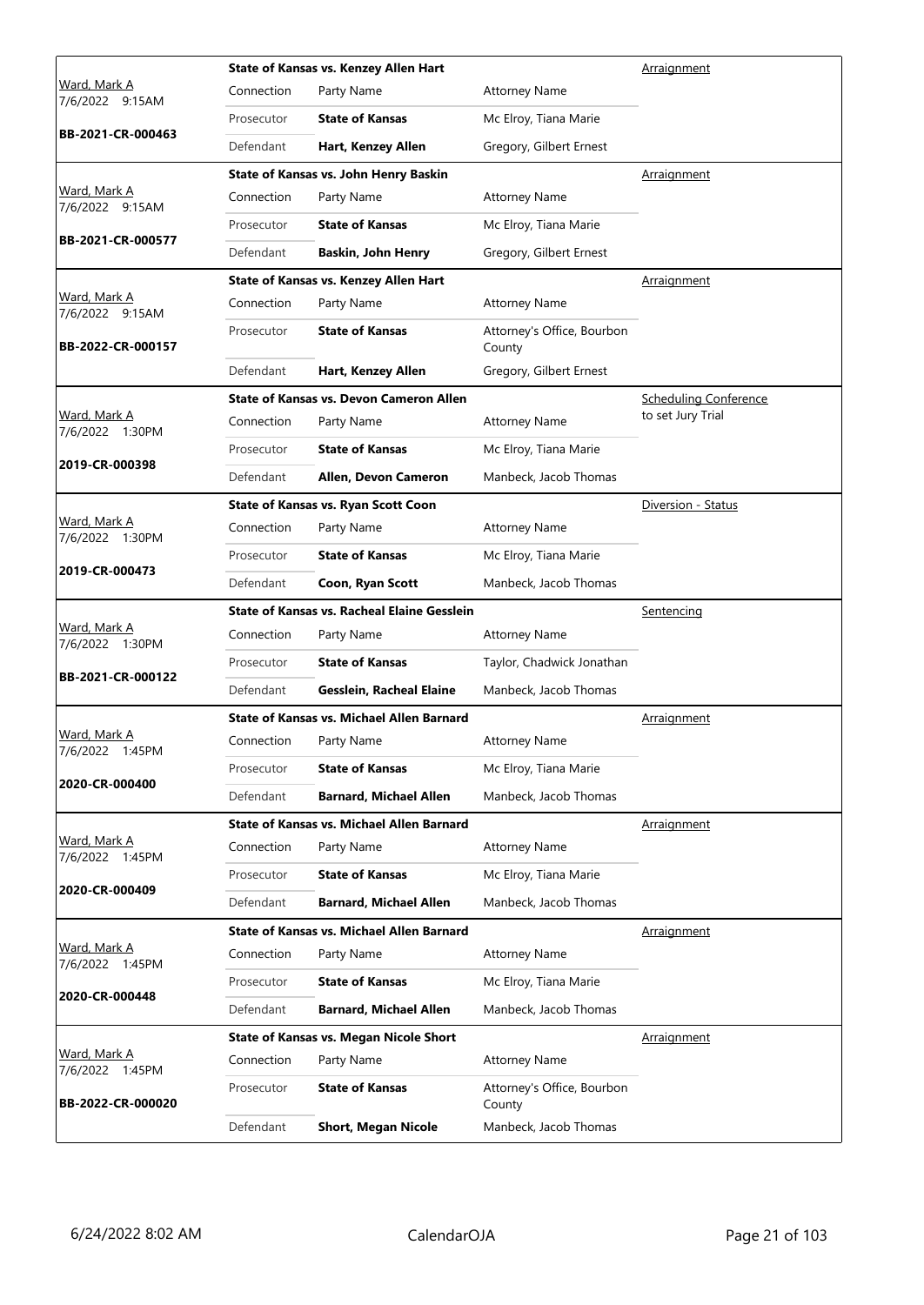|                                        | <b>State of Kansas vs. Marquan Ronnell Chapman</b> | Arraignment                                           |                           |                                  |
|----------------------------------------|----------------------------------------------------|-------------------------------------------------------|---------------------------|----------------------------------|
| Ward, Mark A<br>7/6/2022 2:00PM        | Connection                                         | Party Name                                            | <b>Attorney Name</b>      |                                  |
|                                        | Prosecutor                                         | <b>State of Kansas</b>                                | Mc Elroy, Tiana Marie     |                                  |
| 2020-CR-000240                         | Defendant                                          | Chapman, Marquan<br>Ronnell                           | Manbeck, Jacob Thomas     |                                  |
|                                        |                                                    | <b>State of Kansas vs. James Robert Thomas Burris</b> |                           | Arraignment                      |
| Ward, Mark A<br>7/6/2022 2:00PM        | Connection                                         | Party Name                                            | <b>Attorney Name</b>      |                                  |
| BB-2021-CR-000531                      | Prosecutor                                         | <b>State of Kansas</b>                                | Mc Elroy, Tiana Marie     |                                  |
|                                        | Defendant                                          | <b>Burris, James Robert</b><br><b>Thomas</b>          | Manbeck, Jacob Thomas     |                                  |
|                                        |                                                    | State of Kansas vs. Christopher Shawn Peter           |                           | Preliminary Examination - Status |
| Ward, Mark A<br>7/6/2022 2:30PM        | Connection                                         | Party Name                                            | <b>Attorney Name</b>      |                                  |
|                                        | Prosecutor                                         | <b>State of Kansas</b>                                | Mc Elroy, Tiana Marie     |                                  |
| BB-2021-CR-000483                      | Defendant                                          | Peter, Christopher Shawn                              | Manbeck, Jacob Thomas     |                                  |
|                                        |                                                    | <b>State of Kansas vs. Tarez Marquise McNack, Sr</b>  |                           | Arraignment                      |
| Ward, Mark A<br>7/7/2022 9:00AM        | Connection                                         | Party Name                                            | <b>Attorney Name</b>      |                                  |
|                                        | Prosecutor                                         | <b>State of Kansas</b>                                | Spradling, Jacqueline Joy |                                  |
| BB-2021-CR-000010                      | Defendant                                          | <b>McNack, Tarez Marquise,</b><br>Sr                  | Cure, Kevin Todd          |                                  |
|                                        |                                                    | <b>State of Kansas vs. Louis Wayne Charley</b>        |                           | Arraignment                      |
| Ward, Mark A<br>7/7/2022 9:00AM        | Connection                                         | Party Name                                            | <b>Attorney Name</b>      |                                  |
|                                        | Prosecutor                                         | <b>State of Kansas</b>                                | Mc Elroy, Tiana Marie     |                                  |
| BB-2021-CR-000303                      | Defendant                                          | <b>Charley, Louis Wayne</b>                           | Cure, Kevin Todd          |                                  |
|                                        |                                                    | State of Kansas vs. Logan Anthony Orlando             |                           | <b>Scheduling Conference</b>     |
| <u>Ward, Mark A</u><br>7/7/2022 9:00AM | Connection                                         | Party Name                                            | <b>Attorney Name</b>      | to Jury Trial ZOOM HEARING       |
| BB-2021-CR-000401                      | Prosecutor                                         | <b>State of Kansas</b>                                | Mc Elroy, Tiana Marie     |                                  |
|                                        | Defendant                                          | Orlando, Logan Anthony                                | Hartman, Mark Edward      |                                  |
|                                        |                                                    | <b>State of Kansas vs. Alyssa Faith Leslie</b>        |                           | Diversion - Status               |
| Ward, Mark A<br>7/7/2022 9:00AM        | Connection                                         | Party Name                                            | <b>Attorney Name</b>      |                                  |
|                                        | Prosecutor                                         | <b>State of Kansas</b>                                | Mc Elroy, Tiana Marie     |                                  |
| BB-2021-CR-000526                      | Defendant                                          | Leslie, Alyssa Faith                                  | Cure, Kevin Todd          |                                  |
|                                        |                                                    | <b>State of Kansas vs. Joshua David Griffith</b>      |                           | Arraignment                      |
| Ward, Mark A<br>7/7/2022 9:15AM        | Connection                                         | Party Name                                            | <b>Attorney Name</b>      |                                  |
|                                        | Prosecutor                                         | <b>State of Kansas</b>                                | Mc Elroy, Tiana Marie     |                                  |
| 2019-CR-000007                         | Defendant                                          | Griffith, Joshua David                                | Cure, Kevin Todd          |                                  |
|                                        |                                                    | <b>State of Kansas vs. James Patrick Demeritt</b>     |                           | Preliminary Examination - Status |
| <u>Ward, Mark A</u><br>7/7/2022 9:15AM | Connection                                         | Party Name                                            | <b>Attorney Name</b>      |                                  |
| BB-2021-CR-000486                      | Prosecutor                                         | <b>State of Kansas</b>                                | Mc Elroy, Tiana Marie     |                                  |
|                                        | Defendant                                          | <b>Demeritt, James Patrick</b>                        | Cure, Kevin Todd          |                                  |
|                                        |                                                    | <b>State of Kansas vs. Ronald William Finney</b>      |                           | <b>Competency Hearing</b>        |
| Ward, Mark A<br>7/7/2022 9:30AM        | Connection                                         | Party Name                                            | <b>Attorney Name</b>      |                                  |
| 2019-CR-000169                         | Prosecutor                                         | <b>State of Kansas</b>                                | Mc Elroy, Tiana Marie     |                                  |
|                                        | Defendant                                          | Finney, Ronald William                                | Cure, Kevin Todd          |                                  |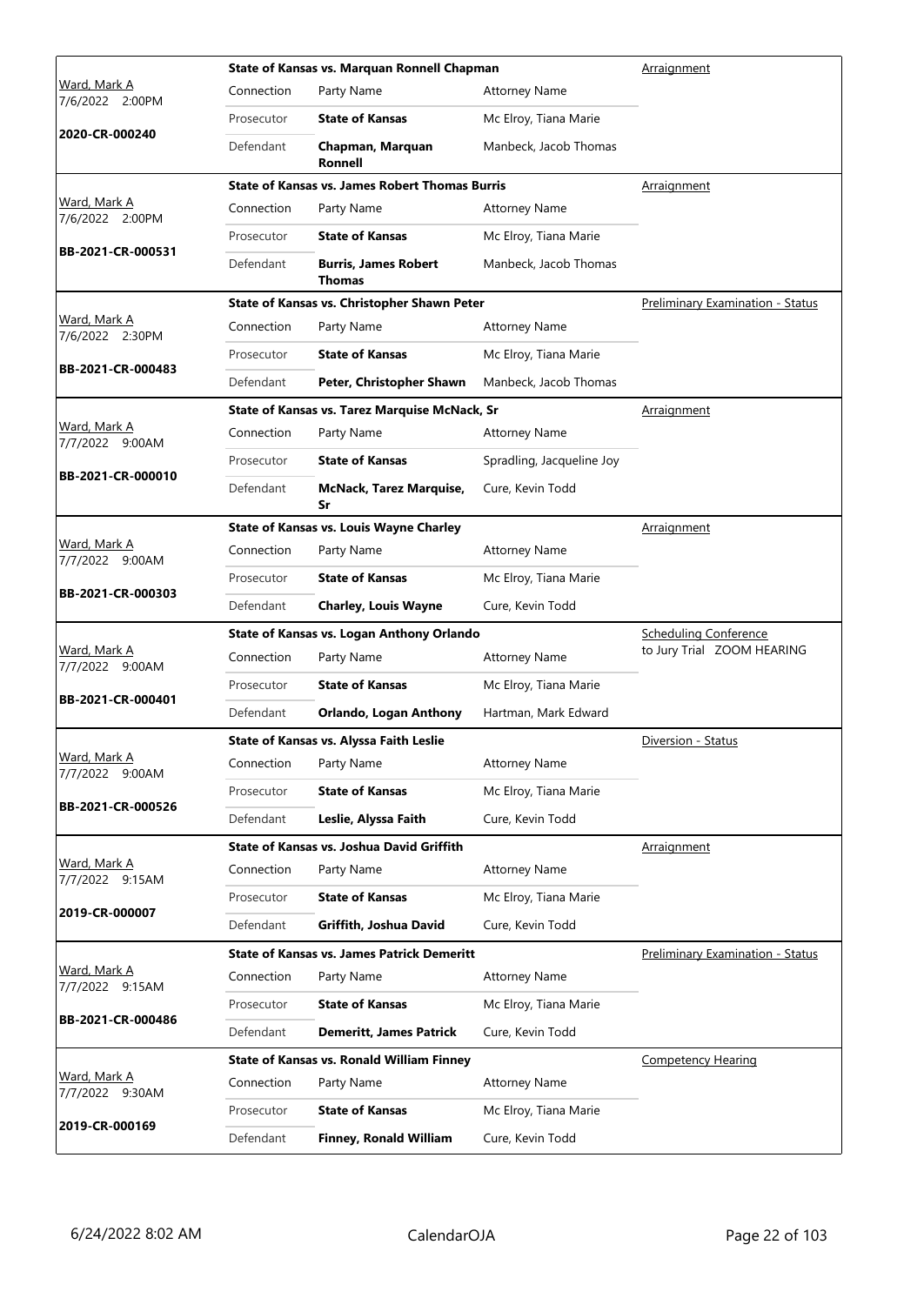|                                        |                   | <b>State of Kansas vs. Ronald William Finney</b>                                                            |                           | <b>Competency Hearing</b>        |
|----------------------------------------|-------------------|-------------------------------------------------------------------------------------------------------------|---------------------------|----------------------------------|
| <u>Ward, Mark A</u><br>7/7/2022 9:30AM | Connection        | Party Name                                                                                                  | <b>Attorney Name</b>      |                                  |
|                                        | Prosecutor        | <b>State of Kansas</b>                                                                                      | Mc Elroy, Tiana Marie     |                                  |
| 2019-CR-000218                         | Defendant         | <b>Finney, Ronald William</b>                                                                               | Cure, Kevin Todd          |                                  |
|                                        |                   | State of Kansas vs. Kenneth Ira Berry                                                                       |                           | <b>Scheduling Conference</b>     |
| Ward, Mark A<br>7/7/2022 9:30AM        | Connection        | Party Name                                                                                                  | <b>Attorney Name</b>      | to set Jury Trial                |
|                                        | Prosecutor        | <b>State of Kansas</b>                                                                                      | Spradling, Jacqueline Joy |                                  |
| 2020-CR-000092                         | Defendant         | Berry, Kenneth Ira                                                                                          | Cure, Kevin Todd          |                                  |
|                                        |                   | State of Kansas vs. Kenneth Ira Berry                                                                       |                           | <b>Scheduling Conference</b>     |
| Ward, Mark A<br>7/7/2022 9:30AM        | Connection        | Party Name                                                                                                  | <b>Attorney Name</b>      | to set Jury Trial                |
|                                        | Prosecutor        | <b>State of Kansas</b>                                                                                      | Spradling, Jacqueline Joy |                                  |
| 2020-CR-000401                         | Defendant         | Berry, Kenneth Ira                                                                                          | Cure, Kevin Todd          |                                  |
| Purvis, Andrea                         | <b>Respondent</b> | State of Kansas, ex rel, DCF, Petitioner vs. Robert Thomas Harper,                                          |                           | <b>Motion</b><br><b>CONTEMPT</b> |
| 7/7/2022 11:00AM                       | Connection        | Party Name                                                                                                  | <b>Attorney Name</b>      |                                  |
| 2002-DM-000026                         | Other Party       | Norman, Marnessa K                                                                                          |                           |                                  |
|                                        | Petitioner        | State of Kansas, Ex Rel,<br><b>Secretary Kansas</b><br><b>Departme</b>                                      | Bullard, John R.          |                                  |
|                                        | Respondent        | <b>Harper, Robert Thomas</b>                                                                                | Gregory, Gilbert Ernest   |                                  |
|                                        |                   | Teri Lynn Myers, Petitioner vs. Robert Thomas Harper, Respondent                                            |                           | Motion                           |
| Purvis, Andrea<br>7/7/2022 11:00AM     | Connection        | Party Name                                                                                                  | <b>Attorney Name</b>      | <b>CONTEMPT</b>                  |
| 2002-DM-000064                         | Other Party       | State of Kansas, Ex Rel,<br><b>Secretary Kansas</b><br><b>Departme</b>                                      | Bullard, John R.          |                                  |
|                                        | Petitioner        | Myers, Teri Lynn                                                                                            | 6 & 11, Young Williams    |                                  |
|                                        | Respondent        | <b>Harper, Robert Thomas</b>                                                                                | Gregory, Gilbert Ernest   |                                  |
| <u>Purvis, Andrea</u>                  | Respondent        | State of Kansas, ex rel, DCF, Petitioner vs. Robert Thomas Harper,                                          |                           | Motion<br><b>CONTEMPT</b>        |
| 7/7/2022 11:00AM                       | Connection        | Party Name                                                                                                  | <b>Attorney Name</b>      |                                  |
| 2003-DM-000199                         | Dependent         | <b>Sealed</b>                                                                                               |                           |                                  |
|                                        | Other Party       | Johnson, Courtney Breann                                                                                    |                           |                                  |
|                                        |                   | Kursh, Georgellen                                                                                           |                           |                                  |
|                                        | Petitioner        | State of Kansas, Ex Rel,<br><b>Secretary Kansas</b><br><b>Departme</b>                                      | Bullard, John R.          |                                  |
|                                        | Respondent        | <b>Harper, Robert Thomas</b>                                                                                | Gregory, Gilbert Ernest   |                                  |
| Purvis, Andrea                         |                   | State of Kansas, Ex Rel, Secretary DCF, et al., Petitioner vs. Terrence<br><b>Brian Johnson, Respondent</b> |                           | <u>Motion</u><br><b>CONTEMPT</b> |
| 7/7/2022 11:00AM                       | Connection        | Party Name                                                                                                  | <b>Attorney Name</b>      |                                  |
| 2007-DM-000214                         | Petitioner        | Johnson, Brandi Paulynn                                                                                     |                           |                                  |
|                                        |                   | Johnson, Isiah C                                                                                            |                           |                                  |
|                                        |                   | State of Kansas, Ex Rel,<br><b>Secretary Kansas</b><br><b>Departme</b>                                      | 6 & 11, Young Williams    |                                  |
|                                        | Respondent        | Johnson, Terrence Brian                                                                                     | Gregory, Gilbert Ernest   |                                  |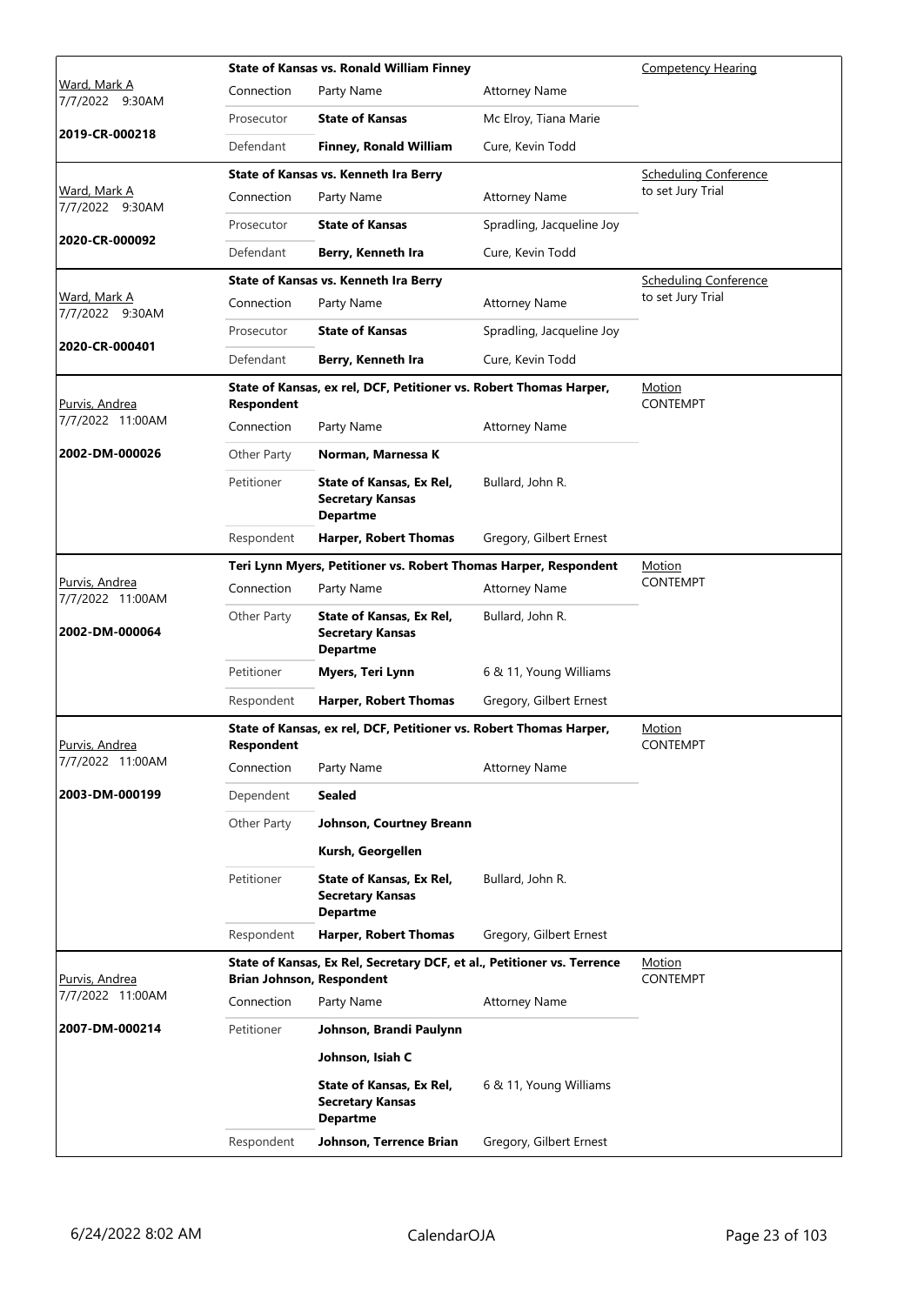| Purvis, Andrea   |                     | State of Missouri Family Support Division, et al., Petitioner vs. Mack<br><b>Claybourne Houser, Respondent</b> | <b>Review Hearing</b>   |                                                |  |
|------------------|---------------------|----------------------------------------------------------------------------------------------------------------|-------------------------|------------------------------------------------|--|
| 7/7/2022 11:00AM | Connection          | Party Name                                                                                                     | <b>Attorney Name</b>    |                                                |  |
| 2008-DM-000095   | Dependent           | <b>Sealed</b>                                                                                                  |                         |                                                |  |
|                  | Other Party         | <b>Department of Children</b><br>and Families                                                                  | 6 & 11, Young Williams  |                                                |  |
|                  | Petitioner          | Young, Sherri                                                                                                  |                         |                                                |  |
|                  |                     | <b>State of Missouri Family</b><br><b>Support Division</b>                                                     | 6 & 11, Young Williams  |                                                |  |
|                  | Respondent          | Houser, Mack Clayburn                                                                                          | Gregory, Gilbert Ernest |                                                |  |
| Purvis, Andrea   |                     | State of Kansas, Ex Rel, Secretary DCF, et al., Petitioner vs. Shane<br>Patrick Kober, Respondent              |                         | Contempt - Indirect                            |  |
| 7/7/2022 11:00AM | Connection          | Party Name                                                                                                     | Attorney Name           |                                                |  |
| 2011-DM-000072   | Other Party         | <b>State of Kansas</b>                                                                                         | Mc Vay, Kendall Moran   |                                                |  |
|                  | Petitioner          | State of Kansas, Ex Rel,<br><b>Secretary Kansas</b><br><b>Departme</b>                                         | 6 & 11, Young Williams  |                                                |  |
|                  |                     | Weddle, Laindun T                                                                                              |                         |                                                |  |
|                  |                     | Smith, Tawnja                                                                                                  |                         |                                                |  |
|                  |                     | Hatfield, Amber Lyn                                                                                            |                         |                                                |  |
|                  | Respondent          | Kober, Shane Patrick                                                                                           | Gregory, Gilbert Ernest |                                                |  |
| Purvis, Andrea   | Leighty, Respondent | State of Kansas, Ex Rel, Secretary DCF, Petitioner vs. Joshua Michael                                          | <b>Review Hearing</b>   |                                                |  |
| 7/7/2022 11:00AM | Connection          | Party Name                                                                                                     | <b>Attorney Name</b>    |                                                |  |
| 2012-DM-000191   | Dependent           | <b>Sealed</b>                                                                                                  |                         |                                                |  |
|                  |                     | <b>Sealed</b>                                                                                                  |                         |                                                |  |
|                  | Other Party         | <b>State of Kansas</b>                                                                                         | Mc Vay, Kendall Moran   |                                                |  |
|                  | Petitioner          | <b>State of Kansas, Ex Rel,</b><br><b>Secretary Kansas</b><br><b>Departme</b>                                  | 6 & 11, Young Williams  |                                                |  |
|                  | Respondent          | Leighty, Joshua Michael                                                                                        |                         |                                                |  |
| Purvis, Andrea   | Respondent          | Dillon Patrick Buel, Petitioner vs. Brittney Annastasia Buel,                                                  |                         | Motion<br><b>MODIFICATION OF CHILD SUPPORT</b> |  |
| 7/7/2022 11:00AM | Connection          | Party Name                                                                                                     | <b>Attorney Name</b>    |                                                |  |
| 2015-DM-000118   | Dependent           | <b>Sealed</b>                                                                                                  |                         |                                                |  |
|                  | Other Party         | State of Kansas, Ex Rel,<br><b>Secretary Kansas</b><br><b>Departme</b>                                         | 6 & 11, Young Williams  |                                                |  |
|                  | Petitioner          | <b>Buel, Dillon Patrick</b>                                                                                    |                         |                                                |  |
|                  | Respondent          | <b>Buel, Brittney Annastasia</b>                                                                               | Bernstein, Sheldon      |                                                |  |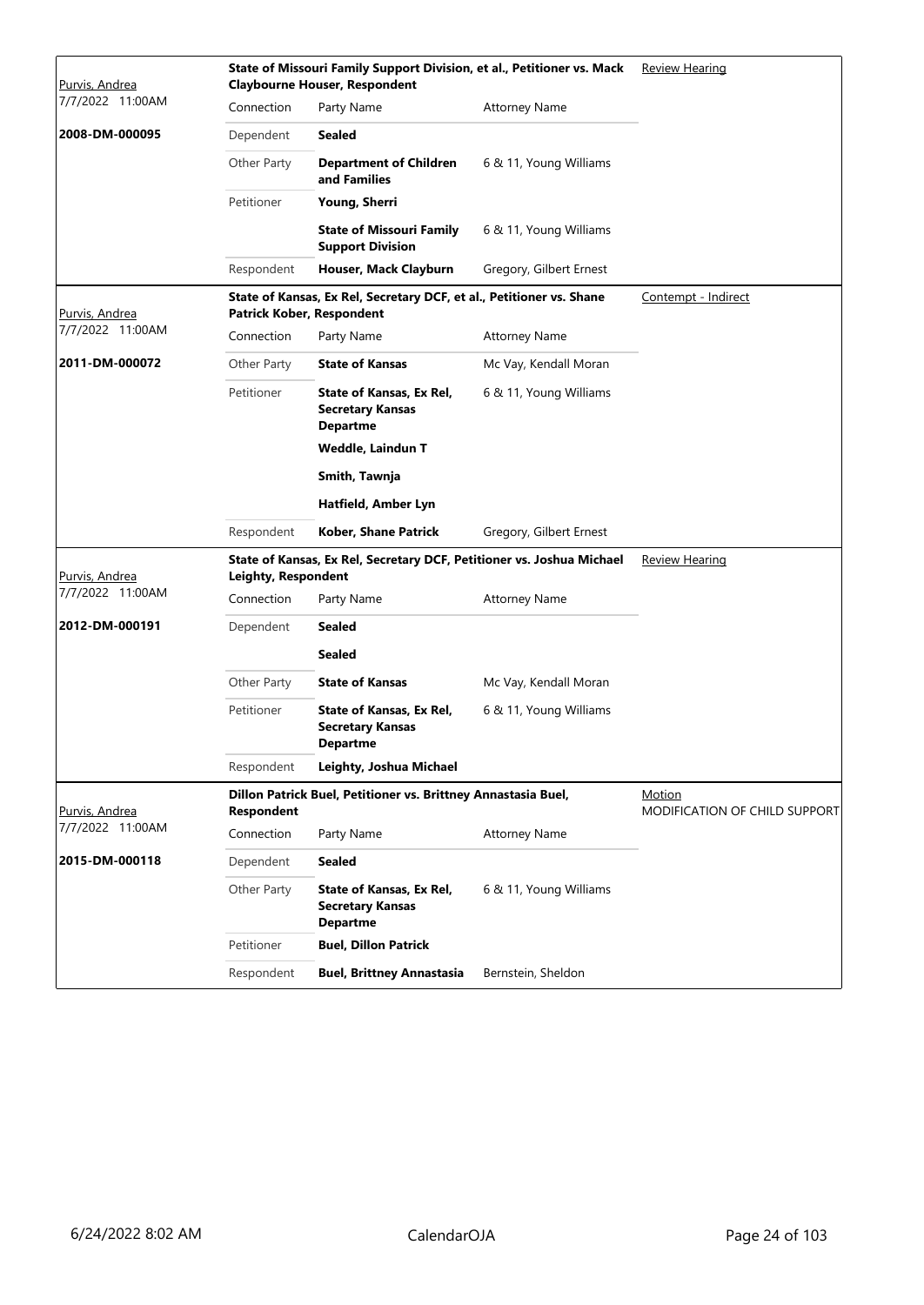| Purvis, Andrea                         | <b>Sammual Shaw</b>        | State of Kansas, Ex Rel, Secretary Kansas Departme, et al. vs. Jacob   |                                | <b>Bench Warrant</b><br>FTA-CONTEMPT   |
|----------------------------------------|----------------------------|------------------------------------------------------------------------|--------------------------------|----------------------------------------|
| 7/7/2022 11:00AM                       | Connection                 | Party Name                                                             | <b>Attorney Name</b>           |                                        |
| 2018-DM-000064                         | Dependent                  | <b>Sealed</b>                                                          |                                |                                        |
|                                        | Other Party                | <b>State of Kansas</b>                                                 | Mc Vay, Kendall Moran          |                                        |
|                                        | Petitioner                 | State of Kansas, Ex Rel,<br><b>Secretary Kansas</b><br><b>Departme</b> | 6 & 11, Young Williams         |                                        |
|                                        |                            | Harper, Cheyanna                                                       | 6 & 11, Young Williams         |                                        |
|                                        | Respondent                 | <b>Shaw, Jacob Sammual</b>                                             | Gregory, Gilbert Ernest        |                                        |
|                                        |                            | State of Kansas, et al vs. Sarah Burns                                 |                                | Motion                                 |
| Purvis, Andrea<br>7/7/2022 11:00AM     | Connection                 | Party Name                                                             | <b>Attorney Name</b>           | DEFAULT JUDGMENT                       |
|                                        | Dependent                  | Sealed                                                                 |                                |                                        |
| BB-2022-DM-000006                      | Petitioner                 | <b>State of Kansas</b>                                                 | 6 & 11, Young Williams         |                                        |
|                                        |                            | <b>Burns, Jason</b>                                                    | 6 & 11, Young Williams         |                                        |
|                                        | Respondent                 | <b>Burns, Sarah</b>                                                    |                                |                                        |
|                                        |                            | State of Kansas, et al vs. Robert Kintner                              |                                | Motion                                 |
| Purvis, Andrea<br>7/7/2022 11:00AM     | Connection                 | Party Name                                                             | <b>Attorney Name</b>           | DEFAULT SUPPORT                        |
|                                        | Dependent                  | <b>Sealed</b>                                                          |                                |                                        |
| BB-2022-DM-000050                      | Petitioner                 | <b>State of Kansas</b>                                                 | 6 & 11, Young Williams         |                                        |
|                                        |                            | <b>Button, Kaylee</b>                                                  | 6 & 11, Young Williams         |                                        |
|                                        | Respondent                 | Kintner, Robert                                                        |                                |                                        |
| <b>Sealed</b>                          | ********* Sealed ********* |                                                                        |                                | <b>Adoption</b>                        |
| <u>Ward, Mark A</u><br>7/7/2022 1:30PM | Connection                 | Party Name                                                             | <b>Attorney Name</b>           |                                        |
|                                        | Subject                    | <b>Sealed</b>                                                          |                                |                                        |
| BB-2022-AD-000012                      | Petitioner                 | <b>Sealed</b>                                                          | Farmer, Robert L., II          |                                        |
|                                        |                            | Dalton Carpenter vs. Sharrielee Holman                                 |                                | Hearing                                |
| Purvis, Andrea<br>7/7/2022 1:30PM      | Connection                 | Party Name                                                             | <b>Attorney Name</b>           | contempt                               |
| BB-2022-DM-000003                      | Dependent                  | <b>Sealed</b>                                                          |                                |                                        |
|                                        | Petitioner                 | <b>Carpenter, Dalton</b>                                               | Meeks, Justin Byron<br>Johnson |                                        |
|                                        | Respondent                 | Holman, Sharrielee                                                     | Hartley, Geri Lynne            |                                        |
| Purvis, Andrea                         | <b>Phillips</b>            | In the Matter of the Marriage of Aaron Phillips vs. Shelly Lynn        |                                | Motion<br>CITATION IN CONTEMPT - ORDER |
| 7/7/2022 2:00PM                        | Connection                 | Party Name                                                             | <b>Attorney Name</b>           | TO APPEAR, STATUS                      |
| BB-2021-DM-000037                      | Dependent                  | Sealed                                                                 |                                |                                        |
|                                        |                            | <b>Sealed</b>                                                          |                                |                                        |
|                                        | Petitioner                 | <b>Phillips, Aaron</b>                                                 | Mills, Sarah Arlene            |                                        |
|                                        | Respondent                 | <b>Phillips, Shelly Lynn</b>                                           | Mason, Gayla De Shannon        |                                        |
|                                        |                            | <b>State of Kansas vs. Jonathon Stuart Howard</b>                      |                                | <b>Bond - Revocation</b>               |
| Ward, Mark A<br>7/8/2022 8:45AM        | Connection                 | Party Name                                                             | <b>Attorney Name</b>           | <b>Evidentiary Hearing PE Status</b>   |
| BB-2021-CR-000229                      | Prosecutor                 | <b>State of Kansas</b>                                                 | Mc Elroy, Tiana Marie          |                                        |
|                                        | Defendant                  | Howard, Jonathon Stuart                                                | Wiske, Jason Paul              |                                        |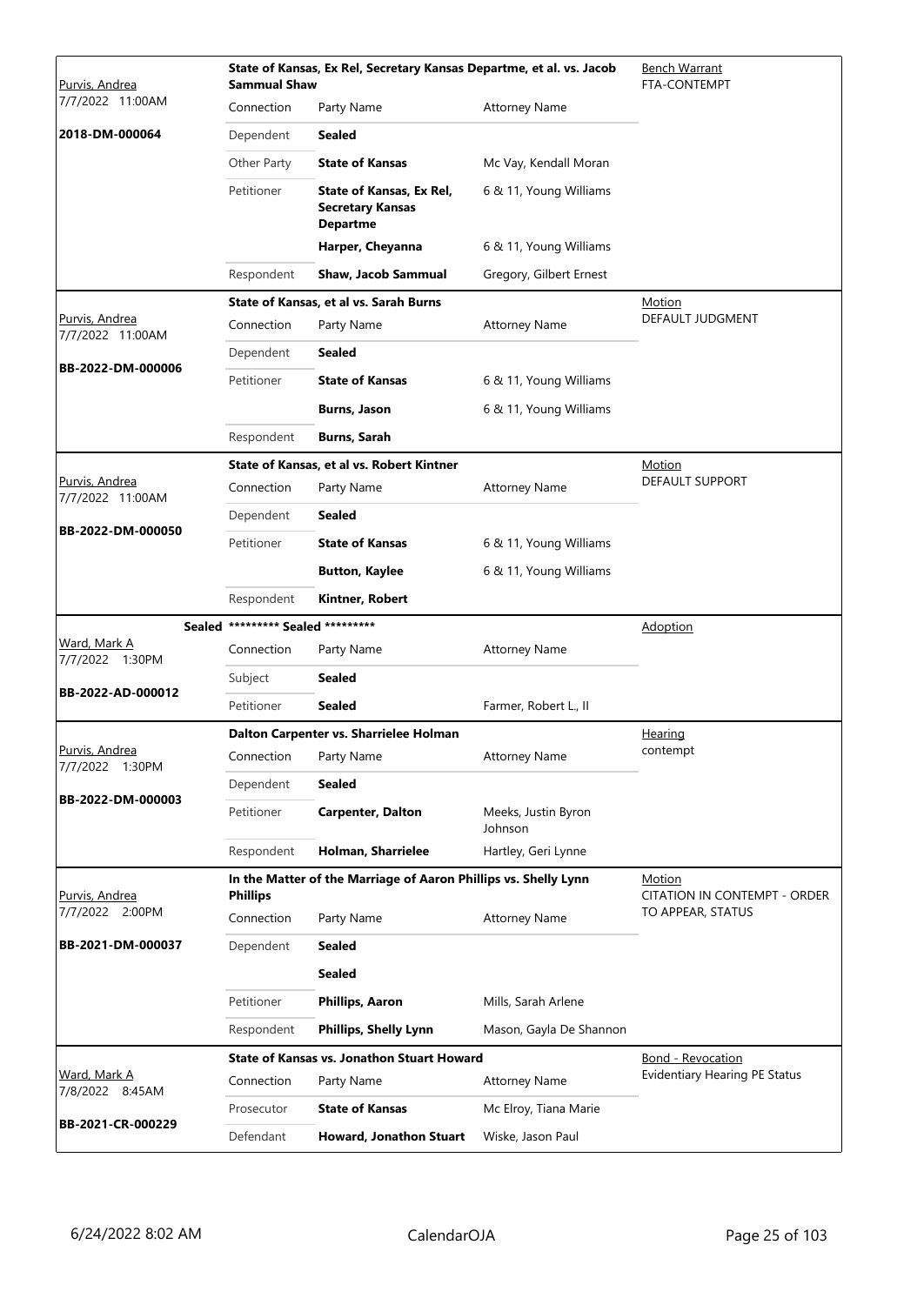|                                 |            | <b>State of Kansas vs. Jonathon Stuart Howard</b>                      |                           | Bond - Revocation                       |
|---------------------------------|------------|------------------------------------------------------------------------|---------------------------|-----------------------------------------|
| Ward, Mark A<br>7/8/2022 8:45AM | Connection | Party Name                                                             | <b>Attorney Name</b>      | Evidentiary HEaring PE Status           |
|                                 | Prosecutor | <b>State of Kansas</b>                                                 | Mc Elroy, Tiana Marie     |                                         |
| BB-2021-CR-000377               | Defendant  | <b>Howard, Jonathon Stuart</b>                                         | Wiske, Jason Paul         |                                         |
|                                 |            | <b>State of Kansas vs. Tristen Brock Hopkins</b>                       |                           | Preliminary Examination - Status        |
| Ward, Mark A<br>7/8/2022 8:50AM | Connection | Party Name                                                             | <b>Attorney Name</b>      |                                         |
|                                 | Prosecutor | <b>State of Kansas</b>                                                 | Mc Elroy, Tiana Marie     |                                         |
| 2019-CR-000413                  | Defendant  | <b>Hopkins, Tristen Brock</b>                                          | Wiske, Jason Paul         |                                         |
|                                 |            | <b>State of Kansas vs. Tristen Brock Hopkins</b>                       |                           | Preliminary Examination - Status        |
| Ward, Mark A<br>7/8/2022 8:50AM | Connection | Party Name                                                             | <b>Attorney Name</b>      |                                         |
|                                 | Prosecutor | <b>State of Kansas</b>                                                 | Taylor, Chadwick Jonathan |                                         |
| BB-2021-CR-000261               | Defendant  | <b>Hopkins, Tristen Brock</b>                                          | Wiske, Jason Paul         |                                         |
|                                 |            | <b>State of Kansas vs. Tristen Brock Hopkins</b>                       |                           | Arraignment                             |
| Ward, Mark A<br>7/8/2022 8:50AM | Connection | Party Name                                                             | <b>Attorney Name</b>      |                                         |
|                                 | Prosecutor | <b>State of Kansas</b>                                                 | Mc Elroy, Tiana Marie     |                                         |
| BB-2021-CR-000365               | Defendant  | <b>Hopkins, Tristen Brock</b>                                          | Wiske, Jason Paul         |                                         |
|                                 |            | <b>State of Kansas vs. Austin John Woodall</b>                         |                           | Plea Hearing                            |
| Leblanc, Valorie R              | Connection | Party Name                                                             | <b>Attorney Name</b>      | TRACK W/ FELONY                         |
| 7/8/2022 9:00AM                 | Prosecutor | <b>State of Kansas</b>                                                 | Mc Elroy, Tiana Marie     |                                         |
| 2018-CR-000553                  | Defendant  | Woodall, Austin John                                                   | Gregory, Gilbert Ernest   |                                         |
|                                 |            | <b>State of Kansas vs. Austin John Woodall</b>                         |                           | Dismissal                               |
| Leblanc, Valorie R              | Connection | Party Name                                                             | <b>Attorney Name</b>      | TRACK W/ FELONY                         |
| 7/8/2022 9:00AM                 | Prosecutor | <b>State of Kansas</b>                                                 | Mc Elroy, Tiana Marie     |                                         |
| 2019-CR-000314                  | Defendant  | Woodall, Austin John                                                   | Gregory, Gilbert Ernest   |                                         |
|                                 |            | <b>State of Kansas vs. Kody A Krouse</b>                               |                           | Diversion - Status                      |
| Ward, Mark A                    | Connection | Party Name                                                             | <b>Attorney Name</b>      |                                         |
| 7/8/2022 9:00AM                 | Prosecutor | <b>State of Kansas</b>                                                 | Mc Elroy, Tiana Marie     |                                         |
| 2019-CR-000526                  | Defendant  | Krouse, Kody A                                                         | Wiske, Jason Paul         |                                         |
|                                 |            | <b>State of Kansas vs. William Russell Troy Prestley</b>               |                           | <b>Preliminary Examination - Status</b> |
| Leblanc, Valorie R              | Connection | Party Name                                                             | <b>Attorney Name</b>      |                                         |
| 7/8/2022 9:00AM                 | Prosecutor | <b>State of Kansas</b>                                                 | Mc Elroy, Tiana Marie     |                                         |
| 2019-CR-000705                  | Defendant  | <b>Prestley, William Russell</b>                                       | Manbeck, Jacob Thomas     |                                         |
|                                 |            | Troy<br>State of Kansas vs. Ryan Christopher Woodall                   |                           | Arraignment                             |
| Ward, Mark A                    | Connection | Party Name                                                             | <b>Attorney Name</b>      |                                         |
| 7/8/2022 9:00AM                 | Prosecutor | <b>State of Kansas</b>                                                 | Mc Elroy, Tiana Marie     |                                         |
| 2020-CR-000213                  | Defendant  | Woodall, Ryan Christopher Wiske, Jason Paul                            |                           |                                         |
|                                 |            |                                                                        |                           | Preliminary Examination - Status        |
| Leblanc, Valorie R              | Connection | <b>State of Kansas vs. William Russell Troy Prestley</b><br>Party Name | <b>Attorney Name</b>      |                                         |
| 7/8/2022 9:00AM                 | Prosecutor | <b>State of Kansas</b>                                                 | Mc Elroy, Tiana Marie     |                                         |
| 2020-CR-000291                  | Defendant  | <b>Prestley, William Russell</b>                                       | Manbeck, Jacob Thomas     |                                         |
|                                 |            | Troy                                                                   |                           |                                         |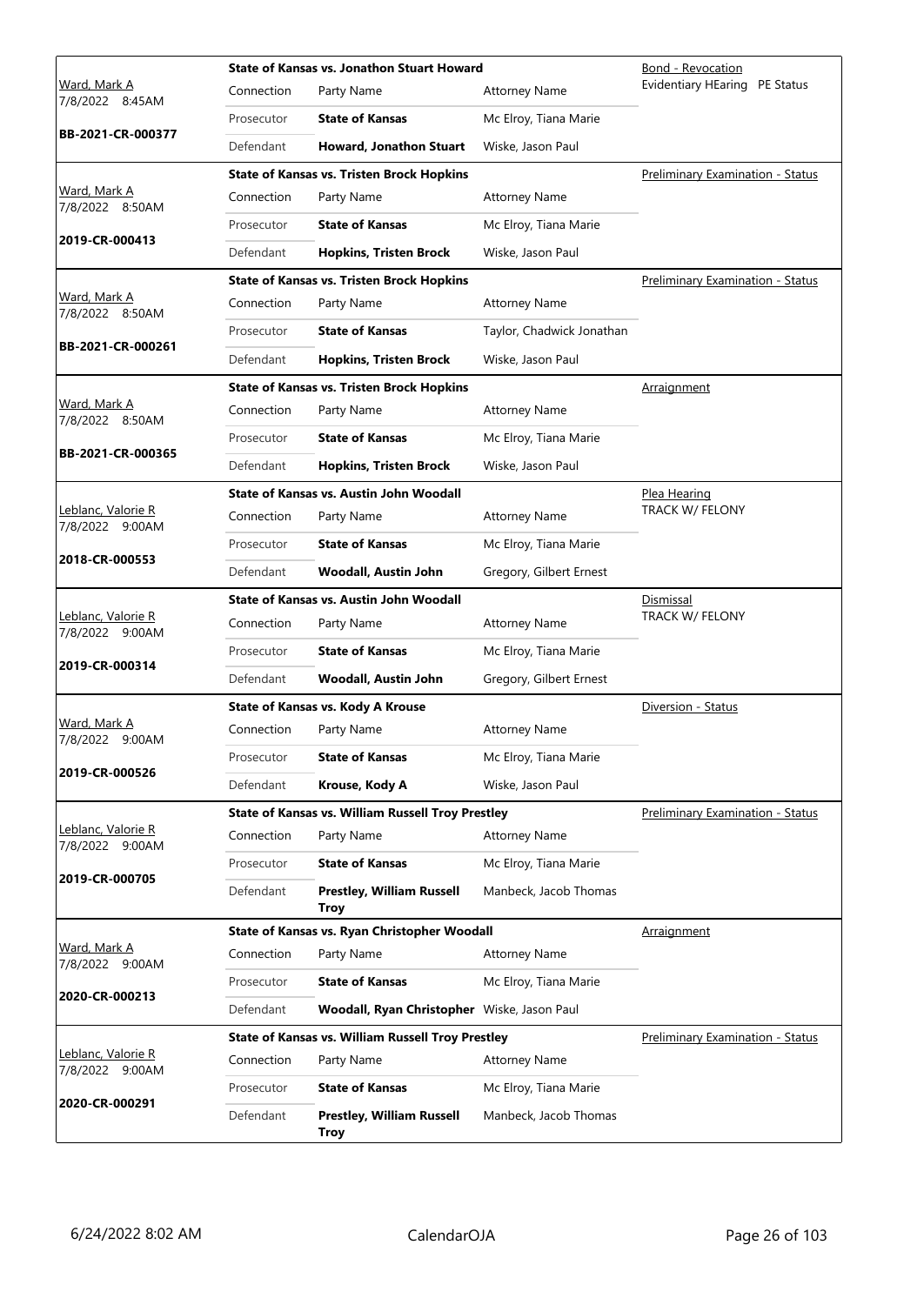|                                       |            | <b>State of Kansas vs. William Russell Troy Prestley</b>  |                         | Plea Hearing                            |
|---------------------------------------|------------|-----------------------------------------------------------|-------------------------|-----------------------------------------|
| Leblanc, Valorie R<br>7/8/2022 9:00AM | Connection | Party Name                                                | <b>Attorney Name</b>    | TRACK W/ FELONY                         |
| 2020-CR-000336                        | Prosecutor | <b>State of Kansas</b>                                    | Cameron, Brandon Daniel |                                         |
|                                       | Defendant  | <b>Prestley, William Russell</b><br><b>Troy</b>           | Tecchio, Terra Lyn      |                                         |
|                                       |            | <b>State of Kansas vs. Christina Dawn Roberts</b>         |                         | <b>Preliminary Examination - Status</b> |
| Leblanc, Valorie R<br>7/8/2022 9:00AM | Connection | Party Name                                                | <b>Attorney Name</b>    |                                         |
| 2020-CR-000449                        | Prosecutor | <b>State of Kansas</b>                                    | Cameron, Brandon Daniel |                                         |
|                                       | Defendant  | Roberts, Christina Dawn                                   | Hartley, Geri Lynne     |                                         |
|                                       |            | State of Kansas vs. Michele Leighann Horton               |                         | <b>Status Conference</b>                |
| Leblanc, Valorie R<br>7/8/2022 9:00AM | Connection | Party Name                                                | <b>Attorney Name</b>    |                                         |
|                                       | Prosecutor | <b>State of Kansas</b>                                    | Mc Elroy, Tiana Marie   |                                         |
| BB-2020-CR-000528                     | Defendant  | Horton, Michele Leighann                                  | Hartley, Geri Lynne     |                                         |
|                                       |            | State of Kansas vs. Nathaniel Mykhal-William Elliott-Lyon |                         | Preliminary Examination - Status        |
| Leblanc, Valorie R<br>7/8/2022 9:00AM | Connection | Party Name                                                | <b>Attorney Name</b>    |                                         |
| BB-2021-CR-000029                     | Prosecutor | <b>State of Kansas</b>                                    | Mc Elroy, Tiana Marie   |                                         |
|                                       | Defendant  | Elliott-Lyon, Nathaniel<br>Mykhal-William                 | Hartley, Geri Lynne     |                                         |
|                                       |            | State of Kansas vs. Linda Lee Scheckel                    |                         | <b>Preliminary Examination - Status</b> |
| Leblanc, Valorie R<br>7/8/2022 9:00AM | Connection | Party Name                                                | <b>Attorney Name</b>    |                                         |
|                                       | Prosecutor | <b>State of Kansas</b>                                    | Mc Elroy, Tiana Marie   |                                         |
| BB-2021-CR-000137                     | Defendant  | Scheckel, Linda Lee                                       | Billam, Jason Bryan     |                                         |
|                                       |            |                                                           |                         |                                         |
|                                       |            | <b>State of Kansas vs. Mariah Mae Groff</b>               |                         | Diversion - Status                      |
| Leblanc, Valorie R                    | Connection | Party Name                                                | <b>Attorney Name</b>    |                                         |
| 7/8/2022 9:00AM                       | Prosecutor | <b>State of Kansas</b>                                    | Mc Elroy, Tiana Marie   |                                         |
| BB-2021-CR-000211                     | Defendant  | <b>Groff, Mariah Mae</b>                                  | Hartley, Geri Lynne     |                                         |
|                                       |            | <b>State of Kansas vs. William Russell Troy Prestley</b>  |                         | Preliminary Examination - Status        |
| Leblanc, Valorie R<br>7/8/2022 9:00AM |            | Connection Party Name                                     | <b>Attorney Name</b>    |                                         |
|                                       | Prosecutor | <b>State of Kansas</b>                                    | Mc Elroy, Tiana Marie   |                                         |
| BB-2021-CR-000222                     | Defendant  | <b>Prestley, William Russell</b><br><b>Troy</b>           | Manbeck, Jacob Thomas   |                                         |
|                                       |            | State of Kansas vs. Nathaniel Mykhal-William Elliott      |                         | Preliminary Examination - Status        |
| Leblanc, Valorie R<br>7/8/2022 9:00AM | Connection | Party Name                                                | <b>Attorney Name</b>    |                                         |
|                                       | Prosecutor | <b>State of Kansas</b>                                    | Mc Elroy, Tiana Marie   |                                         |
| BB-2021-CR-000342                     | Defendant  | <b>Elliott, Nathaniel Mykhal-</b><br>William              | Hartley, Geri Lynne     |                                         |
|                                       |            | <b>State of Kansas vs. Megan Nicole Short</b>             |                         | <b>Status Conference</b>                |
| Leblanc, Valorie R<br>7/8/2022 9:00AM | Connection | Party Name                                                | <b>Attorney Name</b>    | TRACK W/ FELONY                         |
|                                       | Prosecutor | <b>State of Kansas</b>                                    | Mc Elroy, Tiana Marie   |                                         |
| BB-2021-CR-000494                     | Defendant  | <b>Short, Megan Nicole</b>                                | Tecchio, Terra Lyn      |                                         |
|                                       |            | <b>State of Kansas vs. Allison Danielle Atkins</b>        |                         | Diversion - Status                      |
| Leblanc, Valorie R                    | Connection | Party Name                                                | <b>Attorney Name</b>    |                                         |
| 7/8/2022 9:00AM<br>BB-2021-CR-000515  | Prosecutor | <b>State of Kansas</b>                                    | Mc Elroy, Tiana Marie   |                                         |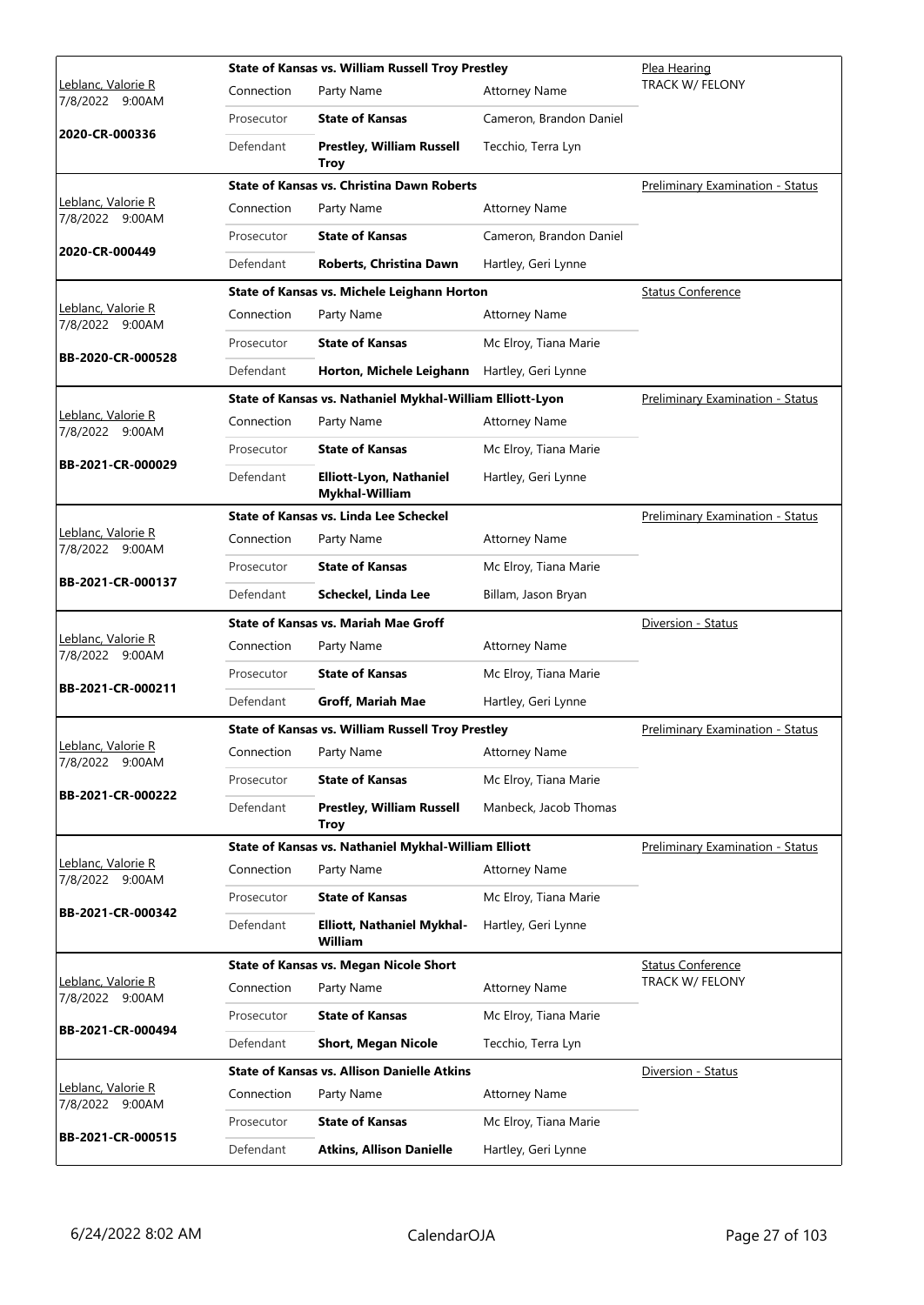|                                       |            | State of Kansas vs. Ryan Christopher Woodall         |                                      | Preliminary Examination                 |
|---------------------------------------|------------|------------------------------------------------------|--------------------------------------|-----------------------------------------|
| Ward, Mark A<br>7/8/2022 9:00AM       | Connection | Party Name                                           | <b>Attorney Name</b>                 |                                         |
|                                       | Prosecutor | <b>State of Kansas</b>                               | Mc Elroy, Tiana Marie                |                                         |
| BB-2021-CR-000525                     | Defendant  | Woodall, Ryan Christopher Wiske, Jason Paul          |                                      |                                         |
|                                       |            | State of Kansas vs. Michelle Leighann Woodall-Horton |                                      | <b>Status Conference</b>                |
| Leblanc, Valorie R<br>7/8/2022 9:00AM | Connection | Party Name                                           | <b>Attorney Name</b>                 |                                         |
| BB-2021-CR-000548                     | Prosecutor | <b>State of Kansas</b>                               | Mc Elroy, Tiana Marie                |                                         |
|                                       | Defendant  | <b>Woodall-Horton, Michelle</b><br>Leighann          | Hartley, Geri Lynne                  |                                         |
|                                       |            | <b>State of Kansas vs. Megan Nicole Short</b>        |                                      | <b>Status Conference</b>                |
| Leblanc, Valorie R<br>7/8/2022 9:00AM | Connection | Party Name                                           | <b>Attorney Name</b>                 |                                         |
|                                       | Prosecutor | <b>State of Kansas</b>                               | Mc Elroy, Tiana Marie                |                                         |
| BB-2021-CR-000557                     | Defendant  | <b>Short, Megan Nicole</b>                           | Manbeck, Jacob Thomas                |                                         |
|                                       |            | <b>State of Kansas vs. Megan Nicole Short</b>        |                                      | <b>Status Conference</b>                |
| Leblanc, Valorie R<br>7/8/2022 9:00AM | Connection | Party Name                                           | <b>Attorney Name</b>                 |                                         |
|                                       | Prosecutor | <b>State of Kansas</b>                               | Mc Elroy, Tiana Marie                |                                         |
| BB-2021-CR-000561                     | Defendant  | <b>Short, Megan Nicole</b>                           | Manbeck, Jacob Thomas                |                                         |
|                                       |            | <b>State of Kansas vs. Megan Nicole Short</b>        |                                      | <b>Status Conference</b>                |
| Leblanc, Valorie R<br>7/8/2022 9:00AM | Connection | Party Name                                           | <b>Attorney Name</b>                 | TRACK W/ FELONY                         |
|                                       | Prosecutor | <b>State of Kansas</b>                               | Cameron, Brandon Daniel              |                                         |
| BB-2021-CR-000563                     | Defendant  | <b>Short, Megan Nicole</b>                           | Tecchio, Terra Lyn                   |                                         |
|                                       |            | State of Kansas vs. Michele Leighann Woodall-Horton  |                                      | <b>Status Conference</b>                |
| Leblanc, Valorie R<br>7/8/2022 9:00AM | Connection | Party Name                                           | <b>Attorney Name</b>                 |                                         |
| BB-2021-CR-000566                     | Prosecutor | <b>State of Kansas</b>                               | Mc Elroy, Tiana Marie                |                                         |
|                                       | Defendant  | <b>Woodall-Horton, Michele</b><br>Leeann             | Hartley, Geri Lynne                  |                                         |
|                                       |            | <b>State of Kansas vs. Christopher K Proffit</b>     |                                      | Diversion - Status                      |
| Leblanc, Valorie R<br>7/8/2022 9:00AM |            | Connection Party Name                                | <b>Attorney Name</b>                 |                                         |
|                                       | Prosecutor | <b>State of Kansas</b>                               | Mc Elroy, Tiana Marie                |                                         |
| BB-2021-TR-000300                     | Defendant  | Proffit, Christopher K                               | Whinery, David Scott                 |                                         |
|                                       |            | State of Kansas vs. Corena LeAnn Miller              |                                      | <b>Preliminary Examination - Status</b> |
| Leblanc, Valorie R<br>7/8/2022 9:00AM | Connection | Party Name                                           | <b>Attorney Name</b>                 |                                         |
|                                       | Prosecutor | <b>State of Kansas</b>                               | Mc Elroy, Tiana Marie                |                                         |
| BB-2022-CR-000027                     | Defendant  | Miller, Corena LeAnn                                 | Hartley, Geri Lynne                  |                                         |
|                                       |            | <b>STATE OF KANSAS vs. Tabetha L Mason</b>           |                                      | Preliminary Examination - Status        |
| Leblanc, Valorie R<br>7/8/2022 9:00AM | Connection | Party Name                                           | <b>Attorney Name</b>                 |                                         |
| BB-2022-CR-000069                     | Prosecutor | <b>STATE OF KANSAS</b>                               | Attorney's Office, Bourbon<br>County |                                         |
|                                       | Defendant  | Mason, Tabetha L                                     | Hartley, Geri Lynne                  |                                         |
|                                       |            | <b>State of Kansas vs. Michael Anthony Torrence</b>  |                                      | <b>Preliminary Examination - Status</b> |
| Leblanc, Valorie R<br>7/8/2022 9:00AM | Connection | Party Name                                           | <b>Attorney Name</b>                 |                                         |
| BB-2022-CR-000100                     | Prosecutor | <b>State of Kansas</b>                               | Attorney's Office, Bourbon<br>County |                                         |
|                                       | Defendant  | Torrence, Michael Anthony Hartley, Geri Lynne        |                                      |                                         |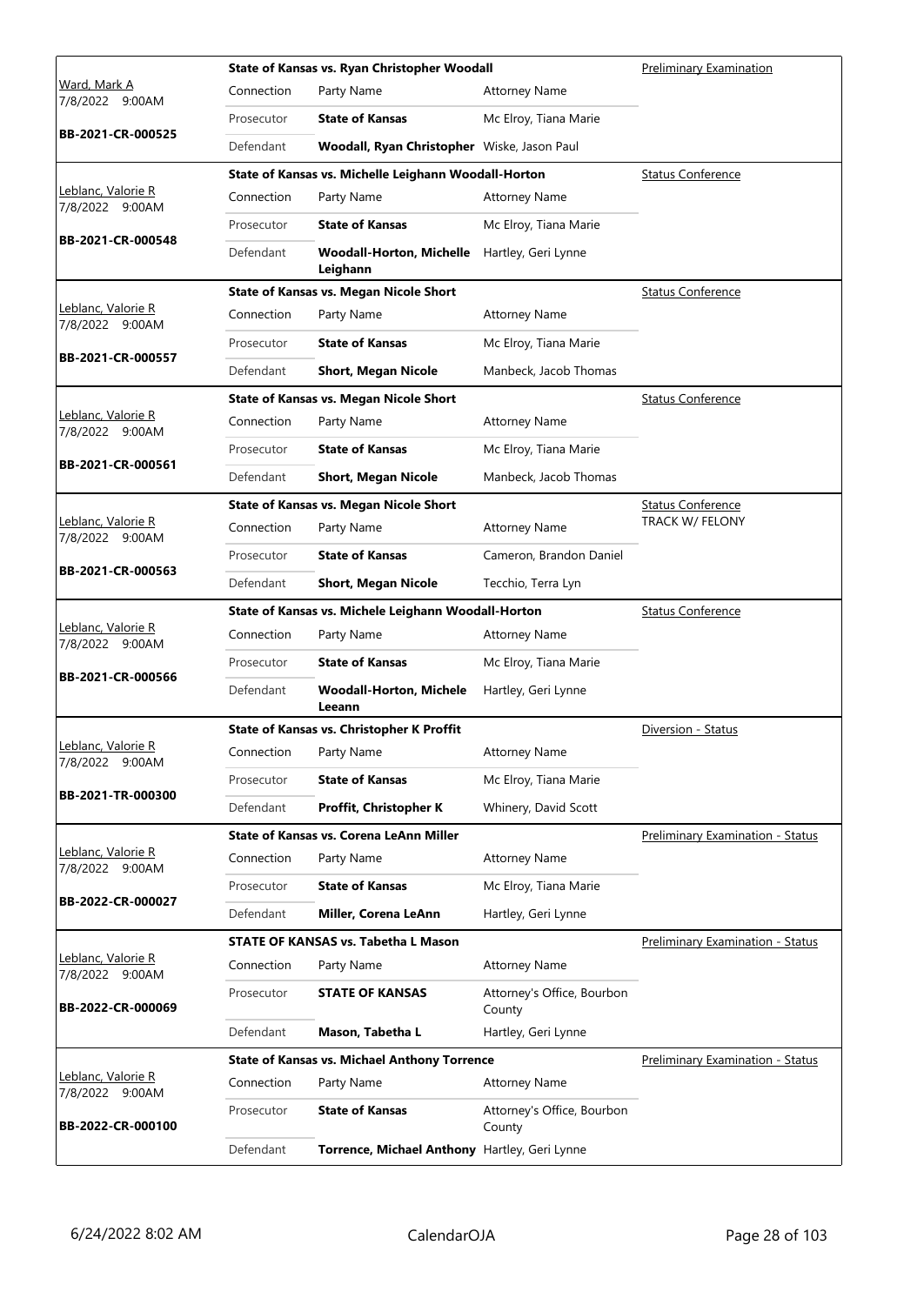|                                       |            | State of Kansas vs. Estell Lyn Owen                |                                      | Preliminary Examination - Status        |
|---------------------------------------|------------|----------------------------------------------------|--------------------------------------|-----------------------------------------|
| Leblanc, Valorie R<br>7/8/2022 9:00AM | Connection | Party Name                                         | <b>Attorney Name</b>                 |                                         |
| BB-2022-CR-000132                     | Prosecutor | <b>State of Kansas</b>                             | Attorney's Office, Bourbon<br>County |                                         |
|                                       | Defendant  | Owen, Estell Lyn                                   | Hartley, Geri Lynne                  |                                         |
|                                       |            | State of Kansas vs. Estell Lyn Owen                |                                      | <b>Preliminary Examination - Status</b> |
| Leblanc, Valorie R<br>7/8/2022 9:00AM | Connection | Party Name                                         | <b>Attorney Name</b>                 |                                         |
|                                       | Prosecutor | <b>State of Kansas</b>                             | Mc Elroy, Tiana Marie                |                                         |
| BB-2022-CR-000136                     | Defendant  | Owen, Estell Lyn                                   | Hartley, Geri Lynne                  |                                         |
|                                       |            | <b>State of Kansas vs. Brittany Richelle Wells</b> |                                      | Preliminary Examination - Status        |
| Leblanc, Valorie R<br>7/8/2022 9:00AM | Connection | Party Name                                         | <b>Attorney Name</b>                 |                                         |
| BB-2022-CR-000156                     | Prosecutor | <b>State of Kansas</b>                             | Attorney's Office, Bourbon<br>County |                                         |
|                                       | Defendant  | <b>Wells, Brittany Richelle</b>                    | Hartley, Geri Lynne                  |                                         |
|                                       |            | <b>State of Kansas vs. Hannah Leigh Hawkins</b>    |                                      | Preliminary Examination - Status        |
| Leblanc, Valorie R<br>7/8/2022 9:00AM | Connection | Party Name                                         | <b>Attorney Name</b>                 |                                         |
| BB-2022-CR-000168                     | Prosecutor | <b>State of Kansas</b>                             | Attorney's Office, Bourbon<br>County |                                         |
|                                       | Defendant  | Hawkins, Hannah Leigh                              | Hartley, Geri Lynne                  |                                         |
|                                       |            | State of Kansas vs. Samantha Joy Ludeman           |                                      | Plea Hearing                            |
| Leblanc, Valorie R<br>7/8/2022 9:00AM | Connection | Party Name                                         | <b>Attorney Name</b>                 |                                         |
| BB-2022-CR-000194                     | Prosecutor | <b>State of Kansas</b>                             | Attorney's Office, Bourbon<br>County |                                         |
|                                       | Defendant  | Ludeman, Samantha Joy                              | Hartley, Geri Lynne                  |                                         |
|                                       |            |                                                    |                                      |                                         |
|                                       |            | State of Kansas vs. Samantha Joy Ludeman           |                                      | Plea Hearing                            |
| Leblanc, Valorie R<br>7/8/2022 9:00AM | Connection | Party Name                                         | <b>Attorney Name</b>                 |                                         |
| BB-2022-CR-000197                     | Prosecutor | <b>State of Kansas</b>                             | Attorney's Office, Bourbon<br>County |                                         |
|                                       | Defendant  | Ludeman, Samantha Joy                              | Hartley, Geri Lynne                  |                                         |
|                                       |            | State of Kansas vs. Samantha Joy Ludeman           |                                      | Plea Hearing                            |
| Leblanc, Valorie R<br>7/8/2022 9:00AM | Connection | Party Name                                         | <b>Attorney Name</b>                 |                                         |
| BB-2022-CR-000204                     | Prosecutor | <b>State of Kansas</b>                             | Attorney's Office, Bourbon<br>County |                                         |
|                                       | Defendant  | Ludeman, Samantha Joy                              | Hartley, Geri Lynne                  |                                         |
|                                       |            | State of Kansas vs. Austin John Woodall            |                                      | <b>Preliminary Examination - Status</b> |
| Leblanc, Valorie R<br>7/8/2022 9:00AM | Connection | Party Name                                         | <b>Attorney Name</b>                 |                                         |
| BB-2022-CR-000214                     | Prosecutor | <b>State of Kansas</b>                             | Attorney's Office, Bourbon<br>County |                                         |
|                                       | Defendant  | Woodall, Austin John                               | Hartley, Geri Lynne                  |                                         |
|                                       |            | State of Kansas vs. Johnathon Sky Kilpatrick       |                                      | <b>Status Conference</b>                |
| Leblanc, Valorie R<br>7/8/2022 9:30AM | Connection | Party Name                                         | <b>Attorney Name</b>                 |                                         |
|                                       | Prosecutor | <b>State of Kansas</b>                             | Mc Elroy, Tiana Marie                |                                         |
| 2020-CR-000102                        | Defendant  | Kilpatrick, Johnathon Sky                          | Manbeck, Jacob Thomas                |                                         |
|                                       |            | State of Kansas vs. Johnathon Sky Kilpatrick       |                                      | <b>Status Conference</b>                |
| Leblanc, Valorie R<br>7/8/2022 9:30AM | Connection | Party Name                                         | <b>Attorney Name</b>                 |                                         |
| 2020-CR-000229                        | Prosecutor | <b>State of Kansas</b>                             | Mc Elroy, Tiana Marie                |                                         |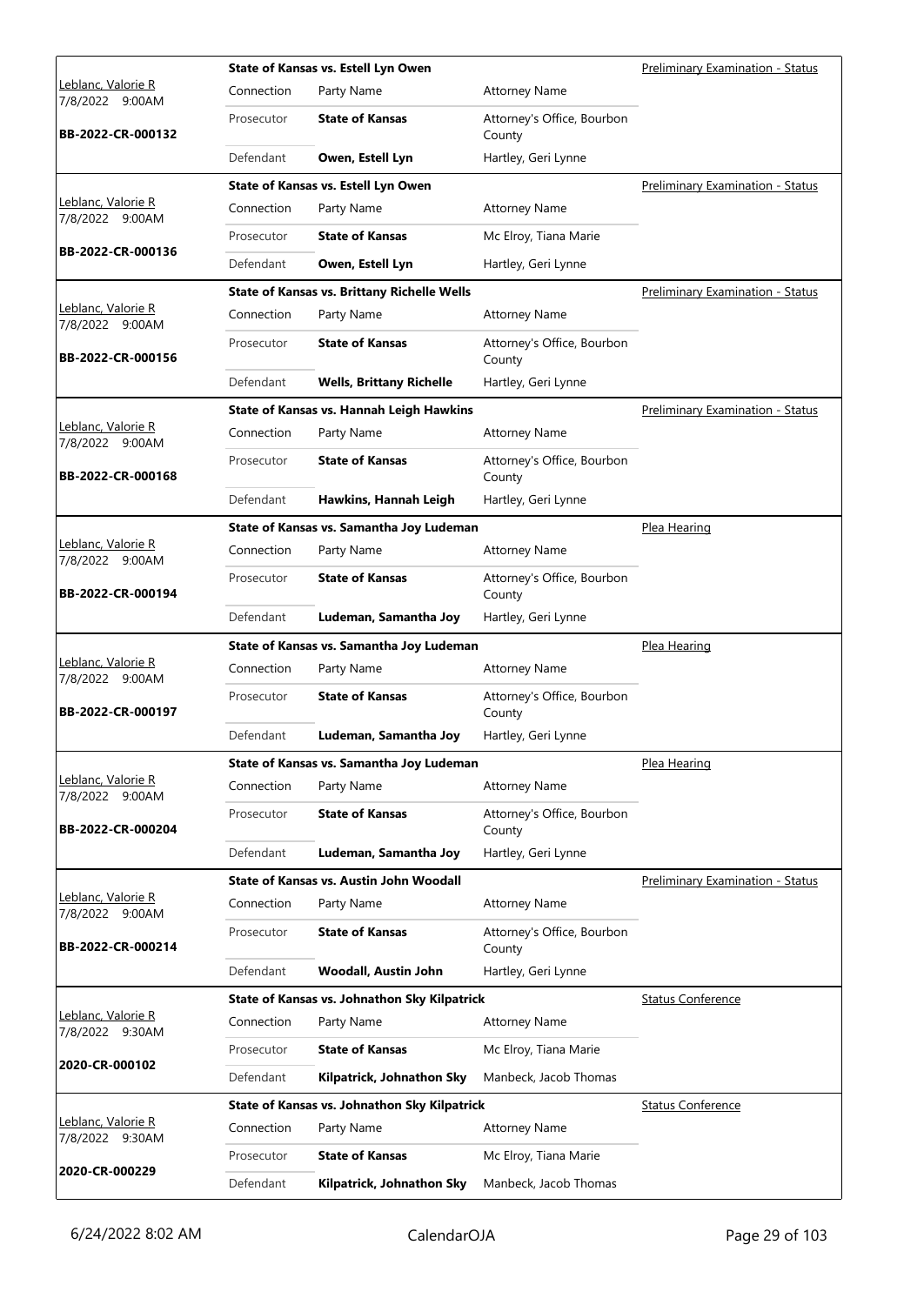|                                        |            | State of Kansas vs. Johnathon Sky Kilpatrick  |                                      | <b>Status Conference</b>                |
|----------------------------------------|------------|-----------------------------------------------|--------------------------------------|-----------------------------------------|
| Leblanc, Valorie R<br>7/8/2022 9:30AM  | Connection | Party Name                                    | <b>Attorney Name</b>                 |                                         |
|                                        | Prosecutor | <b>State of Kansas</b>                        | Cameron, Brandon Daniel              |                                         |
| 2020-CR-000239                         | Defendant  | Kilpatrick, Johnathon Sky                     | Manbeck, Jacob Thomas                |                                         |
|                                        |            | State of Kansas vs. Johnathon Sky Kilpatrick  |                                      | <b>Status Conference</b>                |
| Leblanc, Valorie R<br>7/8/2022 9:30AM  | Connection | Party Name                                    | <b>Attorney Name</b>                 |                                         |
|                                        | Prosecutor | <b>State of Kansas</b>                        | Mc Elroy, Tiana Marie                |                                         |
| 2020-CR-000244                         | Defendant  | Kilpatrick, Johnathon Sky                     | Manbeck, Jacob Thomas                |                                         |
|                                        |            | State of Kansas vs. Johnathon Sky Kilpatrick  |                                      | <b>Status Conference</b>                |
| Leblanc, Valorie R<br>7/8/2022 9:30AM  | Connection | Party Name                                    | <b>Attorney Name</b>                 |                                         |
|                                        | Prosecutor | <b>State of Kansas</b>                        | Cameron, Brandon Daniel              |                                         |
| BB-2021-CR-000181                      | Defendant  | Kilpatrick, Johnathon Sky                     | Manbeck, Jacob Thomas                |                                         |
|                                        |            | State of Kansas vs. Johnathon Sky Kilpatrick  |                                      | <b>Status Conference</b>                |
| Leblanc, Valorie R<br>7/8/2022 9:30AM  | Connection | Party Name                                    | <b>Attorney Name</b>                 |                                         |
|                                        | Prosecutor | <b>State of Kansas</b>                        | Cameron, Brandon Daniel              |                                         |
| BB-2021-CR-000227                      | Defendant  | Kilpatrick, Johnathon Sky                     | Manbeck, Jacob Thomas                |                                         |
|                                        |            | State of Kansas vs. Marshon L Curry           |                                      | Preliminary Examination - Status        |
| Leblanc, Valorie R<br>7/8/2022 10:00AM | Connection | Party Name                                    | <b>Attorney Name</b>                 |                                         |
|                                        | Prosecutor | <b>State of Kansas</b>                        | Mc Elroy, Tiana Marie                |                                         |
| 2019-CR-000617                         | Defendant  | Curry, Marshon L                              | Fisher, Richard Michael, Jr          |                                         |
|                                        |            |                                               |                                      | <b>Preliminary Examination - Status</b> |
|                                        |            | <b>State of Kansas vs. Andrew W Vannoster</b> |                                      |                                         |
| Leblanc, Valorie R<br>7/8/2022 10:00AM | Connection | Party Name                                    | <b>Attorney Name</b>                 |                                         |
|                                        | Prosecutor | <b>State of Kansas</b>                        | Mc Elroy, Tiana Marie                |                                         |
| 2020-CR-000433                         | Defendant  | Vannoster, Andrew W                           | Fisher, Richard Michael, Jr          |                                         |
|                                        |            | State of Kansas vs. Andrew W Vannoster        |                                      | <b>Preliminary Examination - Status</b> |
| Leblanc, Valorie R<br>7/8/2022 10:00AM | Connection | Party Name                                    | <b>Attorney Name</b>                 |                                         |
|                                        | Prosecutor | <b>State of Kansas</b>                        | Mc Elroy, Tiana Marie                |                                         |
| 2020-CR-000434                         | Defendant  | Vannoster, Andrew W                           | Fisher, Richard Michael, Jr          |                                         |
|                                        |            | State of Kansas vs. Joshua David Griffith     |                                      | <b>Preliminary Examination - Status</b> |
| Leblanc, Valorie R<br>7/8/2022 10:00AM | Connection | Party Name                                    | <b>Attorney Name</b>                 |                                         |
|                                        | Prosecutor | <b>State of Kansas</b>                        | Mc Elroy, Tiana Marie                |                                         |
| 2020-CR-000500                         | Defendant  | Griffith, Joshua David                        | Cure, Kevin Todd                     |                                         |
|                                        |            | State of Kansas vs. Deborah Lynne Brooks      |                                      | Diversion - Status                      |
| Leblanc, Valorie R<br>7/8/2022 10:00AM | Connection | Party Name                                    | <b>Attorney Name</b>                 |                                         |
| BB-2020-CR-000521                      | Prosecutor | <b>State of Kansas</b>                        | Attorney's Office, Bourbon<br>County |                                         |
|                                        | Defendant  | <b>Brooks, Deborah Lynne</b>                  | Fisher, Richard Michael, Jr          |                                         |
|                                        |            | <b>State of Kansas vs. Alan Michael Young</b> |                                      | Diversion - Status                      |
| Leblanc, Valorie R<br>7/8/2022 10:00AM | Connection | Party Name                                    | <b>Attorney Name</b>                 |                                         |
| BB-2021-CR-000060                      | Prosecutor | <b>State of Kansas</b>                        | Mc Elroy, Tiana Marie                |                                         |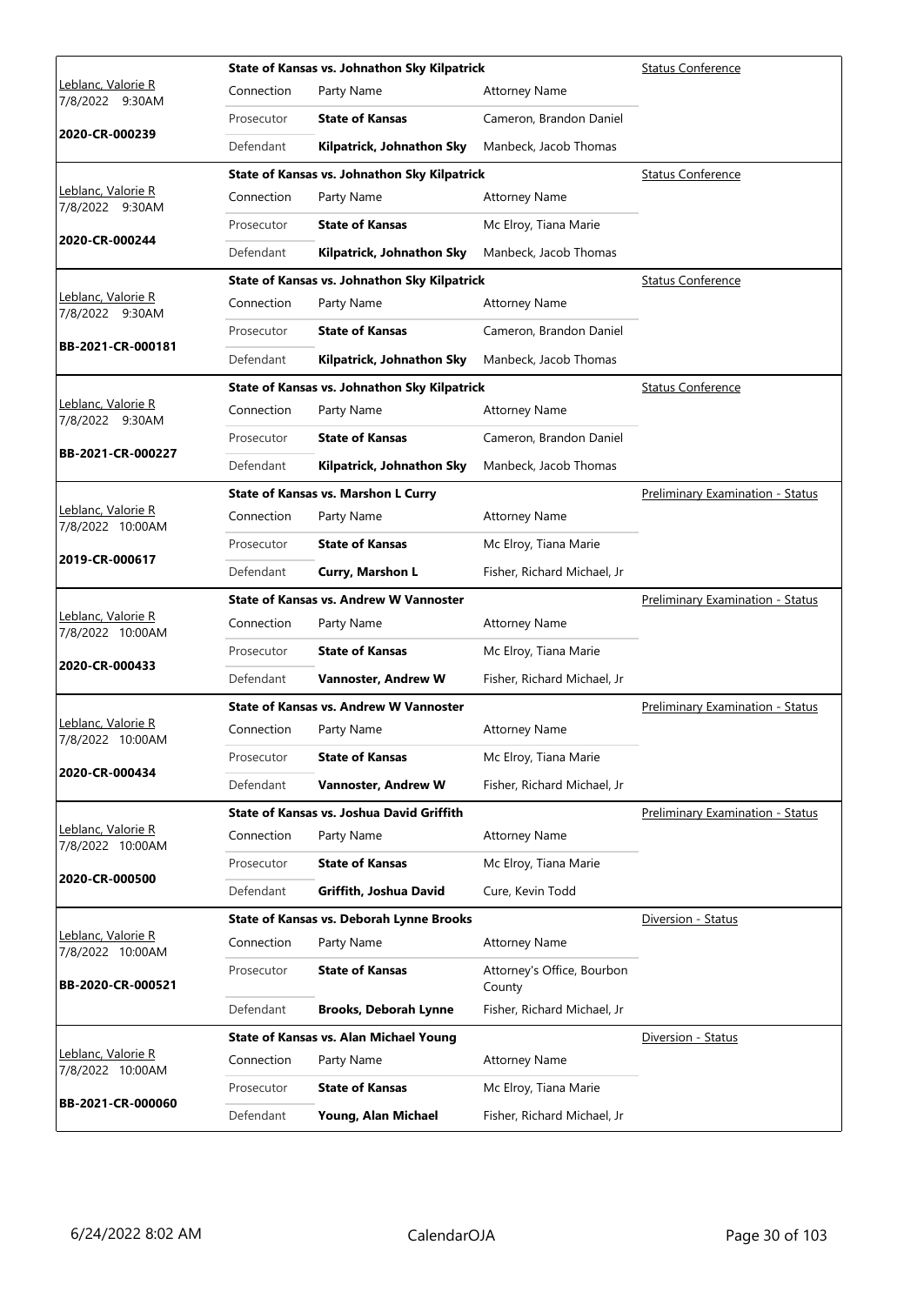|                                        |            | <b>State of Kansas vs. Joshua David Griffith</b> |                             | Preliminary Examination - Status        |
|----------------------------------------|------------|--------------------------------------------------|-----------------------------|-----------------------------------------|
| Leblanc, Valorie R<br>7/8/2022 10:00AM | Connection | Party Name                                       | <b>Attorney Name</b>        |                                         |
|                                        | Prosecutor | <b>State of Kansas</b>                           | Mc Elroy, Tiana Marie       |                                         |
| BB-2021-CR-000196                      | Defendant  | Griffith, Joshua David                           | Cure, Kevin Todd            |                                         |
|                                        |            | <b>State of Kansas vs. Matthew Allen Broyles</b> |                             | <b>Preliminary Examination - Status</b> |
| Leblanc, Valorie R<br>7/8/2022 10:00AM | Connection | Party Name                                       | <b>Attorney Name</b>        |                                         |
|                                        | Prosecutor | <b>State of Kansas</b>                           | Mc Elroy, Tiana Marie       |                                         |
| BB-2021-CR-000224                      | Defendant  | <b>Broyles, Matthew Allen</b>                    | Fisher, Richard Michael, Jr |                                         |
|                                        |            | <b>State of Kansas vs. Christian Todd Hart</b>   |                             | Plea Hearing                            |
| Leblanc, Valorie R<br>7/8/2022 10:00AM | Connection | Party Name                                       | <b>Attorney Name</b>        |                                         |
|                                        | Prosecutor | <b>State of Kansas</b>                           | Cameron, Brandon Daniel     |                                         |
| BB-2021-CR-000235                      | Defendant  | Hart, Christian Todd                             | Tecchio, Terra Lyn          |                                         |
|                                        |            | <b>State of Kansas vs. Christian Todd Hart</b>   |                             | Preliminary Examination - Status        |
| Leblanc, Valorie R<br>7/8/2022 10:00AM | Connection | Party Name                                       | <b>Attorney Name</b>        |                                         |
| BB-2021-CR-000291                      | Prosecutor | <b>State of Kansas</b>                           | Mc Elroy, Tiana Marie       |                                         |
|                                        | Defendant  | Hart, Christian Todd                             | Fisher, Richard Michael, Jr |                                         |
|                                        |            | <b>State of Kansas vs. Andrew W Vannoster</b>    |                             | <b>Preliminary Examination - Status</b> |
| Leblanc, Valorie R<br>7/8/2022 10:00AM | Connection | Party Name                                       | <b>Attorney Name</b>        |                                         |
| BB-2021-CR-000300                      | Prosecutor | <b>State of Kansas</b>                           | Mc Elroy, Tiana Marie       |                                         |
|                                        | Defendant  | Vannoster, Andrew W                              | Fisher, Richard Michael, Jr |                                         |
|                                        |            |                                                  |                             |                                         |
|                                        |            | <b>State of Kansas vs. Christian Todd Hart</b>   |                             | Plea Hearing                            |
| Leblanc, Valorie R<br>7/8/2022 10:00AM | Connection | Party Name                                       | <b>Attorney Name</b>        |                                         |
|                                        | Prosecutor | <b>State of Kansas</b>                           | Cameron, Brandon Daniel     |                                         |
| BB-2021-CR-000316                      | Defendant  | Hart, Christian Todd                             | Tecchio, Terra Lyn          |                                         |
|                                        |            | <b>State of Kansas vs. Jennifer Dawn Quinney</b> |                             | Preliminary Hearing (CR)                |
| Leblanc, Valorie R<br>7/8/2022 10:00AM | Connection | Party Name                                       | <b>Attorney Name</b>        |                                         |
|                                        | Prosecutor | <b>State of Kansas</b>                           | Mc Elroy, Tiana Marie       |                                         |
| BB-2021-CR-000438                      | Defendant  | Quinney, Jennifer Dawn                           | Fisher, Richard Michael, Jr |                                         |
|                                        |            | State of Kansas vs. Necole Leann Brown           |                             | <b>Preliminary Examination - Status</b> |
| Leblanc, Valorie R<br>7/8/2022 10:00AM | Connection | Party Name                                       | <b>Attorney Name</b>        |                                         |
|                                        | Prosecutor | <b>State of Kansas</b>                           | Mc Elroy, Tiana Marie       |                                         |
| BB-2021-CR-000449                      | Defendant  | <b>Brown, Necole Leann</b>                       | Cure, Kevin Todd            |                                         |
|                                        |            | <b>State of Kansas vs. Jennifer Dawn Quinney</b> |                             | Plea Hearing                            |
| Leblanc, Valorie R<br>7/8/2022 10:00AM | Connection | Party Name                                       | <b>Attorney Name</b>        |                                         |
|                                        | Prosecutor | <b>State of Kansas</b>                           | Mc Elroy, Tiana Marie       |                                         |
| BB-2021-CR-000450                      | Defendant  | Quinney, Jennifer Dawn                           | Tecchio, Terra Lyn          |                                         |
|                                        |            | <b>State of Kansas vs. Christian Todd Hart</b>   |                             | <b>Preliminary Examination - Status</b> |
| Leblanc, Valorie R<br>7/8/2022 10:00AM | Connection | Party Name                                       | <b>Attorney Name</b>        |                                         |
| BB-2021-CR-000464                      | Prosecutor | <b>State of Kansas</b>                           | Mc Elroy, Tiana Marie       |                                         |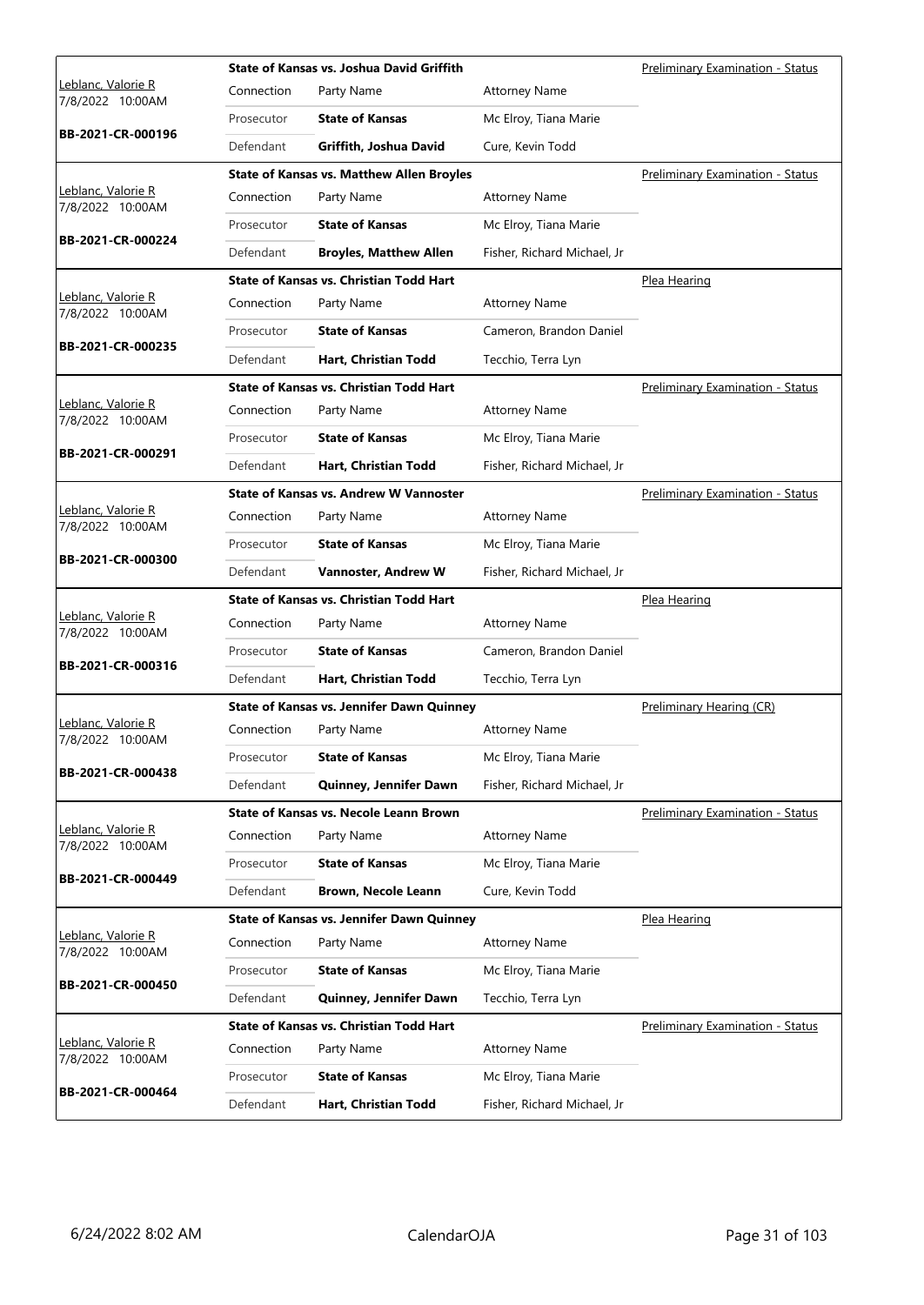|                                        |                                   | State of Kansas vs. Thomas Lavon Coyan, II      |                             | Preliminary Examination - Status        |
|----------------------------------------|-----------------------------------|-------------------------------------------------|-----------------------------|-----------------------------------------|
| Leblanc, Valorie R<br>7/8/2022 10:00AM | Connection                        | Party Name                                      | <b>Attorney Name</b>        |                                         |
|                                        | Prosecutor                        | <b>State of Kansas</b>                          | Mc Elroy, Tiana Marie       |                                         |
| BB-2021-CR-000475                      | Defendant                         | Coyan, Thomas Lavon, II                         | Fisher, Richard Michael, Jr |                                         |
|                                        |                                   | <b>State of Kansas vs. Vernon Scott Darnell</b> |                             | <b>Preliminary Examination - Status</b> |
| Leblanc, Valorie R<br>7/8/2022 10:00AM | Connection                        | Party Name                                      | <b>Attorney Name</b>        |                                         |
|                                        | Prosecutor                        | <b>State of Kansas</b>                          | Mc Elroy, Tiana Marie       |                                         |
| BB-2021-CR-000501                      | Defendant                         | <b>Darnell, Vernon Scott</b>                    | Cure, Kevin Todd            |                                         |
|                                        | Sealed ********* Sealed ********* |                                                 |                             | <b>First Appearance</b>                 |
| Leblanc, Valorie R<br>7/8/2022 10:00AM | Connection                        | Party Name                                      | <b>Attorney Name</b>        | formal charges filed                    |
| BB-2021-CR-000570                      | Prosecutor                        | <b>Sealed</b>                                   | Mc Elroy, Tiana Marie       |                                         |
|                                        | Defendant                         | <b>Sealed</b>                                   |                             |                                         |
|                                        |                                   | <b>State of Kansas vs. Lowell Eric Hill</b>     |                             | <b>Preliminary Examination - Status</b> |
| Leblanc, Valorie R<br>7/8/2022 11:00AM | Connection                        | Party Name                                      | <b>Attorney Name</b>        |                                         |
| BB-2021-CR-000123                      | Prosecutor                        | <b>State of Kansas</b>                          | Mc Elroy, Tiana Marie       |                                         |
|                                        | Defendant                         | <b>Hill, Lowell Eric</b>                        | Hartley, Geri Lynne         |                                         |
|                                        |                                   | <b>State of Kansas vs. Quionte M Tidwell</b>    |                             | Preliminary Examination - Status        |
| Leblanc, Valorie R<br>7/8/2022 11:00AM | Connection                        | Party Name                                      | <b>Attorney Name</b>        |                                         |
| BB-2021-CR-000127                      | Prosecutor                        | <b>State of Kansas</b>                          | Mc Elroy, Tiana Marie       |                                         |
|                                        | Defendant                         | <b>Tidwell, Quionte M</b>                       | Manbeck, Jacob Thomas       |                                         |
|                                        |                                   |                                                 |                             |                                         |
|                                        |                                   | State of Kansas vs. Timothy Lee Koehn           |                             | <b>Preliminary Examination - Status</b> |
| Leblanc, Valorie R<br>7/8/2022 11:00AM | Connection                        | Party Name                                      | <b>Attorney Name</b>        |                                         |
|                                        | Prosecutor                        | <b>State of Kansas</b>                          | Mc Elroy, Tiana Marie       |                                         |
| BB-2021-CR-000194                      | Defendant                         | Koehn, Timothy Lee                              | Manbeck, Jacob Thomas       |                                         |
|                                        |                                   | State of Kansas vs. Raymond Linus Hirzel, II    |                             | Preliminary Examination - Status        |
| Leblanc, Valorie R<br>7/8/2022 11:00AM | Connection                        | Party Name                                      | <b>Attorney Name</b>        |                                         |
|                                        | Prosecutor                        | <b>State of Kansas</b>                          | Mc Elroy, Tiana Marie       |                                         |
| BB-2021-CR-000195                      | Defendant                         | Hirzel, Raymond Linus, II                       | Manbeck, Jacob Thomas       |                                         |
|                                        |                                   | State of Kansas vs. Susan Marie Darling         |                             | <b>Status Conference</b>                |
| Leblanc, Valorie R<br>7/8/2022 11:00AM | Connection                        | Party Name                                      | <b>Attorney Name</b>        |                                         |
|                                        | Prosecutor                        | <b>State of Kansas</b>                          | Mc Elroy, Tiana Marie       |                                         |
| BB-2021-CR-000221                      | Defendant                         | Darling, Susan Marie                            | Manbeck, Jacob Thomas       |                                         |
|                                        |                                   | State of Kansas vs. Amanda Lynn Vanloenen       |                             | <b>Preliminary Examination - Status</b> |
| Leblanc, Valorie R<br>7/8/2022 11:00AM | Connection                        | Party Name                                      | <b>Attorney Name</b>        |                                         |
|                                        | Prosecutor                        | <b>State of Kansas</b>                          | Mc Elroy, Tiana Marie       |                                         |
| BB-2021-CR-000294                      | Defendant                         | Vanloenen, Amanda Lynn                          | Manbeck, Jacob Thomas       |                                         |
|                                        |                                   | State of Kansas vs. Jordan Eli Crowder          |                             | <b>Preliminary Examination - Status</b> |
| Leblanc, Valorie R<br>7/8/2022 11:00AM | Connection                        | Party Name                                      | <b>Attorney Name</b>        | <b>MTR BOND</b>                         |
| BB-2021-CR-000400                      | Prosecutor                        | <b>State of Kansas</b>                          | Mc Elroy, Tiana Marie       |                                         |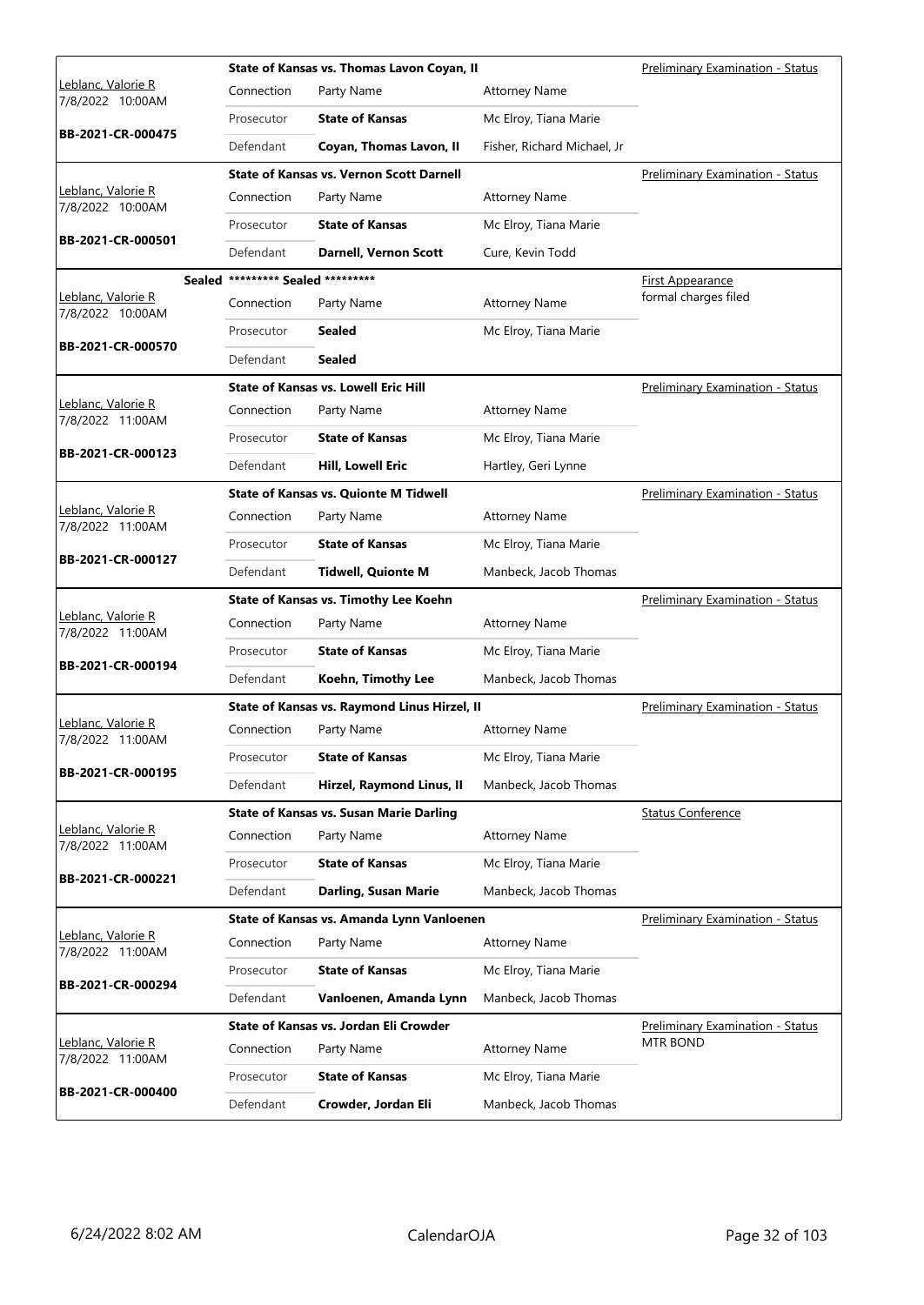|                                                |            | State of Kansas vs. Jordan Eli Crowder             |                                  | <b>Preliminary Examination - Status</b> |
|------------------------------------------------|------------|----------------------------------------------------|----------------------------------|-----------------------------------------|
| Leblanc, Valorie R<br>7/8/2022 11:00AM         | Connection | Party Name                                         | <b>Attorney Name</b>             | <b>MTR BOND</b>                         |
| BB-2021-CR-000474                              | Prosecutor | <b>State of Kansas</b>                             | Mc Elroy, Tiana Marie            |                                         |
|                                                | Defendant  | Crowder, Jordan Eli                                | Manbeck, Jacob Thomas            |                                         |
|                                                |            | <b>State of Kansas vs. Susan Marie Darling</b>     |                                  | Dismissal                               |
| Leblanc, Valorie R<br>7/8/2022 11:00AM         | Connection | Party Name                                         | <b>Attorney Name</b>             |                                         |
| BB-2021-CR-000524                              | Prosecutor | <b>State of Kansas</b>                             | Mc Elroy, Tiana Marie            |                                         |
|                                                | Defendant  | <b>Darling, Susan Marie</b>                        | Tecchio, Terra Lyn               |                                         |
|                                                |            | State of Kansas vs. Jordan Eli Crowder             |                                  | Plea Hearing                            |
| Leblanc, Valorie R<br>7/8/2022 11:00AM         | Connection | Party Name                                         | <b>Attorney Name</b>             | <b>MTR BOND</b>                         |
| BB-2021-CR-000571                              | Prosecutor | <b>State of Kansas</b>                             | Mc Elroy, Tiana Marie            |                                         |
|                                                | Defendant  | Crowder, Jordan Eli                                | Tecchio, Terra Lyn               |                                         |
|                                                |            | State of Kansas vs. Mitchell J Ogran               |                                  | <b>Status Conference</b>                |
| Leblanc, Valorie R<br>7/8/2022 11:00AM         | Connection | Party Name                                         | <b>Attorney Name</b>             |                                         |
| BB-2021-TR-000154                              | Prosecutor | <b>State of Kansas</b>                             | Cameron, Brandon Daniel          |                                         |
|                                                | Defendant  | Ogran, Mitchell J                                  | Clark, Geoffrey William<br>Lewis |                                         |
|                                                |            | <b>State of Kansas vs. Raymond Linus Hirzel</b>    |                                  | Preliminary Examination - Status        |
| Leblanc, Valorie R<br>7/8/2022 11:00AM         | Connection | Party Name                                         | <b>Attorney Name</b>             |                                         |
|                                                | Prosecutor | <b>State of Kansas</b>                             | Mc Elroy, Tiana Marie            |                                         |
| BB-2022-CR-000005                              | Defendant  | <b>Hirzel, Raymond Linus</b>                       | Manbeck, Jacob Thomas            |                                         |
|                                                |            | State of Kansas vs. Jordan Eli Crowder             |                                  | Arraignment                             |
| Leblanc, Valorie R<br>7/8/2022 11:00AM         | Connection | Party Name                                         | <b>Attorney Name</b>             | <b>MISD</b>                             |
| BB-2022-TR-000043                              | Prosecutor | <b>State of Kansas</b>                             | Mc Elroy, Tiana Marie            |                                         |
|                                                | Defendant  | Crowder, Jordan Eli                                | Tecchio, Terra Lyn               |                                         |
|                                                |            | <b>State of Kansas vs. Nicole Marie Lee</b>        |                                  | <b>Preliminary Examination - Status</b> |
| <u> Leblanc, Valorie R</u><br>7/8/2022 11:30AM | Connection | Party Name                                         | <b>Attorney Name</b>             |                                         |
| 2019-CR-000227                                 | Prosecutor | <b>State of Kansas</b>                             | Spradling, Jacqueline Joy        |                                         |
|                                                | Defendant  | Lee, Nicole Marie                                  | Morin, Katherine M. White        |                                         |
|                                                |            | <b>State of Kansas vs. Nicole Marie Lee</b>        |                                  | <b>Status Conference</b>                |
| Leblanc, Valorie R<br>7/8/2022 11:30AM         | Connection | Party Name                                         | <b>Attorney Name</b>             |                                         |
| 2019-CR-000400                                 | Prosecutor | <b>State of Kansas</b>                             | Mc Elroy, Tiana Marie            |                                         |
|                                                | Defendant  | Lee, Nicole Marie                                  | Morin, Katherine M. White        |                                         |
|                                                |            | <b>State of Kansas vs. Jeremy Michael Lotterer</b> |                                  | <b>Bond - Revocation</b>                |
| Leblanc, Valorie R<br>7/8/2022 11:30AM         | Connection | Party Name                                         | <b>Attorney Name</b>             | <b>TRACK W/FELONY</b>                   |
| 2020-CR-000238                                 | Prosecutor | <b>State of Kansas</b>                             | Cameron, Brandon Daniel          |                                         |
|                                                | Defendant  | Lotterer, Jeremy Michael                           | Gregory, Gilbert Ernest          |                                         |
|                                                |            | <b>State of Kansas vs. Jeremy Michael Lotterer</b> |                                  | <b>Bond - Revocation</b>                |
| Leblanc, Valorie R<br>7/8/2022 11:30AM         | Connection | Party Name                                         | <b>Attorney Name</b>             |                                         |
| 2020-CR-000377                                 | Prosecutor | <b>State of Kansas</b>                             | Mc Elroy, Tiana Marie            |                                         |
|                                                | Defendant  | Lotterer, Jeremy Michael                           | Manbeck, Jacob Thomas            |                                         |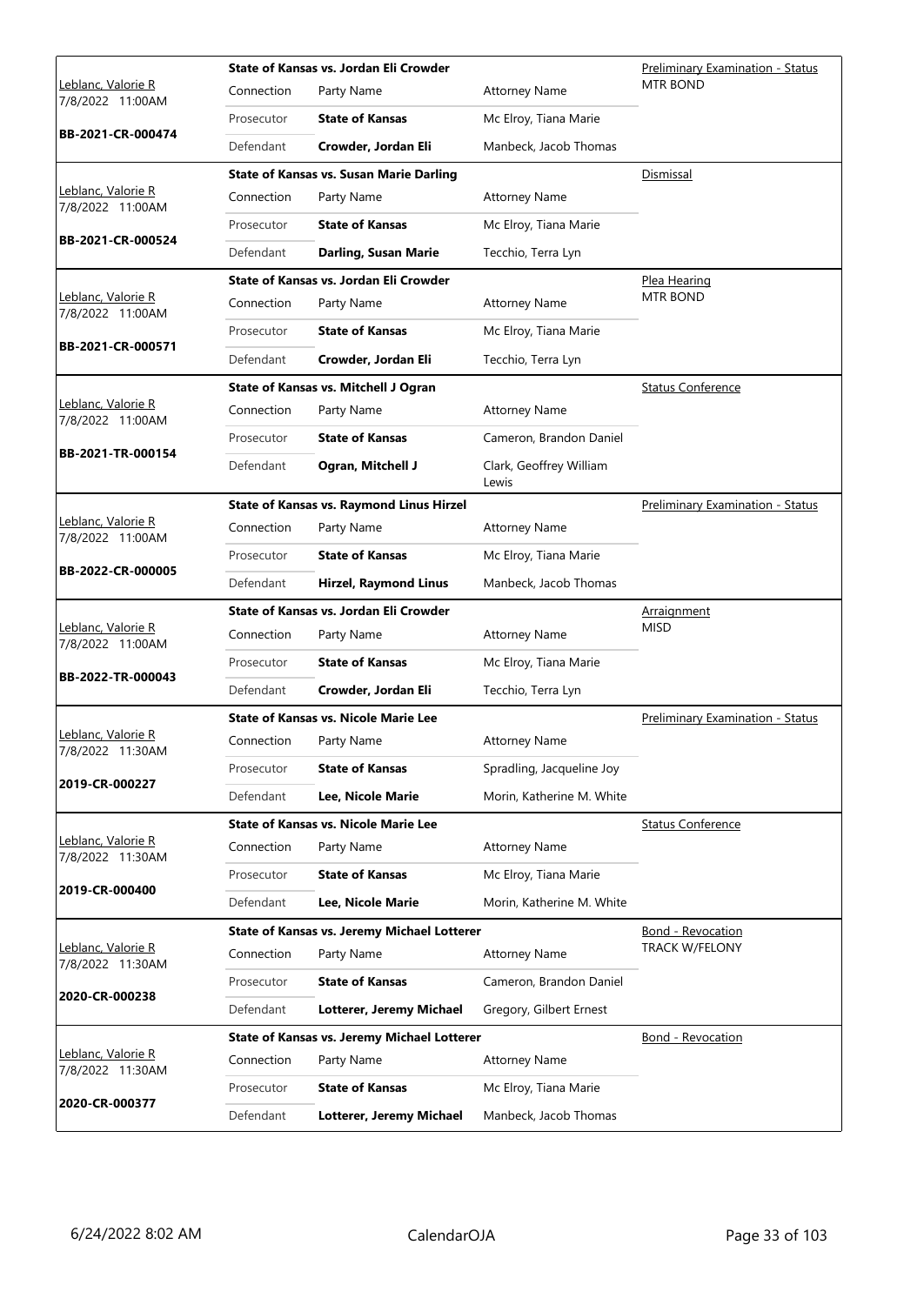|                                                |            | State of Kansas vs. Jeremy Michael Lotterer        |                                      | Bond - Revocation                       |
|------------------------------------------------|------------|----------------------------------------------------|--------------------------------------|-----------------------------------------|
| <u> Leblanc, Valorie R</u><br>7/8/2022 11:30AM | Connection | Party Name                                         | <b>Attorney Name</b>                 |                                         |
|                                                | Prosecutor | <b>State of Kansas</b>                             | Mc Elroy, Tiana Marie                |                                         |
| BB-2021-CR-000088                              | Defendant  | Lotterer, Jeremy Michael                           | Manbeck, Jacob Thomas                |                                         |
|                                                |            | <b>STATE OF KANSAS vs. Jeremy Michael Lotterer</b> |                                      | Bond - Revocation                       |
| Leblanc, Valorie R<br>7/8/2022 11:30AM         | Connection | Party Name                                         | <b>Attorney Name</b>                 |                                         |
|                                                | Prosecutor | <b>STATE OF KANSAS</b>                             | Mc Elroy, Tiana Marie                |                                         |
| BB-2021-CR-000552                              | Defendant  | Lotterer, Jeremy Michael                           | Manbeck, Jacob Thomas                |                                         |
|                                                |            | State of Kansas vs. Jeremy Michael Lotterer        |                                      | Bond - Revocation                       |
| Leblanc, Valorie R<br>7/8/2022 11:30AM         | Connection | Party Name                                         | <b>Attorney Name</b>                 |                                         |
|                                                | Prosecutor | <b>State of Kansas</b>                             | Mc Elroy, Tiana Marie                |                                         |
| BB-2022-CR-000006                              | Defendant  | Lotterer, Jeremy Michael                           | Manbeck, Jacob Thomas                |                                         |
|                                                |            | State of Kansas vs. Dylan Lee Marlow               |                                      | <b>Preliminary Examination - Status</b> |
| Leblanc, Valorie R<br>7/8/2022 11:30AM         | Connection | Party Name                                         | <b>Attorney Name</b>                 |                                         |
| BB-2022-CR-000166                              | Prosecutor | <b>State of Kansas</b>                             | Attorney's Office, Bourbon<br>County |                                         |
|                                                | Defendant  | Marlow, Dylan Lee                                  | Mills, Sarah Arlene                  |                                         |
|                                                |            | <b>State of Kansas vs. Michael Brian Bozzoli</b>   |                                      | <b>Status Conference</b>                |
| Leblanc, Valorie R<br>7/8/2022 11:45AM         | Connection | Party Name                                         | <b>Attorney Name</b>                 |                                         |
|                                                | Prosecutor | <b>State of Kansas</b>                             | Mc Elroy, Tiana Marie                |                                         |
| BB-2021-TR-000333                              | Defendant  | Bozzoli, Michael Brian                             | Clark, Geoffrey William<br>Lewis     |                                         |
|                                                |            | State of Kansas vs. Jeremy Allen McKay Spiller     |                                      | Preliminary Hearing (CR)                |
| Leblanc, Valorie R                             | Connection | Party Name                                         | <b>Attorney Name</b>                 |                                         |
| 7/8/2022 1:00PM                                |            |                                                    |                                      |                                         |
|                                                | Prosecutor | <b>State of Kansas</b>                             | Mc Elroy, Tiana Marie                |                                         |
| BB-2021-CR-000287                              | Defendant  | <b>McKay Spiller, Jeremy</b><br>Allen              | Clark, Geoffrey William<br>Lewis     |                                         |
|                                                |            | State of Kansas vs. Jeremy Allen McKay Spiller     |                                      | Preliminary Hearing (CR)                |
| Leblanc, Valorie R<br>7/8/2022 2:00PM          | Connection | Party Name                                         | <b>Attorney Name</b>                 |                                         |
|                                                | Prosecutor | <b>State of Kansas</b>                             | Mc Elroy, Tiana Marie                |                                         |
| BB-2021-CR-000288                              | Defendant  | <b>McKay Spiller, Jeremy</b><br>Allen              | Clark, Geoffrey William<br>Lewis     |                                         |
|                                                |            | State of Kansas vs. Tomi Jo Hayden                 |                                      | <b>Bench Trial</b>                      |
| Leblanc, Valorie R<br>7/8/2022 3:00PM          | Connection | Party Name                                         | <b>Attorney Name</b>                 |                                         |
|                                                | Prosecutor | <b>State of Kansas</b>                             | Mc Elroy, Tiana Marie                |                                         |
| BB-2022-CR-000028                              | Defendant  | Hayden, Tomi Jo                                    | Tecchio, Terra Lyn                   |                                         |
|                                                |            | <b>State of Kansas vs. Michael Leroy Stanton</b>   |                                      | <b>Bench Trial</b>                      |
| Leblanc, Valorie R<br>7/8/2022 3:30PM          | Connection | Party Name                                         | <b>Attorney Name</b>                 |                                         |
|                                                | Prosecutor | <b>State of Kansas</b>                             | Mc Elroy, Tiana Marie                |                                         |
| 2020-CR-000374                                 | Defendant  | <b>Stanton, Michael Leroy</b>                      | Tecchio, Terra Lyn                   |                                         |
|                                                |            | State of Kansas vs. Steven Lee Wallace Jr          |                                      | Plea Hearing                            |
| Leblanc, Valorie R<br>7/11/2022 9:00AM         | Connection | Party Name                                         | <b>Attorney Name</b>                 |                                         |
| 2016-TR-000372                                 | Prosecutor | <b>State of Kansas</b>                             | Mc Elroy, Tiana Marie                |                                         |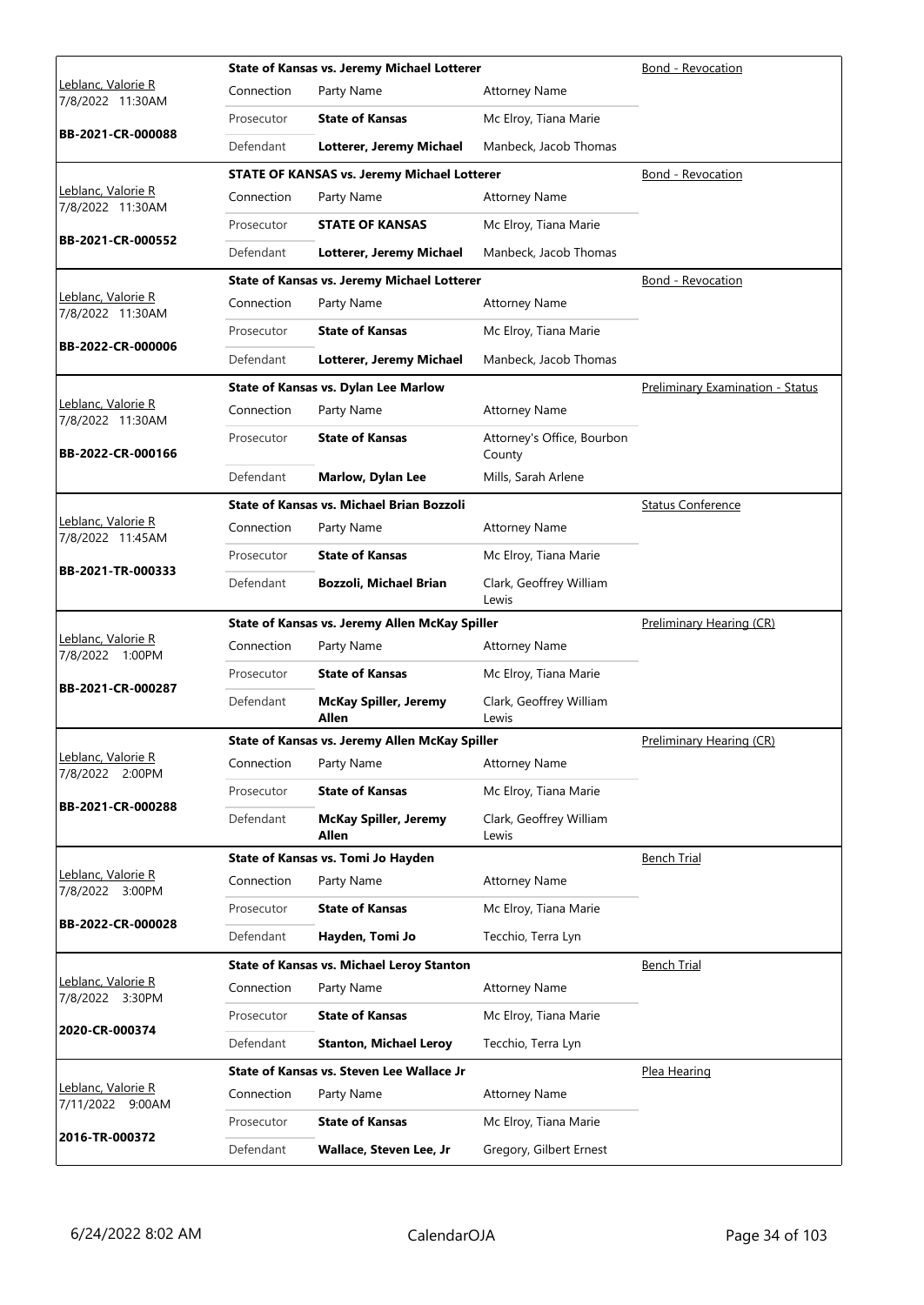|                                                |             | <b>State of Kansas vs. Larry Ronald Myers</b>    |                                      | Diversion - Revocation                  |
|------------------------------------------------|-------------|--------------------------------------------------|--------------------------------------|-----------------------------------------|
| <u> Leblanc, Valorie R</u><br>7/11/2022 9:00AM | Connection  | Party Name                                       | <b>Attorney Name</b>                 |                                         |
|                                                | Other Party | <b>CASA</b>                                      |                                      |                                         |
| 2018-CR-000019                                 | Prosecutor  | <b>State of Kansas</b>                           | Mc Elroy, Tiana Marie                |                                         |
|                                                | Defendant   | <b>Myers, Larry Ronald</b>                       | Farmer, Robert L., II                |                                         |
|                                                |             | State of Kansas vs. John Henry Baskin II         |                                      | <b>Preliminary Examination - Status</b> |
| Leblanc, Valorie R<br>7/11/2022 9:00AM         | Connection  | Party Name                                       | <b>Attorney Name</b>                 |                                         |
| 2018-CR-000020                                 | Prosecutor  | <b>State of Kansas</b>                           | Mc Elroy, Tiana Marie                |                                         |
|                                                | Defendant   | Baskin, John Henry, II                           | Gregory, Gilbert Ernest              |                                         |
|                                                |             | <b>State of Kansas vs. Travis Dale Meek</b>      |                                      | <u>First Appearance</u>                 |
| Leblanc, Valorie R<br>7/11/2022 9:00AM         | Connection  | Party Name                                       | <b>Attorney Name</b>                 |                                         |
| 2018-CR-000158                                 | Prosecutor  | <b>State of Kansas</b>                           | Mc Elroy, Tiana Marie                |                                         |
|                                                | Defendant   | <b>Meek, Travis Dale</b>                         | Farmer, Robert L., II                |                                         |
|                                                |             | State of Kansas vs. John Henry Baskin II         |                                      | Plea Hearing                            |
| Leblanc, Valorie R<br>7/11/2022 9:00AM         | Connection  | Party Name                                       | <b>Attorney Name</b>                 |                                         |
| 2018-TR-000084                                 | Prosecutor  | <b>State of Kansas</b>                           | Mc Elroy, Tiana Marie                |                                         |
|                                                | Defendant   | Baskin, John Henry, II                           | Gregory, Gilbert Ernest              |                                         |
|                                                |             | State of Kansas vs. John Henry Baskin II         |                                      | Plea Hearing                            |
| Leblanc, Valorie R<br>7/11/2022 9:00AM         | Connection  | Party Name                                       | <b>Attorney Name</b>                 |                                         |
| 2018-TR-000187                                 | Prosecutor  | <b>State of Kansas</b>                           | Mc Elroy, Tiana Marie                |                                         |
|                                                | Defendant   | Baskin, John Henry, II                           | Gregory, Gilbert Ernest              |                                         |
|                                                |             | <b>State of Kansas vs. Marvin Bruce Swank</b>    |                                      | <b>Preliminary Examination - Status</b> |
| Leblanc, Valorie R<br>7/11/2022 9:00AM         | Connection  | Party Name                                       | <b>Attorney Name</b>                 |                                         |
| 2019-CR-000579                                 | Prosecutor  | <b>State of Kansas</b>                           |                                      |                                         |
|                                                | Defendant   | <b>Swank, Marvin Bruce</b>                       | Farmer, Robert L., II                |                                         |
|                                                |             | <b>State of Kansas vs. Travis Dale Meek</b>      |                                      | Diversion - Status                      |
| Leblanc, Valorie R<br>7/11/2022 9:00AM         | Connection  | Party Name                                       | <b>Attorney Name</b>                 |                                         |
| 2020-CR-000079                                 | Prosecutor  | <b>State of Kansas</b>                           | Mc Elroy, Tiana Marie                |                                         |
|                                                | Defendant   | <b>Meek, Travis Dale</b>                         | Farmer, Robert L., II                |                                         |
|                                                |             | <b>State of Kansas vs. Jessica Dawn Motley</b>   |                                      | <b>Preliminary Examination - Status</b> |
| Leblanc, Valorie R<br>7/11/2022 9:00AM         | Connection  | Party Name                                       | <b>Attorney Name</b>                 |                                         |
| 2020-CR-000310                                 | Prosecutor  | <b>State of Kansas</b>                           | Taylor, Chadwick Jonathan            |                                         |
|                                                | Defendant   | Motley, Jessica Dawn                             | Farmer, Robert L., II                |                                         |
|                                                |             | <b>State of Kansas vs. Donte Howard Thompson</b> |                                      | Plea Hearing                            |
| Leblanc, Valorie R<br>7/11/2022 9:00AM         | Connection  | Party Name                                       | <b>Attorney Name</b>                 |                                         |
| 2020-CR-000427                                 | Prosecutor  | <b>State of Kansas</b>                           | Attorney's Office, Bourbon<br>County |                                         |
|                                                | Defendant   | <b>Thompson, Donte Howard</b>                    | Hottman, Edward Todd                 |                                         |
|                                                |             | <b>State of Kansas vs. Garen Sager</b>           |                                      | Diversion - Status                      |
| Leblanc, Valorie R<br>7/11/2022 9:00AM         | Connection  | Party Name                                       | <b>Attorney Name</b>                 |                                         |
| BB-2021-CR-000082                              | Prosecutor  | <b>State of Kansas</b>                           | Cameron, Brandon Daniel              |                                         |
|                                                |             |                                                  |                                      |                                         |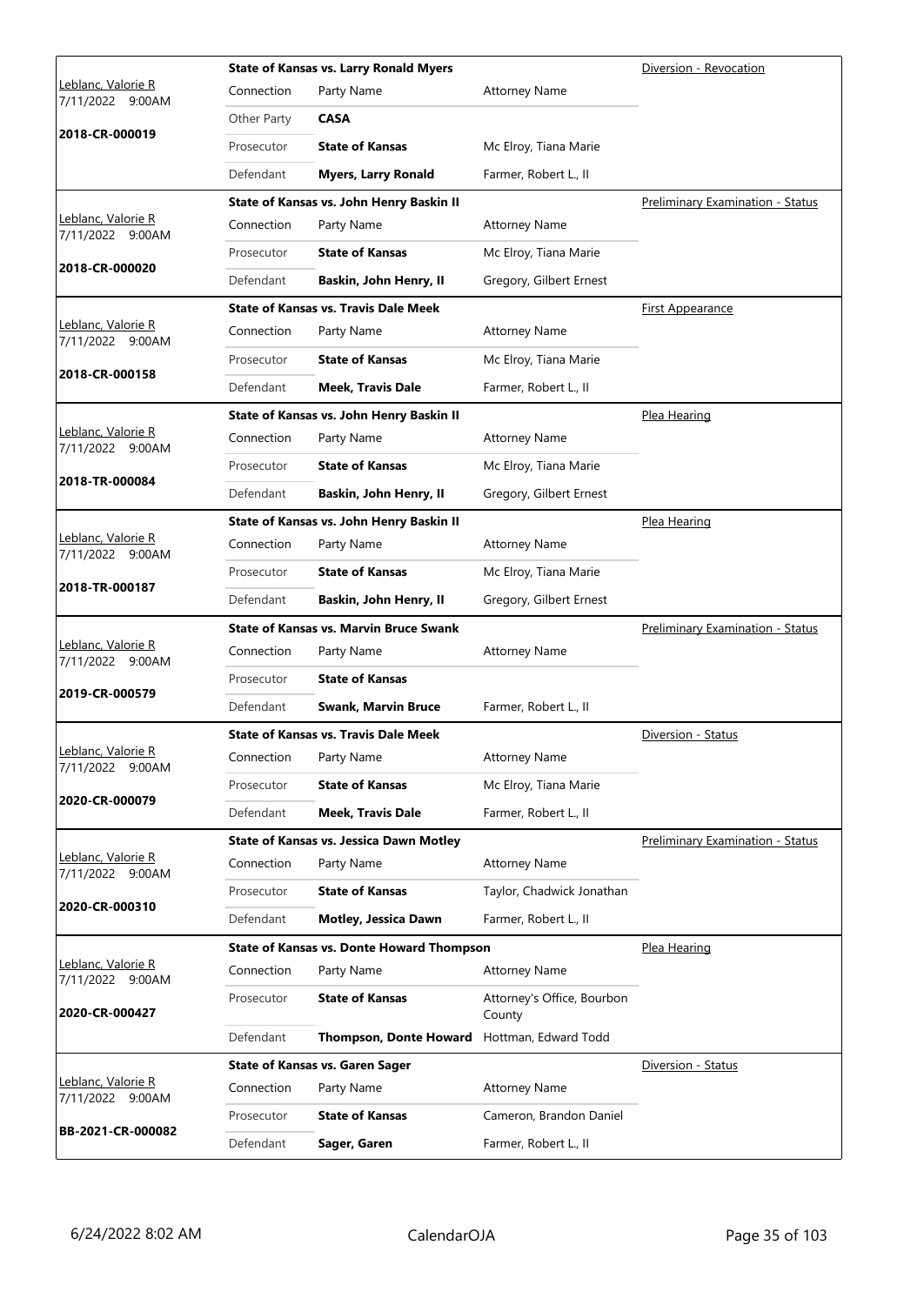|                                           |            | <b>State of Kansas vs. Jessica Dawn Motley</b> |                                      | Preliminary Examination - Status        |
|-------------------------------------------|------------|------------------------------------------------|--------------------------------------|-----------------------------------------|
| Leblanc, Valorie R<br>7/11/2022 9:00AM    | Connection | Party Name                                     | <b>Attorney Name</b>                 |                                         |
|                                           | Prosecutor | <b>State of Kansas</b>                         | Taylor, Chadwick Jonathan            |                                         |
| BB-2021-CR-000206                         | Defendant  | <b>Motley, Jessica Dawn</b>                    | Farmer, Robert L., II                |                                         |
|                                           |            | <b>State of Kansas vs. Jessica Dawn Motley</b> |                                      | <b>Preliminary Examination - Status</b> |
| Leblanc, Valorie R<br>7/11/2022 9:00AM    | Connection | Party Name                                     | <b>Attorney Name</b>                 |                                         |
| BB-2021-CR-000378                         | Prosecutor | <b>State of Kansas</b>                         | Mc Elroy, Tiana Marie                |                                         |
|                                           | Defendant  | Motley, Jessica Dawn                           | Farmer, Robert L., II                |                                         |
|                                           |            | <b>State of Kansas vs. Jessica Dawn Motley</b> |                                      | Preliminary Examination - Status        |
| Leblanc, Valorie R<br>7/11/2022 9:00AM    | Connection | Party Name                                     | <b>Attorney Name</b>                 |                                         |
| BB-2021-CR-000380                         | Prosecutor | <b>State of Kansas</b>                         | Mc Elroy, Tiana Marie                |                                         |
|                                           | Defendant  | Motley, Jessica Dawn                           | Farmer, Robert L., II                |                                         |
|                                           |            | <b>State of Kansas vs. Marvin Bruce Swank</b>  |                                      | Preliminary Examination - Status        |
| Leblanc, Valorie R<br>7/11/2022 9:00AM    | Connection | Party Name                                     | <b>Attorney Name</b>                 |                                         |
| BB-2021-CR-000414                         | Prosecutor | <b>State of Kansas</b>                         | Mc Elroy, Tiana Marie                |                                         |
|                                           |            | <b>State of Kansas</b>                         |                                      |                                         |
|                                           | Defendant  | <b>Swank, Marvin Bruce</b>                     | Farmer, Robert L., II                |                                         |
|                                           |            | <b>State of Kansas vs. Jessica Dawn Motley</b> |                                      | Plea Hearing                            |
| Leblanc, Valorie R<br>7/11/2022 9:00AM    | Connection | Party Name                                     | <b>Attorney Name</b>                 | <b>TRACK W/FELONY</b>                   |
| BB-2021-TR-000061                         | Prosecutor | <b>State of Kansas</b>                         | Cameron, Brandon Daniel              |                                         |
|                                           | Defendant  | Motley, Jessica Dawn                           | Tecchio, Terra Lyn                   |                                         |
|                                           |            |                                                |                                      |                                         |
|                                           |            | <b>State of Kansas vs. Billy Wayne Willett</b> |                                      | Plea Hearing                            |
| Leblanc, Valorie R<br>7/11/2022 9:00AM    | Connection | Party Name                                     | <b>Attorney Name</b>                 |                                         |
| BB-2022-CR-000011                         | Prosecutor | <b>State of Kansas</b>                         | Attorney's Office, Bourbon<br>County |                                         |
|                                           | Defendant  | <b>Willett, Billy Wayne</b>                    | Gregory, Gilbert Ernest              |                                         |
|                                           |            | <b>State of Kansas vs. Jennifer M Rourk</b>    |                                      | Plea Hearing                            |
| Leblanc, Valorie R<br>7/11/2022<br>9:00AM | Connection | Party Name                                     | <b>Attorney Name</b>                 |                                         |
| BB-2022-CR-000054                         | Prosecutor | <b>State of Kansas</b>                         | Mc Elroy, Tiana Marie                |                                         |
|                                           | Defendant  | Rourk, Jennifer M                              | Gregory, Gilbert Ernest              |                                         |
|                                           |            | <b>STATE OF KANSAS vs. Alex Anthony Szwedo</b> |                                      | Preliminary Examination - Status        |
| Leblanc, Valorie R<br>7/11/2022 9:00AM    | Connection | Party Name                                     | <b>Attorney Name</b>                 |                                         |
|                                           | Prosecutor | <b>STATE OF KANSAS</b>                         | Mc Elroy, Tiana Marie                |                                         |
| BB-2022-CR-000068                         | Defendant  | <b>Szwedo, Alex Anthony</b>                    | Gregory, Gilbert Ernest              |                                         |
|                                           |            | <b>State of Kansas vs. Amanda Dawn Benton</b>  |                                      | Preliminary Examination - Status        |
| Leblanc, Valorie R<br>7/11/2022 9:00AM    | Connection | Party Name                                     | <b>Attorney Name</b>                 | MTR BOND                                |
| BB-2022-CR-000103                         | Prosecutor | <b>State of Kansas</b>                         | Attorney's Office, Bourbon<br>County |                                         |
|                                           | Defendant  | Benton, Amanda Dawn                            | Farmer, Robert L., II                |                                         |
|                                           |            | <b>State of Kansas vs. Amanda Dawn Benton</b>  |                                      | Preliminary Examination - Status        |
| Leblanc, Valorie R<br>7/11/2022<br>9:00AM | Connection | Party Name                                     | <b>Attorney Name</b>                 | MTR BOND                                |
| BB-2022-CR-000105                         | Prosecutor | <b>State of Kansas</b>                         | Attorney's Office, Bourbon<br>County |                                         |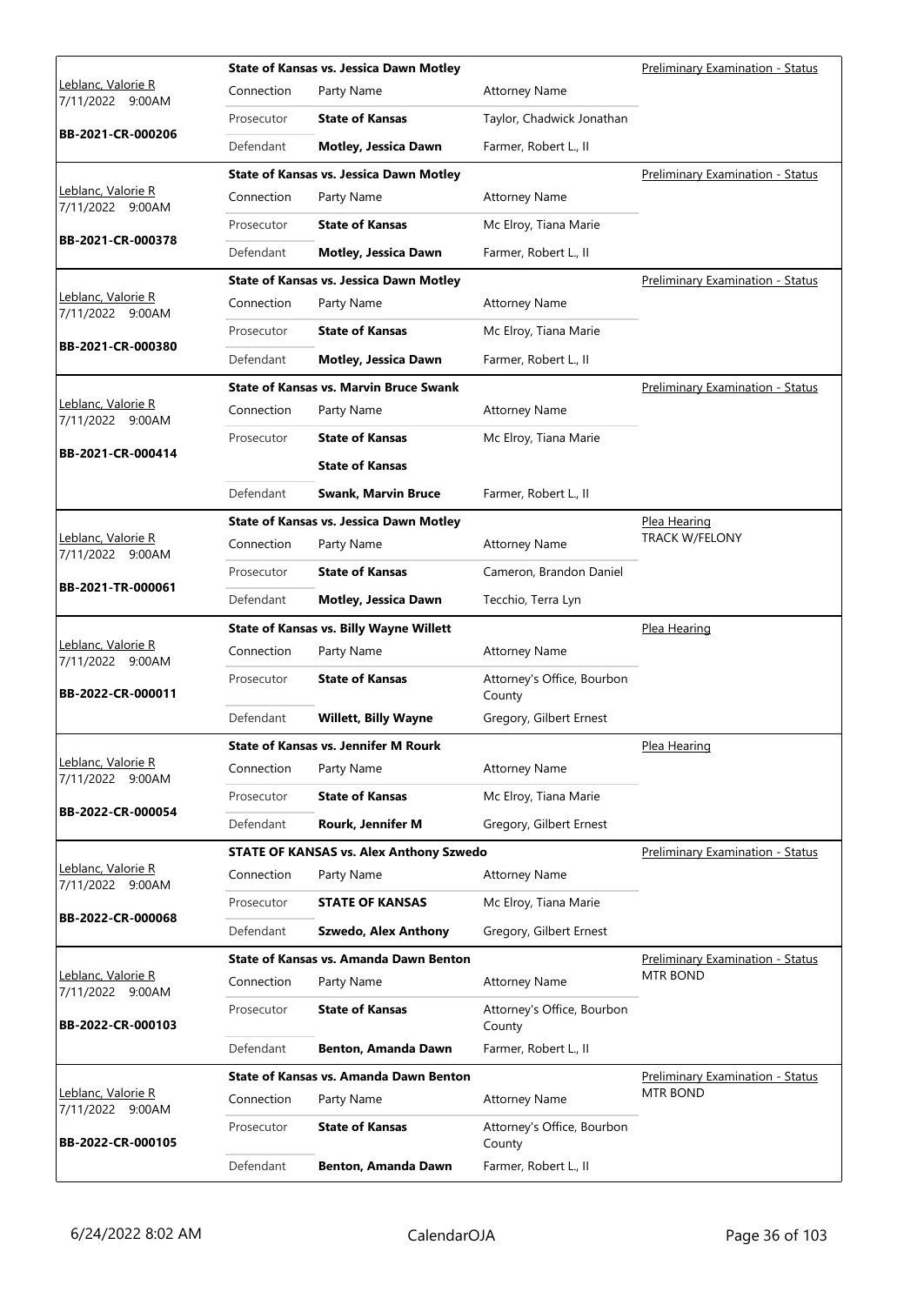|                                        |            | <b>State of Kansas vs. Cole Robert Forck</b>      |                                      | <b>Preliminary Examination - Status</b> |
|----------------------------------------|------------|---------------------------------------------------|--------------------------------------|-----------------------------------------|
| Leblanc, Valorie R<br>7/11/2022 9:00AM | Connection | Party Name                                        | <b>Attorney Name</b>                 |                                         |
|                                        | Prosecutor | <b>State of Kansas</b>                            | Mc Elroy, Tiana Marie                |                                         |
| BB-2022-CR-000117                      | Defendant  | <b>Forck, Cole Robert</b>                         | Farmer, Robert L., II                |                                         |
|                                        |            | State of Kansas vs. Julie Marie Herrera           |                                      | Arraignment                             |
| Leblanc, Valorie R<br>7/11/2022 9:00AM | Connection | Party Name                                        | <b>Attorney Name</b>                 |                                         |
| BB-2022-CR-000123                      | Prosecutor | <b>State of Kansas</b>                            | Attorney's Office, Bourbon<br>County |                                         |
|                                        | Defendant  | Herrera, Julie Marie                              | Gregory, Gilbert Ernest              |                                         |
|                                        |            | <b>State of Kansas vs. David Benton Johnson</b>   |                                      | Plea Hearing                            |
| Leblanc, Valorie R<br>7/11/2022 9:00AM | Connection | Party Name                                        | <b>Attorney Name</b>                 |                                         |
| BB-2022-CR-000145                      | Prosecutor | <b>State of Kansas</b>                            | Attorney's Office, Bourbon<br>County |                                         |
|                                        | Defendant  | Johnson, David Benton                             | Gregory, Gilbert Ernest              |                                         |
|                                        |            | State of Kansas vs. Julie Marie Herrera           |                                      | <b>Arraignment</b>                      |
| Leblanc, Valorie R<br>7/11/2022 9:00AM | Connection | Party Name                                        | <b>Attorney Name</b>                 |                                         |
| BB-2022-CR-000146                      | Prosecutor | <b>State of Kansas</b>                            | Attorney's Office, Bourbon<br>County |                                         |
|                                        | Defendant  | Herrera, Julie Marie                              | Gregory, Gilbert Ernest              |                                         |
|                                        |            | <b>State of Kansas vs. Roy Wayne Guss</b>         |                                      | <b>Preliminary Examination - Status</b> |
| Leblanc, Valorie R<br>7/11/2022 9:00AM | Connection | Party Name                                        | <b>Attorney Name</b>                 |                                         |
|                                        | Prosecutor | <b>State of Kansas</b>                            | Mc Elroy, Tiana Marie                |                                         |
| BB-2022-CR-000150                      | Defendant  | <b>Guss, Roy Wayne</b>                            | Gregory, Gilbert Ernest              |                                         |
|                                        |            |                                                   |                                      |                                         |
|                                        |            | <b>State of Kansas vs. Alex Anthony Szwedo</b>    |                                      | <b>Preliminary Examination - Status</b> |
| Leblanc, Valorie R<br>7/11/2022 9:00AM | Connection | Party Name                                        | <b>Attorney Name</b>                 |                                         |
|                                        | Prosecutor | <b>State of Kansas</b>                            | Mc Elroy, Tiana Marie                |                                         |
| BB-2022-CR-000155                      | Defendant  | <b>Szwedo, Alex Anthony</b>                       | Gregory, Gilbert Ernest              |                                         |
|                                        |            | <b>State of Kansas vs. Jermaine Justin Oliver</b> |                                      | <b>Preliminary Examination - Status</b> |
| <u>Leblanc, Valorie R</u>              | Connection | Party Name                                        | <b>Attorney Name</b>                 |                                         |
| 7/11/2022 9:00AM<br>BB-2022-CR-000167  | Prosecutor | <b>State of Kansas</b>                            | Attorney's Office, Bourbon<br>County |                                         |
|                                        | Defendant  | <b>Oliver, Jermaine Justin</b>                    | Gregory, Gilbert Ernest              |                                         |
|                                        |            | <b>State of Kansas vs. Beverly A Spencer</b>      |                                      | Diversion - Status                      |
| Leblanc, Valorie R<br>7/11/2022 9:15AM | Connection | Party Name                                        | <b>Attorney Name</b>                 | <b>WAIVER</b>                           |
|                                        | Prosecutor | <b>State of Kansas</b>                            | Johnson, Terri Lynne                 |                                         |
| 2011-CR-000131                         | Defendant  | <b>Spencer, Beverly A</b>                         | Gregory, Gilbert Ernest              |                                         |
|                                        |            | <b>State of Kansas vs. James Dean Salters</b>     |                                      | Diversion - Status                      |
| Leblanc, Valorie R                     | Connection | Party Name                                        | <b>Attorney Name</b>                 | <b>WAIVER</b>                           |
| 7/11/2022 9:15AM                       | Prosecutor | <b>State of Kansas</b>                            | Mc Elroy, Tiana Marie                |                                         |
| BB-2021-CR-000163                      | Defendant  | <b>Salters, James Dean</b>                        | Gregory, Gilbert Ernest              |                                         |
|                                        |            | <b>State of Kansas vs. Taylor Allen Harrison</b>  |                                      | Plea Hearing                            |
| Leblanc, Valorie R                     | Connection | Party Name                                        | <b>Attorney Name</b>                 |                                         |
| 7/11/2022 9:15AM<br>BB-2022-CR-000127  | Prosecutor | <b>State of Kansas</b>                            | Attorney's Office, Bourbon<br>County |                                         |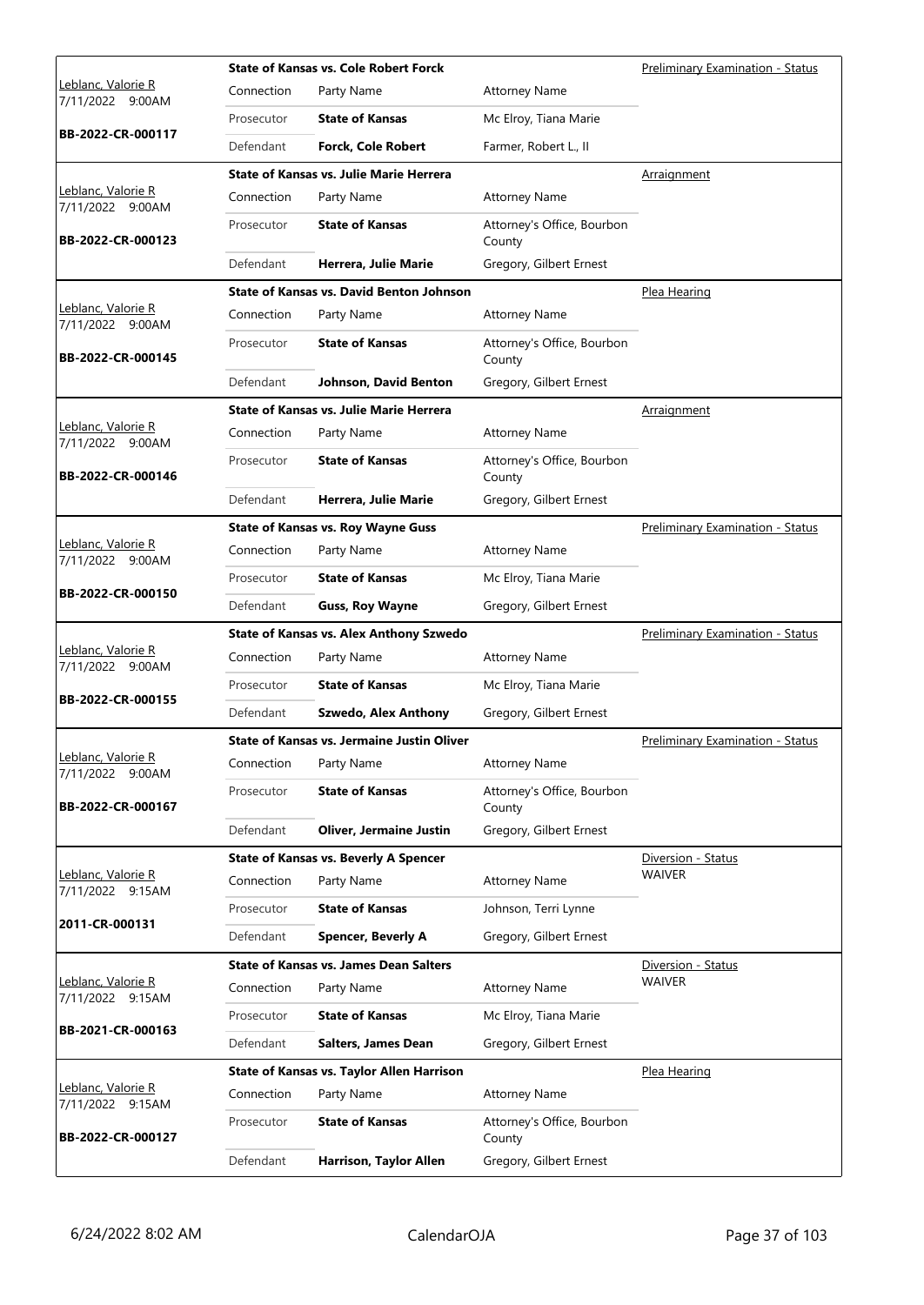|                                               |            | <b>State of Kansas vs. Zeffrey Tyler Doolittle</b> |                                      | Plea Hearing                     |
|-----------------------------------------------|------------|----------------------------------------------------|--------------------------------------|----------------------------------|
| Leblanc, Valorie R<br>7/11/2022 9:30AM        | Connection | Party Name                                         | <b>Attorney Name</b>                 |                                  |
|                                               | Prosecutor | <b>State of Kansas</b>                             | Taylor, Chadwick Jonathan            |                                  |
| BB-2021-CR-000362                             | Defendant  | Doolittle, Zeffrey Tyler                           | Gregory, Gilbert Ernest              |                                  |
|                                               |            | State of Kansas vs. Kenzey Allen Hart              |                                      | Plea Hearing                     |
| Leblanc, Valorie R<br>7/11/2022 9:30AM        | Connection | Party Name                                         | <b>Attorney Name</b>                 |                                  |
| BB-2021-CR-000388                             | Prosecutor | <b>State of Kansas</b>                             | Mc Elroy, Tiana Marie                |                                  |
|                                               | Defendant  | Hart, Kenzey Allen                                 | Gregory, Gilbert Ernest              |                                  |
|                                               |            | State of Kansas vs. Kenzey Allen Hart              |                                      | Plea Hearing                     |
| Leblanc, Valorie R<br>7/11/2022 9:30AM        | Connection | Party Name                                         | <b>Attorney Name</b>                 |                                  |
| BB-2021-CR-000418                             | Prosecutor | <b>State of Kansas</b>                             | Mc Elroy, Tiana Marie                |                                  |
|                                               | Defendant  | Hart, Kenzey Allen                                 | Gregory, Gilbert Ernest              |                                  |
|                                               |            | State of Kansas vs. Raymond David Helgren, Jr      |                                      | <b>Status Conference</b>         |
| Leblanc, Valorie R<br>7/11/2022 9:30AM        | Connection | Party Name                                         | <b>Attorney Name</b>                 |                                  |
| BB-2021-CR-000455                             | Prosecutor | <b>State of Kansas</b>                             | Mc Elroy, Tiana Marie                |                                  |
|                                               | Defendant  | Helgren, Raymond David,<br>Jr                      | Gregory, Gilbert Ernest              |                                  |
|                                               |            | State of Kansas vs. Kenzey Allen Hart              |                                      | Arraignment                      |
| Leblanc, Valorie R<br>7/11/2022 9:30AM        | Connection | Party Name                                         | <b>Attorney Name</b>                 | <b>MISD</b>                      |
|                                               | Prosecutor | <b>State of Kansas</b>                             | Mc Elroy, Tiana Marie                |                                  |
| BB-2021-CR-000472                             | Defendant  | Hart, Kenzey Allen                                 | Gregory, Gilbert Ernest              |                                  |
|                                               |            | State of Kansas vs. Brendan Floyd Feely            |                                      | Sentencing                       |
| Leblanc, Valorie R<br>7/11/2022 9:30AM        | Connection | Party Name                                         | <b>Attorney Name</b>                 |                                  |
| BB-2021-TR-000097                             | Prosecutor | <b>State of Kansas</b>                             | Mc Elroy, Tiana Marie                |                                  |
|                                               | Defendant  | Feely, Brendan Floyd                               | Gregory, Gilbert Ernest              |                                  |
|                                               |            | <b>State of Kansas vs. David J Torrence</b>        |                                      | Plea Hearing                     |
| <u>Leblanc, Valorie R</u><br>7/11/2022 9:30AM | Connection | Party Name                                         | <b>Attorney Name</b>                 | <b>TRACK W/ FELONY</b>           |
| BB-2021-TR-000362                             | Prosecutor | <b>State of Kansas</b>                             | Mc Elroy, Tiana Marie                |                                  |
|                                               | Defendant  | <b>Torrence, David J</b>                           | Gregory, Gilbert Ernest              |                                  |
|                                               |            | <b>State of Kansas vs. Zeffrey Tyler Doolittle</b> |                                      | Plea Hearing                     |
| <u>Leblanc, Valorie R</u><br>7/11/2022 9:30AM | Connection | Party Name                                         | <b>Attorney Name</b>                 |                                  |
| BB-2022-CR-000047                             | Prosecutor | <b>State of Kansas</b>                             | Mc Elroy, Tiana Marie                |                                  |
|                                               | Defendant  | Doolittle, Zeffrey Tyler                           | Gregory, Gilbert Ernest              |                                  |
|                                               |            | State of Kansas vs. Raymond David Helgren, Jr      |                                      | <b>Status Conference</b>         |
| Leblanc, Valorie R<br>7/11/2022 9:30AM        | Connection | Party Name                                         | <b>Attorney Name</b>                 |                                  |
| BB-2022-CR-000079                             | Prosecutor | <b>State of Kansas</b>                             | Mc Elroy, Tiana Marie                |                                  |
|                                               | Defendant  | Helgren, Raymond David,<br>Jr                      | Gregory, Gilbert Ernest              |                                  |
|                                               |            | State of Kansas vs. Raymond David Helgren, Jr      |                                      | Preliminary Examination - Status |
| Leblanc, Valorie R<br>7/11/2022 9:30AM        | Connection | Party Name                                         | <b>Attorney Name</b>                 |                                  |
| BB-2022-CR-000144                             | Prosecutor | <b>State of Kansas</b>                             | Attorney's Office, Bourbon<br>County |                                  |
|                                               | Defendant  | Helgren, Raymond David,<br>Jr                      | Gregory, Gilbert Ernest              |                                  |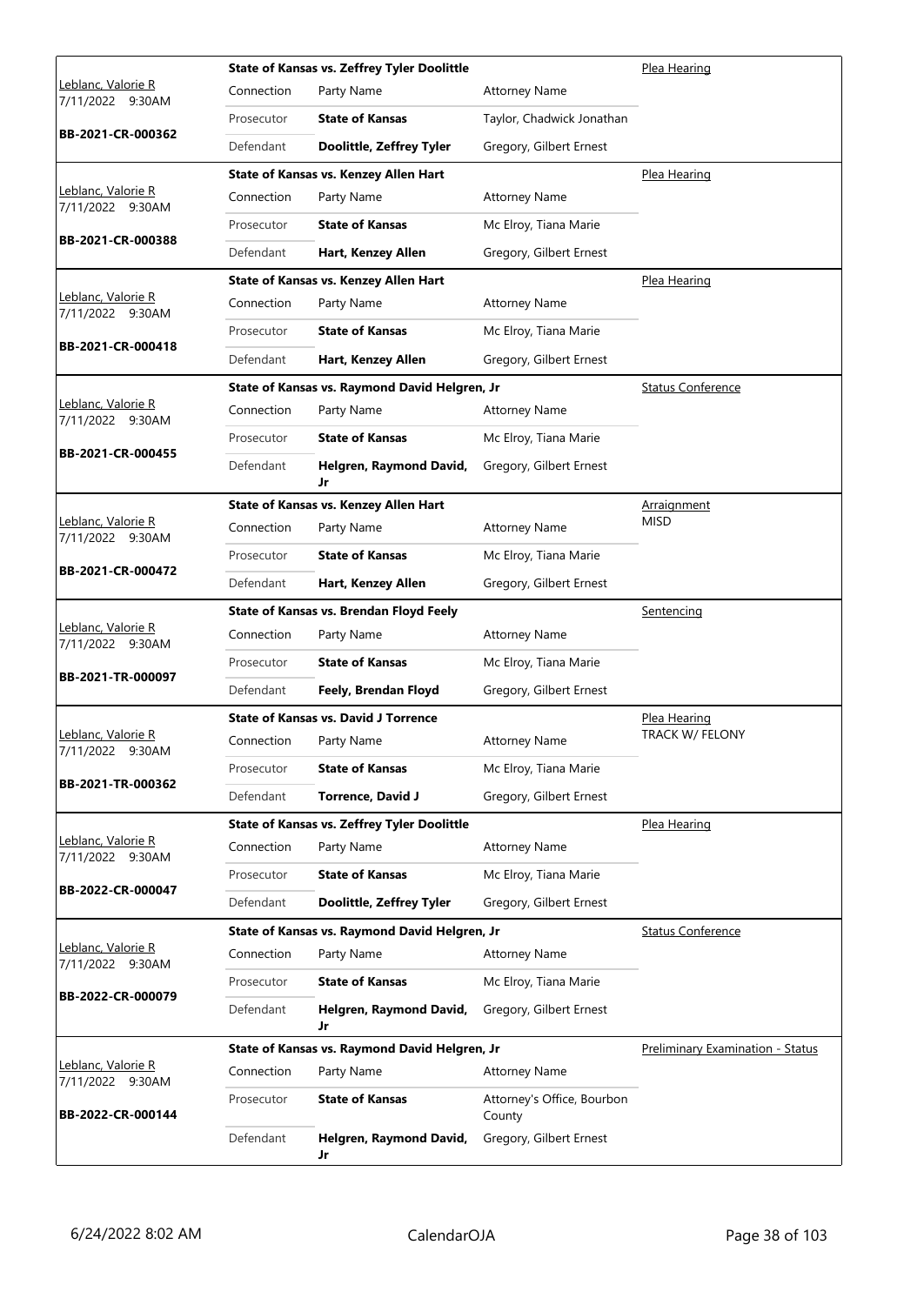| Connection<br>Party Name<br><b>Attorney Name</b><br>7/11/2022 9:30AM<br><b>State of Kansas</b><br>Attorney's Office, Bourbon<br>Prosecutor<br>BB-2022-CR-000164<br>County<br>Defendant<br>Doolittle, Zeffrey Tyler<br>Gregory, Gilbert Ernest<br>State of Kansas vs. Raymond David Helgren, Jr<br><b>Preliminary Examination - Status</b><br>Leblanc, Valorie R<br>Connection<br>Party Name<br><b>Attorney Name</b><br>7/11/2022 9:30AM<br><b>State of Kansas</b><br>Attorney's Office, Bourbon<br>Prosecutor<br>BB-2022-CR-000182<br>County<br>Defendant<br>Helgren, Raymond David,<br>Gregory, Gilbert Ernest<br>Jr<br><b>State of Kansas vs. Zeffrey Tyler Doolittle</b><br>Arraignment<br>Leblanc, Valorie R<br><b>MISD</b><br>Connection<br>Party Name<br><b>Attorney Name</b><br>7/11/2022 9:30AM<br><b>State of Kansas</b><br>Attorney's Office, Bourbon<br>Prosecutor<br>BB-2022-CR-000195<br>County<br>Defendant<br>Doolittle, Zeffrey Tyler<br>Gregory, Gilbert Ernest<br>State of Kansas vs. Raymond David Helgren<br>Preliminary Examination - Status<br>Leblanc, Valorie R<br>Connection<br>Party Name<br><b>Attorney Name</b><br>7/11/2022 9:30AM<br><b>State of Kansas</b><br>Attorney's Office, Bourbon<br>Prosecutor<br>BB-2022-CR-000202<br>County<br>Defendant<br>Helgren, Raymond David<br>Gregory, Gilbert Ernest<br>State of Kansas vs. Raymond D Helgren, Jr<br><b>Status Conference</b><br>Leblanc, Valorie R<br>Connection<br>Party Name<br><b>Attorney Name</b><br>7/11/2022 9:30AM<br><b>State of Kansas</b><br>Mc Elroy, Tiana Marie<br>Prosecutor<br>BB-2022-TR-000014<br>Defendant<br>Helgren, Raymond D, Jr<br>Gregory, Gilbert Ernest<br>State of Kansas vs. Raymond David Helgren<br>Plea Hearing<br>Leblanc, Valorie R<br>Connection<br>Party Name<br><b>Attorney Name</b><br>7/11/2022 9:30AM<br><b>State of Kansas</b><br>Mc Elroy, Tiana Marie<br>Prosecutor<br>BB-2022-TR-000048<br>Helgren, Raymond David<br>Gregory, Gilbert Ernest<br>Defendant<br><b>State of Kansas vs. Shelby Denise Brown</b><br>Diversion - Status<br>Leblanc, Valorie R<br>Connection<br>Party Name<br><b>Attorney Name</b><br>7/11/2022 10:00AM<br><b>State of Kansas</b><br>Mc Elroy, Tiana Marie<br>Prosecutor<br>BB-2021-CR-000062<br>Defendant<br><b>Brown, Shelby Denise</b><br>Gregory, Gilbert Ernest<br><b>State of Kansas vs. Jay David Shinkle</b><br>Plea Hearing<br>Leblanc, Valorie R<br>Connection<br>Party Name<br><b>Attorney Name</b><br>7/11/2022 10:00AM<br><b>State of Kansas</b><br>Mc Elroy, Tiana Marie<br>Prosecutor<br>BB-2022-CR-000002<br>Defendant<br>Kitchin, John Thomas<br>Shinkle, Jay David<br><b>State of Kansas vs. Jerome Pitts</b><br>Arraignment<br>Leblanc, Valorie R<br><b>MISD</b><br>Connection<br>Party Name<br><b>Attorney Name</b><br>7/11/2022 10:00AM<br><b>State of Kansas</b><br>Mc Elroy, Tiana Marie<br>Prosecutor<br>BB-2022-TR-000086<br>Defendant<br>Pitts, Jerome<br><b>State of Kansas vs. Michael Austin Decker</b><br>Plea Hearing<br>Leblanc, Valorie R<br>Connection<br>Party Name<br><b>Attorney Name</b><br>7/11/2022 10:30AM<br><b>State of Kansas</b><br>Mc Elroy, Tiana Marie<br>Prosecutor<br>2018-TR-000021 |                    |           | <b>State of Kansas vs. Zeffrey Tyler Doolittle</b> | Plea Hearing            |  |
|------------------------------------------------------------------------------------------------------------------------------------------------------------------------------------------------------------------------------------------------------------------------------------------------------------------------------------------------------------------------------------------------------------------------------------------------------------------------------------------------------------------------------------------------------------------------------------------------------------------------------------------------------------------------------------------------------------------------------------------------------------------------------------------------------------------------------------------------------------------------------------------------------------------------------------------------------------------------------------------------------------------------------------------------------------------------------------------------------------------------------------------------------------------------------------------------------------------------------------------------------------------------------------------------------------------------------------------------------------------------------------------------------------------------------------------------------------------------------------------------------------------------------------------------------------------------------------------------------------------------------------------------------------------------------------------------------------------------------------------------------------------------------------------------------------------------------------------------------------------------------------------------------------------------------------------------------------------------------------------------------------------------------------------------------------------------------------------------------------------------------------------------------------------------------------------------------------------------------------------------------------------------------------------------------------------------------------------------------------------------------------------------------------------------------------------------------------------------------------------------------------------------------------------------------------------------------------------------------------------------------------------------------------------------------------------------------------------------------------------------------------------------------------------------------------------------------------------------------------------------------------------------------------------------------------------------------------------------------------------------------------------------------------------------------------------------------------------------------------------------------------------------------------------------------------------------|--------------------|-----------|----------------------------------------------------|-------------------------|--|
|                                                                                                                                                                                                                                                                                                                                                                                                                                                                                                                                                                                                                                                                                                                                                                                                                                                                                                                                                                                                                                                                                                                                                                                                                                                                                                                                                                                                                                                                                                                                                                                                                                                                                                                                                                                                                                                                                                                                                                                                                                                                                                                                                                                                                                                                                                                                                                                                                                                                                                                                                                                                                                                                                                                                                                                                                                                                                                                                                                                                                                                                                                                                                                                                | Leblanc, Valorie R |           |                                                    |                         |  |
|                                                                                                                                                                                                                                                                                                                                                                                                                                                                                                                                                                                                                                                                                                                                                                                                                                                                                                                                                                                                                                                                                                                                                                                                                                                                                                                                                                                                                                                                                                                                                                                                                                                                                                                                                                                                                                                                                                                                                                                                                                                                                                                                                                                                                                                                                                                                                                                                                                                                                                                                                                                                                                                                                                                                                                                                                                                                                                                                                                                                                                                                                                                                                                                                |                    |           |                                                    |                         |  |
|                                                                                                                                                                                                                                                                                                                                                                                                                                                                                                                                                                                                                                                                                                                                                                                                                                                                                                                                                                                                                                                                                                                                                                                                                                                                                                                                                                                                                                                                                                                                                                                                                                                                                                                                                                                                                                                                                                                                                                                                                                                                                                                                                                                                                                                                                                                                                                                                                                                                                                                                                                                                                                                                                                                                                                                                                                                                                                                                                                                                                                                                                                                                                                                                |                    |           |                                                    |                         |  |
|                                                                                                                                                                                                                                                                                                                                                                                                                                                                                                                                                                                                                                                                                                                                                                                                                                                                                                                                                                                                                                                                                                                                                                                                                                                                                                                                                                                                                                                                                                                                                                                                                                                                                                                                                                                                                                                                                                                                                                                                                                                                                                                                                                                                                                                                                                                                                                                                                                                                                                                                                                                                                                                                                                                                                                                                                                                                                                                                                                                                                                                                                                                                                                                                |                    |           |                                                    |                         |  |
|                                                                                                                                                                                                                                                                                                                                                                                                                                                                                                                                                                                                                                                                                                                                                                                                                                                                                                                                                                                                                                                                                                                                                                                                                                                                                                                                                                                                                                                                                                                                                                                                                                                                                                                                                                                                                                                                                                                                                                                                                                                                                                                                                                                                                                                                                                                                                                                                                                                                                                                                                                                                                                                                                                                                                                                                                                                                                                                                                                                                                                                                                                                                                                                                |                    |           |                                                    |                         |  |
|                                                                                                                                                                                                                                                                                                                                                                                                                                                                                                                                                                                                                                                                                                                                                                                                                                                                                                                                                                                                                                                                                                                                                                                                                                                                                                                                                                                                                                                                                                                                                                                                                                                                                                                                                                                                                                                                                                                                                                                                                                                                                                                                                                                                                                                                                                                                                                                                                                                                                                                                                                                                                                                                                                                                                                                                                                                                                                                                                                                                                                                                                                                                                                                                |                    |           |                                                    |                         |  |
|                                                                                                                                                                                                                                                                                                                                                                                                                                                                                                                                                                                                                                                                                                                                                                                                                                                                                                                                                                                                                                                                                                                                                                                                                                                                                                                                                                                                                                                                                                                                                                                                                                                                                                                                                                                                                                                                                                                                                                                                                                                                                                                                                                                                                                                                                                                                                                                                                                                                                                                                                                                                                                                                                                                                                                                                                                                                                                                                                                                                                                                                                                                                                                                                |                    |           |                                                    |                         |  |
|                                                                                                                                                                                                                                                                                                                                                                                                                                                                                                                                                                                                                                                                                                                                                                                                                                                                                                                                                                                                                                                                                                                                                                                                                                                                                                                                                                                                                                                                                                                                                                                                                                                                                                                                                                                                                                                                                                                                                                                                                                                                                                                                                                                                                                                                                                                                                                                                                                                                                                                                                                                                                                                                                                                                                                                                                                                                                                                                                                                                                                                                                                                                                                                                |                    |           |                                                    |                         |  |
|                                                                                                                                                                                                                                                                                                                                                                                                                                                                                                                                                                                                                                                                                                                                                                                                                                                                                                                                                                                                                                                                                                                                                                                                                                                                                                                                                                                                                                                                                                                                                                                                                                                                                                                                                                                                                                                                                                                                                                                                                                                                                                                                                                                                                                                                                                                                                                                                                                                                                                                                                                                                                                                                                                                                                                                                                                                                                                                                                                                                                                                                                                                                                                                                |                    |           |                                                    |                         |  |
|                                                                                                                                                                                                                                                                                                                                                                                                                                                                                                                                                                                                                                                                                                                                                                                                                                                                                                                                                                                                                                                                                                                                                                                                                                                                                                                                                                                                                                                                                                                                                                                                                                                                                                                                                                                                                                                                                                                                                                                                                                                                                                                                                                                                                                                                                                                                                                                                                                                                                                                                                                                                                                                                                                                                                                                                                                                                                                                                                                                                                                                                                                                                                                                                |                    |           |                                                    |                         |  |
|                                                                                                                                                                                                                                                                                                                                                                                                                                                                                                                                                                                                                                                                                                                                                                                                                                                                                                                                                                                                                                                                                                                                                                                                                                                                                                                                                                                                                                                                                                                                                                                                                                                                                                                                                                                                                                                                                                                                                                                                                                                                                                                                                                                                                                                                                                                                                                                                                                                                                                                                                                                                                                                                                                                                                                                                                                                                                                                                                                                                                                                                                                                                                                                                |                    |           |                                                    |                         |  |
|                                                                                                                                                                                                                                                                                                                                                                                                                                                                                                                                                                                                                                                                                                                                                                                                                                                                                                                                                                                                                                                                                                                                                                                                                                                                                                                                                                                                                                                                                                                                                                                                                                                                                                                                                                                                                                                                                                                                                                                                                                                                                                                                                                                                                                                                                                                                                                                                                                                                                                                                                                                                                                                                                                                                                                                                                                                                                                                                                                                                                                                                                                                                                                                                |                    |           |                                                    |                         |  |
|                                                                                                                                                                                                                                                                                                                                                                                                                                                                                                                                                                                                                                                                                                                                                                                                                                                                                                                                                                                                                                                                                                                                                                                                                                                                                                                                                                                                                                                                                                                                                                                                                                                                                                                                                                                                                                                                                                                                                                                                                                                                                                                                                                                                                                                                                                                                                                                                                                                                                                                                                                                                                                                                                                                                                                                                                                                                                                                                                                                                                                                                                                                                                                                                |                    |           |                                                    |                         |  |
|                                                                                                                                                                                                                                                                                                                                                                                                                                                                                                                                                                                                                                                                                                                                                                                                                                                                                                                                                                                                                                                                                                                                                                                                                                                                                                                                                                                                                                                                                                                                                                                                                                                                                                                                                                                                                                                                                                                                                                                                                                                                                                                                                                                                                                                                                                                                                                                                                                                                                                                                                                                                                                                                                                                                                                                                                                                                                                                                                                                                                                                                                                                                                                                                |                    |           |                                                    |                         |  |
|                                                                                                                                                                                                                                                                                                                                                                                                                                                                                                                                                                                                                                                                                                                                                                                                                                                                                                                                                                                                                                                                                                                                                                                                                                                                                                                                                                                                                                                                                                                                                                                                                                                                                                                                                                                                                                                                                                                                                                                                                                                                                                                                                                                                                                                                                                                                                                                                                                                                                                                                                                                                                                                                                                                                                                                                                                                                                                                                                                                                                                                                                                                                                                                                |                    |           |                                                    |                         |  |
|                                                                                                                                                                                                                                                                                                                                                                                                                                                                                                                                                                                                                                                                                                                                                                                                                                                                                                                                                                                                                                                                                                                                                                                                                                                                                                                                                                                                                                                                                                                                                                                                                                                                                                                                                                                                                                                                                                                                                                                                                                                                                                                                                                                                                                                                                                                                                                                                                                                                                                                                                                                                                                                                                                                                                                                                                                                                                                                                                                                                                                                                                                                                                                                                |                    |           |                                                    |                         |  |
|                                                                                                                                                                                                                                                                                                                                                                                                                                                                                                                                                                                                                                                                                                                                                                                                                                                                                                                                                                                                                                                                                                                                                                                                                                                                                                                                                                                                                                                                                                                                                                                                                                                                                                                                                                                                                                                                                                                                                                                                                                                                                                                                                                                                                                                                                                                                                                                                                                                                                                                                                                                                                                                                                                                                                                                                                                                                                                                                                                                                                                                                                                                                                                                                |                    |           |                                                    |                         |  |
|                                                                                                                                                                                                                                                                                                                                                                                                                                                                                                                                                                                                                                                                                                                                                                                                                                                                                                                                                                                                                                                                                                                                                                                                                                                                                                                                                                                                                                                                                                                                                                                                                                                                                                                                                                                                                                                                                                                                                                                                                                                                                                                                                                                                                                                                                                                                                                                                                                                                                                                                                                                                                                                                                                                                                                                                                                                                                                                                                                                                                                                                                                                                                                                                |                    |           |                                                    |                         |  |
|                                                                                                                                                                                                                                                                                                                                                                                                                                                                                                                                                                                                                                                                                                                                                                                                                                                                                                                                                                                                                                                                                                                                                                                                                                                                                                                                                                                                                                                                                                                                                                                                                                                                                                                                                                                                                                                                                                                                                                                                                                                                                                                                                                                                                                                                                                                                                                                                                                                                                                                                                                                                                                                                                                                                                                                                                                                                                                                                                                                                                                                                                                                                                                                                |                    |           |                                                    |                         |  |
|                                                                                                                                                                                                                                                                                                                                                                                                                                                                                                                                                                                                                                                                                                                                                                                                                                                                                                                                                                                                                                                                                                                                                                                                                                                                                                                                                                                                                                                                                                                                                                                                                                                                                                                                                                                                                                                                                                                                                                                                                                                                                                                                                                                                                                                                                                                                                                                                                                                                                                                                                                                                                                                                                                                                                                                                                                                                                                                                                                                                                                                                                                                                                                                                |                    |           |                                                    |                         |  |
|                                                                                                                                                                                                                                                                                                                                                                                                                                                                                                                                                                                                                                                                                                                                                                                                                                                                                                                                                                                                                                                                                                                                                                                                                                                                                                                                                                                                                                                                                                                                                                                                                                                                                                                                                                                                                                                                                                                                                                                                                                                                                                                                                                                                                                                                                                                                                                                                                                                                                                                                                                                                                                                                                                                                                                                                                                                                                                                                                                                                                                                                                                                                                                                                |                    |           |                                                    |                         |  |
|                                                                                                                                                                                                                                                                                                                                                                                                                                                                                                                                                                                                                                                                                                                                                                                                                                                                                                                                                                                                                                                                                                                                                                                                                                                                                                                                                                                                                                                                                                                                                                                                                                                                                                                                                                                                                                                                                                                                                                                                                                                                                                                                                                                                                                                                                                                                                                                                                                                                                                                                                                                                                                                                                                                                                                                                                                                                                                                                                                                                                                                                                                                                                                                                |                    |           |                                                    |                         |  |
|                                                                                                                                                                                                                                                                                                                                                                                                                                                                                                                                                                                                                                                                                                                                                                                                                                                                                                                                                                                                                                                                                                                                                                                                                                                                                                                                                                                                                                                                                                                                                                                                                                                                                                                                                                                                                                                                                                                                                                                                                                                                                                                                                                                                                                                                                                                                                                                                                                                                                                                                                                                                                                                                                                                                                                                                                                                                                                                                                                                                                                                                                                                                                                                                |                    |           |                                                    |                         |  |
|                                                                                                                                                                                                                                                                                                                                                                                                                                                                                                                                                                                                                                                                                                                                                                                                                                                                                                                                                                                                                                                                                                                                                                                                                                                                                                                                                                                                                                                                                                                                                                                                                                                                                                                                                                                                                                                                                                                                                                                                                                                                                                                                                                                                                                                                                                                                                                                                                                                                                                                                                                                                                                                                                                                                                                                                                                                                                                                                                                                                                                                                                                                                                                                                |                    |           |                                                    |                         |  |
|                                                                                                                                                                                                                                                                                                                                                                                                                                                                                                                                                                                                                                                                                                                                                                                                                                                                                                                                                                                                                                                                                                                                                                                                                                                                                                                                                                                                                                                                                                                                                                                                                                                                                                                                                                                                                                                                                                                                                                                                                                                                                                                                                                                                                                                                                                                                                                                                                                                                                                                                                                                                                                                                                                                                                                                                                                                                                                                                                                                                                                                                                                                                                                                                |                    |           |                                                    |                         |  |
|                                                                                                                                                                                                                                                                                                                                                                                                                                                                                                                                                                                                                                                                                                                                                                                                                                                                                                                                                                                                                                                                                                                                                                                                                                                                                                                                                                                                                                                                                                                                                                                                                                                                                                                                                                                                                                                                                                                                                                                                                                                                                                                                                                                                                                                                                                                                                                                                                                                                                                                                                                                                                                                                                                                                                                                                                                                                                                                                                                                                                                                                                                                                                                                                |                    |           |                                                    |                         |  |
|                                                                                                                                                                                                                                                                                                                                                                                                                                                                                                                                                                                                                                                                                                                                                                                                                                                                                                                                                                                                                                                                                                                                                                                                                                                                                                                                                                                                                                                                                                                                                                                                                                                                                                                                                                                                                                                                                                                                                                                                                                                                                                                                                                                                                                                                                                                                                                                                                                                                                                                                                                                                                                                                                                                                                                                                                                                                                                                                                                                                                                                                                                                                                                                                |                    |           |                                                    |                         |  |
|                                                                                                                                                                                                                                                                                                                                                                                                                                                                                                                                                                                                                                                                                                                                                                                                                                                                                                                                                                                                                                                                                                                                                                                                                                                                                                                                                                                                                                                                                                                                                                                                                                                                                                                                                                                                                                                                                                                                                                                                                                                                                                                                                                                                                                                                                                                                                                                                                                                                                                                                                                                                                                                                                                                                                                                                                                                                                                                                                                                                                                                                                                                                                                                                |                    |           |                                                    |                         |  |
|                                                                                                                                                                                                                                                                                                                                                                                                                                                                                                                                                                                                                                                                                                                                                                                                                                                                                                                                                                                                                                                                                                                                                                                                                                                                                                                                                                                                                                                                                                                                                                                                                                                                                                                                                                                                                                                                                                                                                                                                                                                                                                                                                                                                                                                                                                                                                                                                                                                                                                                                                                                                                                                                                                                                                                                                                                                                                                                                                                                                                                                                                                                                                                                                |                    |           |                                                    |                         |  |
|                                                                                                                                                                                                                                                                                                                                                                                                                                                                                                                                                                                                                                                                                                                                                                                                                                                                                                                                                                                                                                                                                                                                                                                                                                                                                                                                                                                                                                                                                                                                                                                                                                                                                                                                                                                                                                                                                                                                                                                                                                                                                                                                                                                                                                                                                                                                                                                                                                                                                                                                                                                                                                                                                                                                                                                                                                                                                                                                                                                                                                                                                                                                                                                                |                    |           |                                                    |                         |  |
|                                                                                                                                                                                                                                                                                                                                                                                                                                                                                                                                                                                                                                                                                                                                                                                                                                                                                                                                                                                                                                                                                                                                                                                                                                                                                                                                                                                                                                                                                                                                                                                                                                                                                                                                                                                                                                                                                                                                                                                                                                                                                                                                                                                                                                                                                                                                                                                                                                                                                                                                                                                                                                                                                                                                                                                                                                                                                                                                                                                                                                                                                                                                                                                                |                    |           |                                                    |                         |  |
|                                                                                                                                                                                                                                                                                                                                                                                                                                                                                                                                                                                                                                                                                                                                                                                                                                                                                                                                                                                                                                                                                                                                                                                                                                                                                                                                                                                                                                                                                                                                                                                                                                                                                                                                                                                                                                                                                                                                                                                                                                                                                                                                                                                                                                                                                                                                                                                                                                                                                                                                                                                                                                                                                                                                                                                                                                                                                                                                                                                                                                                                                                                                                                                                |                    |           |                                                    |                         |  |
|                                                                                                                                                                                                                                                                                                                                                                                                                                                                                                                                                                                                                                                                                                                                                                                                                                                                                                                                                                                                                                                                                                                                                                                                                                                                                                                                                                                                                                                                                                                                                                                                                                                                                                                                                                                                                                                                                                                                                                                                                                                                                                                                                                                                                                                                                                                                                                                                                                                                                                                                                                                                                                                                                                                                                                                                                                                                                                                                                                                                                                                                                                                                                                                                |                    |           |                                                    |                         |  |
|                                                                                                                                                                                                                                                                                                                                                                                                                                                                                                                                                                                                                                                                                                                                                                                                                                                                                                                                                                                                                                                                                                                                                                                                                                                                                                                                                                                                                                                                                                                                                                                                                                                                                                                                                                                                                                                                                                                                                                                                                                                                                                                                                                                                                                                                                                                                                                                                                                                                                                                                                                                                                                                                                                                                                                                                                                                                                                                                                                                                                                                                                                                                                                                                |                    |           |                                                    |                         |  |
|                                                                                                                                                                                                                                                                                                                                                                                                                                                                                                                                                                                                                                                                                                                                                                                                                                                                                                                                                                                                                                                                                                                                                                                                                                                                                                                                                                                                                                                                                                                                                                                                                                                                                                                                                                                                                                                                                                                                                                                                                                                                                                                                                                                                                                                                                                                                                                                                                                                                                                                                                                                                                                                                                                                                                                                                                                                                                                                                                                                                                                                                                                                                                                                                |                    |           |                                                    |                         |  |
|                                                                                                                                                                                                                                                                                                                                                                                                                                                                                                                                                                                                                                                                                                                                                                                                                                                                                                                                                                                                                                                                                                                                                                                                                                                                                                                                                                                                                                                                                                                                                                                                                                                                                                                                                                                                                                                                                                                                                                                                                                                                                                                                                                                                                                                                                                                                                                                                                                                                                                                                                                                                                                                                                                                                                                                                                                                                                                                                                                                                                                                                                                                                                                                                |                    |           |                                                    |                         |  |
|                                                                                                                                                                                                                                                                                                                                                                                                                                                                                                                                                                                                                                                                                                                                                                                                                                                                                                                                                                                                                                                                                                                                                                                                                                                                                                                                                                                                                                                                                                                                                                                                                                                                                                                                                                                                                                                                                                                                                                                                                                                                                                                                                                                                                                                                                                                                                                                                                                                                                                                                                                                                                                                                                                                                                                                                                                                                                                                                                                                                                                                                                                                                                                                                |                    |           |                                                    |                         |  |
|                                                                                                                                                                                                                                                                                                                                                                                                                                                                                                                                                                                                                                                                                                                                                                                                                                                                                                                                                                                                                                                                                                                                                                                                                                                                                                                                                                                                                                                                                                                                                                                                                                                                                                                                                                                                                                                                                                                                                                                                                                                                                                                                                                                                                                                                                                                                                                                                                                                                                                                                                                                                                                                                                                                                                                                                                                                                                                                                                                                                                                                                                                                                                                                                |                    |           |                                                    |                         |  |
|                                                                                                                                                                                                                                                                                                                                                                                                                                                                                                                                                                                                                                                                                                                                                                                                                                                                                                                                                                                                                                                                                                                                                                                                                                                                                                                                                                                                                                                                                                                                                                                                                                                                                                                                                                                                                                                                                                                                                                                                                                                                                                                                                                                                                                                                                                                                                                                                                                                                                                                                                                                                                                                                                                                                                                                                                                                                                                                                                                                                                                                                                                                                                                                                |                    | Defendant | Decker, Michael Austin                             | Gregory, Gilbert Ernest |  |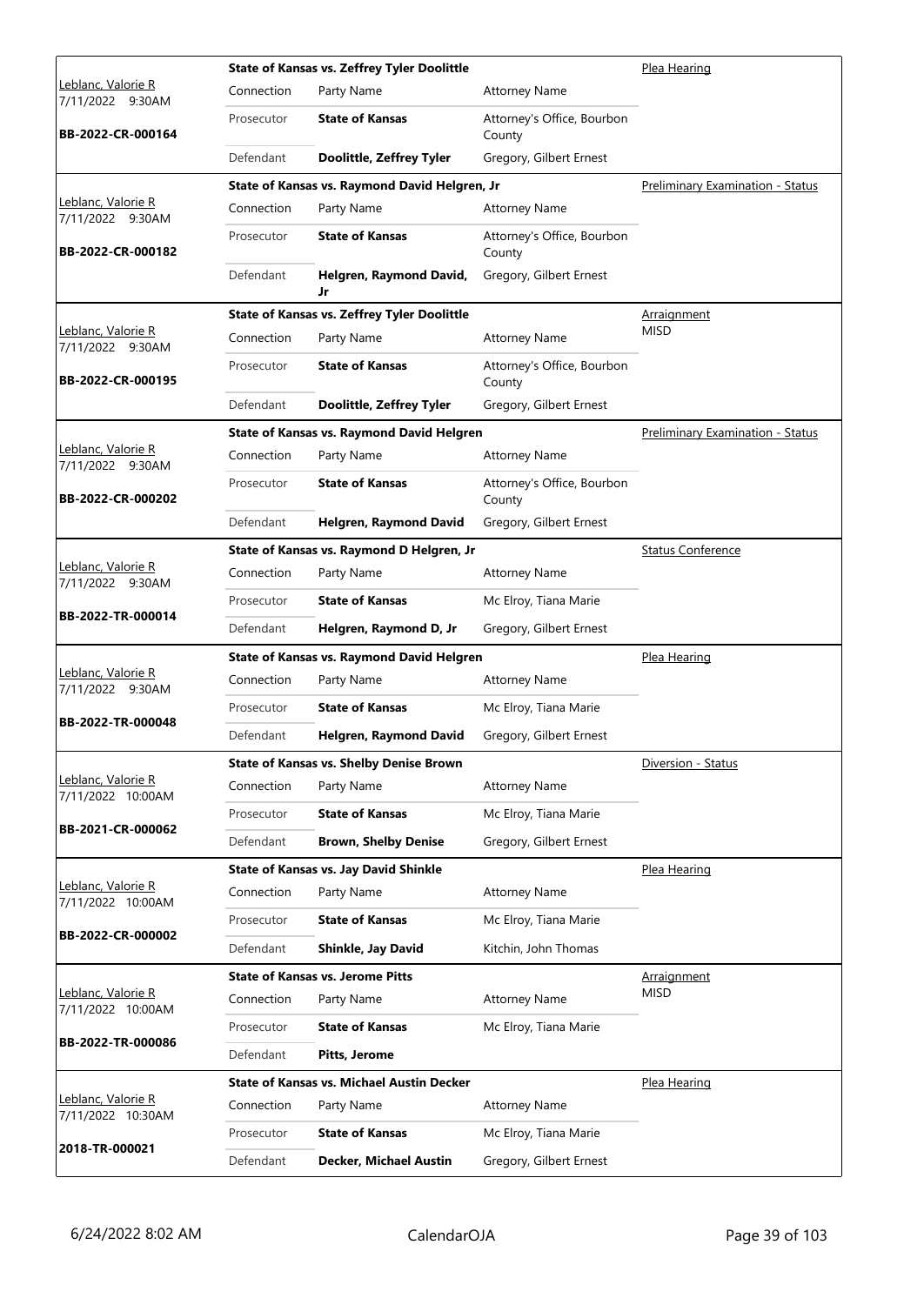|                                         |                      | <b>State of Kansas vs. Colten James Acton</b>    |                          | Plea Hearing             |
|-----------------------------------------|----------------------|--------------------------------------------------|--------------------------|--------------------------|
| Leblanc, Valorie R<br>7/11/2022 11:00AM | Connection           | Party Name                                       | <b>Attorney Name</b>     |                          |
|                                         | Prosecutor           | <b>State of Kansas</b>                           | Mc Elroy, Tiana Marie    |                          |
| BB-2021-TR-000332                       | Defendant            | <b>Acton, Colten James</b>                       | Page, Michael Gayle      |                          |
|                                         |                      | State of Kansas vs. William Caroll Scearce Jr    |                          | Bond - Forfeiture        |
| Leblanc, Valorie R<br>7/11/2022 11:30AM | Connection           | Party Name                                       | <b>Attorney Name</b>     | CA & BONDSMAN ONLY       |
|                                         | Prosecutor           | <b>State of Kansas</b>                           | Mc Elroy, Tiana Marie    |                          |
| 2018-TR-000316                          | Defendant            | Scearce, William Caroll, Jr                      | Gregory, Gilbert Ernest  |                          |
|                                         |                      | <b>State of Kansas vs. Brian Lamar Simmons</b>   |                          | Bond - Forfeiture        |
| Leblanc, Valorie R<br>7/11/2022 11:30AM | Connection           | Party Name                                       | <b>Attorney Name</b>     | CA & BONDSMAN ONLY       |
|                                         | Prosecutor           | <b>State of Kansas</b>                           | Cameron, Brandon Daniel  |                          |
| 2019-TR-000388                          | Defendant            | Simmons, Brian Lamar                             | Gregory, Gilbert Ernest  |                          |
|                                         |                      | <b>State of Kansas vs. Sarah Renee Venice</b>    |                          | Bond - Forfeiture        |
| Leblanc, Valorie R<br>7/11/2022 11:30AM | Connection           | Party Name                                       | <b>Attorney Name</b>     |                          |
|                                         | Prosecutor           | <b>State of Kansas</b>                           | Mc Elroy, Tiana Marie    |                          |
| 2020-CR-000431                          | Defendant            | <b>Venice, Sarah Renee</b>                       | Manbeck, Jacob Thomas    |                          |
|                                         |                      | <b>State of Kansas vs. Destiny M Grassi</b>      |                          | Bond - Forfeiture        |
| Leblanc, Valorie R<br>7/11/2022 11:30AM | Connection           | Party Name                                       | <b>Attorney Name</b>     |                          |
|                                         | Prosecutor           | <b>State of Kansas</b>                           | Mc Elroy, Tiana Marie    |                          |
| BB-2020-CR-000543                       | Defendant            | <b>Grassi, Destiny M</b>                         |                          |                          |
|                                         |                      | <b>State of Kansas vs. Bobby Joe Hussong</b>     |                          | Bond - Forfeiture        |
| Leblanc, Valorie R<br>7/11/2022 11:30AM | Connection           | Party Name                                       | <b>Attorney Name</b>     |                          |
|                                         | Prosecutor           | <b>State of Kansas</b>                           | Cameron, Brandon Daniel  |                          |
| BB-2021-CR-000333                       | Defendant            | Hussong, Bobby Joe                               | Villamaria, John Anthony |                          |
|                                         |                      | <b>State of Kansas vs. Alecia Marie Bennett</b>  |                          | Bond - Forfeiture        |
| Leblanc, Valorie R<br>7/11/2022 11:30AM | Connection           | Party Name                                       | <b>Attorney Name</b>     |                          |
|                                         | Prosecutor           | <b>State of Kansas</b>                           | Mc Elroy, Tiana Marie    |                          |
| BB-2021-CR-000420                       | Defendant            | <b>Bennett, Alecia Marie</b>                     | Tecchio, Terra Lyn       |                          |
|                                         |                      | <b>State of Kansas vs. Matthew Scott Trotter</b> |                          | Bond - Forfeiture        |
| Leblanc, Valorie R<br>7/11/2022 11:30AM | Connection           | Party Name                                       | <b>Attorney Name</b>     |                          |
|                                         | Prosecutor           | <b>State of Kansas</b>                           | Mc Elroy, Tiana Marie    |                          |
| BB-2021-CR-000496                       | Defendant            | <b>Trotter, Matthew Scott</b>                    | Tecchio, Terra Lyn       |                          |
|                                         |                      | In the Matter of Lee-Linn Leroy Nunley           |                          | <b>Detention Hearing</b> |
| Leblanc, Valorie R<br>7/11/2022 11:30AM | Connection           | Party Name                                       | <b>Attorney Name</b>     |                          |
|                                         | Prosecutor           | <b>State of Kansas</b>                           | Cameron, Brandon Daniel  |                          |
| BB-2021-JV-000032                       | Juvenile<br>Offender | Nunley, Leelinn Leroy                            | Gregory, Gilbert Ernest  |                          |
|                                         |                      | In the Matter of Lee-Lin Leroy Nunley            |                          | <b>Detention Hearing</b> |
| Leblanc, Valorie R<br>7/11/2022 11:30AM | Connection           | Party Name                                       | <b>Attorney Name</b>     |                          |
|                                         | Prosecutor           | <b>State of Kansas</b>                           | Cameron, Brandon Daniel  |                          |
| BB-2021-JV-000042                       | Juvenile<br>Offender | Nunley, Lee-Lin Leroy                            | Gregory, Gilbert Ernest  |                          |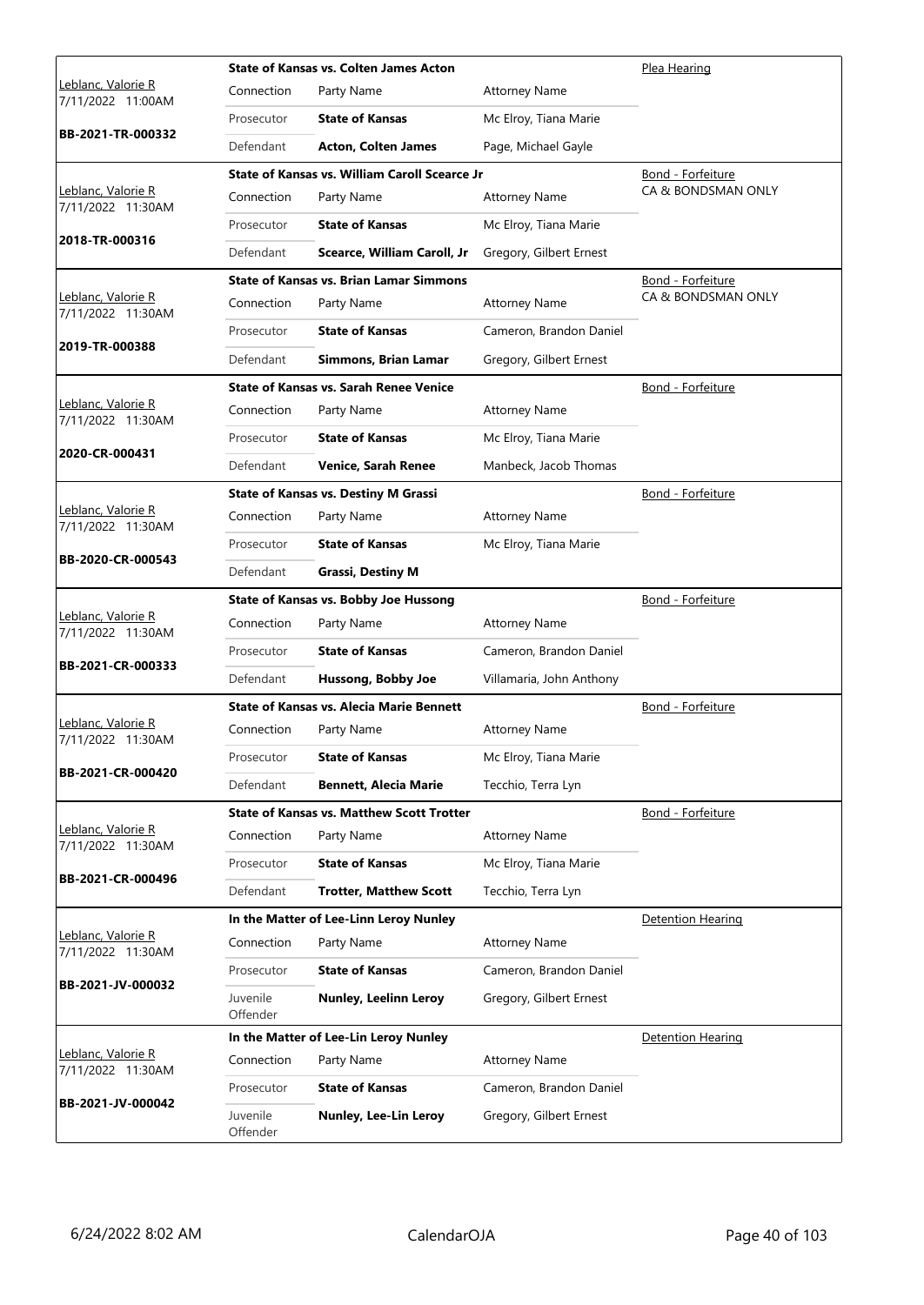|                                         |                      | <b>State of Kansas vs. Tyler Jay Dobbs</b>       | Bond - Forfeiture                    |                                  |
|-----------------------------------------|----------------------|--------------------------------------------------|--------------------------------------|----------------------------------|
| Leblanc, Valorie R<br>7/11/2022 11:30AM | Connection           | Party Name                                       | <b>Attorney Name</b>                 |                                  |
|                                         | Prosecutor           | <b>State of Kansas</b>                           | Mc Elroy, Tiana Marie                |                                  |
| BB-2022-CR-000008                       | Defendant            | Dobbs, Tyler Jay                                 | Gregory, Gilbert Ernest              |                                  |
|                                         |                      | In The Matter Of Lee-Linn LeRoy Nunley           |                                      | <b>Detention Hearing</b>         |
| Leblanc, Valorie R<br>7/11/2022 11:30AM | Connection           | Party Name                                       | <b>Attorney Name</b>                 |                                  |
|                                         | Other Party          | Nunley, Teresa Jean                              |                                      |                                  |
| BB-2022-JV-000001                       | Prosecutor           | <b>State of Kansas</b>                           | Cameron, Brandon Daniel              |                                  |
|                                         | Juvenile<br>Offender | Nunley, Lee-Linn Leroy                           | Gregory, Gilbert Ernest              |                                  |
|                                         |                      | In the Matter of Lee-Linn Leroy Nunley           |                                      | <b>Adjudication - Court</b>      |
| Leblanc, Valorie R<br>7/11/2022 11:30AM | Connection           | Party Name                                       | <b>Attorney Name</b>                 | NON EVIDENTIARY                  |
| BB-2022-JV-000004                       | Prosecutor           | <b>State of Kansas</b>                           | Attorney's Office, Bourbon<br>County |                                  |
|                                         | Juvenile<br>Offender | Nunley, Lee-Linn Leroy                           | Gregory, Gilbert Ernest              |                                  |
|                                         |                      | In the Matter of Lee-Lin Leroy Nunley            |                                      | Adjudication - Court             |
| Leblanc, Valorie R<br>7/11/2022 11:30AM | Connection           | Party Name                                       | <b>Attorney Name</b>                 | NON EVIDENTIARY                  |
| BB-2022-JV-000008                       | Prosecutor           | <b>State of Kansas</b>                           | Attorney's Office, Bourbon<br>County |                                  |
|                                         | Juvenile<br>Offender | Nunley, Lee-Lin Leroy                            | Gregory, Gilbert Ernest              |                                  |
|                                         |                      | State of Kansas vs. Kelsey Ann Carson            |                                      | Preliminary Hearing (CR)         |
| Leblanc, Valorie R<br>7/11/2022 1:00PM  | Connection           | Party Name                                       | <b>Attorney Name</b>                 |                                  |
| BB-2021-CR-000341                       | Prosecutor           | <b>State of Kansas</b>                           | Mc Elroy, Tiana Marie                |                                  |
|                                         | Defendant            | Carson, Kelsey Ann                               | Gregory, Gilbert Ernest              |                                  |
|                                         |                      | State of Kansas vs. Joseph Anderson Berkey, Jr   |                                      | <u>Sentencing</u>                |
| Ward, Mark A<br>7/11/2022 1:30PM        | Connection           | Party Name                                       | <b>Attorney Name</b>                 |                                  |
| BB-2021-CR-000209                       | Prosecutor           | <b>State of Kansas</b>                           | Mc Elroy, Tiana Marie                |                                  |
|                                         | Defendant            | Berkey, Joseph Anderson,<br>Jr                   | Smith, Frederick R.                  |                                  |
|                                         |                      | <b>State of Kansas vs. Vonda M Acuna</b>         |                                      | Preliminary Examination - Status |
| Leblanc, Valorie R<br>7/11/2022 1:30PM  | Connection           | Party Name                                       | <b>Attorney Name</b>                 | IN PERSON PLEA                   |
|                                         | Prosecutor           | <b>State of Kansas</b>                           | Mc Elroy, Tiana Marie                |                                  |
| BB-2021-CR-000339                       | Defendant            | Acuna, Vonda M                                   | Gregory, Gilbert Ernest              |                                  |
|                                         |                      | State of Kansas vs. Logan Paul Ladd              |                                      | Preliminary Examination - Status |
| Ward, Mark A<br>7/11/2022 2:00PM        | Connection           | Party Name                                       | <b>Attorney Name</b>                 | <b>ZOOM HEARING</b>              |
| BB-2022-CR-000098                       | Prosecutor           | <b>State of Kansas</b>                           | Mc Elroy, Tiana Marie                |                                  |
|                                         | Defendant            | Ladd, Logan Paul                                 | Kinder, Michael Alexander            |                                  |
|                                         |                      | <b>State of Kansas vs. Bradley P Young</b>       |                                      | Preliminary Examination - Status |
| <u>Ward, Mark A</u><br>7/11/2022 2:30PM | Connection           | Party Name                                       | <b>Attorney Name</b>                 | <b>ZOOM HEARING</b>              |
| BB-2022-CR-000107                       | Prosecutor           | <b>State of Kansas</b>                           | Mc Elroy, Tiana Marie                |                                  |
|                                         | Defendant            | Young, Bradley P                                 | Bath, Thomas Joseph, Jr              |                                  |
|                                         |                      | <b>State of Kansas vs. Brandon Eugene Zornes</b> |                                      | Probation - Violation            |
| <u>Ward, Mark A</u><br>7/12/2022 9:00AM | Connection           | Party Name                                       | <b>Attorney Name</b>                 |                                  |
| 2018-CR-000295                          | Prosecutor           | <b>State of Kansas</b>                           |                                      |                                  |
|                                         | Defendant            | Zornes, Brandon Eugene                           | Gregory, Gilbert Ernest              |                                  |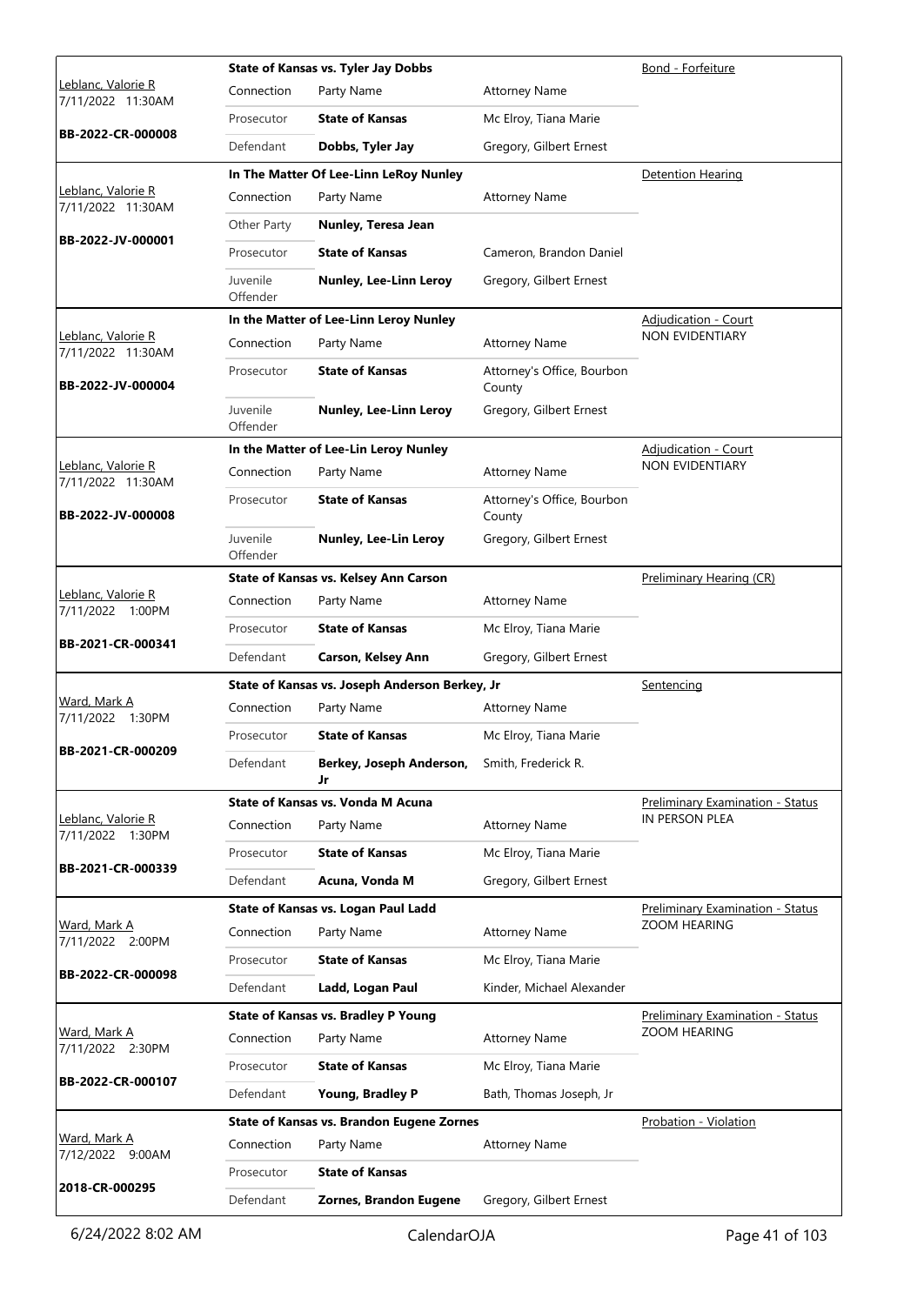|                                                | <b>State of Kansas vs. Brandon Eugene Zornes</b> |                                                   | Probation - Violation                |                                         |
|------------------------------------------------|--------------------------------------------------|---------------------------------------------------|--------------------------------------|-----------------------------------------|
| <u>Ward, Mark A</u><br>7/12/2022 9:00AM        | Connection                                       | Party Name                                        | <b>Attorney Name</b>                 |                                         |
|                                                | Prosecutor                                       | <b>State of Kansas</b>                            | Spradling, Jacqueline Joy            |                                         |
| 2019-CR-000137                                 | Defendant                                        | Zornes, Brandon Eugene                            | Gregory, Gilbert Ernest              |                                         |
|                                                |                                                  | State of Kansas vs. Shaun Dayne Hall              |                                      | Arraignment                             |
| <u>Ward, Mark A</u><br>7/12/2022 9:00AM        | Connection                                       | Party Name                                        | <b>Attorney Name</b>                 |                                         |
|                                                | Prosecutor                                       | <b>State of Kansas</b>                            | Mc Elroy, Tiana Marie                |                                         |
| BB-2021-CR-000027                              | Defendant                                        | Hall, Shaun Dayne                                 | Gregory, Gilbert Ernest              |                                         |
|                                                |                                                  | State of Kansas vs. Cherokee Rose Gomez           |                                      | <b>Preliminary Examination - Status</b> |
| Ward, Mark A<br>7/12/2022 9:00AM               | Connection                                       | Party Name                                        | <b>Attorney Name</b>                 |                                         |
|                                                | Prosecutor                                       | <b>State of Kansas</b>                            | Mc Elroy, Tiana Marie                |                                         |
| BB-2022-CR-000058                              | Defendant                                        | <b>Gomez, Cherokee Rose</b>                       | Gregory, Gilbert Ernest              |                                         |
|                                                |                                                  | <b>State of Kansas vs. Blake Matthew Lundberg</b> |                                      | <b>Preliminary Examination - Status</b> |
| Ward, Mark A<br>7/12/2022 9:00AM               | Connection                                       | Party Name                                        | <b>Attorney Name</b>                 |                                         |
| BB-2022-CR-000210                              | Prosecutor                                       | <b>State of Kansas</b>                            | Attorney's Office, Bourbon<br>County |                                         |
|                                                | Defendant                                        | <b>Lundberg, Blake Matthew</b>                    | Gregory, Gilbert Ernest              |                                         |
|                                                |                                                  | Citibank, N.A. vs. Stephanie Ann Tucker           |                                      | <b>Pretrial Conference</b>              |
| Leblanc, Valorie R<br>7/12/2022 9:00AM         | Connection                                       | Party Name                                        | <b>Attorney Name</b>                 |                                         |
|                                                | Plaintiff                                        | Citibank, N.A.                                    | Morgan, Porter Heath, IV             |                                         |
| BB-2022-LM-000004                              | Defendant                                        | Tucker, Stephanie Ann                             | Herron, David Edward, II             |                                         |
|                                                |                                                  | Citibank, N.A. vs. Stephanie Tucker               |                                      | <b>Pretrial Conference</b>              |
| Leblanc, Valorie R<br>7/12/2022 9:05AM         | Connection                                       | Party Name                                        | <b>Attorney Name</b>                 |                                         |
|                                                | Plaintiff                                        | Citibank, N.A.                                    | Morgan, Porter Heath, IV             |                                         |
| BB-2021-LM-000160                              | Defendant                                        | <b>Tucker, Stephanie</b>                          | Herron, David Edward, II             |                                         |
|                                                | Sealed ********* Sealed *********                |                                                   |                                      | <b>PFA/PFS Hearing</b>                  |
| <u> Leblanc, Valorie R</u><br>7/12/2022 9:30AM | Connection                                       | Party Name                                        | <b>Attorney Name</b>                 | NO TEMP ORDERS SIGNED                   |
|                                                | Petitioner                                       | <b>Sealed</b>                                     | Pro Se                               |                                         |
| BB-2022-DM-000083                              | Respondent                                       | <b>Sealed</b>                                     |                                      |                                         |
| <b>Sealed</b>                                  | ********* Sealed *********                       |                                                   |                                      | PFA/PFS Hearing                         |
| Leblanc, Valorie R<br>7/12/2022 10:00AM        | Connection                                       | Party Name                                        | <b>Attorney Name</b>                 | <b>EVIDENTIARY</b>                      |
|                                                | Petitioner                                       | <b>Sealed</b>                                     | Pro Se                               |                                         |
| BB-2022-DM-000066                              | Respondent                                       | <b>Sealed</b>                                     | Pro Se                               |                                         |
|                                                |                                                  | State of Kansas vs. John Randy Joseph Parker      |                                      | Arraignment                             |
| Ward, Mark A<br>7/12/2022 1:30PM               | Connection                                       | Party Name                                        | <b>Attorney Name</b>                 |                                         |
|                                                | Prosecutor                                       | <b>State of Kansas</b>                            | Mc Elroy, Tiana Marie                |                                         |
| 2019-CR-000620                                 | Defendant                                        | Parker, John Randy Joseph Hartley, Geri Lynne     |                                      |                                         |
|                                                |                                                  | <b>State of Kansas vs. John Louis Hermreck</b>    |                                      | <u>Arraignment</u>                      |
| Ward, Mark A<br>7/12/2022 1:30PM               | Connection                                       | Party Name                                        | <b>Attorney Name</b>                 | Plea                                    |
| 2020-CR-000031                                 | Prosecutor                                       | <b>State of Kansas</b>                            | Mc Elroy, Tiana Marie                |                                         |
|                                                |                                                  |                                                   |                                      |                                         |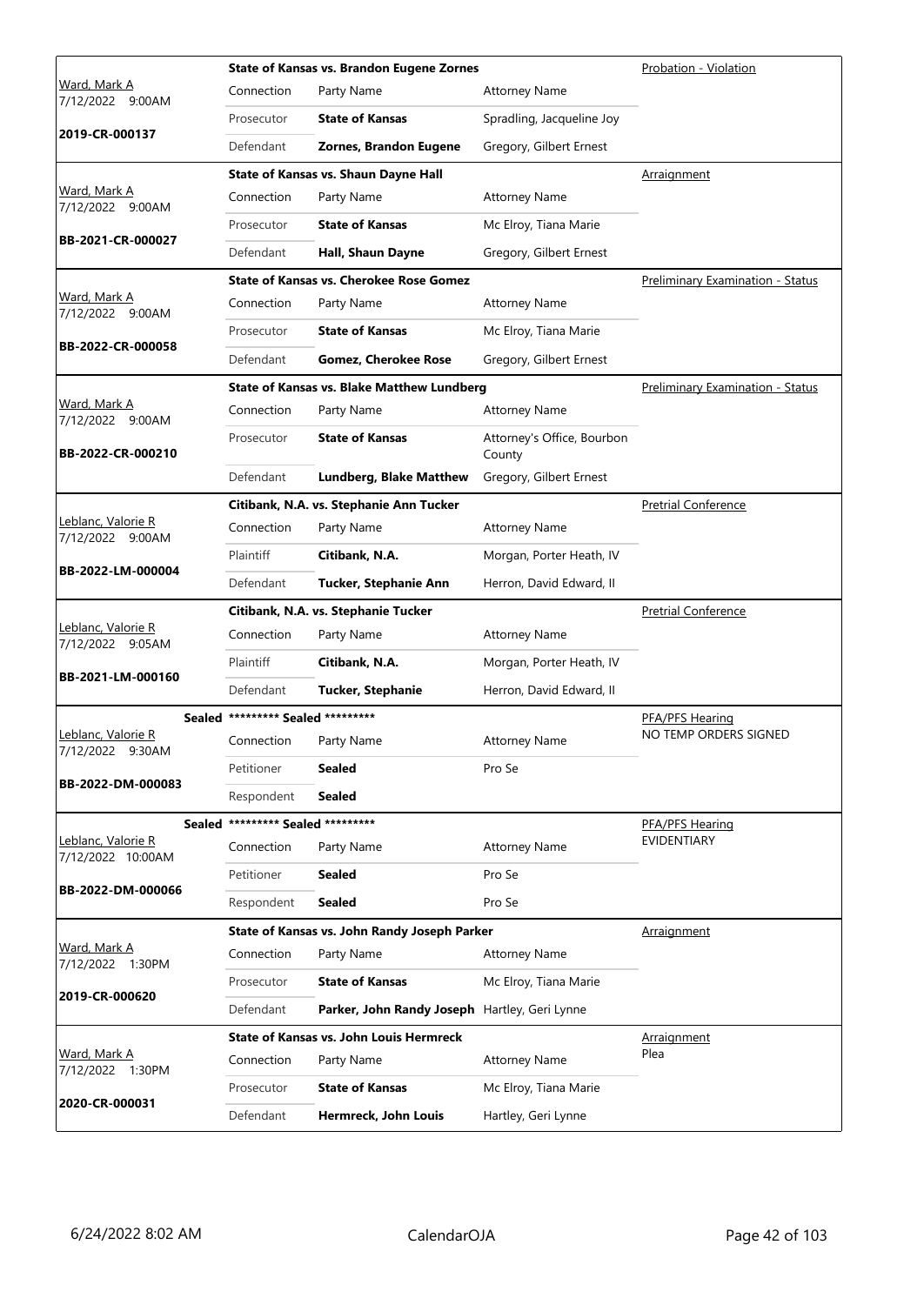|                                         |            | <b>State of Kansas vs. John Louis Hermreck</b>  | Arraignment               |                                         |
|-----------------------------------------|------------|-------------------------------------------------|---------------------------|-----------------------------------------|
| Ward, Mark A<br>7/12/2022 1:30PM        | Connection | Party Name                                      | <b>Attorney Name</b>      | Plea                                    |
|                                         | Prosecutor | <b>State of Kansas</b>                          | Mc Elroy, Tiana Marie     |                                         |
| 2020-CR-000226                          | Defendant  | Hermreck, John Louis                            | Hartley, Geri Lynne       |                                         |
|                                         |            | <b>State of Kansas vs. John Louis Hermreck</b>  |                           | Arraignment                             |
| <u>Ward, Mark A</u><br>7/12/2022 1:30PM | Connection | Party Name                                      | <b>Attorney Name</b>      | Plea                                    |
|                                         | Prosecutor | <b>State of Kansas</b>                          | Mc Elroy, Tiana Marie     |                                         |
| 2020-CR-000246                          | Defendant  | Hermreck, John Louis                            | Hartley, Geri Lynne       |                                         |
|                                         |            | State of Kansas vs. John Randy Joseph Parker    |                           | <b>Arraignment</b>                      |
| Ward, Mark A<br>7/12/2022 1:30PM        | Connection | Party Name                                      | <b>Attorney Name</b>      |                                         |
|                                         | Prosecutor | <b>State of Kansas</b>                          | Mc Elroy, Tiana Marie     |                                         |
| 2020-CR-000274                          | Defendant  | Parker, John Randy Joseph Hartley, Geri Lynne   |                           |                                         |
|                                         |            | <b>State of Kansas vs. John Louis Hermreck</b>  |                           | <b>Arraignment</b>                      |
| Ward, Mark A<br>7/12/2022 1:30PM        | Connection | Party Name                                      | <b>Attorney Name</b>      | Plea                                    |
|                                         | Prosecutor | <b>State of Kansas</b>                          | Mc Elroy, Tiana Marie     |                                         |
| BB-2021-CR-000305                       | Defendant  | Hermreck, John Louis                            | Hartley, Geri Lynne       |                                         |
|                                         |            | <b>State of Kansas vs. Mackenzie Lee Button</b> |                           | Diversion - Status                      |
| Ward, Mark A<br>7/12/2022 1:30PM        | Connection | Party Name                                      | <b>Attorney Name</b>      |                                         |
|                                         | Prosecutor | <b>State of Kansas</b>                          | Mc Elroy, Tiana Marie     |                                         |
| BB-2022-CR-000090                       | Defendant  | <b>Button, Mackenzie Lee</b>                    | Hartley, Geri Lynne       |                                         |
|                                         |            | <b>State of Kansas vs. Jeremy David Shelton</b> |                           | Arraignment                             |
| Ward, Mark A<br>7/12/2022 1:45PM        | Connection | Party Name                                      | <b>Attorney Name</b>      |                                         |
|                                         |            |                                                 | Mc Elroy, Tiana Marie     |                                         |
|                                         | Prosecutor | <b>State of Kansas</b>                          |                           |                                         |
| 2018-CR-000240                          | Defendant  | <b>Shelton, Jeremy David</b>                    | Hartley, Geri Lynne       |                                         |
|                                         |            | <b>State of Kansas vs. Jeremy David Shelton</b> |                           | Arraignment                             |
| Ward, Mark A<br>7/12/2022 1:45PM        | Connection | Party Name                                      | <b>Attorney Name</b>      |                                         |
|                                         | Prosecutor | <b>State of Kansas</b>                          | Mc Elroy, Tiana Marie     |                                         |
| 2018-CR-000557                          | Defendant  | <b>Shelton, Jeremy David</b>                    | Hartley, Geri Lynne       |                                         |
|                                         |            | <b>State of Kansas vs. Jeremy David Shelton</b> |                           | <u>Arraignment</u>                      |
| <u>Ward, Mark A</u><br>7/12/2022 1:45PM | Connection | Party Name                                      | <b>Attorney Name</b>      |                                         |
|                                         | Prosecutor | <b>State of Kansas</b>                          | Mc Elroy, Tiana Marie     |                                         |
| 2020-CR-000194                          | Defendant  | <b>Shelton, Jeremy David</b>                    | Hartley, Geri Lynne       |                                         |
|                                         |            | State of Kansas vs. James Edmond Sorden         |                           | <b>Preliminary Examination - Status</b> |
| Ward, Mark A<br>7/12/2022 1:45PM        | Connection | Party Name                                      | <b>Attorney Name</b>      |                                         |
|                                         | Prosecutor | <b>State of Kansas</b>                          | Mc Elroy, Tiana Marie     |                                         |
| BB-2021-CR-000243                       | Defendant  | Sorden, James Edmond                            | Hartley, Geri Lynne       |                                         |
|                                         |            | State of Kansas vs. Shannon Abigail Kestner     |                           | Diversion - Status                      |
| Ward, Mark A<br>7/13/2022 8:55AM        | Connection | Party Name                                      | <b>Attorney Name</b>      |                                         |
| BB-2021-CR-000308                       | Prosecutor | <b>State of Kansas</b>                          | Taylor, Chadwick Jonathan |                                         |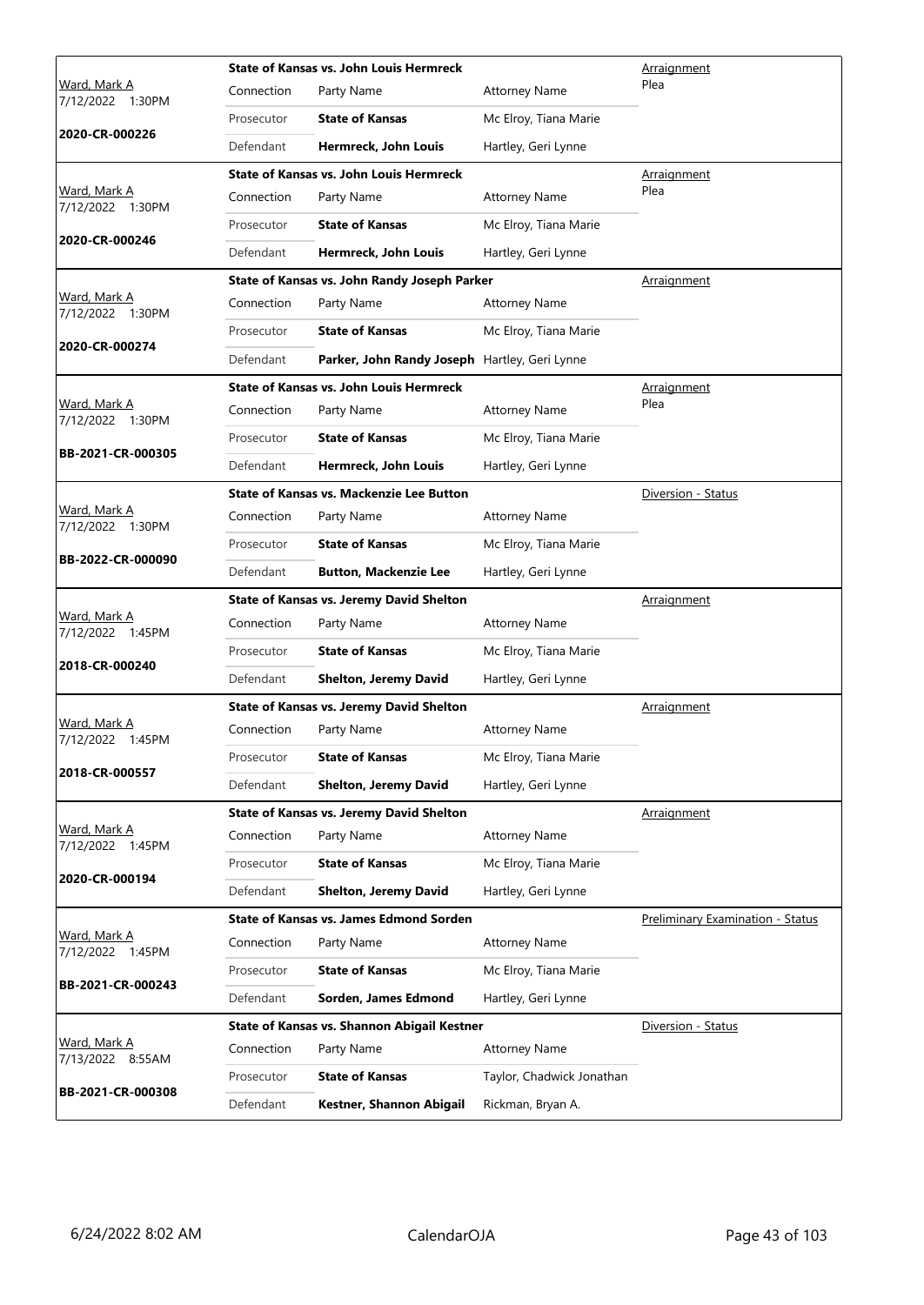|                                         |                       | <b>State of Kansas vs. Antwon Trowman Winston</b> | <b>Scheduling Conference</b> |                                  |
|-----------------------------------------|-----------------------|---------------------------------------------------|------------------------------|----------------------------------|
| Ward, Mark A<br>7/13/2022 9:00AM        | Connection            | Party Name                                        | <b>Attorney Name</b>         | to set Jury Trial                |
| 2018-CR-000197                          | Prosecutor            | <b>State of Kansas</b>                            | Mc Elroy, Tiana Marie        |                                  |
|                                         | Defendant             | <b>Winston, Antwon</b><br><b>Trowman</b>          | Fisher, Richard Michael, Jr  |                                  |
|                                         |                       | <b>State of Kansas vs. Zackery Dale Huggins</b>   |                              | Sentencing                       |
| Ward, Mark A<br>7/13/2022 9:00AM        | Connection            | Party Name                                        | <b>Attorney Name</b>         |                                  |
| 2019-CR-000202                          | Prosecutor            | <b>State of Kansas</b>                            | Mc Elroy, Tiana Marie        |                                  |
|                                         | Defendant             | <b>Huggins, Zackery Dale</b>                      | Fisher, Richard Michael, Jr  |                                  |
|                                         |                       | State of Kansas vs. Thoshaniq A Herriford         |                              | Bench Warrant                    |
| Leblanc, Valorie R<br>7/13/2022 9:00AM  | Connection            | Party Name                                        | <b>Attorney Name</b>         | <b>FTA-DIV STATUS</b>            |
| 2019-CR-000327                          | Prosecutor            | <b>State of Kansas</b>                            | Mc Elroy, Tiana Marie        |                                  |
|                                         | Defendant             | Herriford, Thoshaniq A                            | Gregory, Gilbert Ernest      |                                  |
|                                         |                       | State of Kansas vs. Angela Jo Bean                |                              | Bench Warrant                    |
| Leblanc, Valorie R<br>7/13/2022 9:00AM  | Connection            | Party Name                                        | <b>Attorney Name</b>         | FTA-MTR UNSUP PROB               |
|                                         | Prosecutor            | <b>State of Kansas</b>                            | Mc Elroy, Tiana Marie        |                                  |
| 2019-CR-000708                          | Defendant             | Bean, Angela Jo                                   |                              |                                  |
|                                         |                       | State of Kansas vs. James Dewayne Fountain, JR    |                              | Bench Warrant                    |
| Leblanc, Valorie R<br>7/13/2022 9:00AM  | Connection            | Party Name                                        | <b>Attorney Name</b>         | FTA-NG PE (DETAINER)             |
| 2020-CR-000234                          | Prosecutor            | <b>State of Kansas</b>                            | Mc Elroy, Tiana Marie        |                                  |
|                                         | Defendant             | Fountain, James Dewayne,<br>Jr                    | Hartley, Geri Lynne          |                                  |
|                                         |                       | State of Kansas vs. Jody Lea Barnard              |                              | Arraignment                      |
| <u>Ward, Mark A</u><br>7/13/2022 9:00AM | Connection            | Party Name                                        | <b>Attorney Name</b>         | ZOOM HEARING                     |
| 2020-CR-000498                          | Prosecutor            | <b>State of Kansas</b>                            | Mc Elroy, Tiana Marie        |                                  |
|                                         | Defendant             | <b>Barnard, Jody Lea</b>                          | Fisher, Richard Michael, Jr  |                                  |
|                                         |                       | <b>State of Kansas vs. Joshua James Cougill</b>   |                              | Diversion - Status               |
| <u>Ward, Mark A</u><br>7/13/2022 9:00AM | Connection Party Name |                                                   | <b>Attorney Name</b>         |                                  |
| BB-2021-CR-000135                       | Prosecutor            | <b>State of Kansas</b>                            | Cameron, Brandon Daniel      |                                  |
|                                         | Defendant             | Cougill, Joshua James                             | Fisher, Richard Michael, Jr  |                                  |
|                                         |                       | State of Kansas vs. Robert John Gigot             |                              | <b>Bench Warrant</b>             |
| Leblanc, Valorie R<br>7/13/2022 9:00AM  | Connection            | Party Name                                        | <b>Attorney Name</b>         | FTA-1ST APP                      |
| BB-2021-CR-000436                       | Prosecutor            | <b>State of Kansas</b>                            | Mc Elroy, Tiana Marie        |                                  |
|                                         |                       |                                                   |                              |                                  |
|                                         |                       | <b>State of Kansas</b>                            |                              |                                  |
|                                         | Defendant             | Gigot, Robert John                                |                              |                                  |
|                                         |                       | <b>State of Kansas vs. Donna Rose Chaplin</b>     |                              | Preliminary Examination - Status |
| Ward, Mark A<br>7/13/2022 9:00AM        | Connection            | Party Name                                        | <b>Attorney Name</b>         |                                  |
|                                         | Prosecutor            | <b>State of Kansas</b>                            | Mc Elroy, Tiana Marie        |                                  |
| BB-2022-CR-000057                       | Defendant             | <b>Chaplin, Donna Rose</b>                        | Fisher, Richard Michael, Jr  |                                  |
|                                         |                       | <b>State of Kansas vs. Dianne Grossenbacher</b>   |                              | Diversion - Status               |
| Ward, Mark A<br>7/13/2022 9:00AM        | Connection            | Party Name                                        | <b>Attorney Name</b>         |                                  |
| BB-2022-CR-000093                       | Prosecutor            | <b>State of Kansas</b>                            | Mc Elroy, Tiana Marie        |                                  |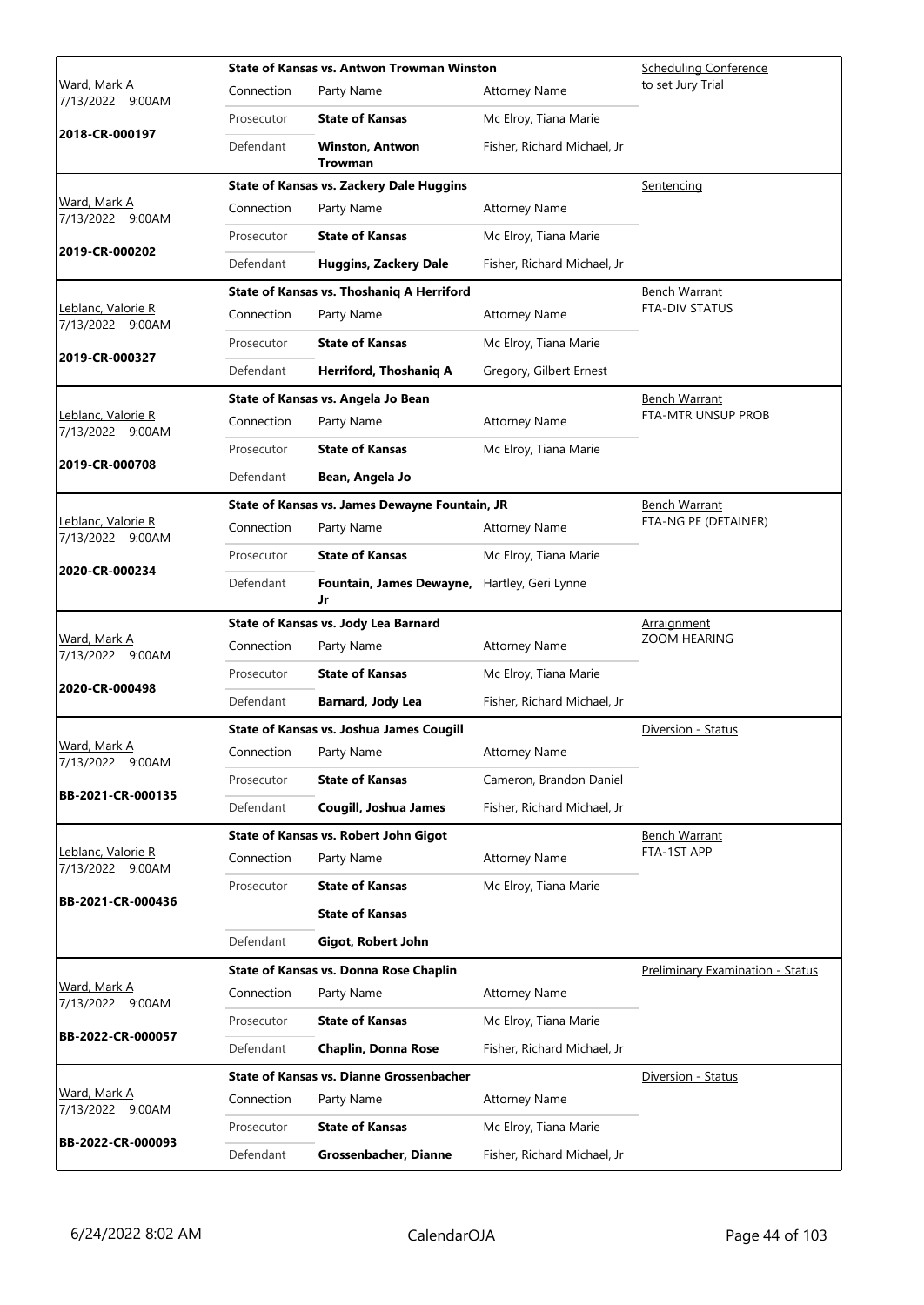|                                        |                                   | <b>State of Kansas vs. Boris Nokomis Grims</b> |                                      | First Appearance           |
|----------------------------------------|-----------------------------------|------------------------------------------------|--------------------------------------|----------------------------|
| Leblanc, Valorie R<br>7/13/2022 9:00AM | Connection                        | Party Name                                     | <b>Attorney Name</b>                 | <b>WALK IN FTA 5/11/22</b> |
| BB-2022-CR-000149                      | Prosecutor                        | <b>State of Kansas</b>                         | Attorney's Office, Bourbon<br>County |                            |
|                                        | Defendant                         | Grims, Boris Nokomis                           |                                      |                            |
|                                        | Sealed ********* Sealed ********* |                                                |                                      | Bond - Appearance          |
| Leblanc, Valorie R<br>7/13/2022 9:00AM | Connection                        | Party Name                                     | <b>Attorney Name</b>                 |                            |
| BB-2022-MR-000191                      | Prosecutor                        | <b>Sealed</b>                                  | Attorney's Office, Bourbon<br>County |                            |
|                                        | Defendant                         | Sealed                                         |                                      |                            |
|                                        | Sealed ********* Sealed ********* |                                                |                                      | <u>Bond - Appearance</u>   |
| Leblanc, Valorie R<br>7/13/2022 9:00AM | Connection                        | Party Name                                     | <b>Attorney Name</b>                 |                            |
| BB-2022-MR-000197                      | Prosecutor                        | <b>Sealed</b>                                  | Attorney's Office, Bourbon<br>County |                            |
|                                        | Defendant                         | Sealed                                         |                                      |                            |
|                                        | Sealed ********* Sealed ********* |                                                |                                      | Bond - Appearance          |
| Leblanc, Valorie R<br>7/13/2022 9:00AM | Connection                        | Party Name                                     | <b>Attorney Name</b>                 |                            |
| BB-2022-MR-000198                      | Prosecutor                        | <b>Sealed</b>                                  | Attorney's Office, Bourbon<br>County |                            |
|                                        | Defendant                         | <b>Sealed</b>                                  |                                      |                            |
|                                        | Sealed ********* Sealed ********* |                                                |                                      | <u>Bond - Appearance</u>   |
| Leblanc, Valorie R<br>7/13/2022 9:00AM | Connection                        | Party Name                                     | <b>Attorney Name</b>                 |                            |
| BB-2022-MR-000199                      | Prosecutor                        | <b>Sealed</b>                                  | Attorney's Office, Bourbon<br>County |                            |
|                                        | Defendant                         | Sealed                                         |                                      |                            |
|                                        | Sealed ********* Sealed ********* |                                                |                                      | <u>Bond - Appearance</u>   |
| Leblanc, Valorie R<br>7/13/2022 9:00AM | Connection                        | Party Name                                     | <b>Attorney Name</b>                 |                            |
| BB-2022-MR-000208                      | Prosecutor                        | Sealed                                         | Attorney's Office, Bourbon<br>County |                            |
|                                        | Defendant                         | Sealed                                         |                                      |                            |
|                                        |                                   | State of Kansas vs. Mikkie James Dean Bronson  |                                      | <b>First Appearance</b>    |
| Leblanc, Valorie R<br>7/13/2022 9:00AM | Connection                        | Party Name                                     | <b>Attorney Name</b>                 | <b>BOND APPEARANCE</b>     |
| BB-2022-TR-000089                      | Prosecutor                        | <b>State of Kansas</b>                         | Mc Elroy, Tiana Marie                |                            |
|                                        | Defendant                         | <b>Bronson, Mikkie James</b><br>Dean           |                                      |                            |
|                                        |                                   | State of Kansas vs. Steven Joseph Lyon         |                                      | <b>First Appearance</b>    |
| Leblanc, Valorie R<br>7/13/2022 9:00AM | Connection                        | Party Name                                     | <b>Attorney Name</b>                 |                            |
| BB-2022-TR-000091                      | Prosecutor                        | <b>State of Kansas</b>                         | Mc Elroy, Tiana Marie                |                            |
|                                        | Defendant                         | Lyon, Steven Joseph                            |                                      |                            |
|                                        |                                   | <b>State of Kansas vs. Devon Cameron Allen</b> |                                      | <u>Bond - Appearance</u>   |
| Leblanc, Valorie R<br>7/13/2022 9:00AM | Connection                        | Party Name                                     | <b>Attorney Name</b>                 | First Appearance           |
| BB-2022-TR-000092                      | Prosecutor                        | <b>State of Kansas</b>                         | Attorney's Office, Bourbon<br>County |                            |
|                                        | Defendant                         | Allen, Devon Cameron                           |                                      |                            |
|                                        |                                   | State of Kansas vs. Jennifer Reneigh Dugan     |                                      | <b>First Appearance</b>    |
| Leblanc, Valorie R<br>7/13/2022 9:00AM | Connection                        | Party Name                                     | <b>Attorney Name</b>                 |                            |
| BB-2022-TR-000093                      | Prosecutor                        | <b>State of Kansas</b>                         | Mc Elroy, Tiana Marie                |                            |
|                                        |                                   |                                                |                                      |                            |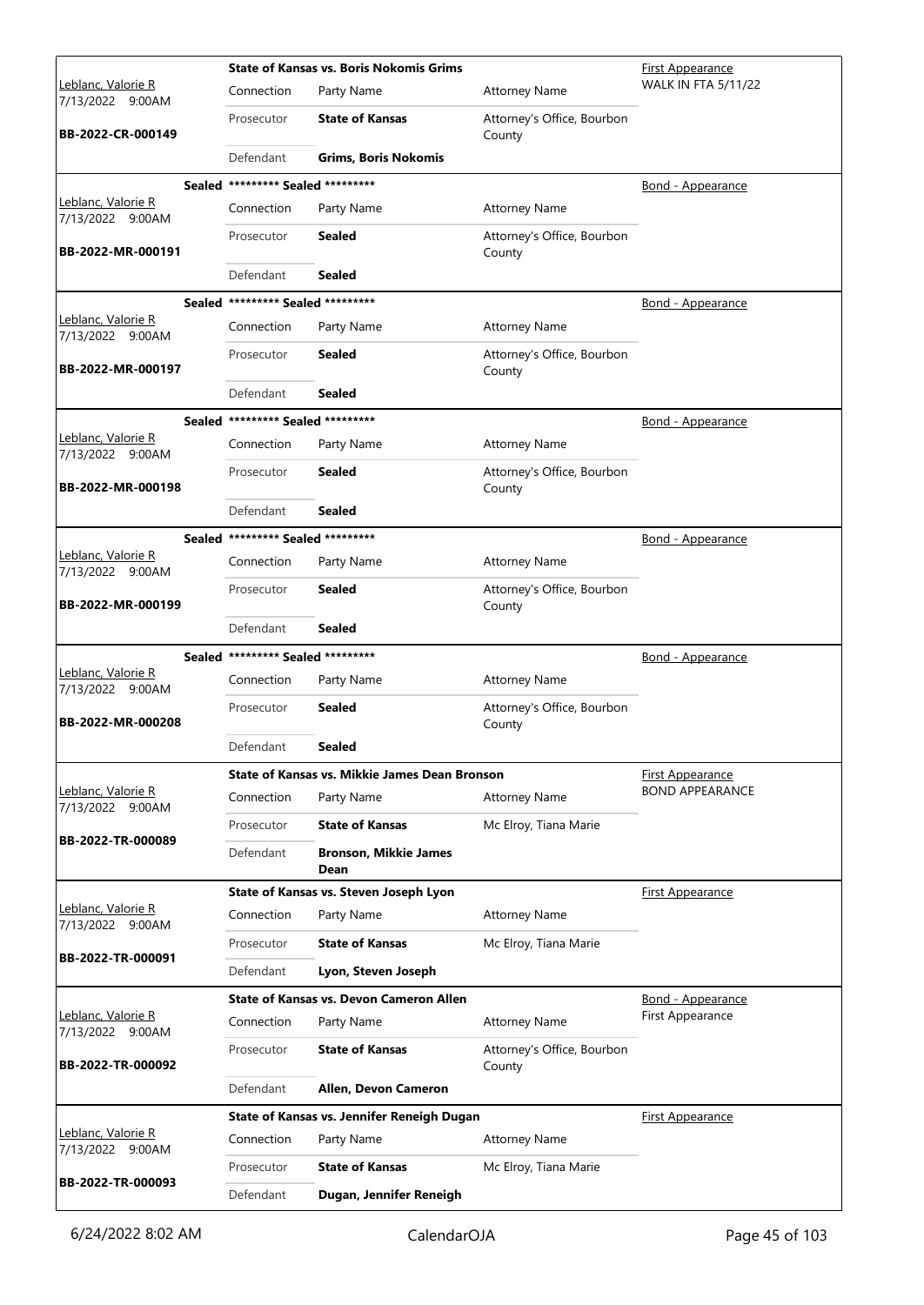|                                                 |                                   | State of Kansas vs. Jakob Ray Brewer          |                                      | Preliminary Examination - Status |
|-------------------------------------------------|-----------------------------------|-----------------------------------------------|--------------------------------------|----------------------------------|
| Ward, Mark A<br>7/13/2022 9:15AM                | Connection                        | Party Name                                    | <b>Attorney Name</b>                 |                                  |
|                                                 | Prosecutor                        | <b>State of Kansas</b>                        | Taylor, Chadwick Jonathan            |                                  |
| BB-2021-CR-000255                               | Defendant                         | Brewer, Jakob Ray                             | Fisher, Richard Michael, Jr          |                                  |
|                                                 |                                   | State of Kansas vs. Shane Allen Lovell        |                                      | Arraignment                      |
| <u>Ward, Mark A</u><br>7/13/2022 9:15AM         | Connection                        | Party Name                                    | <b>Attorney Name</b>                 |                                  |
| BB-2021-CR-000309                               | Prosecutor                        | <b>State of Kansas</b>                        | Mc Elroy, Tiana Marie                |                                  |
|                                                 | Defendant                         | <b>Lovell, Shane Allen</b>                    | Fisher, Richard Michael, Jr          |                                  |
|                                                 |                                   | State of Kansas vs. Kenneth Bryan McClure     |                                      | Arraignment                      |
| Ward, Mark A<br>7/13/2022 9:30AM                | Connection                        | Party Name                                    | <b>Attorney Name</b>                 |                                  |
| BB-2021-CR-000337                               | Prosecutor                        | <b>State of Kansas</b>                        | Cameron, Brandon Daniel              |                                  |
|                                                 | Defendant                         | <b>McClure, Kenneth Bryan</b>                 | Fisher, Richard Michael, Jr          |                                  |
|                                                 |                                   | <b>State of Kansas vs. Mitchell Teng Yang</b> |                                      | Preliminary Examination - Status |
| Ward, Mark A<br>7/13/2022 9:30AM                | Connection                        | Party Name                                    | <b>Attorney Name</b>                 |                                  |
|                                                 | Prosecutor                        | <b>State of Kansas</b>                        | Mc Elroy, Tiana Marie                |                                  |
| BB-2021-CR-000589                               | Defendant                         | Yang, Mitchell Teng                           | Fisher, Richard Michael, Jr          |                                  |
|                                                 |                                   | <b>State of Kansas vs. Tony Lee Manuel</b>    |                                      | <b>Bench Warrant</b>             |
| Ward, Mark A<br>7/13/2022 10:00AM               | Connection                        | Party Name                                    | <b>Attorney Name</b>                 | <b>FTA-MTR DIV</b>               |
|                                                 | Prosecutor                        | <b>State of Kansas</b>                        | Cameron, Brandon Daniel              |                                  |
| 2010-CR-000176                                  | Defendant                         | <b>Manuel, Tony Lee</b>                       |                                      |                                  |
|                                                 |                                   | <b>State of Kansas vs. Sherrie J Johnson</b>  |                                      | <b>Final Hearing</b>             |
| Leblanc, Valorie R<br>7/13/2022 10:00AM         | Connection                        | Party Name                                    | <b>Attorney Name</b>                 | <b>BOND APP</b>                  |
| BB-2022-CR-000211                               | Prosecutor                        | <b>State of Kansas</b>                        | Attorney's Office, Bourbon<br>County |                                  |
|                                                 | Defendant                         | Johnson, Sherrie J                            |                                      |                                  |
|                                                 | Sealed ********* Sealed ********* |                                               |                                      | <u>Bond - Appearance</u>         |
| <u> Leblanc, Valorie R</u><br>7/13/2022 10:00AM | Connection                        | Party Name                                    | <b>Attorney Name</b>                 |                                  |
| BB-2022-MR-000195                               | Prosecutor                        | <b>Sealed</b>                                 | Attorney's Office, Bourbon<br>County |                                  |
|                                                 | Defendant                         | <b>Sealed</b>                                 |                                      |                                  |
|                                                 | Sealed ********* Sealed ********* |                                               |                                      | <b>Bond - Appearance</b>         |
| Leblanc, Valorie R<br>7/13/2022 10:00AM         | Connection                        | Party Name                                    | <b>Attorney Name</b>                 |                                  |
|                                                 | Prosecutor                        | <b>Sealed</b>                                 | Mc Elroy, Tiana Marie                |                                  |
| BB-2022-MR-000202                               | Defendant                         | <b>Sealed</b>                                 |                                      |                                  |
|                                                 | Sealed ********* Sealed ********* |                                               |                                      | Bond - Appearance                |
| Leblanc, Valorie R<br>7/13/2022 10:00AM         | Connection                        | Party Name                                    | <b>Attorney Name</b>                 |                                  |
| BB-2022-MR-000209                               | Prosecutor                        | <b>Sealed</b>                                 | Attorney's Office, Bourbon<br>County |                                  |
|                                                 | Defendant                         | <b>Sealed</b>                                 |                                      |                                  |
|                                                 |                                   | <b>State of Kansas vs. Zoie Marie Tinsley</b> |                                      | <b>Bench Warrant</b>             |
| Leblanc, Valorie R<br>7/13/2022 11:00AM         | Connection                        | Party Name                                    | <b>Attorney Name</b>                 | FTA - DIV STATUS                 |
|                                                 | Prosecutor                        | <b>State of Kansas</b>                        | Mc Elroy, Tiana Marie                |                                  |
| BB-2021-CR-000361                               | Defendant                         | <b>Tinsley, Zoie Marie</b>                    | Villamaria, John Anthony             |                                  |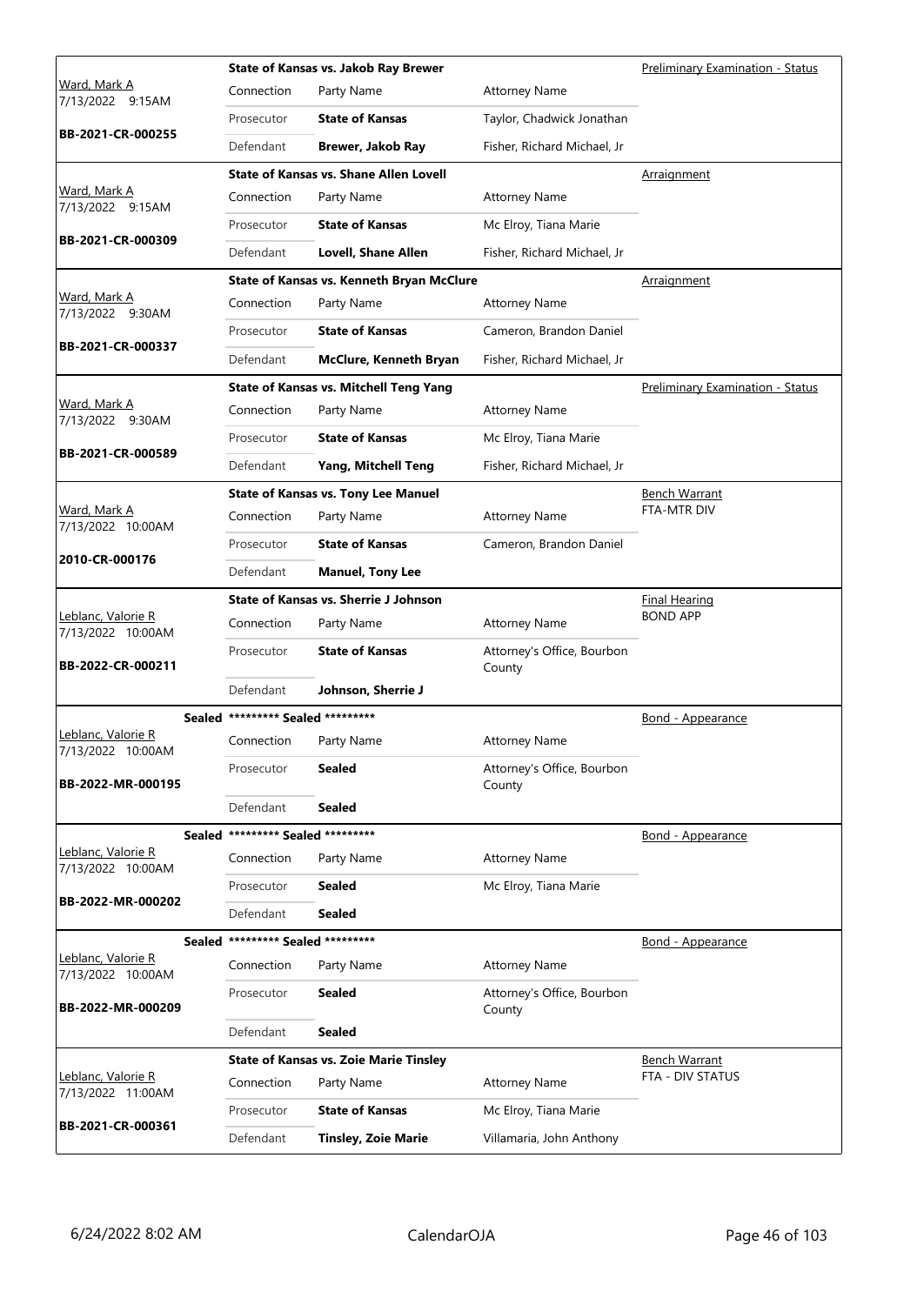|                                         | Sealed ********* Sealed ********* |                                                |                                      | First Appearance         |
|-----------------------------------------|-----------------------------------|------------------------------------------------|--------------------------------------|--------------------------|
| Leblanc, Valorie R<br>7/13/2022 11:00AM | Connection                        | Party Name                                     | <b>Attorney Name</b>                 |                          |
| BB-2022-MR-000190                       | Prosecutor                        | Sealed                                         | Attorney's Office, Bourbon<br>County |                          |
|                                         | Defendant                         | Sealed                                         |                                      |                          |
|                                         | Sealed ********* Sealed ********* |                                                |                                      | <b>Bond - Appearance</b> |
| Leblanc, Valorie R<br>7/13/2022 11:00AM | Connection                        | Party Name                                     | <b>Attorney Name</b>                 |                          |
| BB-2022-MR-000192                       | Prosecutor                        | <b>Sealed</b>                                  | Attorney's Office, Bourbon<br>County |                          |
|                                         | Defendant                         | <b>Sealed</b>                                  |                                      |                          |
|                                         |                                   | State of Kansas vs. Amanda Kay Wright          |                                      | <b>Bench Warrant</b>     |
| Leblanc, Valorie R<br>7/13/2022 11:00AM | Connection                        | Party Name                                     | <b>Attorney Name</b>                 | FTA - 1ST APP            |
| BB-2022-TR-000064                       | Prosecutor                        | <b>State of Kansas</b>                         | Attorney's Office, Bourbon<br>County |                          |
|                                         | Defendant                         | Wright, Amanda Kay                             |                                      |                          |
|                                         |                                   | State of Kansas vs. Kathlina Ryan Rost         |                                      | <u>First Appearance</u>  |
| Leblanc, Valorie R<br>7/13/2022 11:00AM | Connection                        | Party Name                                     | <b>Attorney Name</b>                 |                          |
|                                         | Prosecutor                        | <b>State of Kansas</b>                         | Mc Elroy, Tiana Marie                |                          |
| BB-2022-TR-000094                       | Defendant                         | Rost, Kathlina Ryan                            |                                      |                          |
|                                         |                                   | <b>State of Kansas vs. Max Conner Griffin</b>  |                                      | <b>Bench Trial</b>       |
| Leblanc, Valorie R<br>7/13/2022 1:00PM  | Connection                        | Party Name                                     | <b>Attorney Name</b>                 | IN PERSON                |
|                                         | Prosecutor                        | <b>State of Kansas</b>                         | Mc Elroy, Tiana Marie                |                          |
| BB-2021-CR-000126                       | Defendant                         | <b>Griffin, Max Conner</b>                     | Gregory, Gilbert Ernest              |                          |
|                                         |                                   | <b>State of Kansas vs. Robert Paul Bruce</b>   |                                      | Sentencing               |
| Ward, Mark A<br>7/13/2022 1:30PM        | Connection                        | Party Name                                     | <b>Attorney Name</b>                 |                          |
| BB-2021-CR-000281                       | Prosecutor                        | <b>State of Kansas</b>                         | Mc Elroy, Tiana Marie                |                          |
|                                         | Defendant                         | <b>Bruce, Robert Paul</b>                      | Villamaria, John Anthony             |                          |
|                                         |                                   | <b>State of Kansas vs. Kenneth Ray Sharp</b>   |                                      | <u>Sentencing</u>        |
| Ward, Mark A<br>7/13/2022 1:45PM        | Connection                        | Party Name                                     | <b>Attorney Name</b>                 |                          |
| 2020-CR-000212                          | Prosecutor                        | <b>State of Kansas</b>                         | Attorney's Office, Bourbon<br>County |                          |
|                                         | Defendant                         | Sharp, Kenneth Ray                             | Villamaria, John Anthony             |                          |
|                                         |                                   | State of Kansas vs. Ruben Eugene Grant         |                                      | Arraignment              |
| Ward, Mark A<br>7/13/2022 2:00PM        | Connection                        | Party Name                                     | <b>Attorney Name</b>                 |                          |
| 2020-CR-000135                          | Prosecutor                        | <b>State of Kansas</b>                         | Mc Elroy, Tiana Marie                |                          |
|                                         | Defendant                         | <b>Grant, Ruben Eugene</b>                     | Villamaria, John Anthony             |                          |
|                                         |                                   | <b>State of Kansas vs. Ruben Eugene Grant</b>  |                                      | Arraignment              |
| Ward, Mark A<br>7/13/2022 2:00PM        | Connection                        | Party Name                                     | <b>Attorney Name</b>                 |                          |
| 2020-CR-000152                          | Prosecutor                        | <b>State of Kansas</b>                         | Mc Elroy, Tiana Marie                |                          |
|                                         | Defendant                         | <b>Grant, Ruben Eugene</b>                     | Gregory, Gilbert Ernest              |                          |
|                                         |                                   | <b>State of Kansas vs. Trevor Shane Miller</b> |                                      | Arraignment              |
| Ward, Mark A<br>7/13/2022 2:00PM        | Connection                        | Party Name                                     | <b>Attorney Name</b>                 |                          |
| 2020-CR-000322                          | Prosecutor                        | <b>State of Kansas</b>                         | Mc Elroy, Tiana Marie                |                          |
|                                         | Defendant                         | <b>Miller, Trevor Shane</b>                    | Villamaria, John Anthony             |                          |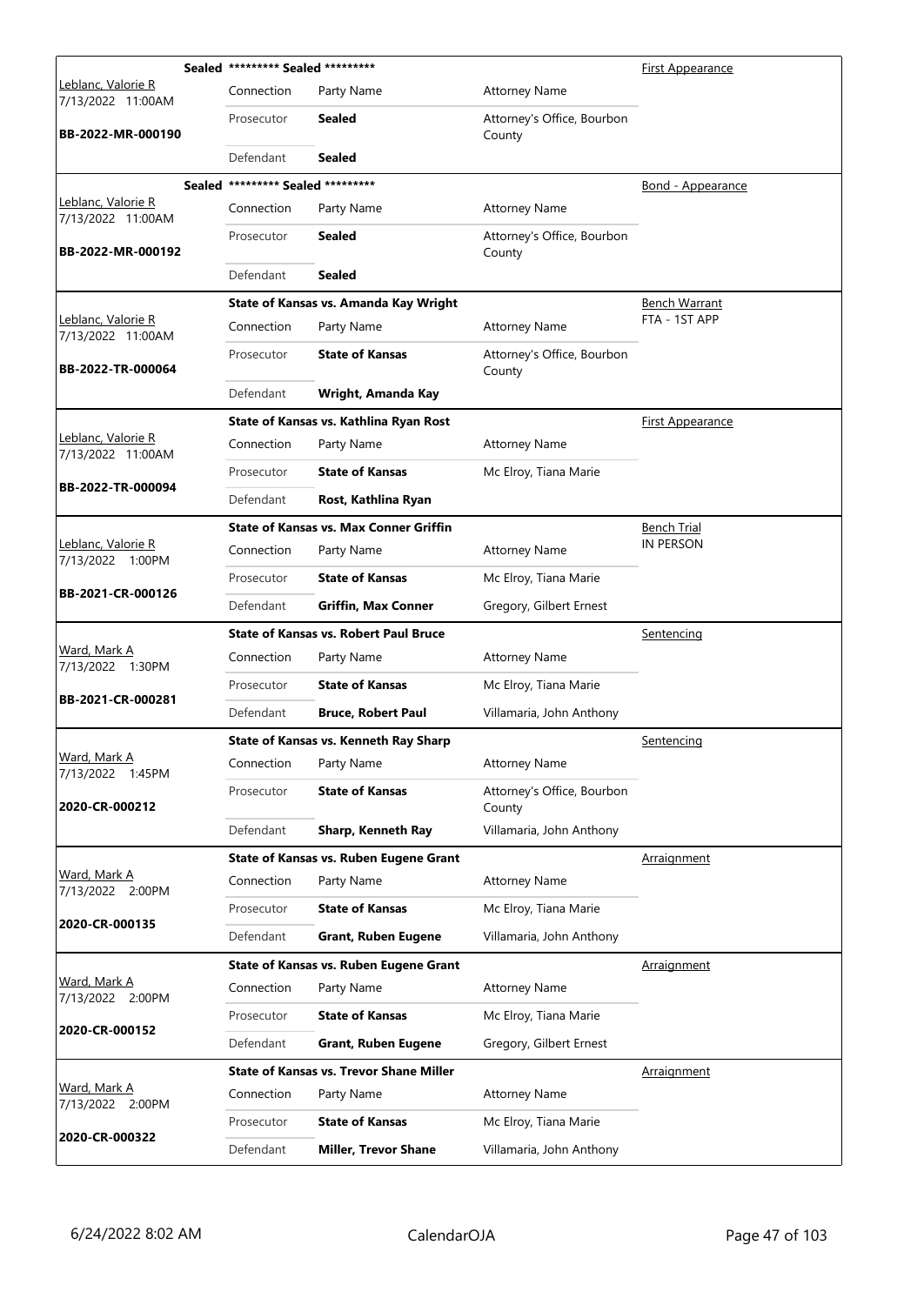|                                         |            | <b>State of Kansas vs. Trevor Shane Miller</b>     |                          | Arraignment                                  |
|-----------------------------------------|------------|----------------------------------------------------|--------------------------|----------------------------------------------|
| Ward, Mark A<br>7/13/2022 2:00PM        | Connection | Party Name                                         | <b>Attorney Name</b>     |                                              |
|                                         | Prosecutor | <b>State of Kansas</b>                             | Mc Elroy, Tiana Marie    |                                              |
| 2020-TR-000227                          | Defendant  | <b>Miller, Trevor Shane</b>                        | Villamaria, John Anthony |                                              |
|                                         |            | <b>State of Kansas vs. Robert Paul Bruce</b>       |                          | Plea Hearing                                 |
| Leblanc, Valorie R<br>7/13/2022 2:00PM  | Connection | Party Name                                         | <b>Attorney Name</b>     |                                              |
|                                         | Prosecutor | <b>State of Kansas</b>                             | Mc Elroy, Tiana Marie    |                                              |
| BB-2021-CR-000511                       | Defendant  | <b>Bruce, Robert Paul</b>                          | Tecchio, Terra Lyn       |                                              |
|                                         |            | <b>State of Kansas vs. Shane Eugene Dieker</b>     |                          | <u>Arraignment</u>                           |
| Ward, Mark A<br>7/13/2022 2:15PM        | Connection | Party Name                                         | <b>Attorney Name</b>     |                                              |
|                                         | Prosecutor | <b>State of Kansas</b>                             | Mc Elroy, Tiana Marie    |                                              |
| BB-2021-CR-000564                       | Defendant  | Dieker, Shane Eugene                               | Villamaria, John Anthony |                                              |
|                                         |            | <b>State of Kansas vs. Shane Eugene Dieker</b>     |                          | <b>Arraignment</b>                           |
| Ward, Mark A<br>7/13/2022 2:15PM        | Connection | Party Name                                         | <b>Attorney Name</b>     |                                              |
|                                         | Prosecutor | <b>State of Kansas</b>                             | Mc Elroy, Tiana Marie    |                                              |
| BB-2021-CR-000572                       | Defendant  | Dieker, Shane Eugene                               | Villamaria, John Anthony |                                              |
|                                         |            | <b>State of Kansas vs. Jeremy Glenn Steeley</b>    |                          | <u>Arraignment</u>                           |
| Ward, Mark A<br>7/13/2022 2:25PM        | Connection | Party Name                                         | <b>Attorney Name</b>     |                                              |
| 2020-CR-000504                          | Prosecutor | <b>State of Kansas</b>                             | Mc Elroy, Tiana Marie    |                                              |
|                                         | Defendant  | <b>Steeley, Jeremy Glenn</b>                       | Villamaria, John Anthony |                                              |
|                                         |            | State of Kansas vs. Cassandra LeeAnn Wells         | <b>Bench Trial</b>       |                                              |
| Leblanc, Valorie R<br>7/13/2022 2:30PM  | Connection | Party Name                                         | <b>Attorney Name</b>     |                                              |
|                                         | Prosecutor | <b>State of Kansas</b>                             | Cameron, Brandon Daniel  |                                              |
| BB-2021-CR-000253                       | Defendant  | Wells, Cassandra LeeAnn                            | Tecchio, Terra Lyn       |                                              |
|                                         |            | <b>State of Kansas vs. Lee Roy Reeves</b>          | Plea Hearing             |                                              |
| Ward, Mark A<br>7/14/2022 9:00AM        | Connection | Party Name                                         | <b>Attorney Name</b>     |                                              |
|                                         | Prosecutor | <b>State of Kansas</b>                             | Mc Elroy, Tiana Marie    |                                              |
| BB-2021-CR-000084                       | Defendant  | <b>Reeves, Lee Roy</b>                             | Manbeck, Jacob Thomas    |                                              |
|                                         |            | <b>State of Kansas vs. Brett Lee Beerbower</b>     |                          | Sentencing                                   |
| <u>Ward, Mark A</u><br>7/14/2022 9:00AM | Connection | Party Name                                         | <b>Attorney Name</b>     |                                              |
|                                         | Prosecutor | <b>State of Kansas</b>                             | Mc Elroy, Tiana Marie    |                                              |
| BB-2021-CR-000216                       | Defendant  | <b>Beerbower, Brett Lee</b>                        | Manbeck, Jacob Thomas    |                                              |
|                                         |            | <b>State of Kansas vs. Lee Roy Reeves</b>          |                          | Arraignment                                  |
| Ward, Mark A<br>7/14/2022 9:00AM        | Connection | Party Name                                         | <b>Attorney Name</b>     |                                              |
| BB-2021-CR-000478                       | Prosecutor | <b>State of Kansas</b>                             | Cameron, Brandon Daniel  |                                              |
|                                         | Defendant  | <b>Reeves, Lee Roy</b>                             | Manbeck, Jacob Thomas    |                                              |
|                                         |            | <b>State of Kansas vs. Erickson Samuel-Barreos</b> |                          | <b>Probation - Violation</b>                 |
| Ward, Mark A<br>7/14/2022 9:15AM        | Connection | Party Name                                         | <b>Attorney Name</b>     | First Appearance - Interpreter David<br>Loza |
|                                         |            |                                                    |                          |                                              |
| 2019-CR-000640                          | Prosecutor | <b>State of Kansas</b>                             | Mc Elroy, Tiana Marie    |                                              |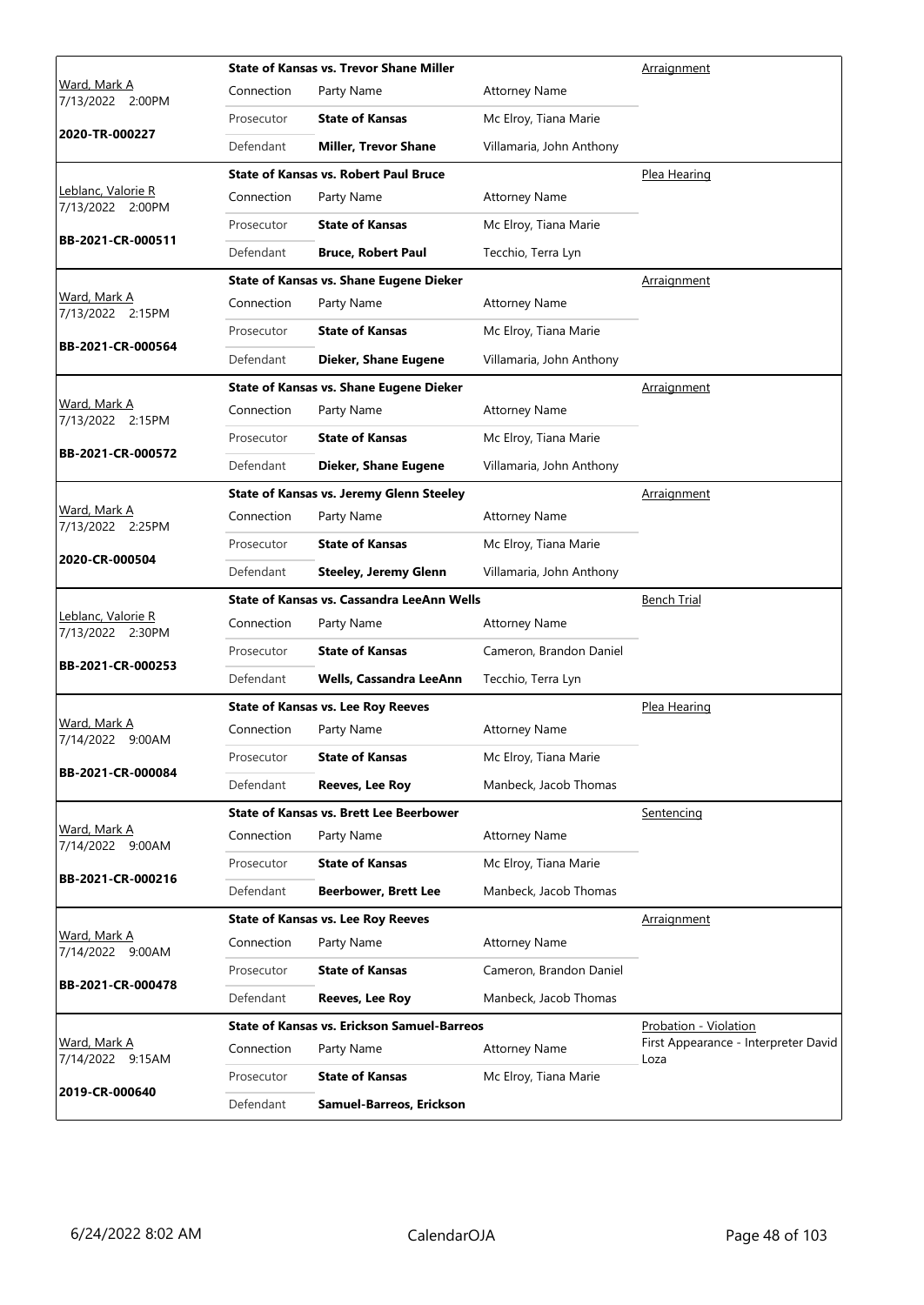|                                         |               |                                   | State of Kansas vs. Clarence Omar Laroche Jr       |                           | <b>Scheduling Conference</b>                 |
|-----------------------------------------|---------------|-----------------------------------|----------------------------------------------------|---------------------------|----------------------------------------------|
| Ward, Mark A<br>7/14/2022 9:15AM        |               | Connection                        | Party Name                                         | <b>Attorney Name</b>      | to set Jury Trial                            |
|                                         |               | Prosecutor                        | <b>State of Kansas</b>                             | Mc Elroy, Tiana Marie     |                                              |
| 2019-CR-000707                          |               | Defendant                         | Laroche, Clarence Omar, Jr Manbeck, Jacob Thomas   |                           |                                              |
|                                         |               |                                   | State of Kansas vs. Clarence Omar Laroche, JR      |                           | <b>Scheduling Conference</b>                 |
| <u>Ward, Mark A</u><br>7/14/2022 9:15AM |               | Connection                        | Party Name                                         | <b>Attorney Name</b>      | to set Jury Trial                            |
|                                         |               | Prosecutor                        | <b>State of Kansas</b>                             | Mc Elroy, Tiana Marie     |                                              |
| 2020-CR-000235                          |               | Defendant                         | Laroche, Clarence Omar, Jr Manbeck, Jacob Thomas   |                           |                                              |
|                                         |               |                                   | <b>State of Kansas vs. Erickson Samuel-Barreos</b> |                           | Probation - Violation                        |
| Ward, Mark A<br>7/14/2022 9:15AM        |               | Connection                        | Party Name                                         | <b>Attorney Name</b>      | First Appearance - Interpreter David<br>Loza |
|                                         |               | Prosecutor                        | <b>State of Kansas</b>                             | Taylor, Chadwick Jonathan |                                              |
| BB-2021-CR-000140                       |               | Defendant                         | Samuel-Barreos, Erickson                           | Manbeck, Jacob Thomas     |                                              |
|                                         |               | Sealed ********* Sealed ********* |                                                    |                           | Disposition                                  |
| Harth, Amy<br>7/14/2022 12:45PM         |               | Connection                        | Party Name                                         | <b>Attorney Name</b>      |                                              |
| BB-2022-JC-000019                       |               | Child in Need<br>of Care          | <b>Sealed</b>                                      | Bolton, Andrew Lee        |                                              |
|                                         |               | Petitioner                        | <b>Sealed</b>                                      | Cameron, Brandon Daniel   |                                              |
|                                         |               | Guardian Ad<br>Litem              | <b>Sealed</b>                                      |                           |                                              |
|                                         |               | Sealed ********* Sealed ********* |                                                    |                           | Disposition                                  |
| Harth, Amy<br>7/14/2022 12:45PM         |               | Connection                        | Party Name                                         | <b>Attorney Name</b>      |                                              |
| BB-2022-JC-000020                       |               | Child in Need<br>of Care          | <b>Sealed</b>                                      | Bolton, Andrew Lee        |                                              |
|                                         |               | Petitioner                        | <b>Sealed</b>                                      | Cameron, Brandon Daniel   |                                              |
|                                         |               | Guardian Ad<br>Litem              | <b>Sealed</b>                                      |                           |                                              |
|                                         |               | Sealed ********* Sealed ********* |                                                    |                           | <b>Adjudication - Court</b>                  |
| <u>Harth, Amv</u><br>7/14/2022 1:00PM   |               | Connection                        | Party Name                                         | <b>Attorney Name</b>      |                                              |
| BB-2022-JC-000031                       |               | Child in Need Sealed<br>of Care   |                                                    | Meyer, Angela Marie       |                                              |
|                                         |               | Petitioner                        | <b>Sealed</b>                                      | Cameron, Brandon Daniel   |                                              |
|                                         |               | Guardian Ad<br>Litem              | <b>Sealed</b>                                      |                           |                                              |
|                                         | <b>Sealed</b> | ********* Sealed *********        |                                                    |                           | Adjudication - Court                         |
| Harth, Amy<br>7/14/2022 1:00PM          |               | Connection                        | Party Name                                         | <b>Attorney Name</b>      |                                              |
| BB-2022-JC-000032                       |               | Child in Need<br>of Care          | <b>Sealed</b>                                      | Meyer, Angela Marie       |                                              |
|                                         |               | Petitioner                        | <b>Sealed</b>                                      | Cameron, Brandon Daniel   |                                              |
|                                         |               | Guardian Ad<br>Litem              | <b>Sealed</b>                                      |                           |                                              |
|                                         |               | Sealed ********* Sealed ********* |                                                    |                           | <b>Review Hearing</b>                        |
| Harth, Amy<br>7/14/2022 1:15PM          |               | Connection                        | Party Name                                         | <b>Attorney Name</b>      |                                              |
| 2019-JC-000075                          |               | Child in Need<br>of Care          | Sealed                                             | Meyer, Angela Marie       |                                              |
|                                         |               | Petitioner                        | <b>Sealed</b>                                      | Cameron, Brandon Daniel   |                                              |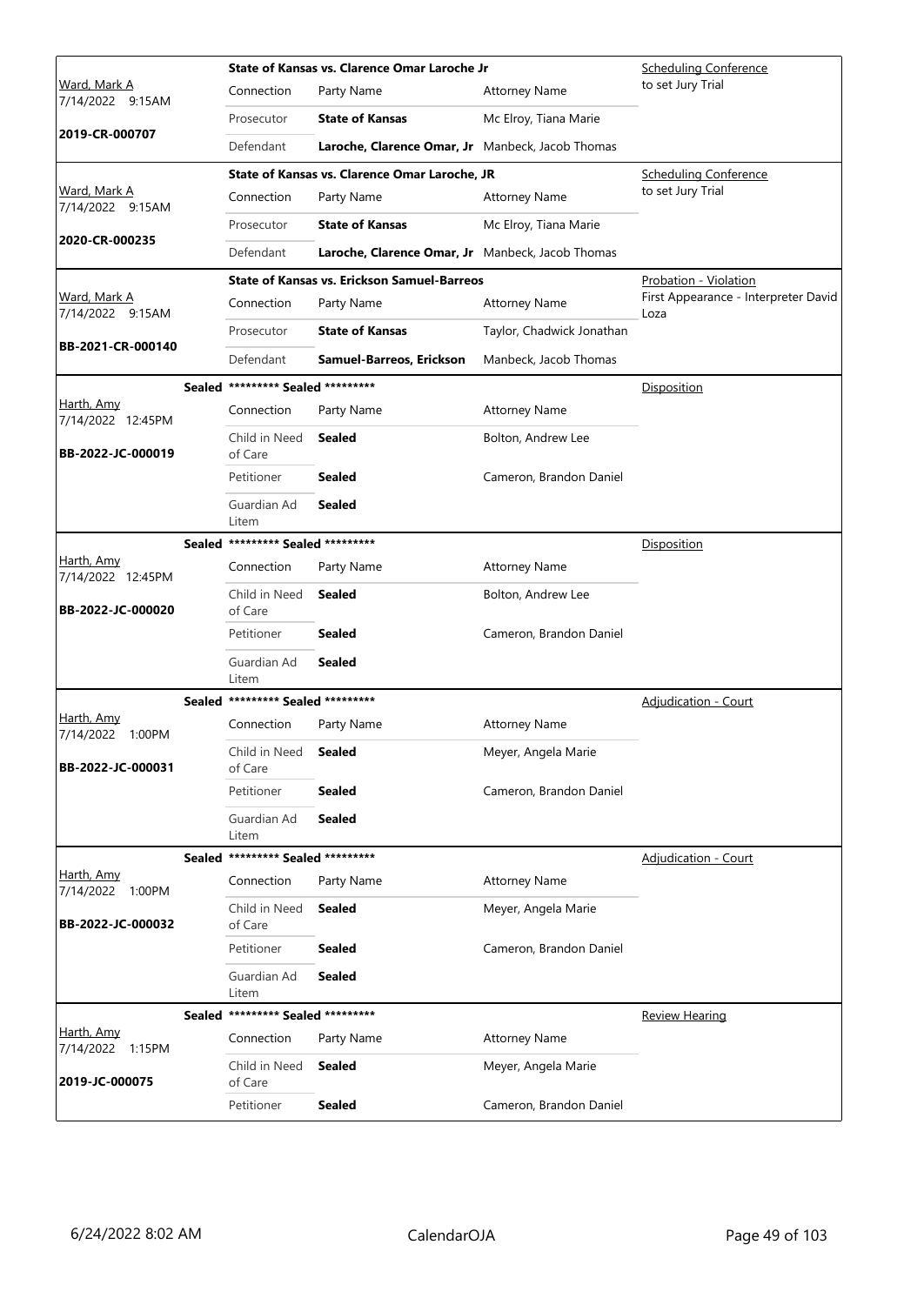|                                  | Sealed ********* Sealed ********* |                                         |                         | Review Hearing              |
|----------------------------------|-----------------------------------|-----------------------------------------|-------------------------|-----------------------------|
| Harth, Amy<br>7/14/2022 1:15PM   | Connection                        | Party Name                              | <b>Attorney Name</b>    |                             |
| BB-2021-JC-000020                | Child in Need<br>of Care          | <b>Sealed</b>                           | Hartley, Geri Lynne     |                             |
|                                  | Petitioner                        | <b>Sealed</b>                           | Cameron, Brandon Daniel |                             |
|                                  | Guardian Ad<br>Litem              | <b>Sealed</b>                           |                         |                             |
|                                  | Sealed ********* Sealed ********* |                                         |                         | Adjudication - Court        |
| Harth, Amy<br>7/14/2022 1:15PM   | Connection                        | Party Name                              | <b>Attorney Name</b>    | (3)                         |
| BB-2022-JC-000023                | Child in Need<br>of Care          | Sealed                                  | Meyer, Angela Marie     |                             |
|                                  | Petitioner                        | <b>Sealed</b>                           | Cameron, Brandon Daniel |                             |
|                                  | Guardian Ad<br>Litem              | <b>Sealed</b>                           |                         |                             |
|                                  | Sealed ********* Sealed ********* |                                         |                         | <b>Adjudication - Court</b> |
| Harth, Amy<br>7/14/2022 1:15PM   | Connection                        | Party Name                              | <b>Attorney Name</b>    | (3)                         |
| BB-2022-JC-000024                | Child in Need<br>of Care          | Sealed                                  | Meyer, Angela Marie     |                             |
|                                  | Petitioner                        | <b>Sealed</b>                           | Cameron, Brandon Daniel |                             |
|                                  | Sealed ********* Sealed ********* |                                         |                         | <b>Adjudication - Court</b> |
| Harth, Amy<br>7/14/2022 1:15PM   | Connection                        | Party Name                              | <b>Attorney Name</b>    | (3)                         |
| BB-2022-JC-000025                | Child in Need<br>of Care          | <b>Sealed</b>                           | Meyer, Angela Marie     |                             |
|                                  | Petitioner                        | <b>Sealed</b>                           | Cameron, Brandon Daniel |                             |
|                                  | Guardian Ad<br>Litem              | <b>Sealed</b>                           |                         |                             |
|                                  |                                   | State of Kansas vs. Edward A OBryan Jr  |                         | <b>Pretrial Conference</b>  |
| Ward, Mark A<br>7/14/2022 1:30PM | Connection                        | Party Name                              | <b>Attorney Name</b>    |                             |
| 2019-CR-000261                   | Prosecutor                        | <b>State of Kansas</b>                  | Mc Elroy, Tiana Marie   |                             |
|                                  | Defendant                         | OBryan, Edward A, Jr                    | Manbeck, Jacob Thomas   |                             |
|                                  |                                   | State of Kansas vs. Edward A OBryan Jr  |                         | <b>Pretrial Conference</b>  |
| Ward, Mark A<br>7/14/2022 1:30PM | Connection                        | Party Name                              | <b>Attorney Name</b>    |                             |
| 2019-CR-000274                   | Prosecutor                        | <b>State of Kansas</b>                  | Mc Elroy, Tiana Marie   |                             |
|                                  | Defendant                         | OBryan, Edward A, Jr                    | Manbeck, Jacob Thomas   |                             |
|                                  |                                   | State of Kansas vs. Edward A OBryan, JR |                         | <b>Pretrial Conference</b>  |
| Ward, Mark A<br>7/14/2022 1:30PM | Connection                        | Party Name                              | <b>Attorney Name</b>    |                             |
| 2019-CR-000277                   | Prosecutor                        | <b>State of Kansas</b>                  | Mc Elroy, Tiana Marie   |                             |
|                                  | Defendant                         | OBryan, Edward A, Jr                    | Manbeck, Jacob Thomas   |                             |
|                                  | Sealed ********* Sealed ********* |                                         |                         | <b>Review Hearing</b>       |
| Harth, Amy<br>7/14/2022 1:30PM   | Connection                        | Party Name                              | <b>Attorney Name</b>    |                             |
| 2019-JC-000072                   | Child in Need<br>of Care          | <b>Sealed</b>                           | Gregory, Gilbert Ernest |                             |
|                                  | Petitioner                        | <b>Sealed</b>                           | Cameron, Brandon Daniel |                             |
|                                  | Sealed ********* Sealed ********* |                                         |                         | <b>Review Hearing</b>       |
| Harth, Amy<br>7/14/2022 1:30PM   | Connection                        | Party Name                              | <b>Attorney Name</b>    |                             |
| 2020-JC-000042                   | Child in Need<br>of Care          | <b>Sealed</b>                           | Gregory, Gilbert Ernest |                             |
|                                  | Petitioner                        | <b>Sealed</b>                           | Cameron, Brandon Daniel |                             |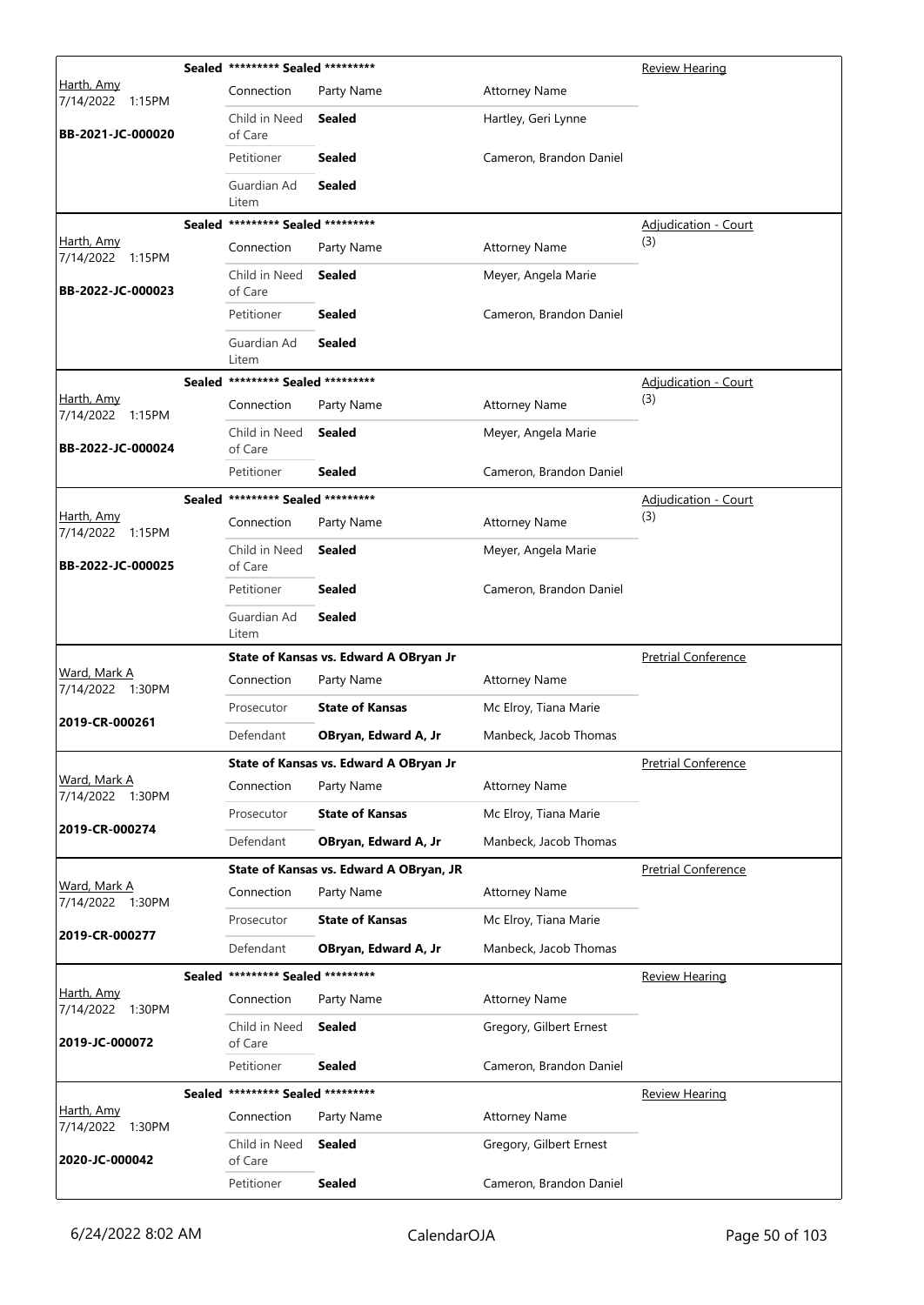|                                  |        |                                   | <b>State of Kansas vs. Nicole Ann Kinder</b> |                           | Sentencing                     |
|----------------------------------|--------|-----------------------------------|----------------------------------------------|---------------------------|--------------------------------|
| Ward, Mark A<br>7/14/2022 1:30PM |        | Connection                        | Party Name                                   | <b>Attorney Name</b>      |                                |
|                                  |        | Prosecutor                        | <b>State of Kansas</b>                       | Taylor, Chadwick Jonathan |                                |
| BB-2021-CR-000193                |        | Defendant                         | Kinder, Nicole Ann                           | Manbeck, Jacob Thomas     |                                |
|                                  |        | Sealed ********* Sealed ********* |                                              |                           | <b>Review Hearing</b>          |
| Harth, Amy<br>7/14/2022 1:45PM   |        | Connection                        | Party Name                                   | <b>Attorney Name</b>      |                                |
| 2019-JC-000113                   |        | Child in Need<br>of Care          | Sealed                                       | Meyer, Angela Marie       |                                |
|                                  |        | Petitioner                        | <b>Sealed</b>                                | Cameron, Brandon Daniel   |                                |
|                                  |        | Sealed ********* Sealed ********* |                                              |                           | <b>Post-Termination Review</b> |
| Harth, Amy<br>7/14/2022 2:00PM   |        | Connection                        | Party Name                                   | <b>Attorney Name</b>      |                                |
| 2016-JC-000048                   |        | Child in Need<br>of Care          | <b>Sealed</b>                                | Meyer, Angela Marie       |                                |
|                                  |        | Petitioner                        | <b>Sealed</b>                                | Cameron, Brandon Daniel   |                                |
|                                  |        | Sealed ********* Sealed ********* |                                              |                           | <b>Post-Termination Review</b> |
| Harth, Amy<br>7/14/2022 2:00PM   |        | Connection                        | Party Name                                   | <b>Attorney Name</b>      |                                |
| 2016-JC-000049                   |        | Child in Need<br>of Care          | Sealed                                       | Meyer, Angela Marie       |                                |
|                                  |        | Other Party                       | Sealed                                       | Bolt, Curtis E.           |                                |
|                                  |        | Petitioner                        | <b>Sealed</b>                                | Cameron, Brandon Daniel   |                                |
|                                  |        | Sealed ********* Sealed ********* |                                              |                           | <b>Adjudication - Court</b>    |
| Harth, Amy<br>7/14/2022 2:15PM   |        | Connection                        | Party Name                                   | <b>Attorney Name</b>      |                                |
| BB-2022-JC-000028                |        | Child in Need<br>of Care          | <b>Sealed</b>                                | Gregory, Gilbert Ernest   |                                |
|                                  |        | Petitioner                        | <b>Sealed</b>                                | Cameron, Brandon Daniel   |                                |
|                                  |        | Guardian Ad<br>Litem              | <b>Sealed</b>                                |                           |                                |
|                                  |        | Sealed ********* Sealed ********* |                                              |                           | <b>Adjudication - Court</b>    |
| Harth, Amy<br>7/14/2022 2:15PM   |        | Connection                        | Party Name                                   | <b>Attorney Name</b>      |                                |
| BB-2022-JC-000029                |        | Child in Need<br>of Care          | <b>Sealed</b>                                | Gregory, Gilbert Ernest   |                                |
|                                  |        | Petitioner                        | <b>Sealed</b>                                | Cameron, Brandon Daniel   |                                |
|                                  |        | Guardian Ad<br>Litem              | <b>Sealed</b>                                |                           |                                |
|                                  |        | Sealed ********* Sealed ********* |                                              |                           | <b>Adjudication - Court</b>    |
| Harth, Amy<br>7/14/2022 2:15PM   |        | Connection                        | Party Name                                   | <b>Attorney Name</b>      |                                |
| BB-2022-JC-000030                |        | Child in Need<br>of Care          | <b>Sealed</b>                                | Gregory, Gilbert Ernest   |                                |
|                                  |        | Petitioner                        | <b>Sealed</b>                                | Cameron, Brandon Daniel   |                                |
|                                  |        | Guardian Ad<br>Litem              | <b>Sealed</b>                                |                           |                                |
|                                  | Sealed | ********* Sealed *********        |                                              |                           | <b>Review Hearing</b>          |
| Harth, Amy<br>7/14/2022 2:30PM   |        | Connection                        | Party Name                                   | <b>Attorney Name</b>      |                                |
| BB-2021-JC-000024                |        | Child in Need<br>of Care          | <b>Sealed</b>                                | Bolton, Andrew Lee        |                                |
|                                  |        | Petitioner                        | <b>Sealed</b>                                | Cameron, Brandon Daniel   |                                |
|                                  |        | Guardian Ad<br>Litem              | <b>Sealed</b>                                |                           |                                |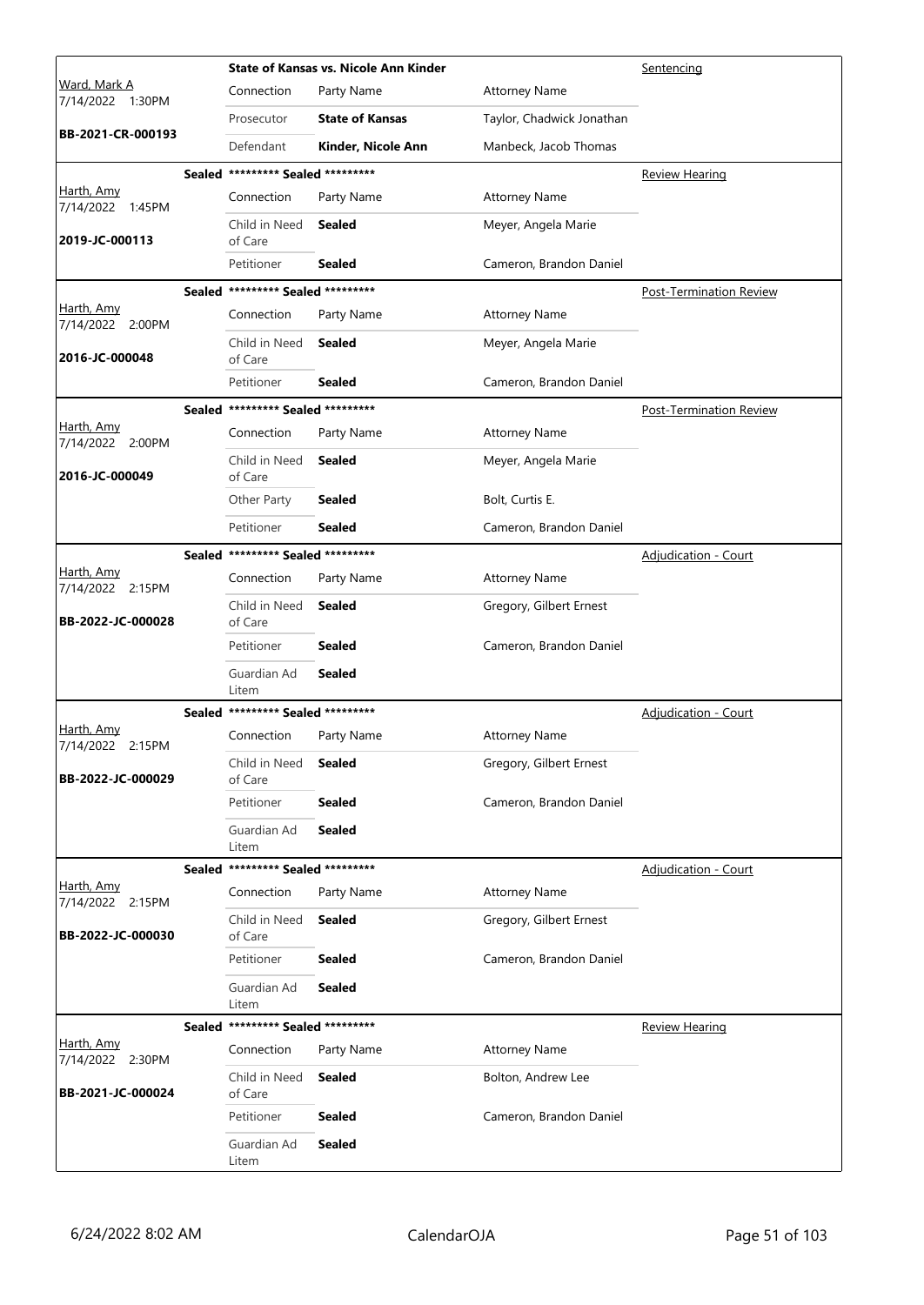|                                | Sealed ********* Sealed ********* |               |                         | Informal Supervision - Review 1        |
|--------------------------------|-----------------------------------|---------------|-------------------------|----------------------------------------|
| Harth, Amy<br>7/14/2022 2:45PM | Connection                        | Party Name    | <b>Attorney Name</b>    |                                        |
| BB-2021-JC-000034              | Child in Need<br>of Care          | <b>Sealed</b> | Meyer, Angela Marie     |                                        |
|                                | Petitioner                        | <b>Sealed</b> | Cameron, Brandon Daniel |                                        |
|                                | Guardian Ad<br>Litem              | <b>Sealed</b> |                         |                                        |
|                                | Sealed ********* Sealed ********* |               |                         | <b>Adjudication - Court</b>            |
| Harth, Amy<br>7/14/2022 3:00PM | Connection                        | Party Name    | <b>Attorney Name</b>    | (2)                                    |
| BB-2022-JC-000005              | Child in Need<br>of Care          | <b>Sealed</b> | Bolton, Andrew Lee      |                                        |
|                                | Petitioner                        | <b>Sealed</b> | Cameron, Brandon Daniel |                                        |
|                                | Guardian Ad<br>Litem              | <b>Sealed</b> |                         |                                        |
|                                | Sealed ********* Sealed ********* |               |                         | <b>Informal Supervision - Review 1</b> |
| Harth, Amy<br>7/14/2022 3:15PM | Connection                        | Party Name    | <b>Attorney Name</b>    |                                        |
| BB-2021-JC-000040              | Child in Need<br>of Care          | <b>Sealed</b> | Meyer, Angela Marie     |                                        |
|                                | Petitioner                        | <b>Sealed</b> | Cameron, Brandon Daniel |                                        |
|                                | Sealed ********* Sealed ********* |               |                         | <b>Review Hearing</b>                  |
| Harth, Amy<br>7/14/2022 3:30PM | Connection                        | Party Name    | <b>Attorney Name</b>    |                                        |
| 2019-JC-000078                 | Child in Need<br>of Care          | <b>Sealed</b> | Gregory, Gilbert Ernest |                                        |
|                                | Petitioner                        | Sealed        | Cameron, Brandon Daniel |                                        |
|                                | Sealed ********* Sealed ********* |               |                         | <b>Termination Parental Rights</b>     |
| Harth, Amy<br>7/14/2022 3:30PM | Connection                        | Party Name    | <b>Attorney Name</b>    |                                        |
| 2019-JC-000078                 | Child in Need<br>of Care          | Sealed        | Gregory, Gilbert Ernest |                                        |
|                                | Petitioner                        | Sealed        | Cameron, Brandon Daniel |                                        |
|                                | Sealed ********* Sealed ********* |               |                         | <b>Review Hearing</b>                  |
| Harth, Amy<br>7/14/2022 3:30PM | Connection                        | Party Name    | <b>Attorney Name</b>    |                                        |
| 2019-JC-000079                 | Child in Need<br>of Care          | <b>Sealed</b> | Gregory, Gilbert Ernest |                                        |
|                                | Petitioner                        | <b>Sealed</b> | Cameron, Brandon Daniel |                                        |
|                                | Sealed ********* Sealed ********* |               |                         | <b>Termination Parental Rights</b>     |
| Harth, Amy<br>7/14/2022 3:30PM | Connection                        | Party Name    | <b>Attorney Name</b>    |                                        |
| 2019-JC-000079                 | Child in Need<br>of Care          | <b>Sealed</b> | Gregory, Gilbert Ernest |                                        |
|                                | Petitioner                        | <b>Sealed</b> | Cameron, Brandon Daniel |                                        |
|                                | Sealed ********* Sealed ********* |               |                         | <b>Review Hearing</b>                  |
| Harth, Amy<br>7/14/2022 3:30PM | Connection                        | Party Name    | <b>Attorney Name</b>    |                                        |
| 2019-JC-000080                 | Child in Need<br>of Care          | Sealed        | Gregory, Gilbert Ernest |                                        |
|                                | Petitioner                        | <b>Sealed</b> | Cameron, Brandon Daniel |                                        |
|                                | Sealed ********* Sealed ********* |               |                         | <b>Termination Parental Rights</b>     |
| Harth, Amy<br>7/14/2022 3:30PM | Connection                        | Party Name    | <b>Attorney Name</b>    |                                        |
| 2019-JC-000080                 | Child in Need<br>of Care          | Sealed        | Gregory, Gilbert Ernest |                                        |
|                                | Petitioner                        | <b>Sealed</b> | Cameron, Brandon Daniel |                                        |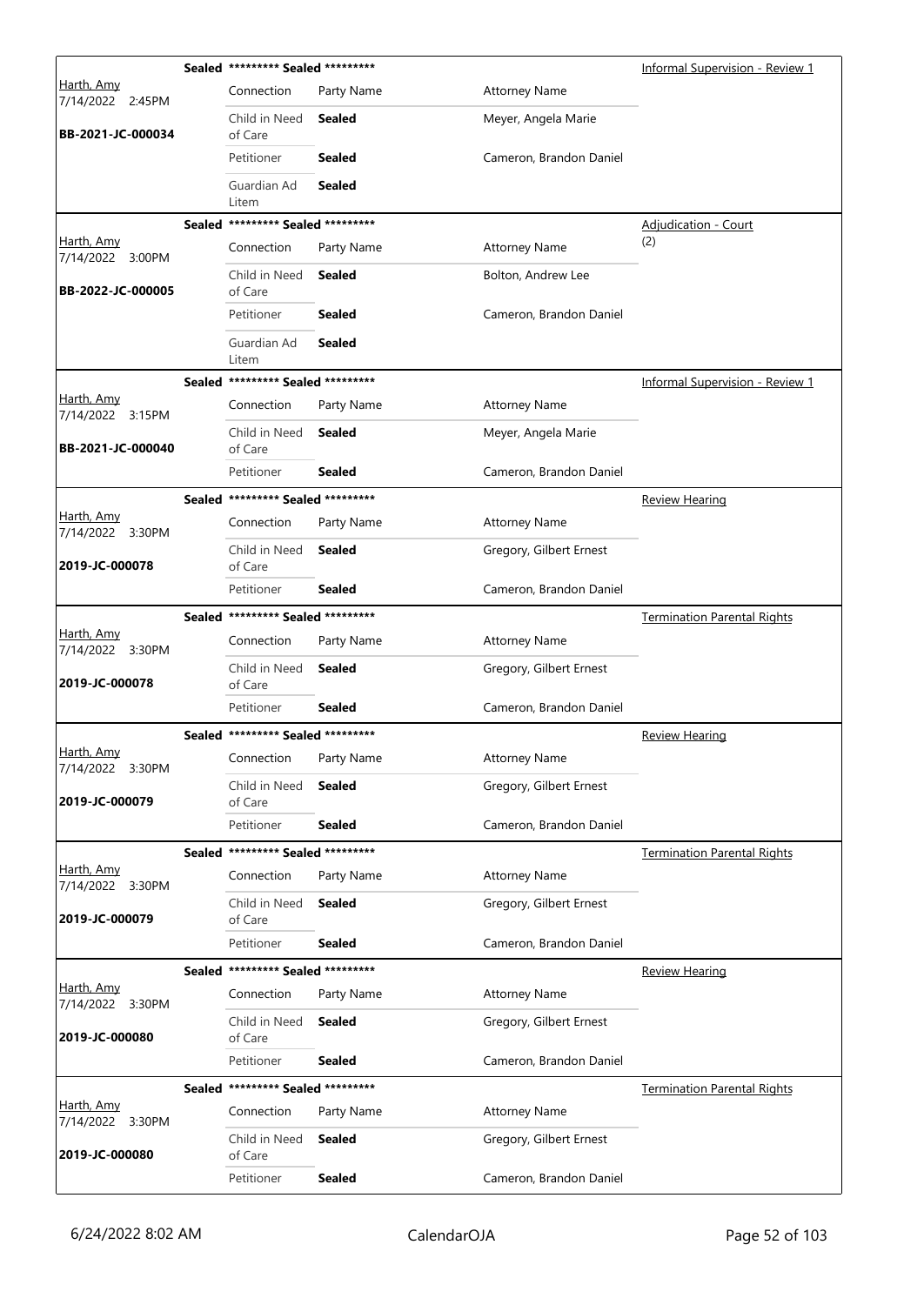|                                       |        | Sealed ********* Sealed ********* |               |                         | <b>Review Hearing</b>              |
|---------------------------------------|--------|-----------------------------------|---------------|-------------------------|------------------------------------|
| Harth, Amy<br>7/14/2022 3:30PM        |        | Connection                        | Party Name    | <b>Attorney Name</b>    |                                    |
| 2019-JC-000081                        |        | Child in Need<br>of Care          | Sealed        | Gregory, Gilbert Ernest |                                    |
|                                       |        | Petitioner                        | <b>Sealed</b> | Cameron, Brandon Daniel |                                    |
|                                       |        | Sealed ********* Sealed ********* |               |                         | <b>Termination Parental Rights</b> |
| Harth, Amy<br>7/14/2022 3:30PM        |        | Connection                        | Party Name    | <b>Attorney Name</b>    |                                    |
| 2019-JC-000081                        |        | Child in Need<br>of Care          | Sealed        | Gregory, Gilbert Ernest |                                    |
|                                       |        | Petitioner                        | <b>Sealed</b> | Cameron, Brandon Daniel |                                    |
|                                       |        | Sealed ********* Sealed ********* |               |                         | <u>Review Hearing</u>              |
| Harth, Amy<br>7/14/2022 3:30PM        |        | Connection                        | Party Name    | <b>Attorney Name</b>    |                                    |
| 2019-JC-000082                        |        | Child in Need<br>of Care          | Sealed        | Gregory, Gilbert Ernest |                                    |
|                                       |        | Petitioner                        | Sealed        | Cameron, Brandon Daniel |                                    |
|                                       |        | Sealed ********* Sealed ********* |               |                         | <b>Termination Parental Rights</b> |
| Harth, Amy<br>7/14/2022 3:30PM        |        | Connection                        | Party Name    | <b>Attorney Name</b>    |                                    |
| 2019-JC-000082                        |        | Child in Need<br>of Care          | Sealed        | Gregory, Gilbert Ernest |                                    |
|                                       |        | Petitioner                        | Sealed        | Cameron, Brandon Daniel |                                    |
|                                       |        | Sealed ********* Sealed ********* |               |                         | <b>Review Hearing</b>              |
| Harth, Amy<br>7/14/2022 3:45PM        |        | Connection                        | Party Name    | <b>Attorney Name</b>    |                                    |
| BB-2021-JC-000001                     |        | Child in Need<br>of Care          | <b>Sealed</b> | Gregory, Gilbert Ernest |                                    |
|                                       |        | Petitioner                        | Sealed        | Cameron, Brandon Daniel |                                    |
|                                       |        | Guardian Ad<br>Litem              | <b>Sealed</b> |                         |                                    |
|                                       |        | Sealed ********* Sealed ********* |               |                         | <b>Review Hearing</b>              |
| <u>Harth, Amy</u><br>7/14/2022 3:45PM |        | Connection                        | Party Name    | <b>Attorney Name</b>    |                                    |
| BB-2021-JC-000002                     |        | Child in Need<br>of Care          | <b>Sealed</b> | Gregory, Gilbert Ernest |                                    |
|                                       |        | Petitioner                        | <b>Sealed</b> | Cameron, Brandon Daniel |                                    |
|                                       |        | Guardian Ad<br>Litem              | Sealed        |                         |                                    |
|                                       |        | Sealed ********* Sealed ********* |               |                         | <b>Review Hearing</b>              |
| Harth, Amy<br>7/14/2022 4:00PM        |        | Connection                        | Party Name    | <b>Attorney Name</b>    |                                    |
| BB-2021-JC-000032                     |        | Child in Need<br>of Care          | <b>Sealed</b> | Bolton, Andrew Lee      |                                    |
|                                       |        | Petitioner                        | <b>Sealed</b> | Cameron, Brandon Daniel |                                    |
|                                       |        | Guardian Ad<br>Litem              | <b>Sealed</b> |                         |                                    |
|                                       | Sealed | ********* Sealed *********        |               |                         | Permanency - 2                     |
| <u>Harth, Amv</u><br>7/14/2022 4:15PM |        | Connection                        | Party Name    | <b>Attorney Name</b>    |                                    |
| BB-2020-JC-000066                     |        | Child in Need<br>of Care          | <b>Sealed</b> | Bolton, Andrew Lee      |                                    |
|                                       |        | Petitioner                        | <b>Sealed</b> | Cameron, Brandon Daniel |                                    |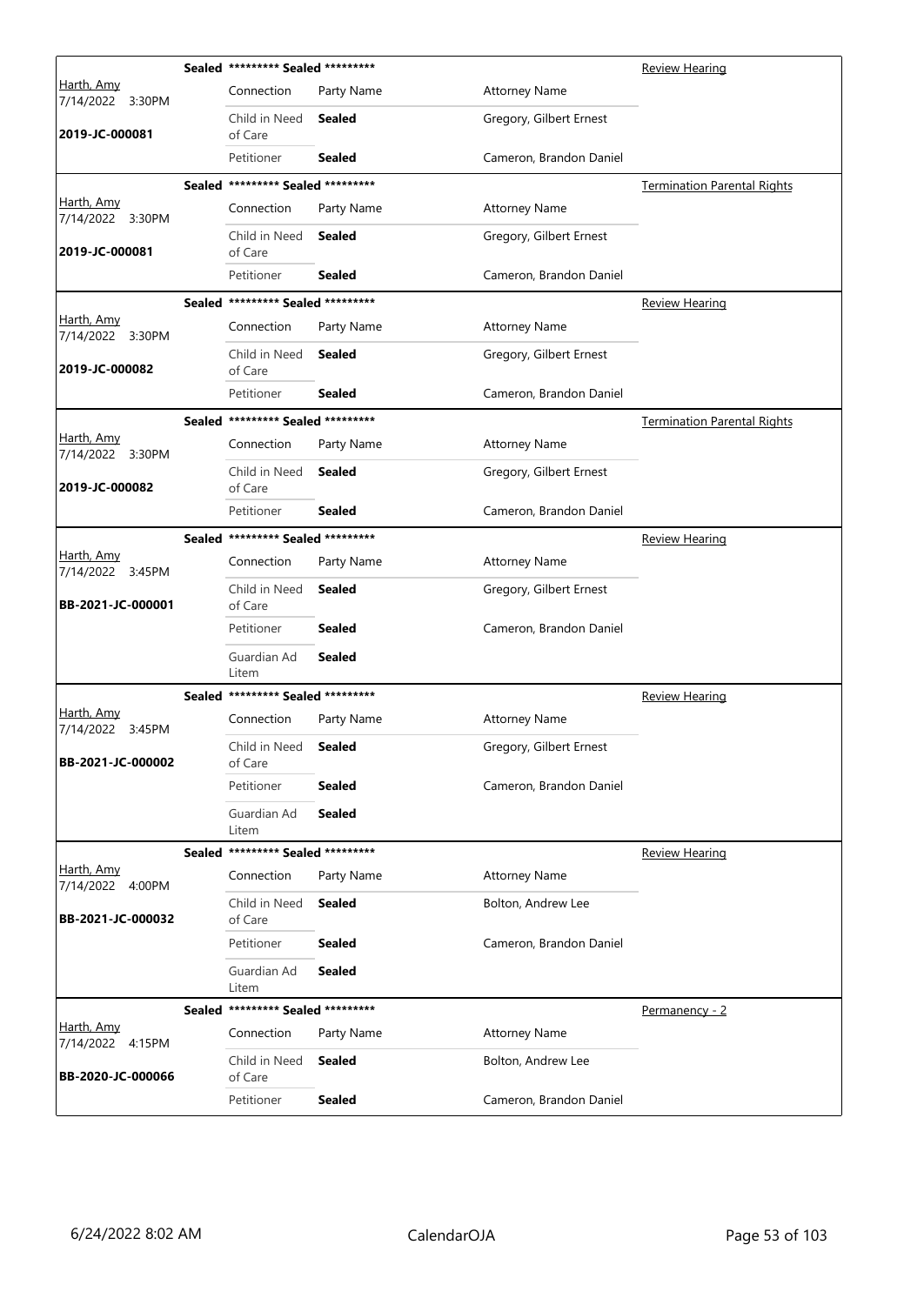|                                        | Sealed ********* Sealed ********* |                                                      |                           | Disposition                             |
|----------------------------------------|-----------------------------------|------------------------------------------------------|---------------------------|-----------------------------------------|
| Harth, Amy<br>7/14/2022<br>4:30PM      | Connection                        | Party Name                                           | <b>Attorney Name</b>      |                                         |
| BB-2022-JC-000009                      | Child in Need<br>of Care          | Sealed                                               | Gregory, Gilbert Ernest   |                                         |
|                                        | Petitioner                        | Sealed                                               | Cameron, Brandon Daniel   |                                         |
|                                        | Guardian Ad<br>Litem              | <b>Sealed</b>                                        |                           |                                         |
|                                        |                                   | State of Kansas vs. Eli Edward Gibson, IV            |                           | Preliminary Examination - Status        |
| Leblanc, Valorie R<br>7/15/2022 9:00AM | Connection                        | Party Name                                           | <b>Attorney Name</b>      |                                         |
|                                        | Prosecutor                        | <b>State of Kansas</b>                               | Cameron, Brandon Daniel   |                                         |
| 2020-CR-000321                         | Defendant                         | Gibson, Eli Edward, IV                               | Villamaria, James Kent    |                                         |
|                                        |                                   | <b>State of Kansas vs. Austin Tyler Arnold</b>       |                           | Preliminary Examination - Status        |
| Leblanc, Valorie R<br>7/15/2022 9:00AM | Connection                        | Party Name                                           | <b>Attorney Name</b>      |                                         |
|                                        | Prosecutor                        | <b>State of Kansas</b>                               | Mc Elroy, Tiana Marie     |                                         |
| BB-2020-CR-000544                      | Defendant                         | <b>Arnold, Austin Tyler</b>                          | Hite, Kaylyn Kaye         |                                         |
|                                        |                                   | <b>State of Kansas vs. Kelly Michael Gould</b>       |                           | Preliminary Examination - Status        |
| Leblanc, Valorie R<br>7/15/2022 9:00AM | Connection                        | Party Name                                           | <b>Attorney Name</b>      |                                         |
|                                        | Prosecutor                        | <b>State of Kansas</b>                               | Mc Elroy, Tiana Marie     |                                         |
| BB-2020-CR-000554                      | Defendant                         | <b>Gould, Kelly Michael</b>                          | Villamaria, James Kent    |                                         |
|                                        |                                   | <b>State of Kansas vs. Virina Rae Newell Stewart</b> |                           | <b>Preliminary Examination - Status</b> |
| Leblanc, Valorie R<br>7/15/2022 9:00AM | Connection                        | Party Name                                           | <b>Attorney Name</b>      |                                         |
|                                        | Prosecutor                        | <b>State of Kansas</b>                               | Mc Elroy, Tiana Marie     |                                         |
| BB-2021-CR-000022                      | Defendant                         | Stewart, Virina Rae Newell Villamaria, James Kent    |                           |                                         |
|                                        |                                   | <b>State of Kansas vs. Austin James Alfaro</b>       |                           | Diversion - Status                      |
| Leblanc, Valorie R<br>7/15/2022 9:00AM | Connection                        | Party Name                                           | <b>Attorney Name</b>      |                                         |
| BB-2021-CR-000061                      | Prosecutor                        | <b>State of Kansas</b>                               | Mc Elroy, Tiana Marie     |                                         |
|                                        | Defendant                         | <b>Alfaro, Austin James</b>                          | Hasty, Angela Claire      |                                         |
|                                        |                                   | <b>State of Kansas vs. Austin Tyler Arnold</b>       |                           | <b>Preliminary Examination - Status</b> |
| Leblanc, Valorie R<br>7/15/2022 9:00AM | Connection                        | Party Name                                           | <b>Attorney Name</b>      |                                         |
| BB-2021-CR-000105                      | Prosecutor                        | <b>State of Kansas</b>                               | Taylor, Chadwick Jonathan |                                         |
|                                        | Defendant                         | <b>Arnold, Austin Tyler</b>                          | Hite, Kaylyn Kaye         |                                         |
|                                        |                                   | <b>State of Kansas vs. Alice Leigh Brownrigg</b>     |                           | <b>Preliminary Examination - Status</b> |
| Leblanc, Valorie R<br>7/15/2022 9:00AM | Connection                        | Party Name                                           | <b>Attorney Name</b>      |                                         |
| BB-2021-CR-000139                      | Prosecutor                        | <b>State of Kansas</b>                               | Mc Elroy, Tiana Marie     |                                         |
|                                        | Defendant                         | <b>Brownrigg, Alice Leigh</b>                        | Villamaria, James Kent    |                                         |
|                                        |                                   | <b>State of Kansas vs. Jared Lopez Myers</b>         |                           | <b>Preliminary Examination - Status</b> |
| Leblanc, Valorie R<br>7/15/2022 9:00AM | Connection                        | Party Name                                           | <b>Attorney Name</b>      |                                         |
| BB-2021-CR-000145                      | Prosecutor                        | <b>State of Kansas</b>                               | Mc Elroy, Tiana Marie     |                                         |
|                                        | Defendant                         | <b>Myers, Jared Lopez</b>                            | Villamaria, James Kent    |                                         |
|                                        |                                   | State of Kansas vs. Katrina Janea Rupprecht          |                           | <b>Preliminary Examination - Status</b> |
| Leblanc, Valorie R<br>7/15/2022 9:00AM | Connection                        | Party Name                                           | <b>Attorney Name</b>      |                                         |
|                                        | Prosecutor                        | <b>State of Kansas</b>                               | Mc Elroy, Tiana Marie     |                                         |
| BB-2021-CR-000257                      | Defendant                         | Rupprecht, Katrina Janea                             | Wiske, Jason Paul         |                                         |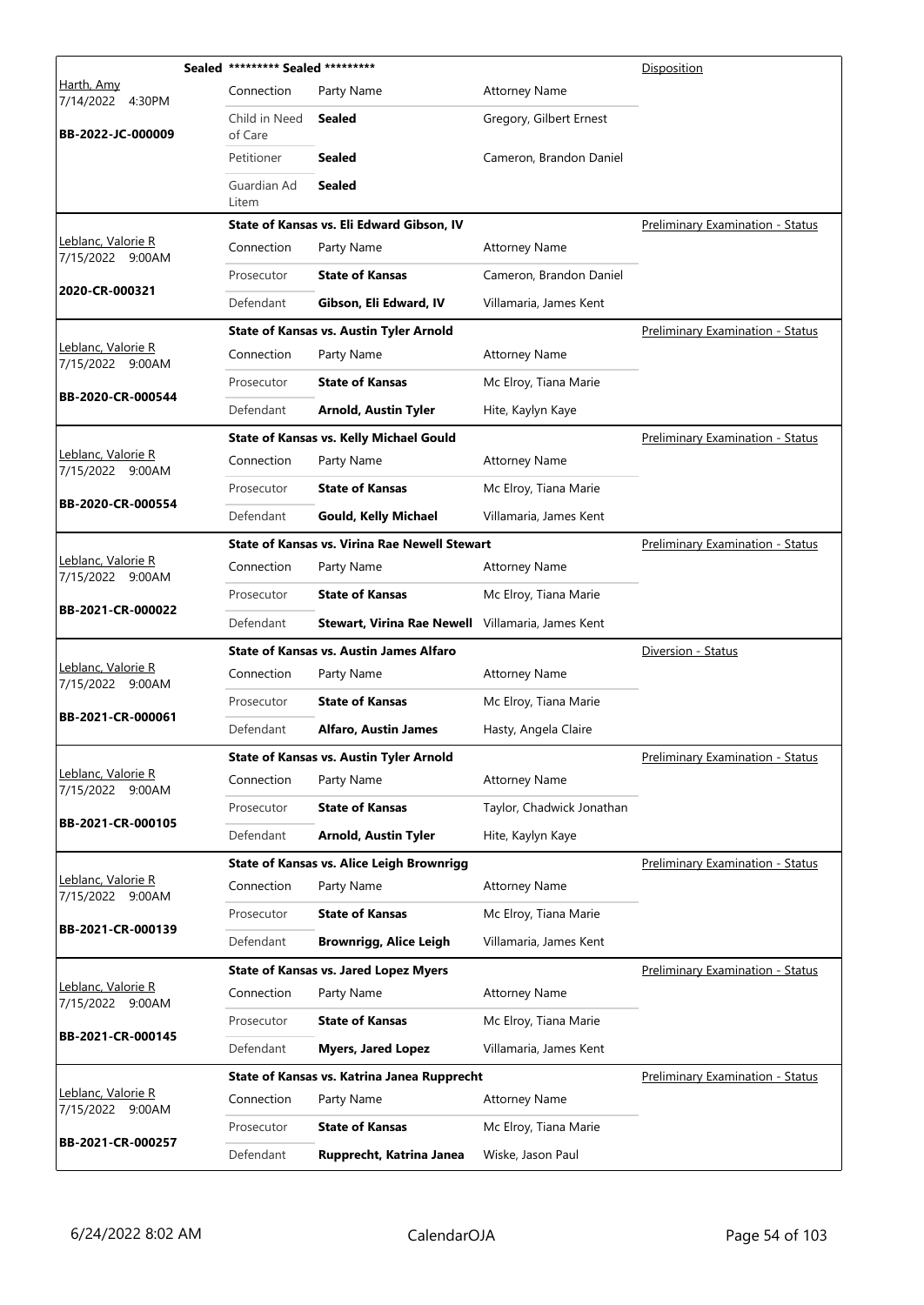|                                                |            | State of Kansas vs. Melissa Marie Goble              |                                      | Plea Hearing                            |
|------------------------------------------------|------------|------------------------------------------------------|--------------------------------------|-----------------------------------------|
| <u> Leblanc, Valorie R</u><br>7/15/2022 9:00AM | Connection | Party Name                                           | <b>Attorney Name</b>                 | <b>STATUS</b>                           |
|                                                | Prosecutor | <b>State of Kansas</b>                               | Mc Elroy, Tiana Marie                |                                         |
| BB-2021-CR-000313                              | Defendant  | Goble, Melissa Marie                                 | Hite, Kaylyn Kaye                    |                                         |
|                                                |            | <b>State of Kansas vs. Calil Quartez Doby</b>        |                                      | Diversion - Status                      |
| Leblanc, Valorie R<br>7/15/2022 9:00AM         | Connection | Party Name                                           | <b>Attorney Name</b>                 |                                         |
|                                                | Prosecutor | <b>State of Kansas</b>                               | Mc Elroy, Tiana Marie                |                                         |
| BB-2021-CR-000403                              | Defendant  | Doby, Calil Quartez                                  | Villamaria, James Kent               |                                         |
|                                                |            | State of Kansas vs. Everett Arthur O'Bryan           |                                      | <b>Preliminary Examination - Status</b> |
| Leblanc, Valorie R<br>7/15/2022 9:00AM         | Connection | Party Name                                           | <b>Attorney Name</b>                 |                                         |
|                                                | Prosecutor | <b>State of Kansas</b>                               | Mc Elroy, Tiana Marie                |                                         |
| BB-2021-CR-000424                              | Defendant  | O'Bryan, Everett Arthur                              | Hite, Kaylyn Kaye                    |                                         |
|                                                |            | <b>State of Kansas vs. Virina Rae Newell Stewart</b> |                                      | Preliminary Examination - Status        |
| Leblanc, Valorie R<br>7/15/2022 9:00AM         | Connection | Party Name                                           | <b>Attorney Name</b>                 |                                         |
|                                                | Prosecutor | <b>State of Kansas</b>                               | Mc Elroy, Tiana Marie                |                                         |
| BB-2021-CR-000437                              | Defendant  | Stewart, Virina Rae Newell Villamaria, James Kent    |                                      |                                         |
|                                                |            | State of Kansas vs. Jason Tyler McCorkendale         |                                      | Diversion - Status                      |
| Leblanc, Valorie R<br>7/15/2022 9:00AM         | Connection | Party Name                                           | <b>Attorney Name</b>                 |                                         |
|                                                | Prosecutor | <b>State of Kansas</b>                               | Mc Elroy, Tiana Marie                |                                         |
| BB-2021-CR-000469                              | Defendant  | McCorkendale, Jason Tyler Villamaria, James Kent     |                                      |                                         |
|                                                |            | <b>State of Kansas vs. Kelly Michael Gould</b>       |                                      | <u>Plea Hearing</u>                     |
|                                                |            |                                                      |                                      |                                         |
| Leblanc, Valorie R<br>7/15/2022 9:00AM         | Connection | Party Name                                           | <b>Attorney Name</b>                 | TRACK W/ FELONY                         |
|                                                | Prosecutor | <b>State of Kansas</b>                               | Cameron, Brandon Daniel              |                                         |
| BB-2021-CR-000476                              | Defendant  | <b>Gould, Kelly Michael</b>                          | Villamaria, James Kent               |                                         |
|                                                |            | <b>State of Kansas vs. Kelly Michael Gould</b>       |                                      | <b>Preliminary Examination - Status</b> |
| Leblanc, Valorie R<br>7/15/2022 9:00AM         | Connection | Party Name                                           | <b>Attorney Name</b>                 |                                         |
|                                                | Prosecutor | <b>State of Kansas</b>                               | Mc Elroy, Tiana Marie                |                                         |
| BB-2021-CR-000517                              | Defendant  | <b>Gould, Kelly Michael</b>                          | Villamaria, James Kent               |                                         |
|                                                |            | <b>State of Kansas vs. Kelly M Gould</b>             |                                      | Arraignment                             |
| Leblanc, Valorie R<br>7/15/2022 9:00AM         | Connection | Party Name                                           | <b>Attorney Name</b>                 | <b>MISD</b>                             |
|                                                | Prosecutor | <b>State of Kansas</b>                               | Cameron, Brandon Daniel              |                                         |
| BB-2021-CR-000576                              | Defendant  | Gould, Kelly M                                       | Villamaria, James Kent               |                                         |
|                                                |            | State of Kansas vs. Natacia Nichole Rowe             |                                      | <b>Preliminary Examination - Status</b> |
| Leblanc, Valorie R<br>7/15/2022 9:00AM         | Connection | Party Name                                           | <b>Attorney Name</b>                 |                                         |
|                                                | Prosecutor | <b>State of Kansas</b>                               | Mc Elroy, Tiana Marie                |                                         |
| BB-2022-CR-000059                              | Defendant  | Rowe, Natacia Nichole                                | Hite, Kaylyn Kaye                    |                                         |
|                                                |            | <b>State of Kansas vs. Melissa Dianna Torrence</b>   |                                      | <b>Preliminary Examination - Status</b> |
| Leblanc, Valorie R<br>7/15/2022 9:00AM         | Connection | Party Name                                           | <b>Attorney Name</b>                 |                                         |
| BB-2022-CR-000101                              | Prosecutor | <b>State of Kansas</b>                               | Attorney's Office, Bourbon<br>County |                                         |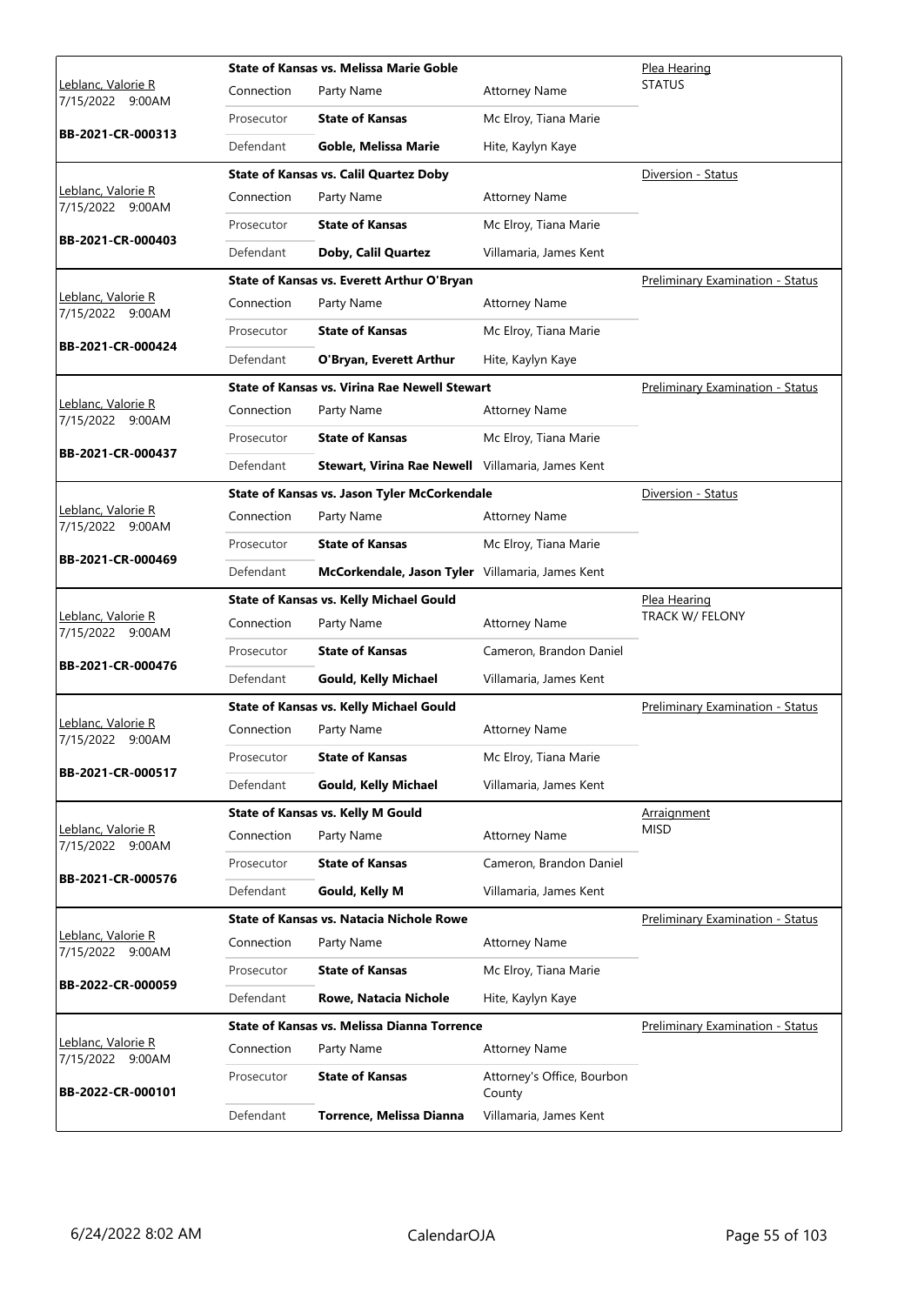|                                        |            | <b>State of Kansas vs. Shannon Marie Boede</b>   |                                      | <b>Preliminary Examination - Status</b> |
|----------------------------------------|------------|--------------------------------------------------|--------------------------------------|-----------------------------------------|
| Leblanc, Valorie R<br>7/15/2022 9:00AM | Connection | Party Name                                       | <b>Attorney Name</b>                 |                                         |
| BB-2022-CR-000118                      | Prosecutor | <b>State of Kansas</b>                           | Attorney's Office, Bourbon<br>County |                                         |
|                                        | Defendant  | <b>Boede, Shannon Marie</b>                      | Hite, Kaylyn Kaye                    |                                         |
|                                        |            | State of Kansas vs. Gina Fay Mason               |                                      | Preliminary Examination - Status        |
| Leblanc, Valorie R<br>7/15/2022 9:00AM | Connection | Party Name                                       | <b>Attorney Name</b>                 |                                         |
| BB-2022-CR-000140                      | Prosecutor | <b>State of Kansas</b>                           | Attorney's Office, Bourbon<br>County |                                         |
|                                        | Defendant  | Mason, Gina Fay                                  | Hite, Kaylyn Kaye                    |                                         |
|                                        |            | <b>State of Kansas vs. Andrew Ryan Stephens</b>  |                                      | <b>Preliminary Examination - Status</b> |
| Leblanc, Valorie R<br>7/15/2022 9:00AM | Connection | Party Name                                       | <b>Attorney Name</b>                 |                                         |
| BB-2022-CR-000163                      | Prosecutor | <b>State of Kansas</b>                           | Attorney's Office, Bourbon<br>County |                                         |
|                                        | Defendant  | <b>Stephens, Andrew Ryan</b>                     | Hite, Kaylyn Kaye                    |                                         |
|                                        |            | <b>State of Kansas vs. Deborah B Henson</b>      |                                      | <b>Preliminary Examination - Status</b> |
| Leblanc, Valorie R<br>7/15/2022 9:00AM | Connection | Party Name                                       | <b>Attorney Name</b>                 |                                         |
| BB-2022-CR-000173                      | Prosecutor | <b>State of Kansas</b>                           | Attorney's Office, Bourbon<br>County |                                         |
|                                        | Defendant  | Henson, Deborah B                                | Villamaria, James Kent               |                                         |
|                                        |            | <b>State of Kansas vs. Jacob William Grant</b>   |                                      | Preliminary Examination - Status        |
| Leblanc, Valorie R<br>7/15/2022 9:00AM | Connection | Party Name                                       | <b>Attorney Name</b>                 |                                         |
| BB-2022-CR-000187                      | Prosecutor | <b>State of Kansas</b>                           | Attorney's Office, Bourbon<br>County |                                         |
|                                        | Defendant  | Grant, Jacob William                             | Hite, Kaylyn Kaye                    |                                         |
|                                        |            | <b>State of Kansas vs. Levi Derek Priest</b>     |                                      | <b>Preliminary Examination - Status</b> |
| Leblanc, Valorie R<br>7/15/2022 9:00AM | Connection | Party Name                                       | <b>Attorney Name</b>                 |                                         |
| BB-2022-CR-000206                      | Prosecutor | <b>State of Kansas</b>                           | Attorney's Office, Bourbon<br>County |                                         |
|                                        | Defendant  | Priest, Levi Derek                               | Hite, Kaylyn Kaye                    |                                         |
|                                        |            | <b>State of Kansas vs. Brett E Taylor</b>        |                                      | Arraignment                             |
| Leblanc, Valorie R<br>7/15/2022 9:00AM | Connection | Party Name                                       | <b>Attorney Name</b>                 | MISD                                    |
|                                        | Prosecutor | <b>State of Kansas</b>                           | Mc Elroy, Tiana Marie                |                                         |
| BB-2022-TR-000054                      | Defendant  | <b>Taylor, Brett E</b>                           |                                      |                                         |
|                                        |            | State of Kansas vs. Jason Ray Douglas Pierce, Jr |                                      | <b>Status Conference</b>                |
| Leblanc, Valorie R<br>7/15/2022 9:00AM | Connection | Party Name                                       | <b>Attorney Name</b>                 |                                         |
| BB-2022-TR-000080                      | Prosecutor | <b>State of Kansas</b>                           | Attorney's Office, Bourbon<br>County |                                         |
|                                        | Defendant  | Pierce, Jason Ray Douglas,<br>Jr                 | Villamaria, James Kent               |                                         |
|                                        |            | <b>State of Kansas vs. Chase William Warner</b>  |                                      | Preliminary Examination - Status        |
| Leblanc, Valorie R<br>7/15/2022 9:30AM | Connection | Party Name                                       | <b>Attorney Name</b>                 |                                         |
| BB-2021-CR-000048                      | Prosecutor | <b>State of Kansas</b>                           | Mc Elroy, Tiana Marie                |                                         |
|                                        | Defendant  | Warner, Chase William                            | Hite, Kaylyn Kaye                    |                                         |
|                                        |            |                                                  |                                      |                                         |
|                                        |            | <b>State of Kansas vs. Chase William Warner</b>  |                                      | Plea Hearing                            |
| Leblanc, Valorie R                     | Connection | Party Name                                       | <b>Attorney Name</b>                 | <b>TRACK W/FELONY</b>                   |
| 7/15/2022 9:30AM<br>BB-2021-CR-000155  | Prosecutor | <b>State of Kansas</b>                           | Mc Elroy, Tiana Marie                |                                         |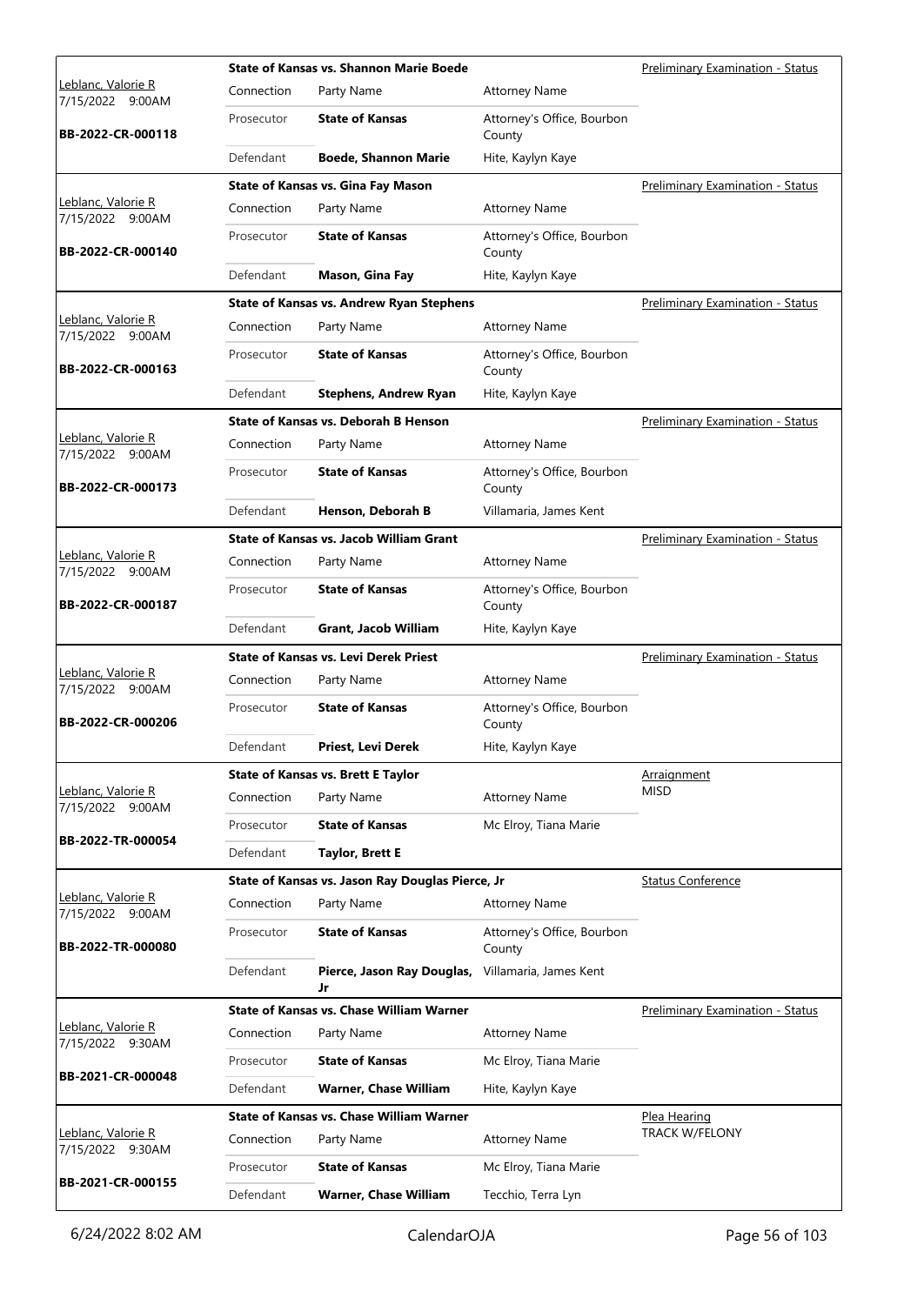|                                                |            | <b>State of Kansas vs. Chase William Warner</b>   |                                      | Plea Hearing                            |
|------------------------------------------------|------------|---------------------------------------------------|--------------------------------------|-----------------------------------------|
| <u> Leblanc, Valorie R</u><br>7/15/2022 9:30AM | Connection | Party Name                                        | <b>Attorney Name</b>                 | <b>TRACK W/FELONY</b>                   |
|                                                | Prosecutor | <b>State of Kansas</b>                            | Mc Elroy, Tiana Marie                |                                         |
| BB-2021-CR-000156                              | Defendant  | <b>Warner, Chase William</b>                      | Tecchio, Terra Lyn                   |                                         |
|                                                |            | <b>State of Kansas vs. Chase William Warner</b>   |                                      | Preliminary Examination - Status        |
| Leblanc, Valorie R<br>7/15/2022 9:30AM         | Connection | Party Name                                        | <b>Attorney Name</b>                 |                                         |
|                                                | Prosecutor | <b>State of Kansas</b>                            | Mc Elroy, Tiana Marie                |                                         |
| BB-2021-CR-000249                              | Defendant  | <b>Warner, Chase William</b>                      | Hite, Kaylyn Kaye                    |                                         |
|                                                |            | <b>State of Kansas vs. Chase William Warner</b>   |                                      | <b>Preliminary Examination - Status</b> |
| Leblanc, Valorie R<br>7/15/2022 9:30AM         | Connection | Party Name                                        | <b>Attorney Name</b>                 |                                         |
|                                                | Prosecutor | <b>State of Kansas</b>                            | Mc Elroy, Tiana Marie                |                                         |
| BB-2021-CR-000262                              | Defendant  | <b>Warner, Chase William</b>                      | Hite, Kaylyn Kaye                    |                                         |
|                                                |            | <b>State of Kansas vs. Chase William Warner</b>   |                                      | Plea Hearing                            |
| Leblanc, Valorie R<br>7/15/2022 9:30AM         | Connection | Party Name                                        | <b>Attorney Name</b>                 | <b>TRACK W/FELONY</b>                   |
| BB-2021-CR-000367                              | Prosecutor | <b>State of Kansas</b>                            | Attorney's Office, Bourbon<br>County |                                         |
|                                                | Defendant  | <b>Warner, Chase William</b>                      | Tecchio, Terra Lyn                   |                                         |
|                                                |            | <b>State of Kansas vs. Chase William Warner</b>   |                                      | Preliminary Examination - Status        |
| Leblanc, Valorie R<br>7/15/2022 9:30AM         | Connection | Party Name                                        | <b>Attorney Name</b>                 |                                         |
| BB-2021-CR-000399                              | Prosecutor | <b>State of Kansas</b>                            | Mc Elroy, Tiana Marie                |                                         |
|                                                | Defendant  | <b>Warner, Chase William</b>                      | Hite, Kaylyn Kaye                    |                                         |
|                                                |            | State of Kansas vs. Martin Joseph Pearson, Jr     |                                      | Plea Hearing                            |
|                                                |            |                                                   |                                      |                                         |
| Leblanc, Valorie R<br>7/15/2022 9:30AM         | Connection | Party Name                                        | <b>Attorney Name</b>                 | IN PERSON                               |
|                                                | Prosecutor | <b>State of Kansas</b>                            | Mc Elroy, Tiana Marie                |                                         |
| BB-2021-CR-000410                              | Defendant  | Pearson, Martin Joseph, Jr Villamaria, James Kent |                                      |                                         |
|                                                |            | <b>STATE OF KANSAS vs. Chase William Warner</b>   |                                      | Preliminary Examination - Status        |
| <u> Leblanc, Valorie R</u><br>7/15/2022 9:30AM | Connection | Party Name                                        | <b>Attorney Name</b>                 |                                         |
|                                                | Prosecutor | <b>STATE OF KANSAS</b>                            | Mc Elroy, Tiana Marie                |                                         |
| BB-2021-CR-000546                              | Defendant  | <b>Warner, Chase William</b>                      | Hite, Kaylyn Kaye                    |                                         |
|                                                |            | <b>State of Kansas vs. Chase W Warner</b>         |                                      | Preliminary Examination - Status        |
| Leblanc, Valorie R                             | Connection | Party Name                                        | <b>Attorney Name</b>                 |                                         |
| 7/15/2022 9:30AM<br>BB-2022-CR-000007          | Prosecutor | <b>State of Kansas</b>                            | Attorney's Office, Bourbon<br>County |                                         |
|                                                | Defendant  | <b>Warner, Chase W</b>                            | Hite, Kaylyn Kaye                    |                                         |
|                                                |            | <b>State of Kansas vs. Chase W Warner</b>         |                                      | <b>Preliminary Examination - Status</b> |
| Leblanc, Valorie R<br>7/15/2022 9:30AM         | Connection | Party Name                                        | <b>Attorney Name</b>                 |                                         |
| BB-2022-CR-000010                              | Prosecutor | <b>State of Kansas</b>                            | Attorney's Office, Bourbon<br>County |                                         |
|                                                | Defendant  | Warner, Chase W                                   | Hite, Kaylyn Kaye                    |                                         |
|                                                |            | State of Kansas vs. Martin Joseph Pearson, Jr     |                                      | Arraignment                             |
| Leblanc, Valorie R<br>7/15/2022 9:30AM         | Connection | Party Name                                        | <b>Attorney Name</b>                 | IN PERSON                               |
| BB-2022-CR-000030                              | Prosecutor | <b>State of Kansas</b>                            | Mc Elroy, Tiana Marie                |                                         |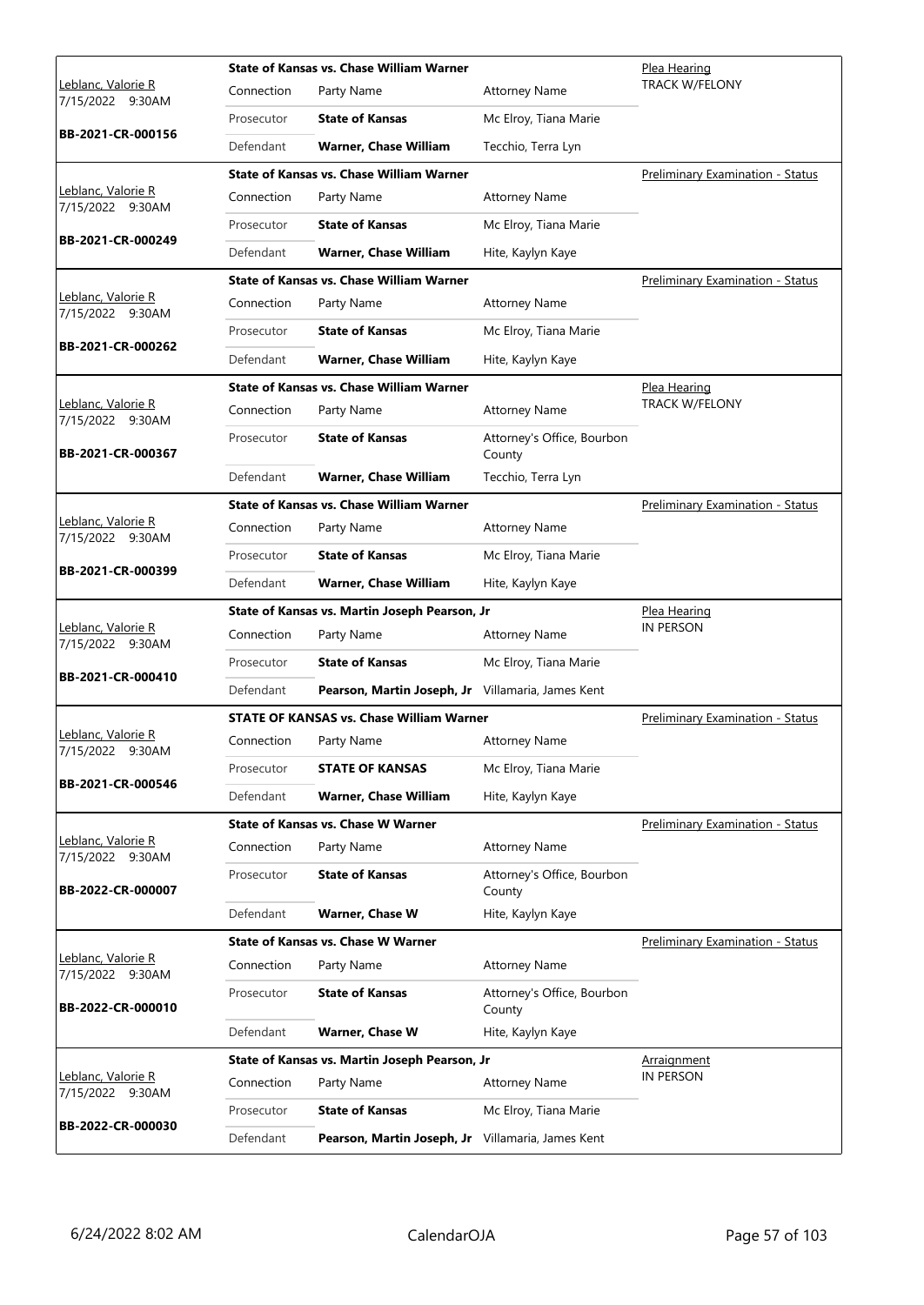|                                         |            | <b>State of Kansas vs. Chase William Warner</b>    |                                      | <b>Preliminary Examination - Status</b> |
|-----------------------------------------|------------|----------------------------------------------------|--------------------------------------|-----------------------------------------|
| Leblanc, Valorie R<br>7/15/2022 9:30AM  | Connection | Party Name                                         | <b>Attorney Name</b>                 |                                         |
|                                         | Prosecutor | <b>State of Kansas</b>                             | Mc Elroy, Tiana Marie                |                                         |
| BB-2022-CR-000031                       | Defendant  | <b>Warner, Chase William</b>                       | Hite, Kaylyn Kaye                    |                                         |
|                                         |            | <b>State of Kansas vs. Chase William Warner</b>    |                                      | <b>Preliminary Examination - Status</b> |
| Leblanc, Valorie R<br>7/15/2022 9:30AM  | Connection | Party Name                                         | <b>Attorney Name</b>                 |                                         |
| BB-2022-CR-000165                       | Prosecutor | <b>State of Kansas</b>                             | Attorney's Office, Bourbon<br>County |                                         |
|                                         | Defendant  | <b>Warner, Chase William</b>                       | Hite, Kaylyn Kaye                    |                                         |
|                                         |            | <b>State of Kansas vs. Stanley Ray Watkins</b>     |                                      | Preliminary Examination - Status        |
| Leblanc, Valorie R<br>7/15/2022 10:00AM | Connection | Party Name                                         | <b>Attorney Name</b>                 |                                         |
|                                         | Prosecutor | <b>State of Kansas</b>                             | Cameron, Brandon Daniel              |                                         |
| 2020-CR-000356                          | Defendant  | <b>Watkins, Stanley Ray</b>                        | Fleming, Kyle M.                     |                                         |
|                                         |            | <b>State of Kansas vs. Jamie Lynn Ames</b>         |                                      | Diversion - Status                      |
| Leblanc, Valorie R<br>7/15/2022 10:00AM | Connection | Party Name                                         | <b>Attorney Name</b>                 |                                         |
|                                         | Prosecutor | <b>State of Kansas</b>                             | Mc Elroy, Tiana Marie                |                                         |
| BB-2021-CR-000157                       | Defendant  | Ames, Jamie Lynn                                   | Villamaria, John Anthony             |                                         |
|                                         |            | State of Kansas vs. Bryan Keith Glover             |                                      | <b>Preliminary Examination - Status</b> |
| Leblanc, Valorie R<br>7/15/2022 10:00AM | Connection | Party Name                                         | <b>Attorney Name</b>                 |                                         |
|                                         | Prosecutor | <b>State of Kansas</b>                             | Cameron, Brandon Daniel              |                                         |
| BB-2021-CR-000349                       | Defendant  | Glover, Bryan Keith                                | Wiske, Jason Paul                    |                                         |
|                                         |            | State of Kansas vs. Bryan Keith Glover             |                                      | Preliminary Examination - Status        |
|                                         |            |                                                    |                                      |                                         |
| Leblanc, Valorie R                      | Connection | Party Name                                         | <b>Attorney Name</b>                 |                                         |
| 7/15/2022 10:00AM                       | Prosecutor | <b>State of Kansas</b>                             | Mc Elroy, Tiana Marie                |                                         |
| BB-2021-CR-000459                       | Defendant  | Glover, Bryan Keith                                | Wiske, Jason Paul                    |                                         |
|                                         |            | State of Kansas vs. Kenneth Wayne Meisenheimer, Jr |                                      | <b>Preliminary Examination - Status</b> |
| Leblanc, Valorie R                      | Connection | Party Name                                         | <b>Attorney Name</b>                 |                                         |
| 7/15/2022 10:00AM                       | Prosecutor | <b>State of Kansas</b>                             | Mc Elroy, Tiana Marie                |                                         |
| BB-2021-CR-000470                       | Defendant  | Meisenheimer, Kenneth<br>Wayne, Jr                 | Manbeck, Jacob Thomas                |                                         |
|                                         |            | <b>State of Kansas vs. Hesston Daniel Whitley</b>  |                                      | Diversion - Status                      |
| Leblanc, Valorie R<br>7/15/2022 10:00AM | Connection | Party Name                                         | <b>Attorney Name</b>                 |                                         |
|                                         | Prosecutor | <b>State of Kansas</b>                             | Mc Elroy, Tiana Marie                |                                         |
| BB-2021-CR-000508                       | Defendant  | <b>Whitley, Hesston Daniel</b>                     | Wiske, Jason Paul                    |                                         |
|                                         |            | <b>State of Kansas vs. Brian Keith Ruth</b>        |                                      | Arraignment                             |
| Leblanc, Valorie R<br>7/15/2022 10:00AM | Connection | Party Name                                         | <b>Attorney Name</b>                 |                                         |
|                                         | Prosecutor | <b>State of Kansas</b>                             | Mc Elroy, Tiana Marie                |                                         |
| BB-2021-TR-000346                       | Defendant  | Ruth, Brian Keith                                  | Wiske, Jason Paul                    |                                         |
|                                         |            | <b>State of Kansas vs. Jason Ray Mayes</b>         |                                      | <b>Preliminary Examination - Status</b> |
| Leblanc, Valorie R<br>7/15/2022 10:00AM | Connection | Party Name                                         | <b>Attorney Name</b>                 |                                         |
| BB-2022-CR-000013                       | Prosecutor | <b>State of Kansas</b>                             | Attorney's Office, Bourbon<br>County |                                         |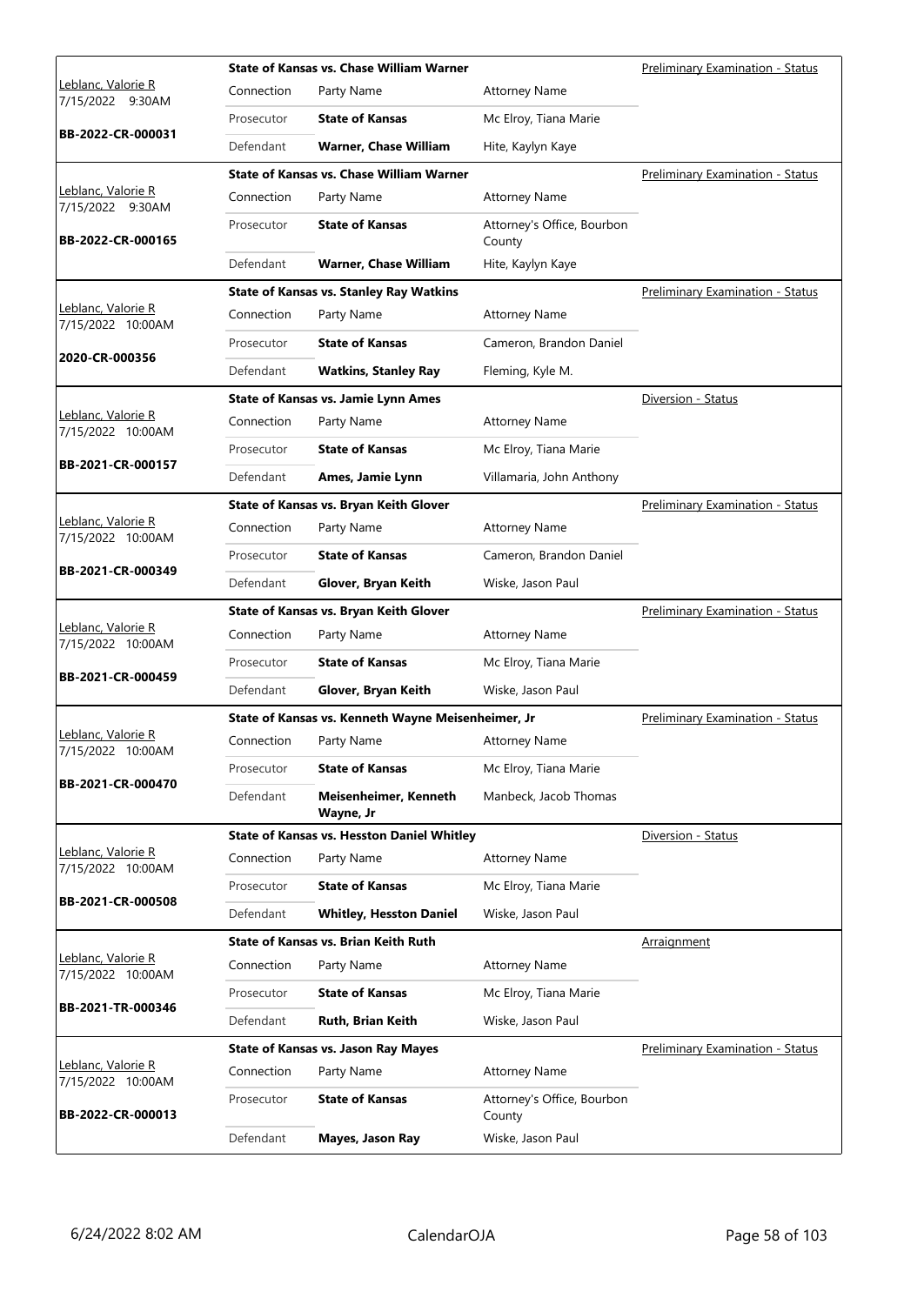|                                         |            | State of Kansas vs. Bryan Keith Glover          |                                      | Preliminary Examination - Status        |
|-----------------------------------------|------------|-------------------------------------------------|--------------------------------------|-----------------------------------------|
| Leblanc, Valorie R<br>7/15/2022 10:00AM | Connection | Party Name                                      | <b>Attorney Name</b>                 |                                         |
|                                         | Prosecutor | <b>State of Kansas</b>                          | Mc Elroy, Tiana Marie                |                                         |
| BB-2022-CR-000038                       | Defendant  | Glover, Bryan Keith                             | Wiske, Jason Paul                    |                                         |
|                                         |            | State of Kansas vs. Jeremy Anthony Calata       |                                      | Arraignment                             |
| Leblanc, Valorie R<br>7/15/2022 10:00AM | Connection | Party Name                                      | <b>Attorney Name</b>                 | <b>MISD</b>                             |
|                                         | Prosecutor | <b>State of Kansas</b>                          | Mc Elroy, Tiana Marie                |                                         |
| BB-2022-CR-000053                       | Defendant  | <b>Calata, Jeremy Anthony</b>                   | Wiske, Jason Paul                    |                                         |
|                                         |            | State of Kansas vs. Katrina Janea Rupprecht     |                                      | Preliminary Examination - Status        |
| Leblanc, Valorie R<br>7/15/2022 10:00AM | Connection | Party Name                                      | <b>Attorney Name</b>                 |                                         |
| BB-2022-CR-000129                       | Prosecutor | <b>State of Kansas</b>                          | Attorney's Office, Bourbon<br>County |                                         |
|                                         | Defendant  | Rupprecht, Katrina Janea                        | Wiske, Jason Paul                    |                                         |
|                                         |            | <b>State of Kansas vs. Dylan M Ross</b>         |                                      | <b>Preliminary Examination - Status</b> |
| Leblanc, Valorie R<br>7/15/2022 10:00AM | Connection | Party Name                                      | <b>Attorney Name</b>                 |                                         |
| BB-2022-CR-000185                       | Prosecutor | <b>State of Kansas</b>                          | Attorney's Office, Bourbon<br>County |                                         |
|                                         | Defendant  | Ross, Dylan M                                   | Villamaria, John Anthony             |                                         |
|                                         |            | <b>State of Kansas vs. Scott Curtis Johnson</b> |                                      | <b>Status Conference</b>                |
| Leblanc, Valorie R<br>7/15/2022 11:00AM | Connection | Party Name                                      | <b>Attorney Name</b>                 | <b>MTR BOND</b>                         |
|                                         | Prosecutor | <b>State of Kansas</b>                          | Cameron, Brandon Daniel              |                                         |
| 2020-CR-000095                          | Defendant  | <b>Johnson, Scott Curtis</b>                    | Fisher, Richard Michael, Jr          |                                         |
|                                         |            | <b>State of Kansas vs. Scott Curtis Johnson</b> |                                      | <b>Status Conference</b>                |
| Leblanc, Valorie R<br>7/15/2022 11:00AM | Connection | Party Name                                      | <b>Attorney Name</b>                 | <b>MTR BOND</b>                         |
| BB-2020-CR-000520                       | Prosecutor | <b>State of Kansas</b>                          | Cameron, Brandon Daniel              |                                         |
|                                         | Defendant  | Johnson, Scott Curtis                           | Clark, Geoffrey William<br>Lewis     |                                         |
|                                         |            | <b>State of Kansas vs. Robert Ryan Wyatt</b>    |                                      | <b>Preliminary Examination - Status</b> |
| Leblanc, Valorie R<br>7/15/2022 11:00AM | Connection | Party Name                                      | <b>Attorney Name</b>                 |                                         |
| BB-2021-CR-000507                       | Prosecutor | <b>State of Kansas</b>                          | Mc Elroy, Tiana Marie                |                                         |
|                                         | Defendant  | Wyatt, Robert Ryan                              | Cure, Kevin Todd                     |                                         |
|                                         |            | <b>State of Kansas vs. Scott Curtis Johnson</b> |                                      | <b>Status Conference</b>                |
| Leblanc, Valorie R<br>7/15/2022 11:00AM | Connection | Party Name                                      | <b>Attorney Name</b>                 | <b>MTR BOND</b>                         |
| BB-2021-TR-000189                       | Prosecutor | <b>State of Kansas</b>                          | Cameron, Brandon Daniel              |                                         |
|                                         |            | <b>State of Kansas</b>                          |                                      |                                         |
|                                         | Defendant  | Johnson, Scott Curtis                           | Clark, Geoffrey William<br>Lewis     |                                         |
|                                         |            | <b>State of Kansas vs. Carrie Nicole Cure</b>   |                                      | Diversion - Status                      |
| Leblanc, Valorie R<br>7/15/2022 11:30AM | Connection | Party Name                                      | <b>Attorney Name</b>                 |                                         |
| BB-2021-CR-000166                       | Prosecutor | <b>State of Kansas</b>                          | Spradling, Jacqueline Joy            |                                         |
|                                         |            | <b>State of Kansas</b>                          |                                      |                                         |
|                                         | Defendant  | <b>Cure, Carrie Nicole</b>                      | Clark, Geoffrey William<br>Lewis     |                                         |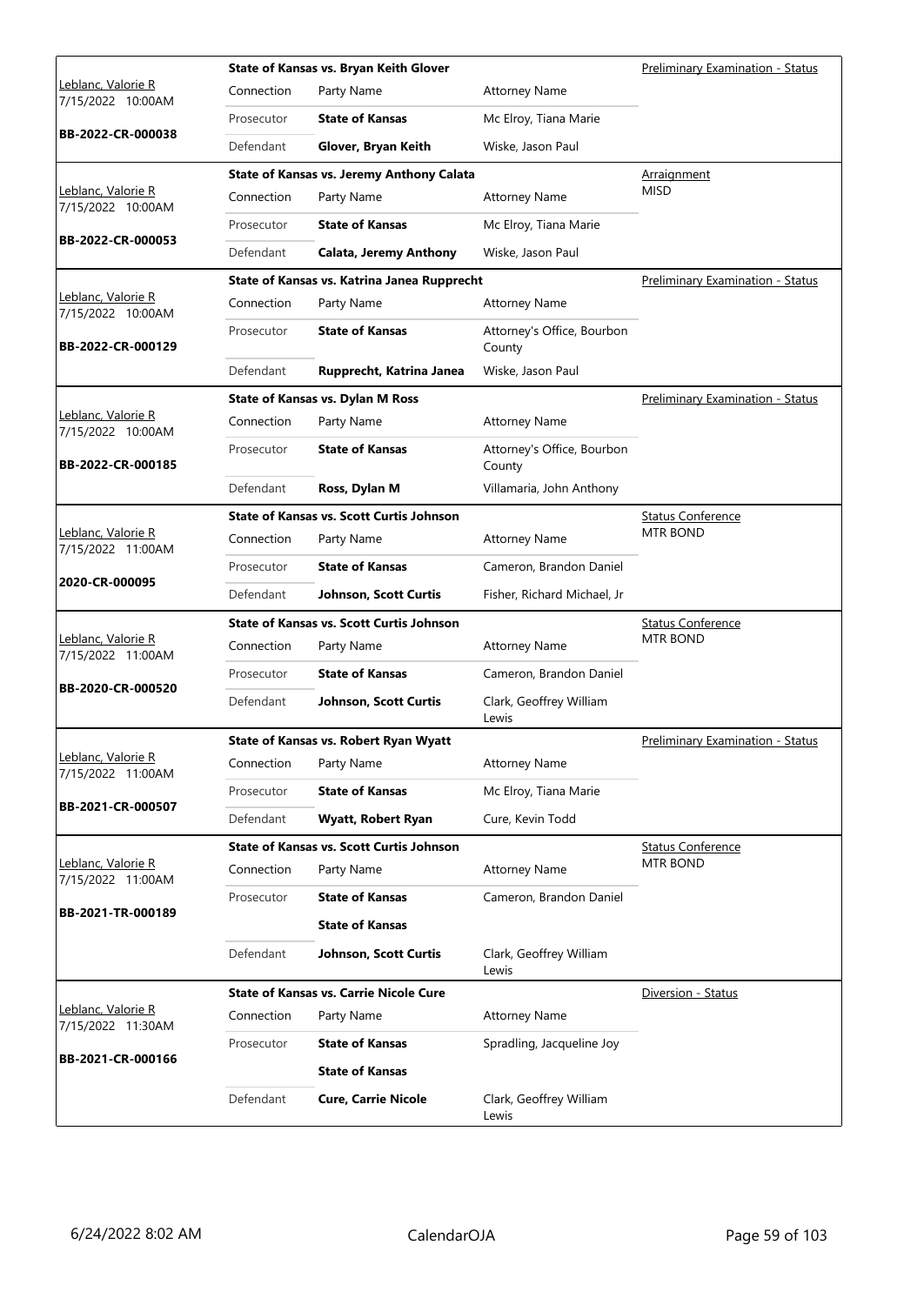|                                         |            | <b>State of Kansas vs. Caleb Eric Geiger</b>   |                                      | Plea Hearing                            |
|-----------------------------------------|------------|------------------------------------------------|--------------------------------------|-----------------------------------------|
| Leblanc, Valorie R<br>7/15/2022 11:30AM | Connection | Party Name                                     | <b>Attorney Name</b>                 |                                         |
| BB-2021-CR-000430                       | Prosecutor | <b>State of Kansas</b>                         | Mc Elroy, Tiana Marie                |                                         |
|                                         | Defendant  | Geiger, Caleb Eric                             | Clark, Geoffrey William<br>Lewis     |                                         |
|                                         |            | State of Kansas vs. Dwight Preston Gill, Jr    |                                      | <b>Preliminary Examination - Status</b> |
| Leblanc, Valorie R<br>7/15/2022 11:30AM | Connection | Party Name                                     | <b>Attorney Name</b>                 |                                         |
|                                         | Prosecutor | <b>State of Kansas</b>                         | Mc Elroy, Tiana Marie                |                                         |
| BB-2021-CR-000485                       | Defendant  | Gill, Dwight Preston, Jr                       | Clark, Geoffrey William<br>Lewis     |                                         |
|                                         |            | <b>State of Kansas vs. Billy Josh Harrison</b> |                                      | Plea Hearing                            |
| Leblanc, Valorie R<br>7/15/2022 11:30AM | Connection | Party Name                                     | <b>Attorney Name</b>                 |                                         |
|                                         | Prosecutor | <b>State of Kansas</b>                         | Cameron, Brandon Daniel              |                                         |
| BB-2021-TR-000276                       | Defendant  | Harrison, Billy Josh                           | Clark, Geoffrey William<br>Lewis     |                                         |
|                                         |            | State of Kansas vs. Eluteilla Gargia Lopec     |                                      | Plea Hearing                            |
| Leblanc, Valorie R<br>7/15/2022 11:30AM | Connection | Party Name                                     | <b>Attorney Name</b>                 |                                         |
|                                         | Prosecutor | <b>State of Kansas</b>                         | Mc Elroy, Tiana Marie                |                                         |
| BB-2021-TR-000328                       | Defendant  | Lopec, Eluteilla Gargia                        | Clark, Geoffrey William<br>Lewis     |                                         |
|                                         |            | <b>State of Kansas vs. Russell L Rourk</b>     |                                      | Plea Hearing                            |
| Leblanc, Valorie R<br>7/15/2022 11:30AM | Connection | Party Name                                     | <b>Attorney Name</b>                 |                                         |
|                                         | Prosecutor | <b>State of Kansas</b>                         | Mc Elroy, Tiana Marie                |                                         |
| BB-2022-CR-000055                       | Defendant  | Rourk, Russell L                               | Clark, Geoffrey William<br>Lewis     |                                         |
|                                         |            | <b>State of Kansas vs. Frank Alan Miller</b>   |                                      | <b>Preliminary Examination - Status</b> |
| Leblanc, Valorie R<br>7/15/2022 11:30AM | Connection | Party Name                                     | <b>Attorney Name</b>                 |                                         |
| BB-2022-CR-000188                       | Prosecutor | <b>State of Kansas</b>                         | Attorney's Office, Bourbon<br>County |                                         |
|                                         | Defendant  | Miller, Frank Alan                             | Clark, Geoffrey William<br>Lewis     |                                         |
|                                         |            | <b>State of Kansas vs. Daniel Kirby Myrick</b> |                                      | Arraignment                             |
| Leblanc, Valorie R<br>7/15/2022 11:30AM | Connection | Party Name                                     | <b>Attorney Name</b>                 | <b>MISD</b>                             |
| BB-2022-TR-000021                       | Prosecutor | <b>State of Kansas</b>                         | Mc Elroy, Tiana Marie                |                                         |
|                                         | Defendant  | <b>Myrick, Daniel Kirby</b>                    | Clark, Geoffrey William<br>Lewis     |                                         |
|                                         |            | <b>State of Kansas vs. Cody Lee Tinder</b>     |                                      | <b>Arraignment</b>                      |
| Leblanc, Valorie R<br>7/15/2022 11:30AM | Connection | Party Name                                     | <b>Attorney Name</b>                 | <b>MISD</b>                             |
|                                         | Prosecutor | <b>State of Kansas</b>                         | Mc Elroy, Tiana Marie                |                                         |
| BB-2022-TR-000023                       | Defendant  | <b>Tinder, Cody Lee</b>                        | Clark, Geoffrey William<br>Lewis     |                                         |
|                                         |            | State of Kansas vs. Edward A O'Bryan, Jr       |                                      | Preliminary Hearing (CR)                |
| Leblanc, Valorie R<br>7/15/2022 1:00PM  | Connection | Party Name                                     | <b>Attorney Name</b>                 | IN PERSON                               |
| BB-2022-CR-000017                       | Prosecutor | <b>State of Kansas</b>                         | Mc Elroy, Tiana Marie                |                                         |
|                                         | Defendant  | O'Bryan, Edward A, Jr                          | Manbeck, Jacob Thomas                |                                         |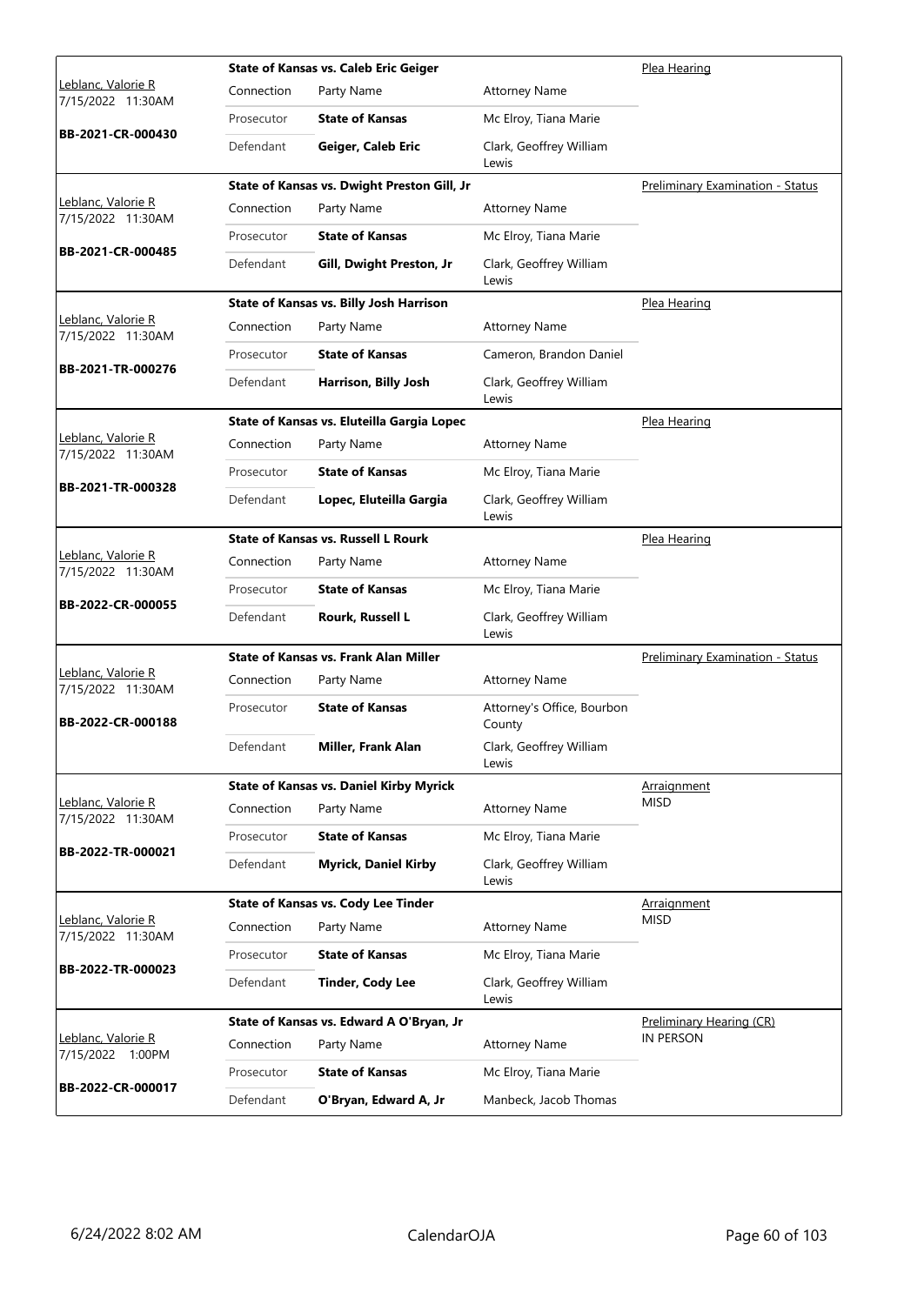|                                         |            | State of Kansas vs. Christopher Lee Colvin       |                                      | Preliminary Hearing (CR) |
|-----------------------------------------|------------|--------------------------------------------------|--------------------------------------|--------------------------|
| Leblanc, Valorie R<br>7/15/2022 2:00PM  | Connection | Party Name                                       | <b>Attorney Name</b>                 |                          |
|                                         | Prosecutor | <b>State of Kansas</b>                           | Mc Elroy, Tiana Marie                |                          |
| BB-2022-CR-000048                       | Defendant  | <b>Colvin, Christopher Lee</b>                   | Villamaria, James Kent               |                          |
|                                         |            | State of Kansas vs. Bryan Keith Glover           |                                      | Sentencing - Status      |
| Leblanc, Valorie R<br>7/15/2022 2:30PM  | Connection | Party Name                                       | <b>Attorney Name</b>                 | <b>DISMISSAL</b>         |
| BB-2022-CR-000183                       | Prosecutor | <b>State of Kansas</b>                           | Attorney's Office, Bourbon<br>County |                          |
|                                         | Defendant  | Glover, Bryan Keith                              |                                      |                          |
|                                         |            | State of Kansas vs. Kyle Jacob Weber             |                                      | Dismissal                |
| Leblanc, Valorie R<br>7/18/2022 9:00AM  | Connection | Party Name                                       | <b>Attorney Name</b>                 |                          |
|                                         | Prosecutor | <b>State of Kansas</b>                           | Mc Elroy, Tiana Marie                |                          |
| 2019-CR-000276                          | Defendant  | Weber, Kyle Jacob                                | Gregory, Gilbert Ernest              |                          |
|                                         |            | State of Kansas vs. Kyle Jacob Weber             |                                      | Plea Hearing             |
| Leblanc, Valorie R<br>7/18/2022 9:00AM  | Connection | Party Name                                       | <b>Attorney Name</b>                 |                          |
|                                         | Prosecutor | <b>State of Kansas</b>                           | Mc Elroy, Tiana Marie                |                          |
| 2020-CR-000178                          | Defendant  | Weber, Kyle Jacob                                | Gregory, Gilbert Ernest              |                          |
|                                         |            | State of Kansas vs. Jose Garcia Alvarado         |                                      | Plea Hearing             |
| Leblanc, Valorie R<br>7/18/2022 9:00AM  | Connection | Party Name                                       | <b>Attorney Name</b>                 |                          |
|                                         | Prosecutor | <b>State of Kansas</b>                           | Mc Elroy, Tiana Marie                |                          |
| 2020-TR-000256                          | Defendant  | Garcia Alvarado, Jose                            | Gregory, Gilbert Ernest              |                          |
|                                         |            | State of Kansas vs. Dakota Wayne BillDean Marmon |                                      | Arraignment              |
|                                         |            |                                                  |                                      |                          |
| <u>Ward, Mark A</u><br>7/18/2022 9:00AM | Connection | Party Name                                       | <b>Attorney Name</b>                 |                          |
|                                         | Prosecutor | <b>State of Kansas</b>                           | Cameron, Brandon Daniel              |                          |
| BB-2021-CR-000334                       | Defendant  | Marmon, Dakota Wayne<br><b>BillDean</b>          | Hartley, Geri Lynne                  |                          |
|                                         |            | <b>State of Kansas vs. Jeremy Allen Akers</b>    |                                      | Diversion - Status       |
| Leblanc, Valorie R<br>7/18/2022 9:00AM  | Connection | Party Name                                       | <b>Attorney Name</b>                 |                          |
|                                         | Prosecutor | <b>State of Kansas</b>                           | Mc Elroy, Tiana Marie                |                          |
| BB-2021-CR-000429                       | Defendant  | Akers, Jeremy Allen                              |                                      |                          |
|                                         |            | State of Kansas vs. Jennifer Robin Latham        |                                      | Arraignment              |
| Ward, Mark A<br>7/18/2022 9:00AM        | Connection | Party Name                                       | <b>Attorney Name</b>                 |                          |
|                                         | Prosecutor | <b>State of Kansas</b>                           | Mc Elroy, Tiana Marie                |                          |
| BB-2021-CR-000518                       | Defendant  | Latham, Jennifer Robin                           | Hartley, Geri Lynne                  |                          |
|                                         |            | <b>State of Kansas vs. Donald Lee Terry</b>      |                                      | Arraignment              |
| <u>Ward, Mark A</u><br>7/18/2022 9:00AM | Connection | Party Name                                       | <b>Attorney Name</b>                 |                          |
| BB-2022-CR-000143                       | Prosecutor | <b>State of Kansas</b>                           | Attorney's Office, Bourbon<br>County |                          |
|                                         | Defendant  | <b>Terry, Donald Lee</b>                         | Hartley, Geri Lynne                  |                          |
|                                         |            | <b>State of Kansas vs. Casey Dale McBrien</b>    |                                      | Diversion - Status       |
| Leblanc, Valorie R<br>7/18/2022 9:00AM  | Connection | Party Name                                       | <b>Attorney Name</b>                 |                          |
| BB-2022-TR-000047                       | Prosecutor | <b>State of Kansas</b>                           | Mc Elroy, Tiana Marie                |                          |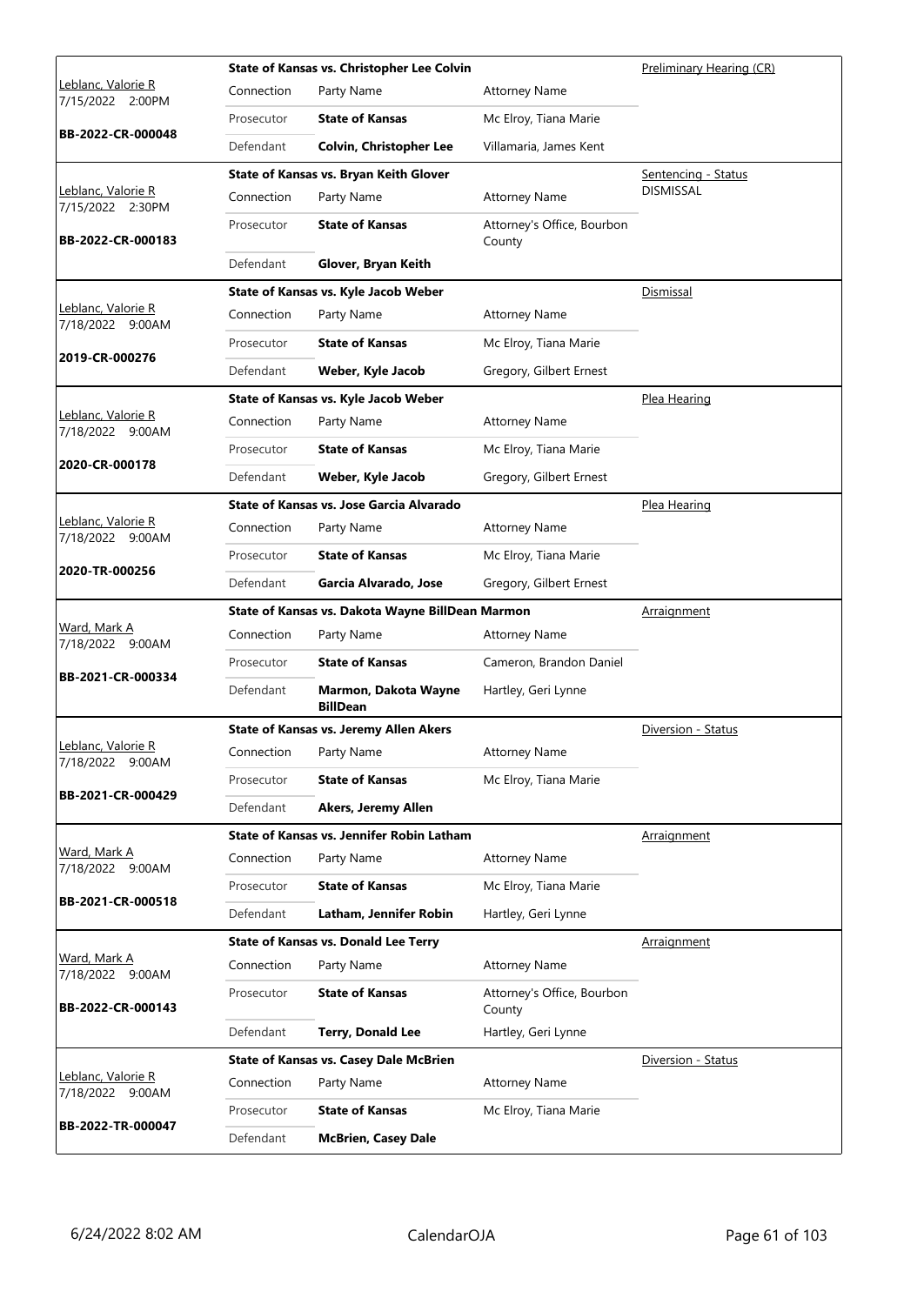|                                         |            | <b>State of Kansas vs. William Arthur Clark</b>       |                                      | <b>Preliminary Examination - Status</b> |
|-----------------------------------------|------------|-------------------------------------------------------|--------------------------------------|-----------------------------------------|
| Leblanc, Valorie R<br>7/18/2022 9:30AM  | Connection | Party Name                                            | <b>Attorney Name</b>                 |                                         |
|                                         | Prosecutor | <b>State of Kansas</b>                                | Mc Elroy, Tiana Marie                |                                         |
| BB-2022-CR-000015                       | Defendant  | <b>Clark. William Arthur</b>                          | Gregory, Gilbert Ernest              |                                         |
|                                         |            | <b>State of Kansas vs. William Arthur Clark</b>       |                                      | Preliminary Examination - Status        |
| Leblanc, Valorie R<br>7/18/2022 9:30AM  | Connection | Party Name                                            | <b>Attorney Name</b>                 |                                         |
| BB-2022-CR-000040                       | Prosecutor | <b>State of Kansas</b>                                | Mc Elroy, Tiana Marie                |                                         |
|                                         | Defendant  | <b>Clark, William Arthur</b>                          | Gregory, Gilbert Ernest              |                                         |
|                                         |            | <b>State of Kansas vs. William Arthur Clark</b>       |                                      | Preliminary Examination - Status        |
| Leblanc, Valorie R<br>7/18/2022 9:30AM  | Connection | Party Name                                            | <b>Attorney Name</b>                 |                                         |
| BB-2022-CR-000137                       | Prosecutor | <b>State of Kansas</b>                                | Attorney's Office, Bourbon<br>County |                                         |
|                                         | Defendant  | <b>Clark, William Arthur</b>                          | Gregory, Gilbert Ernest              |                                         |
|                                         |            | <b>State of Kansas vs. William Arthur Clark</b>       |                                      | Preliminary Examination - Status        |
| Leblanc, Valorie R<br>7/18/2022 9:30AM  | Connection | Party Name                                            | <b>Attorney Name</b>                 |                                         |
| BB-2022-CR-000139                       | Prosecutor | <b>State of Kansas</b>                                | Attorney's Office, Bourbon<br>County |                                         |
|                                         | Defendant  | <b>Clark, William Arthur</b>                          | Gregory, Gilbert Ernest              |                                         |
|                                         |            | <b>State of Kansas vs. William A Clark</b>            |                                      | <u>Plea Hearing</u>                     |
| Leblanc, Valorie R<br>7/18/2022 9:30AM  | Connection | Party Name                                            | <b>Attorney Name</b>                 | TRACK W/ FELONY                         |
|                                         | Prosecutor | <b>State of Kansas</b>                                | Mc Elroy, Tiana Marie                |                                         |
| BB-2022-TR-000041                       | Defendant  | Clark, William A                                      | Gregory, Gilbert Ernest              |                                         |
|                                         |            | <b>State of Kansas vs. Starlyn Marie Dixon</b>        |                                      | Arraignment                             |
| Leblanc, Valorie R<br>7/18/2022 9:30AM  | Connection | Party Name                                            | <b>Attorney Name</b>                 | <b>MISD</b>                             |
|                                         |            |                                                       |                                      |                                         |
|                                         | Prosecutor | <b>State of Kansas</b>                                | Mc Elroy, Tiana Marie                |                                         |
| BB-2022-TR-000050                       | Defendant  | Dixon, Starlyn Marie                                  |                                      |                                         |
|                                         |            | <b>State of Kansas vs. Elizabeth Iva Corrine Ross</b> |                                      | Preliminary Examination - Status        |
| Leblanc, Valorie R<br>7/18/2022 10:00AM |            | Connection Party Name                                 | <b>Attorney Name</b>                 |                                         |
| 2020-CR-000457                          | Prosecutor | <b>State of Kansas</b>                                | Attorney's Office, Bourbon<br>County |                                         |
|                                         | Defendant  | Ross, Elizabeth Iva Corrine Farmer, Robert L., II     |                                      |                                         |
|                                         |            | <b>State of Kansas vs. Brandon Eugene Zornes</b>      |                                      | Preliminary Examination - Status        |
| Leblanc, Valorie R                      | Connection | Party Name                                            | <b>Attorney Name</b>                 |                                         |
| 7/18/2022 10:00AM<br>2020-CR-000502     | Prosecutor | <b>State of Kansas</b>                                | Attorney's Office, Bourbon<br>County |                                         |
|                                         | Defendant  | Zornes, Brandon Eugene                                | Gregory, Gilbert Ernest              |                                         |
|                                         |            | State of Kansas vs. Jessica Lynn Heck                 |                                      | Preliminary Hearing (CR)                |
| Leblanc, Valorie R<br>7/18/2022 10:00AM | Connection | Party Name                                            | <b>Attorney Name</b>                 |                                         |
|                                         | Prosecutor | <b>State of Kansas</b>                                | Mc Elroy, Tiana Marie                |                                         |
| BB-2021-CR-000387                       | Defendant  | Heck, Jessica Lynn                                    | Hartley, Geri Lynne                  |                                         |
|                                         |            | <b>State of Kansas vs. Telaisa Janell Barrett</b>     |                                      | Preliminary Examination - Status        |
| Leblanc, Valorie R<br>7/18/2022 10:00AM | Connection | Party Name                                            | <b>Attorney Name</b>                 |                                         |
| BB-2022-CR-000184                       | Prosecutor | <b>State of Kansas</b>                                | Attorney's Office, Bourbon<br>County |                                         |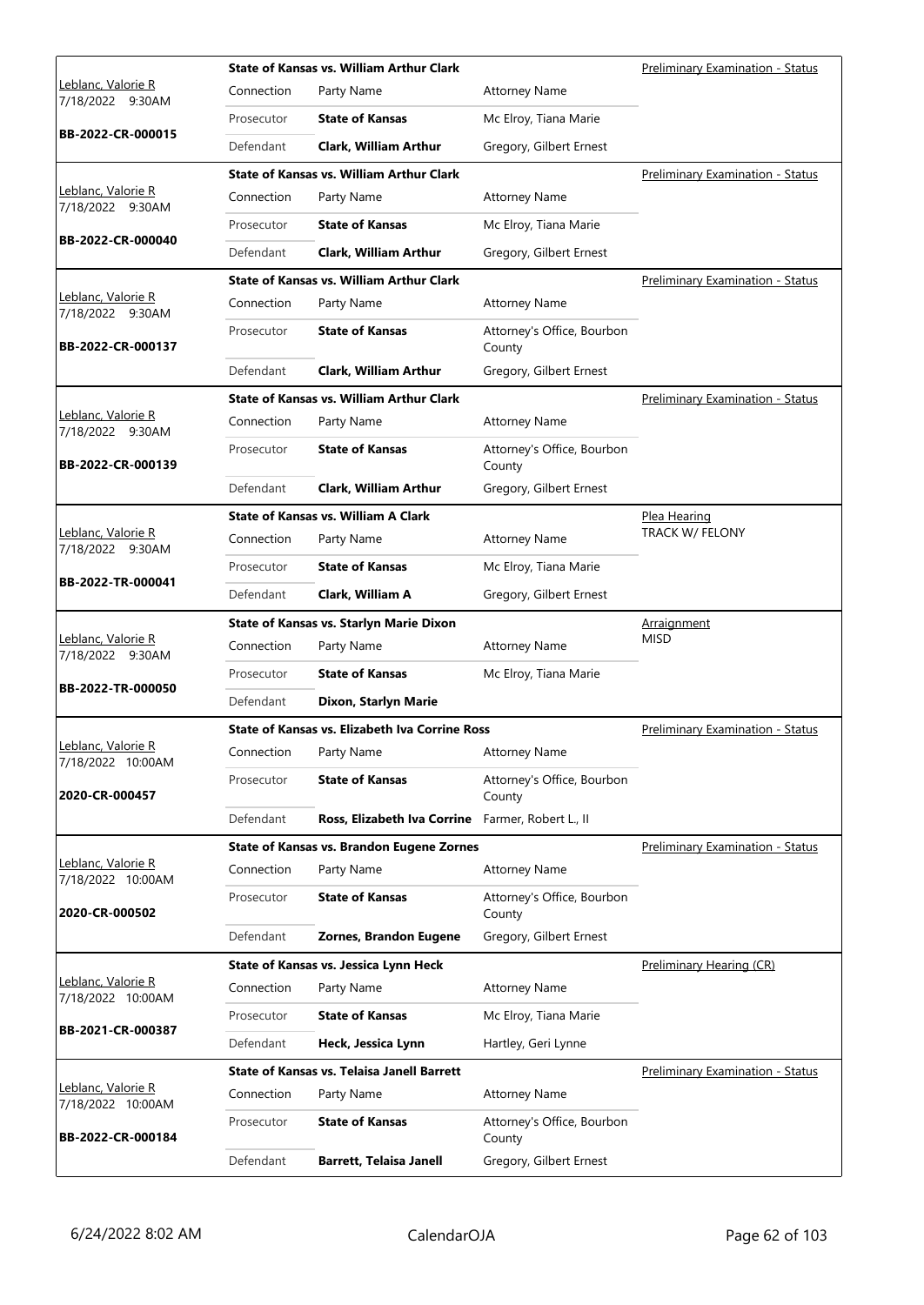|                                                 |            | State of Kansas vs. Julie Ann Saul                |                                      | Arraignment                                       |
|-------------------------------------------------|------------|---------------------------------------------------|--------------------------------------|---------------------------------------------------|
| <u> Leblanc, Valorie R</u><br>7/18/2022 10:00AM | Connection | Party Name                                        | <b>Attorney Name</b>                 | <b>MISD</b>                                       |
|                                                 | Prosecutor | <b>State of Kansas</b>                            | Cameron, Brandon Daniel              |                                                   |
| BB-2022-CR-000219                               | Defendant  | Saul, Julie Ann                                   |                                      |                                                   |
|                                                 |            | State of Kansas vs. George Paul Buhlinger, Jr     |                                      | Preliminary Hearing (CR)                          |
| Leblanc, Valorie R<br>7/18/2022 10:30AM         | Connection | Party Name                                        | <b>Attorney Name</b>                 | <b>IN PERSON</b>                                  |
|                                                 | Prosecutor | <b>State of Kansas</b>                            | Mc Elroy, Tiana Marie                |                                                   |
| BB-2021-CR-000324                               | Defendant  | <b>Buhlinger, George Paul, Jr</b>                 | Hartley, Geri Lynne                  |                                                   |
|                                                 |            | <b>State of Kansas vs. Thomas Dalton Brooks</b>   |                                      | Diversion - Status                                |
| Leblanc, Valorie R<br>7/18/2022 11:00AM         | Connection | Party Name                                        | <b>Attorney Name</b>                 |                                                   |
|                                                 | Prosecutor | <b>State of Kansas</b>                            | Mc Elroy, Tiana Marie                |                                                   |
| BB-2021-CR-000468                               | Defendant  | <b>Brooks, Thomas Dalton</b>                      | Kinney, Brandon G.                   |                                                   |
|                                                 |            | <b>State of Kansas vs. Charles Robert Baldwin</b> |                                      | Bond - Forfeiture                                 |
| Leblanc, Valorie R<br>7/18/2022 11:30AM         | Connection | Party Name                                        | <b>Attorney Name</b>                 |                                                   |
| 2020-CR-000198                                  | Prosecutor | <b>State of Kansas</b>                            | Mc Elroy, Tiana Marie                |                                                   |
|                                                 | Defendant  | <b>Baldwin, Charles Robert</b>                    | Villamaria, John Anthony             |                                                   |
|                                                 |            | State of Kansas vs. Mary Hannah Pittman           |                                      | <b>Bond - Forfeiture</b>                          |
| Leblanc, Valorie R<br>7/18/2022 11:30AM         | Connection | Party Name                                        | <b>Attorney Name</b>                 |                                                   |
| BB-2020-CR-000541                               | Prosecutor | <b>State of Kansas</b>                            | Mc Elroy, Tiana Marie                |                                                   |
|                                                 | Defendant  | Pittman, Mary Hannah                              |                                      |                                                   |
|                                                 |            | State of Kansas vs. Amanda Jean Edgerton          |                                      | <b>Bond - Forfeiture</b>                          |
| Leblanc, Valorie R<br>7/18/2022 11:30AM         | Connection | Party Name                                        | <b>Attorney Name</b>                 |                                                   |
| BB-2021-CR-000153                               | Prosecutor | <b>State of Kansas</b>                            | Mc Elroy, Tiana Marie                |                                                   |
|                                                 | Defendant  | Edgerton, Amanda Jean                             | Tecchio, Terra Lyn                   |                                                   |
|                                                 |            | State of Kansas vs. Regina Ann Nash               |                                      | Bond - Forfeiture                                 |
| Leblanc, Valorie R<br>7/18/2022 11:30AM         | Connection | Party Name                                        | <b>Attorney Name</b>                 |                                                   |
| BB-2021-CR-000452                               | Prosecutor | <b>State of Kansas</b>                            | Mc Elroy, Tiana Marie                |                                                   |
|                                                 | Defendant  | Nash, Regina Ann                                  | Tecchio, Terra Lyn                   |                                                   |
|                                                 |            | <b>State of Kansas vs. Derrek J Bush</b>          |                                      | Bond - Forfeiture                                 |
| Leblanc, Valorie R<br>7/18/2022 11:30AM         | Connection | Party Name                                        | <b>Attorney Name</b>                 |                                                   |
| BB-2021-CR-000539                               | Prosecutor | <b>State of Kansas</b>                            | Cameron, Brandon Daniel              |                                                   |
|                                                 | Defendant  | <b>Bush, Derrek J</b>                             | Tecchio, Terra Lyn                   |                                                   |
|                                                 |            | <b>State of Kansas vs. Andrew Ryan Stephens</b>   |                                      | <b>Bond - Forfeiture</b>                          |
| Leblanc, Valorie R<br>7/18/2022 11:30AM         | Connection | Party Name                                        | <b>Attorney Name</b>                 |                                                   |
| BB-2022-CR-000125                               | Prosecutor | <b>State of Kansas</b>                            | Attorney's Office, Bourbon<br>County |                                                   |
|                                                 |            | <b>State of Kansas</b>                            |                                      |                                                   |
|                                                 | Defendant  | <b>Stephens, Andrew Ryan</b>                      |                                      |                                                   |
| Ward, Mark A                                    |            | <b>State of Kansas vs. Amanda Dawn Benton</b>     |                                      | <b>Scheduling Conference</b><br>to set Jury Trial |
| 7/18/2022 1:30PM                                | Connection | Party Name                                        | <b>Attorney Name</b>                 |                                                   |
| 2020-CR-000347                                  | Prosecutor | <b>State of Kansas</b>                            | Mc Elroy, Tiana Marie                |                                                   |
|                                                 | Defendant  | Benton, Amanda Dawn                               | Farmer, Robert L., II                |                                                   |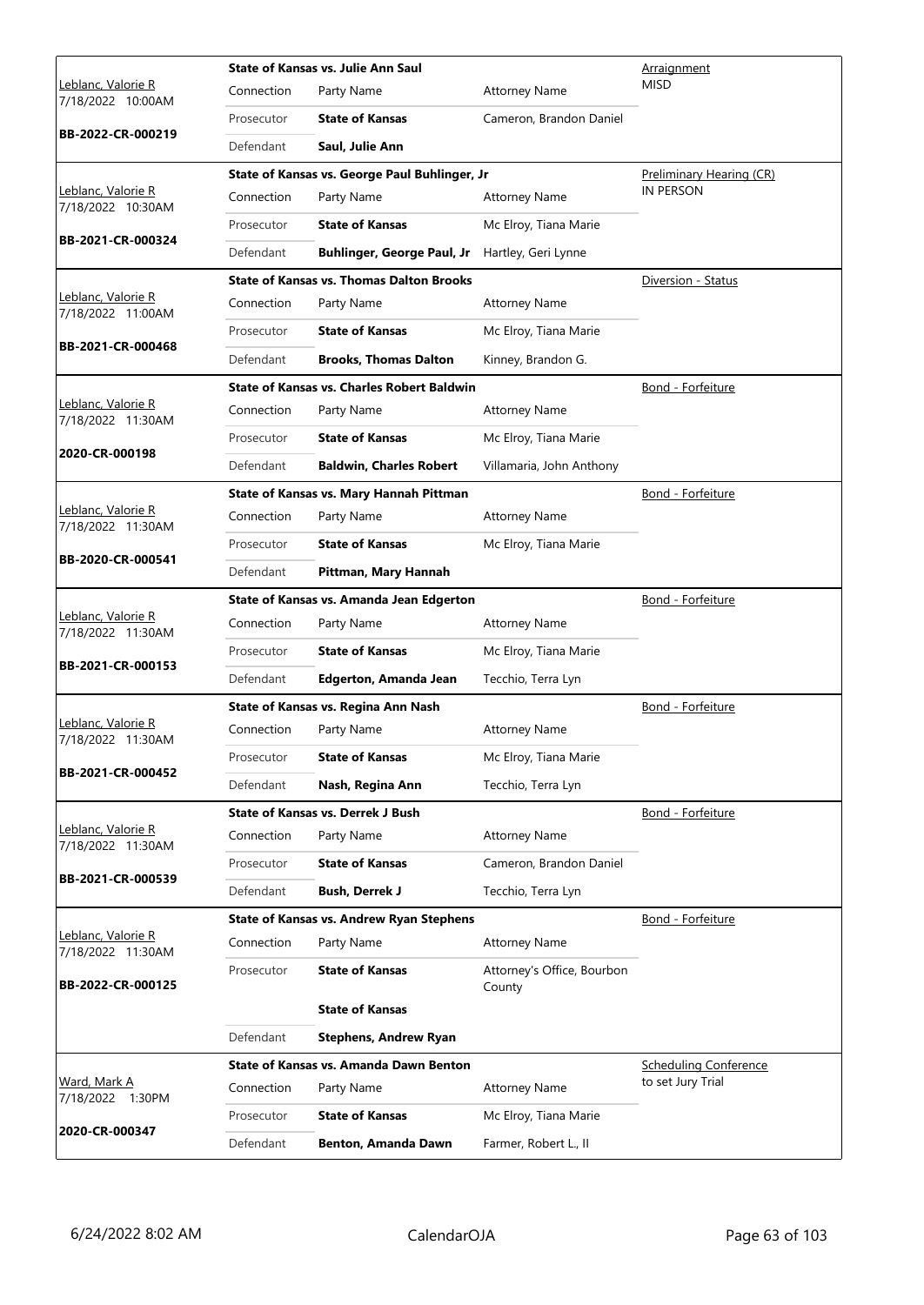|                                         |                                   | State of Kansas vs. Jamie Lynn Brown           |                                  | <b>Preliminary Examination - Status</b>   |
|-----------------------------------------|-----------------------------------|------------------------------------------------|----------------------------------|-------------------------------------------|
| Ward, Mark A<br>7/18/2022 1:30PM        | Connection                        | Party Name                                     | <b>Attorney Name</b>             |                                           |
|                                         | Prosecutor                        | <b>State of Kansas</b>                         | Mc Elroy, Tiana Marie            |                                           |
| BB-2022-CR-000121                       | Defendant                         | Brown, Jamie Lynn                              | Brun, James Matthew              |                                           |
|                                         |                                   | State of Kansas vs. Richard Darrell Nunley, II |                                  | <u>Arraignment</u>                        |
| Ward, Mark A<br>7/18/2022 1:40PM        | Connection                        | Party Name                                     | <b>Attorney Name</b>             | Defendant's Pro se<br>Bond - Modification |
|                                         | Prosecutor                        | <b>State of Kansas</b>                         | Cameron, Brandon Daniel          |                                           |
| BB-2021-CR-000582                       | Defendant                         | Nunley, Richard Darrell, II                    | Clark, Geoffrey William<br>Lewis |                                           |
|                                         |                                   | State of Kansas vs. Richard Darrell Nunley, II |                                  | Arraignment                               |
| Ward, Mark A<br>7/18/2022 1:40PM        | Connection                        | Party Name                                     | <b>Attorney Name</b>             | Defendant's Pro se<br>Bond - Modification |
|                                         | Prosecutor                        | <b>State of Kansas</b>                         | Cameron, Brandon Daniel          |                                           |
| BB-2021-CR-000584                       | Defendant                         | Nunley, Richard Darrell, Jr                    | Clark, Geoffrey William<br>Lewis |                                           |
|                                         |                                   | State of Kansas vs. Richard Darrell Nunley, II |                                  | <b>Arraignment</b>                        |
| Ward, Mark A<br>7/18/2022 1:40PM        | Connection                        | Party Name                                     | <b>Attorney Name</b>             |                                           |
| BB-2021-CR-000585                       | Prosecutor                        | <b>State of Kansas</b>                         | Cameron, Brandon Daniel          |                                           |
|                                         | Defendant                         | Nunley, Richard Darrell, II                    | Clark, Geoffrey William<br>Lewis |                                           |
|                                         |                                   | State of Kansas vs. Richard Darrell Nunley, II |                                  | Arraignment                               |
| Ward, Mark A<br>7/18/2022 1:40PM        | Connection                        | Party Name                                     | <b>Attorney Name</b>             |                                           |
|                                         | Prosecutor                        | <b>State of Kansas</b>                         | Cameron, Brandon Daniel          |                                           |
| BB-2021-CR-000586                       | Defendant                         | Nunley, Richard Darrell, II                    | Clark, Geoffrey William<br>Lewis |                                           |
|                                         |                                   | State of Kansas vs. Richard Darrell Nunley, II |                                  | <u>Arraignment</u>                        |
| Ward, Mark A<br>7/18/2022 1:40PM        | Connection                        | Party Name                                     | <b>Attorney Name</b>             | Defendant's Pro se<br>Bond - Modification |
| BB-2021-CR-000587                       | Prosecutor                        | <b>State of Kansas</b>                         | Cameron, Brandon Daniel          |                                           |
|                                         | Defendant                         | Nunley, Richard Darrell, II                    | Clark, Geoffrey William<br>Lewis |                                           |
|                                         | Sealed ********* Sealed ********* |                                                |                                  | PFA/PFS Hearing                           |
| Leblanc, Valorie R<br>7/19/2022 9:00AM  | Connection                        | Party Name                                     | <b>Attorney Name</b>             |                                           |
| BB-2022-DM-000070                       | Petitioner                        | Sealed                                         | Rosenblad, Eric L.               |                                           |
|                                         |                                   | <b>Sealed</b>                                  | Rosenblad, Eric L.               |                                           |
|                                         | Respondent                        | Sealed                                         |                                  |                                           |
|                                         | Sealed ********* Sealed ********* |                                                |                                  | <b>Bench Trial</b>                        |
| Leblanc, Valorie R<br>7/19/2022 10:00AM | Connection                        | Party Name                                     | <b>Attorney Name</b>             |                                           |
| BB-2022-DM-000077                       | Dependent                         | Sealed                                         |                                  |                                           |
|                                         | Petitioner                        | Sealed                                         | Rosenblad, Eric L.               |                                           |
|                                         | Respondent                        | Sealed                                         |                                  |                                           |
|                                         |                                   | <b>State of Kansas vs. Leonard Lee Fornoff</b> |                                  | <b>Preliminary Examination</b>            |
| Ward, Mark A<br>7/19/2022 1:30PM        | Connection                        | Party Name                                     | <b>Attorney Name</b>             |                                           |
|                                         | Prosecutor                        | <b>State of Kansas</b>                         | Spradling, Jacqueline Joy        |                                           |
| 2020-CR-000130                          | Defendant                         | <b>Fornoff, Leonard Lee</b>                    | Battitori, Edward Joseph         |                                           |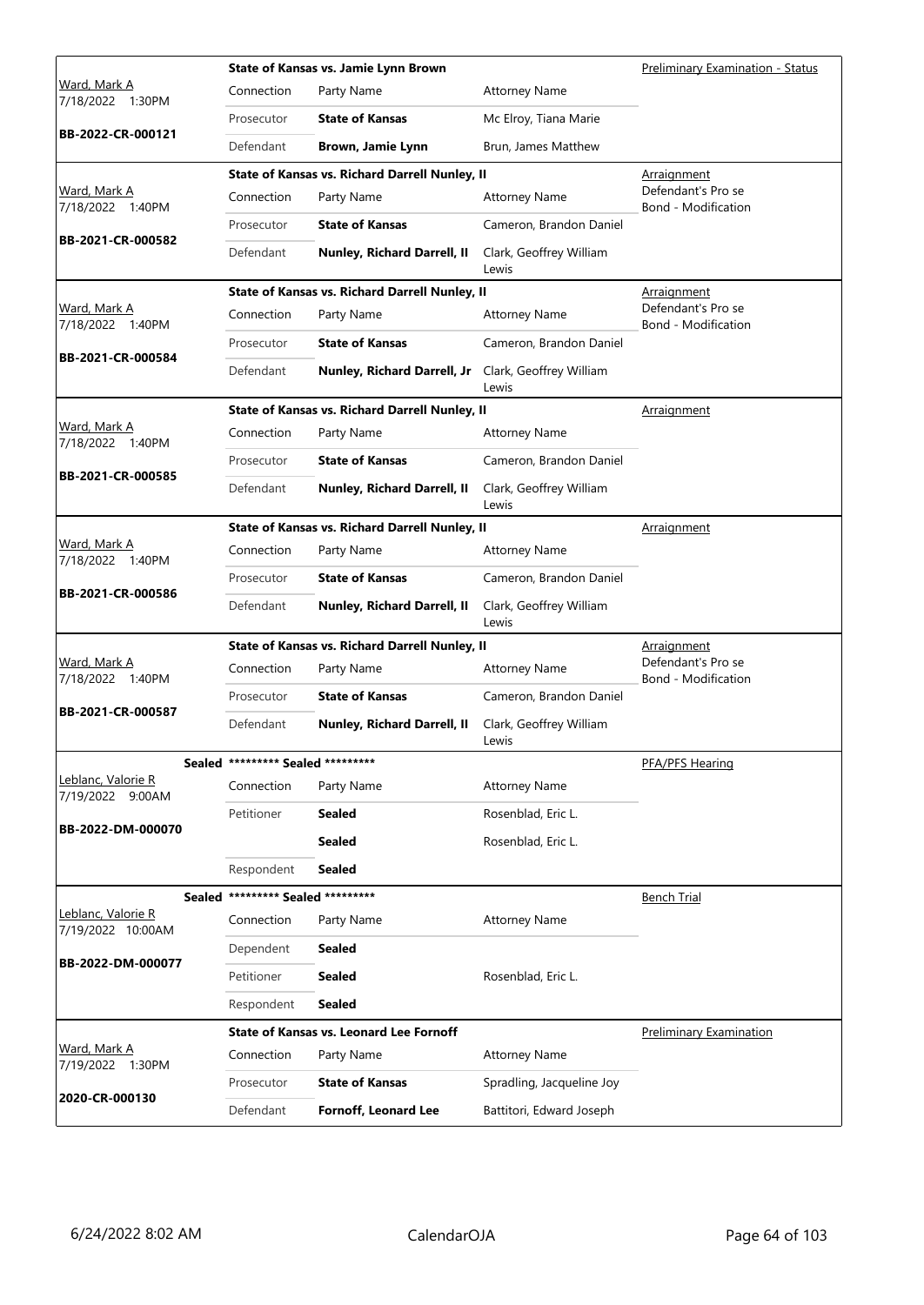|                                         |            | <b>State of Kansas vs. Leonard Lee Fornoff</b> |                           | <b>Scheduling Conference</b>      |
|-----------------------------------------|------------|------------------------------------------------|---------------------------|-----------------------------------|
| Ward, Mark A<br>7/19/2022 1:30PM        | Connection | Party Name                                     | <b>Attorney Name</b>      | to set Jury Trial                 |
|                                         | Prosecutor | <b>State of Kansas</b>                         | Mc Elroy, Tiana Marie     |                                   |
| 2020-CR-000175                          | Defendant  | <b>Fornoff, Leonard Lee</b>                    | Battitori, Edward Joseph  |                                   |
|                                         |            | <b>State of Kansas vs. Leonard Lee Fornoff</b> |                           | <b>Scheduling Conference</b>      |
| Ward, Mark A<br>7/19/2022 1:30PM        | Connection | Party Name                                     | <b>Attorney Name</b>      | to set Jury Trial                 |
|                                         | Prosecutor | <b>State of Kansas</b>                         | Spradling, Jacqueline Joy |                                   |
| BB-2020-CR-000518                       | Defendant  | <b>Fornoff, Leonard Lee</b>                    | Tecchio, Terra Lyn        |                                   |
|                                         |            | <b>State of Kansas vs. Leonard Lee Fornoff</b> |                           | <b>Scheduling Conference</b>      |
| Ward, Mark A<br>7/19/2022 1:30PM        | Connection | Party Name                                     | <b>Attorney Name</b>      | to set Jury Trial                 |
| BB-2021-CR-000066                       | Prosecutor | <b>State of Kansas</b>                         | Mc Elroy, Tiana Marie     |                                   |
|                                         | Defendant  | <b>Fornoff, Leonard Lee</b>                    | Tecchio, Terra Lyn        |                                   |
|                                         |            | In the Matter of Jonathan Jackson              |                           | <b>Hearing</b>                    |
| Leblanc, Valorie R<br>7/19/2022 1:30PM  | Connection | Party Name                                     | <b>Attorney Name</b>      | Signing                           |
|                                         | Subject    | Jackson, Jonathan                              |                           |                                   |
| BB-2022-PR-000020                       | Petitioner | Davenport, Heather                             | Rosenblad, Eric L.        |                                   |
|                                         |            | In the Matter of Gage Ryan Adkins              |                           | Hearing                           |
| Leblanc, Valorie R<br>7/19/2022 1:30PM  | Connection | Party Name                                     | <b>Attorney Name</b>      | Signing                           |
|                                         | Subject    | <b>Adkins, Gage Ryan</b>                       |                           |                                   |
| BB-2022-PR-000026                       | Petitioner | <b>Adkins, Michelle</b>                        | Rosenblad, Eric L.        |                                   |
|                                         |            | <b>State of Kansas vs. Leonard Lee Fornoff</b> |                           | <b>Preliminary Examination</b>    |
| Ward, Mark A<br>7/19/2022 2:00PM        | Connection | Party Name                                     | <b>Attorney Name</b>      |                                   |
| 2020-CR-000177                          | Prosecutor | <b>State of Kansas</b>                         | Mc Elroy, Tiana Marie     |                                   |
|                                         | Defendant  | Fornoff, Leonard Lee                           | Battitori, Edward Joseph  |                                   |
|                                         |            | State of Kansas vs. Leonard Lee Fornoff        |                           | <b>Preliminary Examination</b>    |
| Ward, Mark A<br>7/19/2022 2:30PM        | Connection | Party Name                                     | <b>Attorney Name</b>      |                                   |
|                                         | Prosecutor | <b>State of Kansas</b>                         | Mc Elroy, Tiana Marie     |                                   |
| 2020-CR-000385                          | Defendant  | <b>Fornoff, Leonard Lee</b>                    | Battitori, Edward Joseph  |                                   |
|                                         |            | <b>State of Kansas vs. Shawn Edward Counts</b> |                           | Probation - Violation             |
| <u>Ward, Mark A</u><br>7/20/2022 9:00AM | Connection | Party Name                                     | <b>Attorney Name</b>      | Evidentiary Hearing MTR PRobation |
|                                         | Prosecutor | <b>State of Kansas</b>                         | Mc Elroy, Tiana Marie     |                                   |
| 2018-CR-000587                          | Defendant  | <b>Counts, Shawn Edward</b>                    | Manbeck, Jacob Thomas     |                                   |
|                                         |            | <b>State of Kansas vs. Shawn Edward Counts</b> |                           | Probation - Violation             |
| <u>Ward, Mark A</u><br>7/20/2022 9:00AM | Connection | Party Name                                     | <b>Attorney Name</b>      | Evidentiary Hearing MTR Probation |
|                                         | Prosecutor | <b>State of Kansas</b>                         | Mc Elroy, Tiana Marie     |                                   |
| 2019-CR-000566                          | Defendant  | <b>Counts, Shawn Edward</b>                    | Manbeck, Jacob Thomas     |                                   |
|                                         |            | <b>State of Kansas vs. Shawn Edward Counts</b> |                           | Preliminary Hearing (CR)          |
| Ward, Mark A<br>7/20/2022 9:00AM        | Connection | Party Name                                     | <b>Attorney Name</b>      |                                   |
|                                         |            |                                                |                           |                                   |
| BB-2022-CR-000111                       | Prosecutor | <b>State of Kansas</b>                         | Mc Elroy, Tiana Marie     |                                   |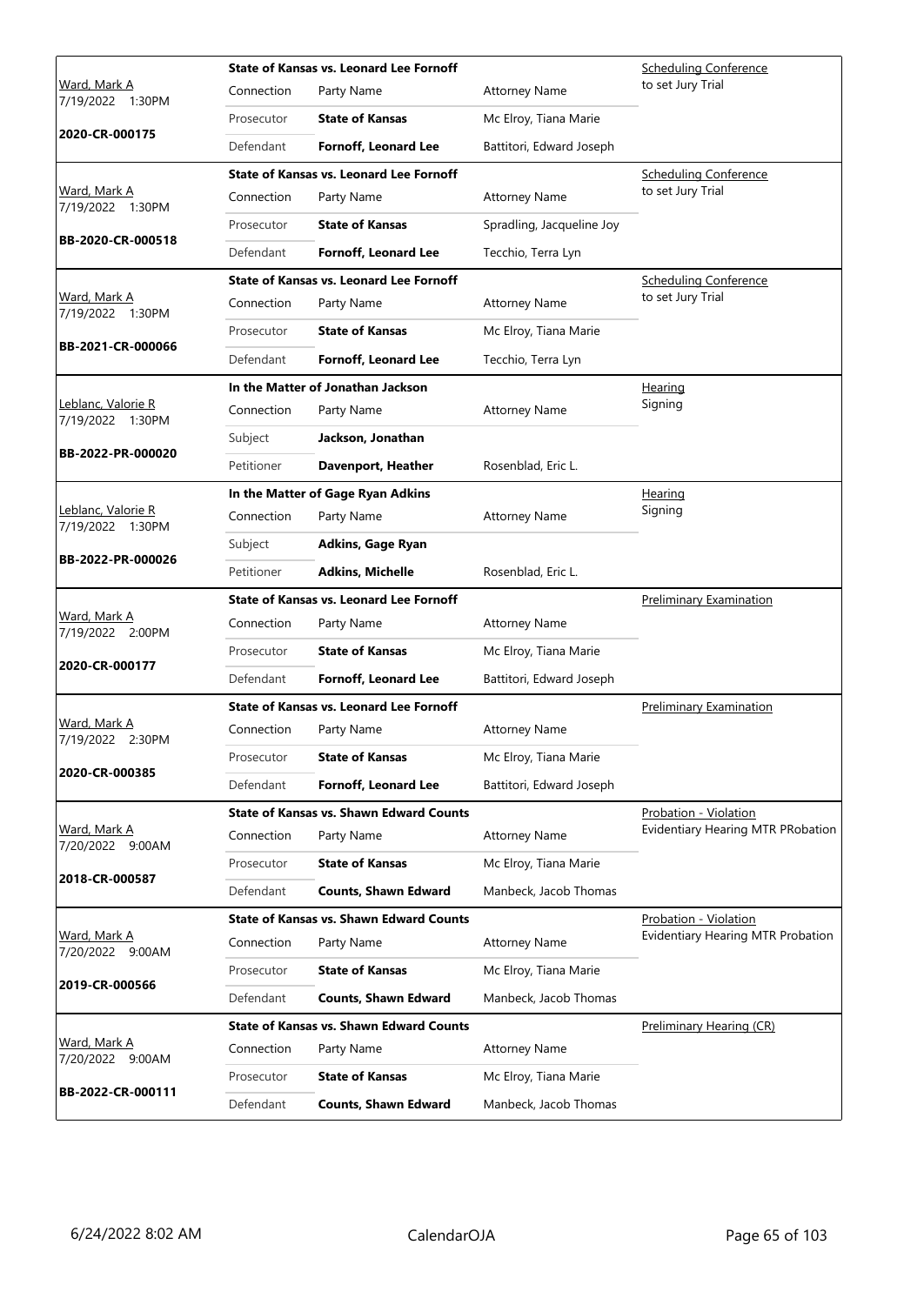|                                         |                          | <b>State of Kansas vs. Richard Shawn Garrett Reed</b>                   |                         | Arraignment                  |
|-----------------------------------------|--------------------------|-------------------------------------------------------------------------|-------------------------|------------------------------|
| <u>Ward, Mark A</u><br>7/21/2022 8:50AM | Connection               | Party Name                                                              | <b>Attorney Name</b>    |                              |
|                                         | Prosecutor               | <b>State of Kansas</b>                                                  | Mc Elroy, Tiana Marie   |                              |
| BB-2021-CR-000354                       | Defendant                | <b>Reed. Richard Shawn</b><br>Garrett                                   | Wiske, Jason Paul       |                              |
|                                         |                          | <b>State of Kansas vs. Richard Shawn Garrett Reed</b>                   |                         | <u>Arraignment</u>           |
| Ward, Mark A<br>7/21/2022 8:50AM        | Connection               | Party Name                                                              | <b>Attorney Name</b>    |                              |
| BB-2021-CR-000355                       | Prosecutor               | <b>State of Kansas</b>                                                  | Mc Elroy, Tiana Marie   |                              |
|                                         | Defendant                | <b>Reed, Richard Shawn</b><br>Garrett                                   | Wiske, Jason Paul       |                              |
|                                         |                          | <b>State of Kansas vs. Richard Shawn Garrett Reed</b>                   |                         | <b>Arraignment</b>           |
| Ward, Mark A<br>7/21/2022 8:50AM        | Connection               | Party Name                                                              | <b>Attorney Name</b>    |                              |
|                                         | Prosecutor               | <b>State of Kansas</b>                                                  | Mc Elroy, Tiana Marie   |                              |
| BB-2021-CR-000357                       | Defendant                | Reed, Richard Shawn<br>Garrett                                          | Wiske, Jason Paul       |                              |
|                                         |                          | <b>State of Kansas vs. Richard Shawn Garrett Reed</b>                   |                         | <u>Arraignment</u>           |
| <u>Ward, Mark A</u><br>7/21/2022 8:50AM | Connection               | Party Name                                                              | <b>Attorney Name</b>    |                              |
|                                         | Prosecutor               | <b>State of Kansas</b>                                                  | Mc Elroy, Tiana Marie   |                              |
| BB-2021-CR-000383                       | Defendant                | <b>Reed, Richard Shawn</b><br>Garrett                                   | Wiske, Jason Paul       |                              |
|                                         |                          | <b>State of Kansas vs. Richard Shawn Garrett Reed</b>                   |                         | <u>Arraignment</u>           |
| Ward, Mark A<br>7/21/2022 8:50AM        | Connection               | Party Name                                                              | <b>Attorney Name</b>    |                              |
|                                         | Prosecutor               | <b>State of Kansas</b>                                                  | Mc Elroy, Tiana Marie   |                              |
| BB-2021-CR-000384                       | Defendant                | <b>Reed, Richard Shawn</b><br>Garrett                                   | Wiske, Jason Paul       |                              |
|                                         |                          | <b>State of Kansas vs. Richard Shawn Garrett Reed</b>                   |                         | <u>Arraignment</u>           |
| Ward, Mark A<br>7/21/2022 8:50AM        | Connection               | Party Name                                                              | <b>Attorney Name</b>    |                              |
|                                         | Prosecutor               | <b>State of Kansas</b>                                                  | Mc Elroy, Tiana Marie   |                              |
| BB-2021-CR-000385                       | Defendant                | <b>Reed. Richard Shawn</b><br>Garrett                                   | Wiske, Jason Paul       |                              |
| Purvis, Andrea                          | <b>Woods, Respondent</b> | State of Kansas, Ex Rel, Secretary DCF, et al., Petitioner vs. Jordan S |                         | <b>Review Hearing</b>        |
| 7/21/2022 9:00AM                        | Connection               | Party Name                                                              | <b>Attorney Name</b>    |                              |
| 2012-DM-000078                          | Other Party              | <b>State of Kansas</b>                                                  | Hollins, H. Kent        |                              |
|                                         | Petitioner               | State of Kansas, Ex Rel,<br><b>Secretary Kansas</b><br><b>Departme</b>  | 6 & 11, Young Williams  |                              |
|                                         |                          | Dixon, Audrey                                                           | Mason, Gayla De Shannon |                              |
|                                         |                          | Woods, Olivia J                                                         |                         |                              |
|                                         | Respondent               | Woods, Jordan S                                                         | Beezley, Sara S.        |                              |
|                                         |                          | State of Kansas vs. Bryan Keith Glover                                  |                         | <b>Scheduling Conference</b> |
| Ward, Mark A<br>7/21/2022 9:00AM        | Connection               | Party Name                                                              | <b>Attorney Name</b>    | to set Jury Trial            |
| 2019-CR-000204                          | Prosecutor               | <b>State of Kansas</b>                                                  | Mc Elroy, Tiana Marie   |                              |
|                                         | Defendant                | Glover, Bryan Keith                                                     | Wiske, Jason Paul       |                              |
|                                         |                          | State of Kansas vs. Kristapher Thomas Kern                              |                         | <b>Scheduling Conference</b> |
| Ward, Mark A<br>7/21/2022 9:00AM        | Connection               | Party Name                                                              | <b>Attorney Name</b>    | to set Jury Trial            |
| 2019-CR-000335                          | Prosecutor               | <b>State of Kansas</b>                                                  | Mc Elroy, Tiana Marie   |                              |
|                                         |                          |                                                                         |                         |                              |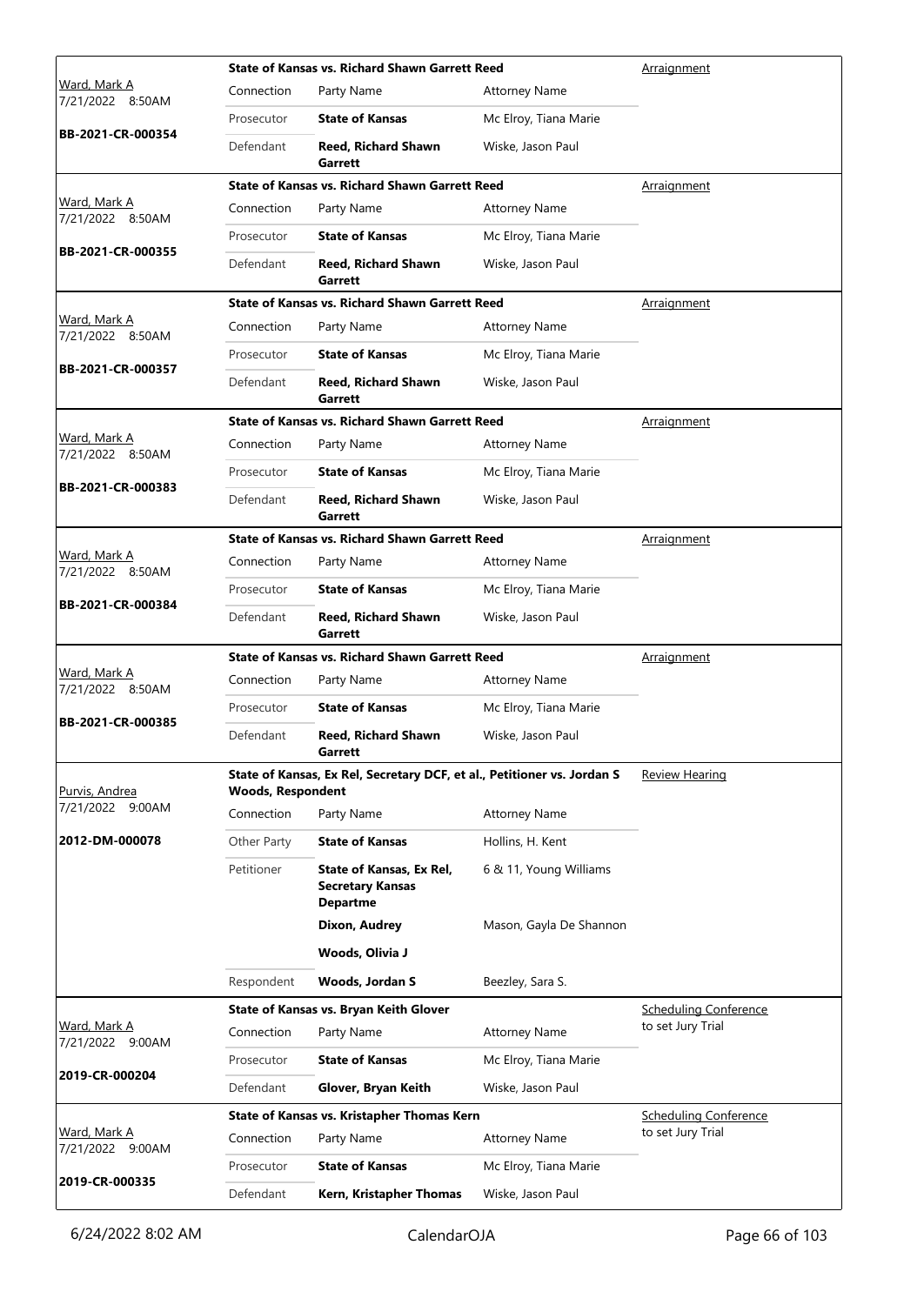|                                         |            | State of Kansas vs. Kristapher Thomas Kern         |                                      | <b>Scheduling Conference</b> |  |
|-----------------------------------------|------------|----------------------------------------------------|--------------------------------------|------------------------------|--|
| Ward, Mark A<br>7/21/2022<br>9:00AM     | Connection | Party Name                                         | <b>Attorney Name</b>                 | to set Jury Trial            |  |
|                                         | Prosecutor | <b>State of Kansas</b>                             | Mc Elroy, Tiana Marie                |                              |  |
| BB-2021-CR-000097                       | Defendant  | Kern, Kristapher Thomas                            | Wiske, Jason Paul                    |                              |  |
|                                         |            | State of Kansas vs. Kristapher Thomas Kern         |                                      | <b>Scheduling Conference</b> |  |
| Ward, Mark A<br>7/21/2022 9:00AM        | Connection | Party Name                                         | <b>Attorney Name</b>                 | to set Jury Trial            |  |
|                                         | Prosecutor | <b>State of Kansas</b>                             | Mc Elroy, Tiana Marie                |                              |  |
| BB-2021-CR-000302                       | Defendant  | Kern, Kristapher Thomas                            | Wiske, Jason Paul                    |                              |  |
|                                         |            | State of Kansas vs. Leslie Gean Rowden             |                                      | <b>Sentencing</b>            |  |
| Ward, Mark A<br>7/21/2022 9:00AM        | Connection | Party Name                                         | <b>Attorney Name</b>                 |                              |  |
|                                         | Prosecutor | <b>State of Kansas</b>                             | Mc Elroy, Tiana Marie                |                              |  |
| BB-2021-CR-000376                       | Defendant  | Rowden, Leslie Gean                                | Wiske, Jason Paul                    |                              |  |
|                                         |            | State of Kansas vs. Christa Colleen Pearson        |                                      | Diversion - Status           |  |
| Ward, Mark A<br>7/21/2022 9:00AM        | Connection | Party Name                                         | <b>Attorney Name</b>                 |                              |  |
|                                         | Prosecutor | <b>State of Kansas</b>                             | Mc Elroy, Tiana Marie                |                              |  |
| BB-2021-CR-000541                       | Defendant  | Pearson, Christa Colleen                           | Wiske, Jason Paul                    |                              |  |
|                                         |            | <b>State of Kansas vs. Richard Dean Springston</b> |                                      | <u>Arraignment</u>           |  |
| Ward, Mark A<br>7/21/2022 9:15AM        | Connection | Party Name                                         | <b>Attorney Name</b>                 |                              |  |
|                                         | Prosecutor | <b>State of Kansas</b>                             | Mc Elroy, Tiana Marie                |                              |  |
| 2020-CR-000376                          | Defendant  | Springston, Richard Dean                           | Wiske, Jason Paul                    |                              |  |
|                                         |            | <b>State of Kansas vs. Richard Dean Springston</b> |                                      | Arraignment                  |  |
| Ward, Mark A<br>7/21/2022 9:15AM        | Connection | Party Name                                         | <b>Attorney Name</b>                 |                              |  |
| 2020-CR-000508                          | Prosecutor | <b>State of Kansas</b>                             | Mc Elroy, Tiana Marie                |                              |  |
|                                         | Defendant  | <b>Springston, Richard Dean</b>                    | Wiske, Jason Paul                    |                              |  |
|                                         |            | <b>State of Kansas vs. Richard Dean Springston</b> |                                      | Arraignment                  |  |
| Ward, Mark A<br>7/21/2022 9:15AM        | Connection | Party Name                                         | <b>Attorney Name</b>                 |                              |  |
|                                         | Prosecutor | <b>State of Kansas</b>                             | Mc Elroy, Tiana Marie                |                              |  |
| BB-2020-CR-000537                       | Defendant  | <b>Springston, Richard Dean</b>                    | Wiske, Jason Paul                    |                              |  |
|                                         |            | State of Kansas vs. Richard Dean Springston        |                                      | Arraignment                  |  |
| <u>Ward, Mark A</u><br>7/21/2022 9:15AM | Connection | Party Name                                         | <b>Attorney Name</b>                 |                              |  |
|                                         | Prosecutor | <b>State of Kansas</b>                             | Mc Elroy, Tiana Marie                |                              |  |
| BB-2021-CR-000487                       | Defendant  | Springston, Richard Dean                           | Wiske, Jason Paul                    |                              |  |
|                                         |            | <b>State of Kansas vs. Richard Dean Springston</b> |                                      | Arraignment                  |  |
| <u>Ward, Mark A</u><br>7/21/2022 9:15AM | Connection | Party Name                                         | <b>Attorney Name</b>                 |                              |  |
|                                         | Prosecutor | <b>State of Kansas</b>                             | Mc Elroy, Tiana Marie                |                              |  |
| BB-2022-CR-000049                       | Defendant  | <b>Springston, Richard Dean</b>                    | Wiske, Jason Paul                    |                              |  |
|                                         |            | <b>State of Kansas vs. Richard Dean Springston</b> |                                      | <u>Arraignment</u>           |  |
| Ward, Mark A<br>7/21/2022 9:15AM        | Connection | Party Name                                         | <b>Attorney Name</b>                 |                              |  |
| BB-2022-CR-000095                       | Prosecutor | <b>State of Kansas</b>                             | Attorney's Office, Bourbon<br>County |                              |  |
|                                         | Defendant  | <b>Springston, Richard Dean</b>                    | Wiske, Jason Paul                    |                              |  |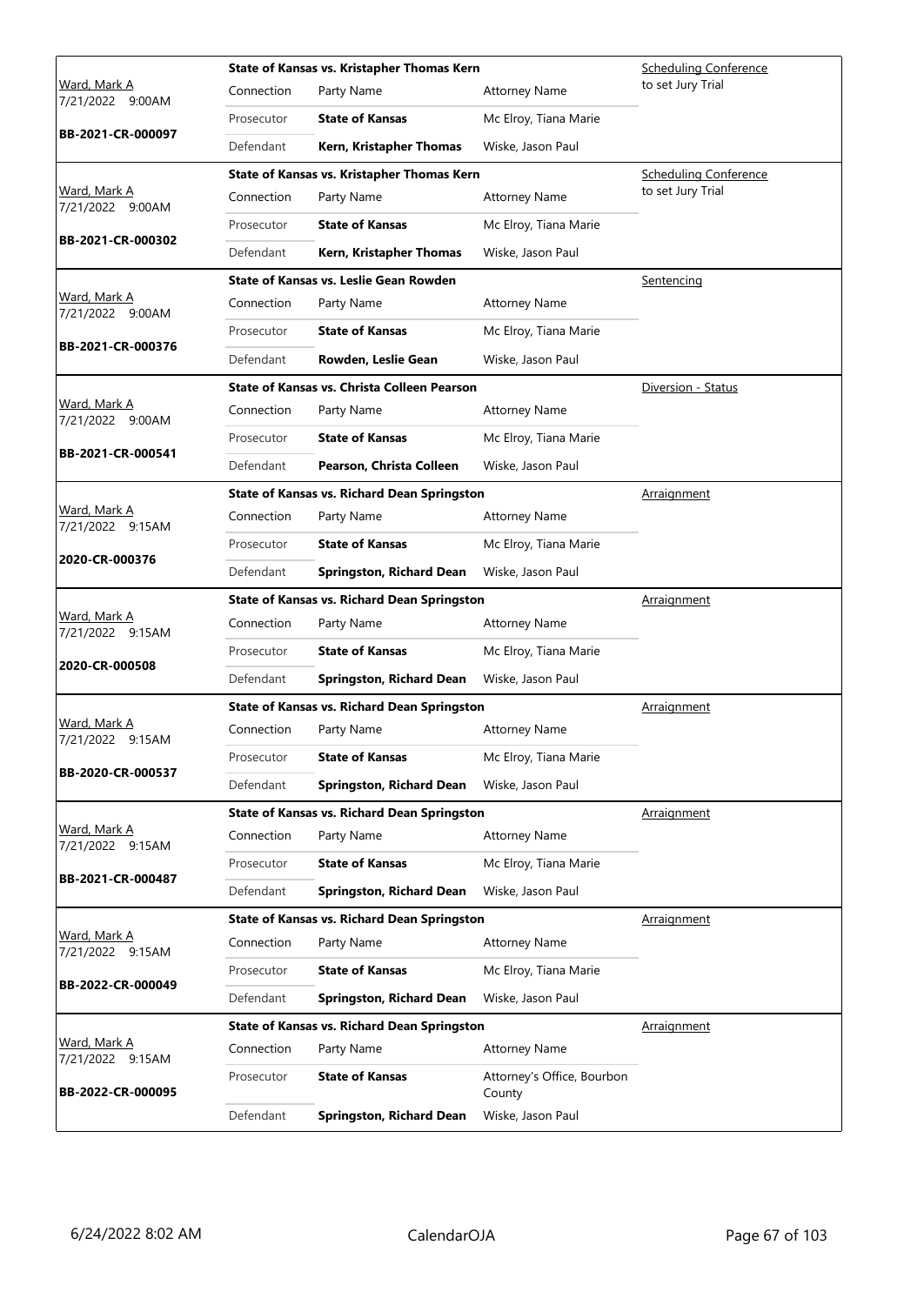|                                     |               | Donald Joe Swadley vs. Zachery G. Crawford                 |                                      | <b>Status Conference</b>     |
|-------------------------------------|---------------|------------------------------------------------------------|--------------------------------------|------------------------------|
| Purvis, Andrea<br>7/21/2022 9:30AM  | Connection    | Party Name                                                 | <b>Attorney Name</b>                 |                              |
|                                     | Plaintiff     | <b>Swadley, Donald Joe</b>                                 | Smith, Frederick R.                  |                              |
| BB-2021-CV-000221                   | Defendant     | Crawford, Zachery G.                                       | Manbeck, Jacob Thomas                |                              |
|                                     |               | Katelynn Mitchell vs. Kevin Wyland                         |                                      | Paternity                    |
| Purvis, Andrea<br>7/21/2022 9:45AM  | Connection    | Party Name                                                 | <b>Attorney Name</b>                 |                              |
| BB-2022-DM-000064                   | Dependent     | <b>Sealed</b>                                              |                                      |                              |
|                                     |               | <b>Sealed</b>                                              |                                      |                              |
|                                     | Petitioner    | Mitchell, Katelynn                                         | Meyer, Angela Marie                  |                              |
|                                     | Respondent    | <b>Wyland, Kevin</b>                                       |                                      |                              |
|                                     |               | Katelynn Mitchell vs. Taylor Harrison                      |                                      | Paternity                    |
| Purvis, Andrea<br>7/21/2022 9:45AM  | Connection    | Party Name                                                 | <b>Attorney Name</b>                 |                              |
|                                     | Dependent     | <b>Sealed</b>                                              |                                      |                              |
| BB-2022-DM-000065                   | Petitioner    | Mitchell, Katelynn                                         | Meyer, Angela Marie                  |                              |
|                                     | Respondent    | Harrison, Taylor                                           |                                      |                              |
| Purvis, Andrea                      | 001423, et al | State of Kansas, et al vs. 1990 YAMAHA GOLF CART VIN# JF3- |                                      | <b>Scheduling Conference</b> |
| 7/21/2022 10:30AM                   | Connection    | Party Name                                                 | <b>Attorney Name</b>                 |                              |
| BB-2021-CV-000216                   | Plaintiff     | <b>State of Kansas</b>                                     | Attorney's Office, Bourbon<br>County |                              |
|                                     |               | <b>Bourbon County Sheriff</b>                              | Attorney's Office, Bourbon<br>County |                              |
|                                     | Defendant     | <b>1990 YAMAHA GOLF CART</b><br>VIN# JF3-001423            |                                      |                              |
|                                     |               | <b>GOLF BAG AND GOLF</b><br><b>CLUBS</b>                   |                                      |                              |
|                                     |               | <b>POCKET KNIFE</b>                                        |                                      |                              |
|                                     |               | <b>BATTERY CHARGER FOR</b><br><b>GOLF CART</b>             |                                      |                              |
|                                     |               | <b>BLACK RAIN ORDINANCE</b><br>RIFLE #BROO4959             |                                      |                              |
|                                     |               | Pearson, Christa Colleen                                   |                                      |                              |
|                                     |               | <b>Hermreck, Levi Matthew</b>                              |                                      |                              |
|                                     |               | Phillips, Kathleen                                         |                                      |                              |
|                                     |               | State of Kansas, et al. vs. #3,298.00 US CURRENCY, et al.  |                                      | <b>Status Conference</b>     |
| Purvis, Andrea<br>7/21/2022 11:00AM | Connection    | Party Name                                                 | <b>Attorney Name</b>                 |                              |
| 2020-CV-000043                      | Plaintiff     | <b>Fort Scott Police</b><br><b>Department</b>              | Attorney's Office, Bourbon<br>County |                              |
|                                     |               | <b>State of Kansas</b>                                     | Attorney's Office, Bourbon<br>County |                              |
|                                     | Defendant     | #3,298.00 US CURRENCY                                      | Kennedy, Daniel James                |                              |
|                                     |               | Steadman, Larry, Jr                                        | Kennedy, Daniel James                |                              |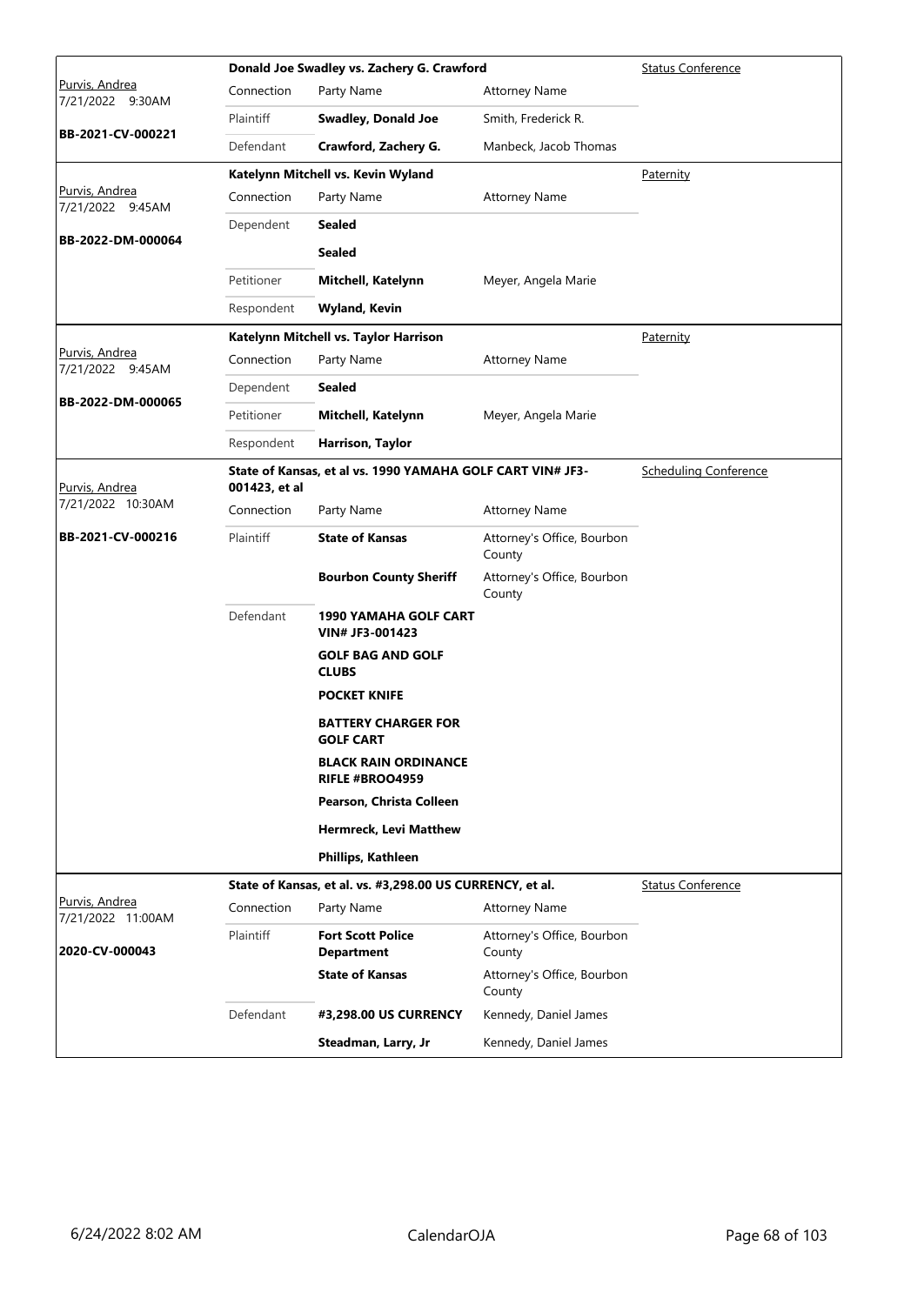| Ward, Mark A                            | <b>Respondent</b>                 | Jeremy Lee Sprayberry, Petitioner vs. Diana Lynn Harris,         |                                      | <u>Hearing</u><br><b>CHILD SUPPORT</b> |
|-----------------------------------------|-----------------------------------|------------------------------------------------------------------|--------------------------------------|----------------------------------------|
| 7/21/2022 1:30PM                        | Connection                        | Party Name                                                       | <b>Attorney Name</b>                 |                                        |
| 2016-DM-000037                          | Other Party                       | Sprayberry, Kaylee Ann                                           |                                      |                                        |
|                                         | <b>State Agency</b>               | <b>State of Kansas, Ex Rel</b><br><b>Department For Children</b> | Bullard, John R.                     |                                        |
|                                         | Petitioner                        | <b>Sprayberry, Jeremy Lee</b>                                    | Beezley, Sara S.                     |                                        |
|                                         | Respondent                        | Harris, Diana Lynn                                               | Warren, Harry E.                     |                                        |
|                                         | Sealed ********* Sealed ********* |                                                                  |                                      | Review Hearing                         |
| Harth, Amy<br>7/21/2022 2:15PM          | Connection                        | Party Name                                                       | <b>Attorney Name</b>                 |                                        |
| 2014-JC-000098                          | Child in Need<br>of Care          | <b>Sealed</b>                                                    | Meyer, Angela Marie                  |                                        |
|                                         | Petitioner                        | Sealed                                                           | Cameron, Brandon Daniel              |                                        |
|                                         | Sealed ********* Sealed ********* |                                                                  |                                      | <u>Permanency - 2</u>                  |
| Harth, Amy<br>7/21/2022 4:00PM          | Connection                        | Party Name                                                       | <b>Attorney Name</b>                 |                                        |
| BB-2020-JC-000067                       | Child in Need<br>of Care          | <b>Sealed</b>                                                    | Gregory, Gilbert Ernest              |                                        |
|                                         | Petitioner                        | <b>Sealed</b>                                                    | Cameron, Brandon Daniel              |                                        |
|                                         |                                   | <b>State of Kansas vs. James Patrick Allen</b>                   |                                      | Sentencing                             |
| Ward, Mark A<br>7/22/2022 9:00AM        | Connection                        | Party Name                                                       | <b>Attorney Name</b>                 |                                        |
|                                         | Prosecutor                        | <b>State of Kansas</b>                                           | Mc Elroy, Tiana Marie                |                                        |
| 2020-CR-000253                          | Defendant                         | <b>Allen, James Patrick</b>                                      | Fisher, Richard Michael, Jr          |                                        |
|                                         |                                   | State of Kansas vs. Sabrina Nicole Shadden                       |                                      | <b>Competency Hearing</b>              |
| Ward, Mark A<br>7/22/2022 9:00AM        | Connection                        | Party Name                                                       | <b>Attorney Name</b>                 |                                        |
|                                         | Prosecutor                        | <b>State of Kansas</b>                                           | Mc Elroy, Tiana Marie                |                                        |
| BB-2021-CR-000025                       | Defendant                         | Shadden, Sabrina Nicole                                          | Fisher, Richard Michael, Jr          |                                        |
|                                         |                                   | State of Kansas vs. Sabrina Nicole Shadden                       |                                      | Competency Hearing                     |
| <u>Ward, Mark A</u><br>7/22/2022 9:00AM | Connection                        | Party Name                                                       | <b>Attorney Name</b>                 |                                        |
|                                         | Prosecutor                        | <b>State of Kansas</b>                                           | Spradling, Jacqueline Joy            |                                        |
| BB-2021-CR-000217                       | Defendant                         | Shadden, Sabrina Nicole                                          | Fisher, Richard Michael, Jr          |                                        |
|                                         |                                   | <b>State of Kansas vs. Michael Shane Gates</b>                   |                                      | <b>Arraignment</b>                     |
| <u>Ward, Mark A</u><br>7/22/2022 9:15AM | Connection                        | Party Name                                                       | <b>Attorney Name</b>                 |                                        |
|                                         | Prosecutor                        | <b>State of Kansas</b>                                           | Spradling, Jacqueline Joy            |                                        |
| 2019-CR-000557                          |                                   |                                                                  |                                      |                                        |
|                                         | Defendant                         | <b>Gates, Michael Shane</b>                                      | Fisher, Richard Michael, Jr          |                                        |
|                                         |                                   | <b>State of Kansas vs. Michael Shane Gates</b>                   |                                      | Arraignment                            |
| <u>Ward, Mark A</u>                     | Connection                        | Party Name                                                       | <b>Attorney Name</b>                 |                                        |
| 7/22/2022 9:15AM<br>2019-CR-000591      | Prosecutor                        | <b>State of Kansas</b>                                           | Attorney's Office, Bourbon<br>County |                                        |
|                                         | Defendant                         | <b>Gates, Michael Shane</b>                                      | Tecchio, Terra Lyn                   |                                        |
|                                         |                                   | <b>State of Kansas vs. Michael Shane Gates</b>                   |                                      | Arraignment                            |
| Ward, Mark A<br>7/22/2022 9:15AM        | Connection                        | Party Name                                                       | <b>Attorney Name</b>                 |                                        |
| 2019-CR-000661                          | Prosecutor                        | <b>State of Kansas</b>                                           | Mc Elroy, Tiana Marie                |                                        |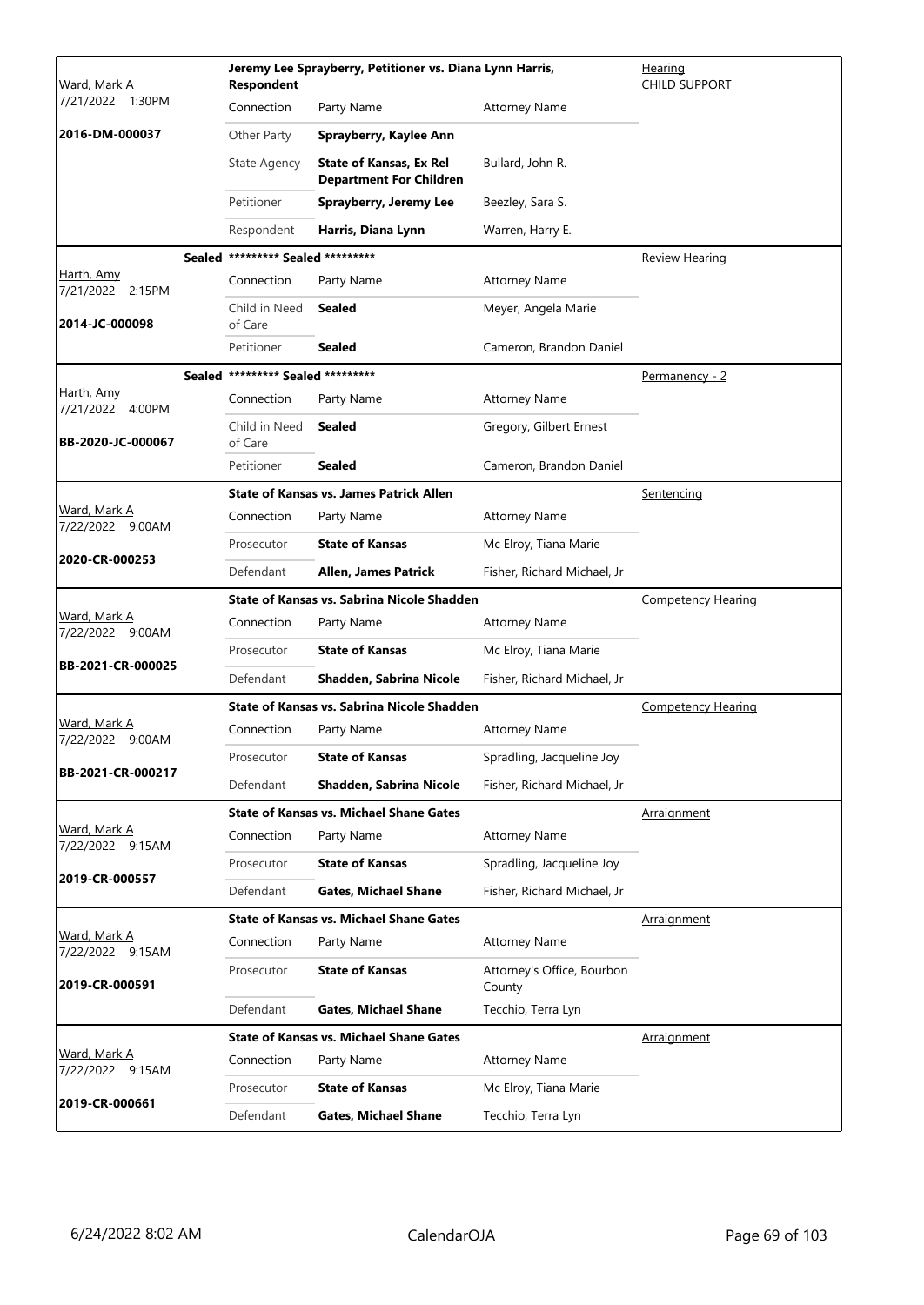|                                            |            | <b>State of Kansas vs. Charles Rivers Beck</b>    |                             | Arraignment                             |
|--------------------------------------------|------------|---------------------------------------------------|-----------------------------|-----------------------------------------|
| <u>Ward, Mark A</u><br>7/22/2022<br>9:15AM | Connection | Party Name                                        | <b>Attorney Name</b>        |                                         |
|                                            | Prosecutor | <b>State of Kansas</b>                            | Mc Elroy, Tiana Marie       |                                         |
| 2020-CR-000333                             | Defendant  | <b>Beck, Charles Rivers</b>                       | Fisher, Richard Michael, Jr |                                         |
|                                            |            | <b>State of Kansas vs. Michael Shane Gates</b>    |                             | Arraignment                             |
| Ward, Mark A<br>7/22/2022 9:15AM           | Connection | Party Name                                        | <b>Attorney Name</b>        |                                         |
|                                            | Prosecutor | <b>State of Kansas</b>                            | Taylor, Chadwick Jonathan   |                                         |
| BB-2021-CR-000203                          | Defendant  | <b>Gates, Michael Shane</b>                       | Fisher, Richard Michael, Jr |                                         |
|                                            |            | <b>State of Kansas vs. Tristen Brock Hopkins</b>  |                             | <u>Plea Hearing</u>                     |
| Leblanc, Valorie R<br>7/25/2022 9:00AM     | Connection | Party Name                                        | <b>Attorney Name</b>        | TRACK W/ FELONY                         |
| BB-2020-CR-000519                          | Prosecutor | <b>State of Kansas</b>                            | Cameron, Brandon Daniel     |                                         |
|                                            | Defendant  | <b>Hopkins, Tristen Brock</b>                     | Tecchio, Terra Lyn          |                                         |
|                                            |            | <b>State of Kansas vs. Jonathon Stuart Howard</b> |                             | <b>Status Conference</b>                |
| Leblanc, Valorie R<br>7/25/2022 9:00AM     | Connection | Party Name                                        | <b>Attorney Name</b>        |                                         |
| BB-2020-CR-000527                          | Prosecutor | <b>State of Kansas</b>                            | Cameron, Brandon Daniel     |                                         |
|                                            | Defendant  | Howard, Jonathon Stuart                           | Tecchio, Terra Lyn          |                                         |
|                                            |            | State of Kansas vs. Stacey Ann Polton             |                             | Plea Hearing                            |
| Leblanc, Valorie R<br>7/25/2022 9:00AM     | Connection | Party Name                                        | <b>Attorney Name</b>        |                                         |
|                                            | Prosecutor | <b>State of Kansas</b>                            | Mc Elroy, Tiana Marie       |                                         |
| BB-2021-CR-000417                          | Defendant  | Polton, Stacey Ann                                | Loomis, Dakota Thompson     |                                         |
|                                            |            | State of Kansas vs. Kasee Johnel Howard           |                             | <b>Preliminary Examination - Status</b> |
| Leblanc, Valorie R                         |            | Party Name                                        | <b>Attorney Name</b>        |                                         |
| 7/25/2022 9:00AM                           | Connection |                                                   |                             |                                         |
|                                            | Prosecutor | <b>State of Kansas</b>                            | Mc Elroy, Tiana Marie       |                                         |
| BB-2021-CR-000529                          | Defendant  | Howard, Kasee Johnel                              | Gregory, Gilbert Ernest     |                                         |
|                                            |            | <b>STATE OF KANSAS vs. Ronald William Finney</b>  |                             | Plea Hearing                            |
| Leblanc, Valorie R<br>7/25/2022 9:00AM     | Connection | Party Name                                        | <b>Attorney Name</b>        |                                         |
|                                            | Prosecutor | <b>STATE OF KANSAS</b>                            | Mc Elroy, Tiana Marie       |                                         |
| BB-2021-CR-000551                          | Defendant  | <b>Finney, Ronald William</b>                     | Tecchio, Terra Lyn          |                                         |
|                                            |            | <b>State of Kansas vs. Dawson James Mitchell</b>  |                             | Plea Hearing                            |
| Leblanc, Valorie R<br>7/25/2022 9:00AM     | Connection | Party Name                                        | <b>Attorney Name</b>        |                                         |
|                                            | Prosecutor | <b>State of Kansas</b>                            | Cameron, Brandon Daniel     |                                         |
| BB-2021-CR-000574                          | Defendant  | <b>Mitchell, Dawson James</b>                     | Tecchio, Terra Lyn          |                                         |
|                                            |            | <b>State of Kansas vs. Dusty Lee Parker</b>       |                             | Plea Hearing                            |
| Leblanc, Valorie R<br>7/25/2022 9:00AM     | Connection | Party Name                                        | <b>Attorney Name</b>        |                                         |
|                                            | Prosecutor | <b>State of Kansas</b>                            | Mc Elroy, Tiana Marie       |                                         |
| BB-2021-TR-000275                          | Defendant  | Parker, Dusty Lee                                 | Tecchio, Terra Lyn          |                                         |
|                                            |            | <b>State of Kansas vs. Tyler James Schmitz</b>    |                             | Diversion - Status                      |
| Leblanc, Valorie R<br>7/25/2022<br>9:00AM  | Connection | Party Name                                        | <b>Attorney Name</b>        |                                         |
| BB-2021-TR-000334                          | Prosecutor | <b>State of Kansas</b>                            | Mc Elroy, Tiana Marie       |                                         |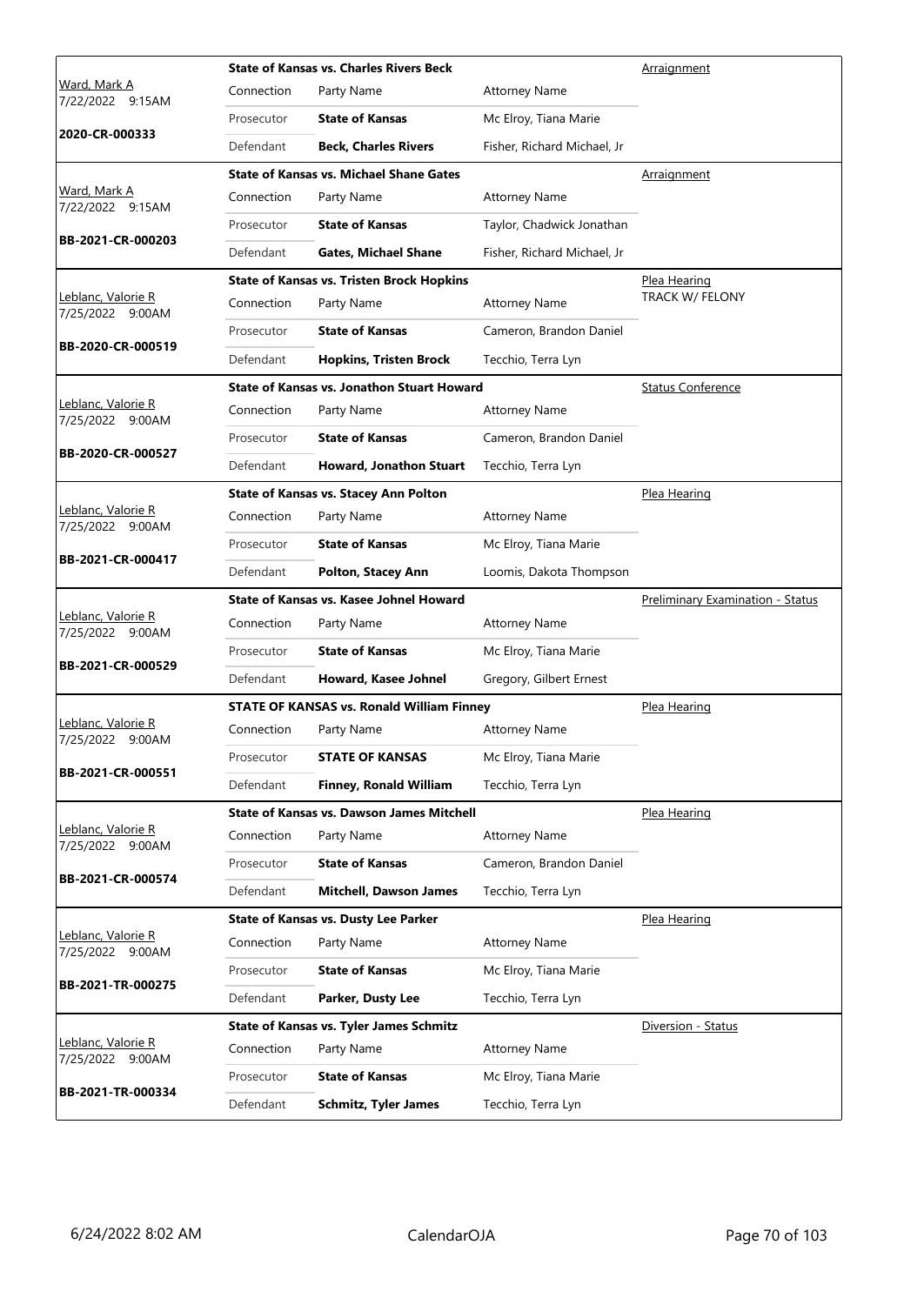|                                               |            | <b>State of Kansas vs. Zackery Tyler Harper</b>    |                                      | Plea Hearing                            |
|-----------------------------------------------|------------|----------------------------------------------------|--------------------------------------|-----------------------------------------|
| <u>Leblanc, Valorie R</u><br>7/25/2022 9:00AM | Connection | Party Name                                         | <b>Attorney Name</b>                 |                                         |
|                                               | Prosecutor | <b>State of Kansas</b>                             | Mc Elroy, Tiana Marie                |                                         |
| BB-2021-TR-000384                             | Defendant  | Harper, Zackery Tyler                              | Tecchio, Terra Lyn                   |                                         |
|                                               |            | <b>State of Kansas vs. Derek Gene Hall</b>         |                                      | Plea Hearing                            |
| Leblanc, Valorie R<br>7/25/2022 9:00AM        | Connection | Party Name                                         | <b>Attorney Name</b>                 |                                         |
| BB-2022-CR-000142                             | Prosecutor | <b>State of Kansas</b>                             | Attorney's Office, Bourbon<br>County |                                         |
|                                               | Defendant  | Hall, Derek Gene                                   | Tecchio, Terra Lyn                   |                                         |
|                                               |            | <b>State of Kansas vs. Derek Gene Hall</b>         |                                      | <b>Arraignment</b>                      |
| Leblanc, Valorie R<br>7/25/2022 9:00AM        | Connection | Party Name                                         | Attorney Name                        | <b>MISD</b>                             |
|                                               | Prosecutor | <b>State of Kansas</b>                             | Mc Elroy, Tiana Marie                |                                         |
| BB-2022-CR-000172                             | Defendant  | Hall, Derek Gene                                   | Tecchio, Terra Lyn                   |                                         |
|                                               |            | <b>State of Kansas vs. Jared K Swartz</b>          |                                      | Plea Hearing                            |
| Leblanc, Valorie R<br>7/25/2022 9:00AM        | Connection | Party Name                                         | <b>Attorney Name</b>                 |                                         |
|                                               | Prosecutor | <b>State of Kansas</b>                             | Mc Elroy, Tiana Marie                |                                         |
| BB-2022-TR-000033                             | Defendant  | Swartz, Jared K                                    | Tecchio, Terra Lyn                   |                                         |
|                                               |            | <b>State of Kansas vs. Ashley Renee Vandenburg</b> |                                      | Arraignment                             |
| Leblanc, Valorie R<br>7/25/2022 10:00AM       | Connection | Party Name                                         | <b>Attorney Name</b>                 | <b>MISD</b>                             |
|                                               | Prosecutor | <b>State of Kansas</b>                             | Cameron, Brandon Daniel              |                                         |
| BB-2021-CR-000279                             | Defendant  | Vandenburg, Ashley Renee Tecchio, Terra Lyn        |                                      |                                         |
|                                               |            |                                                    |                                      |                                         |
|                                               |            | <b>State of Kansas vs. Cody Allen Bogart</b>       |                                      | Diversion - Status                      |
| Leblanc, Valorie R                            | Connection | Party Name                                         | <b>Attorney Name</b>                 |                                         |
| 7/25/2022 10:00AM                             | Prosecutor | <b>State of Kansas</b>                             | Mc Elroy, Tiana Marie                |                                         |
| BB-2021-CR-000307                             | Defendant  | <b>Bogart, Cody Allen</b>                          | Gregory, Gilbert Ernest              |                                         |
|                                               |            | <b>State of Kansas vs. Devin Westley Sharp</b>     |                                      | Preliminary Examination - Status        |
| <u>Leblanc, Valorie R</u>                     | Connection | Party Name                                         | <b>Attorney Name</b>                 |                                         |
| 7/25/2022 10:00AM                             | Prosecutor | <b>State of Kansas</b>                             | Mc Elroy, Tiana Marie                |                                         |
| BB-2021-CR-000522                             | Defendant  | <b>Sharp, Devin Westley</b>                        | Gregory, Gilbert Ernest              |                                         |
|                                               |            | <b>State of Kansas vs. Devin Westley Sharp</b>     |                                      | <b>Preliminary Examination - Status</b> |
| Leblanc, Valorie R                            | Connection | Party Name                                         | <b>Attorney Name</b>                 |                                         |
| 7/25/2022 10:00AM                             | Prosecutor | <b>State of Kansas</b>                             | Mc Elroy, Tiana Marie                |                                         |
| BB-2021-CR-000547                             | Defendant  | <b>Sharp, Devin Westley</b>                        | Gregory, Gilbert Ernest              |                                         |
|                                               |            | <b>State of Kansas vs. Cody Allen Bogart</b>       |                                      | Dismissal                               |
| Leblanc, Valorie R                            | Connection | Party Name                                         | <b>Attorney Name</b>                 |                                         |
| 7/25/2022 10:00AM                             | Prosecutor | <b>State of Kansas</b>                             | Cameron, Brandon Daniel              |                                         |
| BB-2021-TR-000039                             | Defendant  | <b>Bogart, Cody Allen</b>                          | Gregory, Gilbert Ernest              |                                         |
|                                               |            | <b>State of Kansas vs. Tracy James Martinez</b>    |                                      | <b>Arraignment</b>                      |
| Leblanc, Valorie R<br>7/25/2022 10:00AM       | Connection | Party Name                                         | <b>Attorney Name</b>                 | <b>MISD</b>                             |
| BB-2021-TR-000042                             | Prosecutor | <b>State of Kansas</b>                             | Cameron, Brandon Daniel              |                                         |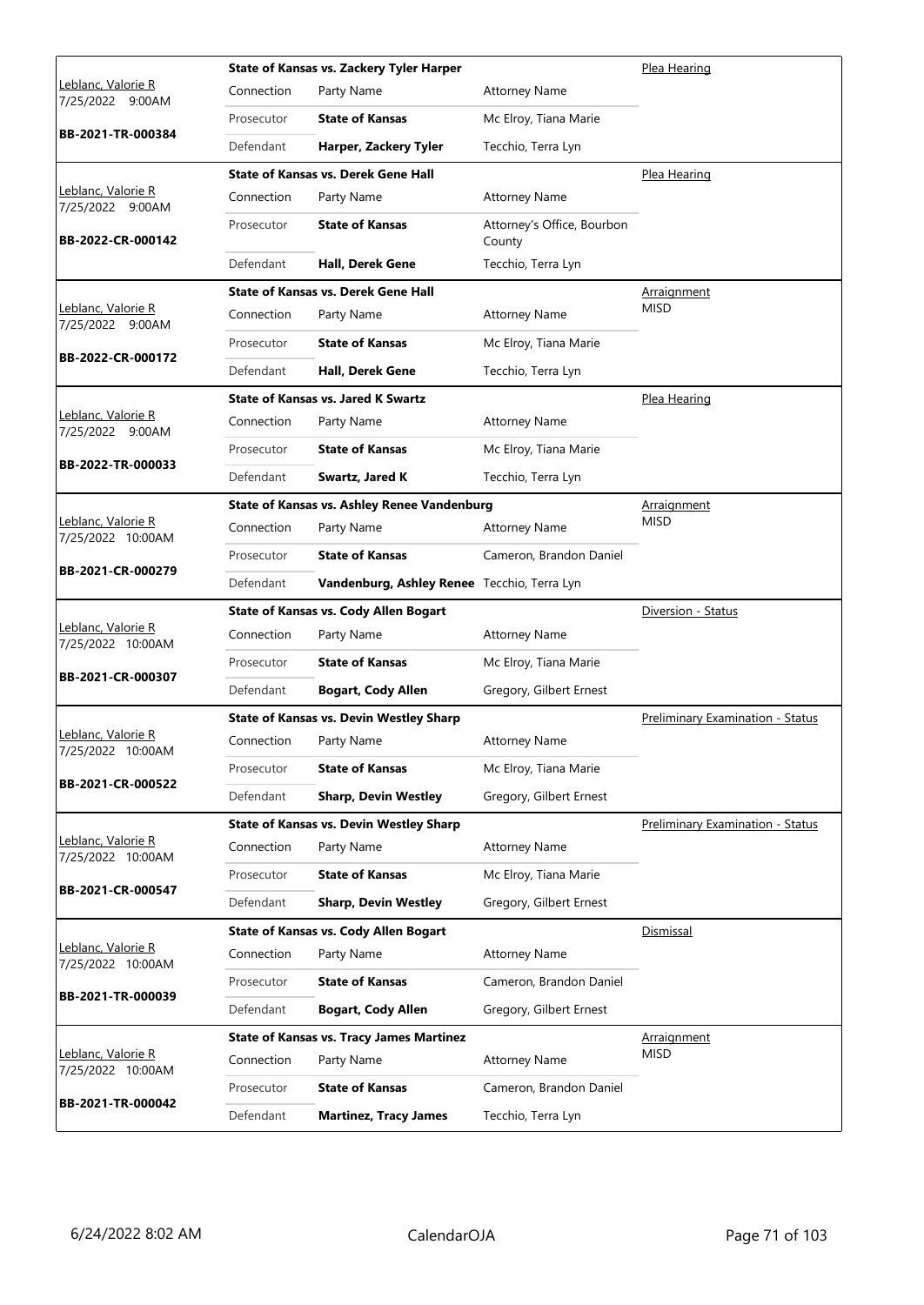|                                                |            | State of Kansas vs. Michael Allen Barnard          |                                      | Plea Hearing                     |
|------------------------------------------------|------------|----------------------------------------------------|--------------------------------------|----------------------------------|
| <u>Leblanc, Valorie R</u><br>7/25/2022 10:00AM | Connection | Party Name                                         | <b>Attorney Name</b>                 | TRACK W/ FELONY                  |
|                                                | Prosecutor | <b>State of Kansas</b>                             | Cameron, Brandon Daniel              |                                  |
| BB-2021-TR-000206                              | Defendant  | <b>Barnard, Michael Allen</b>                      | Tecchio, Terra Lyn                   |                                  |
|                                                |            | State of Kansas vs. Joshua Paul Lotterer           |                                      | Plea Hearing                     |
| Leblanc, Valorie R<br>7/25/2022 10:00AM        | Connection | Party Name                                         | <b>Attorney Name</b>                 |                                  |
|                                                | Prosecutor | <b>State of Kansas</b>                             | Cameron, Brandon Daniel              |                                  |
| BB-2021-TR-000207                              | Defendant  | Lotterer, Joshua Paul                              | Tecchio, Terra Lyn                   |                                  |
|                                                |            | <b>State of Kansas vs. Devin Westley Sharp</b>     |                                      | Preliminary Examination - Status |
| Leblanc, Valorie R<br>7/25/2022 10:00AM        | Connection | Party Name                                         | <b>Attorney Name</b>                 |                                  |
| BB-2022-CR-000162                              | Prosecutor | <b>State of Kansas</b>                             | Attorney's Office, Bourbon<br>County |                                  |
|                                                | Defendant  | <b>Sharp, Devin Westley</b>                        | Gregory, Gilbert Ernest              |                                  |
|                                                |            | <b>State of Kansas vs. Gaylord Joseph Stotts</b>   |                                      | Arraignment                      |
| Leblanc, Valorie R<br>7/25/2022 10:00AM        | Connection | Party Name                                         | <b>Attorney Name</b>                 | <b>MISD</b>                      |
| BB-2022-CR-000171                              | Prosecutor | <b>State of Kansas</b>                             | Attorney's Office, Bourbon<br>County |                                  |
|                                                | Defendant  | <b>Stotts, Gaylord Joseph</b>                      |                                      |                                  |
|                                                |            | State of Kansas vs. Karah Denyse Beerbower         |                                      | Arraignment                      |
| Leblanc, Valorie R<br>7/25/2022 10:00AM        | Connection | Party Name                                         | <b>Attorney Name</b>                 | <b>MISD</b>                      |
| BB-2022-CR-000178                              | Prosecutor | <b>State of Kansas</b>                             | Attorney's Office, Bourbon<br>County |                                  |
|                                                | Defendant  | <b>Beerbower, Karah Denyse</b>                     | Gregory, Gilbert Ernest              |                                  |
|                                                |            | State of Kansas vs. Desiree Maria Beerbower        |                                      | <b>Arraignment</b>               |
| Leblanc, Valorie R<br>7/25/2022 10:00AM        | Connection | Party Name                                         | <b>Attorney Name</b>                 | <b>MISD</b>                      |
| BB-2022-CR-000179                              |            | <b>State of Kansas</b>                             | Attorney's Office, Bourbon           |                                  |
|                                                | Prosecutor |                                                    | County                               |                                  |
|                                                | Defendant  | Beerbower, Desiree Maria                           | Tecchio, Terra Lyn                   |                                  |
|                                                |            | <b>State of Kansas vs. Richard Dean Springston</b> |                                      | Plea Hearing                     |
| Leblanc, Valorie R<br>7/25/2022 10:00AM        | Connection | Party Name                                         | <b>Attorney Name</b>                 | TRACK W/ FEONY                   |
|                                                | Prosecutor | <b>State of Kansas</b>                             | Mc Elroy, Tiana Marie                |                                  |
| BB-2022-TR-000020                              | Defendant  | <b>Springston, Richard Dean</b>                    | Tecchio, Terra Lyn                   |                                  |
|                                                |            | State of Kansas vs. Gerald Lee Mason III           |                                      | Bond - Forfeiture                |
| <u>Leblanc, Valorie R</u><br>7/25/2022 10:45AM | Connection | Party Name                                         | <b>Attorney Name</b>                 | CA & BONDSMAN ONLY               |
|                                                | Prosecutor | <b>State of Kansas</b>                             | Mc Elroy, Tiana Marie                |                                  |
| 2017-CR-000074                                 | Defendant  | Mason, Gerald Lee, III                             |                                      |                                  |
|                                                |            | State of Kansas vs. Amil Raymond McMullen          |                                      | Bond - Forfeiture                |
| Leblanc, Valorie R<br>7/25/2022 11:00AM        | Connection | Party Name                                         | <b>Attorney Name</b>                 | FOR CA & DEFENDANT               |
|                                                | Prosecutor | <b>State of Kansas</b>                             | Mc Elroy, Tiana Marie                |                                  |
| 2019-CR-000402                                 | Defendant  | McMullen, Amil Raymond                             | Wiske, Jason Paul                    |                                  |
|                                                |            | State of Kansas vs. Michael Eugene Scott, JR       |                                      | Bond - Forfeiture                |
| Leblanc, Valorie R<br>7/25/2022 11:30AM        | Connection | Party Name                                         | <b>Attorney Name</b>                 | CA & BONDSMAN ONLY               |
| 2019-CR-000538                                 | Prosecutor | <b>State of Kansas</b>                             | Mc Elroy, Tiana Marie                |                                  |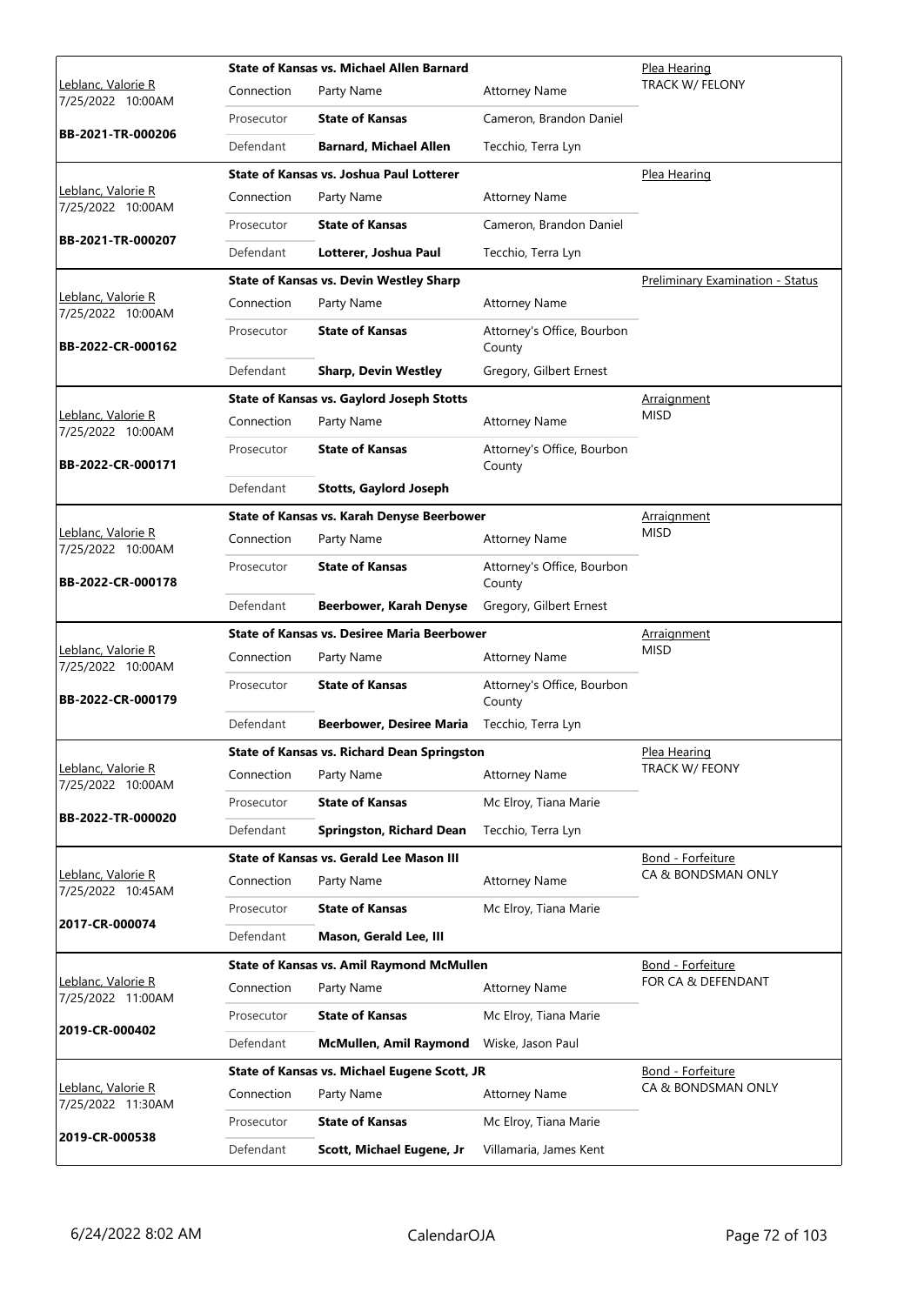|                                                |                      | <b>State of Kansas vs. Avious Bernard Steadman</b> |                                      | <b>Status Conference</b> |
|------------------------------------------------|----------------------|----------------------------------------------------|--------------------------------------|--------------------------|
| Leblanc, Valorie R<br>7/25/2022 11:30AM        | Connection           | Party Name                                         | <b>Attorney Name</b>                 | TO SET GO PE             |
|                                                | Prosecutor           | <b>State of Kansas</b>                             | Mc Elroy, Tiana Marie                |                          |
| 2020-CR-000380                                 | Defendant            | <b>Steadman, Avious Bernard</b>                    | Meek, Christopher Y                  |                          |
|                                                |                      | <b>State of Kansas vs. Carl Nicholas Reed</b>      |                                      | Bond - Forfeiture        |
| Leblanc, Valorie R<br>7/25/2022 11:30AM        | Connection           | Party Name                                         | <b>Attorney Name</b>                 | CA & BONDSMAN ONLY       |
|                                                | Prosecutor           | <b>State of Kansas</b>                             | Mc Elroy, Tiana Marie                |                          |
| BB-2021-CR-000083                              | Defendant            | <b>Reed, Carl Nicholas</b>                         | Villamaria, John Anthony             |                          |
|                                                |                      | <b>State of Kansas vs. Madison Kaye Habick</b>     |                                      | Bond - Forfeiture        |
| Leblanc, Valorie R<br>7/25/2022 11:30AM        | Connection           | Party Name                                         | <b>Attorney Name</b>                 |                          |
| BB-2021-CR-000247                              | Prosecutor           | <b>State of Kansas</b>                             | Mc Elroy, Tiana Marie                |                          |
|                                                | Defendant            | Habick, Madison Kaye                               | Hartley, Geri Lynne                  |                          |
|                                                |                      | State of Kansas vs. Joshua Glenn McDowell          |                                      | Bond - Forfeiture        |
| Leblanc, Valorie R<br>7/25/2022 11:30AM        | Connection           | Party Name                                         | <b>Attorney Name</b>                 |                          |
| BB-2021-CR-000458                              | Prosecutor           | <b>State of Kansas</b>                             | Mc Elroy, Tiana Marie                |                          |
|                                                | Defendant            | McDowell, Joshua Glenn                             | Tecchio, Terra Lyn                   |                          |
|                                                |                      | <b>State of Kansas vs. Cara Sue Foster</b>         |                                      | Bond - Forfeiture        |
| Leblanc, Valorie R<br>7/25/2022 11:30AM        | Connection           | Party Name                                         | <b>Attorney Name</b>                 |                          |
|                                                | Prosecutor           | <b>State of Kansas</b>                             | Mc Elroy, Tiana Marie                |                          |
| BB-2021-CR-000536                              | Defendant            | <b>Foster, Cara Sue</b>                            | Hite, Kaylyn Kaye                    |                          |
|                                                |                      | <b>STATE OF KANSAS vs. Cassandra Lynn Campbell</b> |                                      | Bond - Forfeiture        |
| Leblanc, Valorie R<br>7/25/2022 11:30AM        | Connection           | Party Name                                         | <b>Attorney Name</b>                 |                          |
| BB-2021-CR-000553                              | Prosecutor           | <b>STATE OF KANSAS</b>                             | Mc Elroy, Tiana Marie                |                          |
|                                                | Defendant            | Campbell, Cassandra Lynn                           | Villamaria, John Anthony             |                          |
|                                                |                      | <b>State of Kansas vs. Cara Sue Foster</b>         |                                      | Bond - Forfeiture        |
| Leblanc, Valorie R<br>7/25/2022 11:30AM        | Connection           | Party Name                                         | <b>Attorney Name</b>                 |                          |
| BB-2022-CR-000041                              | Prosecutor           | <b>State of Kansas</b>                             | Mc Elroy, Tiana Marie                |                          |
|                                                | Defendant            | Foster, Cara Sue                                   | Hite, Kaylyn Kaye                    |                          |
|                                                |                      | In the Matter of Calvin James Walker               |                                      | Adjudication - Court     |
| <u> Leblanc, Valorie R</u><br>7/25/2022 1:00PM | Connection           | Party Name                                         | <b>Attorney Name</b>                 | NON EVIDENTIARY          |
| BB-2021-JV-000037                              | Prosecutor           | <b>State of Kansas</b>                             | Attorney's Office, Bourbon<br>County |                          |
|                                                | Juvenile<br>Offender | <b>Walker, Calvin James</b>                        | Battitori, Edward Joseph             |                          |
|                                                |                      | In the Matter of Calvin James Walker               |                                      | Adjudication - Court     |
| <u> Leblanc, Valorie R</u><br>7/25/2022 1:00PM | Connection           | Party Name                                         | <b>Attorney Name</b>                 | NON EVIDENTIARY          |
| BB-2022-JV-000002                              | Prosecutor           | <b>State of Kansas</b>                             | Attorney's Office, Bourbon<br>County |                          |
|                                                | Juvenile<br>Offender | <b>Walker, Calvin James</b>                        | Tecchio, Terra Lyn                   |                          |
|                                                |                      | State of Kansas vs. Heather Lyn Williams           |                                      | Arraignment              |
| Ward, Mark A<br>7/25/2022 1:30PM               | Connection           | Party Name                                         | <b>Attorney Name</b>                 |                          |
| 2020-CR-000258                                 | Prosecutor           | <b>State of Kansas</b>                             | Mc Elroy, Tiana Marie                |                          |
|                                                | Defendant            | Williams, Heather Lyn                              | Hite, Kaylyn Kaye                    |                          |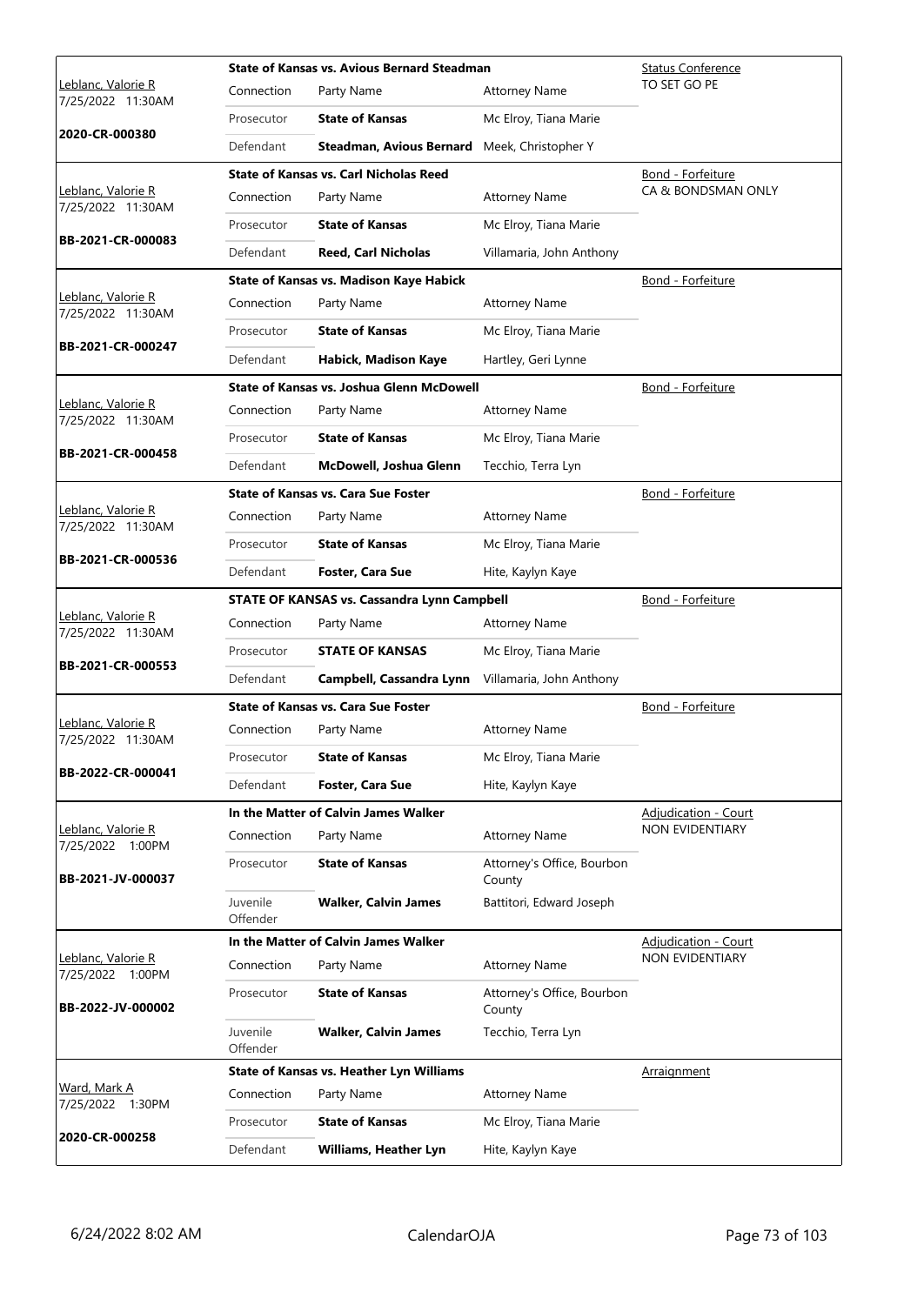|                                        |                                   | In the Matter of Marquise Zontae Bowens              |                                      | <b>First Appearance</b>    |
|----------------------------------------|-----------------------------------|------------------------------------------------------|--------------------------------------|----------------------------|
| Leblanc, Valorie R<br>7/25/2022 1:30PM | Connection                        | Party Name                                           | <b>Attorney Name</b>                 |                            |
| BB-2022-JV-000009                      | Prosecutor                        | <b>State of Kansas</b>                               | Attorney's Office, Bourbon<br>County |                            |
|                                        | Juvenile<br>Offender              | <b>Bowens, Marquise Zontae</b>                       |                                      |                            |
|                                        |                                   | In the Matter of Logan Paul Ladd                     |                                      | <b>First Appearance</b>    |
| Leblanc, Valorie R<br>7/25/2022 1:30PM | Connection                        | Party Name                                           | <b>Attorney Name</b>                 |                            |
| BB-2022-JV-000010                      | Prosecutor                        | <b>State of Kansas</b>                               | Attorney's Office, Bourbon<br>County |                            |
|                                        | Juvenile<br>Offender              | Ladd, Logan Paul                                     |                                      |                            |
|                                        |                                   | <b>LVNV FUNDING LLC vs. June White</b>               |                                      | <b>Pretrial Conference</b> |
| Leblanc, Valorie R<br>7/26/2022 9:00AM | Connection                        | Party Name                                           | <b>Attorney Name</b>                 |                            |
|                                        | Plaintiff                         | <b>LVNV FUNDING LLC</b>                              | York, Brandon Michael                |                            |
| BB-2022-LM-000025                      | Defendant                         | <b>White, June</b>                                   |                                      |                            |
|                                        |                                   | In the Matter of the Estate of Nina Corlotta Morasch |                                      | Hearing                    |
| Leblanc, Valorie R<br>7/26/2022 1:30PM | Connection                        | Party Name                                           | <b>Attorney Name</b>                 | Signing                    |
|                                        | Petitioner                        | <b>Westhpal, Vivian</b>                              | Miller, Conrad, Jr                   |                            |
| BB-2022-PR-000027                      | Decedent                          | Morasch, Nina Corlotta                               |                                      |                            |
|                                        |                                   | <b>State of Kansas vs. Quintin Joe Ivey</b>          |                                      | <b>Bench Warrant</b>       |
| Leblanc, Valorie R<br>7/27/2022 9:00AM | Connection                        | Party Name                                           | <b>Attorney Name</b>                 | FTA-1ST APP                |
| BB-2022-CR-000180                      | Prosecutor                        | <b>State of Kansas</b>                               | Attorney's Office, Bourbon<br>County |                            |
|                                        |                                   | <b>State of Kansas</b>                               |                                      |                            |
|                                        | Defendant                         | Ivey, Quintin Joe                                    |                                      |                            |
|                                        | Sealed ********* Sealed ********* |                                                      |                                      | Bond - Appearance          |
| Leblanc, Valorie R<br>7/27/2022 9:00AM | Connection                        | Party Name                                           | <b>Attorney Name</b>                 |                            |
|                                        | Prosecutor                        | Sealed                                               | Mc Elroy, Tiana Marie                |                            |
| BB-2022-CR-000232                      | Defendant                         | <b>Sealed</b>                                        |                                      |                            |
|                                        |                                   | State of Kansas vs. Kenzey Allen Hart                |                                      | <b>First Appearance</b>    |
| Leblanc, Valorie R<br>7/27/2022 9:00AM | Connection                        | Party Name                                           | <b>Attorney Name</b>                 | <b>BOND APP</b>            |
| BB-2022-CR-000234                      | Prosecutor                        | <b>State of Kansas</b>                               | Attorney's Office, Bourbon<br>County |                            |
|                                        | Defendant                         | Hart, Kenzey Allen                                   |                                      |                            |
|                                        |                                   | State of Kansas vs. Kenzey Allen Hart                |                                      | First Appearance           |
| Leblanc, Valorie R<br>7/27/2022 9:00AM | Connection                        | Party Name                                           | <b>Attorney Name</b>                 |                            |
| BB-2022-CR-000235                      | Prosecutor                        | <b>State of Kansas</b>                               | Attorney's Office, Bourbon<br>County |                            |
|                                        | Defendant                         | Hart, Kenzey Allen                                   |                                      |                            |
|                                        | Sealed ********* Sealed ********* |                                                      |                                      | <u>Bond - Appearance</u>   |
| Leblanc, Valorie R<br>7/27/2022 9:00AM | Connection                        | Party Name                                           | <b>Attorney Name</b>                 |                            |
| BB-2022-MR-000205                      | Prosecutor                        | Sealed                                               | Attorney's Office, Bourbon<br>County |                            |
|                                        | Defendant                         | <b>Sealed</b>                                        |                                      |                            |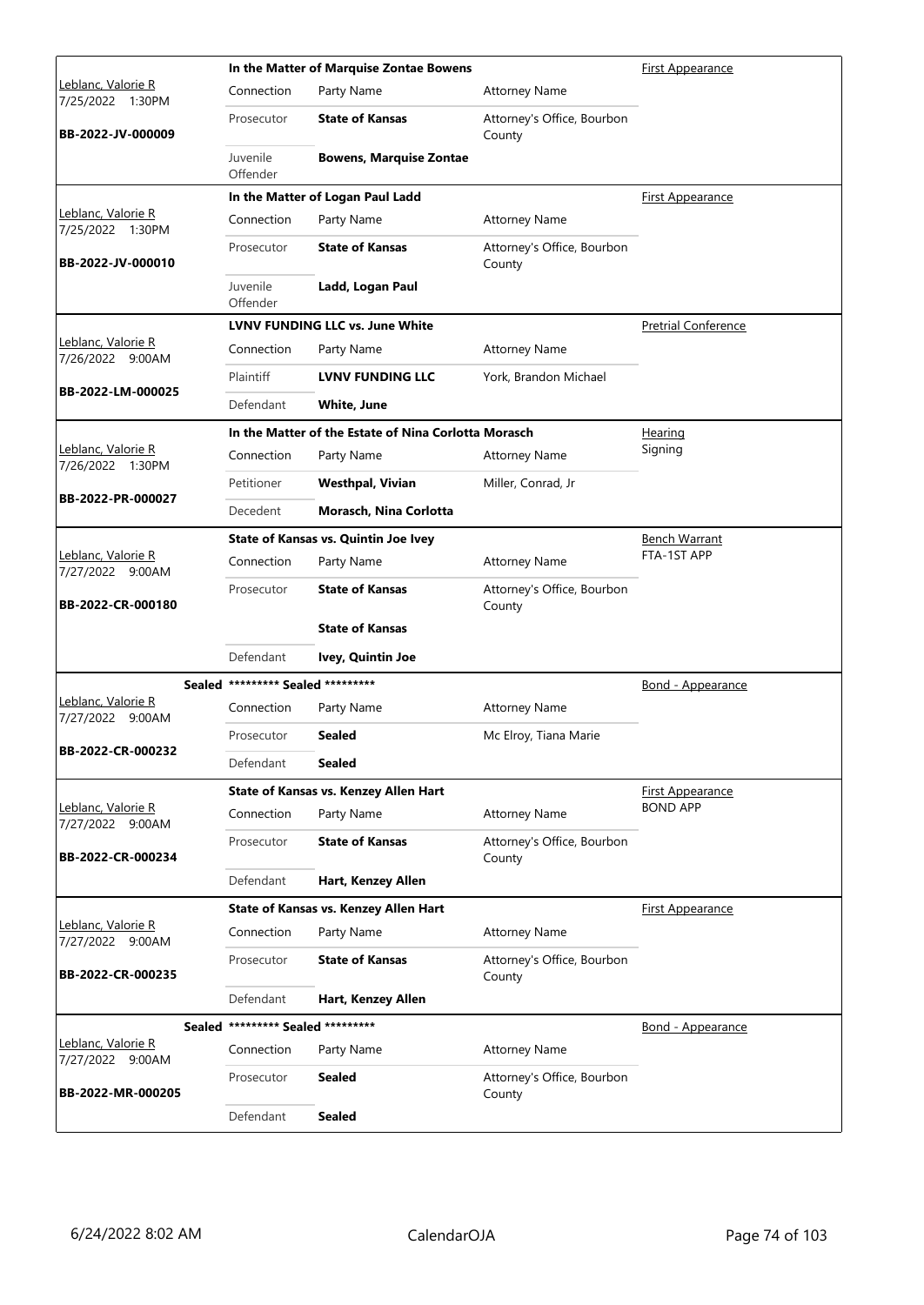|                                         | Sealed ********* Sealed ********* |                                                    |                                      | <b>Bond - Appearance</b> |
|-----------------------------------------|-----------------------------------|----------------------------------------------------|--------------------------------------|--------------------------|
| Leblanc, Valorie R<br>7/27/2022 10:00AM | Connection                        | Party Name                                         | <b>Attorney Name</b>                 |                          |
| BB-2022-MR-000207                       | Prosecutor                        | <b>Sealed</b>                                      | Attorney's Office, Bourbon<br>County |                          |
|                                         | Defendant                         | <b>Sealed</b>                                      |                                      |                          |
|                                         |                                   | State of Kansas vs. Olver Eli Morales-Orellana     |                                      | First Appearance         |
| Leblanc, Valorie R<br>7/27/2022 10:00AM | Connection                        | Party Name                                         | <b>Attorney Name</b>                 |                          |
| BB-2022-TR-000049                       | Prosecutor                        | <b>State of Kansas</b>                             | Attorney's Office, Bourbon<br>County |                          |
|                                         |                                   | <b>State of Kansas</b>                             |                                      |                          |
|                                         | Defendant                         | Morales-Orellana, Olver Eli Young, Lauren Conard   |                                      |                          |
|                                         |                                   | <b>State of Kansas vs. Leslie Summers</b>          |                                      | <b>Bench Warrant</b>     |
| Leblanc, Valorie R<br>7/27/2022 11:00AM | Connection                        | Party Name                                         | <b>Attorney Name</b>                 | <b>FTA FA</b>            |
|                                         | Prosecutor                        | <b>State of Kansas</b>                             | Mc Elroy, Tiana Marie                |                          |
| 2018-CR-000349                          | Defendant                         | <b>Summers, Leslie</b>                             |                                      |                          |
|                                         | Sealed ********* Sealed ********* |                                                    |                                      | <u>Bond - Appearance</u> |
| Leblanc, Valorie R<br>7/27/2022 11:00AM | Connection                        | Party Name                                         | <b>Attorney Name</b>                 |                          |
|                                         | Prosecutor                        | <b>Sealed</b>                                      |                                      |                          |
| BB-2022-MR-000206                       | Defendant                         | <b>Sealed</b>                                      |                                      |                          |
|                                         |                                   | <b>State of Kansas vs. Michael Dewayne Wilson</b>  |                                      | <b>First Appearance</b>  |
| Leblanc, Valorie R<br>7/27/2022 11:00AM | Connection                        | Party Name                                         | <b>Attorney Name</b>                 |                          |
|                                         | Prosecutor                        | <b>State of Kansas</b>                             | Mc Elroy, Tiana Marie                |                          |
| BB-2022-TR-000103                       | Defendant                         | <b>Wilson, Michael Dewayne</b>                     |                                      |                          |
|                                         |                                   | <b>State of Kansas vs. Gervase Clement Depuydt</b> |                                      | <u>Arraignment</u>       |
| Leblanc, Valorie R<br>7/27/2022 1:00PM  | Connection                        | Party Name                                         | <b>Attorney Name</b>                 | IN PERSON                |
| BB-2022-CR-000170                       | Prosecutor                        | <b>State of Kansas</b>                             | Attorney's Office, Bourbon<br>County |                          |
|                                         | Defendant                         | Depuydt, Gervase Clement                           |                                      |                          |
|                                         |                                   | <b>State of Kansas vs. Stephen Wayne Demott</b>    |                                      | <b>Bench Trial</b>       |
| Leblanc, Valorie R<br>7/27/2022 2:00PM  | Connection                        | Party Name                                         | <b>Attorney Name</b>                 |                          |
| BB-2022-CR-000191                       | Prosecutor                        | <b>State of Kansas</b>                             | Attorney's Office, Bourbon<br>County |                          |
|                                         | Defendant                         | Demott, Stephen Wayne                              | Clark, Geoffrey William<br>Lewis     |                          |
|                                         |                                   | <b>State of Kansas vs. Daniel Evan Blake</b>       |                                      | <b>Arraignment</b>       |
| Ward, Mark A<br>7/28/2022 8:50AM        | Connection                        | Party Name                                         | <b>Attorney Name</b>                 |                          |
| 2020-CR-000183                          | Prosecutor                        | <b>State of Kansas</b>                             | Mc Elroy, Tiana Marie                |                          |
|                                         | Defendant                         | <b>Blake, Daniel Evan</b>                          | Manbeck, Jacob Thomas                |                          |
|                                         |                                   | <b>State of Kansas vs. Daniel Evan Blake</b>       |                                      | Arraignment              |
| Ward, Mark A<br>7/28/2022 8:50AM        | Connection                        | Party Name                                         | <b>Attorney Name</b>                 |                          |
| BB-2021-CR-000057                       | Prosecutor                        | <b>State of Kansas</b>                             | Mc Elroy, Tiana Marie                |                          |
|                                         | Defendant                         | <b>Blake, Daniel Evan</b>                          | Manbeck, Jacob Thomas                |                          |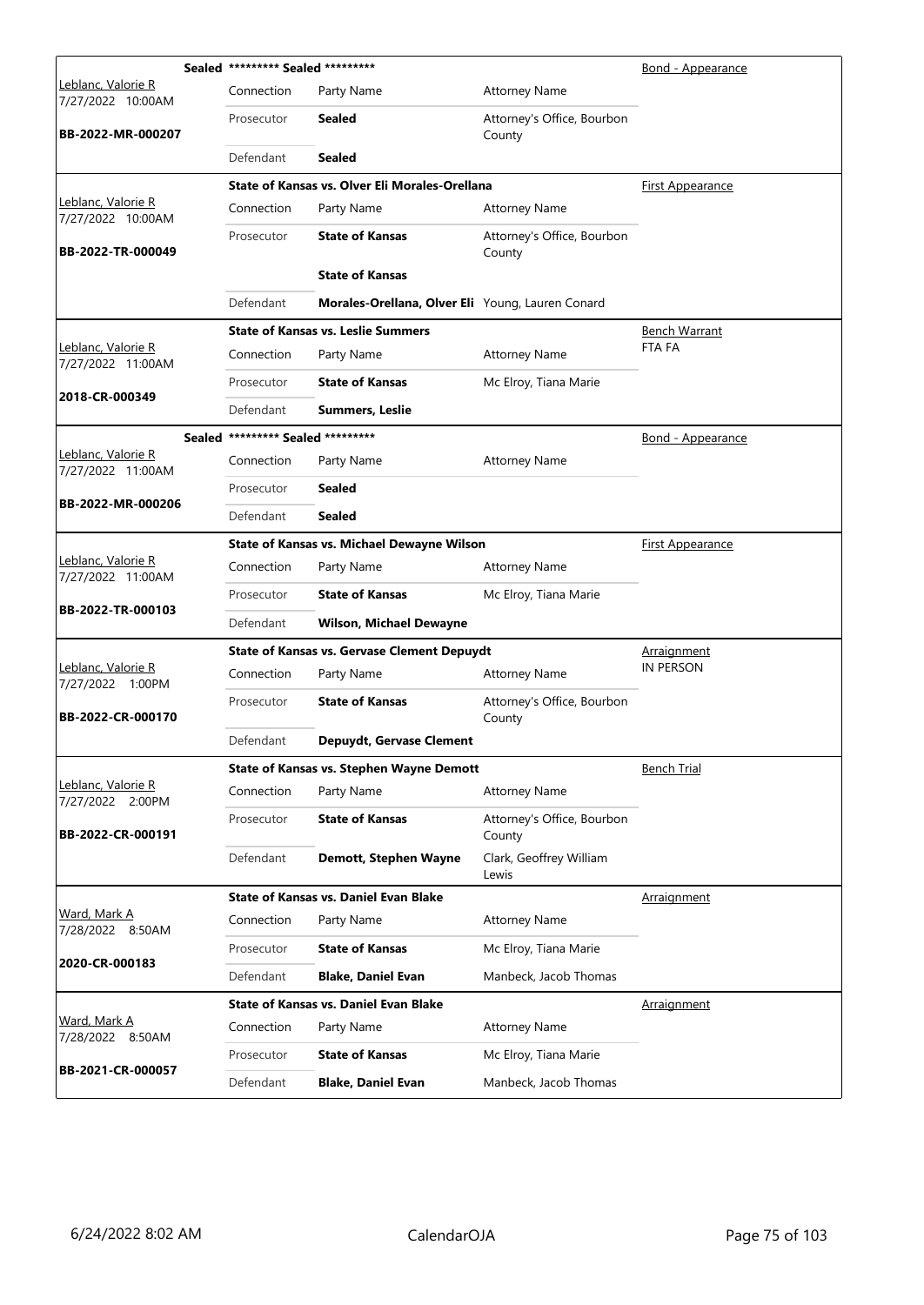|                                              |                      | Chandreia Autum Judson, et al. vs. Jeremy Michael Laroche |                         | Review Hearing                          |
|----------------------------------------------|----------------------|-----------------------------------------------------------|-------------------------|-----------------------------------------|
| <u>Purvis, Andrea</u><br>7/28/2022<br>9:00AM | Connection           | Party Name                                                | <b>Attorney Name</b>    |                                         |
|                                              | Dependent            | Sealed                                                    | Bolton, Andrew Lee      |                                         |
| 2017-DM-000045                               | Other Party          | <b>Department of Children</b><br>and Families             | 6 & 11, Young Williams  |                                         |
|                                              | Petitioner           | Judson, Chandreia Autum                                   | Mason, Gayla De Shannon |                                         |
|                                              | Respondent           | Laroche, Jeremy Michael                                   | Farmer, Robert L., II   |                                         |
|                                              | Guardian Ad<br>Litem | <b>Bolton, Andrew Lee</b>                                 |                         |                                         |
|                                              |                      | <b>State of Kansas vs. Michael Allen Crumby</b>           |                         | <b>Scheduling Conference</b>            |
| Ward, Mark A<br>7/28/2022 9:00AM             | Connection           | Party Name                                                | <b>Attorney Name</b>    | to set Jury Trial                       |
| 2020-CR-000110                               | Prosecutor           | <b>State of Kansas</b>                                    | Mc Elroy, Tiana Marie   |                                         |
|                                              | Defendant            | <b>Crumby, Michael Allen</b>                              | Manbeck, Jacob Thomas   |                                         |
|                                              |                      | <b>State of Kansas vs. Jeremy Michael Lotterer</b>        |                         | <b>Preliminary Examination - Status</b> |
| Ward, Mark A<br>7/28/2022 9:00AM             | Connection           | Party Name                                                | <b>Attorney Name</b>    |                                         |
| 2020-CR-000157                               | Prosecutor           | <b>State of Kansas</b>                                    | Mc Elroy, Tiana Marie   |                                         |
|                                              | Defendant            | Lotterer, Jeremy Michael                                  | Manbeck, Jacob Thomas   |                                         |
|                                              |                      | State of Kansas vs. Dustie Lynn Miller                    |                         | <b>Preliminary Examination - Status</b> |
| Ward, Mark A<br>7/28/2022 9:00AM             | Connection           | Party Name                                                | <b>Attorney Name</b>    |                                         |
|                                              | Prosecutor           | <b>State of Kansas</b>                                    | Mc Elroy, Tiana Marie   |                                         |
| BB-2021-CR-000580                            | Defendant            | Miller, Dustie Lynn                                       | Manbeck, Jacob Thomas   |                                         |
|                                              |                      | State of Kansas vs. Jeremy Michael Lotterer               |                         | Preliminary Examination - Status        |
|                                              |                      |                                                           |                         |                                         |
| Ward, Mark A<br>7/28/2022 9:00AM             | Connection           | Party Name                                                | <b>Attorney Name</b>    |                                         |
|                                              | Prosecutor           | <b>State of Kansas</b>                                    | Mc Elroy, Tiana Marie   |                                         |
| BB-2022-CR-000085                            | Defendant            | Lotterer, Jeremy Michael                                  | Manbeck, Jacob Thomas   |                                         |
|                                              |                      | <b>State of Kansas vs. Melissa Ann Cox</b>                |                         | <b>Preliminary Examination - Status</b> |
| Ward, Mark A<br>7/28/2022 9:00AM             | Connection           | Party Name                                                | <b>Attorney Name</b>    |                                         |
|                                              | Prosecutor           | <b>State of Kansas</b>                                    | Mc Elroy, Tiana Marie   |                                         |
| BB-2022-CR-000196                            | Defendant            | Cox, Melissa Ann                                          | Manbeck, Jacob Thomas   |                                         |
|                                              |                      | <b>State of Kansas vs. Troy Thunder Mallory</b>           |                         | <b>Scheduling Conference</b>            |
| Ward, Mark A<br>7/28/2022 9:15AM             | Connection           | Party Name                                                | <b>Attorney Name</b>    |                                         |
|                                              | Prosecutor           | <b>State of Kansas</b>                                    | Mc Elroy, Tiana Marie   |                                         |
| 2020-CR-000154                               | Defendant            | <b>Mallory, Troy Thunder</b>                              | Manbeck, Jacob Thomas   |                                         |
|                                              |                      | <b>State of Kansas vs. Troy Thunder Mallory</b>           |                         | <b>Preliminary Examination - Status</b> |
| Ward, Mark A<br>7/28/2022 9:15AM             | Connection           | Party Name                                                | <b>Attorney Name</b>    |                                         |
|                                              | Prosecutor           | <b>State of Kansas</b>                                    | Mc Elroy, Tiana Marie   |                                         |
| BB-2021-CR-000545                            | Defendant            | <b>Mallory, Troy Thunder</b>                              | Manbeck, Jacob Thomas   |                                         |
|                                              |                      | Sarah Hasenaur vs. Steven Tyler Cruz                      |                         | Bench Trial                             |
| Purvis, Andrea<br>7/28/2022 9:15AM           | Connection           | Party Name                                                | <b>Attorney Name</b>    | OR DISMISSAL                            |
| BB-2021-CV-000219                            | Plaintiff            | Hasenaur, Sarah                                           | Foster, Michael Scott   |                                         |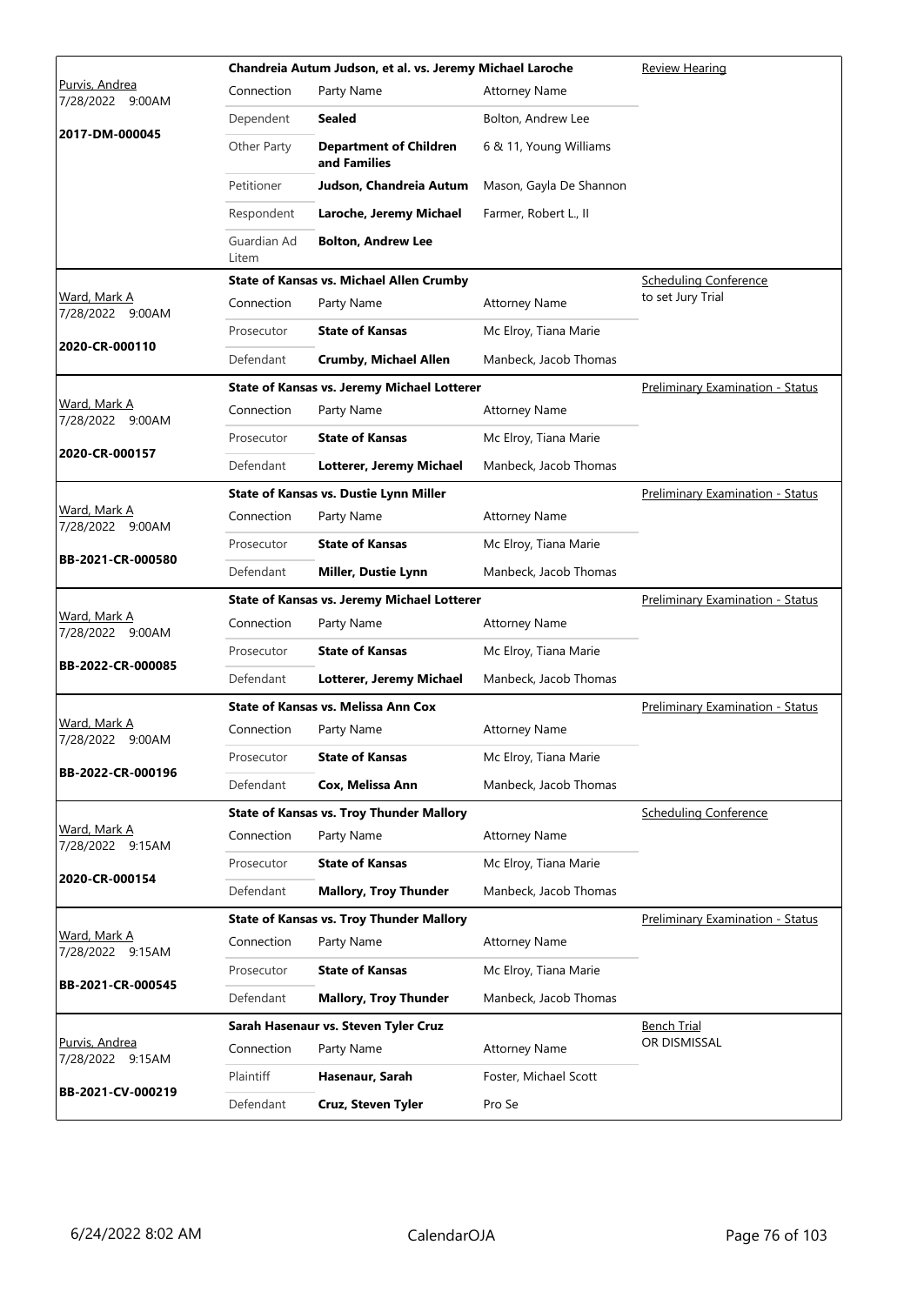|                                         |            | <b>State of Kansas vs. Troy Thunder Mallory</b>    |                                      | <b>Preliminary Examination - Status</b> |  |  |
|-----------------------------------------|------------|----------------------------------------------------|--------------------------------------|-----------------------------------------|--|--|
| Ward, Mark A<br>7/28/2022 9:15AM        | Connection | Party Name                                         | <b>Attorney Name</b>                 |                                         |  |  |
|                                         | Prosecutor | <b>State of Kansas</b>                             | Mc Elroy, Tiana Marie                |                                         |  |  |
| BB-2022-CR-000114                       | Defendant  | <b>Mallory, Troy Thunder</b>                       | Manbeck, Jacob Thomas                |                                         |  |  |
|                                         |            | <b>State of Kansas vs. Troy Thunder Mallory</b>    |                                      | Preliminary Examination - Status        |  |  |
| <u>Ward, Mark A</u><br>7/28/2022 9:15AM | Connection | Party Name                                         | <b>Attorney Name</b>                 |                                         |  |  |
| BB-2022-CR-000151                       | Prosecutor | <b>State of Kansas</b>                             | Attorney's Office, Bourbon<br>County |                                         |  |  |
|                                         | Defendant  | <b>Mallory, Troy Thunder</b>                       | Manbeck, Jacob Thomas                |                                         |  |  |
|                                         |            | <b>State of Kansas vs. Caleb Anthony Merriman</b>  |                                      | <b>Arraignment</b>                      |  |  |
| <u>Ward, Mark A</u><br>7/28/2022 9:30AM | Connection | Party Name                                         | <b>Attorney Name</b>                 |                                         |  |  |
|                                         | Prosecutor | <b>State of Kansas</b>                             | Mc Elroy, Tiana Marie                |                                         |  |  |
| BB-2021-CR-000182                       | Defendant  | <b>Merriman, Caleb Anthony</b>                     | Manbeck, Jacob Thomas                |                                         |  |  |
|                                         |            | <b>State of Kansas vs. Daniel Todd Ornstein</b>    |                                      | Arraignment                             |  |  |
| <u>Ward, Mark A</u><br>7/28/2022 9:30AM | Connection | Party Name                                         | <b>Attorney Name</b>                 |                                         |  |  |
|                                         | Prosecutor | <b>State of Kansas</b>                             | Cameron, Brandon Daniel              |                                         |  |  |
| BB-2021-CR-000374                       | Defendant  | Ornstein, Daniel Todd                              | Manbeck, Jacob Thomas                |                                         |  |  |
|                                         |            | Joe Warren vs. Heisler Hay & Grain                 |                                      | <b>Status Conference</b>                |  |  |
| Purvis, Andrea<br>7/28/2022 9:45AM      | Connection | Party Name                                         | <b>Attorney Name</b>                 | DEFAULT JUDGMENT                        |  |  |
|                                         | Plaintiff  | Warren, Joe                                        | Malone, Terry L.                     |                                         |  |  |
| BB-2022-CV-000001                       | Defendant  | Heisler Hay & Grain                                | Boyce, James Neil                    |                                         |  |  |
|                                         |            | Miranda K Grant vs. Kolette L Smith MD, et al.     |                                      | <b>Status Conference</b>                |  |  |
| Purvis, Andrea<br>7/28/2022 10:00AM     | Connection | Party Name                                         | <b>Attorney Name</b>                 |                                         |  |  |
|                                         | Plaintiff  | Grant, Miranda K                                   | Weber, Michael William               |                                         |  |  |
| 2020-CV-000064                          | Defendant  | Smith, Kolette L, MD                               | Wray, Trevin Erik                    |                                         |  |  |
|                                         |            | Szarnecki, Gregory M, MD                           | Erickson, Marc Kimble                |                                         |  |  |
|                                         |            | City of Fort Scott, Kansas vs. Netflix, INC, et al |                                      | Motion - Status                         |  |  |
| Purvis, Andrea<br>7/28/2022 10:15AM     | Connection | Party Name                                         | <b>Attorney Name</b>                 |                                         |  |  |
|                                         | Plaintiff  | <b>City of Fort Scott, Kansas</b>                  | Fleming, Michael Joseph              |                                         |  |  |
| BB-2021-CV-000166                       | Defendant  | <b>Netflix, INC</b>                                | Gilman, Stacey Renee                 |                                         |  |  |
|                                         |            | Hulu, LLC                                          | Reynolds, Zackery Earl               |                                         |  |  |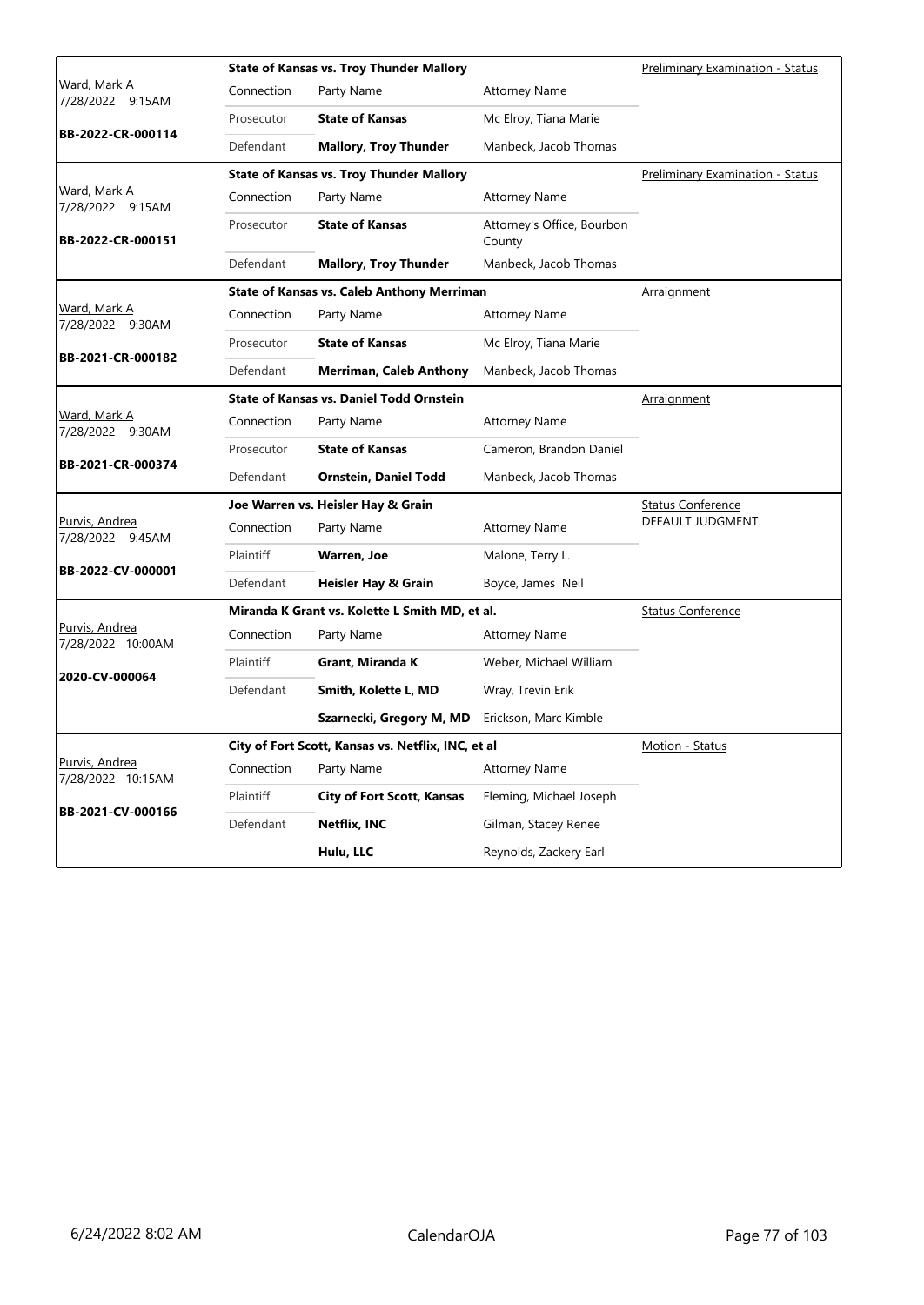|                                       | Robert Paul Duncan, et al vs. David Bryan Martin, et al |                                                 | Oral Argument               |                                         |
|---------------------------------------|---------------------------------------------------------|-------------------------------------------------|-----------------------------|-----------------------------------------|
| Purvis, Andrea<br>7/28/2022<br>1:00PM | Connection                                              | Party Name                                      | <b>Attorney Name</b>        |                                         |
|                                       | Plaintiff                                               | Duncan, Robert Paul                             | Pro Se                      |                                         |
| BB-2021-CV-000181                     |                                                         | <b>Duncan, Denise Sue</b>                       | Pro Se                      |                                         |
|                                       | Defendant                                               | Martin, David Bryan                             | Holder, Andrew D.           |                                         |
|                                       |                                                         | <b>Bruner, Dave</b>                             | Holder, Andrew D.           |                                         |
|                                       |                                                         | Zingre, Richard                                 | Albrecht, Philip David      |                                         |
|                                       |                                                         | <b>Nichols, Randy</b>                           | Holder, Andrew D.           |                                         |
|                                       |                                                         | Mitchell, Jolynne                               | Holder, Andrew D.           |                                         |
|                                       |                                                         | <b>Bartelsmeyer, Cindy</b>                      | Holder, Andrew D.           |                                         |
|                                       |                                                         | <b>Adamson, Cheryl</b>                          | Holder, Andrew D.           |                                         |
|                                       |                                                         | Parker, Jeanie                                  | Holder, Andrew D.           |                                         |
|                                       |                                                         | Dunn, Rhonda                                    | Holder, Andrew D.           |                                         |
|                                       |                                                         | <b>City of Fort Scott Kansas</b>                | Farmer, Robert L., II       |                                         |
|                                       |                                                         | <b>State of Kansas vs. Nikolas Ray Charlton</b> |                             | Arraignment                             |
| Ward, Mark A<br>7/28/2022 1:30PM      | Connection                                              | Party Name                                      | <b>Attorney Name</b>        |                                         |
|                                       | Prosecutor                                              | <b>State of Kansas</b>                          | Mc Elroy, Tiana Marie       |                                         |
| 2020-CR-000025                        | Defendant                                               | <b>Charlton, Nikolas Ray</b>                    | Fleming, Kyle M.            |                                         |
|                                       |                                                         | <b>State of Kansas vs. Joshua Elliott</b>       |                             | <b>Pretrial Conference</b>              |
| Ward, Mark A<br>7/28/2022 1:30PM      | Connection                                              | Party Name                                      | <b>Attorney Name</b>        |                                         |
| 2020-CR-000143                        | Prosecutor                                              | <b>State of Kansas</b>                          | Mc Elroy, Tiana Marie       |                                         |
|                                       | Defendant                                               | Elliott, Joshua                                 | Fleming, Kyle M.            |                                         |
|                                       |                                                         | State of Kansas vs. Nikolas Ray Charlton        |                             | <b>Arraignment</b>                      |
| Ward, Mark A<br>7/28/2022 1:30PM      | Connection                                              | Party Name                                      | <b>Attorney Name</b>        |                                         |
| 2020-CR-000313                        | Prosecutor                                              | <b>State of Kansas</b>                          | Mc Elroy, Tiana Marie       |                                         |
|                                       | Defendant                                               | <b>Charlton, Nikolas Ray</b>                    | Fleming, Kyle M.            |                                         |
| Ward, Mark A                          |                                                         | State of Kansas vs. Nikolas Ray Charlton        |                             | <b>Arraignment</b>                      |
| 7/28/2022 1:30PM                      | Connection                                              | Party Name                                      | <b>Attorney Name</b>        |                                         |
| 2020-CR-000327                        | Prosecutor                                              | <b>State of Kansas</b>                          | Mc Elroy, Tiana Marie       |                                         |
|                                       | Defendant                                               | <b>Charlton, Nikolas Ray</b>                    | Fleming, Kyle M.            |                                         |
| Leblanc, Valorie R                    |                                                         | State of Kansas vs. Tanya Renea Buhlinger       |                             | <b>Preliminary Examination - Status</b> |
| 7/29/2022 9:00AM                      | Connection                                              | Party Name                                      | <b>Attorney Name</b>        |                                         |
| BB-2021-CR-000321                     | Prosecutor                                              | <b>State of Kansas</b>                          | Mc Elroy, Tiana Marie       |                                         |
|                                       | Defendant                                               | <b>Buhlinger, Tanya Renea</b>                   | Wiske, Jason Paul           |                                         |
| Leblanc, Valorie R                    |                                                         | <b>State of Kansas vs. Dalton James Moore</b>   |                             | <b>Preliminary Examination - Status</b> |
| 7/29/2022 9:00AM                      | Connection                                              | Party Name                                      | <b>Attorney Name</b>        |                                         |
| BB-2021-CR-000499                     | Prosecutor                                              | <b>State of Kansas</b>                          | Mc Elroy, Tiana Marie       |                                         |
|                                       | Defendant                                               | <b>Moore, Dalton James</b>                      | Fisher, Richard Michael, Jr |                                         |
| <u> Leblanc, Valorie R</u>            |                                                         | State of Kansas vs. Brianna Dawn Byrd           |                             | <b>Preliminary Examination - Status</b> |
| 7/29/2022 9:00AM                      | Connection                                              | Party Name                                      | <b>Attorney Name</b>        |                                         |
| BB-2022-CR-000003                     | Prosecutor                                              | <b>State of Kansas</b>                          | Mc Elroy, Tiana Marie       |                                         |
|                                       | Defendant                                               | Byrd, Brianna Dawn                              | Fisher, Richard Michael, Jr |                                         |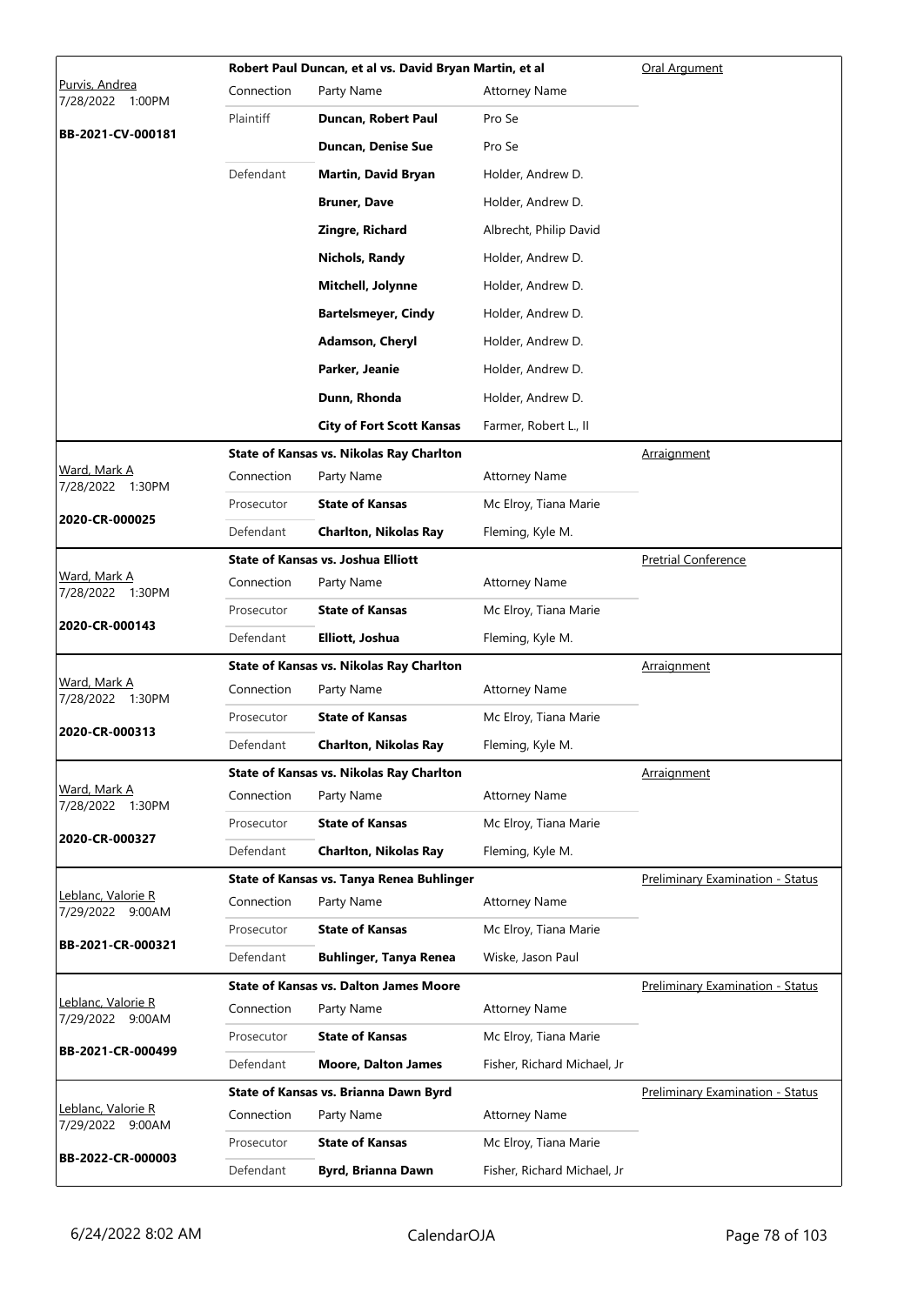|                                         |            | State of Kansas vs. Briana Dawn Byrd              |                                      | <b>Preliminary Examination - Status</b> |  |  |
|-----------------------------------------|------------|---------------------------------------------------|--------------------------------------|-----------------------------------------|--|--|
| Leblanc, Valorie R<br>7/29/2022 9:00AM  | Connection | Party Name                                        | <b>Attorney Name</b>                 |                                         |  |  |
| BB-2022-CR-000208                       | Prosecutor | <b>State of Kansas</b>                            | Attorney's Office, Bourbon<br>County |                                         |  |  |
|                                         | Defendant  | <b>Byrd, Briana Dawn</b>                          | Fisher, Richard Michael, Jr          |                                         |  |  |
|                                         |            | <b>State of Kansas vs. Anthony Allen Perry</b>    |                                      | Preliminary Examination - Status        |  |  |
| Leblanc, Valorie R<br>7/29/2022 10:00AM | Connection | Party Name                                        | <b>Attorney Name</b>                 |                                         |  |  |
|                                         | Prosecutor | <b>State of Kansas</b>                            | Mc Elroy, Tiana Marie                |                                         |  |  |
| 2019-CR-000555                          | Defendant  | Perry, Anthony Allen                              | Manbeck, Jacob Thomas                |                                         |  |  |
|                                         |            | State of Kansas vs. Keith Leroy Butler            |                                      | Diversion - Status                      |  |  |
| Leblanc, Valorie R<br>7/29/2022 10:00AM | Connection | Party Name                                        | <b>Attorney Name</b>                 |                                         |  |  |
|                                         | Prosecutor | <b>State of Kansas</b>                            | Mc Elroy, Tiana Marie                |                                         |  |  |
| 2019-CR-000700                          | Defendant  | <b>Butler, Keith Leroy</b>                        | Manbeck, Jacob Thomas                |                                         |  |  |
|                                         |            | State of Kansas vs. Antonio Jefferson Ladd        |                                      | Preliminary Examination - Status        |  |  |
| Leblanc, Valorie R<br>7/29/2022 10:00AM | Connection | Party Name                                        | <b>Attorney Name</b>                 |                                         |  |  |
|                                         | Prosecutor | <b>State of Kansas</b>                            | Mc Elroy, Tiana Marie                |                                         |  |  |
| BB-2021-CR-000148                       | Defendant  | Ladd, Antonio Jefferson                           | Manbeck, Jacob Thomas                |                                         |  |  |
|                                         |            | <b>State of Kansas vs. Devon Joe Doss</b>         |                                      | Diversion - Status                      |  |  |
| Leblanc, Valorie R<br>7/29/2022 10:00AM | Connection | Party Name                                        | <b>Attorney Name</b>                 |                                         |  |  |
|                                         | Prosecutor | <b>State of Kansas</b>                            | Mc Elroy, Tiana Marie                |                                         |  |  |
| BB-2021-CR-000210                       | Defendant  | Doss, Devon Joe                                   | Manbeck, Jacob Thomas                |                                         |  |  |
|                                         |            | <b>State of Kansas vs. Michael Gene Newman</b>    |                                      | <b>Preliminary Examination - Status</b> |  |  |
| Leblanc, Valorie R<br>7/29/2022 10:00AM | Connection | Party Name                                        | <b>Attorney Name</b>                 |                                         |  |  |
|                                         | Prosecutor | <b>State of Kansas</b>                            | Mc Elroy, Tiana Marie                |                                         |  |  |
| BB-2021-CR-000456                       | Defendant  | Newman, Michael Gene                              | Manbeck, Jacob Thomas                |                                         |  |  |
|                                         |            | <b>State of Kansas vs. Zebulon Chase LaPorte</b>  |                                      | Plea Hearing                            |  |  |
| Leblanc, Valorie R<br>7/29/2022 10:00AM | Connection | Party Name                                        | <b>Attorney Name</b>                 |                                         |  |  |
|                                         | Prosecutor | <b>State of Kansas</b>                            | Mc Elroy, Tiana Marie                |                                         |  |  |
| BB-2021-TR-000304                       | Defendant  | LaPorte, Zebulon Chase                            | Johnson, Robert Edward, II           |                                         |  |  |
|                                         |            | <b>State of Kansas vs. Melissa Ann Cox</b>        |                                      | Diversion - Status                      |  |  |
| Leblanc, Valorie R<br>7/29/2022 10:00AM | Connection | Party Name                                        | <b>Attorney Name</b>                 |                                         |  |  |
|                                         | Prosecutor | <b>State of Kansas</b>                            | Mc Elroy, Tiana Marie                |                                         |  |  |
| BB-2022-CR-000025                       | Defendant  | Cox, Melissa Ann                                  | Manbeck, Jacob Thomas                |                                         |  |  |
|                                         |            | <b>State of Kansas vs. Jason Matthew Phillips</b> |                                      | <b>Status Conference</b>                |  |  |
| Leblanc, Valorie R<br>7/29/2022 11:00AM | Connection | Party Name                                        | <b>Attorney Name</b>                 |                                         |  |  |
|                                         | Prosecutor | <b>State of Kansas</b>                            | Cameron, Brandon Daniel              |                                         |  |  |
| BB-2021-TR-000198                       | Defendant  | <b>Phillips, Jason Matthew</b>                    | Ivan, John                           |                                         |  |  |
|                                         |            | <b>State of Kansas vs. Richard Clint Goodbody</b> |                                      | <b>Preliminary Hearing (CR)</b>         |  |  |
| Leblanc, Valorie R<br>7/29/2022 1:00PM  | Connection | Party Name                                        | <b>Attorney Name</b>                 |                                         |  |  |
|                                         | Prosecutor | <b>State of Kansas</b>                            | Mc Elroy, Tiana Marie                |                                         |  |  |
| BB-2021-CR-000215                       | Defendant  | <b>Goodbody, Richard Clint</b>                    | Fisher, Richard Michael, Jr          |                                         |  |  |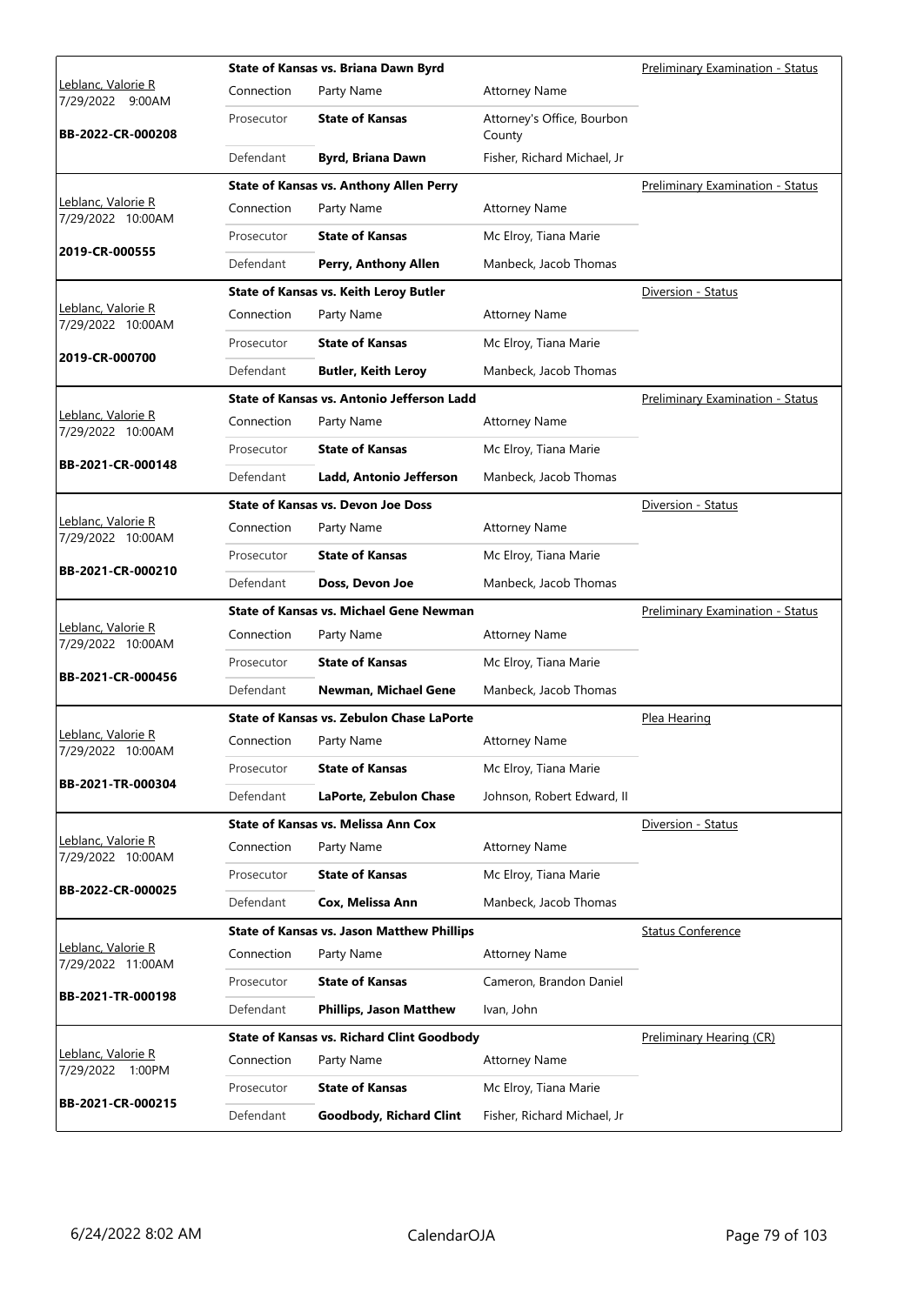|                                        |            | <b>State of Kansas vs. Gregory Brent Jackson</b>     |                                      | Preliminary Hearing (CR)         |
|----------------------------------------|------------|------------------------------------------------------|--------------------------------------|----------------------------------|
| Leblanc, Valorie R<br>7/29/2022 1:30PM | Connection | Party Name                                           | <b>Attorney Name</b>                 | <b>IN PERSON</b>                 |
|                                        | Prosecutor | <b>State of Kansas</b>                               | Mc Elroy, Tiana Marie                |                                  |
| 2019-CR-000530                         | Defendant  | Jackson, Gregory Brent                               | Fisher, Richard Michael, Jr          |                                  |
|                                        |            | <b>State of Kansas vs. Christopher Thomas Martin</b> |                                      | Sentencing                       |
| Ward, Mark A<br>7/29/2022 1:30PM       | Connection | Party Name                                           | <b>Attorney Name</b>                 |                                  |
| BB-2021-CR-000248                      | Prosecutor | <b>State of Kansas</b>                               | Mc Elroy, Tiana Marie                |                                  |
|                                        | Defendant  | <b>Martin, Christopher</b><br>Thomas                 | Wiske, Jason Paul                    |                                  |
|                                        |            | <b>State of Kansas vs. Shawn Robert Cox</b>          |                                      | Diversion                        |
| Ward, Mark A<br>7/29/2022 1:30PM       | Connection | Party Name                                           | <b>Attorney Name</b>                 |                                  |
|                                        | Prosecutor | <b>State of Kansas</b>                               | Mc Elroy, Tiana Marie                |                                  |
| BB-2021-CR-000415                      | Defendant  | <b>Cox, Shawn Robert</b>                             | Wiske, Jason Paul                    |                                  |
|                                        |            | <b>State of Kansas vs. Jason Ray Mayes</b>           |                                      | Preliminary Examination - Status |
| Ward, Mark A<br>7/29/2022 1:30PM       | Connection | Party Name                                           | <b>Attorney Name</b>                 |                                  |
|                                        | Prosecutor | <b>State of Kansas</b>                               | Mc Elroy, Tiana Marie                |                                  |
| BB-2021-CR-000579                      | Defendant  | <b>Mayes, Jason Ray</b>                              | Wiske, Jason Paul                    |                                  |
|                                        |            | <b>State of Kansas vs. Jason Ray Mayes</b>           |                                      | Preliminary Examination - Status |
| Ward, Mark A<br>7/29/2022 1:30PM       | Connection | Party Name                                           | <b>Attorney Name</b>                 |                                  |
|                                        | Prosecutor | <b>State of Kansas</b>                               | Mc Elroy, Tiana Marie                |                                  |
| BB-2022-CR-000051                      | Defendant  | <b>Mayes, Jason Ray</b>                              | Wiske, Jason Paul                    |                                  |
|                                        |            |                                                      |                                      |                                  |
|                                        |            | State of Kansas vs. Steven Joseph Lyon               |                                      | Preliminary Examination - Status |
| Ward, Mark A                           | Connection | Party Name                                           | <b>Attorney Name</b>                 |                                  |
| 7/29/2022 1:30PM                       | Prosecutor | <b>State of Kansas</b>                               | Mc Elroy, Tiana Marie                |                                  |
| BB-2022-CR-000198                      | Defendant  | Lyon, Steven Joseph                                  | Wiske, Jason Paul                    |                                  |
|                                        |            | <b>State of Kansas vs. Patrick Joseph Simmons</b>    |                                      | Probation - Violation            |
| <u>Ward, Mark A</u>                    | Connection | Party Name                                           | <b>Attorney Name</b>                 |                                  |
| 7/29/2022 1:45PM                       | Prosecutor | <b>State of Kansas</b>                               | Spradling, Jacqueline Joy            |                                  |
| 2017-CR-000173                         | Defendant  | <b>Simmons, Patrick Joseph</b>                       | Wiske, Jason Paul                    |                                  |
|                                        |            | <b>State of Kansas vs. Patrick Joseph Simmons</b>    |                                      | <b>Scheduling Conference</b>     |
| Ward, Mark A                           | Connection | Party Name                                           | <b>Attorney Name</b>                 | to set Jury Trial                |
| 7/29/2022 1:45PM                       | Prosecutor | <b>State of Kansas</b>                               | Mc Elroy, Tiana Marie                |                                  |
| 2018-CR-000108                         | Defendant  | <b>Simmons, Patrick Joseph</b>                       | Wiske, Jason Paul                    |                                  |
|                                        |            | <b>State of Kansas vs. Jeremy Glenn Steeley</b>      |                                      | Preliminary Examination - Status |
| Ward, Mark A<br>7/29/2022 1:45PM       | Connection | Party Name                                           | <b>Attorney Name</b>                 |                                  |
| BB-2022-CR-000203                      | Prosecutor | <b>State of Kansas</b>                               | Attorney's Office, Bourbon<br>County |                                  |
|                                        | Defendant  | <b>Steeley, Jeremy Glenn</b>                         | Wiske, Jason Paul                    |                                  |
|                                        |            | <b>State of Kansas vs. Scott Curtis Johnson</b>      |                                      | Preliminary Hearing (CR)         |
| Leblanc, Valorie R<br>7/29/2022 2:00PM | Connection | Party Name                                           | <b>Attorney Name</b>                 | <b>IN PERSON</b>                 |
| 2020-CR-000095                         | Prosecutor | <b>State of Kansas</b>                               | Cameron, Brandon Daniel              |                                  |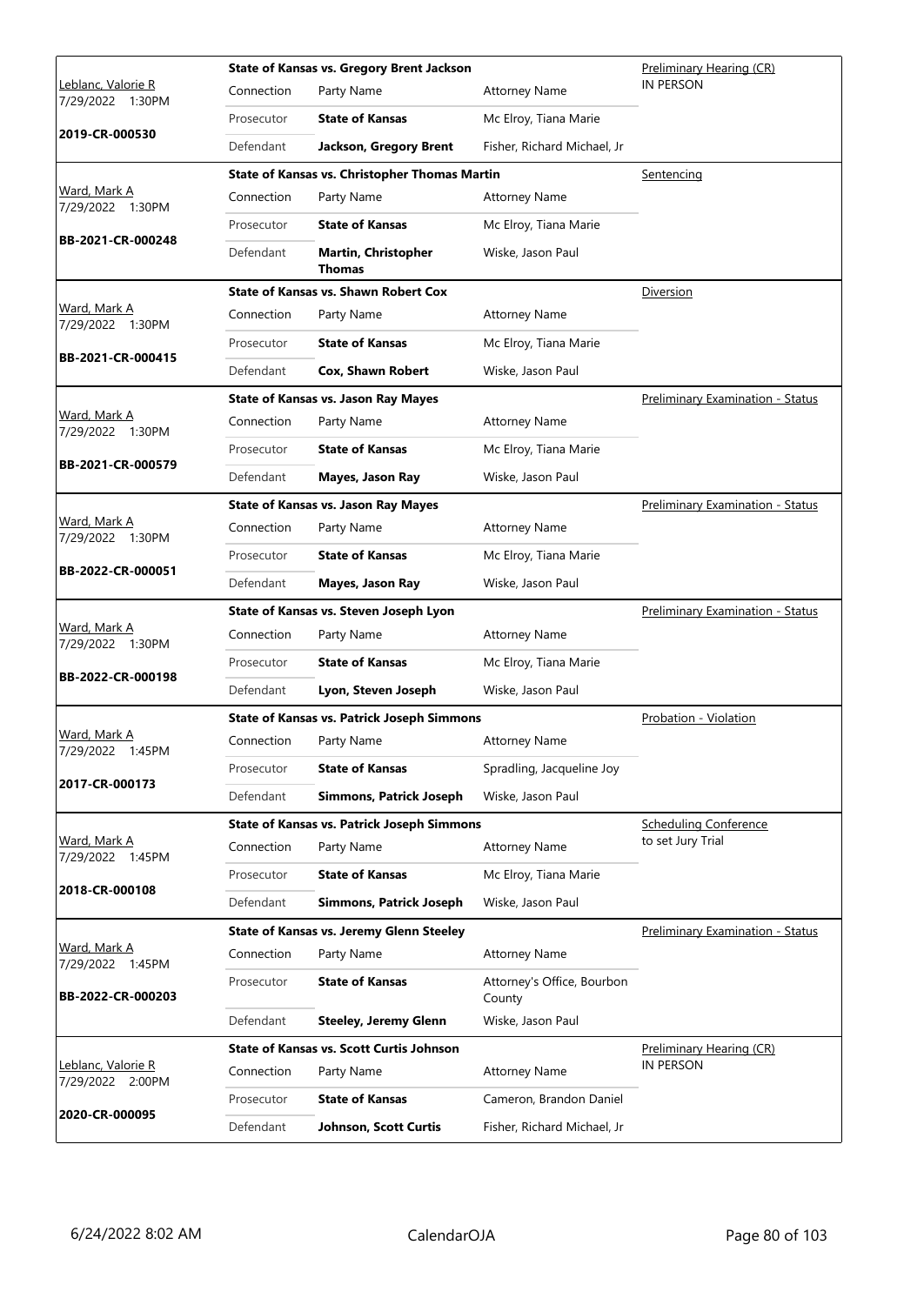|                                         |            | State of Kansas vs. Joshua Paul Lotterer        |                                      | Arraignment                      |
|-----------------------------------------|------------|-------------------------------------------------|--------------------------------------|----------------------------------|
| <u>Ward, Mark A</u><br>7/29/2022 2:00PM | Connection | Party Name                                      | <b>Attorney Name</b>                 |                                  |
|                                         | Prosecutor | <b>State of Kansas</b>                          | Mc Elroy, Tiana Marie                |                                  |
| BB-2022-CR-000023                       | Defendant  | Lotterer, Joshua Paul                           | Wiske, Jason Paul                    |                                  |
|                                         |            | State of Kansas vs. Jordan Cale Vender          |                                      | Preliminary Examination - Status |
| Ward, Mark A<br>7/29/2022 2:00PM        | Connection | Party Name                                      | <b>Attorney Name</b>                 |                                  |
| BB-2022-CR-000141                       | Prosecutor | <b>State of Kansas</b>                          | Attorney's Office, Bourbon<br>County |                                  |
|                                         | Defendant  | Vender, Jordan Cale                             | Wiske, Jason Paul                    |                                  |
|                                         |            | State of Kansas vs. Haley Diana Clark           |                                      | Arraignment                      |
| Ward, Mark A<br>7/29/2022 2:10PM        | Connection | Party Name                                      | <b>Attorney Name</b>                 |                                  |
|                                         | Prosecutor | <b>State of Kansas</b>                          | Mc Elroy, Tiana Marie                |                                  |
| BB-2021-CR-000502                       | Defendant  | Clark, Haley Diana                              | Wiske, Jason Paul                    |                                  |
|                                         |            | State of Kansas vs. Hayley Diana Clark          |                                      | Arraignment                      |
| <u>Ward, Mark A</u><br>7/29/2022 2:10PM | Connection | Party Name                                      | <b>Attorney Name</b>                 |                                  |
|                                         | Prosecutor | <b>State of Kansas</b>                          | Mc Elroy, Tiana Marie                |                                  |
| BB-2022-CR-000036                       | Defendant  | Clark, Hayley Diana                             | Wiske, Jason Paul                    |                                  |
|                                         |            | State of Kansas vs. Joshua Paul Lotterer        |                                      | Arraignment                      |
| Ward, Mark A<br>7/29/2022 2:20PM        | Connection | Party Name                                      | <b>Attorney Name</b>                 |                                  |
|                                         | Prosecutor | <b>State of Kansas</b>                          | Mc Elroy, Tiana Marie                |                                  |
| 2019-CR-000188                          | Defendant  | Lotterer, Joshua Paul                           | Wiske, Jason Paul                    |                                  |
|                                         |            | State of Kansas vs. Joshua Paul Lotterer        |                                      | <b>Arraignment</b>               |
|                                         |            |                                                 |                                      |                                  |
| Ward, Mark A<br>7/29/2022 2:20PM        | Connection | Party Name                                      | <b>Attorney Name</b>                 |                                  |
|                                         | Prosecutor | <b>State of Kansas</b>                          | Mc Elroy, Tiana Marie                |                                  |
| 2019-CR-000506                          | Defendant  | Lotterer, Joshua Paul                           | Wiske, Jason Paul                    |                                  |
|                                         |            | <b>State of Kansas vs. Seth James Fleharty</b>  |                                      | Preliminary Hearing (CR)         |
| Leblanc, Valorie R<br>7/29/2022 3:00PM  | Connection | Party Name                                      | <b>Attorney Name</b>                 |                                  |
|                                         | Prosecutor | <b>State of Kansas</b>                          | Cameron, Brandon Daniel              |                                  |
| BB-2021-CR-000008                       | Defendant  | <b>Fleharty, Seth James</b>                     | Cure, Kevin Todd                     |                                  |
|                                         |            | State of Kansas vs. Jennifer Lee Hovhannisyan   |                                      | Arraignment                      |
| Leblanc, Valorie R                      | Connection | Party Name                                      | <b>Attorney Name</b>                 |                                  |
| 8/1/2022 9:00AM                         | Prosecutor | <b>State of Kansas</b>                          | Mc Elroy, Tiana Marie                |                                  |
| 2019-CR-000124                          | Defendant  | Hovhannisyan, Jennifer<br>Lee                   |                                      |                                  |
|                                         |            | <b>State of Kansas vs. Braden Earl Stinnett</b> |                                      | Plea Hearing                     |
| Leblanc, Valorie R<br>8/1/2022 9:00AM   | Connection | Party Name                                      | <b>Attorney Name</b>                 |                                  |
|                                         | Prosecutor | <b>State of Kansas</b>                          | Cameron, Brandon Daniel              |                                  |
| 2020-CR-000129                          | Defendant  | Stinnett, Braden Earl                           | Gregory, Gilbert Ernest              |                                  |
|                                         |            | <b>State of Kansas vs. Braden Earl Stinnett</b> |                                      | Diversion - Status               |
| Leblanc, Valorie R<br>8/1/2022 9:00AM   | Connection | Party Name                                      | <b>Attorney Name</b>                 |                                  |
| BB-2021-CR-000226                       | Prosecutor | <b>State of Kansas</b>                          | Mc Elroy, Tiana Marie                |                                  |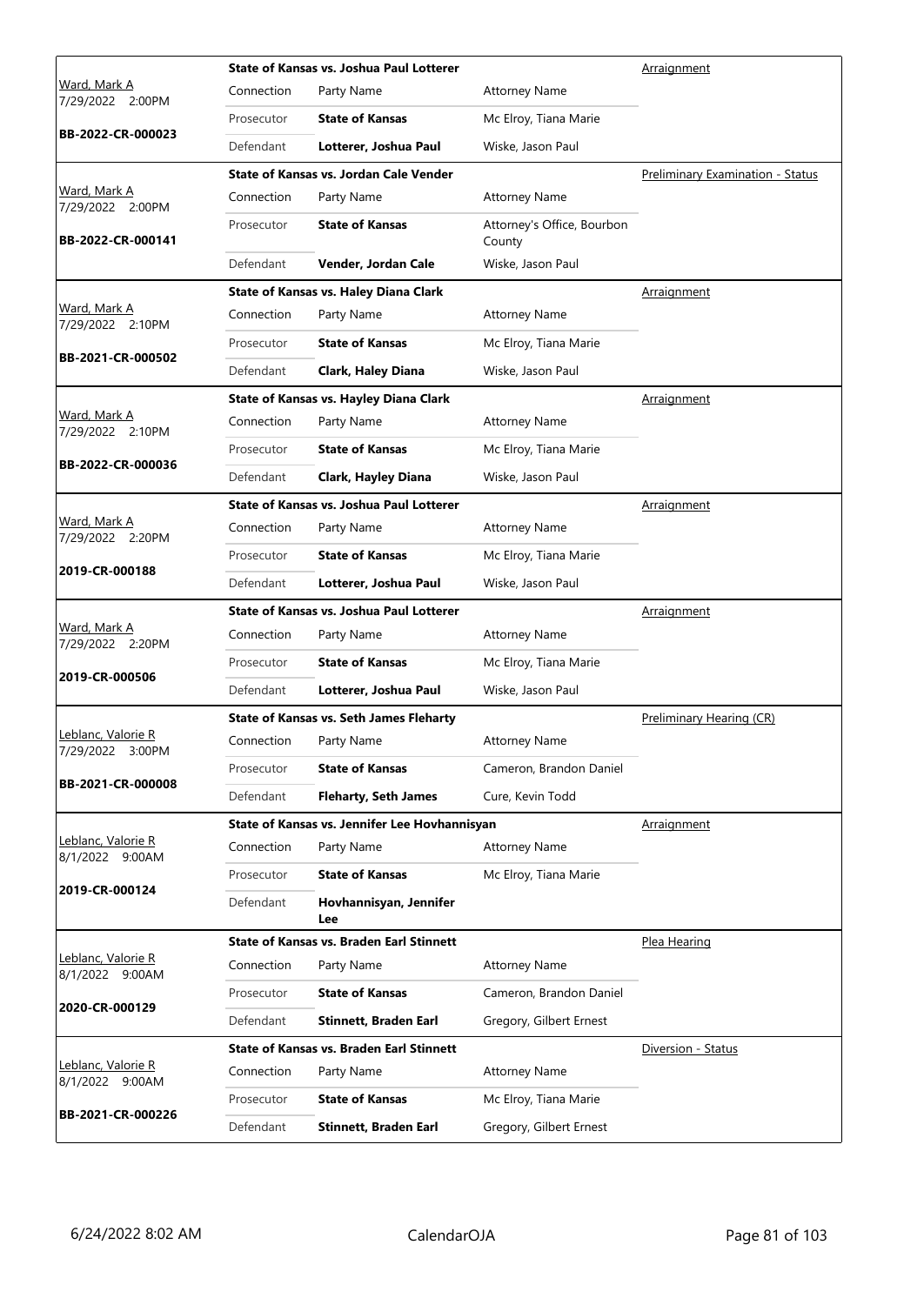|                                               |            | State of Kansas vs. Christopher Jordan Alvarado     |                                      | Plea Hearing                            |
|-----------------------------------------------|------------|-----------------------------------------------------|--------------------------------------|-----------------------------------------|
| <u> Leblanc, Valorie R</u><br>8/1/2022 9:00AM | Connection | Party Name                                          | <b>Attorney Name</b>                 |                                         |
|                                               | Prosecutor | <b>State of Kansas</b>                              | Cameron, Brandon Daniel              |                                         |
| BB-2021-CR-000477                             | Defendant  | Alvarado, Christopher<br>Jordan                     | Gregory, Gilbert Ernest              |                                         |
|                                               |            | State of Kansas vs. Christopher Jordan Alvarado     |                                      | Plea Hearing                            |
| Leblanc, Valorie R<br>8/1/2022 9:00AM         | Connection | Party Name                                          | <b>Attorney Name</b>                 |                                         |
| BB-2021-CR-000489                             | Prosecutor | <b>State of Kansas</b>                              | Mc Elroy, Tiana Marie                |                                         |
|                                               | Defendant  | Alvarado, Christopher<br>Jordan                     | Gregory, Gilbert Ernest              |                                         |
|                                               |            | State of Kansas vs. Christopher Jordan Alvarado     |                                      | Arraignment                             |
| Leblanc, Valorie R<br>8/1/2022 9:00AM         | Connection | Party Name                                          | <b>Attorney Name</b>                 | <b>MISD</b>                             |
|                                               | Prosecutor | <b>State of Kansas</b>                              | Spradling, Jacqueline Joy            |                                         |
| BB-2021-TR-000178                             | Defendant  | Alvarado, Christopher<br>Jordan                     | Gregory, Gilbert Ernest              |                                         |
|                                               |            | <b>State of Kansas vs. Cameron Michael Bishop</b>   |                                      | <b>Preliminary Examination - Status</b> |
| <u> Leblanc, Valorie R</u><br>8/1/2022 9:00AM | Connection | Party Name                                          | <b>Attorney Name</b>                 |                                         |
|                                               | Prosecutor | <b>State of Kansas</b>                              | Mc Elroy, Tiana Marie                |                                         |
| BB-2022-CR-000024                             | Defendant  | <b>Bishop, Cameron Michael</b>                      | Gregory, Gilbert Ernest              |                                         |
|                                               |            | State of Kansas vs. Misty Lynn Cochran              |                                      | Arraignment                             |
| Leblanc, Valorie R<br>8/1/2022 9:00AM         | Connection | Party Name                                          | <b>Attorney Name</b>                 |                                         |
| BB-2022-CR-000190                             | Prosecutor | <b>State of Kansas</b>                              | Attorney's Office, Bourbon<br>County |                                         |
|                                               | Defendant  | Cochran, Misty Lynn                                 | Tecchio, Terra Lyn                   |                                         |
|                                               |            | State of Kansas vs. Kyle Lee Arterberry             |                                      | Arraignment                             |
| Leblanc, Valorie R<br>8/1/2022 9:00AM         | Connection | Party Name                                          | <b>Attorney Name</b>                 |                                         |
|                                               | Prosecutor | <b>State of Kansas</b>                              | Mc Elroy, Tiana Marie                |                                         |
| BB-2022-TR-000074                             | Defendant  | Arterberry, Kyle Lee                                |                                      |                                         |
|                                               |            | State of Kansas vs. Rodney Lewis Williams, JR       |                                      | Preliminary Examination - Status        |
| Leblanc, Valorie R<br>8/1/2022 9:30AM         | Connection | Party Name                                          | <b>Attorney Name</b>                 |                                         |
|                                               | Prosecutor | <b>State of Kansas</b>                              | Mc Elroy, Tiana Marie                |                                         |
| 2020-CR-000005                                | Defendant  | Williams, Rodney Lewis, Jr Gregory, Gilbert Ernest  |                                      |                                         |
|                                               |            | <b>State of Kansas vs. David Michael Knackstedt</b> |                                      | Plea Hearing                            |
| Leblanc, Valorie R<br>8/1/2022 9:30AM         | Connection | Party Name                                          | <b>Attorney Name</b>                 |                                         |
|                                               | Prosecutor | <b>State of Kansas</b>                              | Mc Elroy, Tiana Marie                |                                         |
| 2020-CR-000446                                | Defendant  | Knackstedt, David Michael Gregory, Gilbert Ernest   |                                      |                                         |
|                                               |            | <b>State of Kansas vs. David Michael Knackstedt</b> |                                      | Plea Hearing                            |
| Leblanc, Valorie R<br>8/1/2022 9:30AM         | Connection | Party Name                                          | <b>Attorney Name</b>                 |                                         |
|                                               | Prosecutor | <b>State of Kansas</b>                              | Mc Elroy, Tiana Marie                |                                         |
| 2020-FG-000002                                | Defendant  | Knackstedt, David Michael Gregory, Gilbert Ernest   |                                      |                                         |
|                                               |            | <b>State of Kansas vs. David Michael Knackstedt</b> |                                      | <b>Preliminary Examination - Status</b> |
| Leblanc, Valorie R<br>8/1/2022 9:30AM         | Connection | Party Name                                          | <b>Attorney Name</b>                 |                                         |
|                                               | Prosecutor | <b>State of Kansas</b>                              | Mc Elroy, Tiana Marie                |                                         |
| BB-2021-CR-000058                             | Defendant  | Knackstedt, David Michael                           | Gregory, Gilbert Ernest              |                                         |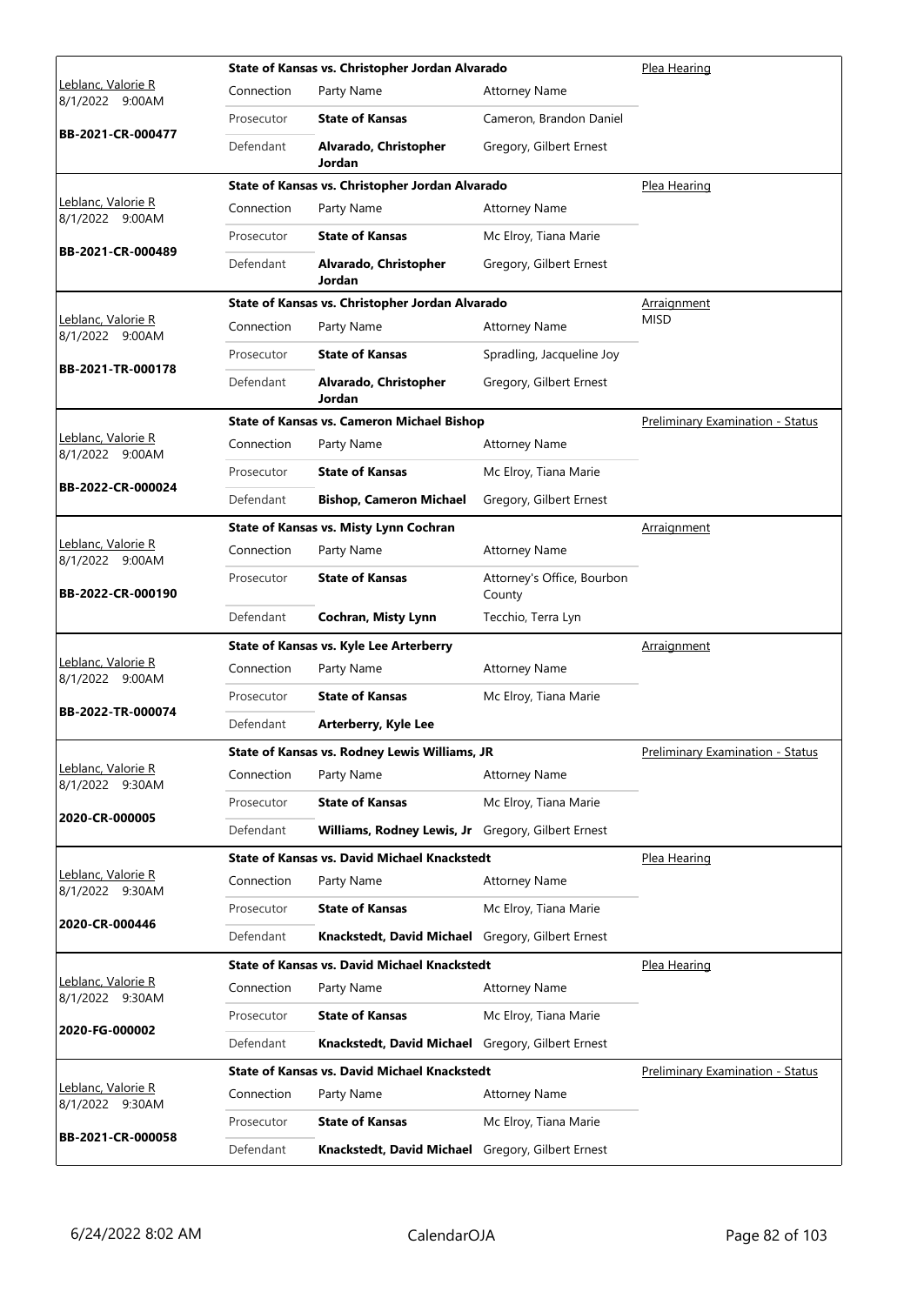|                                              |            | <b>State of Kansas vs. Daniel Frank Sterling</b> |                                      | Plea Hearing             |  |  |
|----------------------------------------------|------------|--------------------------------------------------|--------------------------------------|--------------------------|--|--|
| <u>Leblanc, Valorie R</u><br>8/1/2022 9:30AM | Connection | Party Name                                       | <b>Attorney Name</b>                 |                          |  |  |
|                                              | Prosecutor | <b>State of Kansas</b>                           | Cameron, Brandon Daniel              |                          |  |  |
| BB-2021-CR-000322                            | Defendant  | <b>Sterling, Daniel Frank</b>                    | Gregory, Gilbert Ernest              |                          |  |  |
|                                              |            | State of Kansas vs. Richard Dale Shadden         |                                      | Arraignment              |  |  |
| Leblanc, Valorie R<br>8/1/2022 10:00AM       | Connection | Party Name                                       | <b>Attorney Name</b>                 | <b>MISD</b>              |  |  |
| BB-2022-TR-000005                            | Prosecutor | <b>State of Kansas</b>                           | Mc Elroy, Tiana Marie                |                          |  |  |
|                                              | Defendant  | <b>Shadden, Richard Dale</b>                     | Tecchio, Terra Lyn                   |                          |  |  |
|                                              |            | <b>State of Kansas vs. David Vess, Jr</b>        |                                      | <b>Arraignment</b>       |  |  |
| Ward, Mark A<br>8/1/2022 1:15PM              | Connection | Party Name                                       | <b>Attorney Name</b>                 | <b>PLEA</b>              |  |  |
|                                              | Prosecutor | <b>State of Kansas</b>                           | Mc Elroy, Tiana Marie                |                          |  |  |
| BB-2021-CR-000512                            | Defendant  | Vess, David, Jr                                  | Myers, Robert E.                     |                          |  |  |
|                                              |            | State of Kansas vs. Mikkie James Dean Bronson    |                                      | Preliminary Hearing (CR) |  |  |
| Ward, Mark A<br>8/1/2022 1:30PM              | Connection | Party Name                                       | <b>Attorney Name</b>                 |                          |  |  |
| BB-2022-CR-000218                            | Prosecutor | <b>State of Kansas</b>                           | Attorney's Office, Bourbon<br>County |                          |  |  |
|                                              | Defendant  | <b>Bronson, Mikkie James</b><br>Dean             | Myers, Robert E.                     |                          |  |  |
|                                              |            | <b>State of Kansas vs. William Arthur Clark</b>  |                                      | <u>Sentencing</u>        |  |  |
| Ward, Mark A<br>8/2/2022 9:00AM              | Connection | Party Name                                       | <b>Attorney Name</b>                 |                          |  |  |
|                                              | Prosecutor | <b>State of Kansas</b>                           | Mc Elroy, Tiana Marie                |                          |  |  |
| BB-2021-CR-000202                            | Defendant  | <b>Clark, William Arthur</b>                     | Gregory, Gilbert Ernest              |                          |  |  |
|                                              |            | <b>Citibank N.A. vs. Randy Feagins</b>           |                                      | <b>Status Conference</b> |  |  |
| Leblanc, Valorie R<br>8/2/2022 9:00AM        | Connection | Party Name                                       | <b>Attorney Name</b>                 | <b>FOR BENCH TRIAL</b>   |  |  |
| BB-2021-LM-000110                            | Plaintiff  | Citibank N.A.                                    | Page, David Joseph                   |                          |  |  |
|                                              | Defendant  | <b>Feagins, Randy</b>                            | Hoorfar, Camron Lee                  |                          |  |  |
|                                              |            | Citibank N.A. vs. Randy J Feagins                |                                      | <b>Status Conference</b> |  |  |
| Leblanc, Valorie R<br>8/2/2022 9:00AM        |            | Connection Party Name                            | <b>Attorney Name</b>                 | TO SET TRIAL             |  |  |
| BB-2021-LM-000111                            | Plaintiff  | Citibank N.A.                                    | Page, David Joseph                   |                          |  |  |
|                                              | Defendant  | <b>Feagins, Randy J</b>                          | Hoorfar, Camron Lee                  |                          |  |  |
|                                              |            | <b>State of Kansas vs. Jerry Lee Mitchell</b>    |                                      | Sentencing               |  |  |
| <u>Ward, Mark A</u><br>8/2/2022 9:00AM       | Connection | Party Name                                       | <b>Attorney Name</b>                 |                          |  |  |
| BB-2022-CR-000022                            | Prosecutor | <b>State of Kansas</b>                           | Mc Elroy, Tiana Marie                |                          |  |  |
|                                              | Defendant  | Mitchell, Jerry Lee                              | Gregory, Gilbert Ernest              |                          |  |  |
|                                              |            | Citibank N.A. vs. Matthew Wells                  |                                      | <b>Status Conference</b> |  |  |
| Leblanc, Valorie R<br>8/2/2022 9:00AM        | Connection | Party Name                                       | Attorney Name                        |                          |  |  |
| BB-2022-LM-000007                            | Plaintiff  | Citibank N.A.                                    | Page, David Joseph                   |                          |  |  |
|                                              | Defendant  | <b>Wells, Matthew</b>                            | Garrett, Jeffrey William             |                          |  |  |
|                                              |            | State of Kansas vs. Jermaine Justin Oliver       |                                      | <b>Arraignment</b>       |  |  |
| <u>Ward, Mark A</u><br>8/2/2022 9:15AM       | Connection | Party Name                                       | <b>Attorney Name</b>                 |                          |  |  |
| 2020-CR-000020                               | Prosecutor | <b>State of Kansas</b>                           | Mc Elroy, Tiana Marie                |                          |  |  |
|                                              | Defendant  | <b>Oliver, Jermaine Justin</b>                   | Gregory, Gilbert Ernest              |                          |  |  |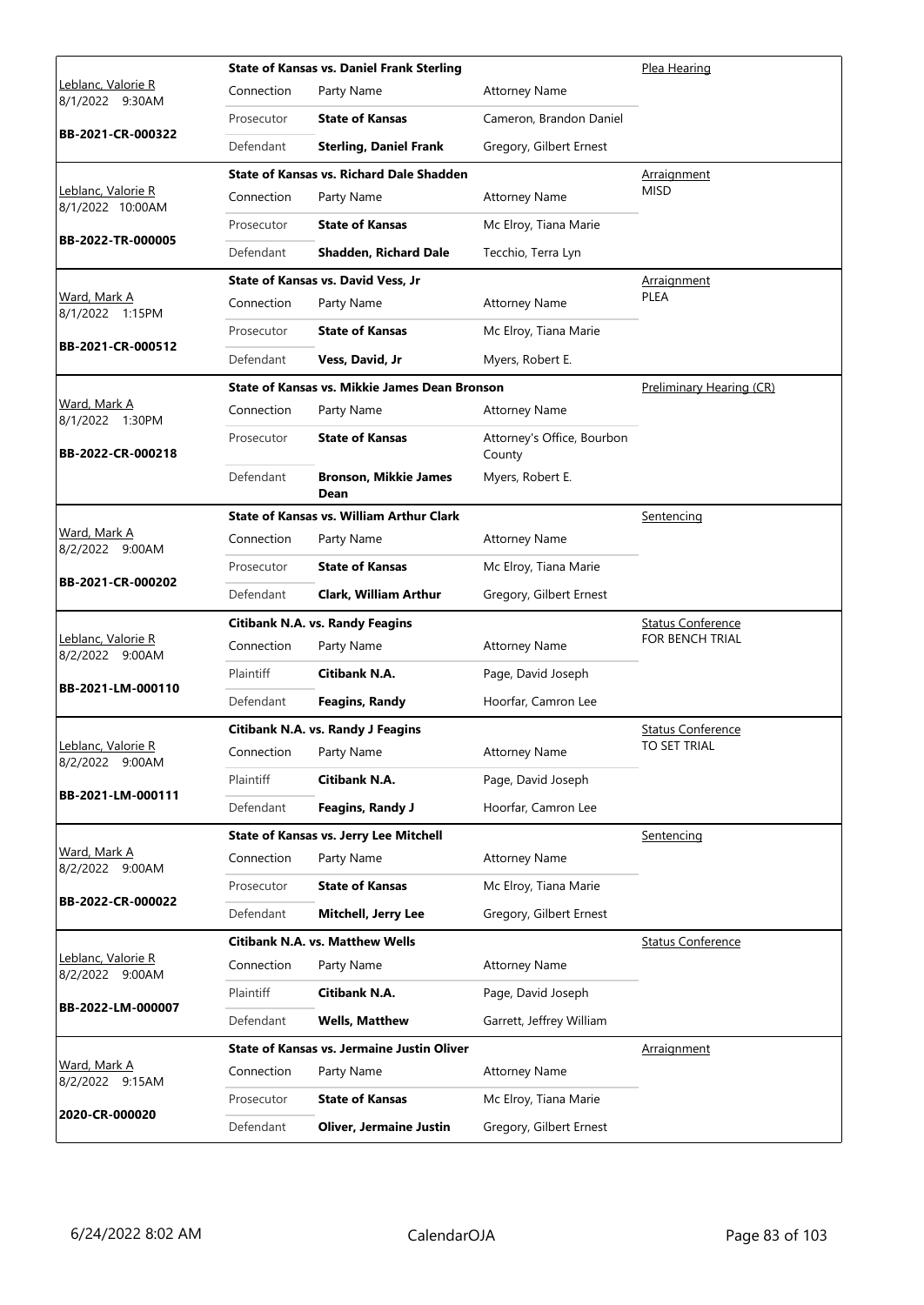|                                        |             | <b>State of Kansas vs. Toni Redawn Thornton</b>          |                                      | Preliminary Examination - Status        |
|----------------------------------------|-------------|----------------------------------------------------------|--------------------------------------|-----------------------------------------|
| <u>Ward, Mark A</u><br>8/2/2022 9:15AM | Connection  | Party Name                                               | <b>Attorney Name</b>                 |                                         |
|                                        | Prosecutor  | <b>State of Kansas</b>                                   | Taylor, Chadwick Jonathan            |                                         |
| BB-2021-CR-000298                      | Defendant   | Thornton, Toni Redawn                                    | Gregory, Gilbert Ernest              |                                         |
|                                        |             | <b>State of Kansas vs. Darnell Lewis Johnson</b>         |                                      | Arraignment                             |
| Ward, Mark A<br>8/2/2022 9:30AM        | Connection  | Party Name                                               | <b>Attorney Name</b>                 |                                         |
|                                        | Prosecutor  | <b>State of Kansas</b>                                   | Mc Elroy, Tiana Marie                |                                         |
| BB-2021-CR-000284                      | Defendant   | Johnson, Darnell Lewis                                   | Gregory, Gilbert Ernest              |                                         |
|                                        |             | <b>State of Kansas vs. Justin Mitchell Harvey</b>        |                                      | Arraignment                             |
| Ward, Mark A<br>8/2/2022 1:30PM        | Connection  | Party Name                                               | <b>Attorney Name</b>                 | ZOOM HEARING                            |
|                                        | Prosecutor  | <b>State of Kansas</b>                                   | Spradling, Jacqueline Joy            |                                         |
| 2019-CR-000254                         | Defendant   | Harvey, Justin Mitchell                                  | Ivan, John                           |                                         |
|                                        |             | State of Kansas vs. Randy Keith Houdashelt               |                                      | <b>Arraignment</b>                      |
| Ward, Mark A<br>8/2/2022 1:30PM        | Connection  | Party Name                                               | <b>Attorney Name</b>                 |                                         |
|                                        | Prosecutor  | <b>State of Kansas</b>                                   | Cameron, Brandon Daniel              |                                         |
| BB-2021-CR-000332                      | Defendant   | Houdashelt, Randy Keith                                  | Warren, Harry E.                     |                                         |
|                                        |             | <b>State of Kansas vs. Justin Mitchell Harvey</b>        |                                      | Preliminary Examination - Status        |
| Ward, Mark A<br>8/2/2022 1:30PM        | Connection  | Party Name                                               | <b>Attorney Name</b>                 | <b>ZOOM HEARING</b>                     |
| BB-2022-CR-000113                      | Prosecutor  | <b>State of Kansas</b>                                   | Attorney's Office, Bourbon<br>County |                                         |
|                                        | Defendant   | Harvey, Justin Mitchell                                  |                                      |                                         |
|                                        |             | Jered J Mckay, Petitioner vs. Kathleen Mckay, Respondent |                                      | <b>Hearing</b>                          |
| Purvis, Andrea<br>8/3/2022 9:00AM      | Connection  | Party Name                                               | <b>Attorney Name</b>                 |                                         |
| 2012-DM-000234                         | Dependent   | <b>Sealed</b>                                            | Meyer, Angela Marie                  |                                         |
|                                        |             | <b>Sealed</b>                                            | Meyer, Angela Marie                  |                                         |
|                                        | Other Party | <b>Department of Children</b><br>and Families            | 6 & 11, Young Williams               |                                         |
|                                        | Petitioner  | <b>McKay, Jered James</b>                                | Farmer, Robert L., II                |                                         |
|                                        | Respondent  | McKay, Kathleen Naomi                                    | Smith, Daniel Caleb                  |                                         |
|                                        | Guardian Ad | Meyer, Angela Marie                                      |                                      |                                         |
|                                        | Litem       | Meyer, Angela Marie                                      |                                      |                                         |
|                                        |             | <b>State of Kansas vs. Delaina Margaret Walters</b>      |                                      | Diversion - Status                      |
| Ward, Mark A<br>8/3/2022 9:00AM        | Connection  | Party Name                                               | <b>Attorney Name</b>                 | ZOOM HEARING                            |
| 2019-CR-000090                         | Prosecutor  | <b>State of Kansas</b>                                   | Mc Elroy, Tiana Marie                |                                         |
|                                        | Defendant   | <b>Walters, Delaina Margaret</b>                         | Ivan, John                           |                                         |
|                                        |             | <b>State of Kansas vs. Tyler Daniel Fornoff</b>          |                                      | <b>Preliminary Examination - Status</b> |
| <u>Ward, Mark A</u><br>8/3/2022 9:00AM | Connection  | Party Name                                               | <b>Attorney Name</b>                 |                                         |
| 2020-CR-000113                         | Prosecutor  | <b>State of Kansas</b>                                   | Attorney's Office, Bourbon<br>County |                                         |
|                                        | Defendant   | <b>Fornoff, Tyler Daniel</b>                             | Villamaria, James Kent               |                                         |
|                                        |             | <b>State of Kansas vs. Tyler Daniel Fornoff</b>          |                                      | <b>Preliminary Examination - Status</b> |
| Ward, Mark A<br>8/3/2022 9:00AM        | Connection  | Party Name                                               | <b>Attorney Name</b>                 |                                         |
| 2020-CR-000131                         | Prosecutor  | <b>State of Kansas</b>                                   | Attorney's Office, Bourbon<br>County |                                         |
|                                        | Defendant   | Fornoff, Tyler Daniel                                    | Villamaria, James Kent               |                                         |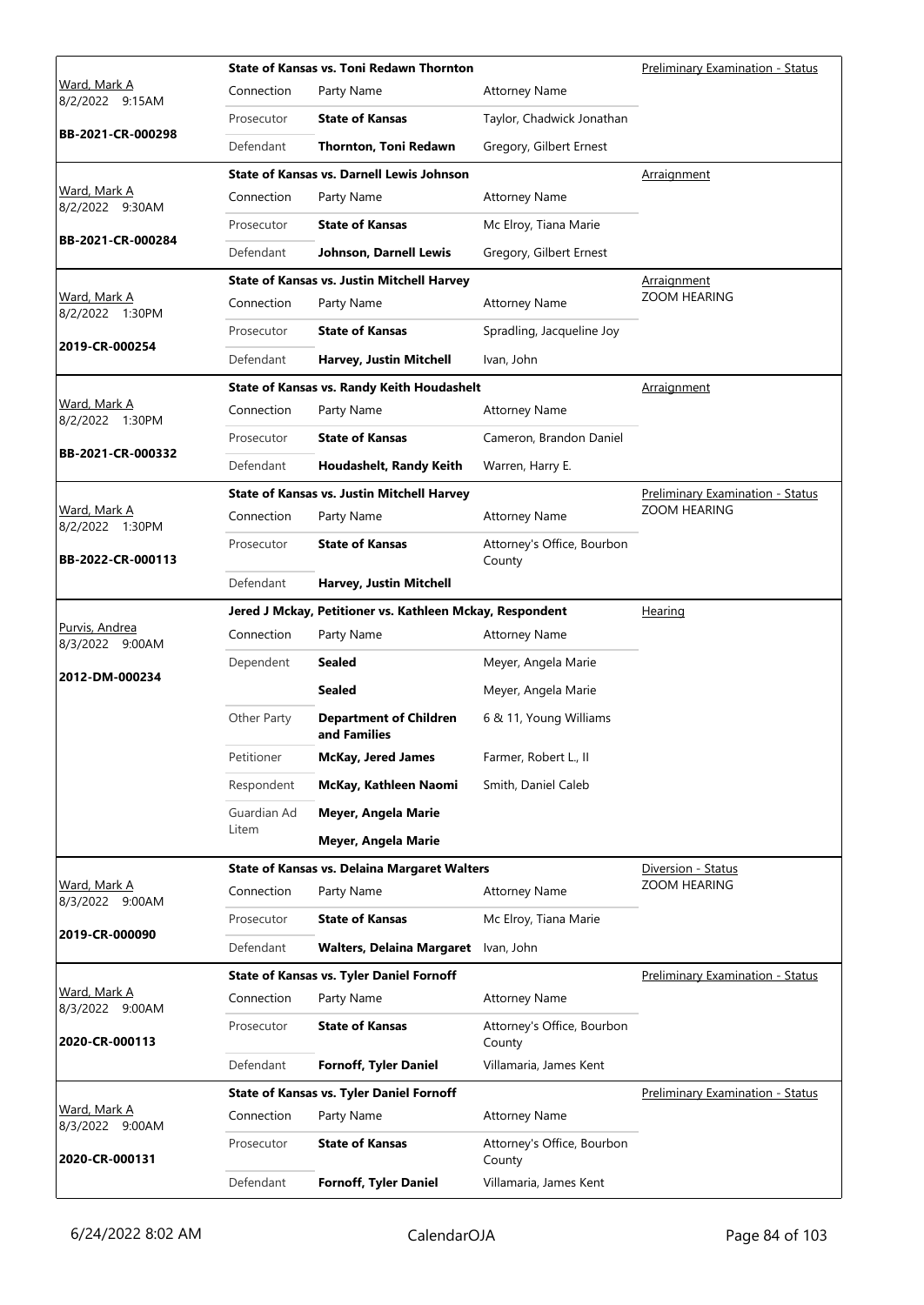|                                        |            | State of Kansas vs. Steven Lavon Johnson        | Preliminary Examination - Status     |                                         |
|----------------------------------------|------------|-------------------------------------------------|--------------------------------------|-----------------------------------------|
| <u>Ward, Mark A</u><br>8/3/2022 9:00AM | Connection | Party Name                                      | <b>Attorney Name</b>                 |                                         |
|                                        | Prosecutor | <b>State of Kansas</b>                          | Mc Elroy, Tiana Marie                |                                         |
| BB-2020-CR-000510                      | Defendant  | Johnson, Steven Lavon                           | Villamaria, James Kent               |                                         |
|                                        |            | State of Kansas vs. Steven Lavon Johnson        |                                      | Arraignment                             |
| Ward, Mark A<br>8/3/2022 9:00AM        | Connection | Party Name                                      | <b>Attorney Name</b>                 |                                         |
|                                        | Prosecutor | <b>State of Kansas</b>                          | Mc Elroy, Tiana Marie                |                                         |
| BB-2021-CR-000018                      | Defendant  | Johnson, Steven Lavon                           | Villamaria, James Kent               |                                         |
|                                        |            | State of Kansas vs. Jason Leon Franklin         |                                      | Arraignment                             |
| Ward, Mark A<br>8/3/2022 9:15AM        | Connection | Party Name                                      | <b>Attorney Name</b>                 |                                         |
| BB-2021-CR-000581                      | Prosecutor | <b>State of Kansas</b>                          | Mc Elroy, Tiana Marie                |                                         |
|                                        | Defendant  | Franklin, Jason Leon                            | Villamaria, James Kent               |                                         |
|                                        |            | <b>State of Kansas vs. Shawn Edward Cameron</b> |                                      | <b>Preliminary Examination - Status</b> |
| Ward, Mark A<br>8/3/2022 9:15AM        | Connection | Party Name                                      | <b>Attorney Name</b>                 |                                         |
| BB-2022-CR-000181                      | Prosecutor | <b>State of Kansas</b>                          | Attorney's Office, Bourbon<br>County |                                         |
|                                        | Defendant  | <b>Cameron, Shawn Edward</b>                    | Villamaria, James Kent               |                                         |
|                                        |            | State of Kansas vs. Henry Allen Wentworth       |                                      | Arraignment                             |
| Ward, Mark A<br>8/3/2022 9:20AM        | Connection | Party Name                                      | <b>Attorney Name</b>                 |                                         |
| 2019-CR-000192                         | Prosecutor | <b>State of Kansas</b>                          | Mc Elroy, Tiana Marie                |                                         |
|                                        | Defendant  | <b>Wentworth, Henry Allen</b>                   | Villamaria, James Kent               |                                         |
|                                        |            | <b>State of Kansas vs. Jessie Cole Evans</b>    |                                      | <b>Status Conference</b>                |
| Leblanc, Valorie R<br>8/5/2022 9:00AM  | Connection | Party Name                                      | <b>Attorney Name</b>                 |                                         |
| 2019-CR-000496                         | Prosecutor | <b>State of Kansas</b>                          | Mc Elroy, Tiana Marie                |                                         |
|                                        | Defendant  | <b>Evans, Jesse Cole</b>                        | Manbeck, Jacob Thomas                |                                         |
|                                        |            | <b>State of Kansas vs. Tracy L Joles</b>        |                                      | Diversion - Status                      |
| Leblanc, Valorie R<br>8/5/2022 11:00AM | Connection | Party Name                                      | <b>Attorney Name</b>                 |                                         |
| BB-2021-CR-000006                      | Prosecutor | <b>State of Kansas</b>                          | Mc Elroy, Tiana Marie                |                                         |
|                                        | Defendant  | Joles, Tracy L                                  | Hartley, Geri Lynne                  |                                         |
|                                        |            | State of Kansas vs. Lesley W Chiasson           |                                      | <b>Preliminary Examination - Status</b> |
| Leblanc, Valorie R<br>8/5/2022 11:00AM | Connection | Party Name                                      | <b>Attorney Name</b>                 |                                         |
| BB-2022-CR-000174                      | Prosecutor | <b>State of Kansas</b>                          | Attorney's Office, Bourbon<br>County |                                         |
|                                        | Defendant  | Chiasson, Lesley W                              | Hite, Kaylyn Kaye                    |                                         |
|                                        |            | State of Kansas vs. Julie Rachelle Clinton      |                                      | Preliminary Examination - Status        |
| Leblanc, Valorie R<br>8/5/2022 11:00AM | Connection | Party Name                                      | <b>Attorney Name</b>                 |                                         |
| BB-2022-CR-000201                      | Prosecutor | <b>State of Kansas</b>                          | Attorney's Office, Bourbon<br>County |                                         |
|                                        | Defendant  | <b>Clinton, Julie Rachelle</b>                  | Hite, Kaylyn Kaye                    |                                         |
|                                        |            | <b>State of Kansas vs. Drew M Toste</b>         |                                      | <b>Preliminary Examination - Status</b> |
| Leblanc, Valorie R<br>8/5/2022 11:00AM | Connection | Party Name                                      | <b>Attorney Name</b>                 |                                         |
| BB-2022-CR-000205                      | Prosecutor | <b>State of Kansas</b>                          | Attorney's Office, Bourbon<br>County |                                         |
|                                        | Defendant  | <b>Toste, Drew M</b>                            | Hite, Kaylyn Kaye                    |                                         |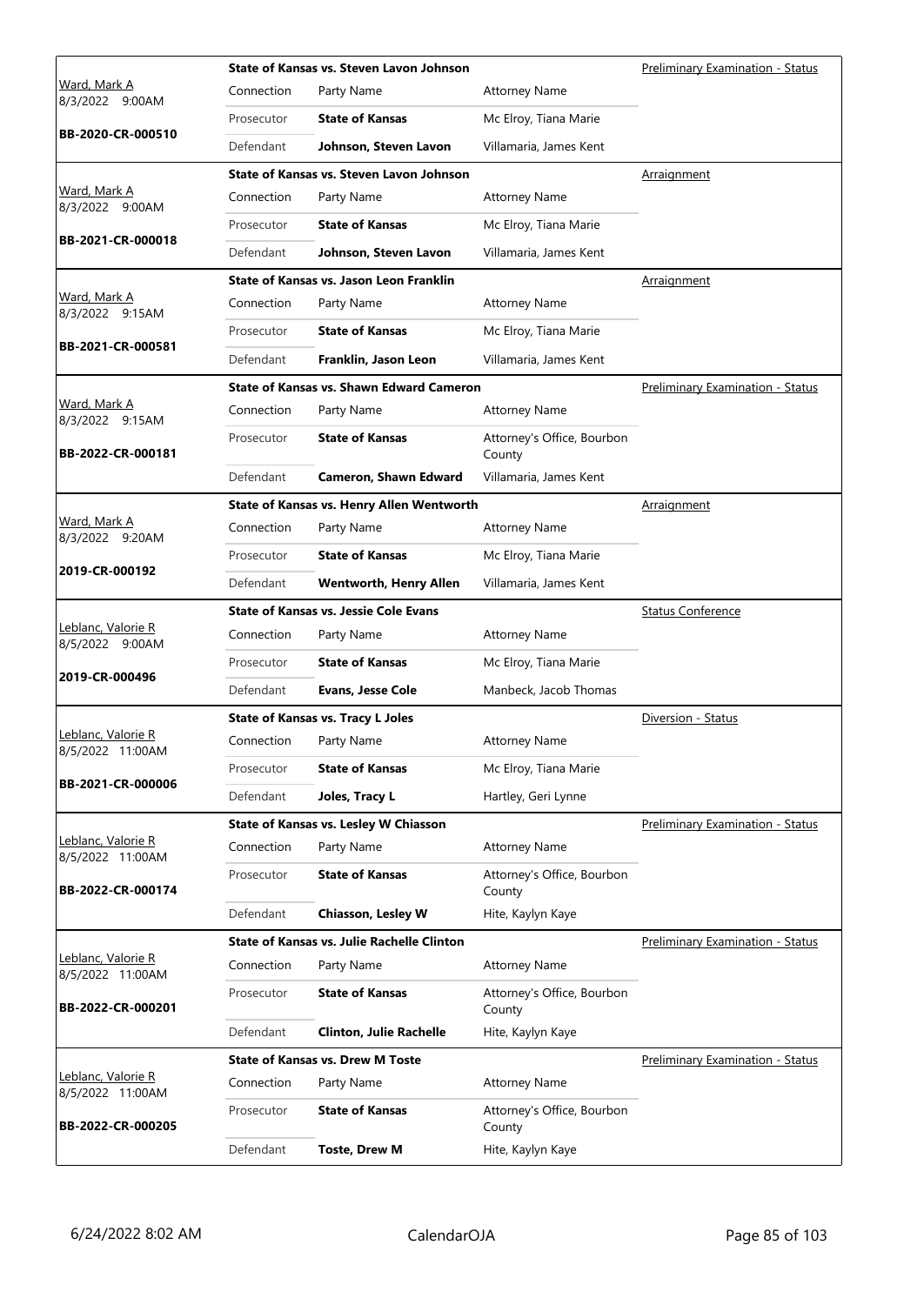|                                               |            | <b>State of Kansas vs. Dominick Stephen Gomes</b> | Plea Hearing                         |                                  |
|-----------------------------------------------|------------|---------------------------------------------------|--------------------------------------|----------------------------------|
| Leblanc, Valorie R<br>8/8/2022 9:00AM         | Connection | Party Name                                        | <b>Attorney Name</b>                 |                                  |
|                                               | Prosecutor | <b>State of Kansas</b>                            | Mc Elroy, Tiana Marie                |                                  |
| 2019-CR-000704                                | Defendant  | <b>Gomes, Dominick Stephen</b>                    | Gregory, Gilbert Ernest              |                                  |
|                                               |            | <b>State of Kansas vs. Toni Redawn Thornton</b>   |                                      | Plea Hearing                     |
| Leblanc, Valorie R<br>8/8/2022 9:00AM         | Connection | Party Name                                        | <b>Attorney Name</b>                 |                                  |
|                                               | Prosecutor | <b>State of Kansas</b>                            | Mc Elroy, Tiana Marie                |                                  |
| 2020-CR-000509                                | Defendant  | <b>Thornton, Toni Redawn</b>                      | Gregory, Gilbert Ernest              |                                  |
|                                               |            | State of Kansas vs. Brandon Steven Russell Bell   |                                      | <u>Plea Hearing</u>              |
| Leblanc, Valorie R<br>8/8/2022 9:00AM         | Connection | Party Name                                        | <b>Attorney Name</b>                 | TRACK W/ FELONY                  |
| 2020-TR-000257                                | Prosecutor | <b>State of Kansas</b>                            | Attorney's Office, Bourbon<br>County |                                  |
|                                               | Defendant  | <b>Bell. Brandon Steven</b><br><b>Russell</b>     | Gregory, Gilbert Ernest              |                                  |
|                                               |            | <b>State of Kansas vs. Toni Redawn Thornton</b>   |                                      | Plea Hearing                     |
| Leblanc, Valorie R<br>8/8/2022 9:00AM         | Connection | Party Name                                        | <b>Attorney Name</b>                 |                                  |
|                                               | Prosecutor | <b>State of Kansas</b>                            | Cameron, Brandon Daniel              |                                  |
| BB-2021-CR-000077                             | Defendant  | Thornton, Toni Redawn                             | Gregory, Gilbert Ernest              |                                  |
|                                               |            | State of Kansas vs. Steven Lavon Johnson          |                                      | Plea Hearing                     |
| Leblanc, Valorie R<br>8/8/2022 9:00AM         | Connection | Party Name                                        | <b>Attorney Name</b>                 |                                  |
|                                               | Prosecutor | <b>State of Kansas</b>                            | Cameron, Brandon Daniel              |                                  |
| BB-2021-CR-000299                             | Defendant  | Johnson, Steven Lavon                             | Gregory, Gilbert Ernest              |                                  |
|                                               |            | State of Kansas vs. Stephen Browder Day           | Plea Hearing                         |                                  |
| <u> Leblanc, Valorie R</u><br>8/8/2022 9:00AM | Connection | Party Name                                        | <b>Attorney Name</b>                 |                                  |
|                                               | Prosecutor | <b>State of Kansas</b>                            | Mc Elroy, Tiana Marie                |                                  |
| BB-2021-TR-000277                             | Defendant  | Day, Stephen Browder                              | Gregory, Gilbert Ernest              |                                  |
|                                               |            | <b>State of Kansas vs. Kristen Claire Juarez</b>  |                                      | Preliminary Examination - Status |
| Teblanc, Valorie R<br>8/8/2022 9:00AM         | Connection | Party Name                                        | <b>Attorney Name</b>                 |                                  |
| BB-2022-CR-000161                             | Prosecutor | <b>State of Kansas</b>                            | Attorney's Office, Bourbon<br>County |                                  |
|                                               | Defendant  | Juarez, Kristen Claire                            | Gregory, Gilbert Ernest              |                                  |
|                                               |            | <b>State of Kansas vs. Kristen C Juarez</b>       |                                      | Plea Hearing                     |
| Leblanc, Valorie R<br>8/8/2022 9:00AM         | Connection | Party Name                                        | <b>Attorney Name</b>                 |                                  |
| BB-2022-TR-000016                             | Prosecutor | <b>State of Kansas</b>                            | Mc Elroy, Tiana Marie                |                                  |
|                                               | Defendant  | Juarez, Kristen C                                 | Gregory, Gilbert Ernest              |                                  |
|                                               |            | State of Kansas vs. Patrick Blaine Arkeketa       |                                      | Diversion - Status               |
| Leblanc, Valorie R<br>8/8/2022 9:30AM         | Connection | Party Name                                        | <b>Attorney Name</b>                 |                                  |
| 2018-TR-000150                                | Prosecutor | <b>State of Kansas</b>                            | Mc Elroy, Tiana Marie                |                                  |
|                                               | Defendant  | Arkeketa, Patrick Blaine                          | Gregory, Gilbert Ernest              |                                  |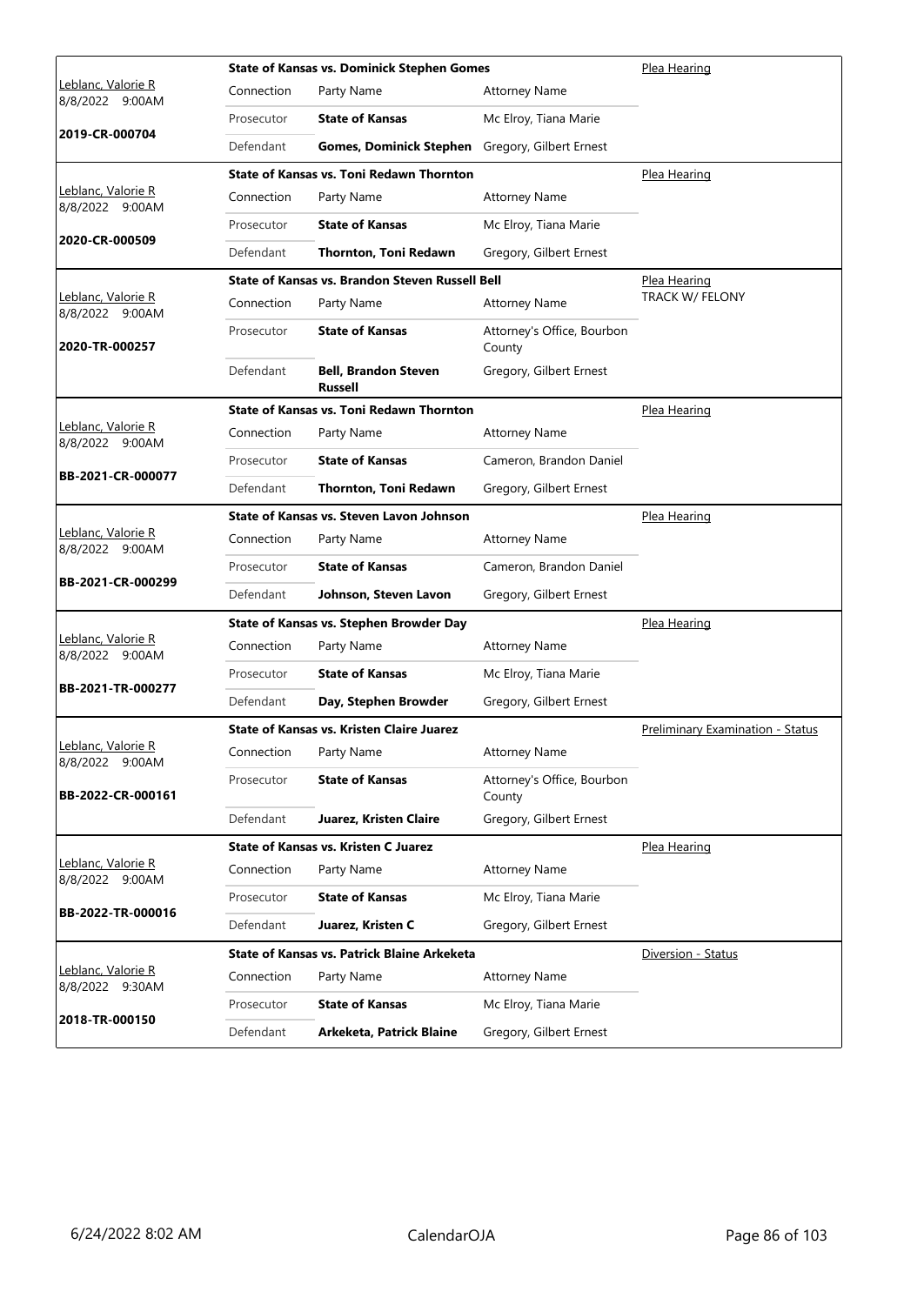|                                        |             | State of Kansas vs. Rodney Joe Smith           | Diversion - Revocation  |                                         |
|----------------------------------------|-------------|------------------------------------------------|-------------------------|-----------------------------------------|
| Leblanc, Valorie R<br>8/8/2022 9:30AM  | Connection  | Party Name                                     | <b>Attorney Name</b>    |                                         |
|                                        | Other Party | <b>CASA</b>                                    |                         |                                         |
| 2019-CR-000235                         |             | <b>Kansas Food Bank</b><br>(Bourbon)           |                         |                                         |
|                                        | Prosecutor  | <b>State of Kansas</b>                         | Cameron, Brandon Daniel |                                         |
|                                        | Defendant   | Smith, Rodney Joe                              | Shumake, Darrel G       |                                         |
|                                        |             | <b>State of Kansas vs. Hunter Allen Ekis</b>   |                         | Diversion - Status                      |
| Leblanc, Valorie R<br>8/8/2022 9:30AM  | Connection  | Party Name                                     | <b>Attorney Name</b>    |                                         |
| 2020-CR-000065                         | Prosecutor  | <b>State of Kansas</b>                         | Cameron, Brandon Daniel |                                         |
|                                        | Defendant   | <b>Ekis, Hunter Allen</b>                      | Gregory, Gilbert Ernest |                                         |
|                                        |             | State of Kansas vs. Dawson Lee Minor           |                         | <b>Arraignment</b>                      |
| Leblanc, Valorie R<br>8/8/2022 9:30AM  | Connection  | Party Name                                     | <b>Attorney Name</b>    | <b>MISD</b>                             |
| BB-2021-TR-000385                      | Prosecutor  | <b>State of Kansas</b>                         | Mc Elroy, Tiana Marie   |                                         |
|                                        | Defendant   | Minor, Dawson Lee                              |                         |                                         |
|                                        |             | <b>State of Kansas vs. Cherokee R Gomez</b>    |                         | Diversion - Status                      |
| Leblanc, Valorie R<br>8/8/2022 10:00AM | Connection  | Party Name                                     | <b>Attorney Name</b>    |                                         |
| 2018-TR-000039                         | Prosecutor  | <b>State of Kansas</b>                         | Mc Elroy, Tiana Marie   |                                         |
|                                        | Defendant   | <b>Gomez, Cherokee Rose</b>                    | Gregory, Gilbert Ernest |                                         |
|                                        |             | <b>State of Kansas vs. Cherokee Rose Gomez</b> | <u>Plea Hearing</u>     |                                         |
| Leblanc, Valorie R<br>8/8/2022 10:00AM | Connection  | Party Name                                     | <b>Attorney Name</b>    | TRACK W/ FELONY                         |
| 2020-CR-000206                         | Prosecutor  | <b>State of Kansas</b>                         | Cameron, Brandon Daniel |                                         |
|                                        | Defendant   | Gomez, Cherokee Rose                           | Gregory, Gilbert Ernest |                                         |
|                                        |             | <b>State of Kansas vs. Cherokee Rose Gomez</b> |                         | Plea Hearing                            |
| Leblanc, Valorie R<br>8/8/2022 10:00AM | Connection  | Party Name                                     | <b>Attorney Name</b>    | TRACK W/ FELONY                         |
| BB-2021-CR-000104                      | Prosecutor  | <b>State of Kansas</b>                         | Cameron, Brandon Daniel |                                         |
|                                        | Defendant   | <b>Gomez, Cherokee Rose</b>                    | Gregory, Gilbert Ernest |                                         |
|                                        |             | <b>State of Kansas vs. Jay Marquin Brown</b>   |                         | Preliminary Examination - Status        |
| Leblanc, Valorie R<br>8/8/2022 10:00AM | Connection  | Party Name                                     | <b>Attorney Name</b>    |                                         |
| BB-2021-CR-000111                      | Prosecutor  | <b>State of Kansas</b>                         | Mc Elroy, Tiana Marie   |                                         |
|                                        | Defendant   | <b>Brown, Jay Marquin</b>                      | Gregory, Gilbert Ernest |                                         |
|                                        |             | <b>State of Kansas vs. Jay Marquin Brown</b>   |                         | Preliminary Examination - Status        |
| Leblanc, Valorie R<br>8/8/2022 10:00AM | Connection  | Party Name                                     | <b>Attorney Name</b>    |                                         |
| BB-2021-CR-000488                      | Prosecutor  | <b>State of Kansas</b>                         | Mc Elroy, Tiana Marie   |                                         |
|                                        | Defendant   | <b>Brown, Jay Marquin</b>                      | Gregory, Gilbert Ernest |                                         |
|                                        |             | <b>State of Kansas vs. Jay Marquin Brown</b>   |                         | Plea Hearing                            |
| Leblanc, Valorie R<br>8/8/2022 10:00AM | Connection  | Party Name                                     | <b>Attorney Name</b>    |                                         |
| BB-2021-TR-000325                      | Prosecutor  | <b>State of Kansas</b>                         | Mc Elroy, Tiana Marie   |                                         |
|                                        | Defendant   | <b>Brown, Jay Marquin</b>                      | Gregory, Gilbert Ernest |                                         |
|                                        |             | State of Kansas vs. Jared Wayne Lotterer       |                         | <b>Preliminary Examination - Status</b> |
| Leblanc, Valorie R<br>8/8/2022 10:00AM | Connection  | Party Name                                     | <b>Attorney Name</b>    |                                         |
| BB-2021-TR-000388                      | Prosecutor  | <b>State of Kansas</b>                         | Mc Elroy, Tiana Marie   |                                         |
|                                        | Defendant   | Lotterer, Jared Wayne                          | Gregory, Gilbert Ernest |                                         |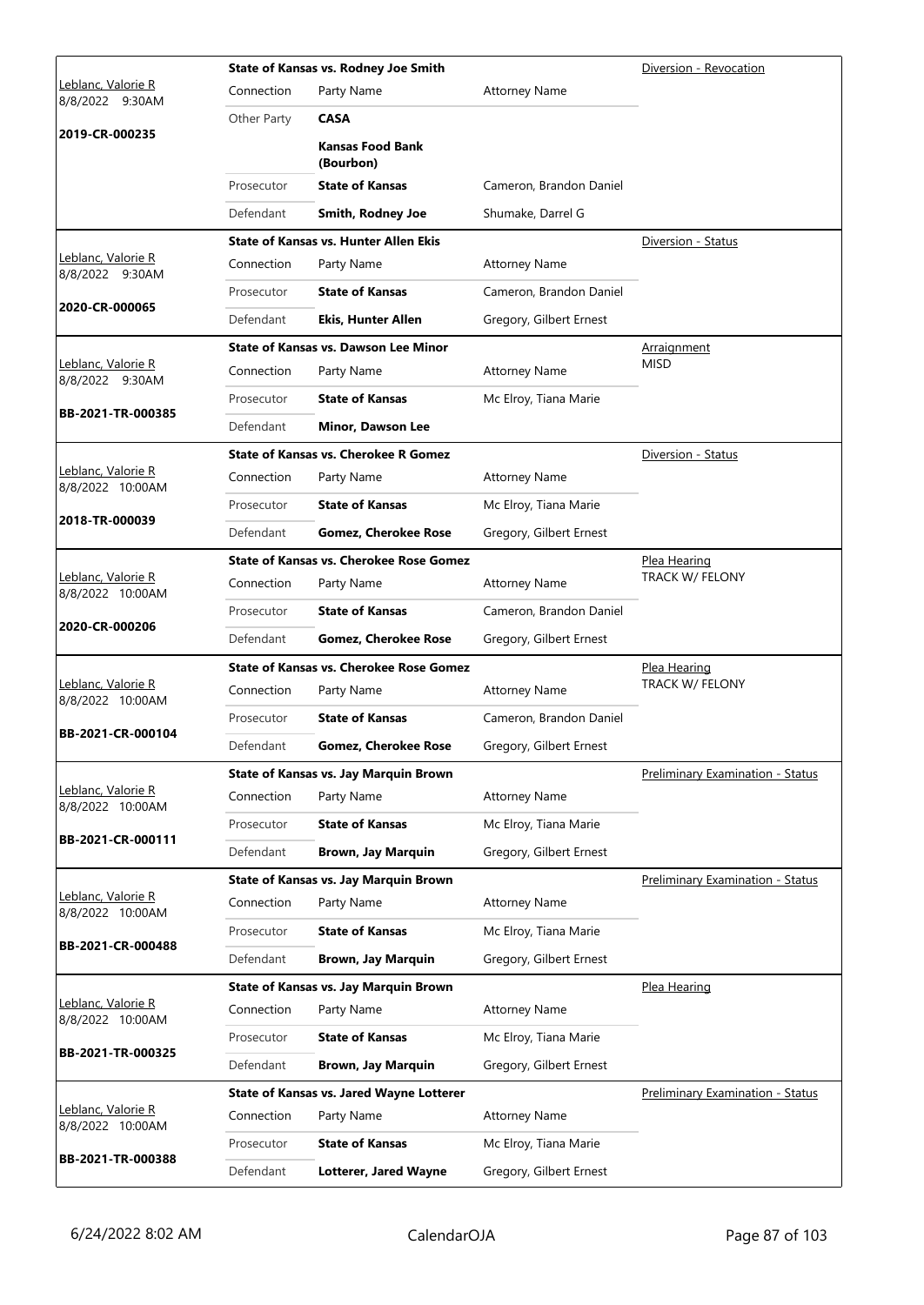|                                        |            | State of Kansas vs. Dana Lynn Silva         | Bond - Forfeiture                    |                          |
|----------------------------------------|------------|---------------------------------------------|--------------------------------------|--------------------------|
| Leblanc, Valorie R<br>8/8/2022 11:30AM | Connection | Party Name                                  | <b>Attorney Name</b>                 |                          |
|                                        | Prosecutor | <b>State of Kansas</b>                      | Mc Elroy, Tiana Marie                |                          |
| 2018-CR-000625                         | Defendant  | Silva, Dana Lynn                            | Villamaria, James Kent               |                          |
|                                        |            | State of Kansas vs. Annie Janae Tush        |                                      | Bond - Forfeiture        |
| Leblanc, Valorie R<br>8/8/2022 11:30AM | Connection | Party Name                                  | <b>Attorney Name</b>                 |                          |
|                                        | Prosecutor | <b>State of Kansas</b>                      | Cameron, Brandon Daniel              |                          |
| 2020-CR-000123                         | Defendant  | Tush, Annie Janae                           | Manbeck, Jacob Thomas                |                          |
|                                        |            | <b>State of Kansas vs. Annie Janae Tush</b> |                                      | Bond - Forfeiture        |
| Leblanc, Valorie R<br>8/8/2022 11:30AM | Connection | Party Name                                  | <b>Attorney Name</b>                 |                          |
|                                        | Prosecutor | <b>State of Kansas</b>                      | Mc Elroy, Tiana Marie                |                          |
| BB-2021-CR-000080                      | Defendant  | <b>Tush, Annie Janae</b>                    | Manbeck, Jacob Thomas                |                          |
|                                        |            | State of Kansas vs. Kasee Johnel Howard     |                                      | Bond - Forfeiture        |
| Leblanc, Valorie R<br>8/8/2022 11:30AM | Connection | Party Name                                  | <b>Attorney Name</b>                 |                          |
| BB-2022-CR-000044                      | Prosecutor | <b>State of Kansas</b>                      | Attorney's Office, Bourbon<br>County |                          |
|                                        | Defendant  | Howard, Kasee Johnel                        | Gregory, Gilbert Ernest              |                          |
|                                        |            | State of Kansas vs. Edward A OBryan Jr      |                                      | Jury Trial               |
| <u>Ward, Mark A</u><br>8/9/2022 9:00AM | Connection | Party Name                                  | <b>Attorney Name</b>                 | 2nd up                   |
|                                        | Prosecutor | <b>State of Kansas</b>                      | Mc Elroy, Tiana Marie                |                          |
| 2019-CR-000261                         | Defendant  | OBryan, Edward A, Jr                        | Manbeck, Jacob Thomas                |                          |
| Ward, Mark A<br>8/9/2022 9:00AM        |            | State of Kansas vs. Edward A OBryan Jr      | <b>Jury Trial</b>                    |                          |
|                                        | Connection | Party Name                                  | <b>Attorney Name</b>                 | 1st up                   |
| 2019-CR-000274                         | Prosecutor | <b>State of Kansas</b>                      | Mc Elroy, Tiana Marie                |                          |
|                                        | Defendant  | OBryan, Edward A, Jr                        | Manbeck, Jacob Thomas                |                          |
|                                        |            | State of Kansas vs. Edward A OBryan, JR     | <b>Jury Trial</b>                    |                          |
| Ward, Mark A<br>8/9/2022 9:00AM        | Connection | Party Name                                  | <b>Attorney Name</b>                 | 3rd up                   |
| 2019-CR-000277                         | Prosecutor | <b>State of Kansas</b>                      | Mc Elroy, Tiana Marie                |                          |
|                                        | Defendant  | OBryan, Edward A, Jr                        | Manbeck, Jacob Thomas                |                          |
|                                        |            | State of Kansas vs. Edward A O'Bryan, Jr    |                                      | <b>Status Conference</b> |
| Ward, Mark A<br>8/9/2022 9:00AM        | Connection | Party Name                                  | <b>Attorney Name</b>                 |                          |
| BB-2021-CR-000252                      | Prosecutor | <b>State of Kansas</b>                      | Cameron, Brandon Daniel              |                          |
|                                        | Defendant  | O'Bryan, Edward A, Jr                       | Tecchio, Terra Lyn                   |                          |
|                                        |            | State of Kansas vs. Edward A OBryan Jr      |                                      | <b>Jury Trial</b>        |
| Ward, Mark A<br>8/10/2022 9:00AM       | Connection | Party Name                                  | <b>Attorney Name</b>                 | 2nd up                   |
| 2019-CR-000261                         | Prosecutor | <b>State of Kansas</b>                      | Mc Elroy, Tiana Marie                |                          |
|                                        | Defendant  | OBryan, Edward A, Jr                        | Manbeck, Jacob Thomas                |                          |
|                                        |            | State of Kansas vs. Edward A OBryan Jr      |                                      | <b>Jury Trial</b>        |
| Ward, Mark A<br>8/10/2022 9:00AM       | Connection | Party Name                                  | <b>Attorney Name</b>                 | 1st up                   |
| 2019-CR-000274                         | Prosecutor | <b>State of Kansas</b>                      | Mc Elroy, Tiana Marie                |                          |
|                                        | Defendant  | OBryan, Edward A, Jr                        | Manbeck, Jacob Thomas                |                          |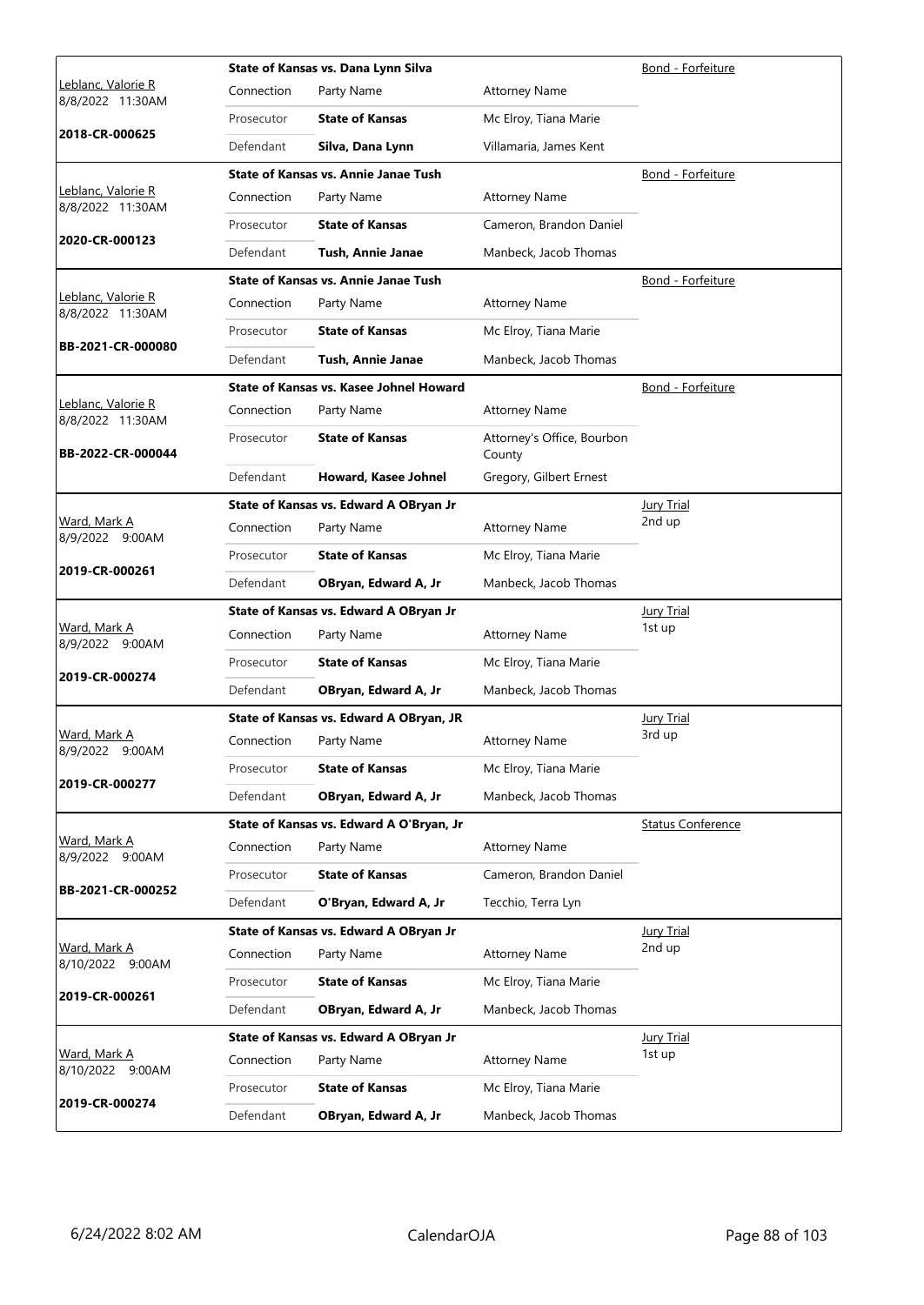|                                         |               | State of Kansas vs. Edward A OBryan, JR                          | Jury Trial                       |                                         |
|-----------------------------------------|---------------|------------------------------------------------------------------|----------------------------------|-----------------------------------------|
| <u>Ward, Mark A</u><br>8/10/2022 9:00AM | Connection    | Party Name                                                       | <b>Attorney Name</b>             | 3rd up                                  |
|                                         | Prosecutor    | <b>State of Kansas</b>                                           | Mc Elroy, Tiana Marie            |                                         |
| 2019-CR-000277                          | Defendant     | OBryan, Edward A, Jr                                             | Manbeck, Jacob Thomas            |                                         |
|                                         |               | State of Kansas vs. Landon James-Wilson                          |                                  | Arraignment                             |
| Leblanc, Valorie R<br>8/10/2022 11:00AM | Connection    | Party Name                                                       | <b>Attorney Name</b>             |                                         |
| 2014-CR-000387                          | Prosecutor    | <b>State of Kansas</b>                                           | Meeks, Justin Byron<br>Johnson   |                                         |
|                                         | Defendant     | James-Wilson, Landon                                             |                                  |                                         |
| Purvis, Andrea                          | Belt          | In the Matter of the Marriage of Galloway Lyn Belt vs. AnnMarie  |                                  | <b>Status Conference</b>                |
| 8/11/2022 9:30AM                        | Connection    | Party Name                                                       | <b>Attorney Name</b>             |                                         |
| BB-2021-DM-000029                       | Dependent     | <b>Sealed</b>                                                    |                                  |                                         |
|                                         |               | Sealed                                                           |                                  |                                         |
|                                         |               | <b>Sealed</b>                                                    |                                  |                                         |
|                                         | Petitioner    | Belt, Galloway Lyn                                               | Bolton, Andrew Lee               |                                         |
|                                         | Respondent    | <b>Belt, AnnMarie</b>                                            | Nelson, Ronald W.                |                                         |
| Purvis, Andrea                          | <b>Bosley</b> | In the Matter of the Marriage of Cassandra N. Bosley vs. Chad A. |                                  | <b>Status Conference</b>                |
| 8/11/2022 9:45AM                        | Connection    | Party Name                                                       | <b>Attorney Name</b>             |                                         |
| BB-2022-DM-000013                       | Dependent     | <b>Sealed</b>                                                    |                                  |                                         |
|                                         | Petitioner    | Bosley, Cassandra N.                                             | Phelps, Katherine Garringer      |                                         |
|                                         | Respondent    | Bosley, Chad A.                                                  | Bolton, Andrew Lee               |                                         |
| <u>Purvis, Andrea</u>                   | Mitchell, Jr  | In the Matter of the Marriage of Jolynne Mitchell vs. Jerald D   |                                  | <b>Status Conference</b>                |
| 8/11/2022 10:00AM                       | Connection    | Party Name                                                       | <b>Attorney Name</b>             |                                         |
| BB-2021-DM-000162                       | Petitioner    | Mitchell, Jolynne                                                | Bolton, Andrew Lee               |                                         |
|                                         | Respondent    | Mitchell, Jerald D, Jr                                           | Mason, Gayla De Shannon          |                                         |
|                                         |               | <b>State of Kansas vs. Curtis Lee Johnson</b>                    |                                  | <b>Preliminary Examination - Status</b> |
| Leblanc, Valorie R<br>8/12/2022 11:00AM | Connection    | Party Name                                                       | <b>Attorney Name</b>             |                                         |
| BB-2021-CR-000497                       | Prosecutor    | <b>State of Kansas</b>                                           | Mc Elroy, Tiana Marie            |                                         |
|                                         | Defendant     | Johnson, Curtis Lee                                              | Clark, Geoffrey William<br>Lewis |                                         |
|                                         |               | <b>State of Kansas vs. Kyle Francios Martin</b>                  |                                  | <b>Suppression Hearing</b>              |
| Leblanc, Valorie R<br>8/12/2022 1:00PM  | Connection    | Party Name                                                       | <b>Attorney Name</b>             | IN PERSON                               |
| BB-2021-CR-000467                       | Prosecutor    | <b>State of Kansas</b>                                           | Mc Elroy, Tiana Marie            |                                         |
|                                         |               | <b>State of Kansas</b>                                           |                                  |                                         |
|                                         | Defendant     | <b>Martin, Kyle Francios</b>                                     | Clark, Geoffrey William<br>Lewis |                                         |
|                                         |               | <b>State of Kansas vs. Gabriel Custer Maze</b>                   |                                  | <b>Suppression Hearing</b>              |
| Leblanc, Valorie R<br>8/12/2022 2:00PM  | Connection    | Party Name                                                       | <b>Attorney Name</b>             | IN PERSON                               |
|                                         | Prosecutor    | <b>State of Kansas</b>                                           | Mc Elroy, Tiana Marie            |                                         |
| BB-2021-TR-000330                       | Defendant     | <b>Maze, Gabriel Custer</b>                                      | Clark, Geoffrey William<br>Lewis |                                         |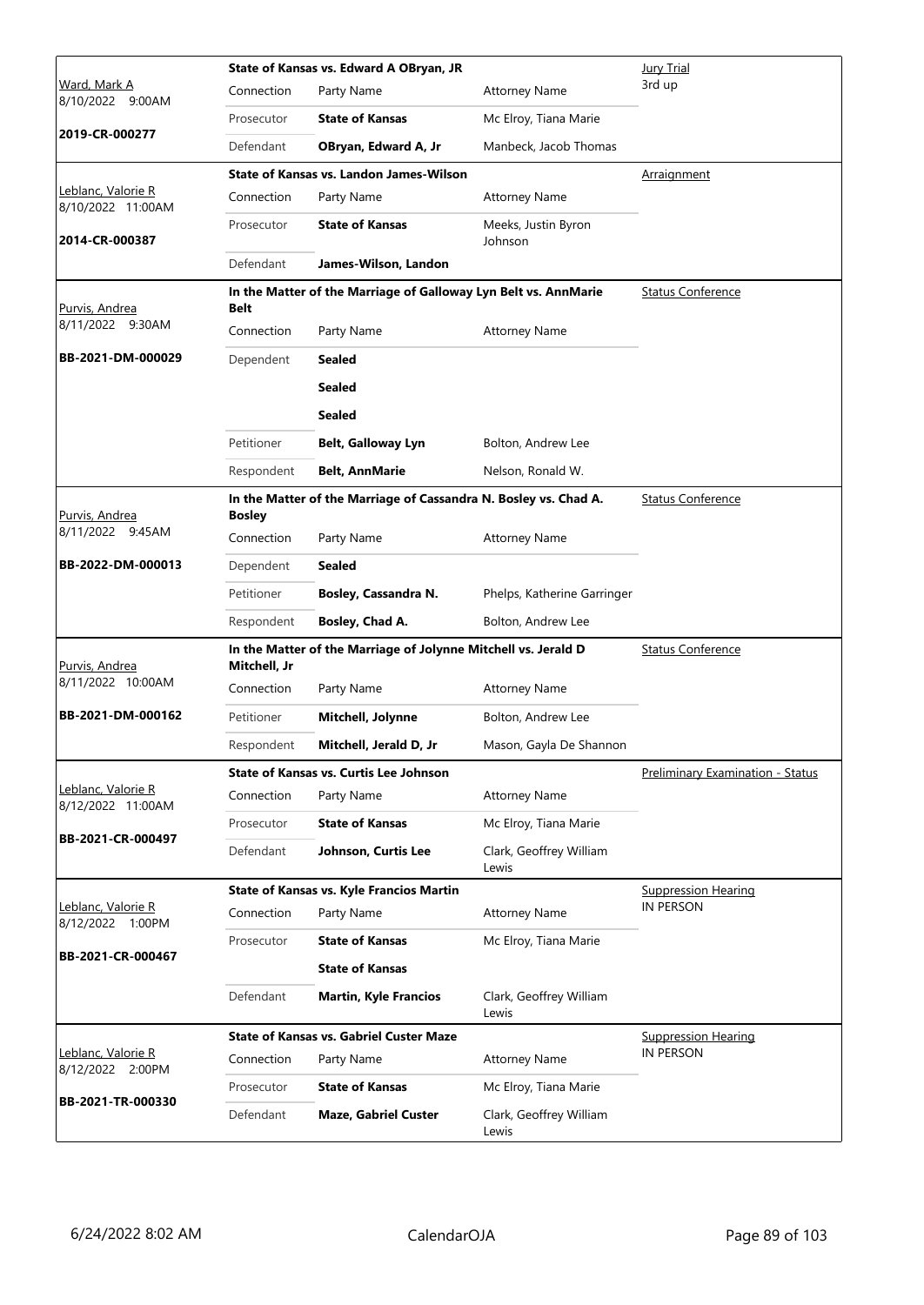|                                        | <b>State of Kansas vs. Jeffrey Don May</b> |                                                                  |                                  |                          |  |
|----------------------------------------|--------------------------------------------|------------------------------------------------------------------|----------------------------------|--------------------------|--|
| Leblanc, Valorie R<br>8/12/2022 3:00PM | Connection                                 | Party Name                                                       | <b>Attorney Name</b>             | <b>IN PERSON</b>         |  |
|                                        | Prosecutor                                 | <b>State of Kansas</b>                                           | Mc Elroy, Tiana Marie            |                          |  |
| BB-2021-TR-000337                      | Defendant                                  | May, Jeffrey Don                                                 | Clark, Geoffrey William<br>Lewis |                          |  |
| Purvis, Andrea                         | <b>Beatty Travis</b>                       | In the Matter of the Marriage of Ashley Travis vs Tyler Martin   |                                  | <b>Status Conference</b> |  |
| 8/17/2022 8:30AM                       | Connection                                 | Party Name                                                       | <b>Attorney Name</b>             |                          |  |
| 2020-DM-000076                         | Other Party                                | <b>Travis, Ellee</b>                                             |                                  |                          |  |
|                                        |                                            | <b>Travis, Rylan</b>                                             |                                  |                          |  |
|                                        | Petitioner                                 | <b>Travis, Ashley</b>                                            | Mason, Gayla De Shannon          |                          |  |
|                                        | Respondent                                 | Travis, Tyler Martin Beatty Mills, Sarah Arlene                  |                                  |                          |  |
| Purvis, Andrea                         | <b>Jenel Avery</b>                         | In the Matter of the Marriage of Michael Douglas Avery vs. Lacey |                                  | <b>Status Conference</b> |  |
| 8/17/2022 8:30AM                       | Connection                                 | Party Name                                                       | <b>Attorney Name</b>             |                          |  |
| BB-2021-DM-000016                      | Dependent                                  | Sealed                                                           | Meyer, Angela Marie              |                          |  |
|                                        |                                            | Sealed                                                           | Meyer, Angela Marie              |                          |  |
|                                        |                                            | Sealed                                                           | Meyer, Angela Marie              |                          |  |
|                                        |                                            | Sealed                                                           | Meyer, Angela Marie              |                          |  |
|                                        | Petitioner                                 | <b>Avery, Michael Douglas</b>                                    | Farmer, Robert L., II            |                          |  |
|                                        | Respondent                                 | Avery, Lacey Jenel                                               | Mills, Sarah Arlene              |                          |  |
|                                        | Guardian Ad                                | Meyer, Angela Marie                                              |                                  |                          |  |
|                                        | Litem                                      | Meyer, Angela Marie                                              |                                  |                          |  |
|                                        |                                            | Meyer, Angela Marie                                              |                                  |                          |  |
|                                        |                                            | Meyer, Angela Marie                                              |                                  |                          |  |
|                                        |                                            | <b>Ellen Harrison vs. Jordan West</b>                            |                                  | <b>Final Hearing</b>     |  |
| Purvis, Andrea<br>8/17/2022<br>9:00AM  | Connection                                 | Party Name                                                       | Attorney Name                    |                          |  |
|                                        | Dependent                                  | <b>Sealed</b>                                                    |                                  |                          |  |
| BB-2021-DM-000168                      | Petitioner                                 | Harrison, Ellen                                                  | Mills, Sarah Arlene              |                          |  |
|                                        | Respondent                                 | West, Jordan                                                     | Cole, Craig Everett              |                          |  |
|                                        |                                            | Jay Michael Abbott vs. Amber Marie Ingram                        |                                  | <b>Status Conference</b> |  |
| Purvis, Andrea<br>8/17/2022 10:00AM    | Connection                                 | Party Name                                                       | <b>Attorney Name</b>             |                          |  |
| BB-2021-CV-000196                      | Plaintiff                                  | <b>Abbott, Jay Michael</b>                                       | Alumbaugh, Laurna Dawn           |                          |  |
|                                        | Defendant                                  | Ingram, Amber Marie                                              | Savio, Nicholas Deane            |                          |  |
|                                        |                                            | Bryson Grant Shelton vs. Krystal Raye Lord                       |                                  | <b>Final Hearing</b>     |  |
| Purvis, Andrea<br>8/17/2022 1:00PM     | Connection                                 | Party Name                                                       | <b>Attorney Name</b>             |                          |  |
| BB-2021-DM-000057                      | Dependent                                  | Sealed                                                           |                                  |                          |  |
|                                        | Petitioner                                 | <b>Shelton, Bryson Grant</b>                                     | Clark, Geoffrey William<br>Lewis |                          |  |
|                                        | Respondent                                 | Lord, Krystal Raye                                               | Bolton, Andrew Lee               |                          |  |
|                                        |                                            | Alex Morris vs. Tiera Hutson                                     |                                  | <b>Ross Hearing</b>      |  |
| Purvis, Andrea<br>8/18/2022 1:00PM     | Connection                                 | Party Name                                                       | <b>Attorney Name</b>             |                          |  |
| BB-2022-DM-000016                      | Dependent                                  | Sealed                                                           |                                  |                          |  |
|                                        | Petitioner                                 | <b>Morris, Alex</b>                                              | Mills, Sarah Arlene              |                          |  |
|                                        | Respondent                                 | Hutson, Tiera                                                    | Cole, Craig Everett              |                          |  |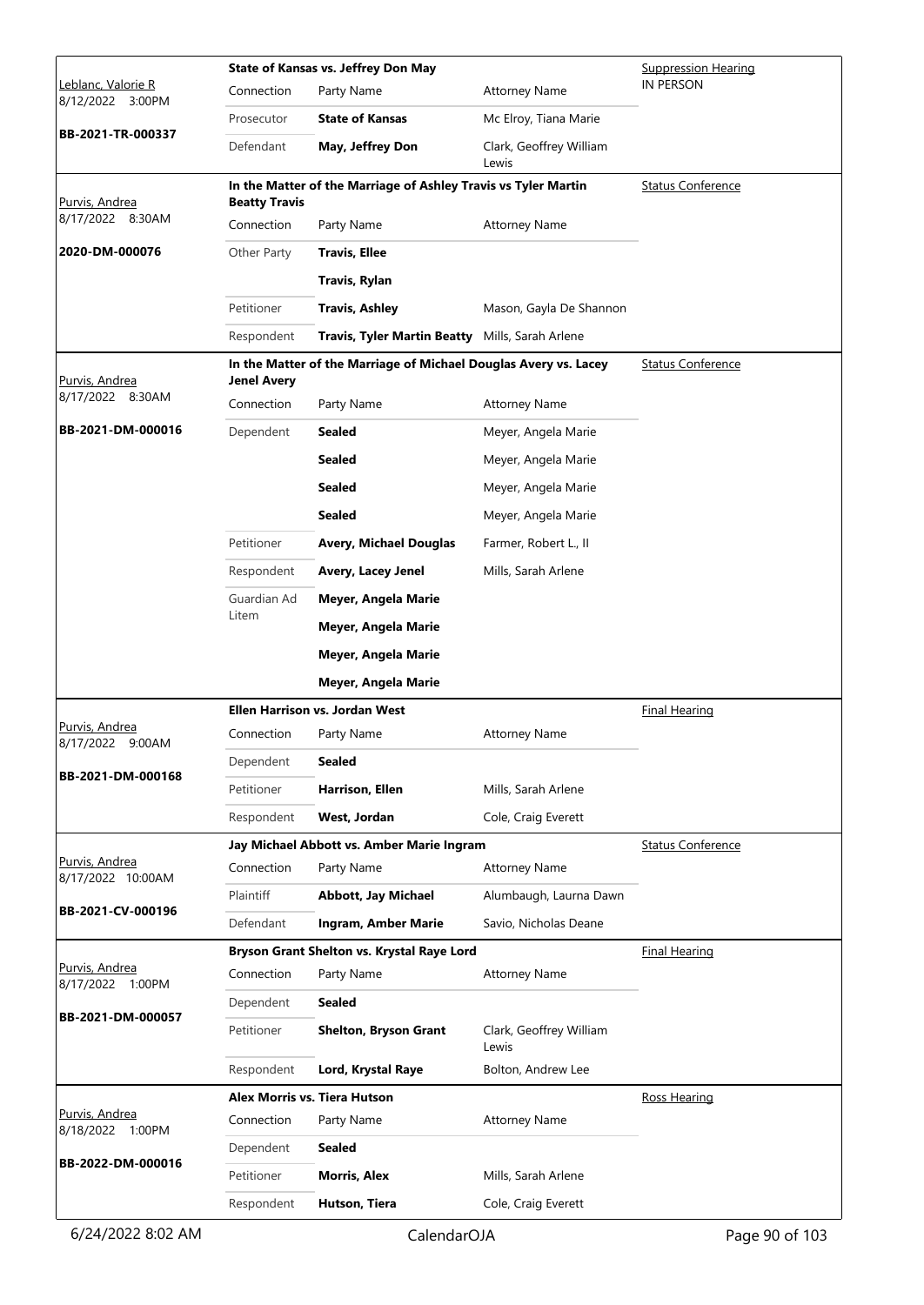|                                  | Sealed ********* Sealed ********* |                                                  |                         | <b>Informal Supervision - Review 1</b> |
|----------------------------------|-----------------------------------|--------------------------------------------------|-------------------------|----------------------------------------|
| Harth, Amy<br>8/18/2022 2:00PM   | Connection                        | Party Name                                       | <b>Attorney Name</b>    |                                        |
| BB-2021-JC-000044                | Child in Need<br>of Care          | Sealed                                           | Bolton, Andrew Lee      |                                        |
|                                  | Petitioner                        | <b>Sealed</b>                                    | Cameron, Brandon Daniel |                                        |
|                                  | Guardian Ad<br>Litem              | <b>Sealed</b>                                    |                         |                                        |
|                                  | Sealed ********* Sealed ********* |                                                  |                         | <b>Review Hearing</b>                  |
| Harth, Amy<br>8/18/2022 2:15PM   | Connection                        | Party Name                                       | <b>Attorney Name</b>    |                                        |
| BB-2021-JC-000025                | Child in Need<br>of Care          | <b>Sealed</b>                                    | Gregory, Gilbert Ernest |                                        |
|                                  | Petitioner                        | <b>Sealed</b>                                    | Cameron, Brandon Daniel |                                        |
|                                  | Permanent<br>Custodian            | <b>Sealed</b>                                    | Meyer, Angela Marie     |                                        |
|                                  | Guardian Ad<br>Litem              | <b>Sealed</b>                                    |                         |                                        |
|                                  | Sealed ********* Sealed ********* |                                                  |                         | <b>Informal Supervision - Review 1</b> |
| Harth, Amy<br>8/18/2022 2:30PM   | Connection                        | Party Name                                       | <b>Attorney Name</b>    |                                        |
| BB-2021-JC-000042                | Child in Need<br>of Care          | <b>Sealed</b>                                    | Gregory, Gilbert Ernest |                                        |
|                                  | Petitioner                        | <b>Sealed</b>                                    | Cameron, Brandon Daniel |                                        |
|                                  | Guardian Ad<br>Litem              | <b>Sealed</b>                                    |                         |                                        |
|                                  | Sealed ********* Sealed ********* |                                                  |                         | Permanency - 1                         |
| Harth, Amy<br>8/18/2022 3:30PM   | Connection                        | Party Name                                       | <b>Attorney Name</b>    |                                        |
| BB-2021-JC-000026                | Child in Need<br>of Care          | <b>Sealed</b>                                    | Meyer, Angela Marie     |                                        |
|                                  | Petitioner                        | <b>Sealed</b>                                    | Cameron, Brandon Daniel |                                        |
|                                  | Guardian Ad<br>Litem              | <b>Sealed</b>                                    |                         |                                        |
|                                  | Sealed ********* Sealed ********* |                                                  |                         | <b>Review Hearing</b>                  |
| Harth, Amy<br>8/18/2022 3:30PM   | Connection                        | Party Name                                       | <b>Attorney Name</b>    |                                        |
| BB-2022-JC-000013                | Child in Need<br>of Care          | <b>Sealed</b>                                    | Meyer, Angela Marie     |                                        |
|                                  | Petitioner                        | <b>Sealed</b>                                    | Cameron, Brandon Daniel |                                        |
|                                  | Guardian Ad<br>Litem              | <b>Sealed</b>                                    |                         |                                        |
|                                  | Sealed ********* Sealed ********* |                                                  |                         | Permanency - 3                         |
| Harth, Amy<br>8/18/2022 3:45PM   | Connection                        | Party Name                                       | <b>Attorney Name</b>    |                                        |
| 2020-JC-000023                   | Child in Need<br>of Care          | <b>Sealed</b>                                    | Meyer, Angela Marie     |                                        |
|                                  | Petitioner                        | <b>Sealed</b>                                    | Cameron, Brandon Daniel |                                        |
|                                  |                                   | <b>State of Kansas vs. Dawson James Mitchell</b> |                         | <u>Arraignment</u>                     |
| Ward, Mark A<br>8/22/2022 8:50AM | Connection                        | Party Name                                       | <b>Attorney Name</b>    | Jessica to appear by ZOOM              |
|                                  | Prosecutor                        | <b>State of Kansas</b>                           | Domme, Jessica Grace    |                                        |
| BB-2021-CR-000588                | Defendant                         | <b>Mitchell, Dawson James</b>                    | Myers, Robert E.        |                                        |
|                                  | Attorney                          | Rieg, Cynthia Jo                                 |                         |                                        |
|                                  | General                           | Domme, Jessica Grace                             |                         |                                        |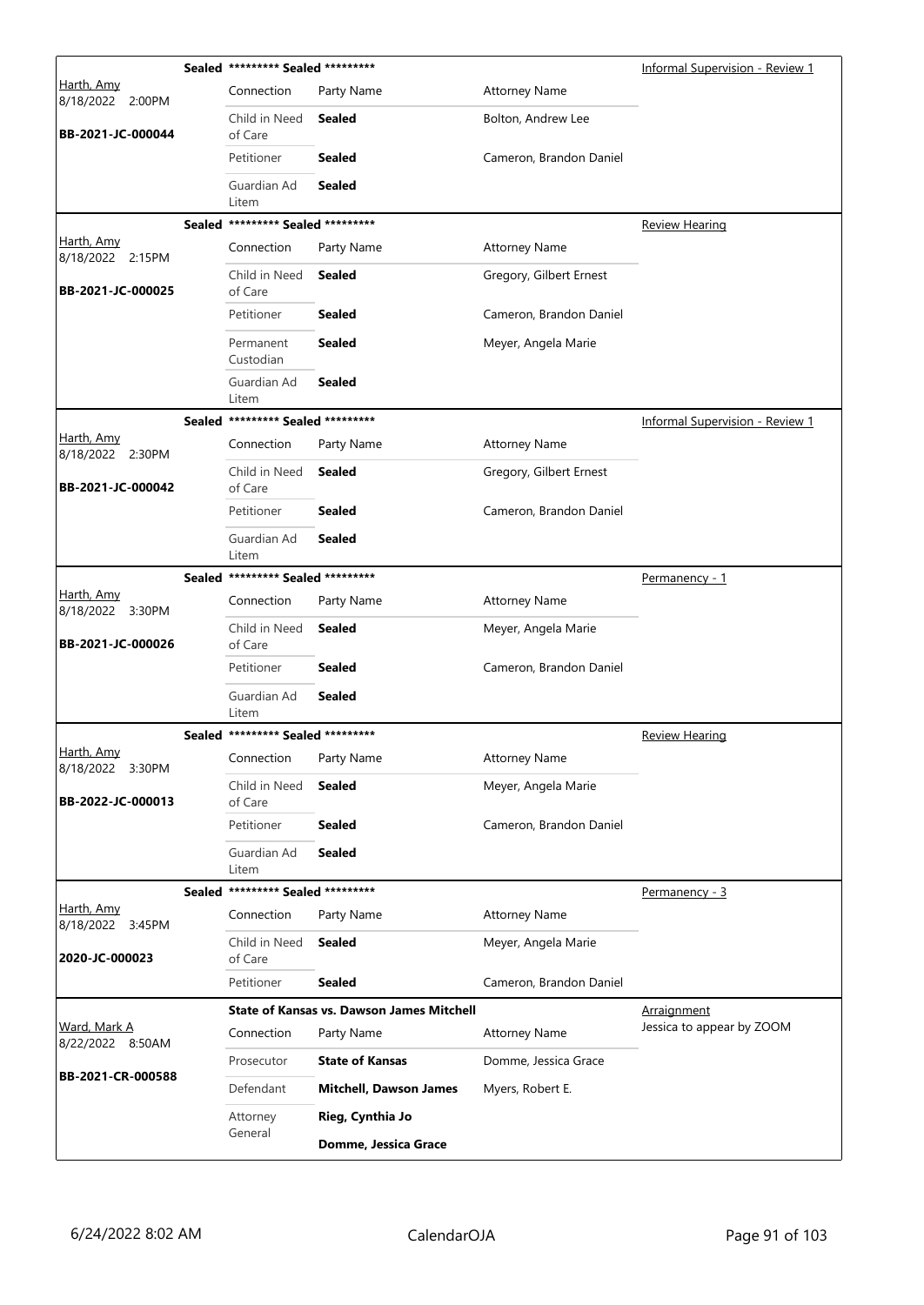|                                         |            | <b>State of Kansas vs. George Thomas Mellenbruch</b> | <b>Pretrial Conference</b>           |                            |
|-----------------------------------------|------------|------------------------------------------------------|--------------------------------------|----------------------------|
| Ward, Mark A<br>8/22/2022 9:00AM        | Connection | Party Name                                           | <b>Attorney Name</b>                 |                            |
|                                         | Prosecutor | <b>State of Kansas</b>                               | Spradling, Jacqueline Joy            |                            |
| 2017-CR-000326                          | Defendant  | Mellenbruch, George<br><b>Thomas</b>                 | Myers, Robert E.                     |                            |
|                                         |            | <b>State of Kansas vs. Mishell Renee Hernandez</b>   |                                      | Plea Hearing               |
| Leblanc, Valorie R<br>8/22/2022 9:00AM  | Connection | Party Name                                           | <b>Attorney Name</b>                 |                            |
|                                         | Prosecutor | <b>State of Kansas</b>                               | Mc Elroy, Tiana Marie                |                            |
| BB-2021-TR-000312                       | Defendant  | <b>Hernandez, Mishell Renee</b>                      | Gregory, Gilbert Ernest              |                            |
|                                         |            | <b>State of Kansas vs. Robert Allen Maslen</b>       |                                      | Bond - Forfeiture          |
| Leblanc, Valorie R<br>8/22/2022 11:30AM | Connection | Party Name                                           | <b>Attorney Name</b>                 |                            |
|                                         | Prosecutor | <b>State of Kansas</b>                               | Mc Elroy, Tiana Marie                |                            |
| 2020-CR-000073                          | Defendant  | Maslen, Robert Allen                                 | Gregory, Gilbert Ernest              |                            |
|                                         |            | <b>State of Kansas vs. Jamie Ann Hughes</b>          |                                      | Bond - Forfeiture          |
| Leblanc, Valorie R<br>8/22/2022 11:30AM | Connection | Party Name                                           | <b>Attorney Name</b>                 |                            |
|                                         | Prosecutor | <b>State of Kansas</b>                               | Mc Elroy, Tiana Marie                |                            |
| BB-2020-CR-000513                       | Defendant  | Hughes, Jamie Ann                                    | Gregory, Gilbert Ernest              |                            |
|                                         |            | <b>State of Kansas vs. Seaira Ann McCowin</b>        |                                      | Bond - Forfeiture          |
| Leblanc, Valorie R<br>8/22/2022 11:30AM | Connection | Party Name                                           | <b>Attorney Name</b>                 |                            |
|                                         | Prosecutor | <b>State of Kansas</b>                               | Mc Elroy, Tiana Marie                |                            |
| BB-2021-CR-000278                       | Defendant  | McCowin, Seaira Ann                                  | Manbeck, Jacob Thomas                |                            |
|                                         |            | State of Kansas vs. Melinda Lee Obermeier            |                                      | Bond - Forfeiture          |
| Leblanc, Valorie R<br>8/22/2022 11:30AM | Connection | Party Name                                           | <b>Attorney Name</b>                 |                            |
|                                         | Prosecutor | <b>State of Kansas</b>                               | Cameron, Brandon Daniel              |                            |
| BB-2021-CR-000543                       | Defendant  | Obermeier, Melinda Lee                               | Gregory, Gilbert Ernest              |                            |
|                                         |            | State of Kansas vs. Seaira Ann McCowin               | Bond - Forfeiture                    |                            |
| Leblanc, Valorie R<br>8/22/2022 11:30AM | Connection | Party Name                                           | <b>Attorney Name</b>                 |                            |
|                                         | Prosecutor | <b>State of Kansas</b>                               | Mc Elroy, Tiana Marie                |                            |
| BB-2022-CR-000033                       | Defendant  | <b>McCowin, Seaira Ann</b>                           |                                      |                            |
|                                         |            | State of Kansas vs. Melinda Lee Obermeier            |                                      | Bond - Forfeiture          |
| Leblanc, Valorie R<br>8/22/2022 11:30AM | Connection | Party Name                                           | <b>Attorney Name</b>                 |                            |
| BB-2022-CR-000106                       | Prosecutor | <b>State of Kansas</b>                               | Attorney's Office, Bourbon<br>County |                            |
|                                         | Defendant  | Obermeier, Melinda Lee                               | Gregory, Gilbert Ernest              |                            |
|                                         |            | <b>State of Kansas vs. Dylan Michael Jones</b>       |                                      | Bond - Forfeiture          |
| Leblanc, Valorie R<br>8/22/2022 11:30AM | Connection | Party Name                                           | <b>Attorney Name</b>                 | CA & BONDSMAN ONLY         |
|                                         | Prosecutor | <b>State of Kansas</b>                               | Mc Elroy, Tiana Marie                |                            |
| BB-2022-TR-000017                       | Defendant  | Jones, Dylan Michael                                 | Gregory, Gilbert Ernest              |                            |
|                                         |            | <b>State of Kansas vs. Joel T Farmer</b>             |                                      | <b>Pretrial Conference</b> |
| Ward, Mark A<br>8/22/2022 1:30PM        | Connection | Party Name                                           | <b>Attorney Name</b>                 |                            |
|                                         | Prosecutor | <b>State of Kansas</b>                               | Mc Elroy, Tiana Marie                |                            |
| 2020-CR-000098                          | Defendant  | Farmer, Joel T                                       | Myers, Robert E.                     |                            |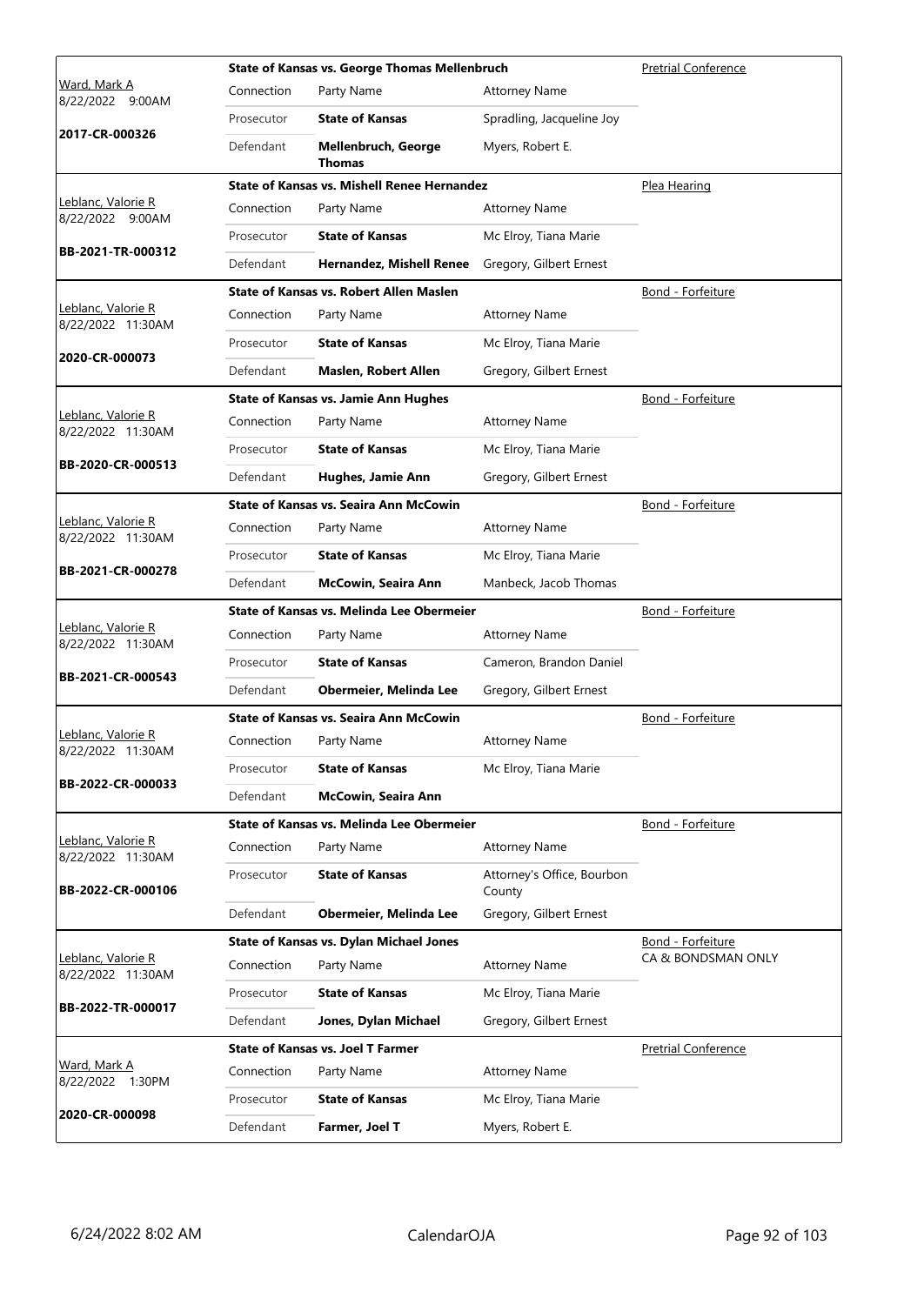|                                         |                      | <b>State of Kansas vs. Leslie Grant Covey</b>   | <b>Pretrial Conference</b> |                              |
|-----------------------------------------|----------------------|-------------------------------------------------|----------------------------|------------------------------|
| Ward, Mark A<br>8/22/2022 2:30PM        | Connection           | Party Name                                      | <b>Attorney Name</b>       |                              |
|                                         | Prosecutor           | <b>State of Kansas</b>                          | Mc Elroy, Tiana Marie      |                              |
| 2020-CR-000250                          | Defendant            | Covey, Leslie Grant                             | Myers, Robert E.           |                              |
|                                         |                      | In the Matter of vs. Joshua J Lyon              |                            | <b>Pretrial Conference</b>   |
| <u>Ward, Mark A</u><br>8/22/2022 3:00PM | Connection           | Party Name                                      | <b>Attorney Name</b>       |                              |
|                                         | Prosecutor           | <b>State of Kansas</b>                          | Mc Elroy, Tiana Marie      |                              |
| 2018-JV-000012                          | Juvenile<br>Offender | Lyon, Joshua Joseph<br>Hunter                   | Myers, Robert E.           |                              |
|                                         |                      | State of Kansas vs. Terrance Dewayne Lee        |                            | <u>Sentencing</u>            |
| Ward, Mark A<br>8/23/2022 9:00AM        | Connection           | Party Name                                      | <b>Attorney Name</b>       |                              |
|                                         | Prosecutor           | <b>State of Kansas</b>                          | Mc Elroy, Tiana Marie      |                              |
| 2018-CR-000556                          | Defendant            | Lee, Terrance Dewayne                           | Gregory, Gilbert Ernest    |                              |
|                                         |                      | <b>State of Kansas vs. Terrance Dewayne Lee</b> |                            | Dismissal                    |
| Ward, Mark A<br>8/23/2022 9:00AM        | Connection           | Party Name                                      | <b>Attorney Name</b>       |                              |
|                                         | Prosecutor           | <b>State of Kansas</b>                          | Mc Elroy, Tiana Marie      |                              |
| 2019-CR-000166                          | Defendant            | Lee, Terrance Dewayne                           | Gregory, Gilbert Ernest    |                              |
|                                         |                      | <b>State of Kansas vs. Terrance Dewayne Lee</b> |                            | Dismissal                    |
| Ward, Mark A<br>8/23/2022 9:00AM        | Connection           | Party Name                                      | <b>Attorney Name</b>       |                              |
|                                         | Prosecutor           | <b>State of Kansas</b>                          | Spradling, Jacqueline Joy  |                              |
| 2019-CR-000630                          | Defendant            | Lee, Terrance Dewayne                           | Gregory, Gilbert Ernest    |                              |
|                                         |                      | <b>State of Kansas vs. Terrance Dewayne Lee</b> |                            | <b>Sentencing</b>            |
| Ward, Mark A<br>8/23/2022 9:00AM        | Connection           | Party Name                                      | <b>Attorney Name</b>       |                              |
| BB-2022-CR-000108                       | Prosecutor           | <b>State of Kansas</b>                          | Mc Elroy, Tiana Marie      |                              |
|                                         | Defendant            | Lee, Terrance Dewayne                           | Gregory, Gilbert Ernest    |                              |
|                                         |                      | State of Kansas vs. Silissa Michaela Swink      |                            | <u>Sentencing</u>            |
| <u>Ward, Mark A</u><br>8/23/2022 9:15AM | Connection           | Party Name                                      | <b>Attorney Name</b>       |                              |
| 2019-CR-000407                          | Prosecutor           | <b>State of Kansas</b>                          | Spradling, Jacqueline Joy  |                              |
|                                         | Defendant            | Swink, Silissa Michaela                         | Gregory, Gilbert Ernest    |                              |
|                                         |                      | <b>State of Kansas vs. James Ray Stinnett</b>   |                            | <b>Scheduling Conference</b> |
| Ward, Mark A<br>8/23/2022 1:30PM        | Connection           | Party Name                                      | <b>Attorney Name</b>       | to set Jury Trial            |
| 2019-CR-000650                          | Prosecutor           | <b>State of Kansas</b>                          | Mc Elroy, Tiana Marie      |                              |
|                                         | Defendant            | <b>Stinnett, James Ray</b>                      | Alsobrook, Luke Hoffman    |                              |
|                                         |                      | <b>State of Kansas vs. James Ray Stinnett</b>   |                            | <b>Scheduling Conference</b> |
| Ward, Mark A<br>8/23/2022 1:30PM        | Connection           | Party Name                                      | <b>Attorney Name</b>       | to set Jury Trial            |
| 2020-CR-000275                          | Prosecutor           | <b>State of Kansas</b>                          | Mc Elroy, Tiana Marie      |                              |
|                                         | Defendant            | <b>Stinnett, James Ray</b>                      | Alsobrook, Luke Hoffman    |                              |
|                                         |                      | <b>State of Kansas vs. James Ray Stinnett</b>   |                            | <b>Scheduling Conference</b> |
| Ward, Mark A<br>8/23/2022 1:30PM        | Connection           | Party Name                                      | <b>Attorney Name</b>       | to set Jury Trial            |
| 2020-CR-000277                          | Prosecutor           | <b>State of Kansas</b>                          | Cameron, Brandon Daniel    |                              |
|                                         | Defendant            | <b>Stinnett, James Ray</b>                      | Alsobrook, Luke Hoffman    |                              |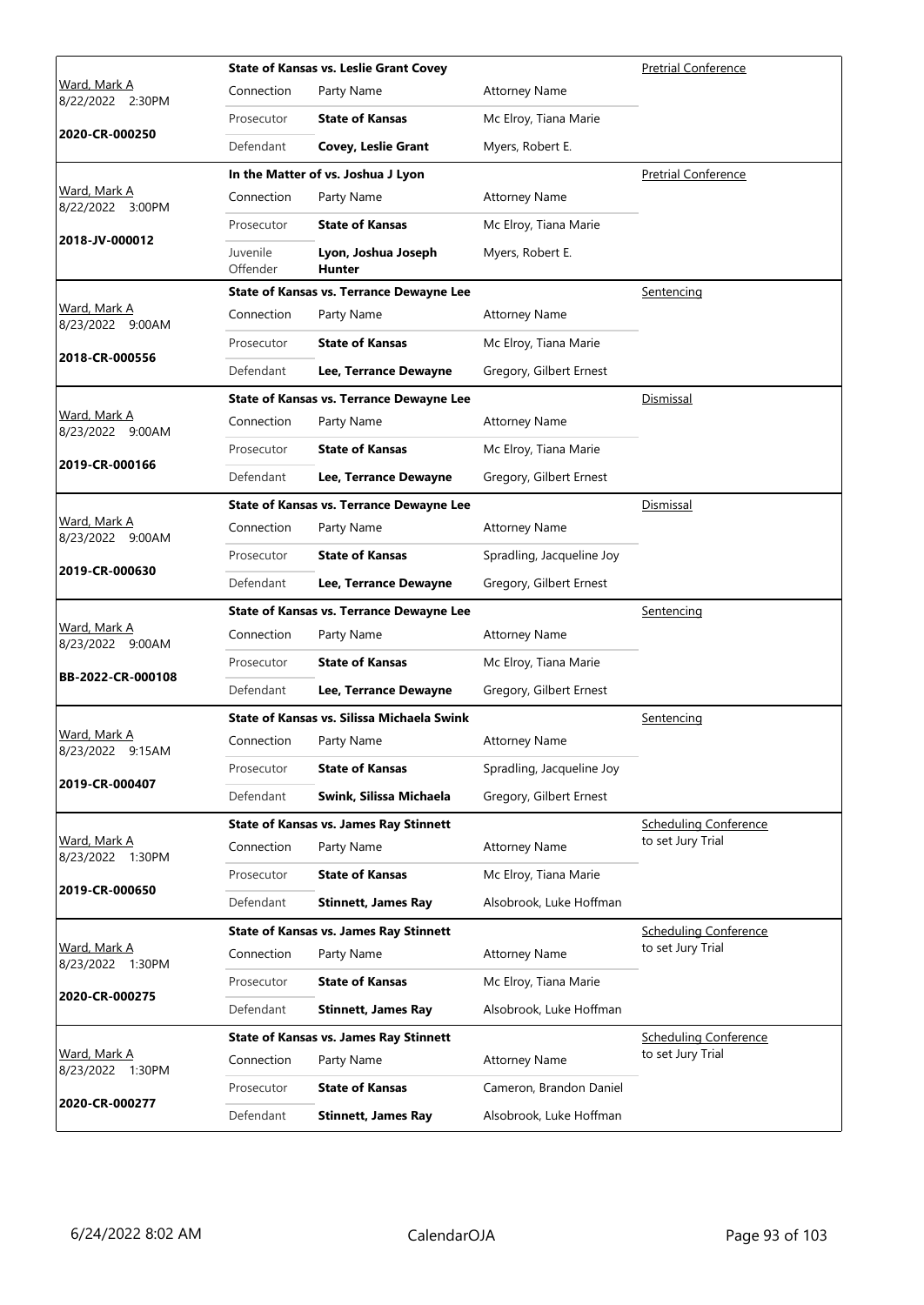|                                           |                                   | <b>State of Kansas vs. James Ray Stinnett</b>     |                         | Arraignment                        |
|-------------------------------------------|-----------------------------------|---------------------------------------------------|-------------------------|------------------------------------|
| Ward, Mark A<br>8/23/2022 1:30PM          | Connection                        | Party Name                                        | <b>Attorney Name</b>    |                                    |
|                                           | Prosecutor                        | <b>State of Kansas</b>                            | Cameron, Brandon Daniel |                                    |
| BB-2020-CR-000538                         | Defendant                         | <b>Stinnett, James Ray</b>                        | Alsobrook, Luke Hoffman |                                    |
|                                           |                                   | <b>State of Kansas vs. James Ray Stinnett</b>     |                         | <b>Scheduling Conference</b>       |
| Ward, Mark A<br>8/23/2022 1:30PM          | Connection                        | Party Name                                        | <b>Attorney Name</b>    | to set Jury Trial                  |
|                                           | Prosecutor                        | <b>State of Kansas</b>                            | Cameron, Brandon Daniel |                                    |
| BB-2021-CR-000402                         | Defendant                         | <b>Stinnett, James Ray</b>                        | Alsobrook, Luke Hoffman |                                    |
|                                           |                                   | <b>State of Kansas vs. James Ray Stinnett</b>     |                         | <b>Scheduling Conference</b>       |
| Ward, Mark A<br>8/23/2022 1:30PM          | Connection                        | Party Name                                        | <b>Attorney Name</b>    | to set Jury Trial                  |
|                                           | Prosecutor                        | <b>State of Kansas</b>                            | Mc Elroy, Tiana Marie   |                                    |
| BB-2021-CR-000542                         | Defendant                         | <b>Stinnett, James Ray</b>                        | Alsobrook, Luke Hoffman |                                    |
|                                           |                                   | <b>State of Kansas vs. Timothy Andrew Bassett</b> |                         | Sentencing                         |
| Ward, Mark A<br>8/25/2022 9:00AM          | Connection                        | Party Name                                        | <b>Attorney Name</b>    |                                    |
|                                           | Prosecutor                        | <b>State of Kansas</b>                            | Mc Elroy, Tiana Marie   |                                    |
| BB-2021-CR-000141                         | Defendant                         | <b>Bassett, Timothy Andrew</b>                    | Fern, Mark Eric         |                                    |
|                                           | Sealed ********* Sealed ********* |                                                   |                         | Permanency - 5                     |
| Purvis, Andrea<br>8/25/2022 9:00AM        | Connection                        | Party Name                                        | <b>Attorney Name</b>    |                                    |
| BB-2021-JC-000037                         | Child in Need<br>of Care          | Sealed                                            | Meyer, Angela Marie     |                                    |
|                                           | Petitioner                        | <b>Sealed</b>                                     | Cameron, Brandon Daniel |                                    |
|                                           | Guardian Ad<br>Litem              | <b>Sealed</b>                                     |                         |                                    |
|                                           | Sealed ********* Sealed ********* |                                                   |                         | <b>Termination Parental Rights</b> |
| <u>Purvis, Andrea</u><br>8/25/2022 9:00AM | Connection                        | Party Name                                        | <b>Attorney Name</b>    | In Person. Allow all morning.      |
| BB-2021-JC-000037                         | Child in Need<br>of Care          | <b>Sealed</b>                                     | Meyer, Angela Marie     |                                    |
|                                           | Petitioner                        | <b>Sealed</b>                                     | Cameron, Brandon Daniel |                                    |
|                                           | Guardian Ad<br>Litem              | Sealed                                            |                         |                                    |
|                                           | Sealed ********* Sealed ********* |                                                   |                         | <u>Permanency - 5</u>              |
| Purvis, Andrea<br>8/25/2022 9:00AM        | Connection                        | Party Name                                        | <b>Attorney Name</b>    |                                    |
| BB-2021-JC-000038                         | Child in Need<br>of Care          | <b>Sealed</b>                                     | Meyer, Angela Marie     |                                    |
|                                           | Petitioner                        | <b>Sealed</b>                                     | Cameron, Brandon Daniel |                                    |
|                                           | Guardian Ad                       | <b>Sealed</b>                                     |                         |                                    |
|                                           | Litem                             | <b>Sealed</b>                                     |                         |                                    |
|                                           | Sealed ********* Sealed ********* |                                                   |                         | <b>Termination Parental Rights</b> |
| Purvis, Andrea<br>8/25/2022 9:00AM        | Connection                        | Party Name                                        | <b>Attorney Name</b>    | In Person. Allow all morning.      |
| BB-2021-JC-000038                         | Child in Need<br>of Care          | <b>Sealed</b>                                     | Meyer, Angela Marie     |                                    |
|                                           | Petitioner                        | <b>Sealed</b>                                     | Cameron, Brandon Daniel |                                    |
|                                           |                                   |                                                   |                         |                                    |
|                                           | Guardian Ad<br>Litem              | <b>Sealed</b>                                     |                         |                                    |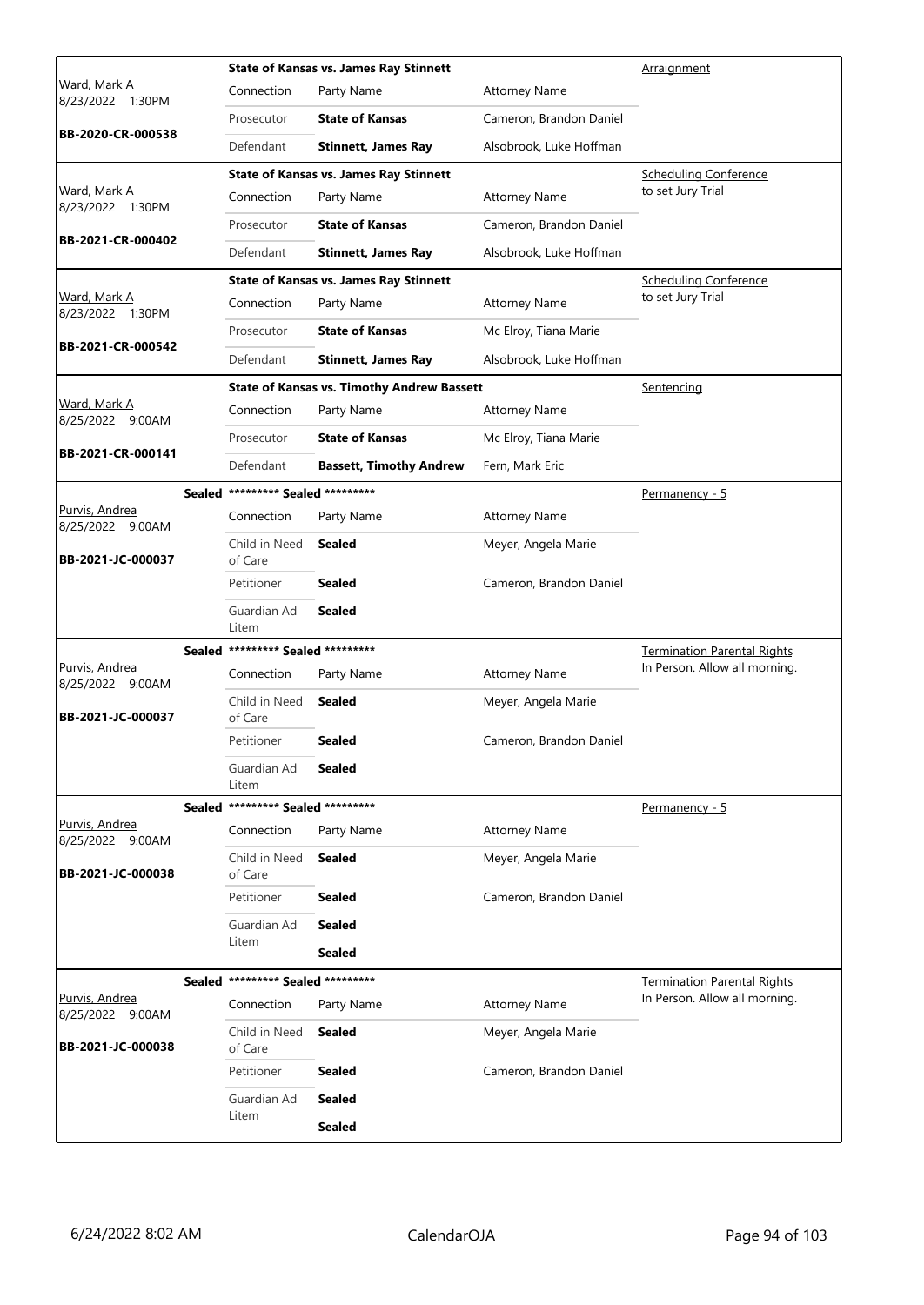|                                         |                       | <b>State of Kansas vs. Justin Michael Kastl</b> | Arraignment             |                                         |
|-----------------------------------------|-----------------------|-------------------------------------------------|-------------------------|-----------------------------------------|
| <u>Ward, Mark A</u><br>8/26/2022 9:00AM | Connection            | Party Name                                      | <b>Attorney Name</b>    |                                         |
|                                         | Prosecutor            | <b>State of Kansas</b>                          | Cameron, Brandon Daniel |                                         |
| 2020-CR-000149                          | Defendant             | Kastl, Justin Michael                           | Manbeck, Jacob Thomas   |                                         |
|                                         |                       | <b>State of Kansas vs. Justin Michael Kastl</b> |                         | Arraignment                             |
| <u>Ward, Mark A</u><br>8/26/2022 9:00AM | Connection            | Party Name                                      | <b>Attorney Name</b>    |                                         |
| 2020-CR-000209                          | Prosecutor            | <b>State of Kansas</b>                          | Mc Elroy, Tiana Marie   |                                         |
|                                         | Defendant             | Kastl, Justin Michael                           | Manbeck, Jacob Thomas   |                                         |
|                                         |                       | State of Kansas vs. Justin Michael Kastl        |                         | <b>Preliminary Examination - Status</b> |
| Ward, Mark A<br>8/26/2022 9:00AM        | Connection            | Party Name                                      | <b>Attorney Name</b>    |                                         |
| BB-2021-CR-000296                       | Prosecutor            | <b>State of Kansas</b>                          | Mc Elroy, Tiana Marie   |                                         |
|                                         | Defendant             | Kastl, Justin Michael                           | Manbeck, Jacob Thomas   |                                         |
|                                         |                       | <b>State of Kansas vs. James Ray Stinnett</b>   |                         | <b>Bond - Revocation</b>                |
| Leblanc, Valorie R<br>8/29/2022 10:00AM | Connection            | Party Name                                      | <b>Attorney Name</b>    |                                         |
| BB-2021-CR-000446                       | Prosecutor            | <b>State of Kansas</b>                          | Mc Elroy, Tiana Marie   |                                         |
|                                         | Defendant             | <b>Stinnett, James Ray</b>                      | Tecchio, Terra Lyn      |                                         |
|                                         |                       | State of Kansas vs. Brandon Steven Russell Bell |                         | Sentencing                              |
| Ward, Mark A<br>8/29/2022 1:30PM        | Connection            | Party Name                                      | <b>Attorney Name</b>    |                                         |
| 2019-CR-000459                          | Prosecutor            | <b>State of Kansas</b>                          | Mc Elroy, Tiana Marie   |                                         |
|                                         | Defendant             | <b>Bell, Brandon Steven</b><br><b>Russell</b>   | Wiske, Jason Paul       |                                         |
|                                         |                       | State of Kansas vs. Brandon Steven Russell Bell |                         | <b>Dismissal</b>                        |
| Ward, Mark A<br>8/29/2022 1:30PM        | Connection            | Party Name                                      | <b>Attorney Name</b>    |                                         |
| 2020-CR-000357                          | Prosecutor            | <b>State of Kansas</b>                          | Mc Elroy, Tiana Marie   |                                         |
|                                         | Defendant             | <b>Bell, Brandon Steven</b><br><b>Russell</b>   | Wiske, Jason Paul       |                                         |
|                                         |                       | State of Kansas vs. Brandon Steven Russell Bell |                         | Sentencing                              |
| Ward, Mark A<br>8/29/2022 1:30PM        | Connection Party Name |                                                 | <b>Attorney Name</b>    |                                         |
| BB-2021-CR-000448                       | Prosecutor            | <b>State of Kansas</b>                          | Mc Elroy, Tiana Marie   |                                         |
|                                         | Defendant             | <b>Bell, Brandon Steven</b><br><b>Russell</b>   | Wiske, Jason Paul       |                                         |
|                                         |                       | <b>State of Kansas vs. Joshua Elliott</b>       |                         | <b>Jury Trial</b>                       |
| Ward, Mark A<br>8/31/2022 9:00AM        | Connection            | Party Name                                      | <b>Attorney Name</b>    | $(2$ DAYS)                              |
| 2020-CR-000143                          | Prosecutor            | <b>State of Kansas</b>                          | Mc Elroy, Tiana Marie   |                                         |
|                                         | Defendant             | Elliott, Joshua                                 | Fleming, Kyle M.        |                                         |
|                                         |                       | Donald Joe Swadley vs. Zachery G. Crawford      |                         | <u>Hearing</u>                          |
| Purvis, Andrea<br>9/1/2022 9:30AM       | Connection            | Party Name                                      | <b>Attorney Name</b>    | contested                               |
| BB-2021-CV-000221                       | Plaintiff             | <b>Swadley, Donald Joe</b>                      | Smith, Frederick R.     |                                         |
|                                         | Defendant             | Crawford, Zachery G.                            | Manbeck, Jacob Thomas   |                                         |
|                                         |                       | State of Kansas vs. Kenna G Smith               |                         | <b>Restitution Hearing</b>              |
| Montgomery, Steve<br>9/6/2022 9:00AM    | Connection            | Party Name                                      | <b>Attorney Name</b>    | <b>IN-PERSON</b>                        |
| 2018-CR-000065                          | Prosecutor            | <b>State of Kansas</b>                          | Karrer, Steven Andrew   |                                         |
|                                         | Defendant             | Smith, Kenna G                                  | Myers, Robert E.        |                                         |
|                                         | Attorney<br>General   | Karrer, Steven Andrew                           |                         |                                         |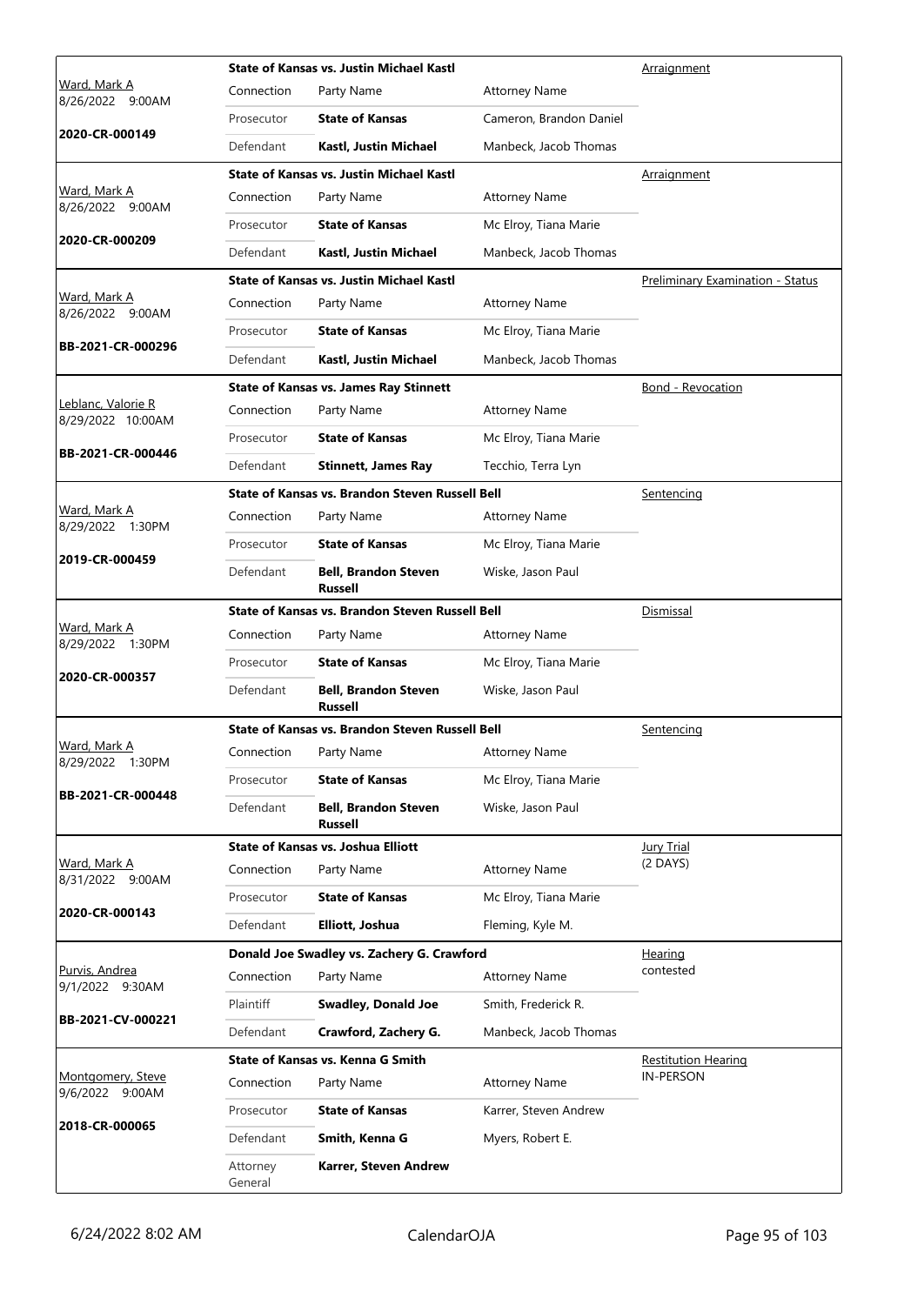|                                        |                                   | <b>State of Kansas vs. Devin Westley Sharp</b> | Arraignment             |                            |
|----------------------------------------|-----------------------------------|------------------------------------------------|-------------------------|----------------------------|
| <u>Ward, Mark A</u><br>9/6/2022 9:00AM | Connection                        | Party Name                                     | <b>Attorney Name</b>    |                            |
|                                        | Prosecutor                        | <b>State of Kansas</b>                         | Mc Elroy, Tiana Marie   |                            |
| BB-2021-CR-000559                      | Defendant                         | <b>Sharp, Devin Westley</b>                    | Gregory, Gilbert Ernest |                            |
|                                        |                                   | In the Matter of Jobe David Fitzwater          |                         | <b>Bench Trial</b>         |
| Ward, Mark A<br>9/7/2022 9:00AM        | Connection                        | Party Name                                     | <b>Attorney Name</b>    | SHOW CAUSE HEARING         |
|                                        | Subject                           | <b>Fitzwater, Jobe David</b>                   | Harding, Burton M.      |                            |
| 2017-PR-000054                         | Other Party                       | Silvara, Hannah Marie                          | Gregory, Joe Gordon     |                            |
|                                        |                                   | <b>Fitzwater, Montgomery S</b>                 | Bath, Tricia A.         |                            |
|                                        |                                   | <b>Fitzwater, Bridget</b>                      | Mayfield, Bruce De Witt |                            |
|                                        |                                   | Fitzwater, Ian M                               |                         |                            |
|                                        |                                   | Silvara, David W                               |                         |                            |
|                                        |                                   | Silvara, Heather Marie                         | Beezley, Sara S.        |                            |
|                                        |                                   | State of Kansas vs. Kenna G Smith              |                         | <b>Restitution Hearing</b> |
| Montgomery, Steve<br>9/7/2022 9:00AM   | Connection                        | Party Name                                     | <b>Attorney Name</b>    | <b>IN-PERSON</b>           |
|                                        | Prosecutor                        | <b>State of Kansas</b>                         | Karrer, Steven Andrew   |                            |
| 2018-CR-000065                         | Defendant                         | Smith, Kenna G                                 | Myers, Robert E.        |                            |
|                                        | Attorney<br>General               | Karrer, Steven Andrew                          |                         |                            |
|                                        |                                   | In the Matter of Jobe David Fitzwater          |                         | Bench Trial                |
| Ward, Mark A<br>9/8/2022 9:00AM        | Connection                        | Party Name                                     | <b>Attorney Name</b>    | SHOW CAUSE HEARING         |
| 2017-PR-000054                         | Subject                           | <b>Fitzwater, Jobe David</b>                   | Harding, Burton M.      |                            |
|                                        | Other Party                       | Silvara, Hannah Marie                          | Gregory, Joe Gordon     |                            |
|                                        |                                   | <b>Fitzwater, Montgomery S</b>                 | Bath, Tricia A.         |                            |
|                                        |                                   | <b>Fitzwater, Bridget</b>                      | Mayfield, Bruce De Witt |                            |
|                                        |                                   | Fitzwater, Ian M                               |                         |                            |
|                                        |                                   | Silvara, David W                               |                         |                            |
|                                        |                                   | Silvara, Heather Marie                         | Beezley, Sara S.        |                            |
|                                        |                                   | State of Kansas vs. Kenna G Smith              |                         | Sentencing                 |
| Montgomery, Steve<br>9/8/2022 9:00AM   | Connection                        | Party Name                                     | <b>Attorney Name</b>    | <b>IN-PERSON</b>           |
|                                        | Prosecutor                        | <b>State of Kansas</b>                         | Karrer, Steven Andrew   |                            |
| 2018-CR-000065                         | Defendant                         | Smith, Kenna G                                 | Myers, Robert E.        |                            |
|                                        | Attorney<br>General               | Karrer, Steven Andrew                          |                         |                            |
|                                        | Sealed ********* Sealed ********* |                                                |                         | Permanency - 1             |
| Harth, Amy<br>9/8/2022 2:15PM          | Connection                        | Party Name                                     | <b>Attorney Name</b>    |                            |
| BB-2021-JC-000035                      | Child in Need<br>of Care          | <b>Sealed</b>                                  | Gregory, Gilbert Ernest |                            |
|                                        | Petitioner                        | <b>Sealed</b>                                  | Cameron, Brandon Daniel |                            |
|                                        | Guardian Ad<br>Litem              | <b>Sealed</b>                                  |                         |                            |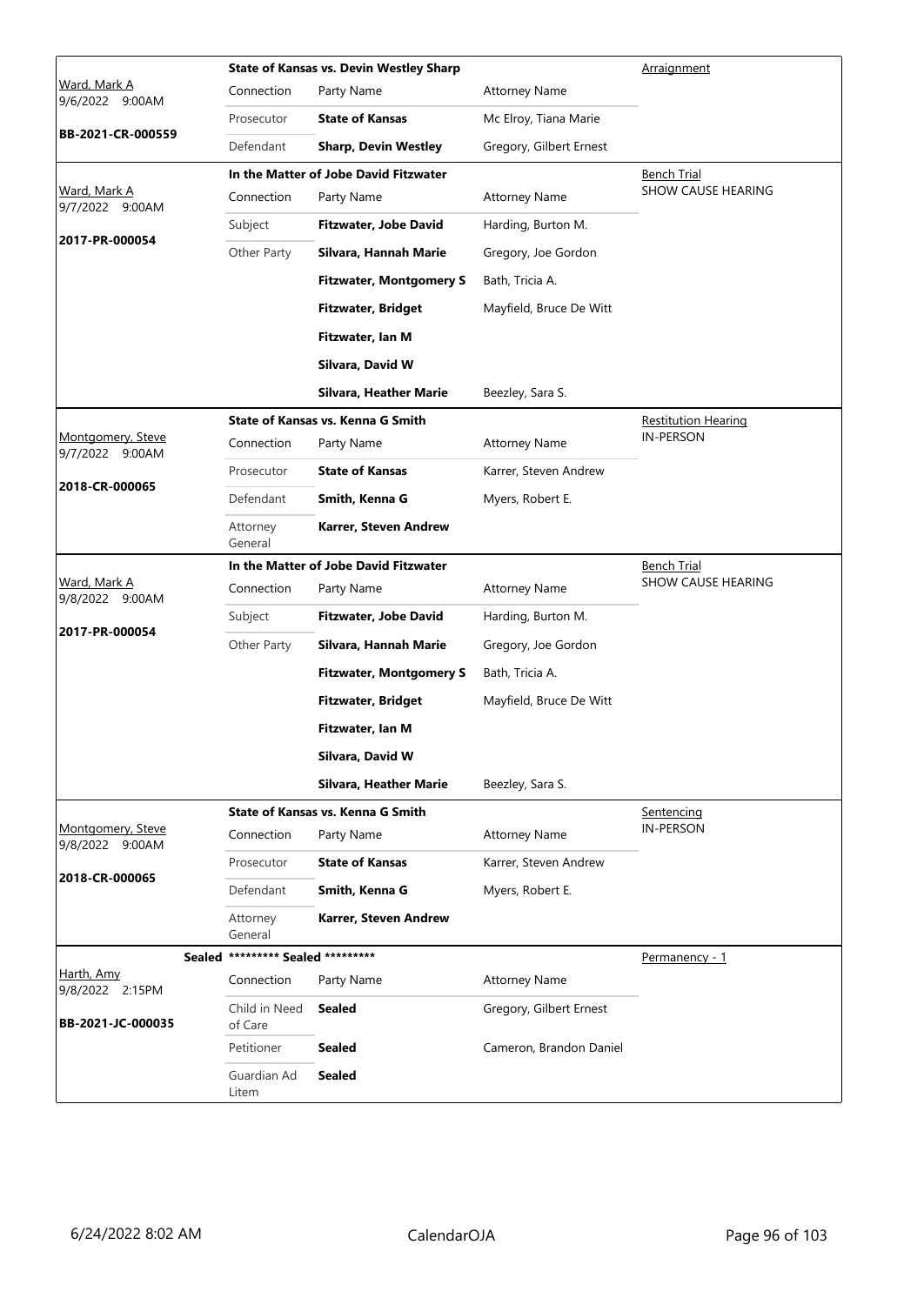|                               |               | Sealed ********* Sealed ********* |               | <u>Permanency - 1</u>   |                                        |
|-------------------------------|---------------|-----------------------------------|---------------|-------------------------|----------------------------------------|
| Harth, Amy<br>9/8/2022 2:15PM |               | Connection                        | Party Name    | <b>Attorney Name</b>    |                                        |
| BB-2021-JC-000036             |               | Child in Need<br>of Care          | <b>Sealed</b> | Gregory, Gilbert Ernest |                                        |
|                               |               | Petitioner                        | <b>Sealed</b> | Cameron, Brandon Daniel |                                        |
|                               |               | Guardian Ad<br>Litem              | <b>Sealed</b> |                         |                                        |
|                               |               | Sealed ********* Sealed ********* |               |                         | Review Hearing                         |
| Harth, Amy<br>9/8/2022 2:15PM |               | Connection                        | Party Name    | <b>Attorney Name</b>    |                                        |
| BB-2022-JC-000011             |               | Child in Need<br>of Care          | <b>Sealed</b> | Gregory, Gilbert Ernest |                                        |
|                               |               | Petitioner                        | <b>Sealed</b> | Cameron, Brandon Daniel |                                        |
|                               |               | Guardian Ad<br>Litem              | <b>Sealed</b> |                         |                                        |
|                               |               | Sealed ********* Sealed ********* |               |                         | <b>Informal Supervision - Review 2</b> |
| Harth, Amy<br>9/8/2022 3:00PM |               | Connection                        | Party Name    | <b>Attorney Name</b>    |                                        |
| BB-2021-JC-000039             |               | Child in Need<br>of Care          | <b>Sealed</b> | Gregory, Gilbert Ernest |                                        |
|                               |               | Petitioner                        | <b>Sealed</b> | Cameron, Brandon Daniel |                                        |
|                               |               | Guardian Ad<br>Litem              | <b>Sealed</b> |                         |                                        |
|                               |               | Sealed ********* Sealed ********* |               |                         | Permanency - 1                         |
| Harth, Amy<br>9/8/2022 3:15PM |               | Connection                        | Party Name    | <b>Attorney Name</b>    |                                        |
| BB-2021-JC-000028             |               | Child in Need<br>of Care          | <b>Sealed</b> | Bolton, Andrew Lee      |                                        |
|                               |               | Petitioner                        | <b>Sealed</b> | Cameron, Brandon Daniel |                                        |
|                               |               | Guardian Ad<br>Litem              | <b>Sealed</b> |                         |                                        |
|                               |               | Sealed ********* Sealed ********* |               |                         | <u>Permanency - 1</u>                  |
| Harth, Amy<br>9/8/2022 3:15PM |               | Connection                        | Party Name    | <b>Attorney Name</b>    |                                        |
| BB-2021-JC-000029             |               | Child in Need<br>of Care          | <b>Sealed</b> | Bolton, Andrew Lee      |                                        |
|                               |               | Petitioner                        | <b>Sealed</b> | Cameron, Brandon Daniel |                                        |
|                               |               | Guardian Ad<br>Litem              | <b>Sealed</b> |                         |                                        |
|                               |               | Sealed ********* Sealed ********* |               |                         | Permanency - 1                         |
| Harth, Amy<br>9/8/2022 3:30PM |               | Connection                        | Party Name    | <b>Attorney Name</b>    |                                        |
| BB-2021-JC-000030             |               | Child in Need<br>of Care          | <b>Sealed</b> | Bolton, Andrew Lee      |                                        |
|                               |               | Petitioner                        | <b>Sealed</b> | Cameron, Brandon Daniel |                                        |
|                               |               | Guardian Ad<br>Litem              | <b>Sealed</b> |                         |                                        |
|                               | <b>Sealed</b> | ********* Sealed *********        |               |                         | Permanency - 1                         |
| Harth, Amy<br>9/8/2022 3:30PM |               | Connection                        | Party Name    | <b>Attorney Name</b>    |                                        |
| BB-2021-JC-000031             |               | Child in Need<br>of Care          | <b>Sealed</b> | Bolton, Andrew Lee      |                                        |
|                               |               | Petitioner                        | <b>Sealed</b> | Cameron, Brandon Daniel |                                        |
|                               |               | Guardian Ad<br>Litem              | <b>Sealed</b> |                         |                                        |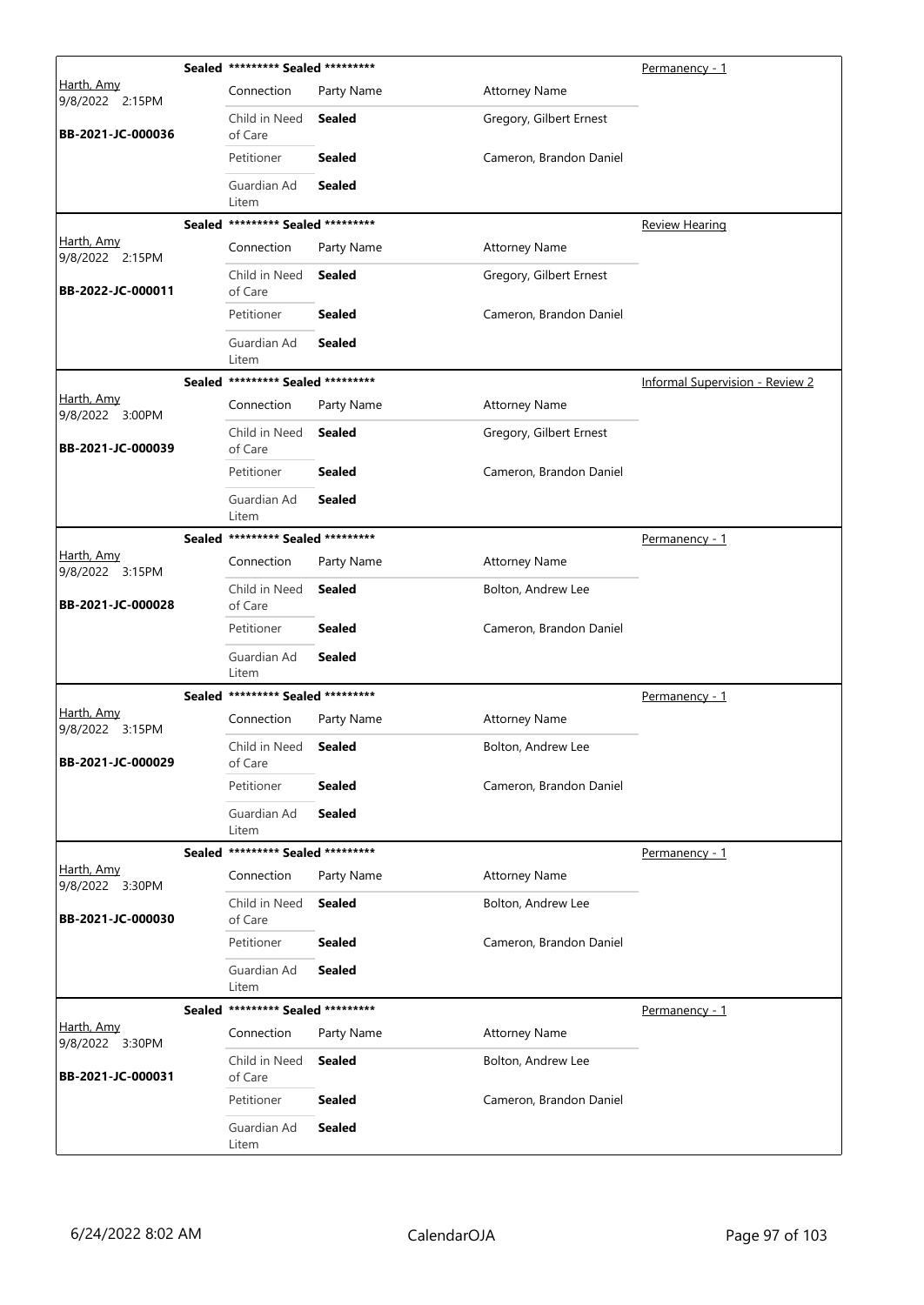|                                              | Sealed ********* Sealed ********* |                                                | Permanency - 3          |                                        |
|----------------------------------------------|-----------------------------------|------------------------------------------------|-------------------------|----------------------------------------|
| Harth, Amy<br>9/8/2022 3:45PM                | Connection                        | Party Name                                     | <b>Attorney Name</b>    |                                        |
| 2018-JC-000056                               | Child in Need<br>of Care          | Sealed                                         | Gregory, Gilbert Ernest |                                        |
|                                              | Petitioner                        | <b>Sealed</b>                                  | Cameron, Brandon Daniel |                                        |
|                                              | Sealed ********* Sealed ********* |                                                | Permanency - 3          |                                        |
| Harth, Amy<br>9/8/2022 3:45PM                | Connection                        | Party Name                                     | <b>Attorney Name</b>    |                                        |
| 2019-JC-000094                               | Child in Need<br>of Care          | <b>Sealed</b>                                  | Gregory, Gilbert Ernest |                                        |
|                                              | Petitioner                        | <b>Sealed</b>                                  | Cameron, Brandon Daniel |                                        |
|                                              | Sealed ********* Sealed ********* |                                                |                         | <u>Permanency - 3</u>                  |
| Harth, Amy<br>9/8/2022 3:45PM                | Connection                        | Party Name                                     | <b>Attorney Name</b>    |                                        |
| 2019-JC-000095                               | Child in Need<br>of Care          | <b>Sealed</b>                                  | Gregory, Gilbert Ernest |                                        |
|                                              | Petitioner                        | <b>Sealed</b>                                  | Cameron, Brandon Daniel |                                        |
|                                              |                                   | Miranda K Grant vs. Kolette L Smith MD, et al. |                         | <b>Pretrial Conference</b>             |
| <u> Johnson, Terri L</u><br>9/15/2022 1:30PM | Connection                        | Party Name                                     | <b>Attorney Name</b>    |                                        |
|                                              | Plaintiff                         | Grant, Miranda K                               | Weber, Michael William  |                                        |
| 2020-CV-000064                               | Defendant                         | Smith, Kolette L, MD                           | Wray, Trevin Erik       |                                        |
|                                              |                                   | Szarnecki, Gregory M, MD                       | Erickson, Marc Kimble   |                                        |
|                                              | Sealed ********* Sealed ********* |                                                |                         | <b>Informal Supervision - Review 1</b> |
| Harth, Amy<br>9/15/2022 2:00PM               | Connection                        | Party Name                                     | <b>Attorney Name</b>    |                                        |
| BB-2021-JC-000046                            | Child in Need<br>of Care          | <b>Sealed</b>                                  | Meyer, Angela Marie     |                                        |
|                                              | Petitioner                        | <b>Sealed</b>                                  | Cameron, Brandon Daniel |                                        |
|                                              | Guardian Ad<br>Litem              | <b>Sealed</b>                                  |                         |                                        |
|                                              | Sealed ********* Sealed ********* |                                                |                         | <b>Review Hearing</b>                  |
| Harth, Amy<br>9/15/2022 2:15PM               | Connection                        | Party Name                                     | <b>Attorney Name</b>    |                                        |
| BB-2022-JC-000001                            | Child in Need<br>of Care          | <b>Sealed</b>                                  | Gregory, Gilbert Ernest |                                        |
|                                              | Petitioner                        | <b>Sealed</b>                                  | Cameron, Brandon Daniel |                                        |
|                                              | Guardian Ad<br>Litem              | <b>Sealed</b>                                  |                         |                                        |
|                                              | Sealed ********* Sealed ********* |                                                |                         | <b>Review Hearing</b>                  |
| Harth, Amy<br>9/15/2022 2:15PM               | Connection                        | Party Name                                     | <b>Attorney Name</b>    |                                        |
| BB-2022-JC-000002                            | Child in Need<br>of Care          | <b>Sealed</b>                                  | Gregory, Gilbert Ernest |                                        |
|                                              | Petitioner                        | <b>Sealed</b>                                  | Cameron, Brandon Daniel |                                        |
|                                              | Guardian Ad<br>Litem              | Sealed                                         |                         |                                        |
|                                              | Sealed ********* Sealed ********* |                                                |                         | <u>Permanency - 1</u>                  |
| Harth, Amy<br>9/15/2022 2:30PM               | Connection                        | Party Name                                     | <b>Attorney Name</b>    |                                        |
| BB-2021-JC-000041                            | Child in Need<br>of Care          | <b>Sealed</b>                                  | Bolton, Andrew Lee      |                                        |
|                                              | Petitioner                        | <b>Sealed</b>                                  | Cameron, Brandon Daniel |                                        |
|                                              | Guardian Ad<br>Litem              | <b>Sealed</b>                                  |                         |                                        |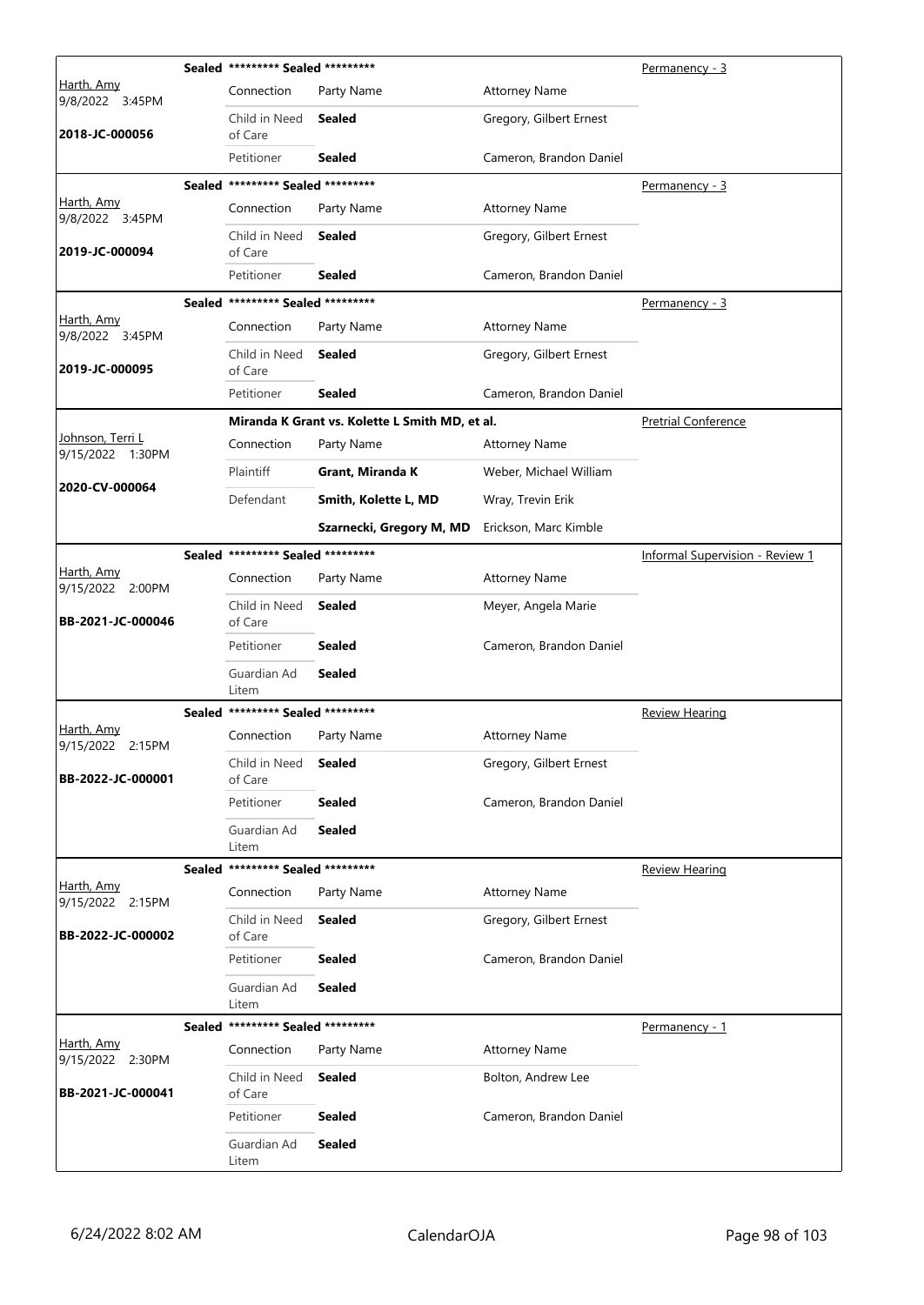|                                       |  | Sealed ********* Sealed *********               |                                                      | <b>Review Hearing</b>        |                                |
|---------------------------------------|--|-------------------------------------------------|------------------------------------------------------|------------------------------|--------------------------------|
| <u>Harth, Amy</u><br>9/15/2022 2:45PM |  | Connection                                      | Party Name                                           | <b>Attorney Name</b>         |                                |
| BB-2022-JC-000015                     |  | Child in Need<br>of Care                        | <b>Sealed</b>                                        | Bolton, Andrew Lee           |                                |
|                                       |  | Petitioner                                      | <b>Sealed</b>                                        | Cameron, Brandon Daniel      |                                |
|                                       |  | Guardian Ad<br>Litem                            | <b>Sealed</b>                                        |                              |                                |
|                                       |  | Sealed ********* Sealed *********               |                                                      |                              | <b>Review Hearing</b>          |
| Harth, Amy<br>9/15/2022 3:00PM        |  | Connection                                      | Party Name                                           | <b>Attorney Name</b>         |                                |
| 2020-JC-000018                        |  | Child in Need<br>of Care                        | Sealed                                               | Bolton, Andrew Lee           |                                |
|                                       |  | Petitioner                                      | Sealed                                               | Cameron, Brandon Daniel      |                                |
|                                       |  | Sealed ********* Sealed *********               |                                                      |                              | <b>Post-Termination Review</b> |
| Harth, Amy<br>9/15/2022 3:15PM        |  | Connection                                      | Party Name                                           | <b>Attorney Name</b>         |                                |
| 2019-JC-000077                        |  | Child in Need<br>of Care                        | <b>Sealed</b>                                        | Bolton, Andrew Lee           |                                |
|                                       |  | Petitioner                                      | Sealed                                               | Cameron, Brandon Daniel      |                                |
|                                       |  | Guardian/Cons Sealed<br>ervator                 |                                                      |                              |                                |
|                                       |  | Sealed ********* Sealed *********               |                                                      |                              | <b>Review Hearing</b>          |
| Harth, Amy<br>9/15/2022 3:30PM        |  | Connection                                      | Party Name                                           | <b>Attorney Name</b>         |                                |
| BB-2021-JC-000023                     |  | Child in Need<br>of Care                        | <b>Sealed</b>                                        | Bolton, Andrew Lee           |                                |
|                                       |  | Petitioner                                      | <b>Sealed</b>                                        | Cameron, Brandon Daniel      |                                |
|                                       |  | Guardian Ad<br>Litem                            | Sealed                                               |                              |                                |
|                                       |  | <b>State of Kansas vs. Richard Dale Shadden</b> |                                                      | <b>Scheduling Conference</b> |                                |
| Ward, Mark A<br>9/29/2022 1:30PM      |  | Connection                                      | Party Name                                           | <b>Attorney Name</b>         |                                |
| 2018-CR-000610                        |  | Prosecutor                                      | <b>State of Kansas</b>                               | Mc Elroy, Tiana Marie        |                                |
|                                       |  | Defendant                                       | Shadden, Richard Dale                                | Hartley, Geri Lynne          |                                |
|                                       |  |                                                 | State of Kansas vs. Austin John Woodall              |                              | <b>Scheduling Conference</b>   |
| Ward, Mark A<br>9/29/2022 1:30PM      |  | Connection                                      | Party Name                                           | <b>Attorney Name</b>         | to set Jury Trial              |
| 2019-CR-000048                        |  | Prosecutor                                      | <b>State of Kansas</b>                               | Spradling, Jacqueline Joy    |                                |
|                                       |  | Defendant                                       | Woodall, Austin John                                 | Hartley, Geri Lynne          |                                |
|                                       |  |                                                 | <b>State of Kansas vs. George Thomas Mellenbruch</b> |                              | <b>Jury Trial</b>              |
| Ward, Mark A<br>10/3/2022 9:00AM      |  | Connection                                      | Party Name                                           | <b>Attorney Name</b>         |                                |
| 2017-CR-000326                        |  | Prosecutor                                      | <b>State of Kansas</b>                               | Spradling, Jacqueline Joy    |                                |
|                                       |  | Defendant                                       | <b>Mellenbruch, George</b><br>Thomas                 | Myers, Robert E.             |                                |
|                                       |  | In the Matter of vs. Joshua J Lyon              |                                                      | <b>Jury Trial</b>            |                                |
| Ward, Mark A<br>10/11/2022 9:00AM     |  | Connection                                      | Party Name                                           | <b>Attorney Name</b>         |                                |
| 2018-JV-000012                        |  | Prosecutor                                      | <b>State of Kansas</b>                               | Mc Elroy, Tiana Marie        |                                |
|                                       |  |                                                 |                                                      |                              |                                |
|                                       |  | Juvenile<br>Offender                            | Lyon, Joshua Joseph<br><b>Hunter</b>                 | Myers, Robert E.             |                                |
|                                       |  |                                                 | <b>State of Kansas vs. Joel T Farmer</b>             |                              | Sentencing                     |
| <u>Ward, Mark A</u>                   |  | Connection                                      | Party Name                                           | <b>Attorney Name</b>         |                                |
| 10/11/2022 9:00AM<br>2019-CR-000463   |  | Prosecutor                                      | <b>State of Kansas</b>                               | Mc Elroy, Tiana Marie        |                                |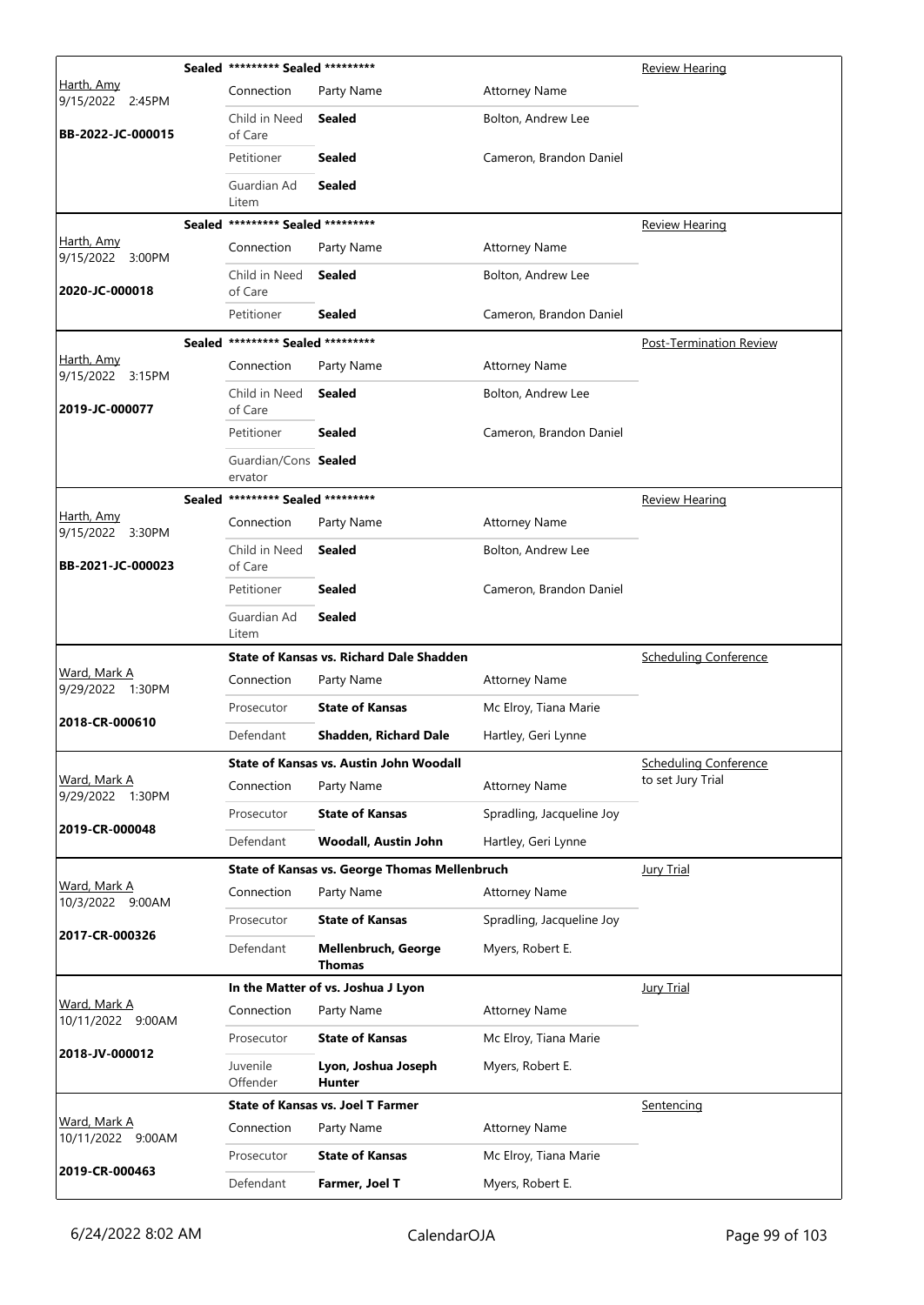|                                          | <b>State of Kansas vs. Joel T Farmer</b> |                                          |                         | Sentencing                      |
|------------------------------------------|------------------------------------------|------------------------------------------|-------------------------|---------------------------------|
| Ward, Mark A<br>10/11/2022 9:00AM        | Connection                               | Party Name                               | <b>Attorney Name</b>    |                                 |
|                                          | Prosecutor                               | <b>State of Kansas</b>                   | Mc Elroy, Tiana Marie   |                                 |
| 2019-CR-000476                           | Defendant                                | Farmer, Joel T                           | Myers, Robert E.        |                                 |
|                                          |                                          | <b>State of Kansas vs. Joel T Farmer</b> |                         | Jury Trial                      |
| <u>Ward, Mark A</u><br>10/11/2022 9:00AM | Connection                               | Party Name                               | <b>Attorney Name</b>    |                                 |
|                                          | Prosecutor                               | <b>State of Kansas</b>                   | Mc Elroy, Tiana Marie   |                                 |
| 2020-CR-000098                           | Defendant                                | Farmer, Joel T                           | Myers, Robert E.        |                                 |
|                                          |                                          | In the Matter of vs. Joshua J Lyon       |                         | <b>Jury Trial</b>               |
| Ward, Mark A<br>10/12/2022 9:00AM        | Connection                               | Party Name                               | <b>Attorney Name</b>    |                                 |
|                                          | Prosecutor                               | <b>State of Kansas</b>                   | Mc Elroy, Tiana Marie   |                                 |
| 2018-JV-000012                           | Juvenile<br>Offender                     | Lyon, Joshua Joseph<br><b>Hunter</b>     | Myers, Robert E.        |                                 |
|                                          |                                          | <b>State of Kansas vs. Joel T Farmer</b> |                         | <b>Jury Trial</b>               |
| Ward, Mark A<br>10/12/2022 9:00AM        | Connection                               | Party Name                               | <b>Attorney Name</b>    |                                 |
|                                          | Prosecutor                               | <b>State of Kansas</b>                   | Mc Elroy, Tiana Marie   |                                 |
| 2020-CR-000098                           | Defendant                                | Farmer, Joel T                           | Myers, Robert E.        |                                 |
|                                          |                                          | In the Matter of vs. Joshua J Lyon       |                         | Jury Trial                      |
| Ward, Mark A<br>10/13/2022 9:00AM        | Connection                               | Party Name                               | <b>Attorney Name</b>    |                                 |
|                                          | Prosecutor                               | <b>State of Kansas</b>                   | Mc Elroy, Tiana Marie   |                                 |
| 2018-JV-000012                           | Juvenile<br>Offender                     | Lyon, Joshua Joseph<br><b>Hunter</b>     | Myers, Robert E.        |                                 |
|                                          |                                          | State of Kansas vs. Joel T Farmer        |                         | <b>Jury Trial</b>               |
| <u>Ward, Mark A</u><br>10/13/2022 9:00AM | Connection                               | Party Name                               | <b>Attorney Name</b>    |                                 |
|                                          | Prosecutor                               | <b>State of Kansas</b>                   | Mc Elroy, Tiana Marie   |                                 |
| 2020-CR-000098                           | Defendant                                | Farmer, Joel T                           | Myers, Robert E.        |                                 |
|                                          | Sealed ********* Sealed *********        |                                          |                         | Post-Termination Review         |
| <u>Harth, Amy</u><br>10/13/2022 2:00PM   | Connection                               | Party Name                               | <b>Attorney Name</b>    |                                 |
| 2016-JC-000047                           | Child in Need<br>of Care                 | <b>Sealed</b>                            | Meyer, Angela Marie     |                                 |
|                                          | Petitioner                               | <b>Sealed</b>                            | Cameron, Brandon Daniel |                                 |
|                                          | Sealed ********* Sealed *********        |                                          |                         | Post-Termination Permanency - 2 |
| Harth, Amy<br>10/13/2022 2:15PM          | Connection                               | Party Name                               | <b>Attorney Name</b>    |                                 |
| 2018-JC-000011                           | Child in Need<br>of Care                 | Sealed                                   | Gregory, Gilbert Ernest |                                 |
|                                          | Other Party                              | <b>Sealed</b>                            |                         |                                 |
|                                          | Petitioner                               | <b>Sealed</b>                            | Cameron, Brandon Daniel |                                 |
|                                          | Sealed ********* Sealed *********        |                                          |                         | <b>Review Hearing</b>           |
| Harth, Amy<br>10/13/2022 2:30PM          | Connection                               | Party Name                               | <b>Attorney Name</b>    |                                 |
| BB-2021-JC-000022                        | Child in Need<br>of Care                 | <b>Sealed</b>                            | Meyer, Angela Marie     |                                 |
|                                          | Petitioner                               | <b>Sealed</b>                            | Cameron, Brandon Daniel |                                 |
|                                          | Guardian Ad<br>Litem                     | <b>Sealed</b>                            |                         |                                 |
|                                          |                                          |                                          |                         |                                 |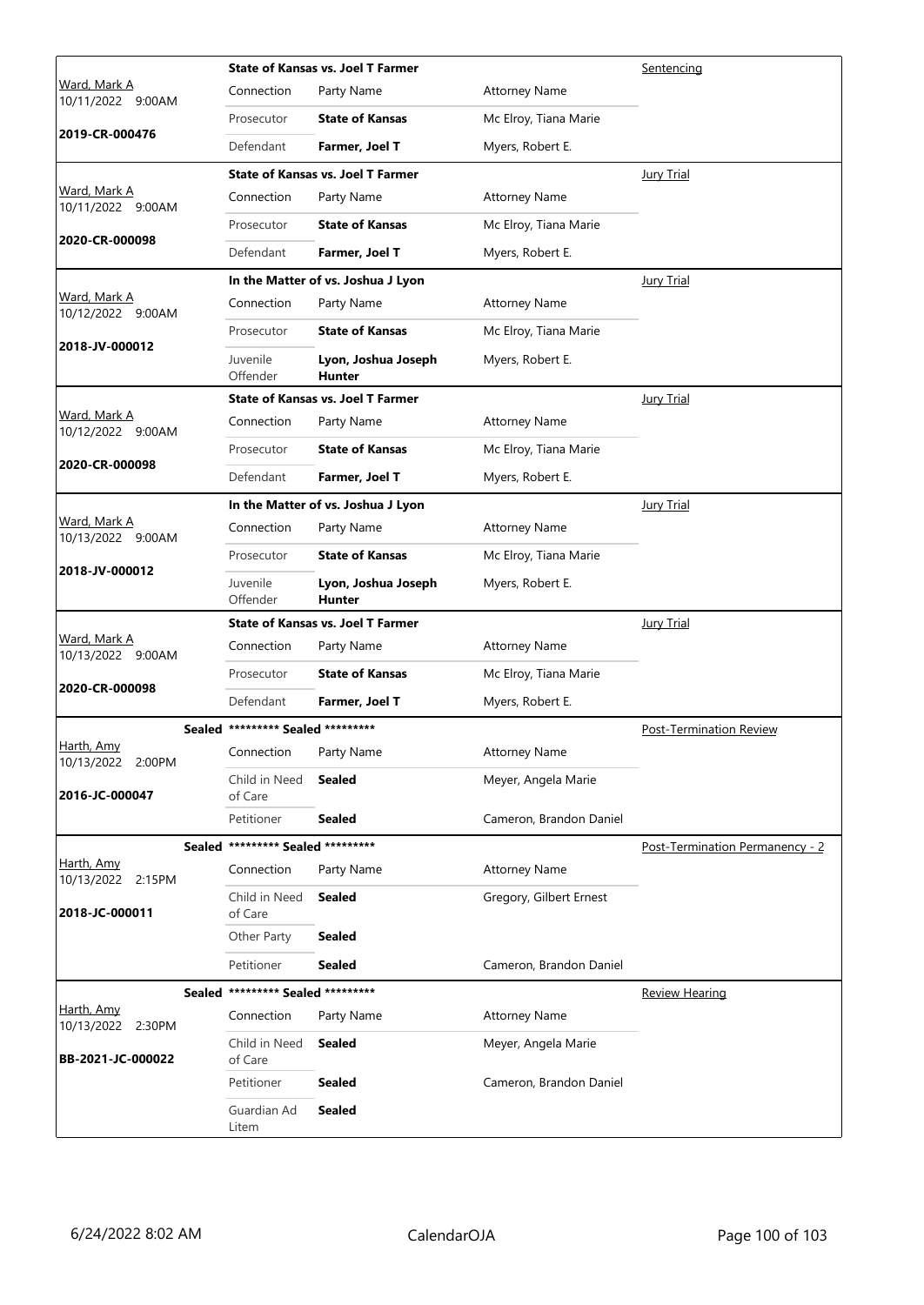|                                               |           | Sealed ********* Sealed ********* |                                                | Post-Termination Review   |                                        |
|-----------------------------------------------|-----------|-----------------------------------|------------------------------------------------|---------------------------|----------------------------------------|
| <u>Harth, Amy</u><br>10/13/2022 2:45PM        |           | Connection                        | Party Name                                     | <b>Attorney Name</b>      |                                        |
| BB-2021-JC-000021                             |           | Child in Need<br>of Care          | Sealed                                         | Bolton, Andrew Lee        |                                        |
|                                               |           | Petitioner                        | Sealed                                         | Cameron, Brandon Daniel   |                                        |
|                                               |           | Guardian Ad<br>Litem              | <b>Sealed</b>                                  |                           |                                        |
|                                               |           | Sealed ********* Sealed ********* |                                                |                           | <b>Informal Supervision - Review 1</b> |
| Harth, Amy<br>10/13/2022                      | 3:00PM    | Connection                        | Party Name                                     | <b>Attorney Name</b>      |                                        |
| BB-2021-JC-000051                             |           | Child in Need<br>of Care          | <b>Sealed</b>                                  | Bolton, Andrew Lee        |                                        |
|                                               |           | Petitioner                        | <b>Sealed</b>                                  | Cameron, Brandon Daniel   |                                        |
|                                               |           | Guardian Ad<br>Litem              | <b>Sealed</b>                                  |                           |                                        |
|                                               |           | Sealed ********* Sealed ********* |                                                |                           | <b>Informal Supervision - Review 1</b> |
| Harth, Amy<br>10/13/2022 3:00PM               |           | Connection                        | Party Name                                     | <b>Attorney Name</b>      |                                        |
| BB-2021-JC-000052                             |           | Child in Need<br>of Care          | Sealed                                         | Bolton, Andrew Lee        |                                        |
|                                               |           | Petitioner                        | Sealed                                         | Cameron, Brandon Daniel   |                                        |
|                                               |           | Guardian Ad<br>Litem              | <b>Sealed</b>                                  |                           |                                        |
|                                               |           | Sealed ********* Sealed ********* |                                                |                           | <b>Informal Supervision - Review 1</b> |
| Harth, Amy<br>10/13/2022 3:00PM               |           | Connection                        | Party Name                                     | <b>Attorney Name</b>      |                                        |
| BB-2021-JC-000053                             |           | Child in Need<br>of Care          | <b>Sealed</b>                                  | Bolton, Andrew Lee        |                                        |
|                                               |           | Petitioner                        | Sealed                                         | Cameron, Brandon Daniel   |                                        |
|                                               |           | Attorney<br>General               | <b>Sealed</b>                                  |                           |                                        |
|                                               |           | Guardian Ad<br>Litem              | <b>Sealed</b>                                  |                           |                                        |
|                                               |           |                                   | <b>State of Kansas vs. Michael Paul Stone</b>  |                           | <b>Pretrial Conference</b>             |
| Ward, Mark A<br>10/18/2022 1:30PM             |           | Connection                        | Party Name                                     | <b>Attorney Name</b>      |                                        |
| 2019-CR-000507                                |           | Prosecutor                        | <b>State of Kansas</b>                         | Spradling, Jacqueline Joy |                                        |
|                                               |           | Defendant                         | <b>Stone, Michael Paul</b>                     | Hartley, Geri Lynne       |                                        |
|                                               |           |                                   | <b>State of Kansas vs. Michael Jay Hoyt</b>    |                           | <b>Pretrial Conference</b>             |
| Ward, Mark A<br>10/18/2022 2:30PM             |           | Connection                        | Party Name                                     | <b>Attorney Name</b>      |                                        |
| BB-2021-CR-000274                             |           | Prosecutor                        | <b>State of Kansas</b>                         | Cameron, Brandon Daniel   |                                        |
|                                               |           | Defendant                         | Hoyt, Michael Jay                              | Hartley, Geri Lynne       |                                        |
|                                               |           |                                   | Miranda K Grant vs. Kolette L Smith MD, et al. | <b>Hearing</b>            |                                        |
| <u> Johnson, Terri L</u><br>10/20/2022 9:00AM |           | Connection                        | Party Name                                     | <b>Attorney Name</b>      | TRIAL MANAGEMENT CONF -<br>ALLOW 1 DAY |
| 2020-CV-000064                                | Plaintiff | Grant, Miranda K                  | Weber, Michael William                         |                           |                                        |
|                                               |           | Defendant                         | Smith, Kolette L, MD                           | Wray, Trevin Erik         |                                        |
|                                               |           |                                   | Szarnecki, Gregory M, MD                       | Erickson, Marc Kimble     |                                        |
|                                               |           |                                   | <b>State of Kansas vs. Leslie Grant Covey</b>  |                           | <b>Jury Trial</b>                      |
| Ward, Mark A<br>10/25/2022 9:00AM             |           | Connection                        | Party Name                                     | <b>Attorney Name</b>      |                                        |
|                                               |           | Prosecutor                        | <b>State of Kansas</b>                         | Mc Elroy, Tiana Marie     |                                        |
| 2020-CR-000250                                |           | Defendant                         | <b>Covey, Leslie Grant</b>                     | Myers, Robert E.          |                                        |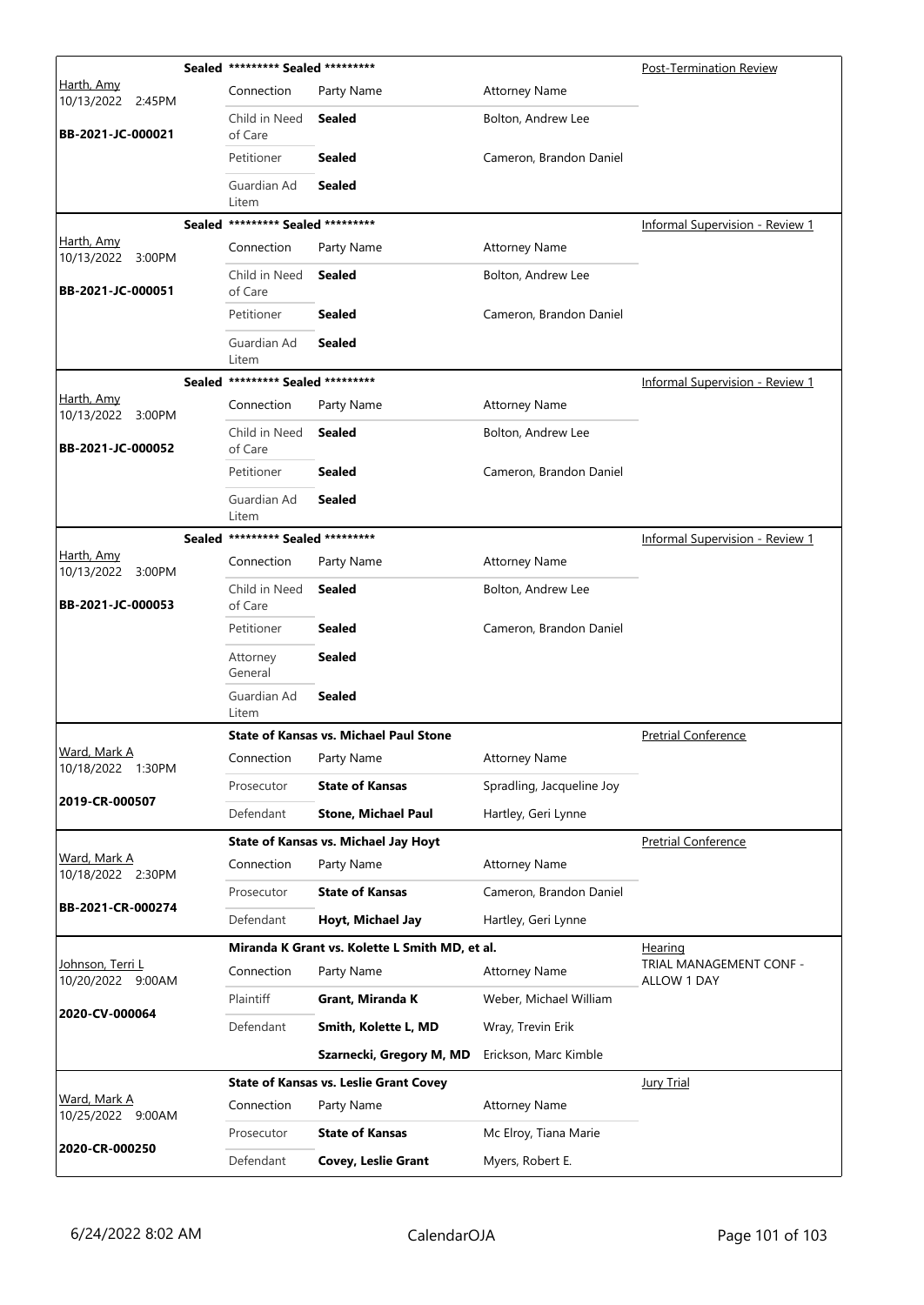|                                           |                                   | State of Kansas vs. Cody Jo Boyd               | <b>Preliminary Examination - Status</b> |                                        |
|-------------------------------------------|-----------------------------------|------------------------------------------------|-----------------------------------------|----------------------------------------|
| Ward, Mark A<br>11/4/2022<br>9:00AM       | Connection                        | Party Name                                     | <b>Attorney Name</b>                    |                                        |
| BB-2022-CR-000089                         | Prosecutor                        | <b>State of Kansas</b>                         | Mc Elroy, Tiana Marie                   |                                        |
|                                           | Defendant                         | Boyd, Cody Jo                                  | Fisher, Richard Michael, Jr             |                                        |
|                                           |                                   | Miranda K Grant vs. Kolette L Smith MD, et al. |                                         | <b>Jury Trial</b>                      |
| Johnson, Terri L<br>11/7/2022 9:00AM      | Connection                        | Party Name                                     | <b>Attorney Name</b>                    | <b>ALLOW 9 DAYS</b>                    |
| 2020-CV-000064                            | Plaintiff                         | Grant, Miranda K                               | Weber, Michael William                  |                                        |
|                                           | Defendant                         | Smith, Kolette L, MD                           | Wray, Trevin Erik                       |                                        |
|                                           |                                   | Szarnecki, Gregory M, MD                       | Erickson, Marc Kimble                   |                                        |
|                                           |                                   | <b>State of Kansas vs. Michael Jay Hoyt</b>    |                                         | <b>Jury Trial</b>                      |
| Ward, Mark A<br>11/8/2022 9:00AM          | Connection                        | Party Name                                     | <b>Attorney Name</b>                    | (2 DAYS)                               |
| BB-2021-CR-000274                         | Prosecutor                        | <b>State of Kansas</b>                         | Cameron, Brandon Daniel                 |                                        |
|                                           | Defendant                         | Hoyt, Michael Jay                              | Hartley, Geri Lynne                     |                                        |
|                                           |                                   | Marlene Arndt vs. Breisen Keller, et al        |                                         | <b>Pretrial Conference</b>             |
| Purvis, Andrea<br>11/10/2022 11:00AM      | Connection                        | Party Name                                     | <b>Attorney Name</b>                    |                                        |
| BB-2021-CV-000201                         | Plaintiff                         | Arndt, Marlene                                 | Spigarelli, Fred                        |                                        |
|                                           | Defendant                         | Keller, Breisen                                | Weist, John Richard                     |                                        |
|                                           |                                   | Keller, Landon                                 | Conlon, Joseph Matthew                  |                                        |
|                                           | Sealed ********* Sealed ********* |                                                |                                         | <b>Informal Supervision - Review 1</b> |
| Harth, Amy<br>11/17/2022 2:00PM           | Connection                        | Party Name                                     | <b>Attorney Name</b>                    |                                        |
| BB-2022-JC-000022                         | Child in Need<br>of Care          | <b>Sealed</b>                                  | Bolton, Andrew Lee                      |                                        |
|                                           | Petitioner                        | <b>Sealed</b>                                  | Cameron, Brandon Daniel                 |                                        |
|                                           | Guardian Ad<br>Litem              | <b>Sealed</b>                                  |                                         |                                        |
|                                           | Sealed ********* Sealed ********* |                                                |                                         | <b>Informal Supervision - Review 1</b> |
| Harth, Amy<br>11/17/2022 2:30PM           | Connection                        | Party Name                                     | <b>Attorney Name</b>                    |                                        |
| BB-2022-JC-000007                         | Child in Need<br>of Care          | Sealed                                         | Bolton, Andrew Lee                      |                                        |
|                                           | Petitioner                        | <b>Sealed</b>                                  | Cameron, Brandon Daniel                 |                                        |
|                                           | Guardian Ad<br>Litem              | <b>Sealed</b>                                  |                                         |                                        |
|                                           | Sealed ********* Sealed ********* |                                                |                                         | Informal Supervision - Review 1        |
| Harth, Amy<br>11/17/2022 2:30PM           | Connection                        | Party Name                                     | <b>Attorney Name</b>                    |                                        |
| BB-2022-JC-000008                         | Child in Need<br>of Care          | <b>Sealed</b>                                  | Bolton, Andrew Lee                      |                                        |
|                                           | Petitioner                        | <b>Sealed</b>                                  | Cameron, Brandon Daniel                 |                                        |
|                                           | Guardian Ad<br>Litem              | <b>Sealed</b>                                  |                                         |                                        |
|                                           | Sealed ********* Sealed ********* |                                                |                                         | Informal Supervision - Review 1        |
| <u>Harth, Amy</u><br>11/17/2022<br>3:00PM | Connection                        | Party Name                                     | <b>Attorney Name</b>                    |                                        |
| BB-2021-JC-000043                         | Child in Need<br>of Care          | <b>Sealed</b>                                  | Meyer, Angela Marie                     |                                        |
|                                           | Petitioner                        | <b>Sealed</b>                                  | Cameron, Brandon Daniel                 |                                        |
|                                           | Guardian Ad<br>Litem              | <b>Sealed</b>                                  |                                         |                                        |